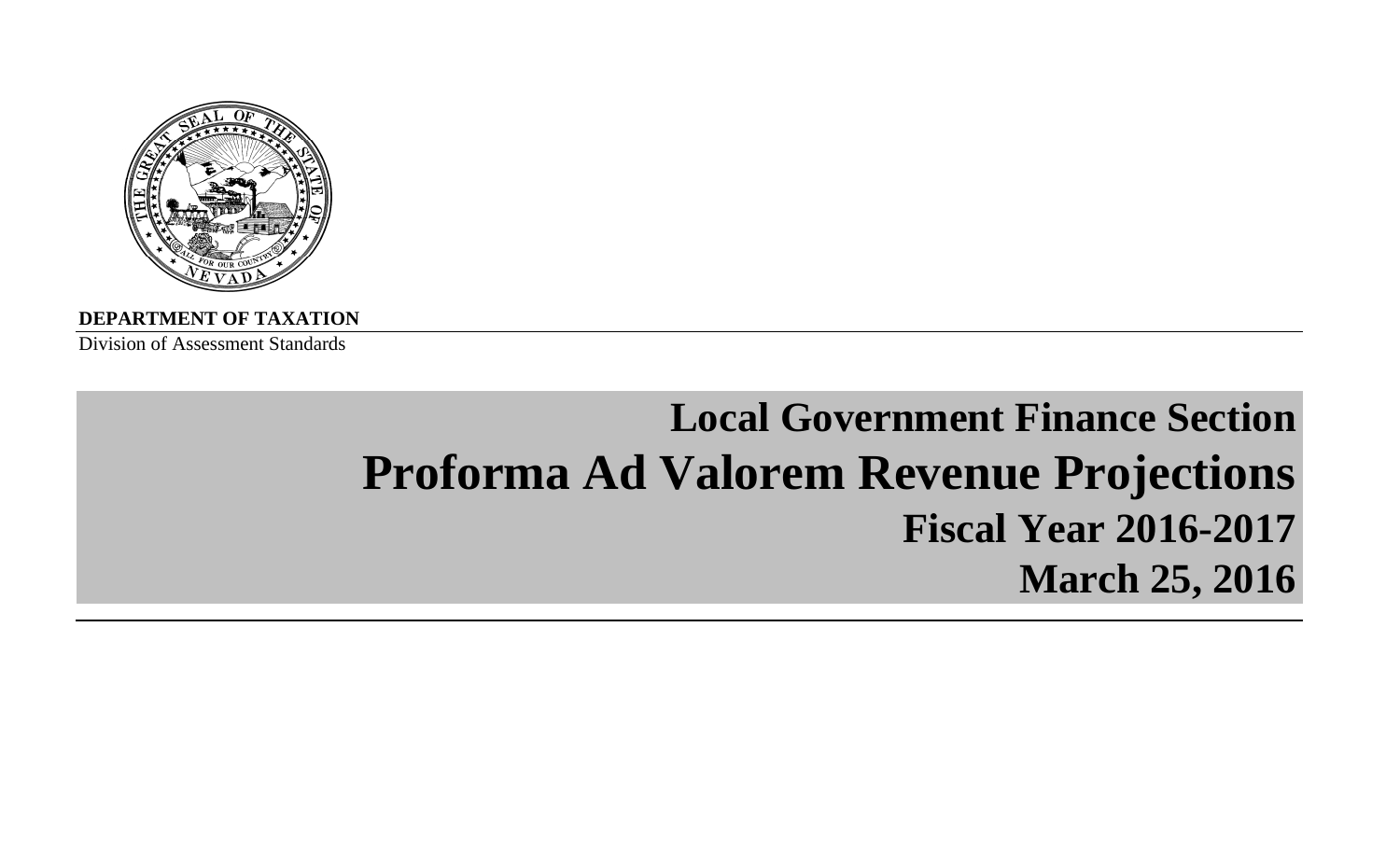# INDEX TO PRO FORMA AD VALOREM PROJECTIONS FY 2016-2017

| <b>COUNTY</b>                  | <b>PAGE NUMBER</b> |
|--------------------------------|--------------------|
| <b>CARSON CITY</b>             | 1                  |
| <b>CHURCH</b>                  | 4                  |
| <b>CLARK</b>                   | $\overline{7}$     |
| <b>DOUGLAS</b>                 | 19                 |
| <b>ELKO</b>                    | 29                 |
| <b>ESMERALDA</b>               | 34                 |
| <b>EUREKA</b>                  | 36                 |
| <b>HUMBOLDT</b>                | 40                 |
| LANDER                         | 45                 |
| <b>LINCOLN</b>                 | 50                 |
| <b>LYON</b>                    | 55                 |
| <b>MINERAL</b>                 | 61                 |
| NYE                            | 63                 |
| <b>PERSHING</b>                | 69                 |
| <b>STOREY</b>                  | 72                 |
| <b>WASHOE</b>                  | 74                 |
| <b>WHITE PINE</b>              | 80                 |
|                                |                    |
| <b>STATEWIDE SUMMARY</b>       | 82                 |
| <b>STATE 17 CENTS</b>          | 83                 |
| <b>SCHOOL DISTRICT SUMMARY</b> | 84                 |
| <b>LEED ABATEMENT IMPACT</b>   | 87                 |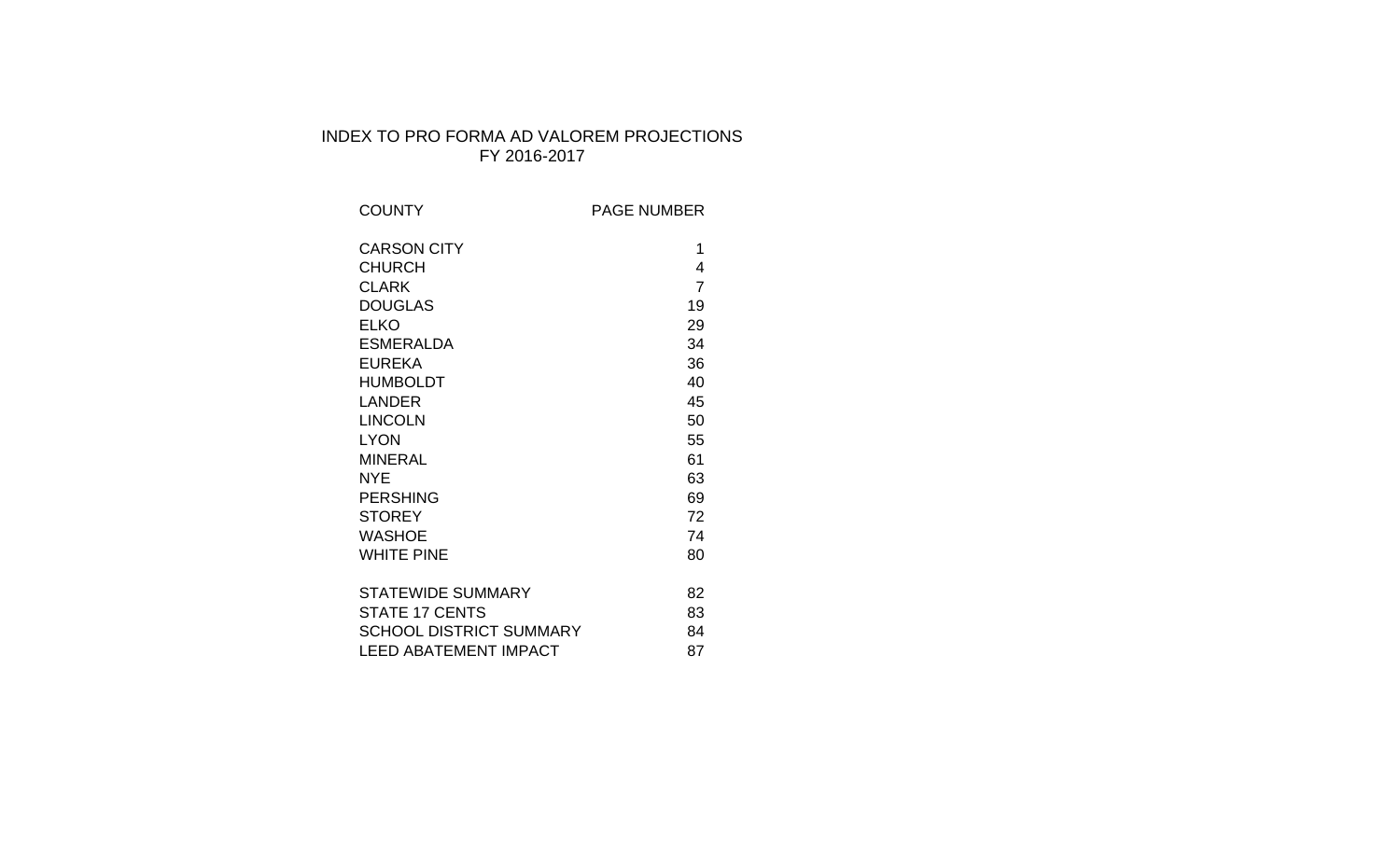| <b>CARSON CITY</b>                                                                                   |                                             |                                                      |                                      |                                                                  |                                                   |                                                                 |                                                                          |                                                |                                         |                                                                 |                                                         |                                                              |                                                      |                                                                |                                                                                                                         |
|------------------------------------------------------------------------------------------------------|---------------------------------------------|------------------------------------------------------|--------------------------------------|------------------------------------------------------------------|---------------------------------------------------|-----------------------------------------------------------------|--------------------------------------------------------------------------|------------------------------------------------|-----------------------------------------|-----------------------------------------------------------------|---------------------------------------------------------|--------------------------------------------------------------|------------------------------------------------------|----------------------------------------------------------------|-------------------------------------------------------------------------------------------------------------------------|
|                                                                                                      | (1)                                         | (2)                                                  | (3)                                  | (4)                                                              | (5)                                               | (6)                                                             | (7)                                                                      | (8)                                            | (9)                                     | (10)                                                            | (11)                                                    | (12)                                                         | (13)                                                 | (14)                                                           | (15)                                                                                                                    |
| <b>TAX ENTITY</b>                                                                                    | <b>PROPOSED</b><br>FY 17 TAX<br><b>RATE</b> | <b>FY 17</b><br><b>EXEMPT</b><br><b>RATE</b>         | <b>PARCEL</b><br><b>COUNT</b>        | <b>TOTAL ASSESSED</b><br><b>VALUE</b><br>(EXCLUDING NPM)         | <b>TAX ON NEW</b><br><b>PROPERTY</b>              | <b>CAP-SUBJECT TAX</b><br><b>ON EXISTING</b><br><b>PROPERTY</b> | <b>CAP-EXEMPT</b><br><b>TAX ON</b><br><b>EXISTING</b><br><b>PROPERTY</b> | <b>EXEMPTIONS</b>                              | <b>RECAPTURE</b><br><b>AMOUNT</b>       | <b>TOTAL</b><br>PREABATED TAX<br><b>AMOUNT</b><br>$(5+6+7-8+9)$ | <b>ABATEMENT</b><br><b>AMOUNT</b>                       | <b>NET TAX</b><br>$(10-11)$                                  | <b>REDEVELOP</b>                                     | <b>LEED/REN</b><br><b>EWABLE</b><br><b>ENERGY</b><br><b>NT</b> | <b>NET TAX LESS</b><br><b>REDEVELOPMENT</b><br>AND<br><b>LEED/RENEWABLE</b><br>ABATEME ENERGY ABATEMENT<br>$(12-13-14)$ |
| <b>ALL ENTITIES</b>                                                                                  |                                             |                                                      |                                      |                                                                  |                                                   |                                                                 |                                                                          |                                                |                                         |                                                                 |                                                         |                                                              |                                                      |                                                                |                                                                                                                         |
| STATE OF NEVADA<br><b>GENERAL COUNTY</b><br><b>SCHOOL DISTRICT</b><br><b>CARSON WATER SUBCONSERV</b> | 0.1700<br>2.1400<br>1.1800<br>0.0300        | $\sim$<br>$\overline{\phantom{a}}$                   | 18,592<br>18,592<br>18,592<br>18,589 | 1,503,222,275<br>1,503,222,279<br>1,503,222,268<br>1,501,324,581 | 38,210.60<br>481,003.47<br>265,226.24<br>6,740.61 | 2,525,150.78<br>31,787,172.68<br>17,527,512.00<br>445,043.42    | $\blacksquare$<br>$\sim$<br>$\sim$<br>$\sim$                             | 7,870.63<br>99,057.60<br>54,631.22<br>1,385.86 | 352.67<br>4,749.59<br>1,883.61<br>62.10 | 2,555,843.41<br>32,173,868.13<br>17,739,990.63<br>450,460.27    | 308,856.25<br>5,660,996.62<br>2,137,291.39<br>54,339.31 | 2,246,987.16<br>26,512,871.51<br>15,602,699.24<br>396,120.96 | 81,470.54<br>1,074,493.09<br>400,496.31<br>15,836.43 | 9.99<br>127.92<br>69.34<br>1.77                                | 2,165,506.63<br>25,438,250.50<br>15,202,133.59<br>380,282.76                                                            |
| <b>TOTAL COUNTY</b>                                                                                  |                                             |                                                      | 18,592                               | 1,503,222,275                                                    | 791,180.92                                        | 52,284,878.87                                                   | $\blacksquare$                                                           | 162,945.31                                     | 7,047.97                                | 52,920,162.45                                                   | 8,161,483.57                                            | 44,758,678.88                                                | 1,572,296.37                                         | 209.02                                                         | 43,186,173.49                                                                                                           |
|                                                                                                      |                                             |                                                      |                                      |                                                                  |                                                   |                                                                 |                                                                          |                                                |                                         | <b>Abatement Percent</b>                                        | 15.42%                                                  |                                                              |                                                      |                                                                |                                                                                                                         |
| <b>STATE OF NEVADA</b>                                                                               |                                             |                                                      |                                      |                                                                  |                                                   |                                                                 |                                                                          |                                                |                                         |                                                                 |                                                         |                                                              |                                                      |                                                                |                                                                                                                         |
| <b>Existing Secured</b>                                                                              | 0.1700                                      | $\overline{\phantom{a}}$                             | 18,592                               | 1,389,783,116                                                    | 3,066.23                                          | 2,365,207.86                                                    |                                                                          | 5,629.98                                       | 271.35                                  | 2,362,915.46                                                    | 304,560.74                                              | 2,058,354.72                                                 | 79,962.85                                            |                                                                | 1,978,391.87                                                                                                            |
| New Property                                                                                         | 0.1700                                      | $\overline{\phantom{a}}$<br>$\overline{\phantom{a}}$ |                                      | 17,369,969                                                       | 29,528.95                                         |                                                                 | $\sim$                                                                   |                                                |                                         | 29,528.95                                                       |                                                         | 29,528.95                                                    |                                                      |                                                                | 29,528.95                                                                                                               |
| <b>Existing Unsecured</b><br><b>Centrally Assessed</b>                                               | 0.1700                                      |                                                      |                                      | 49,521,398                                                       |                                                   | 84,186.38                                                       |                                                                          |                                                |                                         | 84,186.38                                                       |                                                         | 84,186.38                                                    |                                                      |                                                                | 84,186.38                                                                                                               |
| Secured                                                                                              | 0.1700                                      |                                                      |                                      | 44,178,480.29                                                    | 1,592.03                                          | 75,751.72                                                       | $\sim$                                                                   | 2,240.26                                       | 81.32                                   | 75,184.81                                                       | 4,295.51                                                | 70,889.30                                                    | 1,507.69                                             | 9.66                                                           | 69,371.95                                                                                                               |
| Unsecured                                                                                            | 0.1700                                      | $\blacksquare$                                       |                                      | 2,369,312                                                        | 4,023.39                                          | 4.82                                                            | $\blacksquare$                                                           | 0.39                                           | $\sim$                                  | 4,027.82                                                        | $\sim$                                                  | 4,027.82                                                     | $\sim$                                               | 0.33                                                           | 4,027.49                                                                                                                |
| TOTAL STATE OF NEVADA                                                                                | 0.1700                                      |                                                      | 18,592                               | 1,503,222,275                                                    | 38,210.60                                         | 2,525,150.78                                                    |                                                                          | 7,870.63                                       | 352.67                                  | 2,555,843.41                                                    | 308,856.25                                              | 2,246,987.16                                                 | 81.470.54                                            | 9.99                                                           | 2,165,506.63                                                                                                            |
| Total AV - March Seg - Col. Q<br><b>Difference</b><br><b>GENERAL COUNTY</b>                          |                                             |                                                      |                                      | 1,445,154,773<br>58,067,502                                      |                                                   |                                                                 |                                                                          |                                                |                                         |                                                                 |                                                         |                                                              |                                                      |                                                                |                                                                                                                         |
| <b>Existing Secured</b>                                                                              |                                             |                                                      |                                      |                                                                  |                                                   |                                                                 |                                                                          |                                                |                                         |                                                                 |                                                         |                                                              |                                                      |                                                                |                                                                                                                         |
| <b>City Operating</b>                                                                                | 1.9122                                      |                                                      | 18,592                               | 1,389,783,116                                                    | 34,489.64                                         | 26,604,395.80                                                   |                                                                          | 63,306.73                                      | 3,051.95                                | 26,578,630.66                                                   | 4,888,077.18                                            | 21,690,553.48                                                | 942,056.07                                           |                                                                | 20,748,497.41                                                                                                           |
| Cooperate Extension<br>Senior Citizen                                                                | 0.0128<br>0.0500                            |                                                      | 18,592<br>18,592                     | 1,389,783,116<br>1,389,783,116                                   | 230.89<br>901.83                                  | 178,086.40<br>695,647.63                                        |                                                                          | 423.72<br>1,655.82                             | 20.41<br>79.82                          | 177,913.98<br>694,973.46                                        | 22,932.64<br>89,574.58                                  | 154,981.34<br>605,398.88                                     | 6,624.75<br>25,877.93                                |                                                                | 148,356.59<br>579,520.95                                                                                                |
| Hospital Supplemental Indigent                                                                       | 0.0150                                      |                                                      | 18,592                               | 1,389,783,116                                                    | 270.48                                            | 208,696.05                                                      |                                                                          | 498.06                                         | 23.97                                   | 208,492.44                                                      | 26,873.92                                               | 181,618.52                                                   | 7,763.46                                             |                                                                | 173,855.06                                                                                                              |
| <b>State Medical Indigent</b>                                                                        | 0.1000                                      |                                                      | 18,592                               | 1,389,783,116                                                    | 1,803.67                                          | 1,391,300.48                                                    |                                                                          | 3,311.73                                       | 159.61                                  | 1,389,952.03                                                    | 179,152.47                                              | 1,210,799.56                                                 | 51,755.92                                            |                                                                | 1,159,043.64                                                                                                            |
| <b>Capital Project</b>                                                                               | 0.0500                                      |                                                      | 18,592                               | 1,389,783,116                                                    | 901.83                                            | 695,647.63                                                      |                                                                          | 1,655.82                                       | 79.82                                   | 694,973.46                                                      | 89,574.47                                               | 605,398.99                                                   | 25,877.92                                            |                                                                | 579,521.07                                                                                                              |
| <b>GENERAL TOTAL</b>                                                                                 | 2.1400                                      |                                                      | 18,592                               | 1,389,783,116                                                    | 38,598.34                                         | 29,773,773.99                                                   | $\sim$                                                                   | 70,851.88                                      | 3,415.58                                | 29,744,936.03                                                   | 5,296,185.26                                            | 24,448,750.77                                                | 1,059,956.05                                         |                                                                | 23.388.794.72                                                                                                           |
| <b>New Property</b>                                                                                  | 2.1400                                      |                                                      |                                      | 17,369,973                                                       | 371,717.43                                        |                                                                 | ٠                                                                        |                                                |                                         | 371,717.43                                                      |                                                         | 371,717.43                                                   |                                                      |                                                                | 371,717.43                                                                                                              |
| <b>Existing Unsecured</b><br><b>Centrally Assessed</b>                                               | 2.1400                                      | $\overline{\phantom{a}}$                             |                                      | 49,521,398                                                       |                                                   | 1,059,757.92                                                    | $\sim$                                                                   |                                                |                                         | 1,059,757.92                                                    |                                                         | 1,059,757.92                                                 |                                                      |                                                                | 1,059,757.92                                                                                                            |
| Secured                                                                                              | 2.1400<br>2.1400                            | $\overline{\phantom{a}}$<br>$\overline{\phantom{a}}$ |                                      | 44,178,480.29<br>2,369,312                                       | 20,040.26<br>50,647.44                            | 953,580.09<br>60.68                                             | $\sim$                                                                   | 28,200.87<br>4.85                              | 1,334.01                                | 946,753.49<br>50,703.27                                         | 364,811.36                                              | 581,942.13                                                   | 13,322.69<br>1,214.35                                | 123.75<br>4.17                                                 | 568,495.69<br>49,484.75                                                                                                 |
| Unsecured                                                                                            |                                             |                                                      |                                      |                                                                  |                                                   |                                                                 | $\sim$                                                                   |                                                | $\sim$                                  |                                                                 | $\sim$                                                  | 50,703.27                                                    |                                                      |                                                                |                                                                                                                         |
| <b>TOTAL GENERAL COUNTY</b>                                                                          | 2.1400                                      |                                                      | 18.592                               | 1.503.222.279                                                    | 481.003.47                                        | 31,787,172.68                                                   |                                                                          | 99,057.60                                      | 4.749.59                                | 32,173,868.13                                                   | 5,660,996.62                                            | 26,512,871.51                                                | 1,074,493.09                                         | 127.92                                                         | 25.438.250.50                                                                                                           |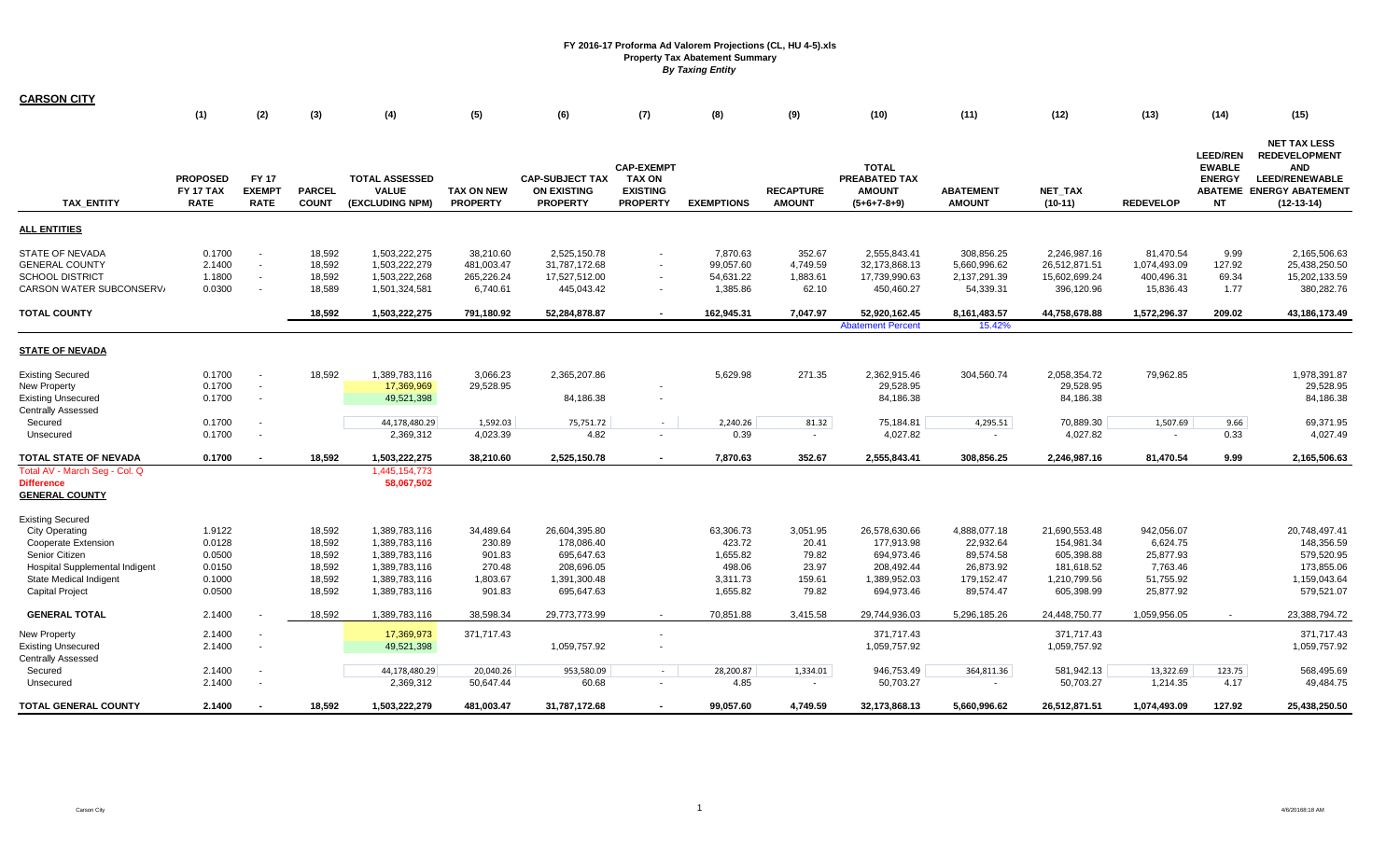| <b>CARSON CITY</b>                                                                                                                                         | (1)                                         | (2)                                                  | (3)                           | (4)                                                                                      | (5)                                  | (6)                                                             | (7)                                                                      | (8)               | (9)                               | (10)                                                            | (11)                              | (12)                                     | (13)                | (14)                                                           | (15)                                                                                                                           |
|------------------------------------------------------------------------------------------------------------------------------------------------------------|---------------------------------------------|------------------------------------------------------|-------------------------------|------------------------------------------------------------------------------------------|--------------------------------------|-----------------------------------------------------------------|--------------------------------------------------------------------------|-------------------|-----------------------------------|-----------------------------------------------------------------|-----------------------------------|------------------------------------------|---------------------|----------------------------------------------------------------|--------------------------------------------------------------------------------------------------------------------------------|
| <b>TAX ENTITY</b>                                                                                                                                          | <b>PROPOSED</b><br>FY 17 TAX<br><b>RATE</b> | <b>FY 17</b><br><b>EXEMPT</b><br><b>RATE</b>         | <b>PARCEL</b><br><b>COUNT</b> | <b>TOTAL ASSESSED</b><br><b>VALUE</b><br>(EXCLUDING NPM)                                 | <b>TAX ON NEW</b><br><b>PROPERTY</b> | <b>CAP-SUBJECT TAX</b><br><b>ON EXISTING</b><br><b>PROPERTY</b> | <b>CAP-EXEMPT</b><br><b>TAX ON</b><br><b>EXISTING</b><br><b>PROPERTY</b> | <b>EXEMPTIONS</b> | <b>RECAPTURE</b><br><b>AMOUNT</b> | <b>TOTAL</b><br>PREABATED TAX<br><b>AMOUNT</b><br>$(5+6+7-8+9)$ | <b>ABATEMENT</b><br><b>AMOUNT</b> | <b>NET TAX</b><br>$(10-11)$              | <b>REDEVELOP</b>    | <b>LEED/REN</b><br><b>EWABLE</b><br><b>ENERGY</b><br><b>NT</b> | <b>NET TAX LESS</b><br><b>REDEVELOPMENT</b><br><b>AND</b><br><b>LEED/RENEWABLE</b><br>ABATEME ENERGY ABATEMENT<br>$(12-13-14)$ |
| <b>March Assessors Report:</b><br><b>New secured</b><br><b>Existing Secured</b><br><b>Difference</b><br>Total AV - March Seg - Col. Q<br><b>Difference</b> |                                             |                                                      |                               | 1,529,574<br>1,329,911,949<br>1,331,441,523<br>58,341,593<br>1,445,154,773<br>58,067,506 | 4.38%                                |                                                                 |                                                                          |                   |                                   |                                                                 |                                   |                                          |                     |                                                                |                                                                                                                                |
| <b>SCHOOL DISTRICT</b>                                                                                                                                     |                                             |                                                      |                               |                                                                                          |                                      |                                                                 |                                                                          |                   |                                   |                                                                 |                                   |                                          |                     |                                                                |                                                                                                                                |
| <b>Existing Secured</b><br><b>New Property</b><br><b>Existing Unsecured</b><br><b>Centrally Assessed</b>                                                   | 0.7500<br>0.7500<br>0.7500                  | $\sim$<br>$\sim$                                     | 18,592                        | 1,389,783,116<br>17,369,962<br>49,521,398                                                | 13,527.54<br>130,274.72              | 10,434,737.06<br>371,410.49                                     | $\sim$                                                                   | 24,838.04         | 1,197.10                          | 10,424,623.66<br>130,274.72<br>371,410.49                       | 1,343,649.18                      | 9,080,974.48<br>130,274.72<br>371,410.49 | 388,169.48          |                                                                | 8,692,805.00<br>130,274.72<br>371,410.49                                                                                       |
| Secured<br>Unsecured                                                                                                                                       | 0.7500<br>0.7500                            | $\overline{\phantom{a}}$<br>$\overline{\phantom{a}}$ |                               | 44,178,480.29<br>2,369,312                                                               | 7,023.48<br>17,750.27                | 334,198.61<br>21.27                                             | $\sim$ $-$<br>$\sim$                                                     | 9,883.48<br>1.70  | 0.11<br>$\sim$                    | 331,338.72<br>17,769.84                                         | 14,797.12                         | 316,541.61<br>17,769.84                  | 7,409.26<br>425.59  | 42.61<br>1.46                                                  | 309,089.73<br>17,342.79                                                                                                        |
| <b>TOTAL SCHOOL DISTRICT</b>                                                                                                                               | 0.7500                                      |                                                      | 18,592                        | 1,503,222,268                                                                            | 168,576.00                           | 11,140,367.43                                                   |                                                                          | 34,723.22         | 1,197.21                          | 11,275,417.42                                                   | 1,358,446.30                      | 9,916,971.12                             | 396,004.33          | 44.07                                                          | 9,520,922.72                                                                                                                   |
| <b>SCHOOL DEBT</b>                                                                                                                                         |                                             |                                                      |                               |                                                                                          | 11,050.27<br>27,927.09               | 525,805.82<br>33.46                                             | . .                                                                      | 15,550.01<br>2.67 | 0.18<br>$\sim$                    | 521,306.26<br>27,957.88                                         | 23,280.80                         | 498,025.46<br>27,957.88                  | 11,657.24<br>669.59 | 67.04<br>2.30                                                  | 486,301.18<br>27,285.99                                                                                                        |
| <b>Existing Secured</b><br><b>New Property</b><br><b>Existing Unsecured</b><br><b>Centrally Assessed</b>                                                   | 0.4300<br>0.4300<br>0.4300                  | $\sim$<br>$\sim$                                     | 18,592                        | 1,389,783,116<br>17,369,960<br>49,521,398                                                | 7,755.80<br>74,690.83                | 5,982,583.16<br>212,942.01                                      | $\sim$                                                                   | 14,240.50         | 686.33                            | 5,976,784.79<br>74,690.83<br>212,942.01                         | 770,361.41                        | 5,206,423.38<br>74,690.83<br>212,942.01  |                     |                                                                | 5,206,423.38<br>74,690.83<br>212,942.01                                                                                        |
| Secured<br>Unsecured                                                                                                                                       | 0.4300<br>0.4300                            | $\overline{\phantom{a}}$<br>$\overline{\phantom{a}}$ |                               | 44,178,480.29<br>2,369,312                                                               | 4,026.79<br>10,176.82                | 191,607.21<br>12.19                                             | $\sim 10^{-1}$<br>$\sim$                                                 | 5,666.53<br>0.97  | 0.07<br>$\sim$                    | 189,967.54<br>10,188.04                                         | 8,483.68<br>$\sim$                | 181,483.85<br>10,188.04                  | 4,247.98<br>244.00  | 24.43<br>0.84                                                  | 177,211.45<br>9,943.20                                                                                                         |
| <b>TOTAL SCHOOL DEBT</b>                                                                                                                                   | 0.4300                                      |                                                      | 18,592                        | 1,503,222,266                                                                            | 96,650.24                            | 6,387,144.57                                                    | $\blacksquare$                                                           | 19,908.00         | 686.40                            | 6,464,573.20                                                    | 778,845.09                        | 5,685,728.11                             | 4,491.98            | 25.27                                                          | 5,681,210.86                                                                                                                   |
| TOTAL SCHOOL DISTRICT                                                                                                                                      | 1.1800                                      | $\overline{\phantom{a}}$                             | 18,592                        | 1,503,222,268                                                                            | 265,226.24                           | 17,527,512.00                                                   | $\blacksquare$                                                           | 54,631.22         | 1,883.61                          | 17,739,990.63                                                   | 2,137,291.39                      | 15,602,699.24                            | 400,496.31          | 69.34                                                          | 15,202,133.59                                                                                                                  |
| Total AV - March Seg - Col. Q<br><b>Difference</b>                                                                                                         |                                             |                                                      |                               | 145, 154, 773<br>1,358,067,495                                                           |                                      |                                                                 |                                                                          |                   |                                   |                                                                 |                                   |                                          |                     |                                                                |                                                                                                                                |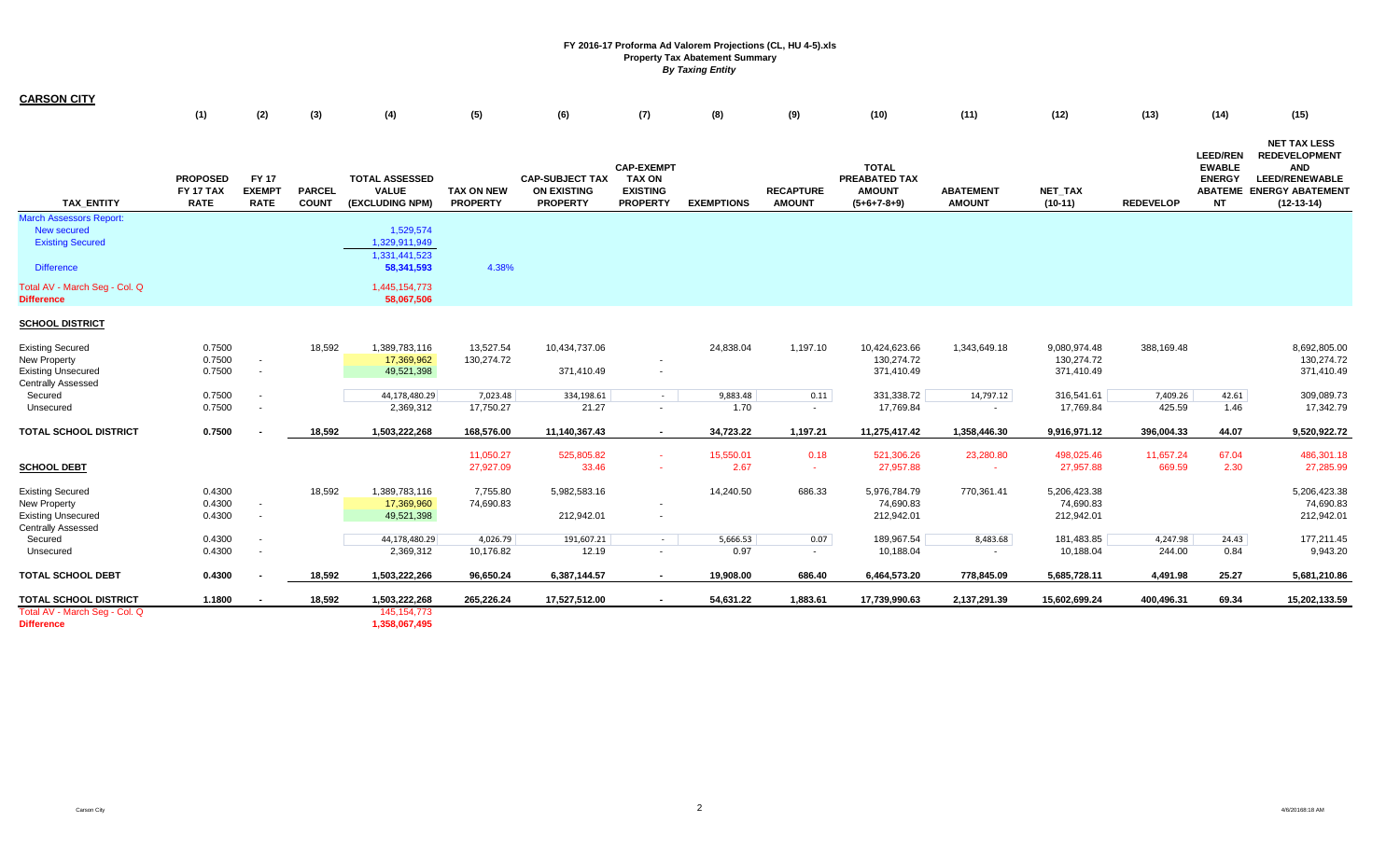| <b>CARSON CITY</b>                                                                                |                                                    |                                                      |                               |                                                          |                                      |                                                                 |                                                                          |                   |                                   |                                                                        |                                   |                                     |                  |                                                                                  |                                                                                                                               |
|---------------------------------------------------------------------------------------------------|----------------------------------------------------|------------------------------------------------------|-------------------------------|----------------------------------------------------------|--------------------------------------|-----------------------------------------------------------------|--------------------------------------------------------------------------|-------------------|-----------------------------------|------------------------------------------------------------------------|-----------------------------------|-------------------------------------|------------------|----------------------------------------------------------------------------------|-------------------------------------------------------------------------------------------------------------------------------|
|                                                                                                   | (1)                                                | (2)                                                  | (3)                           | (4)                                                      | (5)                                  | (6)                                                             | (7)                                                                      | (8)               | (9)                               | (10)                                                                   | (11)                              | (12)                                | (13)             | (14)                                                                             | (15)                                                                                                                          |
| <b>TAX ENTITY</b>                                                                                 | <b>PROPOSED</b><br><b>FY 17 TAX</b><br><b>RATE</b> | <b>FY 17</b><br><b>EXEMPT</b><br><b>RATE</b>         | <b>PARCEL</b><br><b>COUNT</b> | <b>TOTAL ASSESSED</b><br><b>VALUE</b><br>(EXCLUDING NPM) | <b>TAX ON NEW</b><br><b>PROPERTY</b> | <b>CAP-SUBJECT TAX</b><br><b>ON EXISTING</b><br><b>PROPERTY</b> | <b>CAP-EXEMPT</b><br><b>TAX ON</b><br><b>EXISTING</b><br><b>PROPERTY</b> | <b>EXEMPTIONS</b> | <b>RECAPTURE</b><br><b>AMOUNT</b> | <b>TOTAL</b><br><b>PREABATED TAX</b><br><b>AMOUNT</b><br>$(5+6+7-8+9)$ | <b>ABATEMENT</b><br><b>AMOUNT</b> | <b>NET TAX</b><br>$(10-11)$         | <b>REDEVELOP</b> | <b>LEED/REN</b><br><b>EWABLE</b><br><b>ENERGY</b><br><b>ABATEME</b><br><b>NT</b> | <b>NET TAX LESS</b><br><b>REDEVELOPMENT</b><br><b>AND</b><br><b>LEED/RENEWABLE</b><br><b>ENERGY ABATEMENT</b><br>$(12-13-14)$ |
| <b>CARSON WATER SUBCONSERVANCY DISTRICT</b>                                                       |                                                    |                                                      |                               |                                                          |                                      |                                                                 |                                                                          |                   |                                   |                                                                        |                                   |                                     |                  |                                                                                  |                                                                                                                               |
| <b>Existing Secured</b><br>New Property<br><b>Existing Unsecured</b><br><b>Centrally Assessed</b> | 0.0300<br>0.0300<br>0.0300                         | $\overline{\phantom{a}}$<br>$\overline{\phantom{a}}$ | 18,589                        | 1,388,084,640<br>17,369,967<br>49,521,398                | 541.10<br>5,210.99                   | 416,878.60<br>14,856.42                                         |                                                                          | 993.50            | 47.89                             | 416,474.09<br>5,210.99<br>14,856.42                                    | 53,584.61                         | 362,889.48<br>5,210.99<br>14,856.42 | 15,526.66        |                                                                                  | 347,362.82<br>5,210.99<br>14,856.42                                                                                           |
| Secured<br>Unsecured                                                                              | 0.0300<br>0.0300                                   | $\overline{\phantom{a}}$                             |                               | 43,987,272.63<br>2,361,304                               | 280.91<br>707.61                     | 13,307.55<br>0.85                                               | $\sim$<br>۰                                                              | 392.29<br>0.07    | 14.21<br>$\sim$                   | 13,210.38<br>708.39                                                    | 754.70<br>$\sim$                  | 12,455.68<br>708.39                 | 292.75<br>17.02  | 1.71<br>0.06                                                                     | 12,161.22<br>691.31                                                                                                           |
| TOTAL CARSON WATER SUBCO<br>Total AV - March Seg - Col. Q                                         | 0.0300                                             |                                                      | 18,589                        | 1,501,324,581<br>1,443,257,082                           | 6,740.61                             | 445,043.42                                                      | $\overline{\phantom{a}}$                                                 | 1,385.86          | 62.10                             | 450,460.27                                                             | 54,339.31                         | 396,120.96                          | 15,836.43        | 1.77                                                                             | 380,282.76                                                                                                                    |
| <b>Difference</b>                                                                                 |                                                    |                                                      |                               | 58,067,499                                               |                                      |                                                                 |                                                                          |                   |                                   |                                                                        |                                   |                                     |                  |                                                                                  |                                                                                                                               |

**Note: The total existing secured value in column (4) includes incremental value of parcels located within the boundary of the Redevelopment Authority.**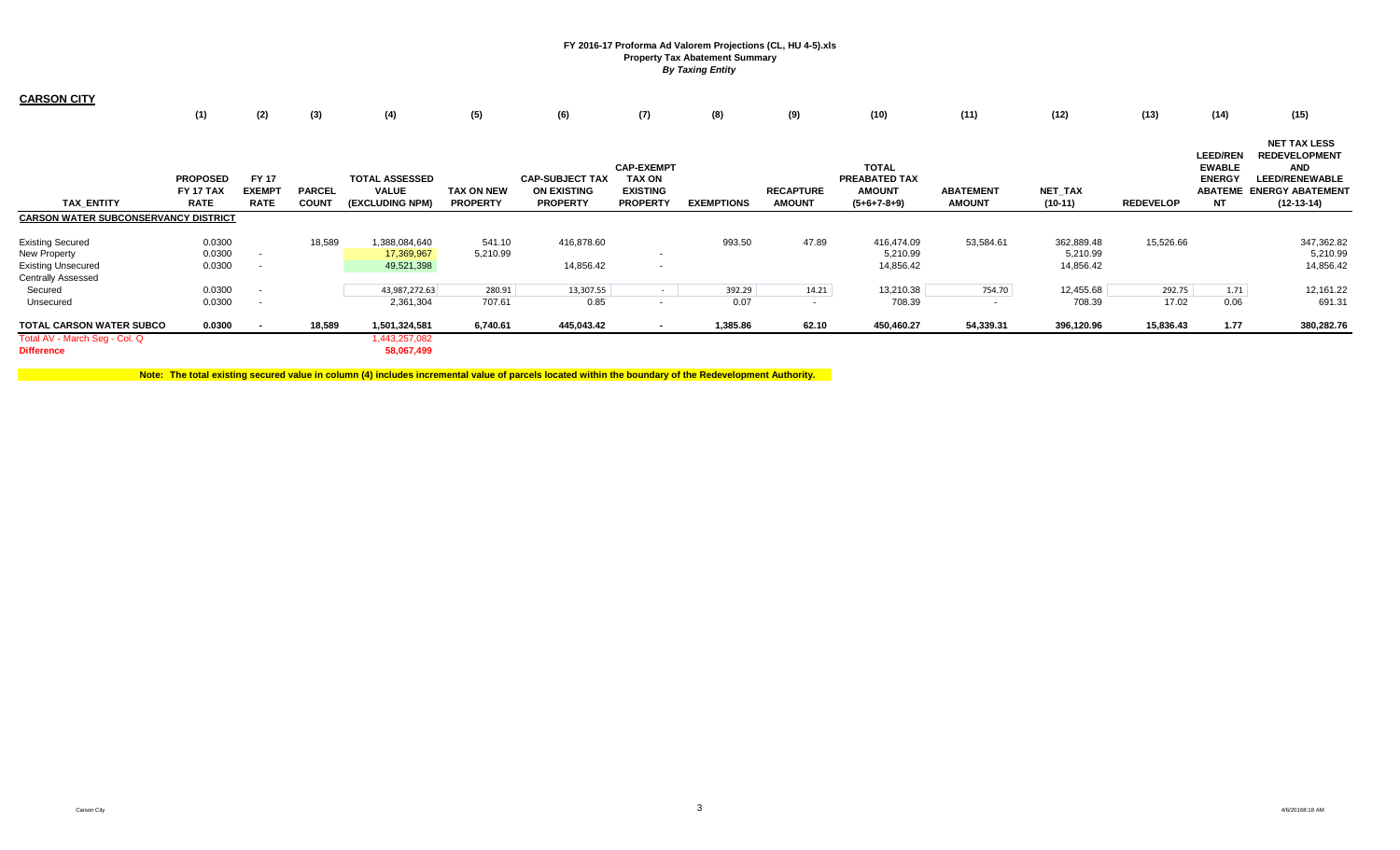| <b>CHURCHILL COUNTY</b>                                                                                                                                 |                                                          |                                                          |                                                         |                                                                                        |                                                                             |                                                                                           |                                                                          |                                                                            |                                                       |                                                                                           |                                                                                |                                                                                          |                      |                                                               |                                                                                                                                         |
|---------------------------------------------------------------------------------------------------------------------------------------------------------|----------------------------------------------------------|----------------------------------------------------------|---------------------------------------------------------|----------------------------------------------------------------------------------------|-----------------------------------------------------------------------------|-------------------------------------------------------------------------------------------|--------------------------------------------------------------------------|----------------------------------------------------------------------------|-------------------------------------------------------|-------------------------------------------------------------------------------------------|--------------------------------------------------------------------------------|------------------------------------------------------------------------------------------|----------------------|---------------------------------------------------------------|-----------------------------------------------------------------------------------------------------------------------------------------|
|                                                                                                                                                         | (1)                                                      | (2)                                                      | (3)                                                     | (4)                                                                                    | (5)                                                                         | (6)                                                                                       | (7)                                                                      | (8)                                                                        | (9)                                                   | (10)                                                                                      | (11)                                                                           | (12)                                                                                     | (13)                 | (14)                                                          | (15)                                                                                                                                    |
| <b>TAX ENTITY</b>                                                                                                                                       | <b>PROPOSED</b><br><b>FY 17 TAX</b><br><b>RATE</b>       | <b>FY 17</b><br><b>EXEMPT</b><br><b>RATE</b>             | <b>PARCEL</b><br><b>COUNT</b>                           | <b>TOTAL</b><br><b>ASSESSED</b><br><b>VALUE</b><br>(EXCLUDING<br>NPM)                  | <b>TAX ON NEW</b><br><b>PROPERTY</b>                                        | <b>CAP-SUBJECT</b><br><b>TAX ON EXISTING</b><br><b>PROPERTY</b>                           | <b>CAP-EXEMPT</b><br><b>TAX ON</b><br><b>EXISTING</b><br><b>PROPERTY</b> | <b>EXEMPTIONS</b>                                                          | <b>RECAPTURE</b><br><b>AMOUNT</b>                     | <b>TOTAL</b><br>PREABATED TAX<br><b>AMOUNT</b><br>$(5+6+7-8+9)$                           | <b>ABATEMENT</b><br><b>AMOUNT</b>                                              | NET_TAX<br>$(10-11)$                                                                     | <b>REDEVEL</b><br>OP | <b>LEED/RENEWA</b><br><b>BLE ENERGY</b><br><b>ABATEMENT</b>   | <b>NET TAX LESS</b><br><b>REDEVELOPMENT</b><br><b>AND</b><br><b>LEED/RENEWABLE</b><br><b>ENERGY</b><br><b>ABATEMENT</b><br>$(12-13-14)$ |
| <b>ALL ENTITIES</b>                                                                                                                                     |                                                          |                                                          |                                                         |                                                                                        |                                                                             |                                                                                           |                                                                          |                                                                            |                                                       |                                                                                           |                                                                                |                                                                                          |                      |                                                               |                                                                                                                                         |
| STATE OF NEVADA<br><b>GENERAL COUNTY</b><br><b>SCHOOL DISTRICT</b><br><b>CITY OF FALLON</b><br>CHURCHILL CO. MOSQUITO DISTI<br>CARSON WATER SUBCONSERVA | 0.1700<br>1.2529<br>1.3000<br>0.8271<br>0.0800<br>0.0300 | $\sim$<br>0.0300<br>$\sim$<br>$\sim$<br>$\sim$<br>$\sim$ | 12,330<br>12,330<br>12,330<br>3,686<br>12,330<br>11,757 | 788,895,552<br>788,895,596<br>788,895,604<br>193,017,852<br>788,895,811<br>736,045,125 | 44,695.01<br>324,236.74<br>341,785.41<br>40,732.68<br>21,032.98<br>7,224.67 | 1,311,556.18<br>9,434,708.71<br>10,029,542.98<br>1,587,506.99<br>617,199.78<br>216,113.61 | $\sim$<br>236,616.81<br>$\overline{\phantom{a}}$                         | 15,104.34<br>111,259.16<br>115,504.04<br>31,723.42<br>7,107.94<br>2,521.66 | 58.83<br>1,504.64<br>449.89<br>98.88<br>27.69<br>9.49 | 1,341,205.68<br>9,885,807.74<br>10,256,274.24<br>1,596,615.12<br>631,152.52<br>220,826.10 | 103,998.76<br>881,830.82<br>795,281.87<br>193,885.00<br>48,940.89<br>18,233.19 | 1,237,206.92<br>9,003,976.92<br>9,460,992.37<br>1,402,730.12<br>582,211.63<br>202,592.91 | $\sim$<br>$\sim$     | 19,139.03<br>141,058.81<br>146,357.23<br>9,006.60<br>3,377.48 | 1,218,067.89<br>8,862,918.11<br>9,314,635.14<br>1,402,730.12<br>573,205.03<br>199,215.43                                                |
| <b>TOTAL COUNTY</b>                                                                                                                                     |                                                          |                                                          | 12,330                                                  | 788,895,552                                                                            | 779,707.48                                                                  | 23,196,628.24                                                                             | 236,616.81                                                               | 283,220.56                                                                 | 2,149.42                                              | 23,931,881.40                                                                             | 2,042,170.53                                                                   | 21,889,710.87                                                                            |                      | 318,939.15                                                    | 21,570,771.72                                                                                                                           |
|                                                                                                                                                         |                                                          |                                                          |                                                         |                                                                                        |                                                                             |                                                                                           |                                                                          |                                                                            |                                                       | <b>Abatement Percent</b>                                                                  | 8.53%                                                                          |                                                                                          |                      |                                                               |                                                                                                                                         |
| STATE OF NEVADA                                                                                                                                         |                                                          |                                                          |                                                         |                                                                                        | 3,112,447                                                                   |                                                                                           |                                                                          |                                                                            |                                                       |                                                                                           |                                                                                |                                                                                          |                      |                                                               |                                                                                                                                         |
| <b>Existing Secured</b><br>New Property<br><b>Existing Unsecured</b><br><b>Centrally Assessed</b>                                                       | 0.1700<br>0.1700<br>0.1700                               | $\sim$<br>$\sim$                                         | 12,330                                                  | 503,835,114<br>17,218,421<br>174,455,442                                               | 5,291.16<br>29,271.32                                                       | 861,365.08<br>296,574.25                                                                  |                                                                          | 10,112.13                                                                  | 56.43                                                 | 856,600.54<br>29,271.32<br>296,574.25                                                     | 93,140.44                                                                      | 763,460.10<br>29,271.32<br>296,574.25                                                    |                      |                                                               | 763,460.10<br>29,271.32<br>296,574.25                                                                                                   |
| Secured                                                                                                                                                 | 0.1700                                                   | $\sim$                                                   |                                                         | 90,528,378                                                                             | 5,735.45                                                                    | 153,155.00                                                                                |                                                                          | 4,992.21                                                                   | 2.40                                                  | 153,900.64                                                                                | 10,855.88                                                                      | 143,044.76                                                                               | $\sim$               | 19,138.70                                                     | 123,906.06                                                                                                                              |
| Unsecured                                                                                                                                               | 0.1700                                                   | $\sim$                                                   |                                                         | 2,858,197                                                                              | 4,397.08                                                                    | 461.85                                                                                    |                                                                          |                                                                            | $\sim$                                                | 4,858.93                                                                                  | 2.44                                                                           | 4,856.49                                                                                 | $\sim$               | 0.33                                                          | 4,856.16                                                                                                                                |
| TOTAL STATE OF NEVADA                                                                                                                                   | 0.1700                                                   | $\sim$                                                   | 12,330                                                  | 788,895,552                                                                            | 44,695.01                                                                   | 1,311,556.18                                                                              |                                                                          | 15,104.34                                                                  | 58.83                                                 | 1,341,205.68                                                                              | 103,998.76                                                                     | 1,237,206.92                                                                             | $\sim$               | 19,139.03                                                     | 1,218,067.89                                                                                                                            |
| Total AV - March Seg - Col. Q<br><b>Difference</b><br><b>GENERAL COUNTY</b>                                                                             |                                                          |                                                          |                                                         | 787,471,890<br>1,423,662                                                               |                                                                             |                                                                                           |                                                                          |                                                                            |                                                       |                                                                                           |                                                                                |                                                                                          |                      |                                                               |                                                                                                                                         |
| <b>Existing Secured</b><br>General Co.<br>Social Servs.                                                                                                 | 0.8619<br>0.0500                                         | $\sim$                                                   | 12,330<br>12,330                                        | 503,835,114<br>503,835,114                                                             | 26,825.18<br>1,556.29                                                       | 4,367,110.26<br>253,341.35                                                                | $\sim$                                                                   | 51,244.23<br>2,974.29                                                      | 286.19<br>16.60                                       | 4,342,977.40<br>251,939.95                                                                | 515,800.14<br>27,393.15                                                        | 3,827,177.26<br>224,546.80                                                               |                      |                                                               | 3,827,177.26<br>224,546.80                                                                                                              |
| Ag Extension                                                                                                                                            | 0.0200                                                   | $\sim$                                                   | 12,330                                                  | 503,835,114                                                                            | 622.60                                                                      | 101,340.35                                                                                |                                                                          | 1,189.73                                                                   | 6.66                                                  | 100,779.88                                                                                | 10,956.18                                                                      | 89,823.70                                                                                |                      |                                                               | 89,823.70                                                                                                                               |
| Pub. Library                                                                                                                                            | 0.0641                                                   | $\sim$                                                   | 12,330                                                  | 503,835,114                                                                            | 1,995.16                                                                    | 324,783.98                                                                                |                                                                          | 3,813.53                                                                   | 21.27                                                 | 322,986.88                                                                                | 35,118.25                                                                      | 287,868.63                                                                               |                      |                                                               | 287,868.63                                                                                                                              |
| Senior Center                                                                                                                                           | 0.0300                                                   | $\sim$                                                   | 12,330                                                  | 503,835,114                                                                            | 933.76                                                                      | 152,004.33                                                                                |                                                                          | 1,738.95                                                                   | 9.90                                                  | 151,209.04                                                                                | 47,442.98                                                                      | 103,766.06                                                                               |                      |                                                               | 103,766.06                                                                                                                              |
| Cap.Imp.Fund                                                                                                                                            | 0.0500                                                   | $\sim$                                                   | 12,330                                                  | 503,835,114                                                                            | 1,556.32                                                                    | 253,343.62                                                                                |                                                                          | 2,974.25                                                                   | 16.58                                                 | 251,942.27                                                                                | 27,392.85                                                                      | 224,549.42                                                                               |                      |                                                               | 224,549.42                                                                                                                              |
| <b>Tax Act 1991</b>                                                                                                                                     | 0.0219                                                   | $\sim$                                                   | 12,330                                                  | 503,835,114                                                                            | 681.58                                                                      | 110,963.43                                                                                | $\sim$                                                                   | 1,301.96                                                                   | 7.28                                                  | 110,350.33                                                                                | 11,998.18                                                                      | 98,352.15                                                                                |                      |                                                               | 98,352.15                                                                                                                               |
| Hosp.Care MVA                                                                                                                                           | 0.0150<br>0.0300                                         | $\sim$<br>0.0300                                         | 12,330<br>12,330                                        | 503,835,114<br>503,835,114                                                             | 466.99<br>933.76                                                            | 76,001.25                                                                                 | 152,005.77                                                               | 893.04<br>1,793.43                                                         | 4.99<br>$\sim$                                        | 75,580.19<br>151,146.10                                                                   | 8,217.85<br>(1.44)                                                             | 67,362.34<br>151,147.54                                                                  |                      |                                                               | 67,362.34<br>151,147.54                                                                                                                 |
| Fire Equip.<br><b>Youth Service</b>                                                                                                                     | 0.0500                                                   | $\sim$                                                   | 12,330                                                  | 503,835,114                                                                            | 1,556.32                                                                    | 253,344.13                                                                                |                                                                          | 2,974.24                                                                   | 16.58                                                 | 251,942.79                                                                                | 27,393.45                                                                      | 224,549.34                                                                               |                      |                                                               | 224,549.34                                                                                                                              |
| Ind Med Care                                                                                                                                            | 0.0600                                                   | $\sim$                                                   | 12,330                                                  | 503,835,114                                                                            | 1,867.33                                                                    | 304,013.17                                                                                | $\sim$                                                                   | 3,568.98                                                                   | 19.94                                                 | 302,331.46                                                                                | 32,871.44                                                                      | 269,460.02                                                                               |                      |                                                               | 269,460.02                                                                                                                              |
| <b>GENERAL TOTAL</b>                                                                                                                                    | 1.2529                                                   | 0.0300                                                   | 12,330                                                  | 503,835,114                                                                            | 38,995.29                                                                   | 6,196,245.87                                                                              | 152,005.77                                                               | 74,466.63                                                                  | 405.99                                                | 6,313,186.29                                                                              | 744,583.03                                                                     | 5,568,603.26                                                                             |                      |                                                               | 5,568,603.26                                                                                                                            |
| New Property<br><b>Existing Unsecured</b>                                                                                                               | 1.2529<br>1.2529                                         | 0.0300<br>0.0300                                         |                                                         | 17,218,466<br>174,455,442                                                              | 210,564.62                                                                  | 2,133,415.60                                                                              | 5,165.54<br>52,336.63                                                    |                                                                            |                                                       | 215,730.16<br>2,185,752.23                                                                |                                                                                | 215,730.16<br>2,185,752.23                                                               |                      |                                                               | 215,730.16<br>2,185,752.23                                                                                                              |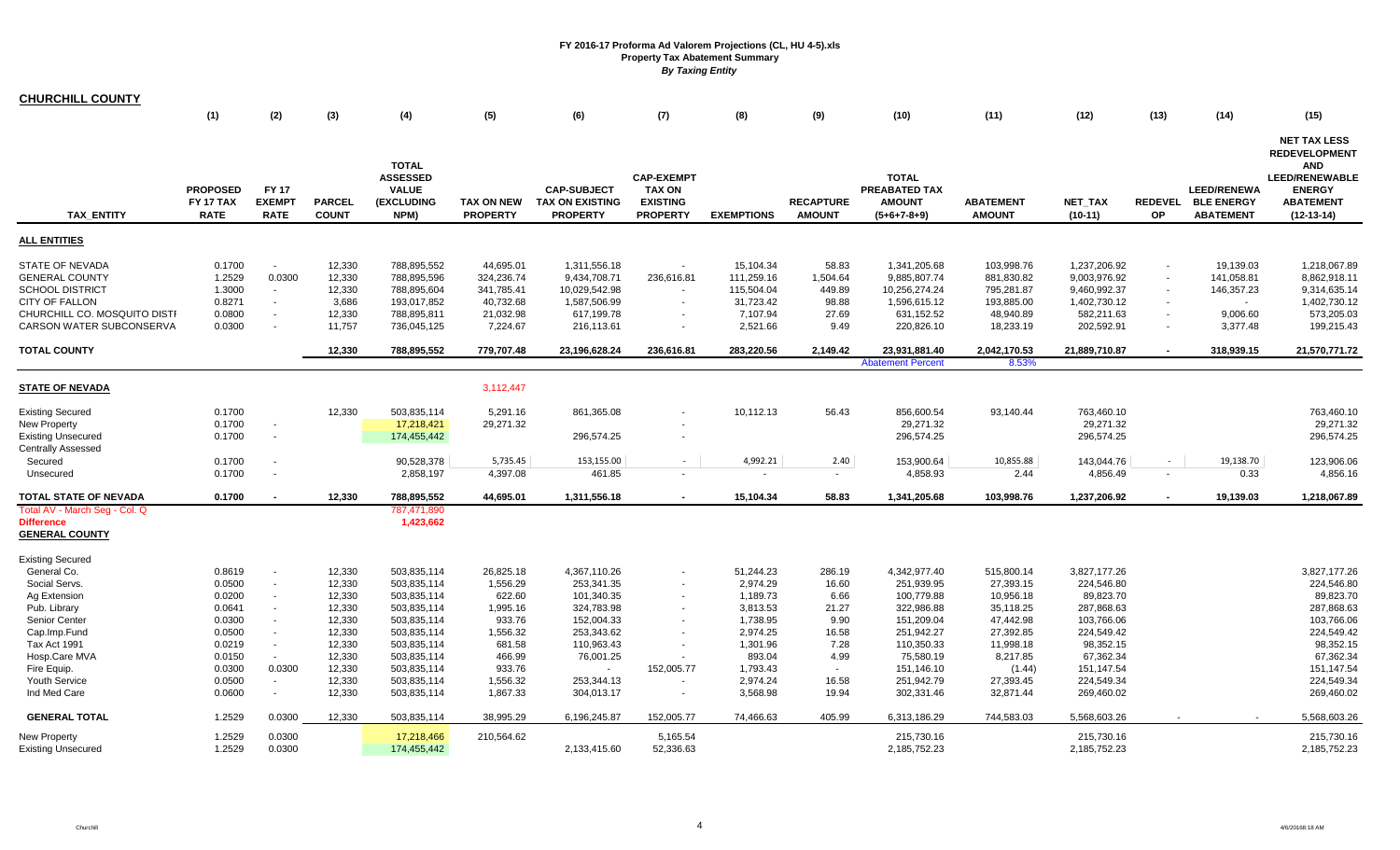| <b>CHURCHILL COUNTY</b>                                                                              |                              |                                            |               |                                                               |                         |                                              |                                                       |                                       |                    |                                                |                     |                                            |                          |                                   |                                                                                                                         |
|------------------------------------------------------------------------------------------------------|------------------------------|--------------------------------------------|---------------|---------------------------------------------------------------|-------------------------|----------------------------------------------|-------------------------------------------------------|---------------------------------------|--------------------|------------------------------------------------|---------------------|--------------------------------------------|--------------------------|-----------------------------------|-------------------------------------------------------------------------------------------------------------------------|
|                                                                                                      | (1)                          | (2)                                        | (3)           | (4)                                                           | (5)                     | (6)                                          | (7)                                                   | (8)                                   | (9)                | (10)                                           | (11)                | (12)                                       | (13)                     | (14)                              | (15)                                                                                                                    |
|                                                                                                      | <b>PROPOSED</b><br>FY 17 TAX | <b>FY 17</b><br><b>EXEMPT</b>              | <b>PARCEL</b> | <b>TOTAL</b><br><b>ASSESSED</b><br><b>VALUE</b><br>(EXCLUDING | <b>TAX ON NEW</b>       | <b>CAP-SUBJECT</b><br><b>TAX ON EXISTING</b> | <b>CAP-EXEMPT</b><br><b>TAX ON</b><br><b>EXISTING</b> |                                       | <b>RECAPTURE</b>   | <b>TOTAL</b><br>PREABATED TAX<br><b>AMOUNT</b> | <b>ABATEMENT</b>    | NET_TAX                                    |                          | LEED/RENEWA<br>REDEVEL BLE ENERGY | <b>NET TAX LESS</b><br><b>REDEVELOPMENT</b><br><b>AND</b><br><b>LEED/RENEWABLE</b><br><b>ENERGY</b><br><b>ABATEMENT</b> |
| <b>TAX ENTITY</b>                                                                                    | <b>RATE</b>                  | <b>RATE</b>                                | <b>COUNT</b>  | NPM)                                                          | <b>PROPERTY</b>         | <b>PROPERTY</b>                              | <b>PROPERTY</b>                                       | <b>EXEMPTIONS</b>                     | <b>AMOUNT</b>      | $(5+6+7-8+9)$                                  | <b>AMOUNT</b>       | $(10-11)$                                  | <b>OP</b>                | <b>ABATEMENT</b>                  | $(12-13-14)$                                                                                                            |
| <b>Centrally Assessed</b><br>Secured<br>Unsecured                                                    | 1.2529<br>1.2529             | 0.0300<br>0.0300                           |               | 90,528,378<br>2,858,197                                       | 42,270.34<br>32,406.49  | 1,101,724.89<br>3,322.35                     | 27,027.37<br>81.50                                    | 36,792.53<br>$\sim$                   | 1,098.65<br>$\sim$ | 1,135,328.72<br>35,810.34                      | 137,228.74<br>19.05 | 998,099.98<br>35,791.29                    |                          | 141,056.36<br>2.45                | 857,043.62<br>35,788.84                                                                                                 |
| <b>TOTAL GENERAL COUNTY</b>                                                                          | 1.2529                       | 0.0300                                     | 12,330        | 788,895,596                                                   | 324,236.74              | 9,434,708.71                                 | 236,616.81                                            | 111,259.16                            | 1,504.64           | 9,885,807.74                                   | 881,830.82          | 9,003,976.92                               |                          | 141,058.81                        | 8,862,918.11                                                                                                            |
| <b>March Assessors Report:</b><br><b>New secured</b><br><b>Existing Secured</b><br><b>Difference</b> |                              |                                            |               | 3,112,390<br>499,299,005<br>502,411,395<br>1,423,719          | 0.28%                   |                                              |                                                       |                                       |                    |                                                |                     |                                            |                          |                                   |                                                                                                                         |
| Total AV - March Seg - Col. Q<br><b>Difference</b>                                                   |                              |                                            |               | 787,471,890<br>1,423,706                                      |                         |                                              |                                                       |                                       |                    |                                                |                     |                                            |                          |                                   |                                                                                                                         |
| <b>SCHOOL DISTRICT</b>                                                                               |                              |                                            |               |                                                               |                         |                                              |                                                       |                                       |                    |                                                |                     |                                            |                          |                                   |                                                                                                                         |
| <b>Existing Secured</b><br>New Property<br><b>Existing Unsecured</b><br><b>Centrally Assessed</b>    | 0.7500<br>0.7500<br>0.7500   | $\blacksquare$<br>$\blacksquare$<br>$\sim$ | 12,330        | 503,835,114<br>17,218,473<br>174,455,442                      | 23,342.96<br>129,138.55 | 3,800,137.62<br>1,308,415.82                 | $\overline{\phantom{a}}$                              | 44,612.53                             | 248.99             | 3,779,117.04<br>129,138.55<br>1,308,415.82     | 410,911.43          | 3,368,205.61<br>129,138.55<br>1,308,415.82 |                          |                                   | 3,368,205.61<br>129,138.55<br>1,308,415.82                                                                              |
| Secured<br>Unsecured                                                                                 | 0.7500<br>0.7500             | $\sim$<br>$\overline{\phantom{a}}$         |               | 90,528,378<br>2,858,197                                       | 25,303.49<br>19,398.89  | 675,683.74<br>2,037.58                       |                                                       | 22,024.43<br>$\overline{\phantom{a}}$ | 10.56<br>$\sim$    | 678,973.37<br>21,436.47                        | 47,893.65<br>10.94  | 631,079.72<br>21,425.53                    |                          | 84,435.40<br>1.46                 | 546,644.32<br>21,424.07                                                                                                 |
| <b>TOTAL SCHOOL DISTRICT</b>                                                                         | 0.7500                       |                                            | 12,330        | 788,895,604                                                   | 197,183.89              | 5,786,274.76                                 | $\sim$                                                | 66,636.96                             | 259.55             | 5,917,081.25                                   | 458,816.02          | 5,458,265.23                               | $\sim$                   | 84,436.86                         | 5,373,828.37                                                                                                            |
| <b>SCHOOL DEBT</b>                                                                                   |                              |                                            |               |                                                               | 43,859.39<br>33,624.74  | 1,171,185.15<br>3,531.81                     | $\sim$                                                | 38,175.67<br>$\sim$                   | 18.31<br>$\sim$    | 1,176,887.18<br>37,156.55                      | 83,015.66<br>18.96  | 1,093,871.52<br>37,137.59                  |                          | 146,354.70<br>2.53                | 947,516.82<br>37,135.06                                                                                                 |
| <b>Existing Secured</b><br>New Property<br><b>Existing Unsecured</b><br><b>Centrally Assessed</b>    | 0.5500<br>0.5500<br>0.5500   | $\sim$<br>$\sim$                           | 12,330        | 503,835,114<br>17,218,466<br>174,455,442                      | 17,118.21<br>94,701.56  | 2,786,767.65<br>959,504.93                   |                                                       | 32,715.84                             | 182.59             | 2,771,352.61<br>94,701.56<br>959,504.93        | 301,335.82          | 2,470,016.79<br>94,701.56<br>959,504.93    |                          |                                   | 2,470,016.79<br>94,701.56<br>959,504.93                                                                                 |
| Secured<br>Unsecured                                                                                 | 0.5500<br>0.5500             | $\blacksquare$<br>$\blacksquare$           |               | 90,528,378<br>2,858,197                                       | 18,555.90<br>14,225.85  | 495,501.41<br>1,494.23                       |                                                       | 16,151.25<br>$\sim$                   | 7.75<br>$\sim$     | 497,913.81<br>15,720.08                        | 35,122.01<br>8.02   | 462,791.80<br>15,712.06                    | $\overline{\phantom{a}}$ | 61,919.30<br>1.07                 | 400,872.50<br>15,710.99                                                                                                 |
| <b>TOTAL SCHOOL DEBT</b>                                                                             | 0.5500                       |                                            | 12,330        | 788,895,597                                                   | 144,601.52              | 4,243,268.22                                 |                                                       | 48,867.09                             | 190.34             | 4,339,192.99                                   | 336,465.85          | 4,002,727.14                               |                          | 61,920.37                         | 3,940,806.77                                                                                                            |
| <b>TOTAL SCHOOL DISTRICT</b>                                                                         | 1.3000                       |                                            | 12,330        | 788,895,604                                                   | 341,785.41              | 10,029,542.98                                |                                                       | 115,504.04                            | 449.89             | 10,256,274.24                                  | 795,281.87          | 9,460,992.37                               |                          | 146,357.23                        | 9,314,635.14                                                                                                            |
| Total AV - March Seg - Col. Q<br><b>Difference</b><br><b>CITY OF FALLON</b>                          |                              |                                            |               | 787,471,890<br>1,423,714                                      |                         |                                              |                                                       |                                       |                    |                                                |                     |                                            |                          |                                   |                                                                                                                         |
| <b>Existing Secured</b>                                                                              | 0.8271                       |                                            | 3,686         | 171,381,975                                                   | 4,594.10                | 1,436,671.21                                 |                                                       | 23,699.41                             | 93.94              | 1,417,659.84                                   | 182,917.50          | 1,234,742.34                               |                          |                                   | 1,234,742.34                                                                                                            |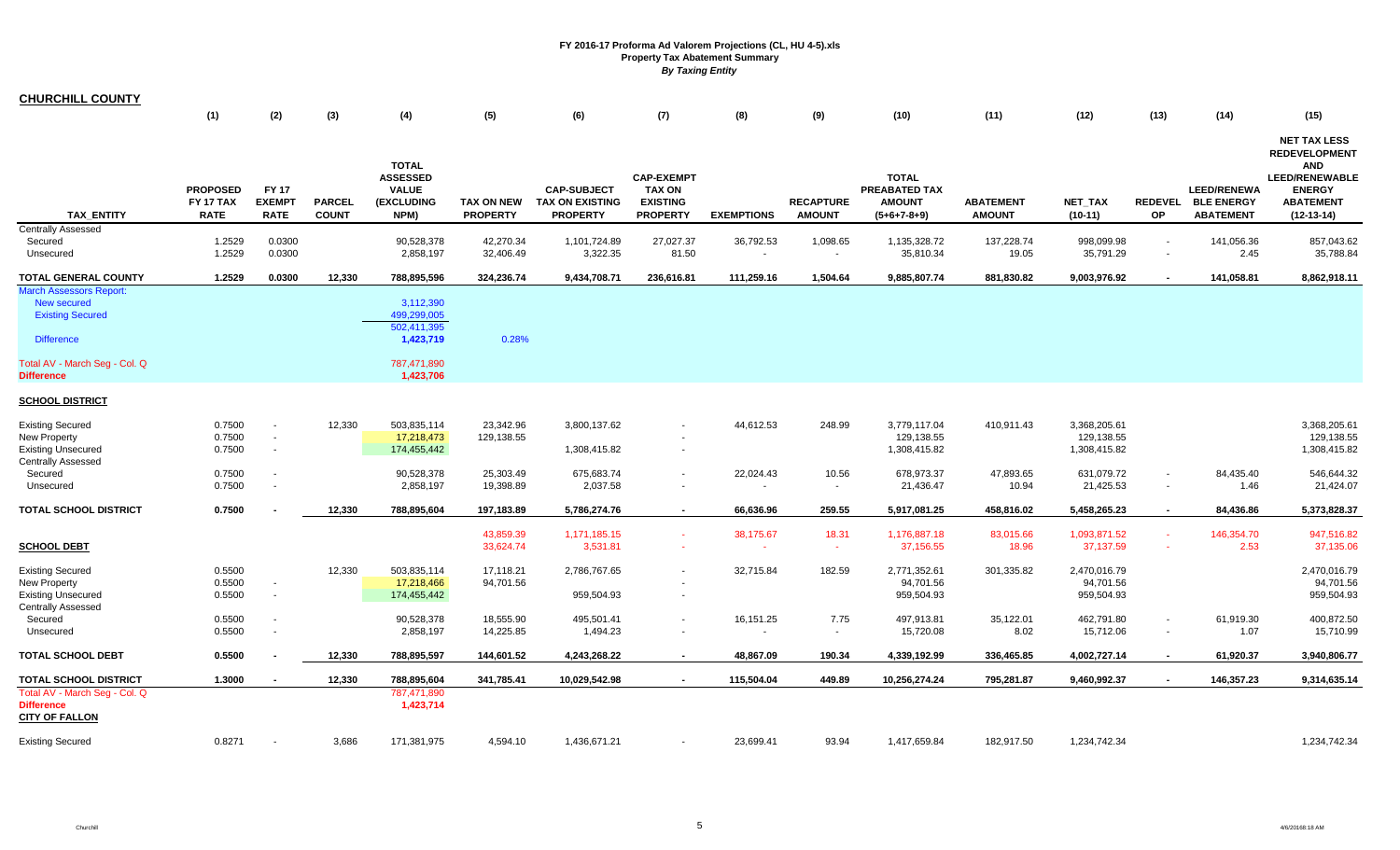| <b>CHURCHILL COUNTY</b>                                                                                  |                                             |                                              |                               |                                                                       |                                      |                                                                 |                                                                          |                                      |                                   |                                                                 |                                   |                                       |                      |                                                             |                                                                                                                                         |
|----------------------------------------------------------------------------------------------------------|---------------------------------------------|----------------------------------------------|-------------------------------|-----------------------------------------------------------------------|--------------------------------------|-----------------------------------------------------------------|--------------------------------------------------------------------------|--------------------------------------|-----------------------------------|-----------------------------------------------------------------|-----------------------------------|---------------------------------------|----------------------|-------------------------------------------------------------|-----------------------------------------------------------------------------------------------------------------------------------------|
|                                                                                                          | (1)                                         | (2)                                          | (3)                           | (4)                                                                   | (5)                                  | (6)                                                             | (7)                                                                      | (8)                                  | (9)                               | (10)                                                            | (11)                              | (12)                                  | (13)                 | (14)                                                        | (15)                                                                                                                                    |
| <b>TAX ENTITY</b>                                                                                        | <b>PROPOSED</b><br>FY 17 TAX<br><b>RATE</b> | <b>FY 17</b><br><b>EXEMPT</b><br><b>RATE</b> | <b>PARCEL</b><br><b>COUNT</b> | <b>TOTAL</b><br><b>ASSESSED</b><br><b>VALUE</b><br>(EXCLUDING<br>NPM) | <b>TAX ON NEW</b><br><b>PROPERTY</b> | <b>CAP-SUBJECT</b><br><b>TAX ON EXISTING</b><br><b>PROPERTY</b> | <b>CAP-EXEMPT</b><br><b>TAX ON</b><br><b>EXISTING</b><br><b>PROPERTY</b> | <b>EXEMPTIONS</b>                    | <b>RECAPTURE</b><br><b>AMOUNT</b> | <b>TOTAL</b><br>PREABATED TAX<br><b>AMOUNT</b><br>$(5+6+7-8+9)$ | <b>ABATEMENT</b><br><b>AMOUNT</b> | NET_TAX<br>$(10-11)$                  | <b>REDEVEL</b><br>OP | <b>LEED/RENEWA</b><br><b>BLE ENERGY</b><br><b>ABATEMENT</b> | <b>NET TAX LESS</b><br><b>REDEVELOPMENT</b><br><b>AND</b><br><b>LEED/RENEWABLE</b><br><b>ENERGY</b><br><b>ABATEMENT</b><br>$(12-13-14)$ |
| <b>New Property</b><br><b>Existing Unsecured</b><br><b>Centrally Assessed</b>                            | 0.8271<br>0.8271                            | $\sim$<br>$\blacksquare$                     |                               | 2,696,723<br>10,465,780                                               | 22,304.60                            | 86,562.47                                                       | $\blacksquare$                                                           |                                      |                                   | 22,304.60<br>86,562.47                                          |                                   | 22,304.60<br>86,562.47                |                      |                                                             | 22,304.60<br>86,562.47                                                                                                                  |
| Secured<br>Unsecured                                                                                     | 0.8271<br>0.8271                            | $\overline{\phantom{a}}$<br>$\sim$           |                               | 8,327,131<br>146,242                                                  | 12,687.75<br>1,146.23                | 64,209.97<br>63.34                                              |                                                                          | 8,024.01<br>$\sim$                   | 4.94<br>$\sim$                    | 68,878.65<br>1,209.57                                           | 10,967.08<br>0.42                 | 57,911.57<br>1,209.15                 |                      | $\sim$                                                      | 57,911.57<br>1,209.15                                                                                                                   |
| <b>TOTAL CITY OF FALLON</b>                                                                              | 0.8271                                      |                                              | 3,686                         | 193,017,852                                                           | 40,732.68                            | 1,587,506.99                                                    | $\sim$                                                                   | 31,723.42                            | 98.88                             | 1,596,615.12                                                    | 193,885.00                        | 1,402,730.12                          |                      | $\blacksquare$                                              | 1,402,730.12                                                                                                                            |
| Total AV - March Seq - Col. Q<br><b>Difference</b><br>CHURCHILL CO. MOSQUITO DISTRICT                    |                                             |                                              |                               | 191,597,493<br>1,420,359                                              |                                      |                                                                 |                                                                          |                                      |                                   |                                                                 |                                   |                                       |                      |                                                             |                                                                                                                                         |
| <b>Existing Secured</b><br><b>New Property</b><br><b>Existing Unsecured</b>                              | 0.0800<br>0.0800<br>0.0800                  | $\blacksquare$<br>$\sim$<br>$\mathbf{r}$     | 12,330                        | 503,835,114<br>17,218,681<br>174,455,442                              | 2,489.75<br>13,774.94                | 405,345.19<br>139,564.35                                        |                                                                          | 4,758.68                             | 26.56                             | 403.102.82<br>13,774.94<br>139,564.35                           | 43,831.09                         | 359.271.73<br>13,774.94<br>139,564.35 |                      |                                                             | 359,271.73<br>13,774.94<br>139,564.35                                                                                                   |
| <b>Centrally Assessed</b><br>Secured<br>Unsecured                                                        | 0.0800<br>0.0800                            | $\blacksquare$<br>$\blacksquare$             |                               | 90,528,378<br>2,858,197                                               | 2,699.07<br>2,069.22                 | 72,072.90<br>217.34                                             |                                                                          | 2,349.26<br>$\overline{\phantom{a}}$ | 1.13<br>$\sim$                    | 72,423.84<br>2,286.56                                           | 5,108.63<br>1.17                  | 67,315.21<br>2,285.39                 | $\sim$               | 9,006.45<br>0.15                                            | 58,308.76<br>2,285.24                                                                                                                   |
| TOTAL CHURCHILL CO. MOSQUIT                                                                              | 0.0800                                      | $\blacksquare$                               | 12,330                        | 788,895,811                                                           | 21,032.98                            | 617,199.78                                                      | $\sim$                                                                   | 7,107.94                             | 27.69                             | 631,152.52                                                      | 48,940.89                         | 582,211.63                            | $\sim$               | 9,006.60                                                    | 573,205.03                                                                                                                              |
| Total AV - March Seg - Col. Q<br><b>Difference</b><br><b>CARSON WATER SUBCONSERVANCY DISTRICT</b>        |                                             |                                              |                               | 787,471,890<br>1,423,921                                              | 3,106,900                            |                                                                 |                                                                          |                                      |                                   |                                                                 |                                   |                                       |                      |                                                             |                                                                                                                                         |
| <b>Existing Secured</b><br><b>New Property</b><br><b>Existing Unsecured</b><br><b>Centrally Assessed</b> | 0.0300<br>0.0300<br>0.0300                  | $\blacksquare$<br>$\blacksquare$<br>$\sim$   | 11,757                        | 501,153,541<br>15,394,190<br>135,460,287                              | 932.07<br>4,618.26                   | 151,201.51<br>40,638.09                                         |                                                                          | 1,784.45                             | 9.07                              | 150,358.20<br>4,618.26<br>40,638.09                             | 16,356.52                         | 134,001.68<br>4,618.26<br>40,638.09   |                      |                                                             | 134,001.68<br>4,618.26<br>40,638.09                                                                                                     |
| Secured<br>Unsecured                                                                                     | 0.0300<br>0.0300                            | $\overline{\phantom{a}}$<br>$\blacksquare$   |                               | 81,554,748<br>2,482,358                                               | 1,011.14<br>663.20                   | 24,192.51<br>81.50                                              | $\blacksquare$                                                           | 737.21<br>$\sim$                     | 0.42<br>$\sim$                    | 24,466.86<br>744.70                                             | 1,876.23<br>0.44                  | 22,590.63<br>744.26                   | $\sim$               | 3,377.42<br>0.06                                            | 19,213.21<br>744.20                                                                                                                     |
| TOTAL CARSON WATER SUBCON                                                                                | 0.0300                                      |                                              | 11,757                        | 736,045,125                                                           | 7,224.67                             | 216,113.61                                                      |                                                                          | 2,521.66                             | 9.49                              | 220,826.10                                                      | 18,233.19                         | 202,592.91                            |                      | 3,377.48                                                    | 199,215.43                                                                                                                              |
| Total AV - March Seg - Col. Q<br><b>Difference</b>                                                       |                                             |                                              |                               | 736,037,987<br>7,138                                                  |                                      |                                                                 |                                                                          |                                      |                                   |                                                                 |                                   |                                       |                      |                                                             |                                                                                                                                         |

**Note:**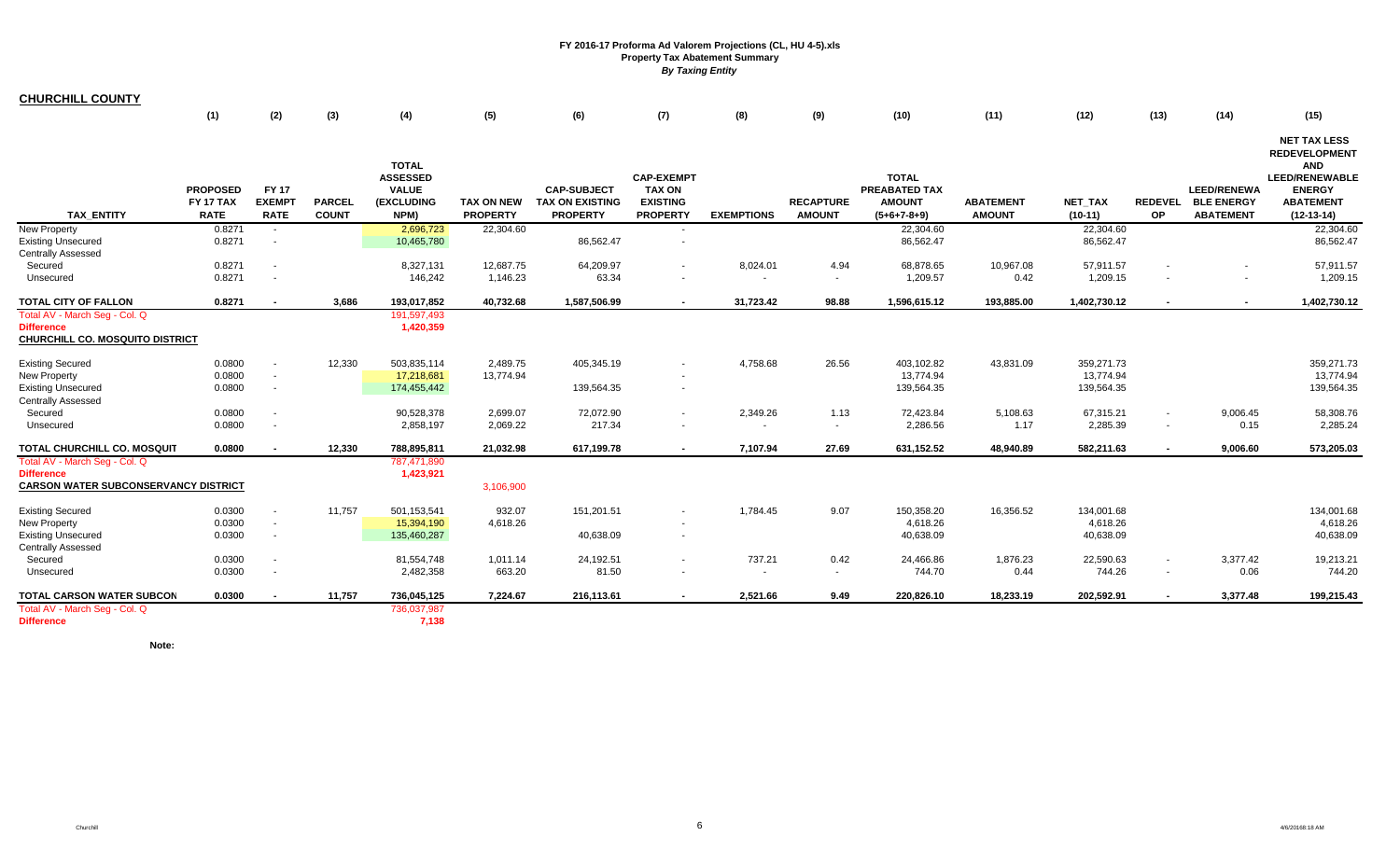| <b>CLARK COUNTY</b>                |                                             |                                              |                               |                                                   |                                      |                                                       |                                                                          |                   |                                   |                                                              |                                   |                      |                          |                                                             |                                                                                                                               |
|------------------------------------|---------------------------------------------|----------------------------------------------|-------------------------------|---------------------------------------------------|--------------------------------------|-------------------------------------------------------|--------------------------------------------------------------------------|-------------------|-----------------------------------|--------------------------------------------------------------|-----------------------------------|----------------------|--------------------------|-------------------------------------------------------------|-------------------------------------------------------------------------------------------------------------------------------|
|                                    | (1)                                         | (2)                                          | (3)                           | (4)                                               | (5)                                  | (6)                                                   | (7)                                                                      | (8)               | (9)                               | (10)                                                         | (11)                              | (12)                 | (13)                     | (14)                                                        | (15)                                                                                                                          |
| <b>TAX ENTITY</b>                  | <b>PROPOSED</b><br>FY 17 TAX<br><b>RATE</b> | <b>FY 17</b><br><b>EXEMPT</b><br><b>RATE</b> | <b>PARCEL</b><br><b>COUNT</b> | <b>TOTAL ASSESSED</b><br>VALUE (EXCLUDING<br>NPM) | <b>TAX ON NEW</b><br><b>PROPERTY</b> | <b>CAP-SUBJECT TAX ON</b><br><b>EXISTING PROPERTY</b> | <b>CAP-EXEMPT</b><br><b>TAX ON</b><br><b>EXISTING</b><br><b>PROPERTY</b> | <b>EXEMPTIONS</b> | <b>RECAPTURE</b><br><b>AMOUNT</b> | <b>TOTAL PREABATED</b><br><b>TAX AMOUNT</b><br>$(5+6+7-8+9)$ | <b>ABATEMENT</b><br><b>AMOUNT</b> | NET_TAX<br>$(10-11)$ | <b>REDEVELOP</b>         | <b>LEED/RENEWAB</b><br><b>LE ENERGY</b><br><b>ABATEMENT</b> | <b>NET TAX LESS</b><br><b>REDEVELOPMENT</b><br><b>AND</b><br><b>LEED/RENEWABLE</b><br><b>ENERGY ABATEMENT</b><br>$(12-13-14)$ |
| <b>ALL ENTITIES</b>                |                                             |                                              |                               |                                                   |                                      |                                                       |                                                                          |                   |                                   |                                                              |                                   |                      |                          |                                                             |                                                                                                                               |
| <b>STATE OF NEVADA</b>             | 0.1700                                      | $\overline{\phantom{a}}$                     | 751,193                       | 88,298,962,836                                    | 3,273,726.73                         | 144,611,349.49                                        |                                                                          | 19,439,839.25     | 3,220.37                          | 128,448,457.34                                               | 30,585,896.91                     | 97,862,560.43        | 37,212.63                | 5,462.39                                                    | 97,819,885.4                                                                                                                  |
| <b>GENERAL COUNTY</b>              | 0.6541                                      | $\overline{\phantom{a}}$                     | 751,193                       | 88,300,941,358                                    | 12,596,145.39                        | 555,385,292.34                                        |                                                                          | 74,533,905.88     | 12,388.91                         | 493,459,920.76                                               | 117,460,709.12                    | 375,999,211.64       | 169,120.10               | 21,017.33                                                   | 375,809,074.21                                                                                                                |
| <b>SCHOOL DISTRICT</b>             | 1.3034                                      | $\sim$                                       | 751,193                       | 88,300,941,359                                    | 25,099,856.22                        | 1,115,256,979.88                                      |                                                                          | 139,031,100.60    | 24,700.74                         | 1,001,350,436.24                                             | 235,636,551.61                    | 765,713,884.63       | 335,541.08               | 41,880.43                                                   | 765,336,463.12                                                                                                                |
| <b>BOULDER CITY</b>                | 0.2600                                      | $\overline{\phantom{a}}$                     | 7,607                         | 1,058,541,763                                     | 241,234.48                           | 2,372,099.67                                          |                                                                          | 835,006.19        | 191.84                            | 1,778,519.80                                                 | 352,603.66                        | 1,425,916.14         | 2,887.65                 |                                                             | 1,423,028.49                                                                                                                  |
| <b>CITY OF HENDERSON</b>           | 0.7108                                      | $\sim$                                       | 117,042                       | 13,150,471,192                                    | 1,507,434.53                         | 88,364,658.61                                         |                                                                          | 6,775,489.54      | 1,234.66                          | 83,097,838.26                                                | 18,906,974.33                     | 64,190,863.93        | 70,556.45                |                                                             | 64,120,307.48                                                                                                                 |
| <b>CITY OF LAS VEGAS</b>           | 0.7715                                      | $\sim$                                       | 202.686                       | 19.150.156.886                                    | 1.892.821.57                         | 139.460.378.00                                        |                                                                          | 12.988.764.06     | 715.10                            | 128.365.150.61                                               | 30.514.196.20                     | 97.850.954.41        | 86.894.92                |                                                             | 97.764.059.49                                                                                                                 |
| <b>CITY OF MESQUITE</b>            | 0.5520                                      | $\sim$                                       | 12,342                        | 839,087,087                                       | 70,782.39                            | 3,982,349.82                                          |                                                                          | 298,084.68        | 5.64                              | 3,755,053.17                                                 | 502,469.64                        | 3,252,583.53         | 4,776.03                 |                                                             | 3,247,807.50                                                                                                                  |
| CITY OF NORTH LAS VEGAS            | 1.1587                                      | $\overline{\phantom{a}}$                     | 77,876                        | 7,038,474,074                                     | 1,739,891.25                         | 79,258,992.79                                         |                                                                          | 10,542,871.07     | 766.74                            | 70,456,779.71                                                | 21,541,857.51                     | 48,914,922.20        | 21,362.62                |                                                             | 48,893,559.58                                                                                                                 |
| <b>BUNKERVILLE TOWN</b>            | 0.0200                                      | $\blacksquare$                               | 1,233                         | 125,974,713                                       | 294.88                               | 25,225.42                                             |                                                                          | 19,857.71         | 6.10                              | 5,668.69                                                     | 1,278.52                          | 4,390.17             |                          |                                                             | 4,390.17                                                                                                                      |
| <b>ENTERPRISE TOWN</b>             | 0.2064                                      | $\sim$                                       | 77,471                        | 8,661,522,636                                     | 766,539.76                           | 17,164,120.31                                         | $\overline{\phantom{a}}$                                                 | 1,235,791.44      | 185.30                            | 16,695,053.93                                                | 4,261,535.59                      | 12,433,518.34        |                          |                                                             | 12,433,518.34                                                                                                                 |
| <b>INDIAN SPRINGS TOWN</b>         | 0.0200                                      | $\overline{\phantom{a}}$                     | 458                           | 25,550,762                                        | 55.09                                | 5,135.71                                              |                                                                          | 2,943.84          |                                   | 2,246.96                                                     | 422.18                            | 1,824.78             |                          |                                                             | 1,824.78                                                                                                                      |
| <b>LAUGHLIN TOWN</b>               | 0.8416                                      | $\overline{\phantom{a}}$                     | 4,455                         | 503,785,979                                       | 73,741.46                            | 4,188,745.41                                          |                                                                          | 927,659.65        | 216.45                            | 3,335,043.67                                                 | 666,959.38                        | 2,668,084.29         |                          |                                                             | 2,668,084.29                                                                                                                  |
| <b>MOAPA TOWN</b>                  | 0.0200                                      | $\overline{\phantom{a}}$                     | 1,231                         | 136,393,762                                       | 472.75                               | 27,139.21                                             | $\overline{\phantom{a}}$                                                 | 14,665.61         | 1.09                              | 12,947.44                                                    | 1,007.78                          | 11,939.66            |                          |                                                             | 11,939.66                                                                                                                     |
| <b>MOAPA VALLEY TOWN</b>           | 0.0200                                      | $\overline{\phantom{a}}$                     | 4,780                         | 244,424,488                                       | 1,097.20                             | 48,357.72                                             |                                                                          | 17,126.43         | 10.15                             | 32,338.64                                                    | 5,408.56                          | 26,930.08            |                          |                                                             | 26,930.08                                                                                                                     |
| MT CHARLESTON TOWN                 | 0.0200                                      | $\overline{\phantom{a}}$                     | 1,067                         | 93,442,705                                        | 200.57                               | 18,554.74                                             |                                                                          | 10,666.55         | 14.69                             | 8,103.45                                                     | 919.17                            | 7,184.28             |                          |                                                             | 7,184.28                                                                                                                      |
| <b>PARADISE TOWN</b>               | 0.2064                                      | $\sim$                                       | 63,740                        | 16, 154, 741, 470                                 | 804,329.63                           | 32,598,391.57                                         |                                                                          | 3,546,416.04      | 238.68                            | 29.856.543.84                                                | 6,592,170.30                      | 23,264,373.54        |                          |                                                             | 23,264,373.54                                                                                                                 |
| <b>SEARCHLIGHT TOWN</b>            | 0.0200                                      | $\sim$                                       | 1,277                         | 117,106,076                                       | 614.86                               | 23,145.93                                             |                                                                          | 16,776.39         | 2.70                              | 6,987.10                                                     | 1,092.96                          | 5,894.14             |                          |                                                             | 5,894.14                                                                                                                      |
| SPRING VALLEY TOWN                 | 0.2064                                      | $\overline{\phantom{a}}$                     | 73,983                        | 6,789,531,022                                     | 258,537.58                           | 13,802,994.19                                         |                                                                          | 1,009,720.39      | 98.58                             | 13,051,909.96                                                | 2,800,876.20                      | 10,251,033.76        |                          |                                                             | 10,251,033.76                                                                                                                 |
| <b>SUMMERLIN TOWN</b>              | 0.2064                                      | $\overline{\phantom{a}}$                     | 13,456                        | 2,564,780,726                                     | 161,627.99                           | 5,142,735.09                                          |                                                                          | 351,642.81        | 3.08                              | 4,952,723.35                                                 | 1,132,805.22                      | 3,819,918.13         |                          |                                                             | 3,819,918.13                                                                                                                  |
| <b>SUNRISE MANOR TOWN</b>          | 0.2064                                      | $\overline{\phantom{a}}$                     | 48,874                        | 3,323,369,662                                     | 79,238.55                            | 6,794,039.88                                          |                                                                          | 1,018,252.47      | 103.60                            | 5,855,129.56                                                 | 1,730,530.69                      | 4,124,598.87         | 1,331.92                 |                                                             | 4,123,266.95                                                                                                                  |
| <b>WHITNEY TOWN</b>                | 0.2064                                      | $\overline{\phantom{a}}$                     | 13,603                        | 899,706,478                                       | 21,845.89                            | 1,845,507.13                                          |                                                                          | 243,355.13        | 22.37                             | 1,624,020.26                                                 | 530,137.93                        | 1,093,882.33         |                          |                                                             | 1,093,882.33                                                                                                                  |
| WINCHESTER TOWN                    | 0.2064                                      | $\sim$                                       | 9,258                         | 1,677,242,416                                     | 104,359.80                           | 3,364,360.68                                          |                                                                          | 269,309.15        | 11.66                             | 3,199,422.99                                                 | 861,868.55                        | 2,337,554.44         | 1,429.10                 |                                                             | 2,336,125.34                                                                                                                  |
| <b>BOULDER CITY LIBRARY</b>        | 0.1628                                      |                                              | 7,607                         | 1,058,541,764                                     | 151,049.93                           | 1,485,299.34                                          |                                                                          | 522,367.93        | 225.17                            | 1,114,206.51                                                 | 393,314.68                        | 720,891.83           | 1,406.60                 |                                                             | 719,485.23                                                                                                                    |
| BOULDER CITY LIBRARY DEBT          | 0.0850                                      | $\overline{\phantom{a}}$                     | 7,285                         | 717,674,579                                       | 13,025.75                            | 601,056.55                                            | $\overline{\phantom{a}}$                                                 | 172,369.05        | 32.89                             | 441,746.14                                                   | 157,403.83                        | 284,342.31           | 543.48                   |                                                             | 283,798.83                                                                                                                    |
| BOULDER CITY REDEVELOPMENT         |                                             |                                              | 659                           | 119,793,238                                       | 141,155.81                           | 1,273,806.22                                          |                                                                          | 552,606.86        |                                   | 862,355.17                                                   | 149,460.24                        | 712,894.93           |                          |                                                             | 712,894.93                                                                                                                    |
| <b>CLARK COUNTY FIRE SERVICE</b>   | 0.2197                                      | $\overline{\phantom{a}}$                     | 310,460                       | 42,233,564,472                                    | 2,428,110.97                         | 90,625,768.27                                         |                                                                          | 9,039,711.17      | 935.48                            | 84,015,103.55                                                | 19,962,326.81                     | 64,052,776.74        | 1,521.19                 |                                                             | 64,051,255.55                                                                                                                 |
| <b>MOAPA TOWN VOTER OVERRIDE I</b> | 0.0894                                      | $\overline{\phantom{a}}$                     | 1,078                         | 88,487,829                                        | 1,501.76                             | 78,201.59                                             |                                                                          | 43,202.29         | 4.05                              | 36,505.11                                                    | 4,237.69                          | 32,267.42            |                          |                                                             | 32,267.42                                                                                                                     |
| HENDERSON PUBLIC LIBRARY           | 0.0602                                      | $\sim$                                       | 117,042                       | 13,150,471,197                                    | 127,669.60                           | 7,483,820.46                                          |                                                                          | 571,281.19        | 103.65                            | 7,040,312.52                                                 | 2,078,515.20                      | 4,961,797.32         | 5,236.84                 |                                                             | 4,956,560.48                                                                                                                  |
| HENDERSON REDEVELOPMENT            | $\sim$                                      |                                              | 12,219                        | 1,046,237,009                                     | 301,514.97                           | 13,145,201.50                                         |                                                                          | 1,955,374.99      | $\overline{\phantom{a}}$          | 11,491,341.48                                                | 2,803,238.34                      | 8,688,103.14         | $\sim$                   |                                                             | 8,688,103.14                                                                                                                  |
| LAS VEGAS/CLARK COUNTY LIBRA       | 0.0942                                      | $\blacksquare$                               | 548,668                       | 67,045,054,330                                    | 1,385,403.58                         | 60,953,321.13                                         |                                                                          | 8,612,003.31      | 1,488.97                          | 53,728,210.37                                                | 15,696,167.27                     | 38,032,043.10        | 9,861.90                 | 3,026.80                                                    | 38,019,154.40                                                                                                                 |
| LVMPD MANPOWER (LV)                | 0.2800                                      | $\overline{\phantom{a}}$                     | 202,686                       | 19,149,595,965                                    | 686,960.49                           | 52,321,230.40                                         |                                                                          | 5,224,430.84      | 264.23                            | 47,784,024.28                                                | 11,359,815.37                     | 36,424,208.91        | 31,536.74                |                                                             | 36,392,672.17                                                                                                                 |
| LVMPD MANPOWER (CO)                | 0.2800                                      | $\overline{\phantom{a}}$                     | 333,640                       | 47,040,939,434                                    | 3,386,276.40                         | 128,866,383.86                                        |                                                                          | 21,030,346.03     | 4,164.17                          | 111,226,478.40                                               | 26,232,995.44                     | 84,993,482.96        | 1,938.71                 | 8,996.87                                                    | 84,982,547.38                                                                                                                 |
| LVMPD EMERGENCY 911                | 0.0050                                      | $\overline{\phantom{a}}$                     | 526,254                       | 62,639,365,486                                    | 69,453.38                            | 3,021,277.73                                          |                                                                          | 319,998.93        | 31.17                             | 2,770,763.35                                                 | 655,636.61                        | 2,115,126.74         | 597.70                   | $\overline{\phantom{a}}$                                    | 2,114,529.04                                                                                                                  |
| LAS VEGAS REDEVELOPMENT            | $\overline{\phantom{a}}$                    |                                              | 7,729                         | 2,069,784,566                                     | 23,645.68                            | 25,699,085.05                                         |                                                                          | 7,644,952.85      | 70.64                             | 18,077,848.52                                                | 4,334,583.54                      | 13,743,264.98        |                          |                                                             | 13,743,264.98                                                                                                                 |
| MESQUITE REDEVELOPMENT             | $\overline{\phantom{a}}$                    | $\overline{\phantom{a}}$                     | 1,062                         | 160,726,338                                       |                                      | 2,430,263.59                                          | $\overline{\phantom{a}}$                                                 | 101,888.50        | $\sim$                            | 2,328,375.09                                                 | 320,122.64                        | 2,008,252.45         | $\overline{\phantom{a}}$ |                                                             | 2,008,252.45                                                                                                                  |
| <b>MT CHARLESTON FIRE</b>          | 0.8813                                      | $\overline{\phantom{a}}$                     | 1,152                         | 100,440,656                                       | 8,895.21                             | 879,413.69                                            |                                                                          | 528,523.78        | 647.50                            | 360,432.62                                                   | 41,182.48                         | 319,250.14           |                          |                                                             | 319,250.14                                                                                                                    |
| NORTH LAS VEGAS CITY LIBRARY       | 0.0632                                      | $\overline{\phantom{a}}$                     | 77,876                        | 7.038.474.074                                     | 94,900.44                            | 4,323,093.47                                          |                                                                          | 575.047.60        | 41.71                             | 3,842,988.02                                                 | 1,176,677.46                      | 2,666,310.56         | 1,139.77                 |                                                             | 2.665.170.79                                                                                                                  |
| NORTH LAS VEGAS 911                | 0.0050                                      |                                              | 77,876                        | 7,038,474,030                                     | 7,507.90                             | 342,016.81                                            | $\overline{\phantom{a}}$                                                 | 45,497.41         | 2.09                              | 304,029.39                                                   | 88,791.18                         | 215,238.21           | 153.47                   |                                                             | 215,084.74                                                                                                                    |
| NORTH LAS VEGAS REDEVELOPM         |                                             |                                              | 1,953                         | 185,722,763                                       | 39,249.96                            | 2,276,232.33                                          |                                                                          | 620,274.24        | 2.61                              | 1,695,210.66                                                 | 273,249.98                        | 1,421,960.68         |                          |                                                             | 1,421,960.68                                                                                                                  |
| <b>TOTAL COUNTY</b>                |                                             |                                              | 751,193                       | 88,298,962,836                                    | 57,561,170.40                        | 2,609,546,025.58                                      |                                                                          | 330,689,121.85    | 52,152.78                         | 2,336,470,226.91                                             | 559,815,990.77                    | 1,776,654,236.14     | 785,048.90               | 80,383.82                                                   | 1,775,788,803.42                                                                                                              |
|                                    |                                             |                                              |                               |                                                   |                                      |                                                       |                                                                          |                   |                                   | <b>Abatement Percent</b>                                     | 23.96%                            |                      |                          |                                                             |                                                                                                                               |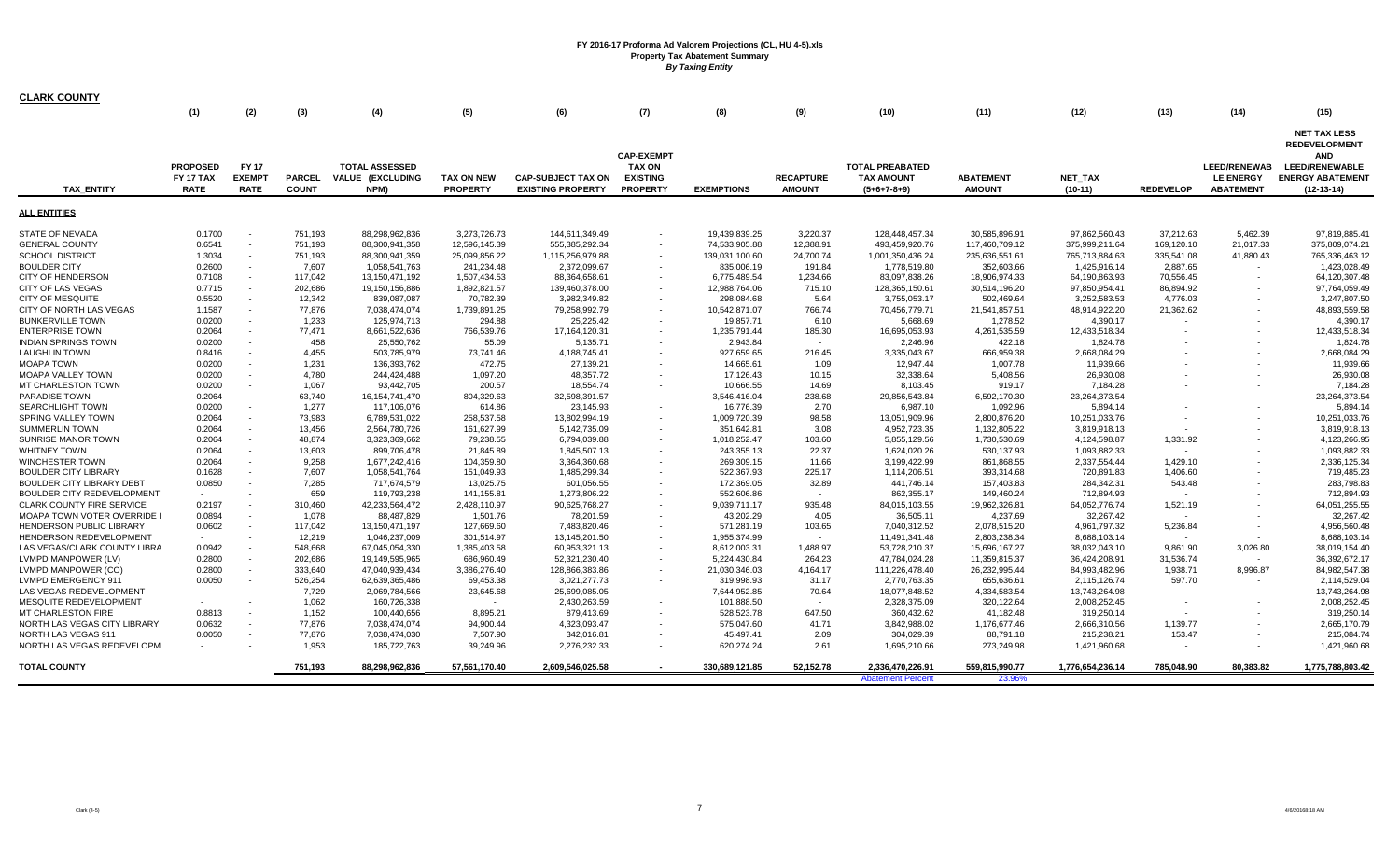| <b>CLARK COUNTY</b>                                                                                                                                                                                                                              |                                                                        |                               |                                                                           |                                                                                                                            |                                                                                 |                                                                                                                 |                                                       |                                                                                                          |                                                         |                                                                                                                 |                                                                                                |                                                                                                               |                         |                                         |                                                                                                               |
|--------------------------------------------------------------------------------------------------------------------------------------------------------------------------------------------------------------------------------------------------|------------------------------------------------------------------------|-------------------------------|---------------------------------------------------------------------------|----------------------------------------------------------------------------------------------------------------------------|---------------------------------------------------------------------------------|-----------------------------------------------------------------------------------------------------------------|-------------------------------------------------------|----------------------------------------------------------------------------------------------------------|---------------------------------------------------------|-----------------------------------------------------------------------------------------------------------------|------------------------------------------------------------------------------------------------|---------------------------------------------------------------------------------------------------------------|-------------------------|-----------------------------------------|---------------------------------------------------------------------------------------------------------------|
|                                                                                                                                                                                                                                                  | (1)                                                                    | (2)                           | (3)                                                                       | (4)                                                                                                                        | (5)                                                                             | (6)                                                                                                             | (7)                                                   | (8)                                                                                                      | (9)                                                     | (10)                                                                                                            | (11)                                                                                           | (12)                                                                                                          | (13)                    | (14)                                    | (15)                                                                                                          |
|                                                                                                                                                                                                                                                  | <b>PROPOSED</b><br>FY 17 TAX                                           | <b>FY 17</b><br><b>EXEMPT</b> | <b>PARCEL</b>                                                             | <b>TOTAL ASSESSED</b><br>VALUE (EXCLUDING                                                                                  | <b>TAX ON NEW</b>                                                               | <b>CAP-SUBJECT TAX ON</b>                                                                                       | <b>CAP-EXEMPT</b><br><b>TAX ON</b><br><b>EXISTING</b> |                                                                                                          | <b>RECAPTURE</b>                                        | <b>TOTAL PREABATED</b><br><b>TAX AMOUNT</b>                                                                     | <b>ABATEMENT</b>                                                                               | NET_TAX                                                                                                       |                         | <b>LEED/RENEWAB</b><br><b>LE ENERGY</b> | <b>NET TAX LESS</b><br><b>REDEVELOPMENT</b><br><b>AND</b><br><b>LEED/RENEWABLE</b><br><b>ENERGY ABATEMENT</b> |
| <b>TAX ENTITY</b>                                                                                                                                                                                                                                | <b>RATE</b>                                                            | <b>RATE</b>                   | <b>COUNT</b>                                                              | NPM)                                                                                                                       | <b>PROPERTY</b>                                                                 | <b>EXISTING PROPERTY</b>                                                                                        | <b>PROPERTY</b>                                       | <b>EXEMPTIONS</b>                                                                                        | <b>AMOUNT</b>                                           | $(5+6+7-8+9)$                                                                                                   | <b>AMOUNT</b>                                                                                  | $(10-11)$                                                                                                     | <b>REDEVELOP</b>        | <b>ABATEMENT</b>                        | $(12-13-14)$                                                                                                  |
| <b>STATE OF NEVADA</b>                                                                                                                                                                                                                           |                                                                        |                               |                                                                           |                                                                                                                            |                                                                                 |                                                                                                                 |                                                       |                                                                                                          |                                                         |                                                                                                                 |                                                                                                |                                                                                                               |                         |                                         |                                                                                                               |
| <b>Existing Secured</b><br>New Property<br><b>Existing Unsecured</b><br><b>Centrally Assessed</b>                                                                                                                                                | 0.1700<br>0.1700<br>0.1700                                             | $\sim$<br>$\sim$              | 751,193                                                                   | 81,492,601,725<br>1,473,449,094<br>2,661,600,000                                                                           | 493,936.54<br>2,504,863.46                                                      | 135,283,926.63<br>4,524,720.00                                                                                  |                                                       | 18,903,440.16                                                                                            | 497.84                                                  | 116,874,920.85<br>2,504,863.46<br>4,524,720.00                                                                  | 29,013,942.90                                                                                  | 87,860,977.95<br>2,504,863.46<br>4,524,720.00                                                                 |                         |                                         | 87,860,977.95<br>2,504,863.46<br>4,524,720.00                                                                 |
| Secured<br>Unsecured                                                                                                                                                                                                                             | 0.1700<br>0.1700                                                       | $\sim$                        |                                                                           | 2,563,917,004<br>107,395,012                                                                                               | 108,175.10<br>166,751.63                                                        | 4,781,349.65<br>21,353.21                                                                                       |                                                       | 530,865.77<br>5,533.32                                                                                   | 2,722.53<br>$\sim$                                      | 4,361,381.51<br>182,571.52                                                                                      | 1,564,364.29<br>7,589.72                                                                       | 2,797,017.22<br>174,981.80                                                                                    | 37,212.63<br>$\sim$     | 5,281.00<br>181.39                      | 2,754,523.59<br>174,800.41                                                                                    |
| TOTAL STATE OF NEVADA                                                                                                                                                                                                                            | 0.1700                                                                 |                               | 751,193                                                                   | 88,298,962,836                                                                                                             | 3,273,726.73                                                                    | 144,611,349.49                                                                                                  |                                                       | 19,439,839.25                                                                                            | 3,220.37                                                | 128,448,457.34                                                                                                  | 30,585,896.91                                                                                  | 97,862,560.43                                                                                                 | 37,212.63               | 5,462.39                                | 97,819,885.41                                                                                                 |
| Total AV - March Seg - Col. Q<br><b>Difference</b><br><b>GENERAL COUNTY</b>                                                                                                                                                                      |                                                                        |                               |                                                                           | 74,586,653,697<br>2,592,638,457                                                                                            |                                                                                 |                                                                                                                 |                                                       |                                                                                                          |                                                         |                                                                                                                 |                                                                                                |                                                                                                               |                         |                                         |                                                                                                               |
| <b>Existing Secured</b><br>CLARK COUNTY GENERAL OPERA'<br>CLARK COUNTY FAMILY COURT<br>STATE COOPERATIVE EXTENSION<br><b>CLARK COUNTY CAPITAL</b><br>ASSISTANCE TO INDIGENT PERSO<br>CLARK COUNTY ASSESSOR COMM<br><b>INDIGENT ACCIDENT FUND</b> | 0.4599<br>0.0192<br>0.0100<br>0.0500<br>0.1000<br>$\sim 100$<br>0.0150 |                               | 751,193<br>751,193<br>751,193<br>751,193<br>751,193<br>751,193<br>751,193 | 81,492,601,725<br>81,492,601,725<br>81,492,601,725<br>81,492,601,725<br>81,492,601,725<br>81,492,601,725<br>81,492,601,725 | 1,327,144.39<br>55,405.90<br>28,857.24<br>144,286.19<br>288,572.38<br>43,285.86 | 365,217,485.79<br>15,247,174.83<br>7,941,236.97<br>39,706,184.61<br>79,412,369.22<br>60,354.98<br>11,911,855.42 |                                                       | 50,953,760.70<br>2,127,235.79<br>1,107,934.67<br>5,539,658.96<br>11,079,314.20<br>205.76<br>1,661,921.32 | 1,345.57<br>56.18<br>29.26<br>146.29<br>292.58<br>43.89 | 315,592,215.05<br>13,175,401.12<br>6,862,188.80<br>34,310,958.13<br>68,621,919.98<br>60,149.22<br>10,293,263.85 | 78,358,084.85<br>3,271,308.70<br>1,703,804.52<br>8,519,046.75<br>17,038,051.48<br>2,555,697.83 | 237,234,130.20<br>9,904,092.42<br>5,158,384.28<br>25,791,911.38<br>51,583,868.50<br>60,149.22<br>7,737,566.02 |                         |                                         | 237,234,130.20<br>9,904,092.42<br>5,158,384.28<br>25,791,911.38<br>51,583,868.50<br>60,149.22<br>7,737,566.02 |
|                                                                                                                                                                                                                                                  |                                                                        |                               |                                                                           |                                                                                                                            |                                                                                 |                                                                                                                 |                                                       | 11,079,350,466.29                                                                                        |                                                         |                                                                                                                 |                                                                                                |                                                                                                               |                         |                                         |                                                                                                               |
| <b>GENERAL TOTAL</b>                                                                                                                                                                                                                             | 0.6541                                                                 |                               | 751,193                                                                   | 81,492,601,725                                                                                                             | 1,887,551.96                                                                    | 519,496,661.82                                                                                                  |                                                       | 72,470,031.40                                                                                            | 1,913.77                                                | 448,916,096.15                                                                                                  | 111,445,994.13                                                                                 | 337,470,102.02                                                                                                |                         |                                         | 337,470,102.02                                                                                                |
| New Property<br><b>Existing Unsecured</b><br><b>Centrally Assessed</b>                                                                                                                                                                           | 0.6541<br>0.6541                                                       | $\sim$                        |                                                                           | 1,475,427,617<br>2,661,600,000                                                                                             | 9,650,772.04                                                                    | 17,409,525.60                                                                                                   |                                                       |                                                                                                          |                                                         | 9,650,772.04<br>17,409,525.60                                                                                   |                                                                                                | 9,650,772.04<br>17,409,525.60                                                                                 |                         |                                         | 9,650,772.04<br>17,409,525.60                                                                                 |
| Secured<br>Unsecured                                                                                                                                                                                                                             | 0.6541<br>0.6541                                                       | $\sim$                        |                                                                           | 2,563,917,004<br>107,395,012                                                                                               | 416,219.96<br>641,601.43                                                        | 18,396,945.30<br>82,159.62                                                                                      |                                                       | 2,042,584.20<br>21,290.28                                                                                | 10,475.14<br>$\overline{\phantom{a}}$                   | 16,781,056.20<br>702,470.77                                                                                     | 5,985,512.61<br>29,202.38                                                                      | 10,795,543.59<br>673,268.39                                                                                   | 158,277.14<br>10,842.96 | 20,319.40<br>697.93                     | 10,616,947.05<br>661,727.50                                                                                   |
| TOTAL GENERAL TOTAL                                                                                                                                                                                                                              | 0.6541                                                                 |                               | 751,193                                                                   | 88,300,941,358                                                                                                             | 12,596,145.39                                                                   | 555,385,292.34                                                                                                  |                                                       | 74,533,905.88                                                                                            | 12,388.91                                               | 493,459,920.76                                                                                                  | 117,460,709.12                                                                                 | 375,999,211.64                                                                                                | 169,120.10              | 21,017.33                               | 375,809,074.21                                                                                                |
| <b>March Assessors Report:</b><br>New secured<br><b>Existing Secured</b><br><b>Difference</b>                                                                                                                                                    |                                                                        |                               |                                                                           | 386,963,205<br>67,489,741,681<br>67,876,704,886<br>2,536,546,373<br>74,586,653,697                                         | 3.74%                                                                           |                                                                                                                 |                                                       |                                                                                                          |                                                         |                                                                                                                 |                                                                                                |                                                                                                               |                         |                                         |                                                                                                               |
| Total AV - March Seg - Col. Q<br><b>Difference</b><br><b>SCHOOL DISTRICT</b>                                                                                                                                                                     |                                                                        |                               |                                                                           | 2,634,937,195                                                                                                              |                                                                                 |                                                                                                                 |                                                       |                                                                                                          |                                                         |                                                                                                                 |                                                                                                |                                                                                                               |                         |                                         |                                                                                                               |
| <b>Existing Secured</b><br>New Property<br><b>Existing Unsecured</b>                                                                                                                                                                             | 0.7500<br>0.7500<br>0.7500                                             |                               | 751,193                                                                   | 81,492,601,725<br>1,475,427,617<br>2,661,600,000                                                                           | 2,164,292.87<br>11,065,707.13                                                   | 595,592,768.44<br>19,962,000.00                                                                                 |                                                       | 76,436,566.70                                                                                            | 2,194.34                                                | 521,322,688.95<br>11,065,707.13<br>19,962,000.00                                                                | 127,785,475.15                                                                                 | 393,537,213.80<br>11,065,707.13<br>19,962,000.00                                                              |                         |                                         | 393,537,213.80<br>11,065,707.13<br>19,962,000.00                                                              |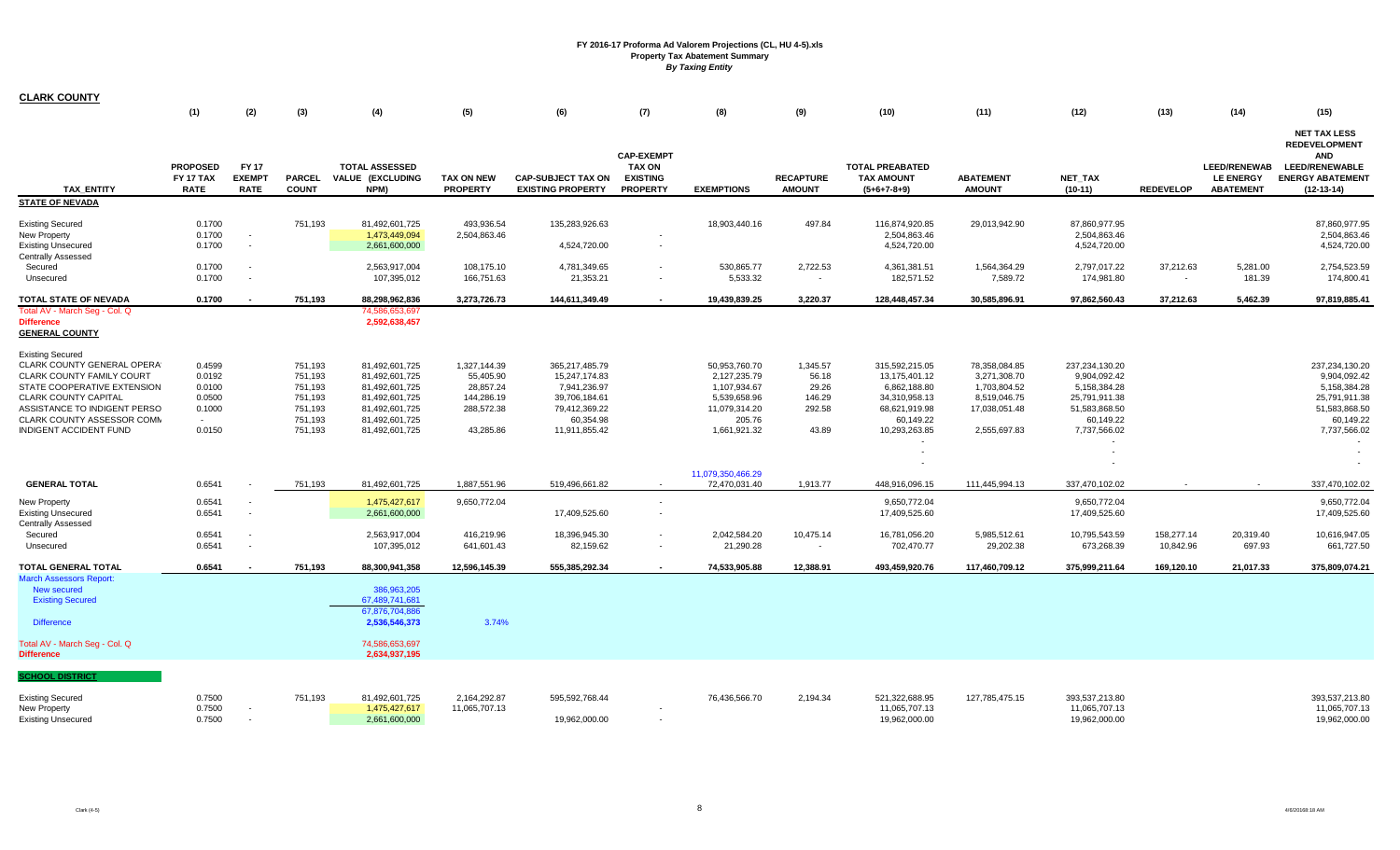| <b>CLARK COUNTY</b>                                                                               |                                             |                                              |                               |                                                   |                                                            |                                                                      |                                                                          |                                                              |                                       |                                                                   |                                                               |                                                                   |                                   |                                                             |                                                                                                                               |
|---------------------------------------------------------------------------------------------------|---------------------------------------------|----------------------------------------------|-------------------------------|---------------------------------------------------|------------------------------------------------------------|----------------------------------------------------------------------|--------------------------------------------------------------------------|--------------------------------------------------------------|---------------------------------------|-------------------------------------------------------------------|---------------------------------------------------------------|-------------------------------------------------------------------|-----------------------------------|-------------------------------------------------------------|-------------------------------------------------------------------------------------------------------------------------------|
|                                                                                                   | (1)                                         | (2)                                          | (3)                           | (4)                                               | (5)                                                        | (6)                                                                  | (7)                                                                      | (8)                                                          | (9)                                   | (10)                                                              | (11)                                                          | (12)                                                              | (13)                              | (14)                                                        | (15)                                                                                                                          |
| <b>TAX ENTITY</b>                                                                                 | <b>PROPOSED</b><br>FY 17 TAX<br><b>RATE</b> | <b>FY 17</b><br><b>EXEMPT</b><br><b>RATE</b> | <b>PARCEL</b><br><b>COUNT</b> | <b>TOTAL ASSESSED</b><br>VALUE (EXCLUDING<br>NPM) | <b>TAX ON NEW</b><br><b>PROPERTY</b>                       | <b>CAP-SUBJECT TAX ON</b><br><b>EXISTING PROPERTY</b>                | <b>CAP-EXEMPT</b><br><b>TAX ON</b><br><b>EXISTING</b><br><b>PROPERTY</b> | <b>EXEMPTIONS</b>                                            | <b>RECAPTURE</b><br><b>AMOUNT</b>     | <b>TOTAL PREABATED</b><br><b>TAX AMOUNT</b><br>$(5+6+7-8+9)$      | <b>ABATEMENT</b><br><b>AMOUNT</b>                             | NET_TAX<br>$(10-11)$                                              | <b>REDEVELOP</b>                  | <b>LEED/RENEWAB</b><br><b>LE ENERGY</b><br><b>ABATEMENT</b> | <b>NET TAX LESS</b><br><b>REDEVELOPMENT</b><br><b>AND</b><br><b>LEED/RENEWABLE</b><br><b>ENERGY ABATEMENT</b><br>$(12-13-14)$ |
| <b>Centrally Assessed</b><br>Secured                                                              | 0.7500                                      | $\overline{\phantom{a}}$                     |                               | 2,563,917,004                                     | 477,243.54                                                 | 21,094,189.03<br>94,205.35                                           | $\overline{\phantom{a}}$                                                 | 2,342,055.01                                                 | 12,010.90                             | 19,241,388.47                                                     | 6,901,607.28                                                  | 12,339,781.19                                                     | 180,643.84                        | 23,298.51                                                   | 12,135,838.85                                                                                                                 |
| Unsecured<br><b>TOTAL SCHOOL DISTRICT</b>                                                         | 0.7500<br>0.7500                            |                                              | 751,193                       | 107,395,012<br>88,300,941,359                     | 735,668.97<br>14,442,912.51                                | 636,743,162.82                                                       | $\sim$                                                                   | 24,411.73<br>78,803,033.44                                   | $\overline{\phantom{a}}$<br>14,205.24 | 805,462.59<br>572,397,247.13                                      | 33,483.92<br>134,720,566.35                                   | 771,978.67<br>437,676,680.79                                      | 12,432.59<br>193,076.42           | 800.25<br>24,098.76                                         | 758,745.83<br>437,459,505.61                                                                                                  |
|                                                                                                   |                                             |                                              |                               |                                                   |                                                            |                                                                      |                                                                          |                                                              |                                       |                                                                   |                                                               |                                                                   |                                   |                                                             |                                                                                                                               |
| <b>SCHOOL DEBT</b><br><b>Existing Secured</b>                                                     | 0.5534                                      |                                              | 751,193                       | 81,492,601,725                                    | 3,864,479.11<br>829,385.64<br>1,278,494.58<br>1,700,186.24 | 1,043,743,081.17<br>36,658,887.98<br>163,716.33<br>448, 150, 312. 73 | $\sim$<br>$\sim$                                                         | 134,918,496.94<br>4,070,179.33<br>42,424.33<br>58,481,930.24 | 3,827.39<br>20,873.35<br>1,633.05     | 912,692,890.73<br>33,438,967.64<br>1,399,786.58<br>391,370,201.78 | 223,584,287.79<br>11,994,073.23<br>58,190.59<br>95,798,812.64 | 689,108,602.94<br>21,444,894.41<br>1,341,595.99<br>295,571,389.14 | $\sim$<br>313,934.90<br>21,606.18 | $\sim$ $-$<br>40,489.70<br>1,390.73                         | 689,108,602.94<br>21,090,469.81<br>1,318,599.08<br>295,571,389.14                                                             |
| New Property<br><b>Existing Unsecured</b>                                                         | 0.5534<br>0.5534                            | $\sim$<br>$\sim$                             |                               | 1,456,774,442<br>2,661,600,000                    | 8,061,789.76                                               | 14,729,294.40                                                        | $\overline{\phantom{a}}$                                                 |                                                              |                                       | 8,061,789.76<br>14,729,294.40                                     |                                                               | 8,061,789.76<br>14,729,294.40                                     |                                   |                                                             | 8,061,789.76<br>14,729,294.40                                                                                                 |
| <b>Centrally Assessed</b><br>Secured<br>Unsecured                                                 | 0.5534<br>0.5534                            | $\sim$                                       |                               | 2,563,917,004<br>107,395,012                      | 352,142.10<br>542,825.61                                   | 15,564,698.95<br>69,510.98                                           |                                                                          | 1,728,124.32<br>18,012.60                                    | 8,862.45<br>$\overline{\phantom{a}}$  | 14, 197, 579. 17<br>594,323.99                                    | 5,092,465.95<br>24,706.67                                     | 9,105,113.22<br>569,617.32                                        | 133,291.06<br>9,173.59            | 17,191.19<br>590.48                                         | 8,954,630.96<br>559,853.25                                                                                                    |
| <b>TOTAL SCHOOL DEBT</b>                                                                          | 0.5534                                      |                                              | 751,193                       | 88,282,288,183                                    | 10,656,943.71                                              | 478,513,817.06                                                       | $\sim$                                                                   | 60,228,067.16                                                | 10,495.50                             | 428,953,189.11                                                    | 100,915,985.26                                                | 328,037,203.84                                                    | 142,464.66                        | 17,781.67                                                   | 327,876,957.51                                                                                                                |
| TOTAL SCHOOL DISTRICT                                                                             | 1.3034                                      |                                              | 751,193                       | 88,300,941,359                                    | 25,099,856.22                                              | 1,115,256,979.88                                                     | $\sim$                                                                   | 139,031,100.60                                               | 24,700.74                             | 1,001,350,436.24                                                  | 235,636,551.61                                                | 765,713,884.63                                                    | 335,541.08                        | 41,880.43                                                   | 765,336,463.12                                                                                                                |
| Total AV - March Seg - Col. Q<br><b>Difference</b><br><b>BOULDER CITY</b>                         |                                             |                                              |                               | 74,586,653,597<br>3,522,745,535                   |                                                            |                                                                      |                                                                          |                                                              |                                       |                                                                   |                                                               |                                                                   |                                   |                                                             |                                                                                                                               |
| <b>Existing Secured</b><br>New Property<br><b>Existing Unsecured</b><br><b>Centrally Assessed</b> | 0.2600<br>0.2600<br>0.2600                  | $\sim$<br>$\sim$                             | 7,607                         | 828,838,824<br>77,284,796<br>41,700,000           | 15,639.53<br>200,940.47                                    | 1,963,334.36<br>108,420.00                                           |                                                                          | 797,873.57                                                   |                                       | 1,181,100.32<br>200,940.47<br>108,420.00                          | 315,800.20                                                    | 865,300.12<br>200,940.47<br>108,420.00                            |                                   |                                                             | 865,300.12<br>200,940.47<br>108,420.00                                                                                        |
| Secured<br>Unsecured                                                                              | 0.2600<br>0.2600                            | $\sim$<br>$\sim$                             |                               | 107,752,292<br>2,965,851                          | 17,927.92<br>6,726.56                                      | 298,991.91<br>1,353.40                                               |                                                                          | 36,763.87<br>368.75                                          | 191.84<br>$\overline{\phantom{a}}$    | 280,347.80<br>7,711.21                                            | 36,298.21<br>505.25                                           | 244,049.59<br>7,205.96                                            | 2,682.38<br>205.27                | $\sim$                                                      | 241,367.21<br>7,000.69                                                                                                        |
| TOTAL BOULDER CITY                                                                                | 0.2600                                      |                                              | 7,607                         | 1,058,541,763                                     | 241,234.48                                                 | 2,372,099.67                                                         |                                                                          | 835,006.19                                                   | 191.84                                | 1,778,519.80                                                      | 352,603.66                                                    | 1,425,916.14                                                      | 2,887.65                          |                                                             | 1,423,028.49                                                                                                                  |
| Total AV - March Seg - Col. Q<br><b>Difference</b><br><b>CITY OF HENDERSON</b>                    |                                             |                                              |                               | 687,380,048<br>64,287,265                         |                                                            |                                                                      |                                                                          |                                                              |                                       |                                                                   |                                                               |                                                                   |                                   |                                                             |                                                                                                                               |
| <b>Existing Secured</b><br>New Property<br><b>Existing Unsecured</b><br><b>Centrally Assessed</b> | 0.7108<br>0.7108<br>0.7108                  | $\sim$<br>$\sim$                             | 117,042                       | 12,399,294,300<br>163,362,869<br>258,500,000      | 224,876.73<br>1,161,183.27                                 | 84,013,726.37<br>1,837,418.00                                        | $\blacksquare$                                                           | 6,481,364.89                                                 | 314.15                                | 77,757,552.36<br>1,161,183.27<br>1,837,418.00                     | 17,951,228.24                                                 | 59,806,324.12<br>1,161,183.27<br>1,837,418.00                     |                                   |                                                             | 59,806,324.12<br>1,161,183.27<br>1,837,418.00                                                                                 |
| Secured<br>Unsecured                                                                              | 0.7108<br>0.7108                            | $\overline{\phantom{a}}$<br>$\sim$           |                               | 315,894,927<br>13,419,097                         | 31,231.60<br>90,142.93                                     | 2,506,390.96<br>7,123.28                                             |                                                                          | 292,241.37<br>1,883.28                                       | 920.51<br>$\overline{\phantom{a}}$    | 2,246,301.70<br>95,382.93                                         | 953,164.03<br>2,582.06                                        | 1,293,137.67<br>92,800.87                                         | 65,775.42<br>4,781.03             | $\sim$                                                      | 1,227,362.25<br>88,019.84                                                                                                     |
| <b>TOTAL CITY OF HENDERSON</b>                                                                    | 0.7108                                      |                                              | 117,042                       | 13,150,471,192                                    | 1,507,434.53                                               | 88,364,658.61                                                        |                                                                          | 6,775,489.54                                                 | 1,234.66                              | 83,097,838.26                                                     | 18,906,974.33                                                 | 64,190,863.93                                                     | 70,556.45                         |                                                             | 64,120,307.48                                                                                                                 |
| Total AV - March Seg - Col. Q<br><b>Difference</b>                                                |                                             |                                              |                               | 11,630,054,583<br>608,575,741                     |                                                            |                                                                      |                                                                          |                                                              |                                       |                                                                   |                                                               |                                                                   |                                   |                                                             |                                                                                                                               |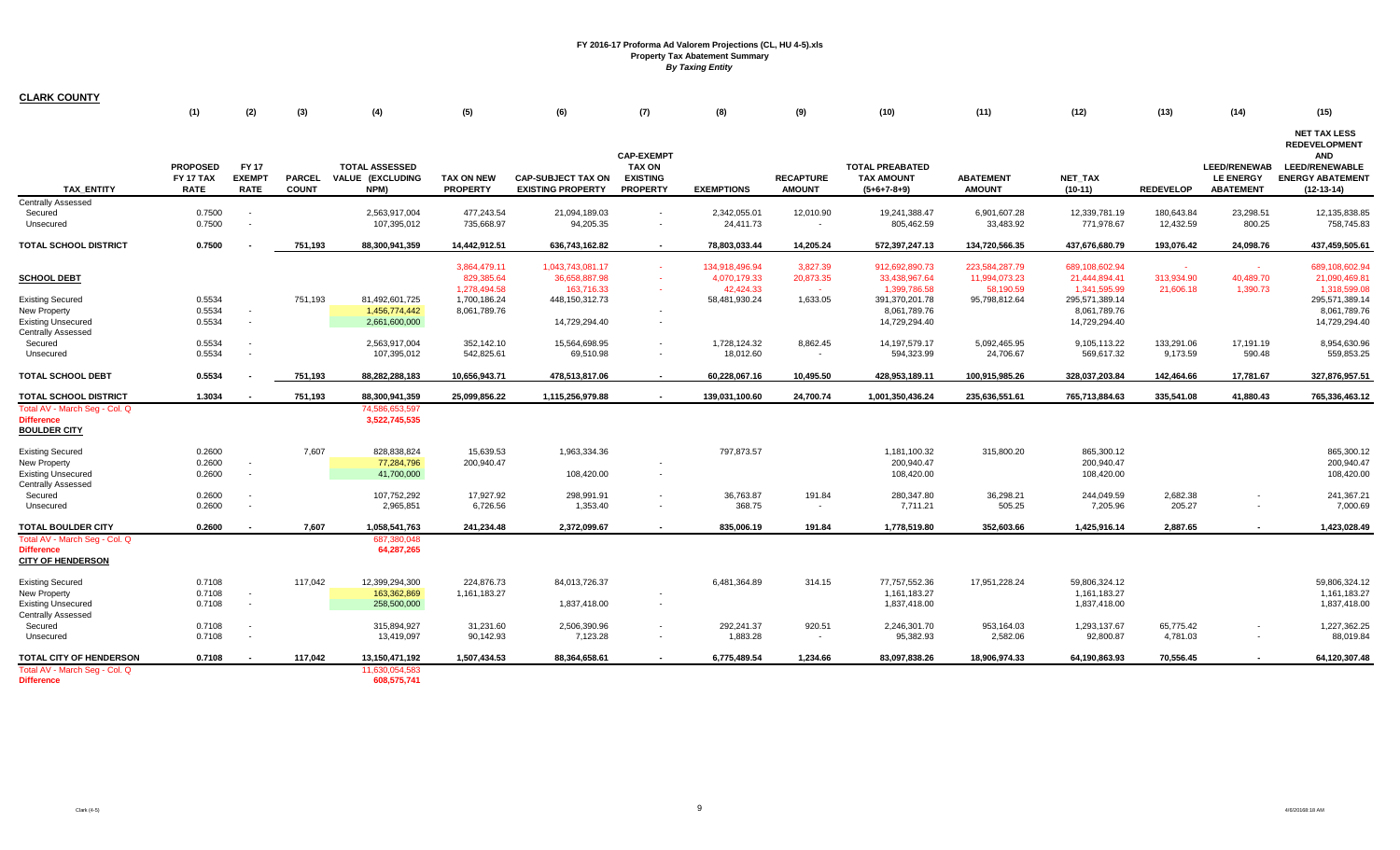| <b>CLARK COUNTY</b>                                     |                  |               |               |                            |                        |                           |                          |                      |                          |                            |                        |                           |                       |                          |                                                           |
|---------------------------------------------------------|------------------|---------------|---------------|----------------------------|------------------------|---------------------------|--------------------------|----------------------|--------------------------|----------------------------|------------------------|---------------------------|-----------------------|--------------------------|-----------------------------------------------------------|
|                                                         | (1)              | (2)           | (3)           | (4)                        | (5)                    | (6)                       | (7)                      | (8)                  | (9)                      | (10)                       | (11)                   | (12)                      | (13)                  | (14)                     | (15)                                                      |
|                                                         |                  |               |               |                            |                        |                           | <b>CAP-EXEMPT</b>        |                      |                          |                            |                        |                           |                       |                          | <b>NET TAX LESS</b><br><b>REDEVELOPMENT</b><br><b>AND</b> |
|                                                         | <b>PROPOSED</b>  | <b>FY 17</b>  |               | <b>TOTAL ASSESSED</b>      |                        |                           | <b>TAX ON</b>            |                      |                          | <b>TOTAL PREABATED</b>     |                        |                           |                       | <b>LEED/RENEWAB</b>      | <b>LEED/RENEWABLE</b>                                     |
|                                                         | FY 17 TAX        | <b>EXEMPT</b> | <b>PARCEL</b> | VALUE (EXCLUDING           | <b>TAX ON NEW</b>      | <b>CAP-SUBJECT TAX ON</b> | <b>EXISTING</b>          |                      | <b>RECAPTURE</b>         | <b>TAX AMOUNT</b>          | <b>ABATEMENT</b>       | <b>NET TAX</b>            |                       | <b>LE ENERGY</b>         | <b>ENERGY ABATEMENT</b>                                   |
| <b>TAX ENTITY</b>                                       | <b>RATE</b>      | <b>RATE</b>   | <b>COUNT</b>  | NPM)                       | <b>PROPERTY</b>        | <b>EXISTING PROPERTY</b>  | <b>PROPERTY</b>          | <b>EXEMPTIONS</b>    | <b>AMOUNT</b>            | $(5+6+7-8+9)$              | <b>AMOUNT</b>          | $(10-11)$                 | <b>REDEVELOP</b>      | <b>ABATEMENT</b>         | $(12-13-14)$                                              |
| <b>CITY OF LAS VEGAS</b>                                |                  |               |               |                            |                        |                           |                          |                      |                          |                            |                        |                           |                       |                          |                                                           |
| Existing Secured - City                                 | 0.7715           |               | 202,686       | 18,172,315,341             | 199,814.47             | 115,869,910.68            |                          | 10,729,730.16        | 61.58                    | 105,340,056.57             | 25,198,618.85          | 80,141,437.72             |                       |                          | 80,141,437.72                                             |
| <b>Fire Safety</b>                                      | 0.0950           |               |               |                            | 28,961.10              | 17,251,158.52             |                          | 1,799,726.69         | 11.34                    | 15,480,404.27              | 3,702,364.62           | 11,778,039.65             |                       |                          | 11,778,039.65                                             |
| New Property                                            | 0.7715           | $\sim$        |               | 193,546,653                | 1,493,212.43           |                           | $\overline{\phantom{a}}$ |                      |                          | 1,493,212.43               |                        | 1,493,212.43              |                       |                          | 1,493,212.43                                              |
| <b>Existing Unsecured</b>                               | 0.7715           |               |               | 283,200,000                |                        | 2,184,888.00              |                          |                      |                          | 2,184,888.00               |                        | 2,184,888.00              |                       |                          | 2,184,888.00                                              |
| <b>Centrally Assessed</b>                               |                  |               |               |                            |                        |                           |                          |                      |                          |                            |                        |                           |                       |                          |                                                           |
| Secured                                                 | 0.7715           |               |               | 481,810,766                | 25,714.25              | 4,149,443.20              |                          | 457,987.32           | 642.18                   | 3,717,812.31               | 1,611,403.15           | 2,106,409.16              | 81,572.84             |                          | 2,024,836.32                                              |
| Unsecured                                               | 0.7715           |               |               | 19,284,126                 | 145,119.32             | 4,977.60                  |                          | 1,319.89             | $\sim$                   | 148,777.03                 | 1,809.58               | 146,967.45                | 5,322.08              |                          | 141,645.37                                                |
| TOTAL CITY OF LAS VEGAS                                 | 0.7715           |               | 202,686       | 19,150,156,886             | 1,892,821.57           | 139,460,378.00            |                          | 12,988,764.06        | 715.10                   | 128,365,150.61             | 30,514,196.20          | 97,850,954.41             | 86,894.92             |                          | 97,764,059.49                                             |
| Total AV - March Seg - Col. Q                           |                  |               |               | 16,578,456,154             |                        |                           |                          |                      |                          |                            |                        |                           |                       |                          |                                                           |
| <b>Difference</b>                                       |                  |               |               | 1,180,938,560              |                        |                           |                          |                      |                          |                            |                        |                           |                       |                          |                                                           |
| <b>CITY OF MESQUITE</b>                                 |                  |               |               |                            |                        |                           |                          |                      |                          |                            |                        |                           |                       |                          |                                                           |
|                                                         |                  |               |               |                            |                        |                           |                          |                      |                          |                            |                        |                           |                       |                          |                                                           |
| <b>Existing Secured</b>                                 | 0.5520<br>0.5520 |               | 12,342        | 815,845,384<br>9,818,501   | 14,503.36<br>54,198.13 | 3,910,214.35              |                          | 297,964.38           | 4.14                     | 3,626,757.47<br>54,198.13  | 502,417.71             | 3,124,339.76<br>54,198.13 |                       |                          | 3,124,339.76<br>54,198.13                                 |
| New Property<br><b>Existing Unsecured</b>               | 0.5520           | $\sim$        |               | 8,200,000                  |                        | 45,264.00                 |                          |                      |                          | 45,264.00                  |                        | 45,264.00                 |                       |                          | 45,264.00                                                 |
| Centrally Assessed                                      |                  |               |               |                            |                        |                           |                          |                      |                          |                            |                        |                           |                       |                          |                                                           |
| Secured                                                 | 0.5520           |               |               | 4,936,808                  | 508.21                 | 26,860.19                 |                          | 117.23               | 1.50                     | 27,252.67                  | 47.72                  | 27,204.95                 | 4,514.61              |                          | 22,690.34                                                 |
| Unsecured                                               | 0.5520           | $\sim$        |               | 286,394                    | 1,572.69               | 11.28                     | $\sim$                   | 3.07                 | $\sim$                   | 1,580.90                   | 4.21                   | 1,576.69                  | 261.42                | $\overline{\phantom{a}}$ | 1,315.27                                                  |
|                                                         |                  |               |               |                            |                        |                           |                          |                      |                          |                            |                        |                           |                       |                          |                                                           |
| TOTAL CITY OF MESQUITE<br>Total AV - March Seq - Col. Q | 0.5520           |               | 12,342        | 839,087,087<br>681,450,543 | 70,782.39              | 3,982,349.82              |                          | 298,084.68           | 5.64                     | 3,755,053.17               | 502,469.64             | 3,252,583.53              | 4,776.03              |                          | 3,247,807.50                                              |
| <b>Difference</b>                                       |                  |               |               | 103,657,490                |                        |                           |                          |                      |                          |                            |                        |                           |                       |                          |                                                           |
| <b>CITY OF NORTH LAS VEGAS</b>                          |                  |               |               |                            |                        |                           |                          |                      |                          |                            |                        |                           |                       |                          |                                                           |
|                                                         |                  |               |               |                            |                        |                           |                          |                      |                          |                            |                        |                           |                       |                          |                                                           |
| Existing Secured - N. Las Vegas                         | 1.1587           |               | 77,876        | 6,416,926,435              | 21,968.98              | 12,266,168.13             |                          | 1,713,937.02         | 81.02                    | 10,574,281.11              | 3,430,859.07           | 7,143,422.04              |                       |                          | 7,143,422.04                                              |
| <b>Public Safety</b>                                    |                  |               |               |                            | 82,794.82              | 46,227,685.74             |                          | 6,459,330.90         | 305.35                   | 39,851,455.01              | 12,929,924.58          | 26,921,530.43             |                       |                          | 26,921,530.43                                             |
| <b>Street Maint/Fire/Park</b>                           |                  |               |               |                            | 26,653.13              | 14,881,515.29             |                          | 2,079,377.67         | 98.30                    | 12,828,889.05              | 4,162,368.69           | 8,666,520.36              |                       |                          | 8,666,520.36                                              |
| New Property                                            | 1.1587           | $\sim$        |               | 128,858,244                | 1,493,080.47           |                           | $\sim$                   |                      |                          | 1,493,080.47               |                        | 1,493,080.47              |                       |                          | 1,493,080.47                                              |
| <b>Existing Unsecured</b>                               | 1.1587           | $\sim$        |               | 260,000,000                |                        | 3,012,620.00              | $\sim$                   |                      |                          | 3,012,620.00               |                        | 3,012,620.00              |                       |                          | 3,012,620.00                                              |
| Centrally Assessed                                      |                  | $\sim$        |               |                            | 17,750.70              | 2,868,041.23              |                          |                      | 282.07                   |                            |                        | 1,578,514.89              |                       |                          | 1,558,563.84                                              |
| Secured<br>Unsecured                                    | 1.1587<br>1.1587 |               |               | 224,056,414<br>8,632,981   | 97,643.15              | 2,962.40                  |                          | 289,650.30<br>575.18 | $\sim$                   | 2,596,423.70<br>100,030.37 | 1,017,908.81<br>796.36 | 99,234.01                 | 19,951.05<br>1,411.57 |                          | 97,822.44                                                 |
|                                                         |                  |               |               |                            |                        |                           |                          |                      |                          |                            |                        |                           |                       |                          |                                                           |
| TOTAL CITY OF NORTH LAS VEGA                            | 1.1587           |               | 77,876        | 7,038,474,074              | 1,739,891.25           | 79,258,992.79             |                          | 10,542,871.07        | 766.74                   | 70,456,779.71              | 21,541,857.51          | 48,914,922.20             | 21,362.62             |                          | 48,893,559.58                                             |
| Total AV - March Seg - Col. Q                           |                  |               |               | 6,064,962,361              |                        |                           |                          |                      |                          |                            |                        |                           |                       |                          |                                                           |
| <b>Difference</b>                                       |                  |               |               | 88,671,324                 |                        |                           |                          |                      |                          |                            |                        |                           |                       |                          |                                                           |
| <b>BUNKERVILLE TOWN</b>                                 |                  |               |               |                            |                        |                           |                          |                      |                          |                            |                        |                           |                       |                          |                                                           |
|                                                         | 0.0200           |               | 1,233         | 119,291,294                |                        | 23,865.02                 |                          | 19,539.06            |                          | 4,325.96                   | 1,066.64               | 3,259.32                  |                       |                          | 3,259.32                                                  |
| <b>Existing Secured</b><br>New Property                 | 0.0200           | $\sim$        |               | 300,000                    | 60.00                  |                           |                          |                      |                          | 60.00                      |                        | 60.00                     |                       |                          | 60.00                                                     |
| <b>Existing Unsecured</b>                               | 0.0200           | $\sim$        |               | 700,000                    |                        | 140.00                    |                          |                      |                          | 140.00                     |                        | 140.00                    |                       |                          | 140.00                                                    |
| Centrally Assessed                                      |                  |               |               |                            |                        |                           |                          |                      |                          |                            |                        |                           |                       |                          |                                                           |
| Secured                                                 | 0.0200           |               |               | 5,324,177                  | 196.52                 | 1,174.38                  |                          | 306.11               | 6.10                     | 1,070.89                   | 194.71                 | 876.18                    |                       |                          | 876.18                                                    |
| Unsecured                                               | 0.0200           |               |               | 359,241                    | 38.36                  | 46.02                     |                          | 12.54                | $\overline{\phantom{a}}$ | 71.84                      | 17.17                  | 54.67                     |                       |                          | 54.67                                                     |
|                                                         |                  |               |               |                            |                        |                           |                          |                      |                          |                            |                        |                           |                       |                          |                                                           |
| TOTAL BUNKERVILLE TOWN                                  | 0.0200           |               | 1,233         | 125,974,713                | 294.88                 | 25.225.42                 |                          | 19,857.71            | 6.10                     | 5.668.69                   | 1,278.52               | 4,390.17                  |                       |                          | 4,390.17                                                  |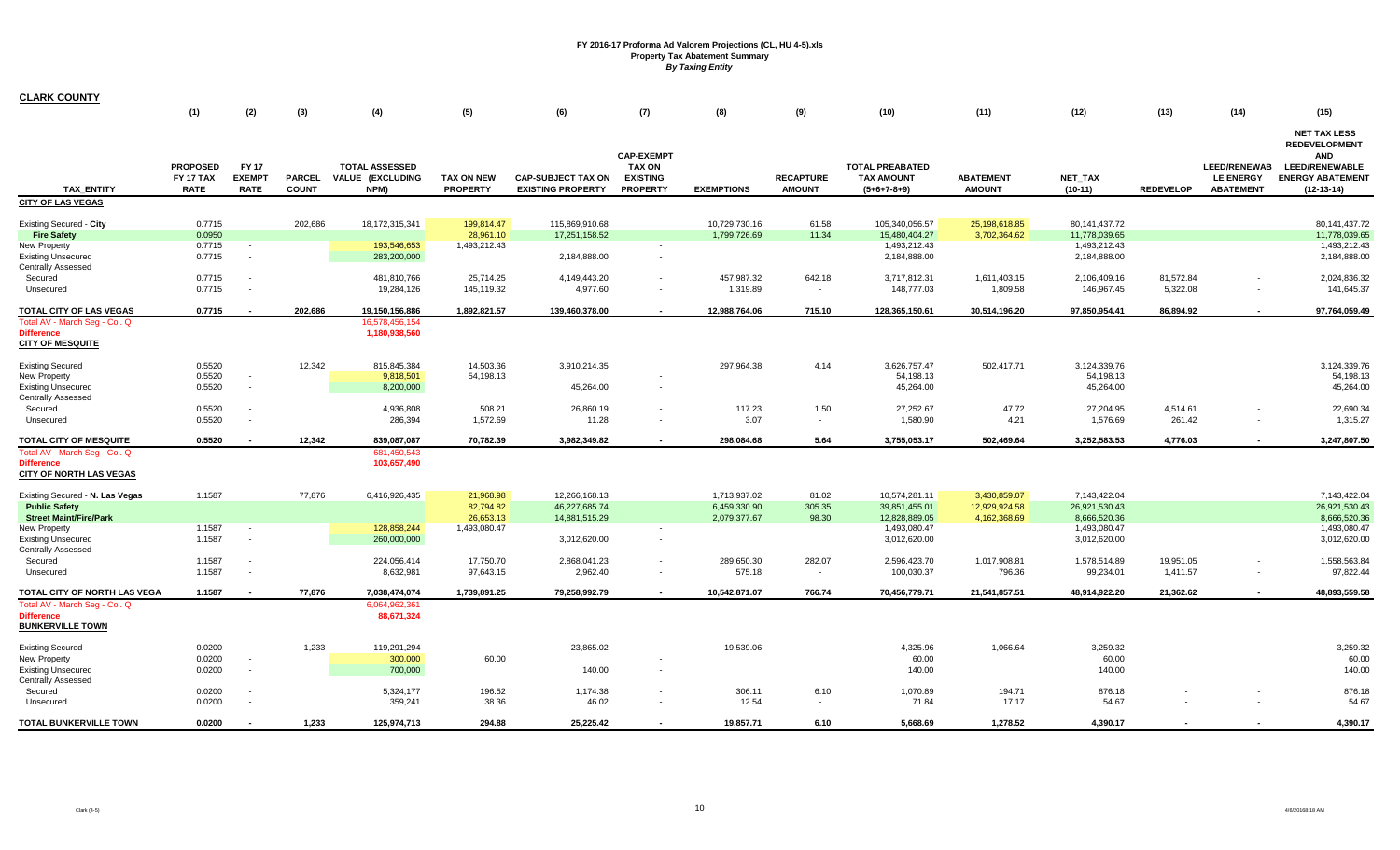| <b>CLARK COUNTY</b>                                                                                      |                                             |                                                      |                               |                                                          |                                      |                                                       |                                                                          |                                   |                                   |                                                              |                                   |                                           |                  |                                                             |                                                                                                                               |
|----------------------------------------------------------------------------------------------------------|---------------------------------------------|------------------------------------------------------|-------------------------------|----------------------------------------------------------|--------------------------------------|-------------------------------------------------------|--------------------------------------------------------------------------|-----------------------------------|-----------------------------------|--------------------------------------------------------------|-----------------------------------|-------------------------------------------|------------------|-------------------------------------------------------------|-------------------------------------------------------------------------------------------------------------------------------|
|                                                                                                          | (1)                                         | (2)                                                  | (3)                           | (4)                                                      | (5)                                  | (6)                                                   | (7)                                                                      | (8)                               | (9)                               | (10)                                                         | (11)                              | (12)                                      | (13)             | (14)                                                        | (15)                                                                                                                          |
| <b>TAX ENTITY</b>                                                                                        | <b>PROPOSED</b><br>FY 17 TAX<br><b>RATE</b> | <b>FY 17</b><br><b>EXEMPT</b><br><b>RATE</b>         | <b>PARCEL</b><br><b>COUNT</b> | <b>TOTAL ASSESSED</b><br><b>VALUE (EXCLUDING</b><br>NPM) | <b>TAX ON NEW</b><br><b>PROPERTY</b> | <b>CAP-SUBJECT TAX ON</b><br><b>EXISTING PROPERTY</b> | <b>CAP-EXEMPT</b><br><b>TAX ON</b><br><b>EXISTING</b><br><b>PROPERTY</b> | <b>EXEMPTIONS</b>                 | <b>RECAPTURE</b><br><b>AMOUNT</b> | <b>TOTAL PREABATED</b><br><b>TAX AMOUNT</b><br>$(5+6+7-8+9)$ | <b>ABATEMENT</b><br><b>AMOUNT</b> | <b>NET TAX</b><br>$(10-11)$               | <b>REDEVELOP</b> | <b>LEED/RENEWAB</b><br><b>LE ENERGY</b><br><b>ABATEMENT</b> | <b>NET TAX LESS</b><br><b>REDEVELOPMENT</b><br><b>AND</b><br><b>LEED/RENEWABLE</b><br><b>ENERGY ABATEMENT</b><br>$(12-13-14)$ |
| Total AV - March Seg - Col. Q<br><b>Difference</b><br><b>ENTERPRISE TOWN</b>                             |                                             |                                                      |                               | 28,279,693<br>(280)                                      |                                      |                                                       |                                                                          |                                   |                                   |                                                              |                                   |                                           |                  |                                                             |                                                                                                                               |
| <b>Existing Secured</b><br>New Property<br><b>Existing Unsecured</b><br><b>Centrally Assessed</b>        | 0.2064<br>0.2064<br>0.2064                  | $\overline{\phantom{a}}$<br>$\overline{\phantom{a}}$ | 77,471                        | 7,989,653,881<br>290,583,794<br>185,800,000              | 145,339.05<br>599,764.95             | 16,350,202.23<br>383,491.20                           |                                                                          | 1,187,409.68                      | 18.56                             | 15,308,150.16<br>599,764.95<br>383,491.20                    | 4,105,513.19                      | 11,202,636.97<br>599,764.95<br>383,491.20 |                  |                                                             | 11,202,636.97<br>599,764.95<br>383,491.20                                                                                     |
| Secured<br>Unsecured                                                                                     | 0.2064<br>0.2064                            | $\overline{\phantom{a}}$<br>$\overline{\phantom{a}}$ |                               | 187,741,168<br>7,743,794                                 | 6,485.01<br>14,950.75                | 429,051.74<br>1,375.14                                | $\overline{\phantom{a}}$<br>$\overline{\phantom{a}}$                     | 48,039.06<br>342.70               | 166.74<br>$\sim$                  | 387,664.43<br>15,983.19                                      | 155,551.95<br>470.45              | 232,112.48<br>15,512.74                   |                  | $\overline{\phantom{a}}$<br>$\sim$                          | 232,112.48<br>15,512.74                                                                                                       |
| TOTAL ENTERPRISE TOWN                                                                                    | 0.2064                                      |                                                      | 77,471                        | 8,661,522,636                                            | 766,539.76                           | 17,164,120.31                                         | $\sim$                                                                   | 1,235,791.44                      | 185.30                            | 16,695,053.93                                                | 4,261,535.59                      | 12,433,518.34                             | $\sim$           |                                                             | 12,433,518.34                                                                                                                 |
| Total AV - March Seq - Col. Q<br><b>Difference</b><br><b>INDIAN SPRINGS TOWN</b>                         |                                             |                                                      |                               | 7,864,691,750<br>221,535,498                             |                                      |                                                       |                                                                          |                                   |                                   |                                                              |                                   |                                           |                  |                                                             |                                                                                                                               |
| <b>Existing Secured</b>                                                                                  | 0.0200                                      |                                                      | 458                           | 20,877,517                                               | 21.41                                | 4,155.66                                              |                                                                          | 2,864.75                          |                                   | 1,312.32                                                     | 111.36                            | 1,200.96                                  |                  |                                                             | 1,200.96                                                                                                                      |
| New Property<br><b>Existing Unsecured</b><br><b>Centrally Assessed</b>                                   | 0.0200<br>0.0200                            | $\overline{\phantom{a}}$<br>$\overline{\phantom{a}}$ |                               | 1,100,000                                                | $\overline{\phantom{a}}$             | 220.00                                                | $\overline{\phantom{a}}$                                                 |                                   |                                   | 220.00                                                       |                                   | 220.00                                    |                  |                                                             | 220.00                                                                                                                        |
| Secured<br>Unsecured                                                                                     | 0.0200<br>0.0200                            | $\overline{\phantom{a}}$                             |                               | 3,404,823<br>168,422                                     | $\sim$<br>33.68                      | 760.05<br>$\overline{\phantom{a}}$                    | $\overline{\phantom{a}}$                                                 | 79.09<br>$\overline{\phantom{a}}$ |                                   | 680.96<br>33.68                                              | 310.82<br>$\sim$                  | 370.14<br>33.68                           |                  |                                                             | 370.14<br>33.68                                                                                                               |
| TOTAL INDIAN SPRINGS TOWN                                                                                | 0.0200                                      |                                                      | 458                           | 25,550,762                                               | 55.09                                | 5,135.71                                              |                                                                          | 2.943.84                          |                                   | 2,246.96                                                     | 422.18                            | 1,824.78                                  |                  |                                                             | 1,824.78                                                                                                                      |
| Total AV - March Seg - Col. Q<br><b>Difference</b><br><b>LAUGHLIN TOWN</b>                               |                                             |                                                      |                               | 11,227,723<br>(711)                                      |                                      |                                                       |                                                                          |                                   |                                   |                                                              |                                   |                                           |                  |                                                             |                                                                                                                               |
| <b>Existing Secured</b><br><b>New Property</b><br><b>Existing Unsecured</b><br><b>Centrally Assessed</b> | 0.8416<br>0.8416<br>0.8416                  | $\overline{\phantom{a}}$<br>$\overline{\phantom{a}}$ | 4,455                         | 452,165,459<br>7,700,000<br>22,400,000                   | 64,803.20                            | 3,810,162.88<br>188,518.40                            | $\overline{\phantom{a}}$                                                 | 909,773.96                        | 185.02                            | 2,900,573.94<br>64,803.20<br>188,518.40                      | 596,574.17                        | 2,303,999.77<br>64,803.20<br>188,518.40   |                  |                                                             | 2,303,999.77<br>64,803.20<br>188,518.40                                                                                       |
| Secured<br>Unsecured                                                                                     | 0.8416<br>0.8416                            | $\overline{\phantom{a}}$<br>$\overline{\phantom{a}}$ |                               | 20,560,687<br>959,833                                    | 1,032.79<br>7,905.47                 | 189,827.05<br>237.08                                  | $\overline{\phantom{a}}$                                                 | 17,821.10<br>64.59                | 31.43<br>$\sim$                   | 173,070.17<br>8,077.96                                       | 70,296.70<br>88.51                | 102,773.47<br>7,989.45                    |                  | $\overline{\phantom{a}}$<br>$\overline{a}$                  | 102,773.47<br>7,989.45                                                                                                        |
| <b>TOTAL LAUGHLIN TOWN</b>                                                                               | 0.8416                                      |                                                      | 4,455                         | 503,785,979                                              | 73,741.46                            | 4,188,745.41                                          | $\sim$                                                                   | 927,659.65                        | 216.45                            | 3,335,043.67                                                 | 666,959.38                        | 2,668,084.29                              | $\sim$           | $\overline{a}$                                              | 2,668,084.29                                                                                                                  |
| Total AV - March Seg - Col. Q<br><b>Difference</b><br><b>MOAPA TOWN</b>                                  |                                             |                                                      |                               | 395,766,915<br>(81, 454)                                 |                                      |                                                       |                                                                          |                                   |                                   |                                                              |                                   |                                           |                  |                                                             |                                                                                                                               |
| <b>Existing Secured</b><br>New Property<br><b>Existing Unsecured</b><br><b>Centrally Assessed</b>        | 0.0200<br>0.0200<br>0.0200                  | $\overline{\phantom{a}}$<br>$\overline{\phantom{a}}$ | 1,231                         | 96,540,303<br>900,000<br>1,900,000                       | 180.00                               | 19,309.36<br>380.00                                   | $\sim$                                                                   | 14,333.64                         |                                   | 4,975.72<br>180.00<br>380.00                                 | 657.97                            | 4,317.75<br>180.00<br>380.00              |                  |                                                             | 4,317.75<br>180.00<br>380.00                                                                                                  |
| Secured<br>Unsecured                                                                                     | 0.0200<br>0.0200                            | $\overline{\phantom{a}}$<br>$\overline{\phantom{a}}$ |                               | 36,088,672<br>964,787                                    | 121.31<br>171.44                     | 7,426.63<br>23.22                                     | $\overline{\phantom{a}}$<br>$\overline{\phantom{a}}$                     | 330.26<br>1.71                    | 1.09<br>$\sim$                    | 7,218.77<br>192.95                                           | 339.20<br>10.61                   | 6,879.57<br>182.34                        |                  | $\overline{\phantom{a}}$                                    | 6,879.57<br>182.34                                                                                                            |
| <b>TOTAL MOAPA TOWN</b><br>Total AV - March Seg - Col. Q<br><b>Difference</b>                            | 0.0200                                      |                                                      | 1,231                         | 136,393,762<br>27,758,441<br>36.967.121                  | 472.75                               | 27,139.21                                             |                                                                          | 14,665.61                         | 1.09                              | 12,947.44                                                    | 1,007.78                          | 11,939.66                                 |                  |                                                             | 11,939.66                                                                                                                     |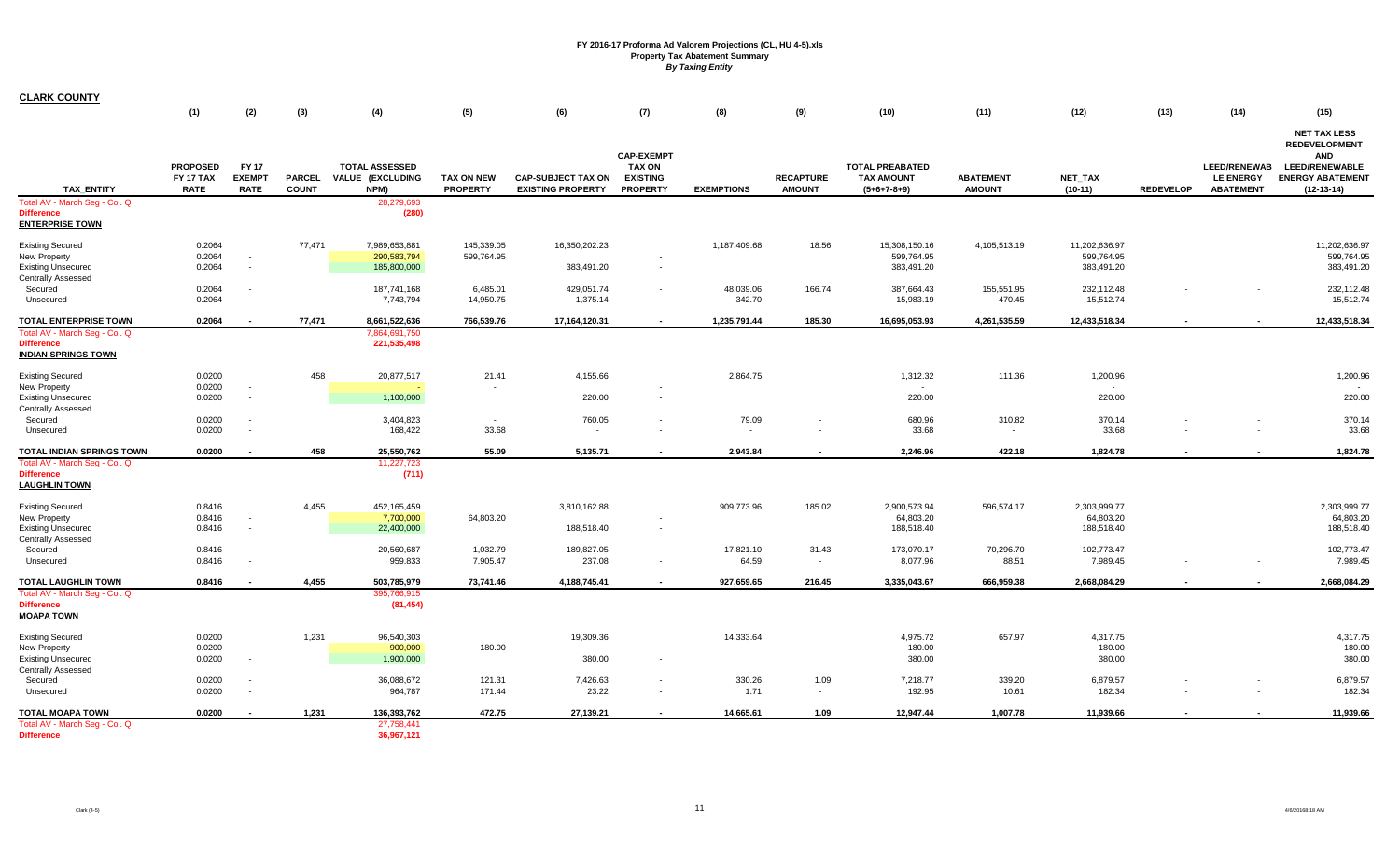| <b>CLARK COUNTY</b>                                                                               |                                             |                                                      |                               |                                                   |                                      |                                                       |                                                                          |                     |                                            |                                                              |                                   |                                             |                  |                                                             |                                                                                                                               |
|---------------------------------------------------------------------------------------------------|---------------------------------------------|------------------------------------------------------|-------------------------------|---------------------------------------------------|--------------------------------------|-------------------------------------------------------|--------------------------------------------------------------------------|---------------------|--------------------------------------------|--------------------------------------------------------------|-----------------------------------|---------------------------------------------|------------------|-------------------------------------------------------------|-------------------------------------------------------------------------------------------------------------------------------|
|                                                                                                   | (1)                                         | (2)                                                  | (3)                           | (4)                                               | (5)                                  | (6)                                                   | (7)                                                                      | (8)                 | (9)                                        | (10)                                                         | (11)                              | (12)                                        | (13)             | (14)                                                        | (15)                                                                                                                          |
| <b>TAX ENTITY</b>                                                                                 | <b>PROPOSED</b><br>FY 17 TAX<br><b>RATE</b> | <b>FY 17</b><br><b>EXEMPT</b><br><b>RATE</b>         | <b>PARCEL</b><br><b>COUNT</b> | <b>TOTAL ASSESSED</b><br>VALUE (EXCLUDING<br>NPM) | <b>TAX ON NEW</b><br><b>PROPERTY</b> | <b>CAP-SUBJECT TAX ON</b><br><b>EXISTING PROPERTY</b> | <b>CAP-EXEMPT</b><br><b>TAX ON</b><br><b>EXISTING</b><br><b>PROPERTY</b> | <b>EXEMPTIONS</b>   | <b>RECAPTURE</b><br><b>AMOUNT</b>          | <b>TOTAL PREABATED</b><br><b>TAX AMOUNT</b><br>$(5+6+7-8+9)$ | <b>ABATEMENT</b><br><b>AMOUNT</b> | <b>NET TAX</b><br>$(10-11)$                 | <b>REDEVELOP</b> | <b>LEED/RENEWAB</b><br><b>LE ENERGY</b><br><b>ABATEMENT</b> | <b>NET TAX LESS</b><br><b>REDEVELOPMENT</b><br><b>AND</b><br><b>LEED/RENEWABLE</b><br><b>ENERGY ABATEMENT</b><br>$(12-13-14)$ |
| <b>MOAPA VALLEY TOWN</b>                                                                          |                                             |                                                      |                               |                                                   |                                      |                                                       |                                                                          |                     |                                            |                                                              |                                   |                                             |                  |                                                             |                                                                                                                               |
| <b>Existing Secured</b><br>New Property<br><b>Existing Unsecured</b><br><b>Centrally Assessed</b> | 0.0200<br>0.0200<br>0.0200                  | $\sim$<br>$\overline{\phantom{a}}$                   | 4,780                         | 224,517,123<br>3,300,000<br>5,000,000             | 660.00                               | 44,944.86<br>1,000.00                                 | $\overline{\phantom{a}}$                                                 | 16,597.86           |                                            | 28,347.00<br>660.00<br>1,000.00                              | 4,919.53                          | 23,427.47<br>660.00<br>1,000.00             |                  |                                                             | 23,427.47<br>660.00<br>1,000.00                                                                                               |
| Secured<br>Unsecured                                                                              | 0.0200<br>0.0200                            | $\sim$<br>$\sim$                                     |                               | 10,958,139<br>649,226                             | 371.29<br>65.91                      | 2,328.17<br>84.69                                     | $\overline{\phantom{a}}$<br>$\overline{\phantom{a}}$                     | 507.81<br>20.76     | 10.15<br>$\sim$                            | 2,201.80<br>129.84                                           | 460.55<br>28.48                   | 1,741.25<br>101.36                          |                  | $\overline{a}$                                              | 1,741.25<br>101.36                                                                                                            |
| TOTAL MOAPA VALLEY TOWN                                                                           | 0.0200                                      | $\sim$                                               | 4,780                         | 244,424,488                                       | 1,097.20                             | 48,357.72                                             | $\blacksquare$                                                           | 17,126.43           | 10.15                                      | 32,338.64                                                    | 5,408.56                          | 26,930.08                                   |                  |                                                             | 26,930.08                                                                                                                     |
| Total AV - March Seg - Col. Q<br><b>Difference</b><br><b>MT CHARLESTON TOWN</b>                   |                                             |                                                      |                               | 160,025,752<br>1,409,436                          |                                      |                                                       |                                                                          |                     |                                            |                                                              |                                   |                                             |                  |                                                             |                                                                                                                               |
| <b>Existing Secured</b><br>New Property<br><b>Existing Unsecured</b><br><b>Centrally Assessed</b> | 0.0200<br>0.0200<br>0.0200                  | $\sim$<br>$\sim$                                     | 1,067                         | 88,726,903<br>877,700<br>1,100,000                | 4.46<br>175.54                       | 17,741.83<br>220.00                                   | $\overline{\phantom{a}}$<br>$\overline{\phantom{a}}$                     | 10,600.70           | 14.69                                      | 7,160.28<br>175.54<br>220.00                                 | 673.81                            | 6,486.47<br>175.54<br>220.00                |                  |                                                             | 6,486.47<br>175.54<br>220.00                                                                                                  |
| Secured<br>Unsecured                                                                              | 0.0200<br>0.0200                            | $\overline{\phantom{a}}$<br>$\overline{\phantom{a}}$ |                               | 2,635,251<br>102,851                              | $\sim$<br>20.57                      | 592.91                                                | $\overline{\phantom{a}}$                                                 | 65.85<br>$\sim$     | $\overline{a}$<br>$\overline{\phantom{a}}$ | 527.06<br>20.57                                              | 245.36<br>$\sim$                  | 281.70<br>20.57                             |                  | $\overline{a}$<br>$\overline{\phantom{a}}$                  | 281.70<br>20.57                                                                                                               |
| TOTAL MT CHARLESTON TOWN                                                                          | 0.0200                                      |                                                      | 1,067                         | 93,442,705                                        | 200.57                               | 18.554.74                                             | $\sim$                                                                   | 10.666.55           | 14.69                                      | 8,103.45                                                     | 919.17                            | 7,184.28                                    | $\sim$           |                                                             | 7,184.28                                                                                                                      |
| Total AV - March Seg - Col. Q<br><b>Difference</b><br><b>PARADISE TOWN</b>                        |                                             |                                                      |                               | 40,308,703<br>52,603,967                          |                                      |                                                       |                                                                          |                     |                                            |                                                              |                                   |                                             |                  |                                                             |                                                                                                                               |
| <b>Existing Secured</b><br>New Property<br><b>Existing Unsecured</b><br><b>Centrally Assessed</b> | 0.2064<br>0.2064<br>0.2064                  | $\sim$<br>$\overline{a}$                             | 63,740                        | 14,564,852,664<br>363,823,542<br>944,500,000      | 20,591.41<br>750,931.79              | 30,048,445.19<br>1,949,448.00                         | $\overline{\phantom{a}}$                                                 | 3,494,261.91        | 70.33                                      | 26,574,845.02<br>750,931.79<br>1,949,448.00                  | 6,420,203.37                      | 20,154,641.65<br>750,931.79<br>1,949,448.00 |                  |                                                             | 20,154,641.65<br>750,931.79<br>1,949,448.00                                                                                   |
| Secured<br>Unsecured                                                                              | 0.2064<br>0.2064                            | $\overline{\phantom{a}}$<br>$\overline{\phantom{a}}$ |                               | 268,613,050<br>12,952,215                         | 7,087.60<br>25,718.83                | 599,137.83<br>1,360.55                                | $\overline{\phantom{a}}$<br>$\overline{\phantom{a}}$                     | 51,808.12<br>346.01 | 168.35<br>$\sim$                           | 554,585.66<br>26,733.37                                      | 171,492.10<br>474.83              | 383,093.56<br>26,258.54                     |                  | $\overline{\phantom{a}}$<br>$\overline{\phantom{a}}$        | 383,093.56<br>26,258.54                                                                                                       |
| <b>TOTAL PARADISE TOWN</b>                                                                        | 0.2064                                      |                                                      | 63,740                        | 16, 154, 741, 470                                 | 804,329.63                           | 32,598,391.57                                         | $\sim$                                                                   | 3,546,416.04        | 238.68                                     | 29,856,543.84                                                | 6,592,170.30                      | 23,264,373.54                               |                  | $\overline{\phantom{a}}$                                    | 23,264,373.54                                                                                                                 |
| Total AV - March Seg - Col. Q<br><b>Difference</b><br><b>SEARCHLIGHT TOWN</b>                     |                                             |                                                      |                               | 14,091,488,492<br>370,296,626                     |                                      |                                                       |                                                                          |                     |                                            |                                                              |                                   |                                             |                  |                                                             |                                                                                                                               |
| <b>Existing Secured</b><br>New Property<br><b>Existing Unsecured</b><br><b>Centrally Assessed</b> | 0.0200<br>0.0200<br>0.0200                  | $\overline{\phantom{a}}$                             | 1,277                         | 98,257,710<br>1,878,700<br>1,200,000              | 4.26<br>375.74                       | 19,649.11<br>240.00                                   | $\overline{\phantom{a}}$<br>$\overline{a}$                               | 16,438.60           |                                            | 3,214.77<br>375.74<br>240.00                                 | 712.76                            | 2,502.01<br>375.74<br>240.00                |                  |                                                             | 2,502.01<br>375.74<br>240.00                                                                                                  |
| Secured<br>Unsecured                                                                              | 0.0200<br>0.0200                            | $\overline{\phantom{a}}$<br>$\overline{\phantom{a}}$ |                               | 14,955,844<br>813,822                             | 86.88<br>147.98                      | 3,236.49<br>20.33                                     | $\overline{\phantom{a}}$<br>$\overline{\phantom{a}}$                     | 332.25<br>5.54      | 2.70<br>$\overline{\phantom{a}}$           | 2,993.82<br>162.77                                           | 372.59<br>7.61                    | 2,621.23<br>155.16                          |                  |                                                             | 2,621.23<br>155.16                                                                                                            |
| TOTAL SEARCHLIGHT TOWN                                                                            | 0.0200                                      |                                                      | 1,277                         | 117,106,076                                       | 614.86                               | 23,145.93                                             | $\sim$                                                                   | 16,776.39           | 2.70                                       | 6,987.10                                                     | 1.092.96                          | 5,894.14                                    |                  |                                                             | 5,894.14                                                                                                                      |
| Total AV - March Seg - Col. Q<br><b>Difference</b>                                                |                                             |                                                      |                               | 34,915,987<br>(2,911)                             |                                      |                                                       |                                                                          |                     |                                            |                                                              |                                   |                                             |                  |                                                             |                                                                                                                               |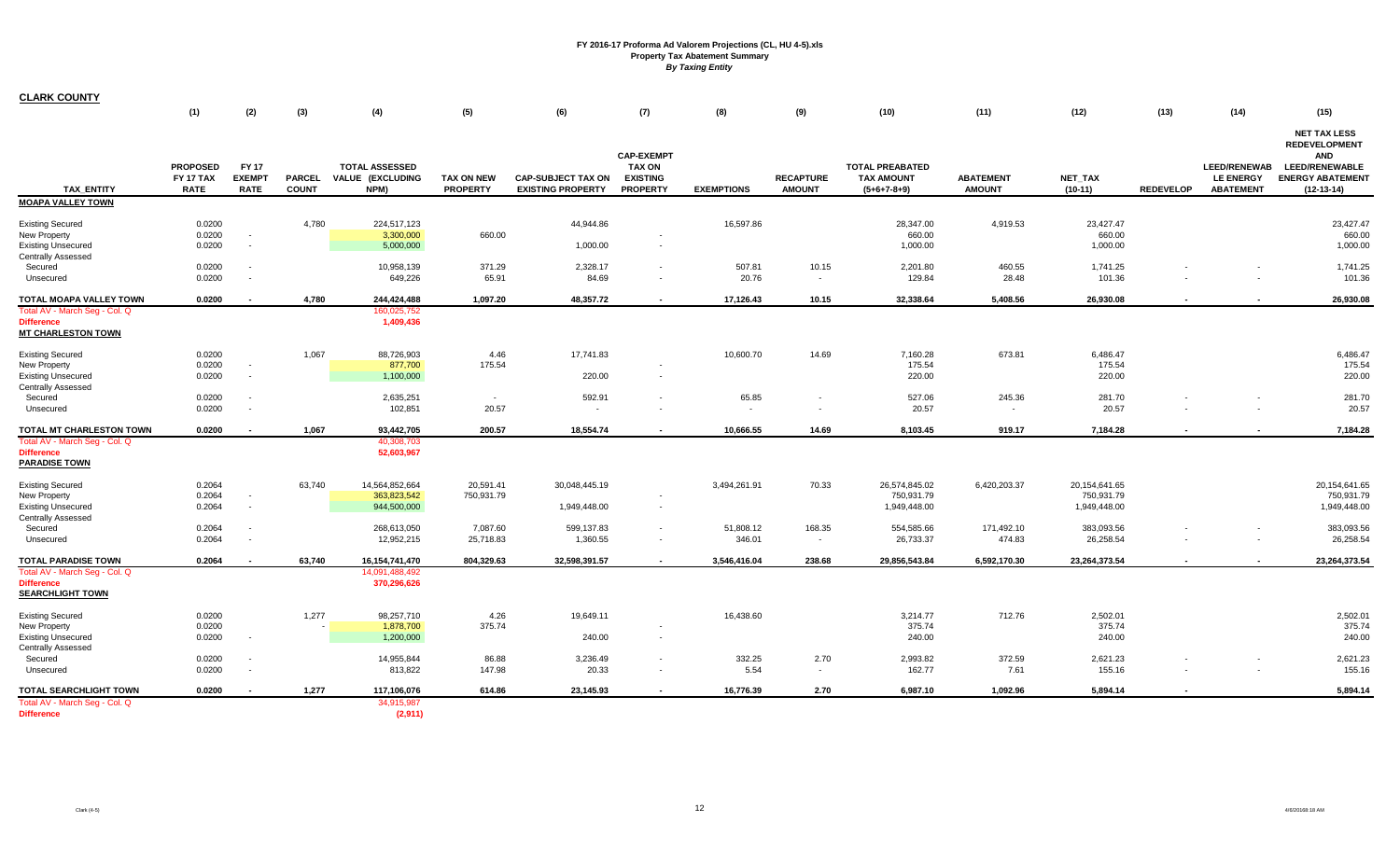| <b>CLARK COUNTY</b>                                                                               |                                             |                                              |                               |                                                   |                                      |                                                       |                                                      |                     |                                   |                                                              |                                   |                                          |                                      |                                                      |                                                                        |
|---------------------------------------------------------------------------------------------------|---------------------------------------------|----------------------------------------------|-------------------------------|---------------------------------------------------|--------------------------------------|-------------------------------------------------------|------------------------------------------------------|---------------------|-----------------------------------|--------------------------------------------------------------|-----------------------------------|------------------------------------------|--------------------------------------|------------------------------------------------------|------------------------------------------------------------------------|
|                                                                                                   | (1)                                         | (2)                                          | (3)                           | (4)                                               | (5)                                  | (6)                                                   | (7)                                                  | (8)                 | (9)                               | (10)                                                         | (11)                              | (12)                                     | (13)                                 | (14)                                                 | (15)                                                                   |
|                                                                                                   |                                             |                                              |                               |                                                   |                                      |                                                       | <b>CAP-EXEMPT</b>                                    |                     |                                   |                                                              |                                   |                                          |                                      |                                                      | <b>NET TAX LESS</b><br><b>REDEVELOPMENT</b><br><b>AND</b>              |
| <b>TAX ENTITY</b>                                                                                 | <b>PROPOSED</b><br>FY 17 TAX<br><b>RATE</b> | <b>FY 17</b><br><b>EXEMPT</b><br><b>RATE</b> | <b>PARCEL</b><br><b>COUNT</b> | <b>TOTAL ASSESSED</b><br>VALUE (EXCLUDING<br>NPM) | <b>TAX ON NEW</b><br><b>PROPERTY</b> | <b>CAP-SUBJECT TAX ON</b><br><b>EXISTING PROPERTY</b> | <b>TAX ON</b><br><b>EXISTING</b><br><b>PROPERTY</b>  | <b>EXEMPTIONS</b>   | <b>RECAPTURE</b><br><b>AMOUNT</b> | <b>TOTAL PREABATED</b><br><b>TAX AMOUNT</b><br>$(5+6+7-8+9)$ | <b>ABATEMENT</b><br><b>AMOUNT</b> | <b>NET TAX</b><br>$(10-11)$              | <b>REDEVELOP</b>                     | <b>LE ENERGY</b><br><b>ABATEMENT</b>                 | LEED/RENEWAB LEED/RENEWABLE<br><b>ENERGY ABATEMENT</b><br>$(12-13-14)$ |
| <b>SPRING VALLEY TOWN</b>                                                                         |                                             |                                              |                               |                                                   |                                      |                                                       |                                                      |                     |                                   |                                                              |                                   |                                          |                                      |                                                      |                                                                        |
| <b>Existing Secured</b><br>New Property<br><b>Existing Unsecured</b>                              | 0.2064<br>0.2064<br>0.2064                  | $\sim$<br>$\overline{\phantom{a}}$           | 73,983                        | 6,452,860,800<br>64,062,558<br>104,500,000        | 109,469.28<br>132,225.12             | 13,215,302.15<br>215,688.00                           | $\overline{\phantom{a}}$                             | 967,847.41          |                                   | 12,356,924.02<br>132,225.12<br>215,688.00                    | 2,660,108.74                      | 9,696,815.28<br>132,225.12<br>215,688.00 |                                      |                                                      | 9,696,815.28<br>132,225.12<br>215,688.00                               |
| <b>Centrally Assessed</b><br>Secured<br>Unsecured                                                 | 0.2064<br>0.2064                            | $\sim$                                       |                               | 161,289,370<br>6,818,294                          | 3,311.25<br>13,531.93                | 371,260.40<br>743.64                                  | $\overline{\phantom{a}}$<br>$\overline{\phantom{a}}$ | 41,670.37<br>202.61 | 98.58<br>$\sim$                   | 332,999.86<br>14,072.96                                      | 140,489.85<br>277.61              | 192,510.01<br>13,795.35                  |                                      | $\overline{\phantom{a}}$<br>$\overline{\phantom{a}}$ | 192,510.01<br>13,795.35                                                |
| TOTAL SPRING VALLEY TOWN                                                                          | 0.2064                                      |                                              | 73,983                        | 6,789,531,022                                     | 258,537.58                           | 13,802,994.19                                         | $\sim$                                               | 1,009,720.39        | 98.58                             | 13,051,909.96                                                | 2,800,876.20                      | 10,251,033.76                            | $\overline{\phantom{a}}$             | $\overline{\phantom{a}}$                             | 10,251,033.76                                                          |
| Total AV - March Seg - Col. Q<br><b>Difference</b><br><b>SUMMERLIN TOWN</b>                       |                                             |                                              |                               | 6,271,405,201<br>49,207,502                       |                                      |                                                       |                                                      |                     |                                   |                                                              |                                   |                                          |                                      |                                                      |                                                                        |
| <b>Existing Secured</b><br>New Property<br><b>Existing Unsecured</b><br><b>Centrally Assessed</b> | 0.2064<br>0.2064<br>0.2064                  | $\sim$<br>$\sim$                             | 13,456                        | 2,449,010,233<br>56,586,880<br>18,000,000         | 41,513.48<br>116,795.32              | 5,014,941.53<br>37,152.00                             | $\overline{\phantom{a}}$<br>$\sim$                   | 342,685.03          |                                   | 4,713,769.98<br>116,795.32<br>37,152.00                      | 1,099,947.41                      | 3,613,822.57<br>116,795.32<br>37,152.00  |                                      |                                                      | 3,613,822.57<br>116,795.32<br>37,152.00                                |
| Secured<br>Unsecured                                                                              | 0.2064<br>0.2064                            |                                              |                               | 39,630,972<br>1,552,642                           | 131.45<br>3,187.74                   | 90,618.31<br>23.25                                    | $\overline{\phantom{a}}$<br>$\overline{\phantom{a}}$ | 8,951.44<br>6.34    | 3.08<br>$\overline{a}$            | 81,801.40<br>3,204.65                                        | 32,849.12<br>8.69                 | 48,952.28<br>3,195.96                    |                                      | $\overline{\phantom{a}}$                             | 48,952.28<br>3,195.96                                                  |
| <b>TOTAL SUMMERLIN TOWN</b>                                                                       | 0.2064                                      |                                              | 13,456                        | 2,564,780,726                                     | 161,627.99                           | 5,142,735.09                                          | $\sim$                                               | 351,642.81          | 3.08                              | 4,952,723.35                                                 | 1,132,805.22                      | 3,819,918.13                             |                                      | $\overline{\phantom{a}}$                             | 3,819,918.13                                                           |
| Total AV - March Seq - Col. Q<br><b>Difference</b><br><b>SUNRISE MANOR TOWN</b>                   |                                             |                                              |                               | 2,378,550,493<br>20,200,664                       |                                      |                                                       |                                                      |                     |                                   |                                                              |                                   |                                          |                                      |                                                      |                                                                        |
| <b>Existing Secured</b><br>New Property<br><b>Existing Unsecured</b><br><b>Centrally Assessed</b> | 0.2064<br>0.2064<br>0.2064                  | $\sim$                                       | 48,874                        | 3,163,713,857<br>31,471,822<br>100,100,000        | 3,773.36<br>64,957.84                | 6,533,974.11<br>206,606.40                            | $\overline{\phantom{a}}$<br>$\overline{\phantom{a}}$ | 1,012,251.11        | 91.94                             | 5,525,588.30<br>64,957.84<br>206,606.40                      | 1,710,089.77                      | 3,815,498.53<br>64,957.84<br>206,606.40  |                                      |                                                      | 3,815,498.53<br>64,957.84<br>206,606.40                                |
| Secured<br>Unsecured                                                                              | 0.2064<br>0.2064                            | $\sim$                                       |                               | 23,039,489<br>5,044,494                           | 462.98<br>10,044.37                  | 52,954.29<br>505.08                                   | $\overline{\phantom{a}}$<br>$\overline{\phantom{a}}$ | 5,863.75<br>137.61  | 11.66<br>$\sim$                   | 47,565.18<br>10,411.84                                       | 20,252.35<br>188.57               | 27,312.83<br>10,223.27                   | 1,331.92<br>$\overline{\phantom{a}}$ | $\overline{\phantom{a}}$                             | 25,980.91<br>10,223.27                                                 |
| TOTAL SUNRISE MANOR TOWN                                                                          | 0.2064                                      |                                              | 48,874                        | 3,323,369,662                                     | 79,238.55                            | 6,794,039.88                                          |                                                      | 1,018,252.47        | 103.60                            | 5,855,129.56                                                 | 1,730,530.69                      | 4,124,598.87                             | 1,331.92                             |                                                      | 4,123,266.95                                                           |
| Total AV - March Seg - Col. Q<br><b>Difference</b><br><b>WHITNEY TOWN</b>                         |                                             |                                              |                               | 2,930,423,787<br>(97, 485, 864)                   |                                      |                                                       |                                                      |                     |                                   |                                                              |                                   |                                          |                                      |                                                      |                                                                        |
| <b>Existing Secured</b><br>New Property<br><b>Existing Unsecured</b><br><b>Centrally Assessed</b> | 0.2064<br>0.2064<br>0.2064                  | $\overline{\phantom{a}}$<br>$\sim$           | 13,603                        | 848,253,691<br>7,767,195<br>11,600,000            | 2,544.51<br>16,031.49                | 1,750,284.12<br>23,942.40                             | $\overline{\phantom{a}}$<br>$\overline{\phantom{a}}$ | 235,029.30          |                                   | 1,517,799.33<br>16,031.49<br>23,942.40                       | 502,583.59                        | 1,015,215.74<br>16,031.49<br>23,942.40   |                                      |                                                      | 1,015,215.74<br>16,031.49<br>23,942.40                                 |
| Secured<br>Unsecured                                                                              | 0.2064<br>0.2064                            |                                              |                               | 30,796,049<br>1,289,543                           | 730.03<br>2,539.86                   | 71,113.26<br>167.35                                   | $\overline{\phantom{a}}$<br>$\overline{\phantom{a}}$ | 8,280.23<br>45.60   | 22.37<br>$\sim$                   | 63,585.43<br>2,661.61                                        | 27,491.87<br>62.47                | 36,093.56<br>2,599.14                    |                                      | $\overline{\phantom{a}}$                             | 36,093.56<br>2,599.14                                                  |
| <b>TOTAL WHITNEY TOWN</b>                                                                         | 0.2064                                      |                                              | 13,603                        | 899,706,478                                       | 21,845.89                            | 1,845,507.13                                          |                                                      | 243,355.13          | 22.37                             | 1,624,020.26                                                 | 530,137.93                        | 1,093,882.33                             |                                      |                                                      | 1,093,882.33                                                           |
| Total AV - March Seg - Col. Q<br><b>Difference</b>                                                |                                             |                                              |                               | 787,629,321<br>(1,793,628)                        |                                      |                                                       |                                                      |                     |                                   |                                                              |                                   |                                          |                                      |                                                      |                                                                        |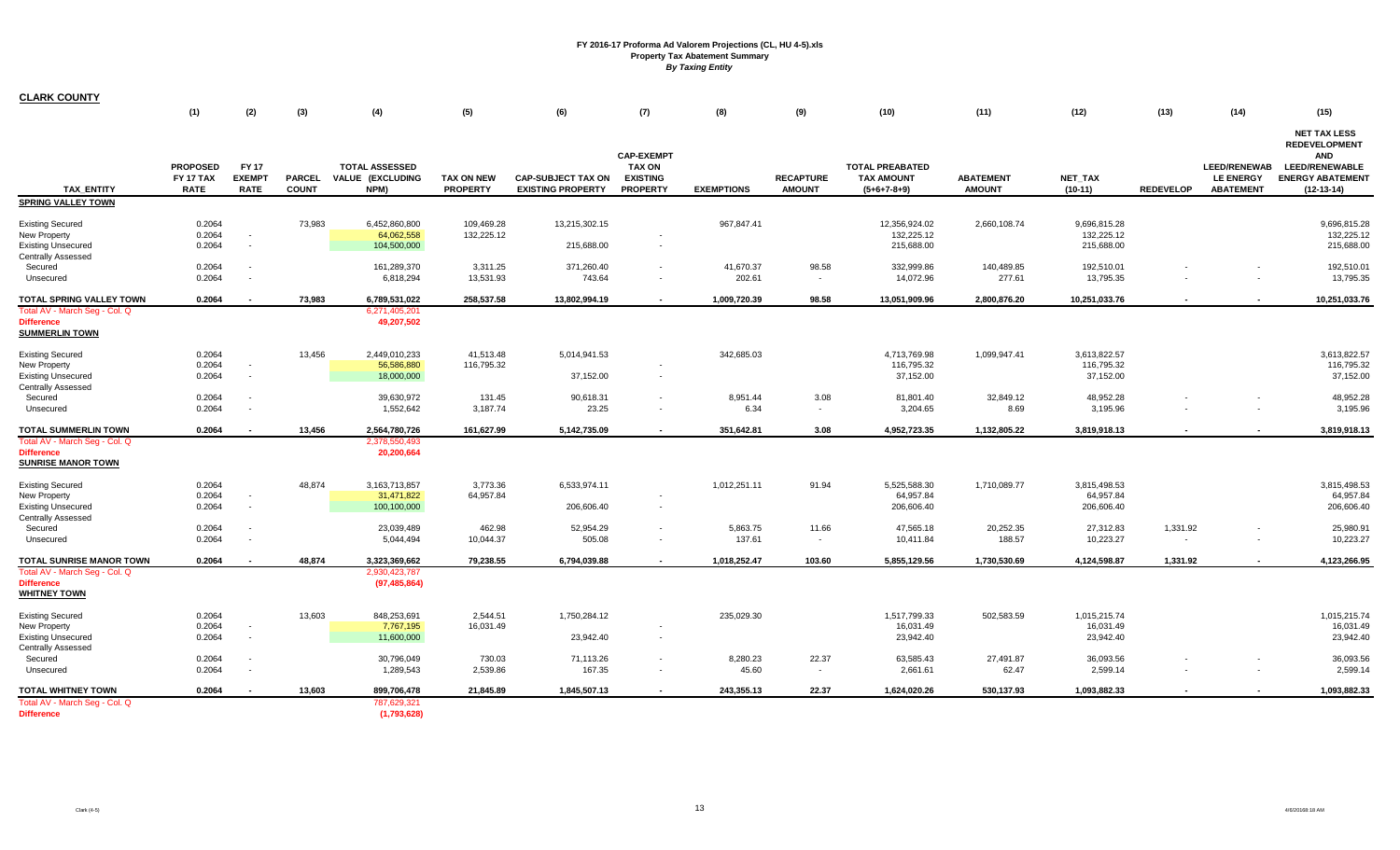| <b>CLARK COUNTY</b>                                                                                                     | (1)                                         | (2)                                          | (3)                           | (4)                                               | (5)                                   | (6)                                                   | (7)                                                                      | (8)                 | (9)                               | (10)                                                         | (11)                              | (12)                                  | (13)               | (14)                                                        | (15)                                                                                                                          |
|-------------------------------------------------------------------------------------------------------------------------|---------------------------------------------|----------------------------------------------|-------------------------------|---------------------------------------------------|---------------------------------------|-------------------------------------------------------|--------------------------------------------------------------------------|---------------------|-----------------------------------|--------------------------------------------------------------|-----------------------------------|---------------------------------------|--------------------|-------------------------------------------------------------|-------------------------------------------------------------------------------------------------------------------------------|
| <b>TAX ENTITY</b>                                                                                                       | <b>PROPOSED</b><br>FY 17 TAX<br><b>RATE</b> | <b>FY 17</b><br><b>EXEMPT</b><br><b>RATE</b> | <b>PARCEL</b><br><b>COUNT</b> | <b>TOTAL ASSESSED</b><br>VALUE (EXCLUDING<br>NPM) | <b>TAX ON NEW</b><br><b>PROPERTY</b>  | <b>CAP-SUBJECT TAX ON</b><br><b>EXISTING PROPERTY</b> | <b>CAP-EXEMPT</b><br><b>TAX ON</b><br><b>EXISTING</b><br><b>PROPERTY</b> | <b>EXEMPTIONS</b>   | <b>RECAPTURE</b><br><b>AMOUNT</b> | <b>TOTAL PREABATED</b><br><b>TAX AMOUNT</b><br>$(5+6+7-8+9)$ | <b>ABATEMENT</b><br><b>AMOUNT</b> | <b>NET TAX</b><br>$(10-11)$           | <b>REDEVELOP</b>   | <b>LEED/RENEWAB</b><br><b>LE ENERGY</b><br><b>ABATEMENT</b> | <b>NET TAX LESS</b><br><b>REDEVELOPMENT</b><br><b>AND</b><br><b>LEED/RENEWABLE</b><br><b>ENERGY ABATEMENT</b><br>$(12-13-14)$ |
| <b>WINCHESTER TOWN</b>                                                                                                  |                                             |                                              |                               |                                                   |                                       |                                                       |                                                                          |                     |                                   |                                                              |                                   |                                       |                    |                                                             |                                                                                                                               |
| <b>Existing Secured</b><br>New Property<br><b>Existing Unsecured</b>                                                    | 0.2064<br>0.2064<br>0.2064                  | $\sim$<br>$\sim$                             | 9,258                         | 1,587,572,897<br>65,700,000                       | 102,050.90                            | 3,175,703.95<br>135,604.80                            | $\overline{\phantom{a}}$                                                 | 263,421.43          |                                   | 3,014,333.42<br>135,604.80                                   | 841,583.29                        | 2,172,750.13<br>135,604.80            |                    |                                                             | 2,172,750.13<br>135,604.80                                                                                                    |
| <b>Centrally Assessed</b><br>Secured<br>Unsecured                                                                       | 0.2064<br>0.2064                            | $\sim$<br>$\sim$                             |                               | 23,039,489<br>930,030                             | 462.98<br>1,845.92                    | 52,954.29<br>97.64                                    | $\overline{\phantom{a}}$<br>$\overline{\phantom{a}}$                     | 5,863.75<br>23.97   | 11.66<br>$\sim$                   | 47,565.18<br>1,919.59                                        | 20,252.35<br>32.91                | 27,312.83<br>1,886.68                 | 1,331.92<br>97.18  |                                                             | 25,980.91<br>1,789.50                                                                                                         |
| TOTAL WINCHESTER TOWN<br>Total AV - March Seq - Col. Q<br><b>Difference</b><br><b>BOULDER CITY LIBRARY</b>              | 0.2064                                      | $\sim$                                       | 9,258                         | 1,677,242,416<br>1,199,480,009<br>350, 135, 745   | 104,359.80                            | 3,364,360.68                                          | $\sim$                                                                   | 269,309.15          | 11.66                             | 3,199,422.99                                                 | 861,868.55                        | 2,337,554.44                          | 1,429.10           |                                                             | 2,336,125.34                                                                                                                  |
| <b>Existing Secured</b><br>New Property<br><b>Existing Unsecured</b><br><b>Centrally Assessed</b>                       | 0.1628<br>0.1628<br>0.1628                  | $\sim$<br>$\sim$                             | 7,607                         | 828,838,824<br>77,284,797<br>41,700,000           | 9,792.75<br>125,819.65                | 1,229,349.36<br>67,887.60                             | $\overline{\phantom{a}}$                                                 | 499,117.17          |                                   | 740,024.94<br>125,819.65<br>67,887.60                        | 352,156.58                        | 387,868.36<br>125,819.65<br>67,887.60 |                    |                                                             | 387,868.36<br>125,819.65<br>67,887.60                                                                                         |
| Secured<br>Unsecured                                                                                                    | 0.1628<br>0.1628                            | $\sim$<br>$\sim$                             |                               | 107,752,292<br>2,965,851                          | 11,225.67<br>4,211.86                 | 187,214.94<br>847.44                                  | $\sim$<br>$\sim$                                                         | 23,019.87<br>230.89 | 225.17<br>$\sim$                  | 175,645.91<br>4,828.41                                       | 40,700.50<br>457.60               | 134,945.41<br>4,370.81                | 1,290.69<br>115.91 | $\overline{\phantom{a}}$                                    | 133,654.72<br>4,254.90                                                                                                        |
| TOTAL BOULDER CITY LIBRARY<br>Total AV - March Seg - Col. Q<br><b>Difference</b><br><b>BOULDER CITY LIBRARY DEBT</b>    | 0.1628                                      | $\sim$                                       | 7,607                         | 1,058,541,764<br>687,380,048<br>64,578,688        | 151,049.93                            | 1,485,299.34                                          | $\sim$                                                                   | 522,367.93          | 225.17                            | 1,114,206.51                                                 | 393,314.68                        | 720,891.83                            | 1,406.60           | $\overline{\phantom{a}}$                                    | 719,485.23                                                                                                                    |
| <b>Existing Secured</b><br>New Property<br><b>Existing Unsecured</b>                                                    | 0.0850<br>0.0850<br>0.0850                  | $\sim$<br>$\sim$                             | 7,285                         | 684, 131, 344<br>13,200,000                       | 10,939.86<br>$\overline{\phantom{a}}$ | 571,438.69<br>11,220.00                               | $\overline{\phantom{a}}$<br>$\sim$                                       | 169,176.99          |                                   | 413,201.56<br>11,220.00                                      | 149,864.86                        | 263,336.70<br>11,220.00               |                    |                                                             | 263,336.70<br>11,220.00                                                                                                       |
| <b>Centrally Assessed</b><br>Secured<br>Unsecured                                                                       | 0.0850<br>0.0850                            | $\sim$<br>$\sim$                             |                               | 19,225,757<br>1,117,478                           | 1,370.44<br>715.45                    | 18,075.67<br>322.19                                   | $\overline{\phantom{a}}$<br>$\overline{\phantom{a}}$                     | 3,104.28<br>87.78   | 32.89<br>$\sim$                   | 16,374.72<br>949.86                                          | 7,376.13<br>162.84                | 8,998.59<br>787.02                    | 500.65<br>42.83    | $\overline{\phantom{a}}$<br>$\overline{\phantom{a}}$        | 8,497.94<br>744.19                                                                                                            |
| TOTAL BOULDER CITY LIBRARY D<br>Total AV - March Seg - Col. Q<br><b>Difference</b><br><b>BOULDER CITY REDEVELOPMENT</b> | 0.0850                                      | $\sim$                                       | 7,285                         | 717,674,579<br>486,491,118<br>229,155,590         | 13,025.75                             | 601,056.55                                            | $\sim$                                                                   | 172,369.05          | 32.89                             | 441,746.14                                                   | 157,403.83                        | 284,342.31                            | 543.48             | $\overline{\phantom{a}}$                                    | 283,798.83                                                                                                                    |
| <b>Existing Secured</b><br>New Property<br><b>Existing Unsecured</b><br><b>Centrally Assessed</b><br>Secured            |                                             |                                              | 659                           | 117,793,238<br>2,000,000<br>$\sim$                | 141,155.81                            | 1,273,806.22                                          | $\overline{a}$                                                           | 552,606.86          |                                   | 862,355.17<br>$\sim$                                         | 149,460.24                        | 712,894.93<br>$\sim$                  |                    |                                                             | 712,894.93<br>$\overline{a}$<br>$\overline{\phantom{a}}$                                                                      |
| Unsecured<br>TOTAL BOULDER CITY REDEVELO<br>Total AV - March Seg - Col. Q<br><b>Difference</b>                          | $\blacksquare$                              |                                              | 659                           | 119,793,238<br>44.959.420<br>#DIV/0!              | 141,155.81                            | 1,273,806.22                                          | $\sim$                                                                   | 552,606.86          | $\overline{\phantom{a}}$          | 862,355.17                                                   | 149,460.24                        | 712,894.93                            | $\sim$             |                                                             | 712,894.93                                                                                                                    |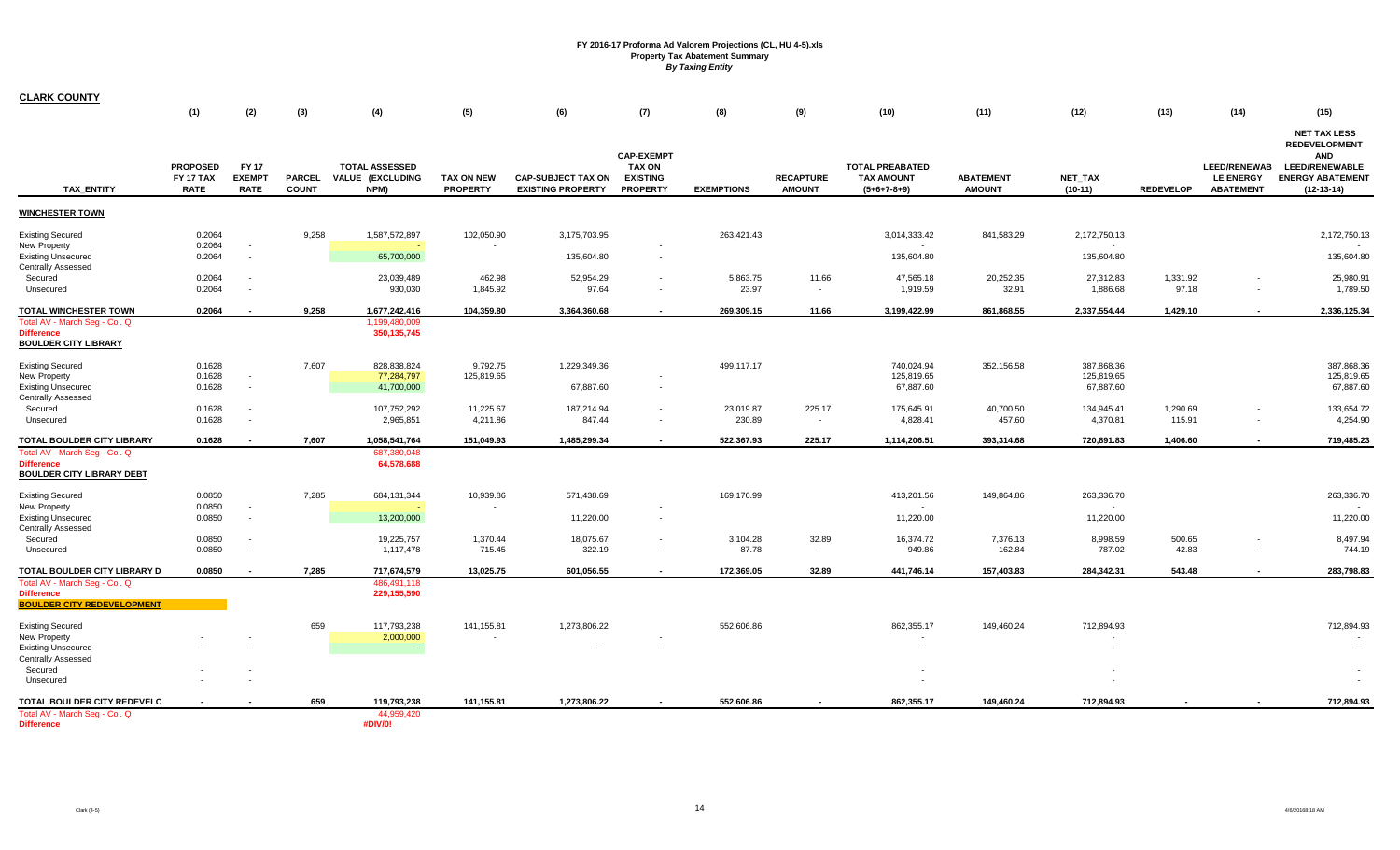| <b>CLARK COUNTY</b>                                                                               |                            |                                    |               |                                                |                            |                               |                                    |                        |                                  |                                               |                        |                                               |                    |                                                      |                                                                                    |
|---------------------------------------------------------------------------------------------------|----------------------------|------------------------------------|---------------|------------------------------------------------|----------------------------|-------------------------------|------------------------------------|------------------------|----------------------------------|-----------------------------------------------|------------------------|-----------------------------------------------|--------------------|------------------------------------------------------|------------------------------------------------------------------------------------|
|                                                                                                   | (1)                        | (2)                                | (3)           | (4)                                            | (5)                        | (6)                           | (7)                                | (8)                    | (9)                              | (10)                                          | (11)                   | (12)                                          | (13)               | (14)                                                 | (15)                                                                               |
|                                                                                                   | <b>PROPOSED</b>            | <b>FY 17</b>                       |               | <b>TOTAL ASSESSED</b>                          |                            |                               | <b>CAP-EXEMPT</b><br><b>TAX ON</b> |                        |                                  | <b>TOTAL PREABATED</b>                        |                        |                                               |                    | <b>LEED/RENEWAB</b>                                  | <b>NET TAX LESS</b><br><b>REDEVELOPMENT</b><br><b>AND</b><br><b>LEED/RENEWABLE</b> |
|                                                                                                   | FY 17 TAX                  | <b>EXEMPT</b>                      | <b>PARCEL</b> | VALUE (EXCLUDING                               | <b>TAX ON NEW</b>          | <b>CAP-SUBJECT TAX ON</b>     | <b>EXISTING</b>                    |                        | <b>RECAPTURE</b>                 | <b>TAX AMOUNT</b>                             | <b>ABATEMENT</b>       | <b>NET TAX</b>                                |                    | <b>LE ENERGY</b>                                     | <b>ENERGY ABATEMENT</b>                                                            |
| <b>TAX ENTITY</b>                                                                                 | <b>RATE</b>                | <b>RATE</b>                        | <b>COUNT</b>  | NPM)                                           | <b>PROPERTY</b>            | <b>EXISTING PROPERTY</b>      | <b>PROPERTY</b>                    | <b>EXEMPTIONS</b>      | <b>AMOUNT</b>                    | $(5+6+7-8+9)$                                 | <b>AMOUNT</b>          | $(10-11)$                                     | <b>REDEVELOP</b>   | <b>ABATEMENT</b>                                     | $(12-13-14)$                                                                       |
| <b>CLARK COUNTY FIRE SERVICE</b>                                                                  |                            |                                    |               |                                                |                            |                               |                                    |                        |                                  |                                               |                        |                                               |                    |                                                      |                                                                                    |
| <b>Existing Secured</b><br>New Property<br><b>Existing Unsecured</b>                              | 0.2197<br>0.2197<br>0.2197 | $\sim$<br>$\overline{\phantom{a}}$ | 310,460       | 38,770,533,297<br>846,136,281<br>1,626,700,000 | 455,358.39<br>1,858,961.41 | 84,758,445.54<br>3,573,859.90 |                                    | 8,807,915.21           | 222.43                           | 76,406,111.15<br>1,858,961.41<br>3,573,859.90 | 19,198,927.36          | 57,207,183.79<br>1,858,961.41<br>3,573,859.90 |                    |                                                      | 57,207,183.79<br>1,858,961.41<br>3,573,859.90                                      |
| <b>Centrally Assessed</b><br>Secured<br>Unsecured                                                 | 0.2197<br>0.2197           | $\overline{\phantom{a}}$<br>$\sim$ |               | 949,712,084<br>40,482,810                      | 29,267.85<br>84,523.32     | 2,287,586.52<br>5,876.31      |                                    | 230,337.07<br>1,458.89 | 713.05<br>$\sim$                 | 2,087,230.35<br>88,940.74                     | 761,396.57<br>2,002.88 | 1,325,833.78<br>86,937.86                     | 1,417.74<br>103.45 | $\overline{\phantom{a}}$                             | 1,324,416.04<br>86,834.41                                                          |
| TOTAL CLARK COUNTY FIRE SERV                                                                      | 0.2197                     |                                    | 310,460       | 42,233,564,472                                 | 2,428,110.97               | 90,625,768.27                 | $\sim$                             | 9,039,711.17           | 935.48                           | 84,015,103.55                                 | 19,962,326.81          | 64,052,776.74                                 | 1,521.19           | $\overline{\phantom{a}}$                             | 64,051,255.55                                                                      |
| Total AV - March Seg - Col. Q<br><b>Difference</b><br><b>MOAPA TOWN VOTER OVERRIDE PARKS</b>      |                            |                                    |               | 37,444,699,809<br>4,747,718,959                |                            |                               |                                    |                        |                                  |                                               |                        |                                               |                    |                                                      |                                                                                    |
| <b>Existing Secured</b><br>New Property<br><b>Existing Unsecured</b><br><b>Centrally Assessed</b> | 0.0894<br>0.0894<br>0.0894 | $\sim$ $-$<br>$\sim$               | 1,078         | 71,398,865<br>800,000<br>1,800,000             | 715.20                     | 63,836.40<br>1,609.20         | $\overline{a}$                     | 42,612.93              |                                  | 21,223.47<br>715.20<br>1,609.20               | 2,837.18               | 18,386.29<br>715.20<br>1,609.20               |                    |                                                      | 18,386.29<br>715.20<br>1,609.20                                                    |
| Secured<br>Unsecured                                                                              | 0.0894<br>0.0894           | $\overline{\phantom{a}}$           |               | 14,108,100<br>380,864                          | 542.23<br>244.33           | 12,652.18<br>103.81           | $\overline{\phantom{a}}$           | 581.72<br>7.64         | 4.05<br>$\overline{\phantom{a}}$ | 12,616.74<br>340.50                           | 1,352.83<br>47.68      | 11,263.91<br>292.82                           |                    | $\overline{\phantom{a}}$<br>$\overline{\phantom{a}}$ | 11,263.91<br>292.82                                                                |
| TOTAL MOAPA TOWN VOTER OVE                                                                        | 0.0894                     |                                    | 1,078         | 88,487,829                                     | 1,501.76                   | 78,201.59                     |                                    | 43,202.29              | 4.05                             | 36,505.11                                     | 4,237.69               | 32,267.42                                     |                    |                                                      | 32,267.42                                                                          |
| Total AV - March Seg - Col. Q<br><b>Difference</b><br><b>HENDERSON PUBLIC LIBRARY</b>             |                            |                                    |               | 40,827,747<br>(5,388)                          |                            |                               |                                    |                        |                                  |                                               |                        |                                               |                    |                                                      |                                                                                    |
| <b>Existing Secured</b><br>New Property<br><b>Existing Unsecured</b>                              | 0.0602<br>0.0602<br>0.0602 | $\sim$<br>$\sim$                   | 117,042       | 12,399,294,300<br>163,362,874<br>258,500,000   | 19,045.55<br>98,344.45     | 7,115,325.59<br>155,617.00    | $\sim$                             | 546,370.84             | 26.61                            | 6,588,026.91<br>98,344.45<br>155,617.00       | 1,984,643.67           | 4,603,383.24<br>98,344.45<br>155,617.00       |                    |                                                      | 4,603,383.24<br>98,344.45<br>155,617.00                                            |
| <b>Centrally Assessed</b><br>Secured<br>Unsecured                                                 | 0.0602<br>0.0602           | $\sim$                             |               | 315,894,927<br>13,419,097                      | 2,645.10<br>7,634.50       | 212,274.58<br>603.29          | $\overline{\phantom{a}}$           | 24,750.85<br>159.50    | 77.04<br>$\sim$                  | 190,245.87<br>8,078.29                        | 93,647.81<br>223.72    | 96,598.06<br>7,854.57                         | 4,831.96<br>404.88 | $\overline{\phantom{a}}$                             | 91,766.10<br>7,449.69                                                              |
| TOTAL HENDERSON PUBLIC LIBR.                                                                      | 0.0602                     |                                    | 117,042       | 13,150,471,197                                 | 127,669.60                 | 7,483,820.46                  |                                    | 571,281.19             | 103.65                           | 7,040,312.52                                  | 2,078,515.20           | 4,961,797.32                                  | 5,236.84           | $\sim$                                               | 4,956,560.48                                                                       |
| Total AV - March Seg - Col. Q<br><b>Difference</b><br><b>HENDERSON REDEVELOPMENT</b>              |                            |                                    |               | 11,630,054,583<br>612,823,857                  |                            |                               |                                    |                        |                                  |                                               |                        |                                               |                    |                                                      |                                                                                    |
| <b>Existing Secured</b><br>New Property<br><b>Existing Unsecured</b>                              |                            |                                    | 12,219        | 983,637,009<br>54,300,000<br>8,300,000         | 301,514.97                 | 13,145,201.50                 |                                    | 1,955,374.99           |                                  | 11,491,341.48                                 | 2,803,238.34           | 8,688,103.14                                  |                    |                                                      | 8,688,103.14                                                                       |
| <b>Centrally Assessed</b><br>Secured<br>Unsecured                                                 |                            |                                    |               |                                                |                            |                               |                                    |                        |                                  |                                               |                        |                                               |                    |                                                      |                                                                                    |
| TOTAL HENDERSON REDEVELOPI                                                                        |                            |                                    | 12,219        | 1,046,237,009                                  | 301,514.97                 | 13,145,201.50                 |                                    | 1,955,374.99           | $\sim$                           | 11,491,341.48                                 | 2,803,238.34           | 8,688,103.14                                  |                    |                                                      | 8,688,103.14                                                                       |
| Total AV - March Seg - Col. Q<br><b>Difference</b>                                                |                            |                                    |               | 541,842,807<br>#DIV/0!                         |                            |                               |                                    |                        |                                  |                                               |                        |                                               |                    |                                                      |                                                                                    |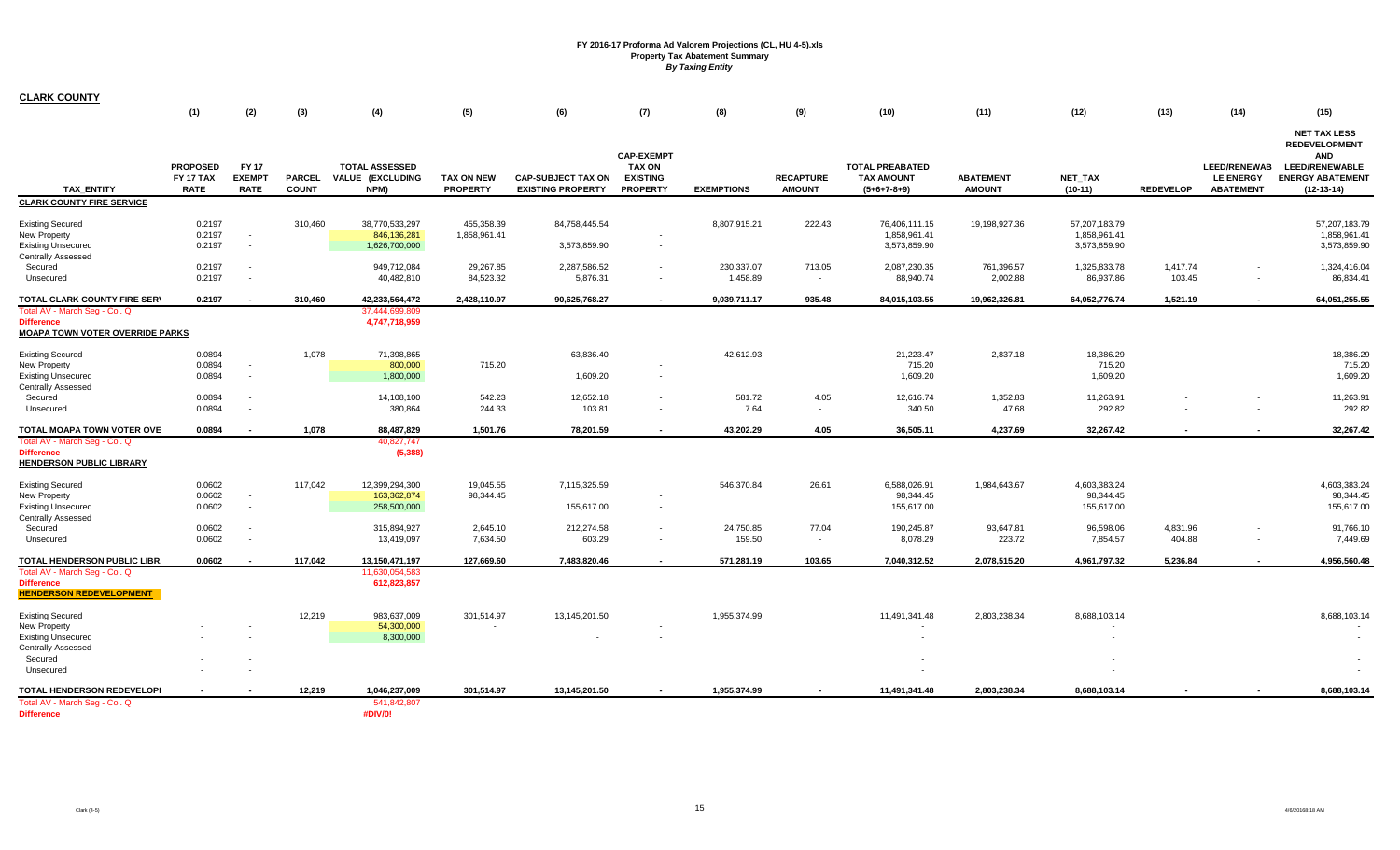| <b>CLARK COUNTY</b>                                |                 |                          |               |                                 |                   |                           |                                    |                   |                  |                        |                  |                |                  |                          |                                                                                    |
|----------------------------------------------------|-----------------|--------------------------|---------------|---------------------------------|-------------------|---------------------------|------------------------------------|-------------------|------------------|------------------------|------------------|----------------|------------------|--------------------------|------------------------------------------------------------------------------------|
|                                                    | (1)             | (2)                      | (3)           | (4)                             | (5)               | (6)                       | (7)                                | (8)               | (9)              | (10)                   | (11)             | (12)           | (13)             | (14)                     | (15)                                                                               |
|                                                    | <b>PROPOSED</b> | <b>FY 17</b>             |               | <b>TOTAL ASSESSED</b>           |                   |                           | <b>CAP-EXEMPT</b><br><b>TAX ON</b> |                   |                  | <b>TOTAL PREABATED</b> |                  |                |                  | <b>LEED/RENEWAB</b>      | <b>NET TAX LESS</b><br><b>REDEVELOPMENT</b><br><b>AND</b><br><b>LEED/RENEWABLE</b> |
|                                                    | FY 17 TAX       | <b>EXEMPT</b>            | <b>PARCEL</b> | VALUE (EXCLUDING                | <b>TAX ON NEW</b> | <b>CAP-SUBJECT TAX ON</b> | <b>EXISTING</b>                    |                   | <b>RECAPTURE</b> | <b>TAX AMOUNT</b>      | <b>ABATEMENT</b> | <b>NET TAX</b> |                  | <b>LE ENERGY</b>         | <b>ENERGY ABATEMENT</b>                                                            |
| <b>TAX ENTITY</b>                                  | <b>RATE</b>     | <b>RATE</b>              | <b>COUNT</b>  | NPM)                            | <b>PROPERTY</b>   | <b>EXISTING PROPERTY</b>  | <b>PROPERTY</b>                    | <b>EXEMPTIONS</b> | <b>AMOUNT</b>    | $(5+6+7-8+9)$          | <b>AMOUNT</b>    | $(10-11)$      | <b>REDEVELOP</b> | <b>ABATEMENT</b>         | $(12-13-14)$                                                                       |
| LAS VEGAS/CLARK COUNTY LIBRARY                     |                 |                          |               |                                 |                   |                           |                                    |                   |                  |                        |                  |                |                  |                          |                                                                                    |
| <b>Existing Secured</b>                            | 0.0942          |                          | 548,668       | 61,847,542,166                  | 225,682.75        | 56,995,784.97             |                                    | 8,390,802.73      | 194.57           | 48,830,859.56          | 14,856,323.52    | 33,974,536.04  |                  |                          | 33,974,536.04                                                                      |
| New Property                                       | 0.0942          | $\sim$                   |               | 1,105,921,709                   | 1,041,778.25      |                           |                                    |                   |                  | 1,041,778.25           |                  | 1,041,778.25   |                  |                          | 1,041,778.25                                                                       |
| <b>Existing Unsecured</b>                          | 0.0942          | $\overline{\phantom{a}}$ |               | 2,093,000,000                   |                   | 1,971,606.00              |                                    |                   |                  | 1,971,606.00           |                  | 1,971,606.00   |                  |                          | 1,971,606.00                                                                       |
| <b>Centrally Assessed</b>                          |                 |                          |               |                                 |                   |                           |                                    |                   |                  |                        |                  |                |                  |                          |                                                                                    |
| Secured                                            | 0.0942          |                          |               | 1,916,213,371                   | 47,864.18         | 1,975,773.18              | $\overline{a}$                     | 218,564.41        | 1,294.40         | 1,806,367.35           | 836,228.14       | 970,139.21     | 9,123.13         | 2,926.29                 | 958,089.79                                                                         |
| Unsecured                                          | 0.0942          | $\sim$                   |               | 82,377,083                      | 70,078.40         | 10,156.98                 | $\overline{\phantom{a}}$           | 2,636.17          |                  | 77,599.21              | 3,615.61         | 73,983.60      | 738.77           | 100.51                   | 73,144.32                                                                          |
| TOTAL LAS VEGAS/CLARK COUNT                        | 0.0942          |                          | 548,668       | 67,045,054,330                  | 1,385,403.58      | 60,953,321.13             | $\sim$                             | 8,612,003.31      | 1,488.97         | 53,728,210.37          | 15,696,167.27    | 38,032,043.10  | 9,861.90         | 3,026.80                 | 38,019,154.40                                                                      |
| Total AV - March Seg - Col. Q                      |                 |                          |               | 56,195,856,705                  |                   |                           |                                    |                   |                  |                        |                  |                |                  |                          |                                                                                    |
| <b>Difference</b><br><b>LVMPD MANPOWER (LV)</b>    |                 |                          |               | 1,941,763,729                   |                   |                           |                                    |                   |                  |                        |                  |                |                  |                          |                                                                                    |
| <b>Existing Secured</b>                            | 0.2800          |                          | 202,686       | 18,172,315,341                  | 84,599.95         | 50,020,509.14             |                                    | 5,057,734.70      | 31.16            | 45,047,405.55          | 10,774,333.11    | 34,273,072.44  |                  |                          | 34,273,072.44                                                                      |
| <b>New Property</b>                                | 0.2800          | $\sim$                   |               | 192,985,732                     | 540,360.05        |                           | $\overline{\phantom{a}}$           |                   |                  | 540,360.05             |                  | 540,360.05     |                  |                          | 540,360.05                                                                         |
| <b>Existing Unsecured</b>                          | 0.2800          | $\sim$                   |               | 283,200,000                     |                   | 792,960.00                | $\sim$                             |                   |                  | 792,960.00             |                  | 792,960.00     |                  |                          | 792,960.00                                                                         |
| <b>Centrally Assessed</b>                          |                 |                          |               |                                 |                   |                           |                                    |                   |                  |                        |                  |                |                  |                          |                                                                                    |
| Secured                                            | 0.2800          |                          |               | 481,810,766                     | 9,332.42          | 1,505,954.74              | $\overline{\phantom{a}}$           | 166,217.12        | 233.07           | 1,349,303.11           | 584,825.60       | 764,477.51     | 29,605.15        |                          | 734,872.36                                                                         |
| Unsecured                                          | 0.2800          | $\sim$                   |               | 19,284,126                      | 52,668.07         | 1,806.52                  | $\overline{a}$                     | 479.02            | $\sim$           | 53,995.57              | 656.66           | 53,338.91      | 1,931.59         | $\overline{\phantom{a}}$ | 51,407.32                                                                          |
| TOTAL LVMPD MANPOWER (LV)                          | 0.2800          |                          | 202,686       | 19,149,595,965                  | 686,960.49        | 52,321,230.40             |                                    | 5,224,430.84      | 264.23           | 47,784,024.28          | 11,359,815.37    | 36,424,208.91  | 31,536.74        | $\overline{\phantom{a}}$ | 36,392,672.17                                                                      |
| Total AV - March Seq - Col. Q                      |                 |                          |               | 18,070,728,515                  |                   |                           |                                    |                   |                  |                        |                  |                |                  |                          |                                                                                    |
| <b>Difference</b><br><b>LVMPD MANPOWER (CO)</b>    |                 |                          |               | (727, 466, 371)                 |                   |                           |                                    |                   |                  |                        |                  |                |                  |                          |                                                                                    |
| <b>Existing Secured</b>                            | 0.2800          |                          | 333,640       | 42,859,381,441                  | 580,760.23        | 119,472,798.36            |                                    | 20,539,606.60     | 550.76           | 99,514,502.75          | 24,891,917.04    | 74,622,585.71  |                  |                          | 74,622,585.71                                                                      |
| New Property                                       | 0.2800          | $\sim$                   |               | 899,285,632                     | 2,517,999.77      |                           |                                    |                   |                  | 2,517,999.77           |                  | 2,517,999.77   |                  |                          | 2,517,999.77                                                                       |
| <b>Existing Unsecured</b>                          | 0.2800          | $\sim$                   |               | 1,790,000,000                   |                   | 5,012,000.00              | $\overline{\phantom{a}}$           |                   |                  | 5,012,000.00           |                  | 5,012,000.00   |                  |                          | 5,012,000.00                                                                       |
| <b>Centrally Assessed</b>                          |                 |                          |               |                                 |                   |                           |                                    |                   |                  |                        |                  |                |                  |                          |                                                                                    |
| Secured                                            | 0.2800          |                          |               | 1,429,465,797                   | 132,681.22        | 4,353,207.17              |                                    | 483,384.27        | 3,613.41         | 4,006,117.53           | 1,330,990.03     | 2,675,127.50   | 1,806.87         | 8,698.11                 | 2,664,622.52                                                                       |
| Unsecured                                          | 0.2800          | $\sim$                   |               | 62,806,564                      | 154,835.18        | 28,378.33                 | $\overline{\phantom{a}}$           | 7,355.16          | $\sim$           | 175,858.35             | 10,088.37        | 165,769.98     | 131.84           | 298.76                   | 165,339.38                                                                         |
| <b>TOTAL LVMPD MANPOWER (CO)</b>                   | 0.2800          |                          | 333,640       | 47,040,939,434                  | 3,386,276.40      | 128,866,383.86            |                                    | 21,030,346.03     | 4,164.17         | 111,226,478.40         | 26,232,995.44    | 84,993,482.96  | 1,938.71         | 8,996.87                 | 84,982,547.38                                                                      |
| Total AV - March Seg - Col. Q<br><b>Difference</b> |                 |                          |               | 37,431,777,648<br>2,273,588,000 |                   |                           |                                    |                   |                  |                        |                  |                |                  |                          |                                                                                    |
| <b>LVMPD EMERGENCY 911</b>                         |                 |                          |               |                                 |                   |                           |                                    |                   |                  |                        |                  |                |                  |                          |                                                                                    |
| <b>Existing Secured</b>                            | 0.0050          |                          | 526,254       | 58,065,061,996                  | 11,845.36         | 2,841,501.02              |                                    | 311,329.12        | 6.62             | 2,542,023.88           | 626,812.95       | 1,915,210.93   |                  |                          | 1,915,210.93                                                                       |
| New Property                                       | 0.0050          | $\sim$                   |               | 1,073,392,800                   | 53,669.64         |                           |                                    |                   |                  | 53,669.64              |                  | 53,669.64      |                  |                          | 53,669.64                                                                          |
| <b>Existing Unsecured</b>                          | 0.0050          | $\sim$                   |               | 1,969,600,000                   |                   | 98,480.00                 | $\overline{\phantom{a}}$           |                   |                  | 98,480.00              |                  | 98,480.00      |                  |                          | 98,480.00                                                                          |
| <b>Centrally Assessed</b>                          |                 |                          |               |                                 |                   |                           |                                    |                   |                  |                        |                  |                |                  |                          |                                                                                    |
| Secured                                            | 0.0050          |                          |               | 1,468,612,762                   | 953.53            | 81,096.21                 |                                    | 8,619.35          | 24.55            | 73,454.94              | 28,754.32        | 44,700.62      | 560.88           |                          | 44,139.74                                                                          |
| Unsecured                                          | 0.0050          | $\sim$                   |               | 62,697,928                      | 2,984.85          | 200.50                    |                                    | 50.46             | $\sim$           | 3,134.89               | 69.34            | 3,065.55       | 36.82            |                          | 3,028.73                                                                           |
| TOTAL LVMPD EMERGENCY 911                          | 0.0050          |                          | 526,254       | 62,639,365,486                  | 69,453.38         | 3,021,277.73              | $\sim$                             | 319,998.93        | 31.17            | 2,770,763.35           | 655,636.61       | 2,115,126.74   | 597.70           | $\overline{\phantom{a}}$ | 2,114,529.04                                                                       |
| Total AV - March Seg - Col. Q                      |                 |                          |               | 54,646,142,414                  |                   |                           |                                    |                   |                  |                        |                  |                |                  |                          |                                                                                    |
| <b>Difference</b>                                  |                 |                          |               | 1,766,640,672                   |                   |                           |                                    |                   |                  |                        |                  |                |                  |                          |                                                                                    |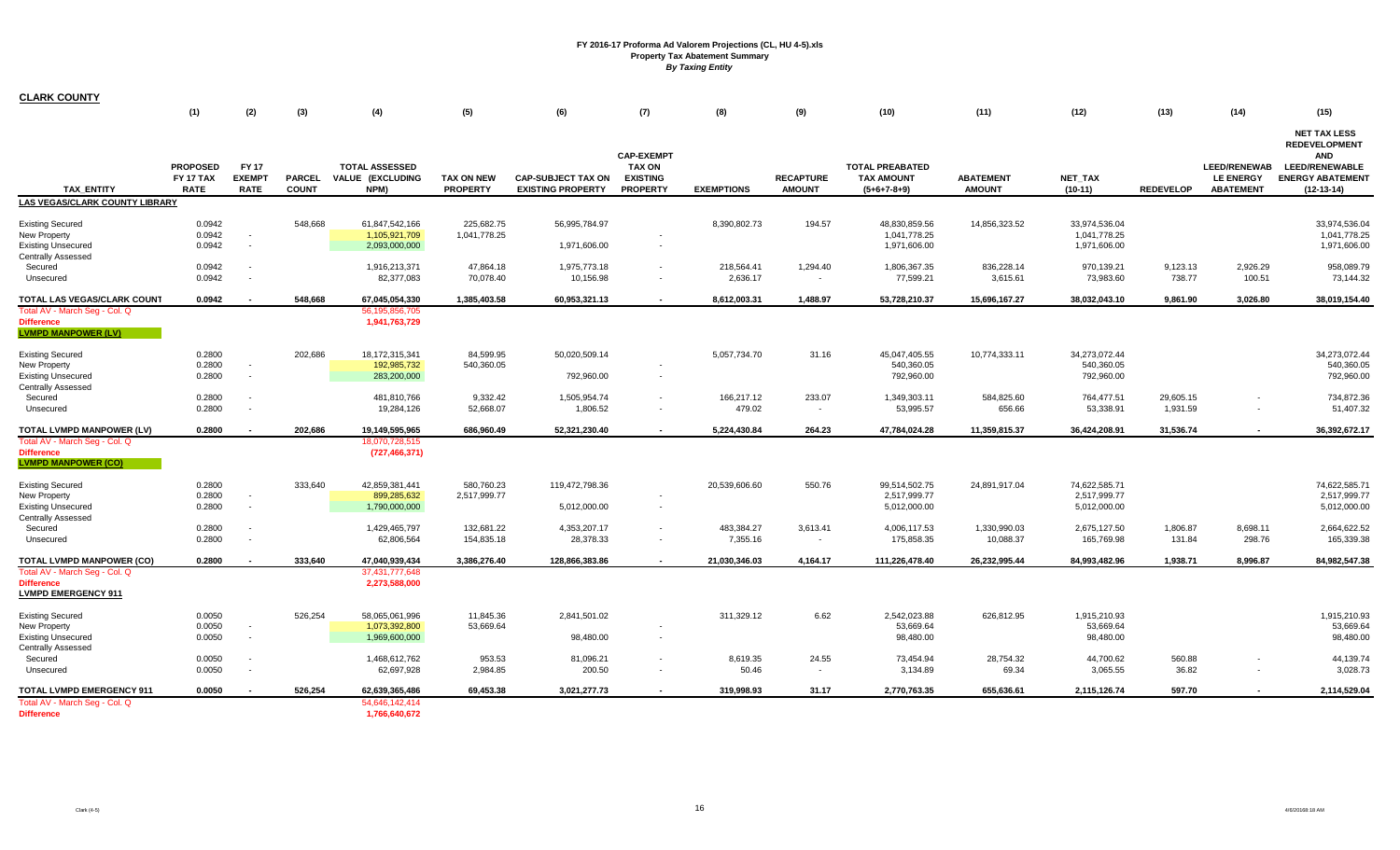| <b>CLARK COUNTY</b>                                            |                                             |                                                      |                               |                                                   |                                      |                                                       |                                                      |                                      |                                                      |                                                              |                                   |                       |                   |                                                             |                                                                  |
|----------------------------------------------------------------|---------------------------------------------|------------------------------------------------------|-------------------------------|---------------------------------------------------|--------------------------------------|-------------------------------------------------------|------------------------------------------------------|--------------------------------------|------------------------------------------------------|--------------------------------------------------------------|-----------------------------------|-----------------------|-------------------|-------------------------------------------------------------|------------------------------------------------------------------|
|                                                                | (1)                                         | (2)                                                  | (3)                           | (4)                                               | (5)                                  | (6)                                                   | (7)                                                  | (8)                                  | (9)                                                  | (10)                                                         | (11)                              | (12)                  | (13)              | (14)                                                        | (15)                                                             |
|                                                                |                                             |                                                      |                               |                                                   |                                      |                                                       | <b>CAP-EXEMPT</b>                                    |                                      |                                                      |                                                              |                                   |                       |                   |                                                             | <b>NET TAX LESS</b><br><b>REDEVELOPMENT</b><br><b>AND</b>        |
| <b>TAX ENTITY</b>                                              | <b>PROPOSED</b><br>FY 17 TAX<br><b>RATE</b> | <b>FY 17</b><br><b>EXEMPT</b><br><b>RATE</b>         | <b>PARCEL</b><br><b>COUNT</b> | <b>TOTAL ASSESSED</b><br>VALUE (EXCLUDING<br>NPM) | <b>TAX ON NEW</b><br><b>PROPERTY</b> | <b>CAP-SUBJECT TAX ON</b><br><b>EXISTING PROPERTY</b> | <b>TAX ON</b><br><b>EXISTING</b><br><b>PROPERTY</b>  | <b>EXEMPTIONS</b>                    | <b>RECAPTURE</b><br><b>AMOUNT</b>                    | <b>TOTAL PREABATED</b><br><b>TAX AMOUNT</b><br>$(5+6+7-8+9)$ | <b>ABATEMENT</b><br><b>AMOUNT</b> | NET_TAX<br>$(10-11)$  | <b>REDEVELOP</b>  | <b>LEED/RENEWAB</b><br><b>LE ENERGY</b><br><b>ABATEMENT</b> | <b>LEED/RENEWABLE</b><br><b>ENERGY ABATEMENT</b><br>$(12-13-14)$ |
| <b>LAS VEGAS REDEVELOPMENT</b>                                 |                                             |                                                      |                               |                                                   |                                      |                                                       |                                                      |                                      |                                                      |                                                              |                                   |                       |                   |                                                             |                                                                  |
| <b>Existing Secured</b>                                        |                                             |                                                      | 7,729                         | 1,932,484,566                                     | 23,645.68                            | 25,699,085.05                                         |                                                      | 7,644,952.85                         | 70.64                                                | 18,077,848.52                                                | 4,334,583.54                      | 13,743,264.98         |                   |                                                             | 13,743,264.98                                                    |
| New Property                                                   |                                             |                                                      |                               | 79,500,000                                        |                                      |                                                       |                                                      |                                      |                                                      |                                                              |                                   |                       |                   |                                                             |                                                                  |
| <b>Existing Unsecured</b>                                      |                                             |                                                      |                               | 57,800,000                                        |                                      |                                                       |                                                      |                                      |                                                      |                                                              |                                   |                       |                   |                                                             |                                                                  |
| <b>Centrally Assessed</b>                                      |                                             |                                                      |                               |                                                   |                                      |                                                       |                                                      |                                      |                                                      |                                                              |                                   |                       |                   |                                                             |                                                                  |
| Secured                                                        |                                             |                                                      |                               |                                                   |                                      |                                                       |                                                      |                                      |                                                      |                                                              |                                   |                       |                   |                                                             |                                                                  |
| Unsecured                                                      |                                             |                                                      |                               |                                                   |                                      |                                                       |                                                      |                                      |                                                      |                                                              |                                   |                       |                   |                                                             |                                                                  |
| TOTAL LAS VEGAS REDEVELOPMI                                    |                                             |                                                      | 7,729                         | 2,069,784,566                                     | 23,645.68                            | 25,699,085.05                                         | $\sim$                                               | 7,644,952.85                         | 70.64                                                | 18,077,848.52                                                | 4,334,583.54                      | 13,743,264.98         |                   |                                                             | 13,743,264.98                                                    |
| Total AV - March Seg - Col. Q                                  |                                             |                                                      |                               | 829,731,159                                       |                                      |                                                       |                                                      |                                      |                                                      |                                                              |                                   |                       |                   |                                                             |                                                                  |
| <b>Difference</b><br><b>MESQUITE REDEVELOPMENT</b>             |                                             |                                                      |                               | #DIV/0!                                           |                                      |                                                       |                                                      |                                      |                                                      |                                                              |                                   |                       |                   |                                                             |                                                                  |
| <b>Existing Secured</b>                                        |                                             |                                                      | 1,062                         | 148,726,338                                       |                                      | 2,430,263.59                                          |                                                      | 101,888.50                           |                                                      | 2,328,375.09                                                 | 320,122.64                        | 2,008,252.45          |                   |                                                             | 2,008,252.45                                                     |
| New Property                                                   |                                             |                                                      |                               | 4,000,000                                         |                                      |                                                       |                                                      |                                      |                                                      |                                                              |                                   |                       |                   |                                                             |                                                                  |
| <b>Existing Unsecured</b>                                      |                                             |                                                      |                               | 8,000,000                                         |                                      |                                                       |                                                      |                                      |                                                      |                                                              |                                   |                       |                   |                                                             |                                                                  |
| <b>Centrally Assessed</b>                                      |                                             |                                                      |                               |                                                   |                                      |                                                       |                                                      |                                      |                                                      |                                                              |                                   |                       |                   |                                                             |                                                                  |
| Secured<br>Unsecured                                           |                                             |                                                      |                               |                                                   |                                      |                                                       |                                                      |                                      |                                                      |                                                              |                                   |                       |                   |                                                             | $\sim$                                                           |
|                                                                |                                             |                                                      |                               |                                                   |                                      |                                                       |                                                      |                                      |                                                      |                                                              |                                   |                       |                   |                                                             |                                                                  |
| TOTAL MESQUITE REDEVELOPME                                     |                                             |                                                      | 1,062                         | 160,726,338                                       |                                      | 2,430,263.59                                          |                                                      | 101,888.50                           |                                                      | 2,328,375.09                                                 | 320,122.64                        | 2,008,252.45          |                   |                                                             | 2,008,252.45                                                     |
| Total AV - March Seg - Col. Q<br><b>Difference</b>             |                                             |                                                      |                               | 112,933,715<br>#DIV/0!                            |                                      |                                                       |                                                      |                                      |                                                      |                                                              |                                   |                       |                   |                                                             |                                                                  |
| <b>MT CHARLESTON FIRE</b>                                      |                                             |                                                      |                               |                                                   |                                      |                                                       |                                                      |                                      |                                                      |                                                              |                                   |                       |                   |                                                             |                                                                  |
| <b>Existing Secured</b>                                        | 0.8813                                      |                                                      | 1,152                         | 95,552,434                                        | 196.75                               | 841,947.46                                            |                                                      | 525,438.99                           | 647.50                                               | 317,352.72                                                   | 29,690.07                         | 287,662.65            |                   |                                                             | 287,662.65                                                       |
| New Property                                                   | 0.8813                                      | $\overline{\phantom{a}}$                             |                               | 877,675                                           | 7,734.95                             |                                                       |                                                      |                                      |                                                      | 7,734.95                                                     |                                   | 7,734.95              |                   |                                                             | 7,734.95                                                         |
| <b>Existing Unsecured</b>                                      | 0.8813                                      | $\overline{\phantom{a}}$                             |                               | 1,100,000                                         |                                      | 9,694.30                                              | $\overline{\phantom{a}}$                             |                                      |                                                      | 9,694.30                                                     |                                   | 9,694.30              |                   |                                                             | 9,694.30                                                         |
| <b>Centrally Assessed</b>                                      |                                             |                                                      |                               |                                                   |                                      |                                                       |                                                      |                                      |                                                      |                                                              |                                   |                       |                   |                                                             |                                                                  |
| Secured<br>Unsecured                                           | 0.8813<br>0.8813                            | $\overline{\phantom{a}}$<br>$\overline{\phantom{a}}$ |                               | 2,801,218<br>109,329                              | $\sim$<br>963.51                     | 27,771.93                                             | $\overline{\phantom{a}}$<br>$\overline{\phantom{a}}$ | 3,084.79<br>$\overline{\phantom{a}}$ | $\overline{\phantom{a}}$<br>$\overline{\phantom{a}}$ | 24,687.14<br>963.51                                          | 11,492.41<br>$\sim$               | 13,194.73<br>963.51   |                   | $\overline{\phantom{a}}$<br>$\overline{\phantom{a}}$        | 13,194.73<br>963.51                                              |
|                                                                |                                             |                                                      |                               |                                                   |                                      |                                                       |                                                      |                                      |                                                      |                                                              |                                   |                       |                   |                                                             |                                                                  |
| TOTAL MT CHARLESTON FIRE<br>Total AV - March Seg - Col. Q      | 0.8813                                      |                                                      | 1,152                         | 100,440,656<br>40,688,731                         | 8,895.21                             | 879,413.69                                            |                                                      | 528,523.78                           | 647.50                                               | 360,432.62                                                   | 41,182.48                         | 319,250.14            |                   |                                                             | 319,250.14                                                       |
| <b>Difference</b><br><b>NORTH LAS VEGAS CITY LIBRARY</b>       |                                             |                                                      |                               | 131,025                                           |                                      |                                                       |                                                      |                                      |                                                      |                                                              |                                   |                       |                   |                                                             |                                                                  |
| <b>Existing Secured</b>                                        | 0.0632                                      |                                                      | 77,876                        | 6,416,926,435                                     | 7,167.99                             | 4,002,177.73                                          |                                                      | 559,217.58                           | 26.44                                                | 3,450,154.58                                                 | 1,119,412.17                      | 2,330,742.41          |                   |                                                             | 2,330,742.41                                                     |
| New Property                                                   | 0.0632                                      | $\overline{\phantom{a}}$                             |                               | 128,858,244                                       | 81,438.41                            |                                                       |                                                      |                                      |                                                      | 81,438.41                                                    |                                   | 81,438.41             |                   |                                                             | 81,438.41                                                        |
| <b>Existing Unsecured</b>                                      | 0.0632                                      | $\overline{\phantom{a}}$                             |                               | 260,000,000                                       |                                      | 164,320.00                                            | $\overline{\phantom{a}}$                             |                                      |                                                      | 164,320.00                                                   |                                   | 164,320.00            |                   |                                                             | 164,320.00                                                       |
| <b>Centrally Assessed</b>                                      |                                             |                                                      |                               |                                                   |                                      |                                                       |                                                      |                                      |                                                      |                                                              |                                   |                       |                   |                                                             |                                                                  |
| Secured<br>Unsecured                                           | 0.0632<br>0.0632                            | $\overline{\phantom{a}}$<br>$\overline{\phantom{a}}$ |                               | 224,056,414<br>8,632,981                          | 968.20<br>5,325.84                   | 156,434.16<br>161.58                                  | $\overline{\phantom{a}}$<br>$\overline{\phantom{a}}$ | 15,798.65<br>31.37                   | 15.27<br>$\sim$                                      | 141,618.98<br>5,456.05                                       | 57,221.98<br>43.31                | 84,397.00<br>5,412.74 | 1,062.82<br>76.95 | $\sim$                                                      | 83,334.18<br>5,335.79                                            |
|                                                                |                                             |                                                      |                               |                                                   |                                      |                                                       |                                                      |                                      |                                                      |                                                              |                                   |                       |                   |                                                             |                                                                  |
| TOTAL NORTH LAS VEGAS CITY LI<br>Total AV - March Seg - Col. Q | 0.0632                                      |                                                      | 77,876                        | 7,038,474,074<br>6,064,962,361                    | 94.900.44                            | 4,323,093.47                                          | $\sim$                                               | 575,047.60                           | 41.71                                                | 3,842,988.02                                                 | 1,176,677.46                      | 2,666,310.56          | 1.139.77          | $\sim$                                                      | 2,665,170.79                                                     |
| <b>Difference</b>                                              |                                             |                                                      |                               | 88,673,770                                        |                                      |                                                       |                                                      |                                      |                                                      |                                                              |                                   |                       |                   |                                                             |                                                                  |

 $\overline{\phantom{a}}$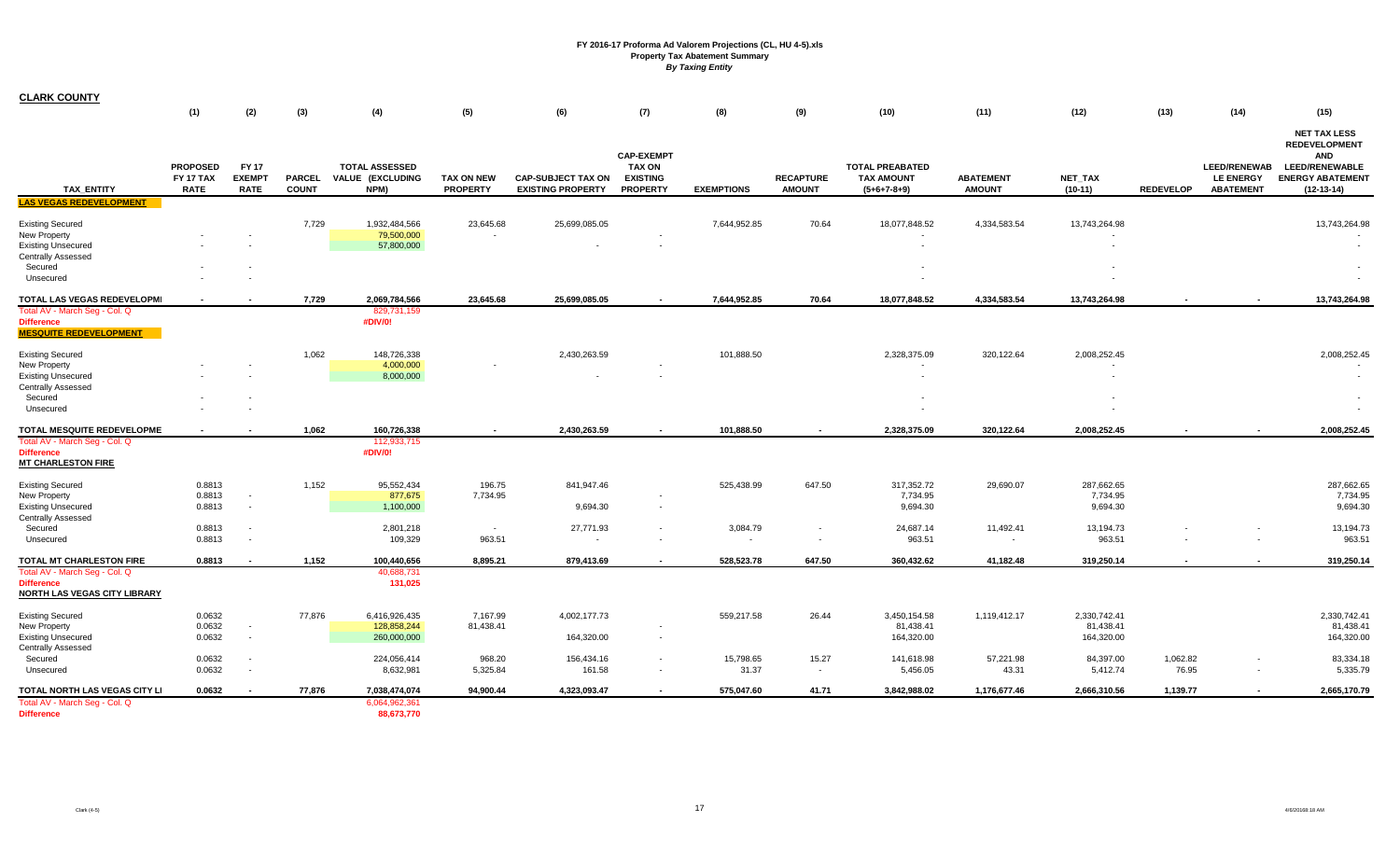| <b>CLARK COUNTY</b>                                                                                                       | (1)                                                                              | (2)                                          | (3)                           | (4)                                               | (5)                                  | (6)                                                   | (7)                                                                      | (8)               | (9)                               | (10)                                                         | (11)                              | (12)                                                                                                               | (13)             | (14)                                                        | (15)                                                                                                                          |
|---------------------------------------------------------------------------------------------------------------------------|----------------------------------------------------------------------------------|----------------------------------------------|-------------------------------|---------------------------------------------------|--------------------------------------|-------------------------------------------------------|--------------------------------------------------------------------------|-------------------|-----------------------------------|--------------------------------------------------------------|-----------------------------------|--------------------------------------------------------------------------------------------------------------------|------------------|-------------------------------------------------------------|-------------------------------------------------------------------------------------------------------------------------------|
| <b>TAX ENTITY</b>                                                                                                         | <b>PROPOSED</b><br>FY 17 TAX<br><b>RATE</b>                                      | <b>FY 17</b><br><b>EXEMPT</b><br><b>RATE</b> | <b>PARCEL</b><br><b>COUNT</b> | <b>TOTAL ASSESSED</b><br>VALUE (EXCLUDING<br>NPM) | <b>TAX ON NEW</b><br><b>PROPERTY</b> | <b>CAP-SUBJECT TAX ON</b><br><b>EXISTING PROPERTY</b> | <b>CAP-EXEMPT</b><br><b>TAX ON</b><br><b>EXISTING</b><br><b>PROPERTY</b> | <b>EXEMPTIONS</b> | <b>RECAPTURE</b><br><b>AMOUNT</b> | <b>TOTAL PREABATED</b><br><b>TAX AMOUNT</b><br>$(5+6+7-8+9)$ | <b>ABATEMENT</b><br><b>AMOUNT</b> | NET_TAX<br>$(10-11)$                                                                                               | <b>REDEVELOP</b> | <b>LEED/RENEWAB</b><br><b>LE ENERGY</b><br><b>ABATEMENT</b> | <b>NET TAX LESS</b><br><b>REDEVELOPMENT</b><br><b>AND</b><br><b>LEED/RENEWABLE</b><br><b>ENERGY ABATEMENT</b><br>$(12-13-14)$ |
| <b>NORTH LAS VEGAS 911</b>                                                                                                |                                                                                  |                                              |                               |                                                   |                                      |                                                       |                                                                          |                   |                                   |                                                              |                                   |                                                                                                                    |                  |                                                             |                                                                                                                               |
| <b>Existing Secured</b><br>New Property<br><b>Existing Unsecured</b><br><b>Centrally Assessed</b>                         | 0.0050<br>0.0050<br>0.0050                                                       | $\sim$<br>$\overline{\phantom{a}}$           | 77,876                        | 6,416,926,435<br>128,858,200<br>260,000,000       | 567.09<br>6,442.91                   | 316,627.97<br>13,000.00                               | $\sim$<br>$\overline{\phantom{a}}$                                       | 44,245.00         | 2.09                              | 272,952.15<br>6,442.91<br>13,000.00                          | 88,563.97                         | 184,388.18<br>6,442.91<br>13,000.00                                                                                |                  |                                                             | 184,388.18<br>6,442.91<br>13,000.00                                                                                           |
| Secured                                                                                                                   | 0.0050                                                                           |                                              |                               | 224,056,414                                       | 76.55                                | 12,376.06                                             | $\overline{a}$                                                           | 1,249.93          | $\overline{\phantom{a}}$          | 11,202.68                                                    | 218.10                            | 10,984.58                                                                                                          | 147.57           | $\overline{\phantom{a}}$                                    | 10,837.01                                                                                                                     |
| Unsecured                                                                                                                 | 0.0050                                                                           |                                              |                               | 8,632,981                                         | 421.35                               | 12.78                                                 | $\overline{\phantom{a}}$                                                 | 2.48              | $\overline{\phantom{a}}$          | 431.65                                                       | 9.11                              | 422.54                                                                                                             | 5.90             | $\overline{\phantom{a}}$                                    | 416.64                                                                                                                        |
| TOTAL NORTH LAS VEGAS 911                                                                                                 | 0.0050                                                                           |                                              | 77,876                        | 7,038,474,030                                     | 7,507.90                             | 342,016.81                                            |                                                                          | 45,497.41         | 2.09                              | 304,029.39                                                   | 88,791.18                         | 215,238.21                                                                                                         | 153.47           | $\overline{\phantom{a}}$                                    | 215,084.74                                                                                                                    |
| Total AV - March Seg - Col. Q<br><b>Difference</b><br><b>NORTH LAS VEGAS REDEVELOPMENT AGENCY</b>                         |                                                                                  |                                              |                               | 6,064,962,361<br>88,611,669                       |                                      |                                                       |                                                                          |                   |                                   |                                                              |                                   |                                                                                                                    |                  |                                                             |                                                                                                                               |
| <b>Existing Secured</b><br>New Property<br><b>Existing Unsecured</b><br><b>Centrally Assessed</b><br>Secured<br>Unsecured | $\overline{\phantom{a}}$<br>$\overline{\phantom{a}}$<br>$\overline{\phantom{a}}$ |                                              | 1,953                         | 170,822,763<br>10,800,000<br>4,100,000            | 39,249.96<br>$\sim$                  | 2,276,232.33                                          | $\overline{\phantom{a}}$<br>$\overline{\phantom{a}}$                     | 620,274.24        | 2.61                              | 1,695,210.66                                                 | 273,249.98                        | 1,421,960.68<br>$\overline{a}$<br>$\overline{\phantom{a}}$<br>$\overline{\phantom{a}}$<br>$\overline{\phantom{a}}$ |                  |                                                             | 1,421,960.68                                                                                                                  |
| TOTAL NORTH LAS VEGAS REDEV<br>Total AV - March Seg - Col. Q<br><b>Difference</b>                                         | $\sim$                                                                           |                                              | 1,953                         | 185,722,763<br>71,807,282<br>#DIV/0!              | 39,249.96                            | 2,276,232.33                                          | $\sim$                                                                   | 620,274.24        | 2.61                              | 1,695,210.66                                                 | 273,249.98                        | 1,421,960.68                                                                                                       | $\sim$           | $\overline{\phantom{a}}$                                    | 1,421,960.68                                                                                                                  |

**Note: Per the Clark County Treasurer's Office, the total secured value in column (4) includes \$11,863,012,663 of value for parcels where exemption is applied to the tax liability.**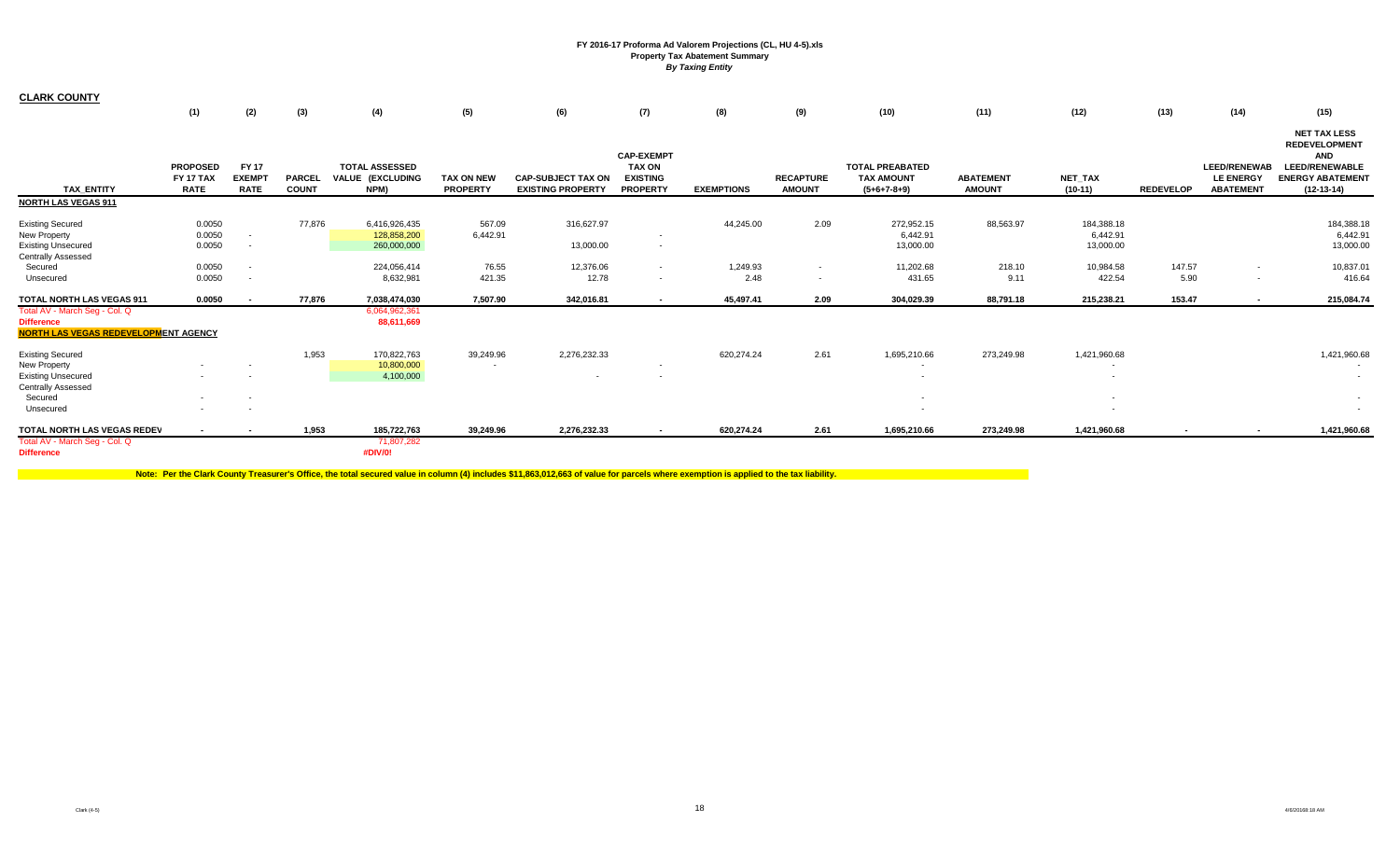| <b>DOUGLAS COUNTY</b>                                  |                                             |                                              |                               |                                                                       |                                      |                                                                           |                                                                          |                   |                                   |                                                                        |                                   |                      |              |                                                                          |                                                                                                                               |
|--------------------------------------------------------|---------------------------------------------|----------------------------------------------|-------------------------------|-----------------------------------------------------------------------|--------------------------------------|---------------------------------------------------------------------------|--------------------------------------------------------------------------|-------------------|-----------------------------------|------------------------------------------------------------------------|-----------------------------------|----------------------|--------------|--------------------------------------------------------------------------|-------------------------------------------------------------------------------------------------------------------------------|
|                                                        | (1)                                         | (2)                                          | (3)                           | (4)                                                                   | (5)                                  | (6)                                                                       | (7)                                                                      | (8)               | (9)                               | (10)                                                                   | (11)                              | (12)                 | (13)         | (14)                                                                     | (15)                                                                                                                          |
| <b>TAX ENTITY</b>                                      | <b>PROPOSED</b><br>FY 17 TAX<br><b>RATE</b> | <b>FY 17</b><br><b>EXEMPT</b><br><b>RATE</b> | <b>PARCEL</b><br><b>COUNT</b> | <b>TOTAL</b><br><b>ASSESSED</b><br><b>VALUE</b><br>(EXCLUDING<br>NPM) | <b>TAX ON NEW</b><br><b>PROPERTY</b> | <b>CAP-SUBJECT</b><br><b>TAX ON</b><br><b>EXISTING</b><br><b>PROPERTY</b> | <b>CAP-EXEMPT</b><br><b>TAX ON</b><br><b>EXISTING</b><br><b>PROPERTY</b> | <b>EXEMPTIONS</b> | <b>RECAPTURE</b><br><b>AMOUNT</b> | <b>TOTAL</b><br><b>PREABATED</b><br><b>TAX AMOUNT</b><br>$(5+6+7-8+9)$ | <b>ABATEMENT</b><br><b>AMOUNT</b> | NET_TAX<br>$(10-11)$ |              | <b>LEED/RENEW</b><br><b>ABLE</b><br><b>ENERGY</b><br>REDEVELOP ABATEMENT | <b>NET TAX LESS</b><br><b>REDEVELOPMENT</b><br><b>AND</b><br><b>LEED/RENEWABLE</b><br><b>ENERGY ABATEMENT</b><br>$(12-13-14)$ |
| <b>ALL ENTITIES</b>                                    |                                             |                                              |                               |                                                                       |                                      |                                                                           |                                                                          |                   |                                   |                                                                        |                                   |                      |              |                                                                          |                                                                                                                               |
| <b>STATE OF NEVADA</b>                                 | 0.1700                                      | $\overline{\phantom{a}}$                     | 26,457                        | 2,961,249,621                                                         | 92,335.01                            | 4,941,904.06                                                              |                                                                          | 14,448.04         | 153.10                            | 5,019,944.13                                                           | 538,649.23                        | 4,481,294.90         | 121,183.04   |                                                                          | 4,360,111.86                                                                                                                  |
| <b>GENERAL COUNTY</b>                                  | 1.1680                                      |                                              | 26,457                        | 2,961,249,621                                                         | 634,395.83                           | 33,953,806.80                                                             |                                                                          | 96,499.40         | 1,431.32                          | 34,493,134.55                                                          | 7,485,553.53                      | 27,007,581.02        | 891,298.61   |                                                                          | 26,116,282.41                                                                                                                 |
| <b>SCHOOL DISTRICT</b>                                 | 0.8500                                      | $\overline{\phantom{a}}$                     | 26,457                        | 2,961,249,621                                                         | 461,675.06                           | 24,709,538.18                                                             |                                                                          | 72,248.75         | 765.66                            | 25,099,730.15                                                          | 2,575,548.38                      | 22,524,181.77        | 596,666.11   |                                                                          | 21,927,515.66                                                                                                                 |
| <b>GARDNERVILLE TOWN</b>                               | 0.6677                                      |                                              | 2,256                         | 193,552,269                                                           | 42,880.08                            | 1,258,753.54                                                              |                                                                          | 3,191.18          | 28.08                             | 1,298,470.52                                                           | 184,820.78                        | 1,113,649.74         |              |                                                                          | 1,113,649.74                                                                                                                  |
| <b>GENOA TOWN</b>                                      | 0.6226                                      |                                              | 144                           | 14,641,133                                                            | 819.44                               | 75,556.46                                                                 |                                                                          | 69.50             | 3.52                              | 76,309.92                                                              | 21,340.32                         | 54,969.60            | 12,835.49    |                                                                          | 42,134.11                                                                                                                     |
| <b>MINDEN TOWN</b>                                     | 0.6677                                      |                                              | 1,757                         | 160,185,962                                                           | 26,223.09                            | 1,060,603.96                                                              |                                                                          | 3,582.38          | 18.04                             | 1,083,262.71                                                           | 121,577.15                        | 961,685.56           |              |                                                                          | 961,685.56                                                                                                                    |
| CARSON WATER SUBCONSERVAN                              | 0.0300                                      | $\sim$                                       | 21,230                        | 1,838,762,840                                                         | 10,289.99                            | 541,375.35                                                                |                                                                          | 1,627.09          | 20.17                             | 550,058.42                                                             | 44,918.75                         | 505,139.67           | 21,662.93    |                                                                          | 483,476.74                                                                                                                    |
|                                                        |                                             |                                              |                               |                                                                       |                                      |                                                                           |                                                                          |                   | $\sim$                            |                                                                        |                                   |                      |              |                                                                          |                                                                                                                               |
| <b>CAVE ROCK ESTATES GID</b>                           | 0.3768                                      |                                              | 93                            | 24,954,308                                                            | 1,222.69                             | 93,769.72                                                                 |                                                                          | 44.91             |                                   | 94,947.50                                                              | 12,841.87                         | 82,105.63            |              |                                                                          | 82,105.63                                                                                                                     |
| DOUGLAS COUNTY MOSQUITO AB/                            | 0.0345                                      |                                              | 19,482                        | 1,699,133,703                                                         | 11,681.78                            | 574,546.39                                                                |                                                                          | 1,739.76          | 39.54                             | 584,527.95                                                             | 104,682.95                        | 479,845.00           | 23,424.62    |                                                                          | 456,420.38                                                                                                                    |
| <b>EAST FORK FIRE PROTECTION DIST</b>                  | 0.4874                                      |                                              | 26,457                        | 1,771,154,386                                                         | 169,028.68                           | 8,467,491.46                                                              |                                                                          | 30,726.12         | 551.21                            | 8,606,345.23                                                           | 999,259.99                        | 7,607,085.24         | 345,002.43   |                                                                          | 7,262,082.81                                                                                                                  |
| EAST FORK SWIMMING POOL DISTI                          | 0.1300                                      | $\overline{\phantom{a}}$                     | 21,100                        | 1,764,229,837                                                         | 45,038.55                            | 2,249,466.95                                                              |                                                                          | 8,106.41          | 127.76                            | 2,286,526.85                                                           | 277,141.78                        | 2,009,385.07         | 91,559.83    |                                                                          | 1,917,825.24                                                                                                                  |
| ELK POINT SANITATION DISTRICT                          | 0.0095                                      | $\blacksquare$                               | 96                            | 40,842,306                                                            | 41.52                                | 3,842.86                                                                  |                                                                          | $\blacksquare$    | $\sim$                            | 3,884.38                                                               | 1,017.67                          | 2,866.71             |              |                                                                          | 2,866.71                                                                                                                      |
| <b>GARDNERVILLE RANCHOS GID</b>                        | 0.5500                                      | $\overline{\phantom{a}}$                     | 4,068                         | 243,199,739                                                           | 20,260.51                            | 1,320,264.80                                                              |                                                                          | 3,765.14          | 42.04                             | 1,336,802.21                                                           | 571,165.68                        | 765,636.53           |              |                                                                          | 765,636.53                                                                                                                    |
| <b>INDIAN HILLS GID</b>                                | 0.7901                                      |                                              | 1,833                         | 115,978,162                                                           | 7,613.63                             | 915,870.05                                                                |                                                                          | 3,869.62          | $\sim$                            | 919,614.06                                                             | 78,584.32                         | 841,029.74           | 57,265.85    |                                                                          | 783,763.89                                                                                                                    |
| <b>KINGSBURY GID</b>                                   | 0.4620                                      |                                              | 2,452                         | 241,087,636                                                           | 5,381.32                             | 1,115,793.74                                                              |                                                                          | 6,693.37          | 15.13                             | 1,114,496.82                                                           | 339,177.80                        | 775,319.02           |              |                                                                          | 775,319.02                                                                                                                    |
| <b>LAKERIDGE GID</b>                                   | 0.1233                                      | $\overline{\phantom{a}}$                     | 83                            | 27,648,783                                                            | 646.35                               | 33,113.36                                                                 |                                                                          | 75.50             | $\sim$                            | 33,684.21                                                              | 5,322.67                          | 28,361.54            |              |                                                                          | 28,361.54                                                                                                                     |
| <b>LOGAN CREEK GID</b>                                 | 0.6600                                      |                                              | 23                            | 7,356,064                                                             | 15.13                                | 46,211.37                                                                 |                                                                          | 26.62             | $\sim$                            | 46,199.88                                                              | 7,601.46                          | 38,598.42            |              |                                                                          | 38,598.42                                                                                                                     |
| MINDEN-GARDNERVILLE SANITATIO                          | 0.1224                                      |                                              | 4,013                         | 358,445,983                                                           | 11,767.46                            | 425,175.17                                                                |                                                                          | 1,249.96          | 8.11                              | 435,700.78                                                             | 53,651.82                         | 382,048.96           |              |                                                                          | 382,048.96                                                                                                                    |
| <b>OLIVER PARK</b>                                     | 0.5996                                      |                                              | 91                            | 14,197,824                                                            | 443.83                               | 61,636.57                                                                 |                                                                          | 45.89             | 2.36                              | 62,036.87                                                              | 14,303.50                         | 47,733.37            | 64.54        |                                                                          | 47,668.83                                                                                                                     |
| ROUND HILL GID                                         | 0.4214                                      |                                              | 590                           | 109,163,061                                                           | 6,572.38                             | 460,310.09                                                                |                                                                          | 114.50            | 8.65                              | 466,776.62                                                             | 418,583.81                        | 48,192.81            |              |                                                                          | 48,192.81                                                                                                                     |
| <b>SKYLAND GID</b>                                     | 0.0731                                      | $\overline{\phantom{a}}$                     | 235                           | 79,270,209                                                            | 411.22                               | 56,878.69                                                                 |                                                                          | 16.23             | $\sim$                            | 57,273.69                                                              | 7,007.54                          | 50,266.15            |              |                                                                          | 50,266.15                                                                                                                     |
|                                                        |                                             |                                              |                               |                                                                       |                                      |                                                                           |                                                                          |                   |                                   |                                                                        |                                   |                      |              |                                                                          |                                                                                                                               |
| TAHOE-DOUGLAS FIRE PROTECTIC                           | 0.6381                                      | 0.0500                                       | 5,343                         | 1,179,488,691                                                         | 57,255.17                            | 6,879,160.92                                                              | 585,053.47                                                               | 13,179.56         | 92.75                             | 7,508,382.75                                                           | 1,808,842.90                      | 5,699,539.85         | 36,733.39    |                                                                          | 5,662,806.46                                                                                                                  |
| TAHOE-DOUGLAS SEWER DISTRIC'                           | 0.0350                                      |                                              | 1,595                         | 603,109,093                                                           | 1,400.33                             | 210,477.90                                                                |                                                                          | 106.44            | 2.67                              | 211,774.45                                                             | 45,155.08                         | 166,619.37           | 0.10         |                                                                          | 166,619.27                                                                                                                    |
| TOPAZ RANCH ESTATES GID                                | 0.8546                                      | $\blacksquare$                               | 873                           | 28,926,534                                                            | 3,334.29                             | 223,177.88                                                                | $\overline{a}$                                                           | 2,475.42          | 33.82                             | 224,070.58                                                             | 61,680.77                         | 162,389.81           |              |                                                                          | 162,389.81                                                                                                                    |
| ZEPHYR COVE GID                                        | 0.1000                                      | $\sim$                                       | 77                            | 22,717,068                                                            | 231.71                               | 22,410.69                                                                 |                                                                          | 5.68              | 0.19                              | 22,636.90                                                              | 5,790.66                          | 16,846.24            |              |                                                                          | 16,846.24                                                                                                                     |
| ZEPHYR HEIGHTS                                         | 0.2798                                      |                                              | 228                           | 39,056,694                                                            | 709.06                               | 108,698.65                                                                |                                                                          | 284.87            | 1.27                              | 109,124.11                                                             | 21,296.53                         | 87,827.58            |              |                                                                          | 87,827.58                                                                                                                     |
| <b>ZEPHYR KNOLLS</b>                                   | 0.5237                                      |                                              | 65                            | 8,770,475                                                             | 107.93                               | 45,383.78                                                                 |                                                                          | 164.02            | ٠                                 | 45,327.69                                                              | 5,776.92                          | 39,550.77            |              |                                                                          | 39,550.77                                                                                                                     |
| <b>TOTAL COUNTY</b>                                    |                                             |                                              | 26,457                        | 2,961,249,621                                                         | 1,611,782.04                         | 89,855,219.39                                                             | 585,053.47                                                               | 264,356.36        | 3,345.39                          | 91,791,043.93                                                          | 15,811,293.86                     | 75,979,750.07        | 2,197,696.94 |                                                                          | 73,782,053.13                                                                                                                 |
|                                                        |                                             |                                              |                               |                                                                       |                                      |                                                                           |                                                                          |                   |                                   | <b>Abatement Percent</b>                                               | 17.23%                            |                      |              |                                                                          |                                                                                                                               |
| <b>STATE OF NEVADA</b>                                 |                                             |                                              |                               |                                                                       |                                      |                                                                           |                                                                          |                   |                                   |                                                                        |                                   |                      |              |                                                                          |                                                                                                                               |
| <b>Existing Secured</b>                                | 0.1700                                      |                                              | 26,457                        | 2,822,066,565                                                         | 42,500.00                            | 4,751,313.00                                                              |                                                                          | 10,633.21         |                                   | 4,783,179.79                                                           | 535,379.09                        | 4,247,800.70         | 120,034.30   |                                                                          | 4,127,766.40                                                                                                                  |
| <b>New Property</b>                                    | 0.1700                                      | $\sim$                                       |                               | 25,192,816                                                            | 42,827.79                            |                                                                           |                                                                          |                   |                                   | 42,827.79                                                              |                                   | 42,827.79            |              |                                                                          | 42,827.79                                                                                                                     |
|                                                        | 0.1700                                      | $\overline{\phantom{a}}$                     |                               |                                                                       |                                      | 92,968.21                                                                 |                                                                          |                   |                                   | 92,968.21                                                              |                                   | 92,968.21            |              |                                                                          | 92,968.21                                                                                                                     |
| <b>Existing Unsecured</b><br><b>Centrally Assessed</b> |                                             |                                              |                               | 54,687,184                                                            |                                      |                                                                           |                                                                          |                   |                                   |                                                                        |                                   |                      |              |                                                                          |                                                                                                                               |
| Secured                                                | 0.1700                                      |                                              |                               | 57,278,766                                                            | 3,567.00                             | 97,621.14                                                                 | $\overline{\phantom{a}}$                                                 | 3,814.19          | 153.10                            | 97,527.05                                                              | 3,269.26                          | 94,257.79            | 1,148.74     |                                                                          | 93,109.05                                                                                                                     |
| Unsecured                                              | 0.1700                                      |                                              |                               | 2,024,290                                                             | 3,440.22                             | 1.71                                                                      |                                                                          | 0.64              | $\sim$                            | 3,441.29                                                               | 0.88                              | 3,440.41             |              |                                                                          | 3,440.41                                                                                                                      |
|                                                        |                                             |                                              |                               |                                                                       |                                      |                                                                           |                                                                          |                   |                                   |                                                                        |                                   |                      |              |                                                                          |                                                                                                                               |
| TOTAL STATE OF NEVADA                                  | 0.1700                                      |                                              | 26,457                        | 2,961,249,621                                                         | 92,335.01                            | 4,941,904.06                                                              |                                                                          | 14.448.04         | 153.10                            | 5,019,944.13                                                           | 538.649.23                        | 4,481,294.90         | 121,183.04   |                                                                          | 4,360,111.86                                                                                                                  |
| Total AV - March Seg - Col. Q                          |                                             |                                              |                               | 2,850,564,551                                                         |                                      |                                                                           |                                                                          |                   |                                   |                                                                        |                                   |                      |              |                                                                          |                                                                                                                               |
| <b>Difference</b>                                      |                                             |                                              |                               | 110,685,070                                                           |                                      |                                                                           |                                                                          |                   |                                   |                                                                        |                                   |                      |              |                                                                          |                                                                                                                               |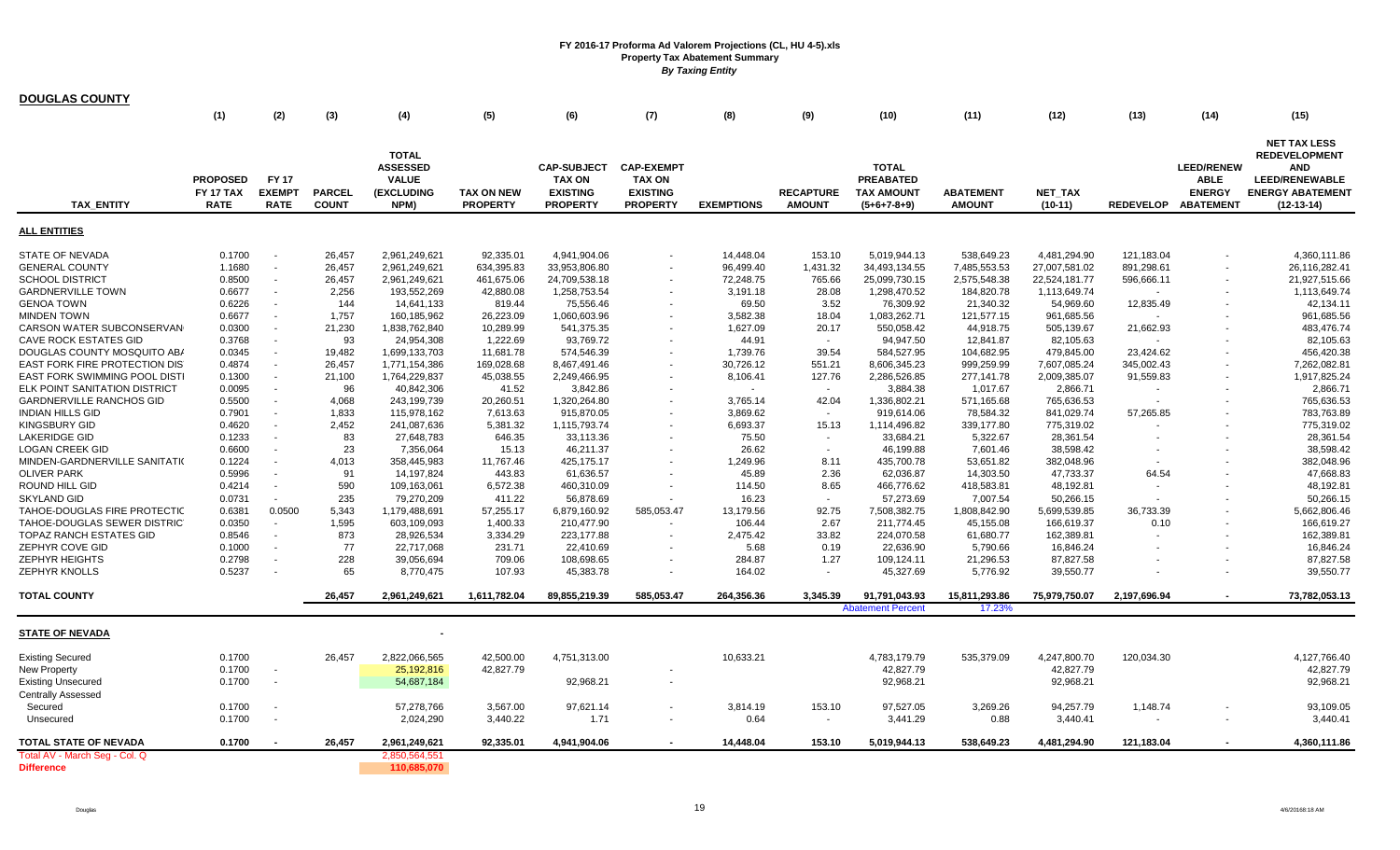| <b>DOUGLAS COUNTY</b>                                                                                                                                                                   |                                                                              |                                              |                                                                              |                                                                                                                                      |                                                                                                  |                                                                                                                         |                                                                          |                                                                                           |                                   |                                                                                                                         |                                                                                                              |                                                                                                                      |                                                                                                     |                                                                       |                                                                                                                               |
|-----------------------------------------------------------------------------------------------------------------------------------------------------------------------------------------|------------------------------------------------------------------------------|----------------------------------------------|------------------------------------------------------------------------------|--------------------------------------------------------------------------------------------------------------------------------------|--------------------------------------------------------------------------------------------------|-------------------------------------------------------------------------------------------------------------------------|--------------------------------------------------------------------------|-------------------------------------------------------------------------------------------|-----------------------------------|-------------------------------------------------------------------------------------------------------------------------|--------------------------------------------------------------------------------------------------------------|----------------------------------------------------------------------------------------------------------------------|-----------------------------------------------------------------------------------------------------|-----------------------------------------------------------------------|-------------------------------------------------------------------------------------------------------------------------------|
|                                                                                                                                                                                         | (1)                                                                          | (2)                                          | (3)                                                                          | (4)                                                                                                                                  | (5)                                                                                              | (6)                                                                                                                     | (7)                                                                      | (8)                                                                                       | (9)                               | (10)                                                                                                                    | (11)                                                                                                         | (12)                                                                                                                 | (13)                                                                                                | (14)                                                                  | (15)                                                                                                                          |
| <b>TAX ENTITY</b>                                                                                                                                                                       | <b>PROPOSED</b><br>FY 17 TAX<br><b>RATE</b>                                  | <b>FY 17</b><br><b>EXEMPT</b><br><b>RATE</b> | <b>PARCEL</b><br><b>COUNT</b>                                                | <b>TOTAL</b><br><b>ASSESSED</b><br><b>VALUE</b><br>(EXCLUDING<br>NPM)                                                                | <b>TAX ON NEW</b><br><b>PROPERTY</b>                                                             | <b>CAP-SUBJECT</b><br><b>TAX ON</b><br><b>EXISTING</b><br><b>PROPERTY</b>                                               | <b>CAP-EXEMPT</b><br><b>TAX ON</b><br><b>EXISTING</b><br><b>PROPERTY</b> | <b>EXEMPTIONS</b>                                                                         | <b>RECAPTURE</b><br><b>AMOUNT</b> | <b>TOTAL</b><br><b>PREABATED</b><br><b>TAX AMOUNT</b><br>$(5+6+7-8+9)$                                                  | <b>ABATEMENT</b><br><b>AMOUNT</b>                                                                            | <b>NET TAX</b><br>$(10-11)$                                                                                          | <b>REDEVELOP</b>                                                                                    | <b>LEED/RENEW</b><br><b>ABLE</b><br><b>ENERGY</b><br><b>ABATEMENT</b> | <b>NET TAX LESS</b><br><b>REDEVELOPMENT</b><br><b>AND</b><br><b>LEED/RENEWABLE</b><br><b>ENERGY ABATEMENT</b><br>$(12-13-14)$ |
| <b>GENERAL COUNTY</b>                                                                                                                                                                   |                                                                              |                                              |                                                                              |                                                                                                                                      |                                                                                                  |                                                                                                                         |                                                                          |                                                                                           |                                   |                                                                                                                         |                                                                                                              |                                                                                                                      |                                                                                                     |                                                                       |                                                                                                                               |
| Existing Secured<br>General Fund<br>State Medical Assist Indigent<br>Self Insurance<br><b>Road Operating</b><br>Emergency 911<br>Capital Improvement<br>Social Services<br>China Spring | 0.8716<br>0.0525<br>0.0075<br>0.0563<br>0.0475<br>0.0500<br>0.0337<br>0.0039 |                                              | 26,457<br>26,457<br>26,457<br>26,457<br>26,457<br>26,457<br>26,457<br>26,457 | 2,822,066,565<br>2,822,066,565<br>2,822,066,565<br>2,822,066,565<br>2,822,066,565<br>2,822,066,565<br>2,822,066,565<br>2,822,066,565 | 217,900.00<br>13,125.00<br>1,875.00<br>14,075.00<br>11,875.00<br>12,500.00<br>8,425.00<br>975.00 | 24,360,276.44<br>1,467,318.70<br>209,615.46<br>1,573,525.19<br>1,327,573.65<br>1,397,442.75<br>941,879.26<br>109,001.97 |                                                                          | 52,290.71<br>3,283.05<br>468.96<br>3,067.73<br>2,970.93<br>3,127.44<br>2,055.39<br>240.01 |                                   | 24,525,885.73<br>1,477,160.65<br>211,021.50<br>1,584,532.46<br>1,336,477.72<br>1,406,815.31<br>948,248.87<br>109,736.96 | 5,710,665.37<br>165,335.81<br>23,618.50<br>642,972.23<br>149,591.52<br>157,461.12<br>177,923.36<br>17,858.49 | 18,815,220.36<br>1,311,824.84<br>187,403.00<br>941,560.23<br>1,186,886.20<br>1,249,354.19<br>770,325.51<br>91,878.47 | 658,862.38<br>40,788.06<br>5,826.64<br>39,887.55<br>36,903.80<br>38,846.01<br>25,725.99<br>3,001.29 |                                                                       | 18,156,357.98<br>1,271,036.78<br>181,576.36<br>901,672.68<br>1,149,982.40<br>1,210,508.18<br>744,599.52<br>88,877.18          |
| State MV Accident Indigent                                                                                                                                                              | 0.0150                                                                       |                                              | 26,457                                                                       | 2,822,066,565                                                                                                                        | 3,750.00                                                                                         | 419,235.86                                                                                                              |                                                                          | 938.44                                                                                    |                                   | 422,047.42                                                                                                              | 47,239.38                                                                                                    | 374,808.04                                                                                                           | 11,653.71                                                                                           |                                                                       | 363,154.33                                                                                                                    |
| <b>Agriculture Extension</b><br>Western NV Regional Youth Center                                                                                                                        | 0.0100<br>0.0200                                                             |                                              | 26,457<br>26,457                                                             | 2,822,066,565<br>2,822,066,565                                                                                                       | 2,500.00<br>5,000.00                                                                             | 279,485.76<br>558,979.13                                                                                                |                                                                          | 625.32<br>1,221.09                                                                        |                                   | 281,360.44<br>562,758.04                                                                                                | 31,492.02<br>124,831.06                                                                                      | 249,868.42<br>437,926.98                                                                                             | 7,768.97<br>15,324.89                                                                               |                                                                       | 242,099.45<br>422,602.09                                                                                                      |
| <b>GENERAL TOTAL</b>                                                                                                                                                                    | 1.1680                                                                       |                                              | 26,457                                                                       | 2,822,066,565                                                                                                                        | 292,000.00                                                                                       | 32,644,334.17                                                                                                           |                                                                          | 70,289.07                                                                                 |                                   | 32,866,045.10                                                                                                           | 7,248,988.86                                                                                                 | 25,617,056.24                                                                                                        | 884,589.29                                                                                          |                                                                       | 24,732,466.95                                                                                                                 |
| New Property<br><b>Existing Unsecured</b><br>Centrally Assessed                                                                                                                         | 1.1680<br>1.1680                                                             | $\sim$<br>$\mathbf{r}$                       |                                                                              | 25,192,816<br>54,687,184                                                                                                             | 294,252.09                                                                                       | 638,746.31                                                                                                              | $\overline{\phantom{a}}$                                                 |                                                                                           |                                   | 294,252.09<br>638,746.31                                                                                                |                                                                                                              | 294,252.09<br>638,746.31                                                                                             |                                                                                                     |                                                                       | 294,252.09<br>638,746.31                                                                                                      |
| Secured                                                                                                                                                                                 | 1.1680                                                                       | $\blacksquare$                               |                                                                              | 57,278,766                                                                                                                           | 24,507.38                                                                                        | 670,714.56                                                                                                              |                                                                          | 26,205.91                                                                                 | 1,431.32                          | 670,447.35                                                                                                              | 236,558.57                                                                                                   | 433,888.78                                                                                                           | 6,489.63                                                                                            |                                                                       | 427,399.15                                                                                                                    |
| Unsecured                                                                                                                                                                               | 1.1680                                                                       | $\blacksquare$                               |                                                                              | 2,024,290                                                                                                                            | 23,636.36                                                                                        | 11.76                                                                                                                   |                                                                          | 4.42                                                                                      | $\sim$                            | 23,643.70                                                                                                               | 6.10                                                                                                         | 23,637.60                                                                                                            | 219.69                                                                                              |                                                                       | 23,417.91                                                                                                                     |
| <b>TOTAL GENERAL COUNTY</b>                                                                                                                                                             | 1.1680                                                                       |                                              | 26,457                                                                       | 2,961,249,621                                                                                                                        | 634,395.83                                                                                       | 33,953,806.80                                                                                                           |                                                                          | 96,499.40                                                                                 | 1,431.32                          | 34,493,134.55                                                                                                           | 7,485,553.53                                                                                                 | 27,007,581.02                                                                                                        | 891,298.61                                                                                          |                                                                       | 26,116,282.41                                                                                                                 |
| March Assessors Report:<br><b>New secured</b><br><b>Existing Secured</b><br><b>Difference</b><br>Total AV - March Seg - Col. Q<br><b>Difference</b>                                     |                                                                              |                                              |                                                                              | 5,457,668<br>2,686,381,495<br>2,691,839,163<br>130,227,402<br>2,850,564,551<br>110,685,070                                           | 4.84%                                                                                            |                                                                                                                         |                                                                          |                                                                                           |                                   |                                                                                                                         |                                                                                                              |                                                                                                                      |                                                                                                     |                                                                       |                                                                                                                               |
| <b>SCHOOL DISTRICT</b>                                                                                                                                                                  |                                                                              |                                              |                                                                              |                                                                                                                                      |                                                                                                  |                                                                                                                         |                                                                          |                                                                                           |                                   |                                                                                                                         |                                                                                                              |                                                                                                                      |                                                                                                     |                                                                       |                                                                                                                               |
| Existing Secured<br>New Property<br><b>Existing Unsecured</b><br><b>Centrally Assessed</b>                                                                                              | 0.7500<br>0.7500<br>0.7500                                                   | $\sim$<br>$\sim$                             | 26,457                                                                       | 2,822,066,565<br>25,192,816<br>54,687,184                                                                                            | 187,500.00<br>188,946.12                                                                         | 20,961,691.82<br>410,153.88                                                                                             |                                                                          | 46,919.61                                                                                 |                                   | 21,102,272.21<br>188,946.12<br>410,153.88                                                                               | 2,258,116.69                                                                                                 | 18,844,155.52<br>188,946.12<br>410,153.88                                                                            | 590,186.15                                                                                          |                                                                       | 18,253,969.37<br>188,946.12<br>410,153.88                                                                                     |
| Secured<br>Unsecured                                                                                                                                                                    | 0.7500<br>0.7500                                                             | $\sim$<br>$\sim$                             |                                                                              | 57,278,766<br>2,024,290                                                                                                              | 15,736.76<br>15,177.46                                                                           | 430,681.46<br>7.55                                                                                                      |                                                                          | 16,827.47<br>2.83                                                                         | 675.58<br>$\sim$                  | 430,266.34<br>15,182.18                                                                                                 | 14,423.09<br>3.91                                                                                            | 415,843.24<br>15,178.27                                                                                              | 5,576.54<br>141.07                                                                                  |                                                                       | 410,266.70<br>15,037.20                                                                                                       |
| <b>TOTAL SCHOOL OPERATING</b>                                                                                                                                                           | 0.7500                                                                       |                                              | 26.457                                                                       | 2,961,249,621                                                                                                                        | 407.360.34                                                                                       | 21,802,534.71                                                                                                           |                                                                          | 63.749.91                                                                                 | 675.58                            | 22,146,820.72                                                                                                           | 2,272,543.69                                                                                                 | 19,874,277.03                                                                                                        | 595,903.76                                                                                          |                                                                       | 19,278,373.27                                                                                                                 |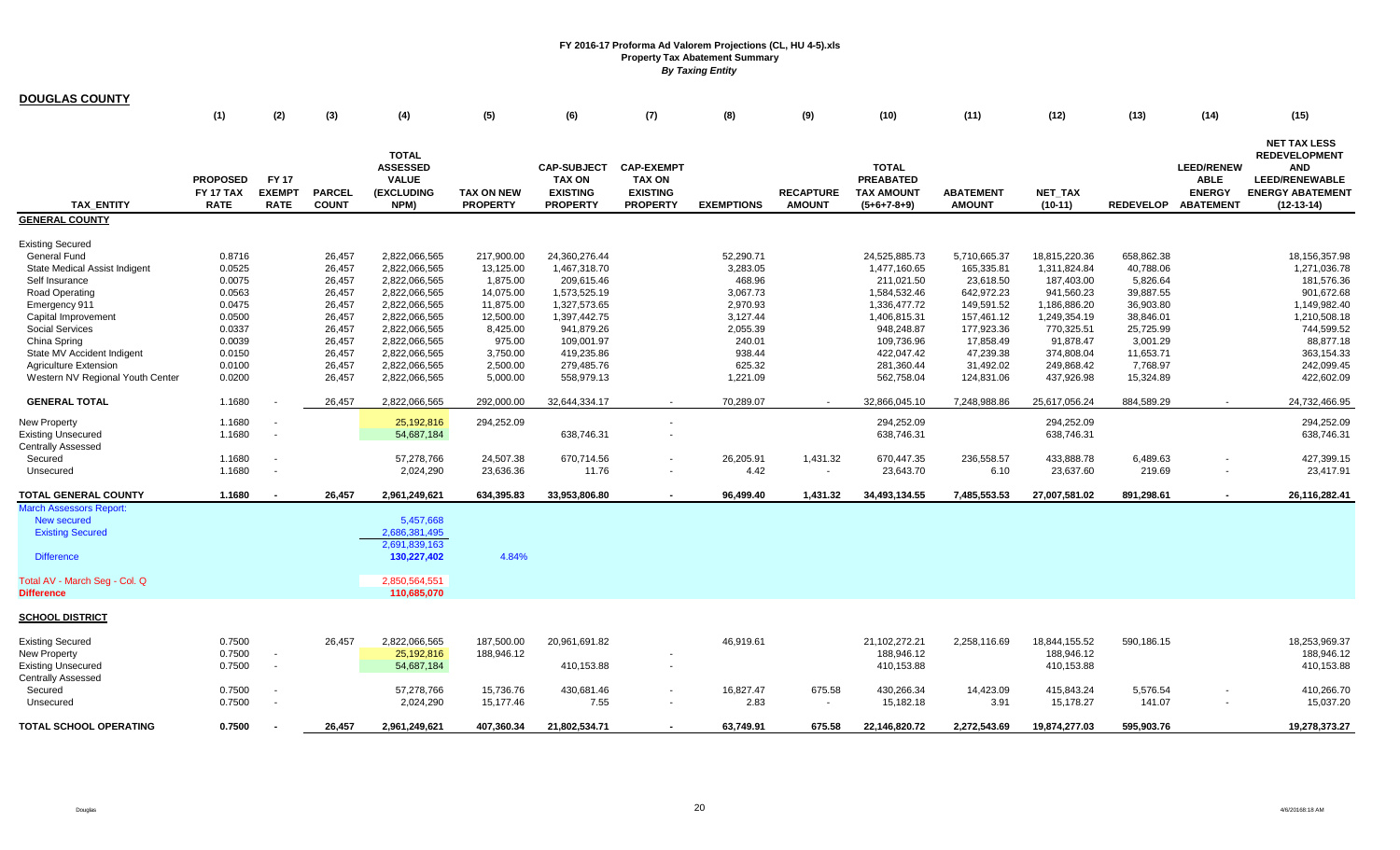| <b>DOUGLAS COUNTY</b>                                                                                    |                                             |                                              |                               |                                                                       |                                      |                                                                           |                                                                          |                   |                                   |                                                                        |                                   |                                        |                         |                                                                       |                                                                                                                               |
|----------------------------------------------------------------------------------------------------------|---------------------------------------------|----------------------------------------------|-------------------------------|-----------------------------------------------------------------------|--------------------------------------|---------------------------------------------------------------------------|--------------------------------------------------------------------------|-------------------|-----------------------------------|------------------------------------------------------------------------|-----------------------------------|----------------------------------------|-------------------------|-----------------------------------------------------------------------|-------------------------------------------------------------------------------------------------------------------------------|
|                                                                                                          | (1)                                         | (2)                                          | (3)                           | (4)                                                                   | (5)                                  | (6)                                                                       | (7)                                                                      | (8)               | (9)                               | (10)                                                                   | (11)                              | (12)                                   | (13)                    | (14)                                                                  | (15)                                                                                                                          |
| <b>TAX ENTITY</b>                                                                                        | <b>PROPOSED</b><br>FY 17 TAX<br><b>RATE</b> | <b>FY 17</b><br><b>EXEMPT</b><br><b>RATE</b> | <b>PARCEL</b><br><b>COUNT</b> | <b>TOTAL</b><br><b>ASSESSED</b><br><b>VALUE</b><br>(EXCLUDING<br>NPM) | <b>TAX ON NEW</b><br><b>PROPERTY</b> | <b>CAP-SUBJECT</b><br><b>TAX ON</b><br><b>EXISTING</b><br><b>PROPERTY</b> | <b>CAP-EXEMPT</b><br><b>TAX ON</b><br><b>EXISTING</b><br><b>PROPERTY</b> | <b>EXEMPTIONS</b> | <b>RECAPTURE</b><br><b>AMOUNT</b> | <b>TOTAL</b><br><b>PREABATED</b><br><b>TAX AMOUNT</b><br>$(5+6+7-8+9)$ | <b>ABATEMENT</b><br><b>AMOUNT</b> | <b>NET TAX</b><br>$(10-11)$            | <b>REDEVELOP</b>        | <b>LEED/RENEW</b><br><b>ABLE</b><br><b>ENERGY</b><br><b>ABATEMENT</b> | <b>NET TAX LESS</b><br><b>REDEVELOPMENT</b><br><b>AND</b><br><b>LEED/RENEWABLE</b><br><b>ENERGY ABATEMENT</b><br>$(12-13-14)$ |
| <b>SCHOOL DEBT</b>                                                                                       |                                             |                                              |                               |                                                                       | 17,835.00<br>17,201.12               | 488,105.65<br>8.56                                                        |                                                                          | 19,071.13<br>3.21 | 765.66                            | 487,635.18<br>17,206.47                                                | 16,346.17<br>4.43                 | 471,289.01<br>17,202.04                | 6.320.08<br>159.88      |                                                                       | 464,968.93<br>17,042.16                                                                                                       |
| <b>Existing Secured</b><br>New Property<br><b>Existing Unsecured</b><br><b>Centrally Assessed</b>        | 0.1000<br>0.1000<br>0.1000                  | $\sim$                                       | 26,457                        | 2,822,066,565<br>25,192,816<br>54,687,184                             | 25,000.00<br>25,192.82               | 2,794,891.09<br>54,687.18                                                 | $\overline{\phantom{a}}$                                                 | 6,254.80          |                                   | 2,813,636.29<br>25,192.82<br>54,687.18                                 | 301,081.09                        | 2,512,555.20<br>25,192.82<br>54,687.18 |                         |                                                                       | 2,512,555.20<br>25,192.82<br>54,687.18                                                                                        |
| Secured<br>Unsecured                                                                                     | 0.1000<br>0.1000                            |                                              |                               | 57,278,766<br>2,024,290                                               | 2,098.24<br>2,023.66                 | 57,424.19<br>1.01                                                         |                                                                          | 2,243.66<br>0.38  | 90.08<br>$\sim$                   | 57,368.84<br>2,024.29                                                  | 1,923.08<br>0.52                  | 55,445.77<br>2,023.77                  | 743.54<br>18.81         | $\sim$                                                                | 54,702.23<br>2,004.96                                                                                                         |
| <b>TOTAL SCHOOL DEBT</b>                                                                                 | 0.1000                                      |                                              | 26,457                        | 2,961,249,621                                                         | 54,314.71                            | 2,907,003.48                                                              |                                                                          | 8,498.84          | 90.08                             | 2,952,909.43                                                           | 303,004.69                        | 2,649,904.74                           | 762.35                  |                                                                       | 2,649,142.39                                                                                                                  |
| <b>TOTAL SCHOOL DISTRICT</b>                                                                             | 0.8500                                      |                                              | 26,457                        | 2,961,249,621                                                         | 461,675.06                           | 24,709,538.18                                                             | $\overline{\phantom{a}}$                                                 | 72,248.75         | 765.66                            | 25,099,730.15                                                          | 2,575,548.38                      | 22,524,181.77                          | 596,666.11              | $\sim$                                                                | 21,927,515.66                                                                                                                 |
| Total AV - March Seg - Col. Q<br><b>Difference</b><br><b>GARDNERVILLE TOWN</b>                           |                                             |                                              |                               | 2,850,564,551<br>110,685,070                                          |                                      |                                                                           |                                                                          |                   |                                   |                                                                        |                                   |                                        |                         |                                                                       |                                                                                                                               |
| <b>Existing Secured</b><br><b>New Property</b><br><b>Existing Unsecured</b>                              | 0.6677<br>0.6677<br>0.6677                  | $\sim$<br>$\sim$                             | 2,256                         | 179,154,524<br>4,264,916<br>7,132,217                                 | 13,471.24<br>28,476.84               | 1,191,411.06<br>47,621.81                                                 |                                                                          | 2,573.62          |                                   | 1,202,308.68<br>28,476.84<br>47,621.81                                 | 183,571.96                        | 1,018,736.72<br>28,476.84<br>47,621.81 |                         |                                                                       | 1,018,736.72<br>28,476.84<br>47,621.81                                                                                        |
| <b>Centrally Assessed</b><br>Secured<br>Unsecured                                                        | 0.6677<br>0.6677                            | $\sim$                                       |                               | 2,930,121<br>70,491                                                   | 461.32<br>470.67                     | 19,720.67                                                                 |                                                                          | 617.56<br>$\sim$  | 28.08<br>$\sim$                   | 19,592.51<br>470.67                                                    | 1,248.82<br>$\sim$                | 18,343.69<br>470.67                    |                         |                                                                       | 18,343.69<br>470.67                                                                                                           |
| TOTAL GARDNERVILLE TOWN<br>Total AV - March Seg - Col. Q<br><b>Difference</b><br><b>GENOA TOWN</b>       | 0.6677                                      |                                              | 2,256                         | 193,552,269<br>194,460,481<br>(908, 212)                              | 42,880.08                            | 1,258,753.54                                                              |                                                                          | 3,191.18          | 28.08                             | 1,298,470.52                                                           | 184,820.78                        | 1,113,649.74                           |                         |                                                                       | 1,113,649.74                                                                                                                  |
| <b>Existing Secured</b><br><b>New Property</b><br><b>Existing Unsecured</b><br><b>Centrally Assessed</b> | 0.6226<br>0.6226<br>0.6226                  | $\sim$<br>$\sim$                             | 144                           | 14,350,707<br>77,637                                                  | 762.37                               | 73,748.52<br>483.37                                                       |                                                                          | 12.68             |                                   | 74,498.21<br>483.37                                                    | 20,594.23                         | 53,903.98<br>483.37                    | 12,783.70               |                                                                       | 41,120.28<br>483.37                                                                                                           |
| Secured<br>Unsecured                                                                                     | 0.6226<br>0.6226                            | $\sim$                                       |                               | 205,139<br>7,650                                                      | 9.44<br>47.63                        | 1,324.57<br>$\overline{a}$                                                |                                                                          | 56.82<br>$\sim$   | 3.52<br>$\sim$                    | 1,280.71<br>47.63                                                      | 746.09<br>$\sim$                  | 534.62<br>47.63                        | 51.79<br>$\overline{a}$ |                                                                       | 482.83<br>47.63                                                                                                               |
| <b>TOTAL GENOA TOWN</b>                                                                                  | 0.6226                                      |                                              | 144                           | 14,641,133                                                            | 819.44                               | 75,556.46                                                                 |                                                                          | 69.50             | 3.52                              | 76,309.92                                                              | 21,340.32                         | 54,969.60                              | 12,835.49               |                                                                       | 42,134.11                                                                                                                     |
| Total AV - March Seg - Col. Q<br><b>Difference</b><br><b>MINDEN TOWN</b>                                 |                                             |                                              |                               | 9,168,227<br>5,472,906                                                |                                      |                                                                           |                                                                          |                   |                                   |                                                                        |                                   |                                        |                         |                                                                       |                                                                                                                               |
| <b>Existing Secured</b><br><b>New Property</b><br><b>Existing Unsecured</b>                              | 0.6677<br>0.6677<br>0.6677                  | $\sim$<br>$\sim$                             | 1,757                         | 155,213,197<br>81,051<br>2,837,462                                    | 25,066.06<br>541.17                  | 1,028,136.66<br>18,945.73                                                 |                                                                          | 3,161.21          |                                   | 1,050,041.51<br>541.17<br>18,945.73                                    | 121,223.91                        | 928,817.60<br>541.17<br>18,945.73      |                         |                                                                       | 928,817.60<br>541.17<br>18,945.73                                                                                             |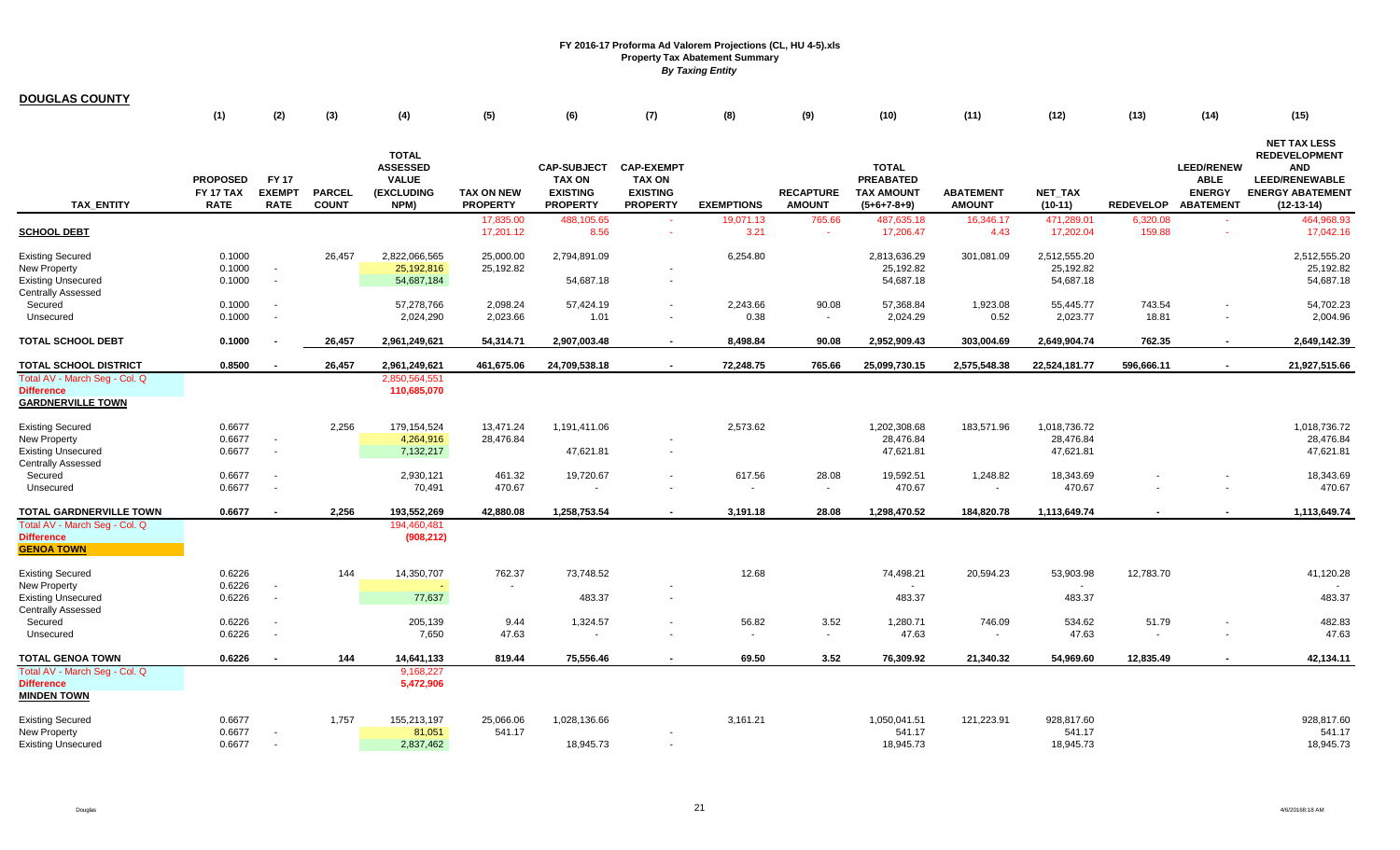| <b>DOUGLAS COUNTY</b>                                                                          |                                             |                                              |                               |                                                                              |                                      |                                                                           |                                                                          |                   |                                   |                                                                        |                                   |                                     |                |                                                                          |                                                                                                                               |
|------------------------------------------------------------------------------------------------|---------------------------------------------|----------------------------------------------|-------------------------------|------------------------------------------------------------------------------|--------------------------------------|---------------------------------------------------------------------------|--------------------------------------------------------------------------|-------------------|-----------------------------------|------------------------------------------------------------------------|-----------------------------------|-------------------------------------|----------------|--------------------------------------------------------------------------|-------------------------------------------------------------------------------------------------------------------------------|
|                                                                                                | (1)                                         | (2)                                          | (3)                           | (4)                                                                          | (5)                                  | (6)                                                                       | (7)                                                                      | (8)               | (9)                               | (10)                                                                   | (11)                              | (12)                                | (13)           | (14)                                                                     | (15)                                                                                                                          |
| <b>TAX ENTITY</b>                                                                              | <b>PROPOSED</b><br>FY 17 TAX<br><b>RATE</b> | <b>FY 17</b><br><b>EXEMPT</b><br><b>RATE</b> | <b>PARCEL</b><br><b>COUNT</b> | <b>TOTAL</b><br><b>ASSESSED</b><br><b>VALUE</b><br><b>(EXCLUDING</b><br>NPM) | <b>TAX ON NEW</b><br><b>PROPERTY</b> | <b>CAP-SUBJECT</b><br><b>TAX ON</b><br><b>EXISTING</b><br><b>PROPERTY</b> | <b>CAP-EXEMPT</b><br><b>TAX ON</b><br><b>EXISTING</b><br><b>PROPERTY</b> | <b>EXEMPTIONS</b> | <b>RECAPTURE</b><br><b>AMOUNT</b> | <b>TOTAL</b><br><b>PREABATED</b><br><b>TAX AMOUNT</b><br>$(5+6+7-8+9)$ | <b>ABATEMENT</b><br><b>AMOUNT</b> | <b>NET TAX</b><br>$(10-11)$         |                | <b>LEED/RENEW</b><br><b>ABLE</b><br><b>ENERGY</b><br>REDEVELOP ABATEMENT | <b>NET TAX LESS</b><br><b>REDEVELOPMENT</b><br><b>AND</b><br><b>LEED/RENEWABLE</b><br><b>ENERGY ABATEMENT</b><br>$(12-13-14)$ |
| <b>Centrally Assessed</b>                                                                      |                                             |                                              |                               |                                                                              |                                      |                                                                           |                                                                          |                   |                                   |                                                                        |                                   |                                     |                |                                                                          |                                                                                                                               |
| Secured<br>Unsecured                                                                           | 0.6677<br>0.6677                            | $\sim$<br>$\sim$                             |                               | 2,004,655<br>49,598                                                          | 284.69<br>331.17                     | 13,521.57                                                                 | $\sim$                                                                   | 421.17            | 18.04<br>$\sim$                   | 13,403.13<br>331.17                                                    | 353.24<br>$\blacksquare$          | 13,049.89<br>331.17                 |                |                                                                          | 13,049.89<br>331.17                                                                                                           |
| <b>TOTAL MINDEN TOWN</b>                                                                       | 0.6677                                      |                                              | 1,757                         | 160,185,962                                                                  | 26,223.09                            | 1,060,603.96                                                              | $\overline{\phantom{a}}$                                                 | 3,582.38          | 18.04                             | 1,083,262.71                                                           | 121,577.15                        | 961,685.56                          |                |                                                                          | 961,685.56                                                                                                                    |
| Total AV - March Seq - Col. Q<br><b>Difference</b><br><b>CARSON WATER SUBCONSERVANCY</b>       |                                             |                                              |                               | 162,232,502<br>(2,046,540)                                                   |                                      |                                                                           |                                                                          |                   |                                   |                                                                        |                                   |                                     |                |                                                                          |                                                                                                                               |
| <b>Existing Secured</b><br>New Property<br><b>Existing Unsecured</b>                           | 0.0300<br>0.0300<br>0.0300                  | $\sim$<br>$\sim$                             | 21,230                        | 1,733,916,250<br>14,121,048<br>48,521,152                                    | 5,481.94<br>4,236.31                 | 514,254.42<br>14,556.35                                                   | $\blacksquare$                                                           | 1,152.09          |                                   | 518,584.27<br>4,236.31<br>14,556.35                                    | 44,552.63                         | 474,031.64<br>4,236.31<br>14,556.35 | 21,434.18      |                                                                          | 452,597.46<br>4,236.31<br>14,556.35                                                                                           |
| <b>Centrally Assessed</b><br>Secured                                                           | 0.0300                                      | $\sim$                                       |                               | 40,764,516                                                                   | 139.78                               | 12,564.58                                                                 | $\blacksquare$                                                           | 475.00            | 20.17                             | 12,249.53                                                              | 366.12                            | 11,883.41                           | 223.11         |                                                                          | 11,660.30                                                                                                                     |
| Unsecured                                                                                      | 0.0300                                      | $\sim$                                       |                               | 1,439,873                                                                    | 431.96                               |                                                                           | $\overline{\phantom{a}}$                                                 |                   | $\sim$                            | 431.96                                                                 | $\blacksquare$                    | 431.96                              | 5.64           |                                                                          | 426.32                                                                                                                        |
| <b>TOTAL CARSON WATER SUBCONS</b>                                                              | 0.0300                                      | $\overline{\phantom{a}}$                     | 21,230                        | 1,838,762,840                                                                | 10,289.99                            | 541,375.35                                                                | $\blacksquare$                                                           | 1,627.09          | 20.17                             | 550,058.42                                                             | 44,918.75                         | 505,139.67                          | 21,662.93      | $\blacksquare$                                                           | 483,476.74                                                                                                                    |
| Total AV - March Seg - Col. Q<br><b>Difference</b><br><b>CAVE ROCK ESTATES GID</b>             |                                             |                                              |                               | 1,762,244,367<br>76,518,473                                                  |                                      |                                                                           |                                                                          |                   |                                   |                                                                        |                                   |                                     |                |                                                                          |                                                                                                                               |
| <b>Existing Secured</b>                                                                        | 0.3768                                      |                                              | 93                            | 24,736,692                                                                   | 919.33                               | 93,227.43                                                                 |                                                                          | 19.24             |                                   | 94,127.52                                                              | 12,824.26                         | 81,303.26                           |                |                                                                          | 81,303.26                                                                                                                     |
| New Property                                                                                   | 0.3768                                      | $\blacksquare$                               |                               | 74,605                                                                       | 281.11                               |                                                                           |                                                                          |                   |                                   | 281.11                                                                 |                                   | 281.11                              |                |                                                                          | 281.11                                                                                                                        |
| <b>Existing Unsecured</b><br><b>Centrally Assessed</b>                                         | 0.3768                                      | $\sim$                                       |                               | $\sim$                                                                       |                                      |                                                                           |                                                                          |                   |                                   | $\sim$                                                                 |                                   | $\sim$                              |                |                                                                          | $\sim$                                                                                                                        |
| Secured                                                                                        | 0.3768                                      | $\sim$                                       |                               | 137,684                                                                      | 2.18                                 | 542.29                                                                    | $\overline{\phantom{a}}$                                                 | 25.67             | $\overline{\phantom{a}}$          | 518.80                                                                 | 17.61                             | 501.19                              |                |                                                                          | 501.19                                                                                                                        |
| Unsecured                                                                                      | 0.3768                                      | $\sim$                                       |                               | 5,327                                                                        | 20.07                                |                                                                           |                                                                          | $\sim$            | $\sim$                            | 20.07                                                                  | $\blacksquare$                    | 20.07                               |                |                                                                          | 20.07                                                                                                                         |
| TOTAL CAVE ROCK ESTATES GID                                                                    | 0.3768                                      | $\blacksquare$                               | 93                            | 24,954,308                                                                   | 1,222.69                             | 93,769.72                                                                 | $\overline{\phantom{a}}$                                                 | 44.91             | $\overline{\phantom{a}}$          | 94,947.50                                                              | 12,841.87                         | 82,105.63                           | $\blacksquare$ |                                                                          | 82,105.63                                                                                                                     |
| Total AV - March Seg - Col. Q<br><b>Difference</b><br><b>DOUGLAS COUNTY MOSQUITO ABATEMENT</b> |                                             |                                              |                               | 25,198,291<br>(243, 983)                                                     |                                      |                                                                           |                                                                          |                   |                                   |                                                                        |                                   |                                     |                |                                                                          |                                                                                                                               |
| <b>Existing Secured</b>                                                                        | 0.0345                                      |                                              | 19,482                        | 1,602,529,338                                                                | 6,232.33                             | 546,127.21                                                                |                                                                          | 1,199.69          |                                   | 551,159.85                                                             | 95,151.17                         | 456,008.68                          | 23,291.46      |                                                                          | 432,717.22                                                                                                                    |
| <b>New Property</b>                                                                            | 0.0345                                      | $\sim$                                       |                               | 13,932,923                                                                   | 4,806.86                             |                                                                           |                                                                          |                   |                                   | 4,806.86                                                               |                                   | 4,806.86                            |                |                                                                          | 4,806.86                                                                                                                      |
| <b>Existing Unsecured</b><br><b>Centrally Assessed</b>                                         | 0.0345                                      | $\sim$                                       |                               | 41,261,880                                                                   |                                      | 14,235.35                                                                 | $\blacksquare$                                                           |                   |                                   | 14,235.35                                                              |                                   | 14,235.35                           |                |                                                                          | 14,235.35                                                                                                                     |
| Secured                                                                                        | 0.0345                                      | $\sim$                                       |                               | 39,996,694                                                                   | 155.16                               | 14,183.83                                                                 | $\sim$                                                                   | 540.07            | 39.54                             | 13,838.46                                                              | 9,531.78                          | 4,306.68                            | 126.68         |                                                                          | 4,180.00                                                                                                                      |
| Unsecured                                                                                      | 0.0345                                      | $\sim$                                       |                               | 1,412,868                                                                    | 487.44                               |                                                                           | $\sim$                                                                   | $\sim$            | $\sim$                            | 487.44                                                                 | $\sim$                            | 487.44                              | 6.48           | $\overline{\phantom{a}}$                                                 | 480.96                                                                                                                        |
| TOTAL DOUGLAS COUNTY MOSQU                                                                     | 0.0345                                      | $\overline{\phantom{a}}$                     | 19,482                        | 1,699,133,703                                                                | 11,681.78                            | 574,546.39                                                                | $\overline{\phantom{a}}$                                                 | 1,739.76          | 39.54                             | 584,527.95                                                             | 104,682.95                        | 479,845.00                          | 23,424.62      |                                                                          | 456,420.38                                                                                                                    |
| Total AV - March Seg - Col. Q                                                                  |                                             |                                              |                               | 1,622,615,236                                                                |                                      |                                                                           |                                                                          |                   |                                   |                                                                        |                                   |                                     |                |                                                                          |                                                                                                                               |
| <b>Difference</b>                                                                              |                                             |                                              |                               | 76,518,467                                                                   |                                      |                                                                           |                                                                          |                   |                                   |                                                                        |                                   |                                     |                |                                                                          |                                                                                                                               |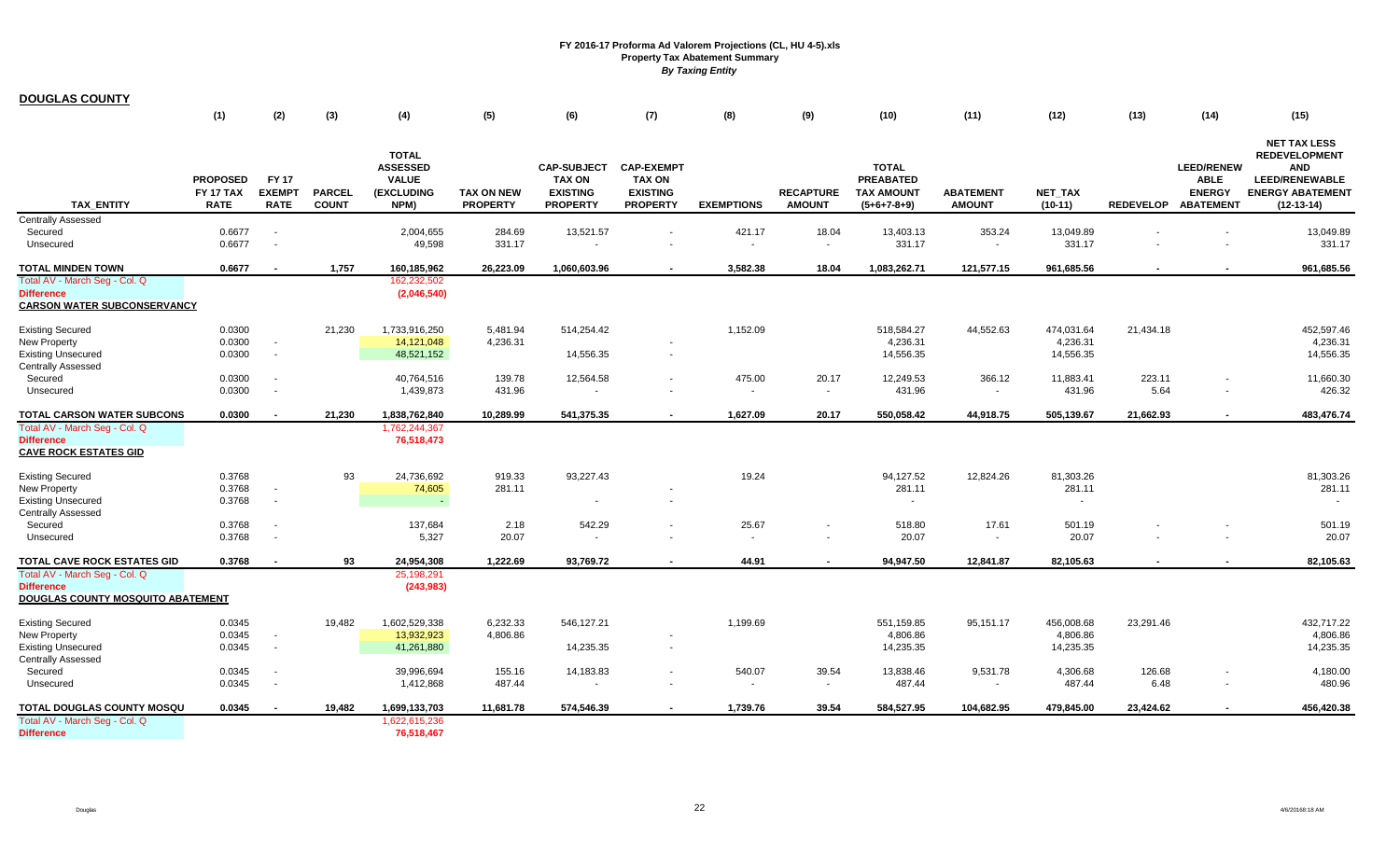| <b>DOUGLAS COUNTY</b>                                                                                    |                                             |                                              |                               |                                                                       |                                      |                                                                           |                                                                          |                   |                                   |                                                                        |                                   |                                         |            |                                                                          |                                                                                                                               |
|----------------------------------------------------------------------------------------------------------|---------------------------------------------|----------------------------------------------|-------------------------------|-----------------------------------------------------------------------|--------------------------------------|---------------------------------------------------------------------------|--------------------------------------------------------------------------|-------------------|-----------------------------------|------------------------------------------------------------------------|-----------------------------------|-----------------------------------------|------------|--------------------------------------------------------------------------|-------------------------------------------------------------------------------------------------------------------------------|
|                                                                                                          | (1)                                         | (2)                                          | (3)                           | (4)                                                                   | (5)                                  | (6)                                                                       | (7)                                                                      | (8)               | (9)                               | (10)                                                                   | (11)                              | (12)                                    | (13)       | (14)                                                                     | (15)                                                                                                                          |
| <b>TAX ENTITY</b>                                                                                        | <b>PROPOSED</b><br>FY 17 TAX<br><b>RATE</b> | <b>FY 17</b><br><b>EXEMPT</b><br><b>RATE</b> | <b>PARCEL</b><br><b>COUNT</b> | <b>TOTAL</b><br><b>ASSESSED</b><br><b>VALUE</b><br>(EXCLUDING<br>NPM) | <b>TAX ON NEW</b><br><b>PROPERTY</b> | <b>CAP-SUBJECT</b><br><b>TAX ON</b><br><b>EXISTING</b><br><b>PROPERTY</b> | <b>CAP-EXEMPT</b><br><b>TAX ON</b><br><b>EXISTING</b><br><b>PROPERTY</b> | <b>EXEMPTIONS</b> | <b>RECAPTURE</b><br><b>AMOUNT</b> | <b>TOTAL</b><br><b>PREABATED</b><br><b>TAX AMOUNT</b><br>$(5+6+7-8+9)$ | <b>ABATEMENT</b><br><b>AMOUNT</b> | <b>NET TAX</b><br>$(10-11)$             |            | <b>LEED/RENEW</b><br><b>ABLE</b><br><b>ENERGY</b><br>REDEVELOP ABATEMENT | <b>NET TAX LESS</b><br><b>REDEVELOPMENT</b><br><b>AND</b><br><b>LEED/RENEWABLE</b><br><b>ENERGY ABATEMENT</b><br>$(12-13-14)$ |
| <b>EAST FORK FIRE PROTECTION DISTRICT</b>                                                                |                                             |                                              |                               |                                                                       |                                      |                                                                           |                                                                          |                   |                                   |                                                                        |                                   |                                         |            |                                                                          |                                                                                                                               |
| <b>Existing Secured</b><br><b>New Property</b><br><b>Existing Unsecured</b><br><b>Centrally Assessed</b> | 0.4874<br>0.4874<br>0.4874                  | $\sim$<br>$\sim$                             | 26,457                        | 1,662,623,252<br>14,183,278<br>47,901,007                             | 89,802.71<br>69,129.30               | 8,008,967.13<br>233,469.51                                                | $\sim$                                                                   | 21,956.57         |                                   | 8,076,813.27<br>69,129.30<br>233,469.51                                | 886,694.58                        | 7,190,118.69<br>69,129.30<br>233,469.51 | 342,777.50 |                                                                          | 6,847,341.19<br>69,129.30<br>233,469.51                                                                                       |
| Secured                                                                                                  | 0.4874                                      | $\sim$                                       |                               | 44,852,251                                                            | 2,324.60                             | 225,054.82                                                                | $\sim$                                                                   | 8,769.55          | 551.21                            | 219,161.08                                                             | 112,565.41                        | 106,595.67                              | 2,133.25   | $\sim$                                                                   | 104,462.42                                                                                                                    |
| Unsecured                                                                                                | 0.4874                                      | $\overline{\phantom{a}}$                     |                               | 1,594,598                                                             | 7,772.07                             |                                                                           | $\blacksquare$                                                           | $\sim$            | $\sim$                            | 7,772.07                                                               | $\overline{\phantom{a}}$          | 7,772.07                                | 91.68      | $\sim$                                                                   | 7,680.39                                                                                                                      |
| <b>TOTAL EAST FORK FIRE PROTECTI</b>                                                                     | 0.4874                                      | $\overline{\phantom{a}}$                     | 26,457                        | 1,771,154,386                                                         | 169,028.68                           | 8,467,491.46                                                              | $\blacksquare$                                                           | 30,726.12         | 551.21                            | 8,606,345.23                                                           | 999,259.99                        | 7,607,085.24                            | 345,002.43 | $\sim$                                                                   | 7,262,082.81                                                                                                                  |
| Total AV - March Seg - Col. Q<br><b>Difference</b><br><b>EAST FORK SWIMMING POOL DISTRICT</b>            |                                             |                                              |                               | 1,694,311,271<br>76,843,115                                           |                                      |                                                                           |                                                                          |                   |                                   |                                                                        |                                   |                                         |            |                                                                          |                                                                                                                               |
| <b>Existing Secured</b><br><b>New Property</b><br><b>Existing Unsecured</b><br><b>Centrally Assessed</b> | 0.1300<br>0.1300<br>0.1300                  | $\sim$<br>$\sim$                             | 21,100                        | 1,662,396,277<br>14.172.492<br>41,796,593                             | 23,952.30<br>18,424.24               | 2,135,868.40<br>54,335.57                                                 | $\overline{\phantom{a}}$<br>$\overline{\phantom{a}}$                     | 5,805.28          |                                   | 2,154,015.42<br>18,424.24<br>54,335.57                                 | 259,567.05                        | 1,894,448.37<br>18,424.24<br>54,335.57  | 90,772.13  |                                                                          | 1,803,676.24<br>18,424.24<br>54,335.57                                                                                        |
| Secured                                                                                                  | 0.1300                                      | $\overline{\phantom{a}}$                     |                               | 44,292,941                                                            | 619.02                               | 59,262.98                                                                 | $\sim$                                                                   | 2,301.13          | 127.76                            | 57,708.63                                                              | 17,574.73                         | 40,133.90                               | 763.25     | $\sim$                                                                   | 39,370.65                                                                                                                     |
| Unsecured                                                                                                | 0.1300                                      | $\sim$                                       |                               | 1,571,534                                                             | 2,042.99                             |                                                                           | $\overline{\phantom{a}}$                                                 |                   | $\sim$                            | 2,042.99                                                               | $\sim$                            | 2,042.99                                | 24.45      | $\overline{\phantom{a}}$                                                 | 2,018.54                                                                                                                      |
| TOTAL EAST FORK SWIMMING PO(                                                                             | 0.1300                                      | $\overline{\phantom{a}}$                     | 21,100                        | 1,764,229,837                                                         | 45,038.55                            | 2,249,466.95                                                              |                                                                          | 8,106.41          | 127.76                            | 2,286,526.85                                                           | 277,141.78                        | 2,009,385.07                            | 91,559.83  |                                                                          | 1,917,825.24                                                                                                                  |
| Total AV - March Seg - Col. Q<br><b>Difference</b><br>ELK POINT SANITATION DISTRICT                      |                                             |                                              |                               | 1,687,386,722<br>76,843,115                                           |                                      |                                                                           |                                                                          |                   |                                   |                                                                        |                                   |                                         |            |                                                                          |                                                                                                                               |
| <b>Existing Secured</b><br>New Property<br><b>Existing Unsecured</b>                                     | 0.0095<br>0.0095<br>0.0095                  | $\sim$<br>$\sim$                             | 96                            | 40,712,535<br>108,578<br>18,063                                       | 31.20<br>10.31                       | 3,840.86<br>1.72                                                          | $\overline{\phantom{a}}$                                                 |                   |                                   | 3,872.06<br>10.31<br>1.72                                              | 1,017.66                          | 2,854.40<br>10.31<br>1.72               |            |                                                                          | 2,854.40<br>10.31<br>1.72                                                                                                     |
| <b>Centrally Assessed</b><br>Secured<br>Unsecured                                                        | 0.0095<br>0.0095                            | $\sim$<br>$\sim$                             |                               | 3,096<br>34                                                           | 0.01                                 | 0.28                                                                      |                                                                          |                   |                                   | 0.29                                                                   | 0.01                              | 0.28<br>$\sim$                          |            |                                                                          | 0.28                                                                                                                          |
| TOTAL ELK POINT SANITATION DIS<br>Total AV - March Seq - Col. Q<br><b>Difference</b>                     | 0.0095                                      | $\overline{\phantom{a}}$                     | 96                            | 40,842,306<br>40.888.111<br>(45, 805)                                 | 41.52                                | 3,842.86                                                                  |                                                                          |                   |                                   | 3,884.38                                                               | 1,017.67                          | 2,866.71                                |            |                                                                          | 2,866.71                                                                                                                      |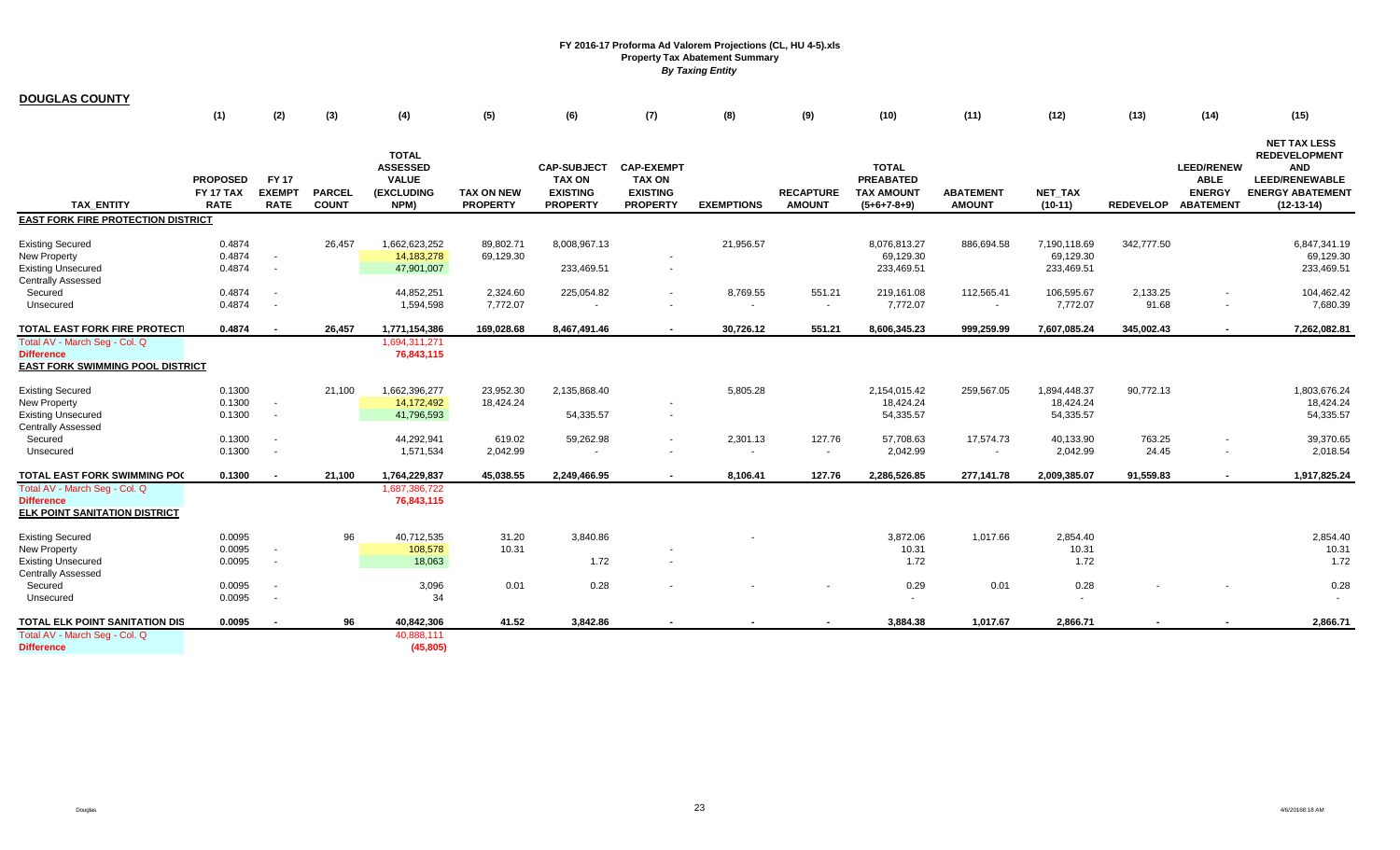| <b>DOUGLAS COUNTY</b>                                                                                    |                                                    |                                              |                               |                                                                       |                                      |                                                                           |                                                                          |                   |                                   |                                                                        |                                   |                                    |                          |                                                                          |                                                                                                                               |
|----------------------------------------------------------------------------------------------------------|----------------------------------------------------|----------------------------------------------|-------------------------------|-----------------------------------------------------------------------|--------------------------------------|---------------------------------------------------------------------------|--------------------------------------------------------------------------|-------------------|-----------------------------------|------------------------------------------------------------------------|-----------------------------------|------------------------------------|--------------------------|--------------------------------------------------------------------------|-------------------------------------------------------------------------------------------------------------------------------|
|                                                                                                          | (1)                                                | (2)                                          | (3)                           | (4)                                                                   | (5)                                  | (6)                                                                       | (7)                                                                      | (8)               | (9)                               | (10)                                                                   | (11)                              | (12)                               | (13)                     | (14)                                                                     | (15)                                                                                                                          |
| <b>TAX ENTITY</b>                                                                                        | <b>PROPOSED</b><br><b>FY 17 TAX</b><br><b>RATE</b> | <b>FY 17</b><br><b>EXEMPT</b><br><b>RATE</b> | <b>PARCEL</b><br><b>COUNT</b> | <b>TOTAL</b><br><b>ASSESSED</b><br><b>VALUE</b><br>(EXCLUDING<br>NPM) | <b>TAX ON NEW</b><br><b>PROPERTY</b> | <b>CAP-SUBJECT</b><br><b>TAX ON</b><br><b>EXISTING</b><br><b>PROPERTY</b> | <b>CAP-EXEMPT</b><br><b>TAX ON</b><br><b>EXISTING</b><br><b>PROPERTY</b> | <b>EXEMPTIONS</b> | <b>RECAPTURE</b><br><b>AMOUNT</b> | <b>TOTAL</b><br><b>PREABATED</b><br><b>TAX AMOUNT</b><br>$(5+6+7-8+9)$ | <b>ABATEMENT</b><br><b>AMOUNT</b> | <b>NET TAX</b><br>$(10-11)$        |                          | <b>LEED/RENEW</b><br><b>ABLE</b><br><b>ENERGY</b><br>REDEVELOP ABATEMENT | <b>NET TAX LESS</b><br><b>REDEVELOPMENT</b><br><b>AND</b><br><b>LEED/RENEWABLE</b><br><b>ENERGY ABATEMENT</b><br>$(12-13-14)$ |
| <b>GARDNERVILLE RANCHOS GID</b>                                                                          |                                                    |                                              |                               |                                                                       |                                      |                                                                           |                                                                          |                   |                                   |                                                                        |                                   |                                    |                          |                                                                          |                                                                                                                               |
| <b>Existing Secured</b><br><b>New Property</b><br><b>Existing Unsecured</b><br><b>Centrally Assessed</b> | 0.5500<br>0.5500<br>0.5500                         | $\sim$<br>$\sim$                             | 4,068                         | 237,873,810<br>1,012,798<br>585,369                                   | 13,794.38<br>5,570.39                | 1,296,682.80<br>3,219.53                                                  | $\overline{\phantom{a}}$                                                 | 3,009.62          |                                   | 1,307,467.56<br>5,570.39<br>3,219.53                                   | 564,448.41                        | 743,019.15<br>5,570.39<br>3,219.53 |                          |                                                                          | 743,019.15<br>5,570.39<br>3,219.53                                                                                            |
| Secured                                                                                                  | 0.5500                                             | $\sim$                                       |                               | 3,618,879                                                             | 296.90                               | 20,362.47                                                                 | $\sim$                                                                   | 755.52            | 42.04                             | 19,945.89                                                              | 6,717.27                          | 13,228.62                          |                          |                                                                          | 13,228.62                                                                                                                     |
| Unsecured                                                                                                | 0.5500                                             | $\sim$                                       |                               | 108,883                                                               | 598.85                               |                                                                           | ۰                                                                        | $\sim$            | $\sim$                            | 598.85                                                                 | $\sim$                            | 598.85                             |                          |                                                                          | 598.85                                                                                                                        |
| <b>TOTAL GARDNERVILLE RANCHOS</b>                                                                        | 0.5500                                             | $\overline{\phantom{a}}$                     | 4,068                         | 243,199,739                                                           | 20.260.51                            | 1,320,264.80                                                              | $\sim$                                                                   | 3,765.14          | 42.04                             | 1,336,802.21                                                           | 571,165.68                        | 765,636.53                         | $\overline{\phantom{a}}$ |                                                                          | 765,636.53                                                                                                                    |
| Total AV - March Seg - Col. Q<br><b>Difference</b><br><b>INDIAN HILLS GID</b>                            |                                                    |                                              |                               | 242,798,565<br>401,174                                                |                                      |                                                                           |                                                                          |                   |                                   |                                                                        |                                   |                                    |                          |                                                                          |                                                                                                                               |
| <b>Existing Secured</b><br><b>New Property</b><br><b>Existing Unsecured</b><br><b>Centrally Assessed</b> | 0.7901<br>0.7901<br>0.7901                         | $\sim$<br>$\sim$                             | 1,833                         | 113,208,092<br>332,263<br>447,574                                     | 4,286.02<br>2,625.21                 | 896,770.54<br>3,536.28                                                    | $\overline{\phantom{a}}$<br>$\overline{\phantom{a}}$                     | 3,328.83          |                                   | 897,727.73<br>2,625.21<br>3,536.28                                     | 78,244.08                         | 819,483.65<br>2,625.21<br>3,536.28 | 55,440.33                |                                                                          | 764,043.32<br>2,625.21<br>3,536.28                                                                                            |
| Secured                                                                                                  | 0.7901                                             | $\sim$                                       |                               | 1,933,106                                                             | 251.03                               | 15,563.23                                                                 | $\sim$                                                                   | 540.79            | $\sim$                            | 15,273.47                                                              | 340.24                            | 14,933.23                          | 1,791.61                 | ٠                                                                        | 13,141.62                                                                                                                     |
| Unsecured                                                                                                | 0.7901                                             | $\sim$                                       |                               | 57,128                                                                | 451.37                               | $\overline{\phantom{a}}$                                                  |                                                                          |                   |                                   | 451.37                                                                 | $\overline{\phantom{a}}$          | 451.37                             | 33.91                    | $\sim$                                                                   | 417.46                                                                                                                        |
| <b>TOTAL INDIAN HILLS GID</b>                                                                            | 0.7901                                             |                                              | 1,833                         | 115,978,162                                                           | 7,613.63                             | 915,870.05                                                                | $\sim$                                                                   | 3,869.62          | $\overline{\phantom{a}}$          | 919,614.06                                                             | 78,584.32                         | 841,029.74                         | 57,265.85                | $\overline{a}$                                                           | 783,763.89                                                                                                                    |
| Total AV - March Seq - Col. Q<br><b>Difference</b><br><b>KINGSBURY GID</b>                               |                                                    |                                              |                               | 109,387,134<br>6,591,028                                              |                                      |                                                                           |                                                                          |                   |                                   |                                                                        |                                   |                                    |                          |                                                                          |                                                                                                                               |
| <b>Existing Secured</b><br><b>New Property</b><br><b>Existing Unsecured</b><br><b>Centrally Assessed</b> | 0.4620<br>0.4620<br>0.4620                         | $\sim$<br>$\sim$                             | 2,452                         | 237,404,887<br>389,220<br>1,402,274                                   | 3,170.42<br>1,798.20                 | 1,100,690.22<br>6,478.51                                                  | $\overline{\phantom{a}}$                                                 | 6.393.26          |                                   | 1,097,467.38<br>1,798.20<br>6,478.51                                   | 336,889.10                        | 760,578.28<br>1,798.20<br>6,478.51 |                          |                                                                          | 760,578.28<br>1,798.20<br>6,478.51                                                                                            |
| Secured<br>Unsecured                                                                                     | 0.4620<br>0.4620                                   | $\sim$<br>$\sim$                             |                               | 1,822,182<br>69,074                                                   | 93.59<br>319.12                      | 8,625.01<br>$\sim$                                                        | $\blacksquare$<br>$\sim$                                                 | 300.11<br>$\sim$  | 15.13<br>$\sim$                   | 8,433.62<br>319.12                                                     | 2,288.70<br>$\sim$                | 6,144.92<br>319.12                 |                          |                                                                          | 6,144.92<br>319.12                                                                                                            |
| <b>TOTAL KINGSBURY GID</b>                                                                               | 0.4620                                             |                                              | 2.452                         | 241,087,636                                                           | 5.381.32                             | 1,115,793.74                                                              | $\sim$                                                                   | 6.693.37          | 15.13                             | 1,114,496.82                                                           | 339,177.80                        | 775,319.02                         | $\overline{\phantom{a}}$ |                                                                          | 775,319.02                                                                                                                    |
| Total AV - March Seg - Col. Q<br><b>Difference</b>                                                       |                                                    |                                              |                               | 241, 158, 184<br>(70, 548)                                            |                                      |                                                                           |                                                                          |                   |                                   |                                                                        |                                   |                                    |                          |                                                                          |                                                                                                                               |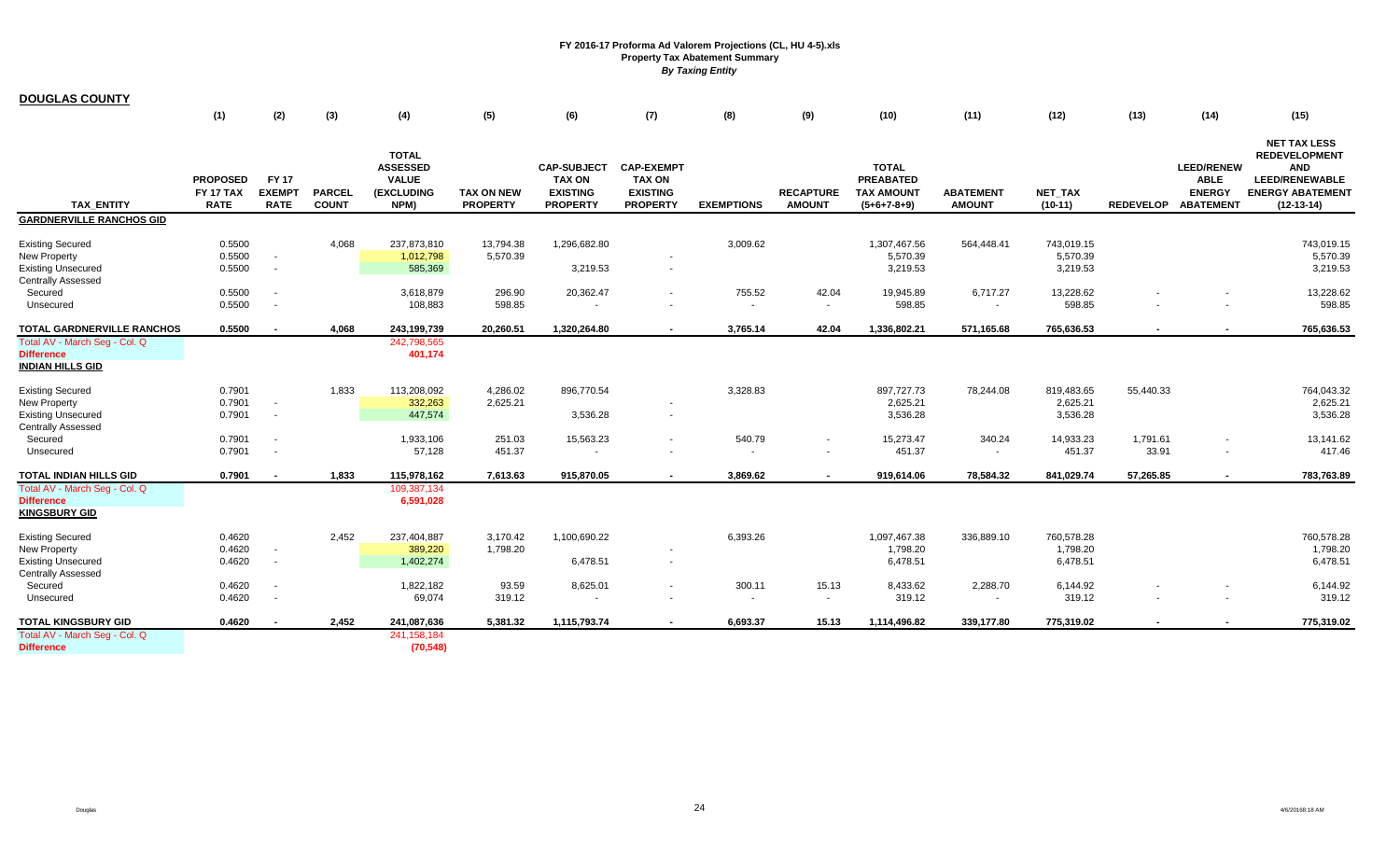| <b>DOUGLAS COUNTY</b>                                                                                    |                                             |                                              |                               |                                                                       |                                      |                                                                           |                                                                          |                   |                                   |                                                                        |                                   |                                     |       |                                                                          |                                                                                                                               |
|----------------------------------------------------------------------------------------------------------|---------------------------------------------|----------------------------------------------|-------------------------------|-----------------------------------------------------------------------|--------------------------------------|---------------------------------------------------------------------------|--------------------------------------------------------------------------|-------------------|-----------------------------------|------------------------------------------------------------------------|-----------------------------------|-------------------------------------|-------|--------------------------------------------------------------------------|-------------------------------------------------------------------------------------------------------------------------------|
|                                                                                                          | (1)                                         | (2)                                          | (3)                           | (4)                                                                   | (5)                                  | (6)                                                                       | (7)                                                                      | (8)               | (9)                               | (10)                                                                   | (11)                              | (12)                                | (13)  | (14)                                                                     | (15)                                                                                                                          |
| <b>TAX ENTITY</b>                                                                                        | <b>PROPOSED</b><br>FY 17 TAX<br><b>RATE</b> | <b>FY 17</b><br><b>EXEMPT</b><br><b>RATE</b> | <b>PARCEL</b><br><b>COUNT</b> | <b>TOTAL</b><br><b>ASSESSED</b><br><b>VALUE</b><br>(EXCLUDING<br>NPM) | <b>TAX ON NEW</b><br><b>PROPERTY</b> | <b>CAP-SUBJECT</b><br><b>TAX ON</b><br><b>EXISTING</b><br><b>PROPERTY</b> | <b>CAP-EXEMPT</b><br><b>TAX ON</b><br><b>EXISTING</b><br><b>PROPERTY</b> | <b>EXEMPTIONS</b> | <b>RECAPTURE</b><br><b>AMOUNT</b> | <b>TOTAL</b><br><b>PREABATED</b><br><b>TAX AMOUNT</b><br>$(5+6+7-8+9)$ | <b>ABATEMENT</b><br><b>AMOUNT</b> | <b>NET TAX</b><br>$(10-11)$         |       | <b>LEED/RENEW</b><br><b>ABLE</b><br><b>ENERGY</b><br>REDEVELOP ABATEMENT | <b>NET TAX LESS</b><br><b>REDEVELOPMENT</b><br><b>AND</b><br><b>LEED/RENEWABLE</b><br><b>ENERGY ABATEMENT</b><br>$(12-13-14)$ |
| <b>LAKERIDGE GID</b>                                                                                     |                                             |                                              |                               |                                                                       |                                      |                                                                           |                                                                          |                   |                                   |                                                                        |                                   |                                     |       |                                                                          |                                                                                                                               |
| <b>Existing Secured</b><br>New Property<br><b>Existing Unsecured</b><br><b>Centrally Assessed</b>        | 0.1233<br>0.1233<br>0.1233                  | $\sim$<br>$\sim$                             | 83                            | 26,404,540<br>122,150<br>647                                          | 439.08<br>150.61                     | 31,717.08<br>0.80                                                         |                                                                          | 6.10              |                                   | 32,150.06<br>150.61<br>0.80                                            | 5,275.36                          | 26,874.70<br>150.61<br>0.80         |       |                                                                          | 26,874.70<br>150.61<br>0.80                                                                                                   |
| Secured                                                                                                  | 0.1233                                      |                                              |                               | 1,076,633                                                             | 1.41                                 | 1,395.48                                                                  | $\blacksquare$                                                           | 69.40             | $\blacksquare$                    | 1,327.49                                                               | 47.31                             | 1,280.18                            |       |                                                                          | 1,280.18                                                                                                                      |
| Unsecured                                                                                                | 0.1233                                      | $\sim$                                       |                               | 44,813                                                                | 55.25                                | $\sim$                                                                    |                                                                          | $\sim$            | $\sim$                            | 55.25                                                                  | $\sim$                            | 55.25                               |       | $\overline{\phantom{a}}$                                                 | 55.25                                                                                                                         |
| <b>TOTAL LAKERIDGE GID</b>                                                                               | 0.1233                                      |                                              | 83                            | 27,648,783                                                            | 646.35                               | 33,113.36                                                                 |                                                                          | 75.50             |                                   | 33,684.21                                                              | 5,322.67                          | 28,361.54                           |       |                                                                          | 28,361.54                                                                                                                     |
| Total AV - March Seg - Col. Q<br><b>Difference</b><br><b>LOGAN CREEK GID</b>                             |                                             |                                              |                               | 27,318,654<br>330,129                                                 |                                      |                                                                           |                                                                          |                   |                                   |                                                                        |                                   |                                     |       |                                                                          |                                                                                                                               |
| <b>Existing Secured</b><br><b>New Property</b><br><b>Existing Unsecured</b>                              | 0.6600<br>0.6600<br>0.6600                  | $\sim$                                       | 23                            | 7,299,890                                                             |                                      | 45,837.21                                                                 | $\blacksquare$<br>$\overline{\phantom{a}}$                               | 8.08              |                                   | 45,829.13<br>$\sim$<br>$\overline{\phantom{a}}$                        | 7,588.03                          | 38,241.10                           |       |                                                                          | 38,241.10<br>$\sim$                                                                                                           |
| <b>Centrally Assessed</b><br>Secured<br>Unsecured                                                        | 0.6600<br>0.6600                            | $\sim$<br>$\sim$                             |                               | 53,975<br>2,200                                                       | 0.61<br>14.52                        | 374.16<br>$\sim$                                                          | $\blacksquare$                                                           | 18.54<br>$\sim$   | $\sim$                            | 356.23<br>14.52                                                        | 13.43<br>$\sim$                   | 342.80<br>14.52                     |       |                                                                          | 342.80<br>14.52                                                                                                               |
| <b>TOTAL LOGAN CREEK GID</b>                                                                             | 0.6600                                      |                                              | 23                            | 7,356,064                                                             | 15.13                                | 46,211.37                                                                 |                                                                          | 26.62             |                                   | 46,199.88                                                              | 7,601.46                          | 38,598.42                           |       |                                                                          | 38,598.42                                                                                                                     |
| Total AV - March Seg - Col. Q<br><b>Difference</b><br><b>MINDEN-GARDNERVILLE SANITATION</b>              |                                             |                                              |                               | 6,999,957<br>356,107                                                  |                                      |                                                                           |                                                                          |                   |                                   |                                                                        |                                   |                                     |       |                                                                          |                                                                                                                               |
| <b>Existing Secured</b><br><b>New Property</b><br><b>Existing Unsecured</b><br><b>Centrally Assessed</b> | 0.1224<br>0.1224<br>0.1224                  | $\sim$                                       | 4,013                         | 339,810,959<br>3,610,479<br>9,969,680                                 | 7,064.50<br>4,419.23                 | 406,878.45<br>12,202.89                                                   | $\blacksquare$                                                           | 1,059.54          |                                   | 412,883.41<br>4,419.23<br>12,202.89                                    | 53,528.07                         | 359,355.34<br>4,419.23<br>12,202.89 |       |                                                                          | 359,355.34<br>4,419.23<br>12,202.89                                                                                           |
| Secured<br>Unsecured                                                                                     | 0.1224<br>0.1224                            | $\sim$                                       |                               | 4,934,776<br>120,089                                                  | 136.75<br>146.99                     | 6,093.83<br>$\overline{\phantom{a}}$                                      |                                                                          | 190.42<br>$\sim$  | 8.11<br>$\sim$                    | 6,048.27<br>146.99                                                     | 123.75<br>$\sim$                  | 5,924.52<br>146.99                  |       |                                                                          | 5,924.52<br>146.99                                                                                                            |
| TOTAL MINDEN-GARDNERVILLE S/                                                                             | 0.1224                                      |                                              | 4,013                         | 358,445,983                                                           | 11,767.46                            | 425,175.17                                                                | $\blacksquare$                                                           | 1,249.96          | 8.11                              | 435,700.78                                                             | 53,651.82                         | 382,048.96                          |       |                                                                          | 382,048.96                                                                                                                    |
| Total AV - March Seg - Col. Q<br><b>Difference</b><br><b>OLIVER PARK</b>                                 |                                             |                                              |                               | 355,957,496<br>2,488,487                                              |                                      |                                                                           |                                                                          |                   |                                   |                                                                        |                                   |                                     |       |                                                                          |                                                                                                                               |
| <b>Existing Secured</b><br>New Property<br><b>Existing Unsecured</b>                                     | 0.5996<br>0.5996<br>0.5996                  |                                              | 91                            | 13,495,779<br>25,367<br>501,092                                       | 247.31<br>152.10                     | 57,577.76<br>3,004.55                                                     | $\sim$                                                                   | 0.03              |                                   | 57,825.04<br>152.10<br>3,004.55                                        | 13,858.09                         | 43,966.95<br>152.10<br>3,004.55     | 64.54 |                                                                          | 43,902.41<br>152.10<br>3,004.55                                                                                               |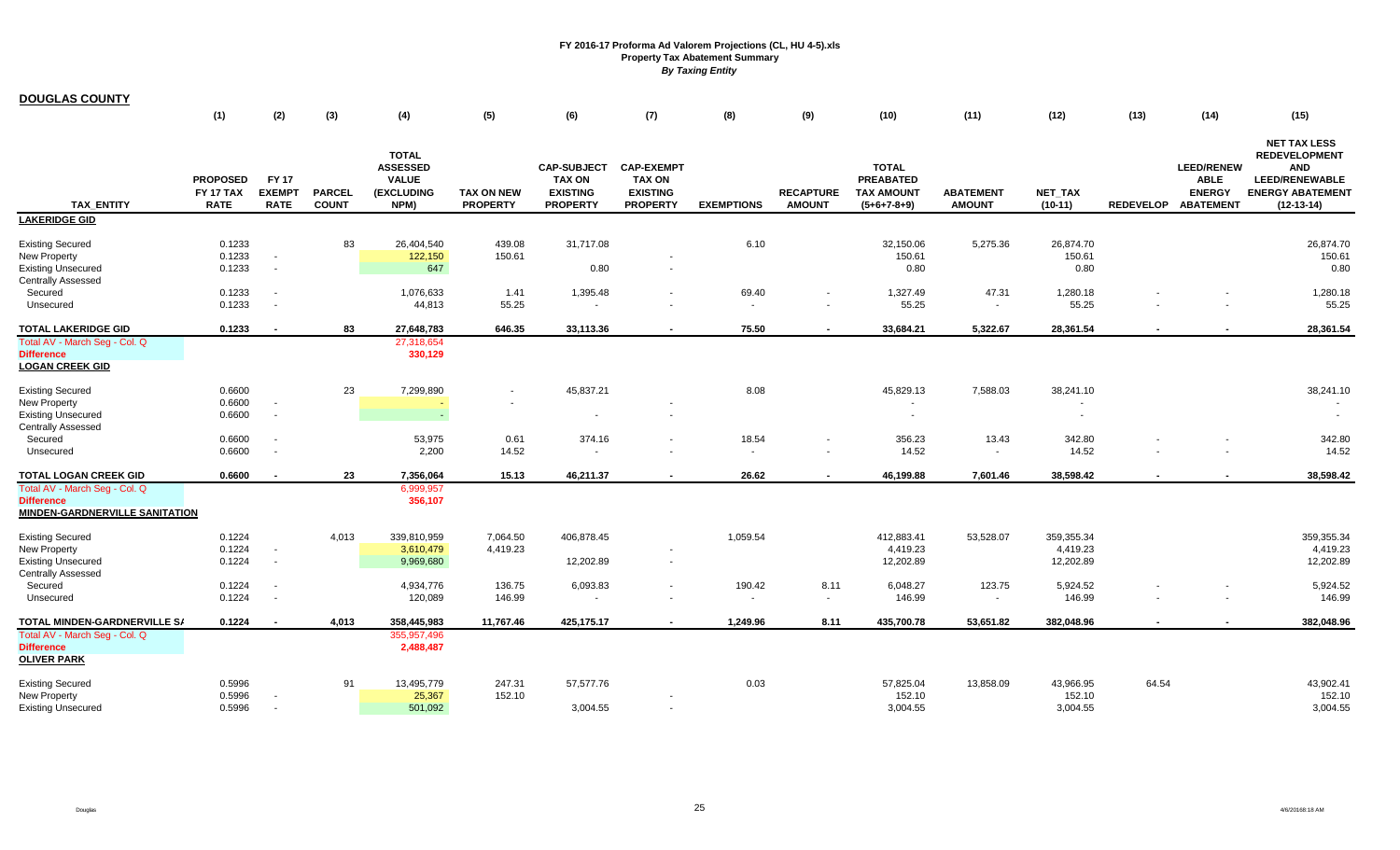| <b>DOUGLAS COUNTY</b>                                                                             |                                             |                                              |                               |                                                                              |                                      |                                                                           |                                                                          |                   |                                   |                                                                        |                                   |                                       |           |                                                                          |                                                                                                                               |
|---------------------------------------------------------------------------------------------------|---------------------------------------------|----------------------------------------------|-------------------------------|------------------------------------------------------------------------------|--------------------------------------|---------------------------------------------------------------------------|--------------------------------------------------------------------------|-------------------|-----------------------------------|------------------------------------------------------------------------|-----------------------------------|---------------------------------------|-----------|--------------------------------------------------------------------------|-------------------------------------------------------------------------------------------------------------------------------|
|                                                                                                   | (1)                                         | (2)                                          | (3)                           | (4)                                                                          | (5)                                  | (6)                                                                       | (7)                                                                      | (8)               | (9)                               | (10)                                                                   | (11)                              | (12)                                  | (13)      | (14)                                                                     | (15)                                                                                                                          |
| <b>TAX ENTITY</b>                                                                                 | <b>PROPOSED</b><br>FY 17 TAX<br><b>RATE</b> | <b>FY 17</b><br><b>EXEMPT</b><br><b>RATE</b> | <b>PARCEL</b><br><b>COUNT</b> | <b>TOTAL</b><br><b>ASSESSED</b><br><b>VALUE</b><br><b>(EXCLUDING</b><br>NPM) | <b>TAX ON NEW</b><br><b>PROPERTY</b> | <b>CAP-SUBJECT</b><br><b>TAX ON</b><br><b>EXISTING</b><br><b>PROPERTY</b> | <b>CAP-EXEMPT</b><br><b>TAX ON</b><br><b>EXISTING</b><br><b>PROPERTY</b> | <b>EXEMPTIONS</b> | <b>RECAPTURE</b><br><b>AMOUNT</b> | <b>TOTAL</b><br><b>PREABATED</b><br><b>TAX AMOUNT</b><br>$(5+6+7-8+9)$ | <b>ABATEMENT</b><br><b>AMOUNT</b> | <b>NET TAX</b><br>$(10-11)$           |           | <b>LEED/RENEW</b><br><b>ABLE</b><br><b>ENERGY</b><br>REDEVELOP ABATEMENT | <b>NET TAX LESS</b><br><b>REDEVELOPMENT</b><br><b>AND</b><br><b>LEED/RENEWABLE</b><br><b>ENERGY ABATEMENT</b><br>$(12-13-14)$ |
| <b>Centrally Assessed</b>                                                                         |                                             |                                              |                               |                                                                              |                                      |                                                                           |                                                                          |                   |                                   |                                                                        |                                   |                                       |           |                                                                          |                                                                                                                               |
| Secured<br>Unsecured                                                                              | 0.5996<br>0.5996                            | $\sim$<br>$\sim$                             |                               | 169,588<br>5,997                                                             | 8.45<br>35.96                        | 1,054.26                                                                  | $\blacksquare$                                                           | 45.86<br>$\sim$   | 2.36<br>$\sim$                    | 1,019.21<br>35.96                                                      | 445.41<br>$\blacksquare$          | 573.80<br>35.96                       |           |                                                                          | 573.80<br>35.96                                                                                                               |
| TOTAL OLIVER PARK                                                                                 | 0.5996                                      |                                              | 91                            | 14,197,824                                                                   | 443.83                               | 61.636.57                                                                 | $\overline{\phantom{0}}$                                                 | 45.89             | 2.36                              | 62.036.87                                                              | 14.303.50                         | 47,733.37                             | 64.54     |                                                                          | 47,668.83                                                                                                                     |
| Total AV - March Seg - Col. Q<br><b>Difference</b><br>ROUND HILL GID                              |                                             |                                              |                               | 10,279,266<br>3,918,558                                                      |                                      |                                                                           |                                                                          |                   |                                   |                                                                        |                                   |                                       |           |                                                                          |                                                                                                                               |
| <b>Existing Secured</b><br>New Property<br><b>Existing Unsecured</b><br><b>Centrally Assessed</b> | 0.4214<br>0.5996<br>0.5996                  | $\sim$<br>$\sim$                             | 590                           | 107,354,983<br>198,633<br>744,286                                            | 5,214.54<br>1,191.00                 | 452,253.90<br>4,462.74                                                    |                                                                          |                   |                                   | 457,468.44<br>1,191.00<br>4,462.74                                     | 415,096.94                        | 42,371.50<br>1,191.00<br>4,462.74     |           |                                                                          | 42,371.50<br>1,191.00<br>4,462.74                                                                                             |
| Secured                                                                                           | 0.5996                                      | $\sim$                                       |                               | 841,114                                                                      | 65.51                                | 3,593.45                                                                  | $\overline{\phantom{a}}$                                                 | 114.50            | 8.65                              | 3,553.11                                                               | 3,486.87                          | 66.24                                 |           |                                                                          | 66.24                                                                                                                         |
| Unsecured                                                                                         | 0.5996                                      | $\sim$                                       |                               | 24,045                                                                       | 101.33                               |                                                                           |                                                                          | $\sim$            | $\sim$                            | 101.33                                                                 | $\blacksquare$                    | 101.33                                |           |                                                                          | 101.33                                                                                                                        |
| TOTAL ROUND HILL GID                                                                              | 0.4214                                      | $\overline{\phantom{a}}$                     | 590                           | 109,163,061                                                                  | 6,572.38                             | 460,310.09                                                                | $\blacksquare$                                                           | 114.50            | 8.65                              | 466,776.62                                                             | 418,583.81                        | 48,192.81                             | $\sim$    |                                                                          | 48,192.81                                                                                                                     |
| Total AV - March Seg - Col. Q<br><b>Difference</b><br><b>SKYLAND GID</b>                          |                                             |                                              |                               | 110,358,168<br>(1, 195, 107)                                                 |                                      |                                                                           |                                                                          |                   |                                   |                                                                        |                                   |                                       |           |                                                                          |                                                                                                                               |
| <b>Existing Secured</b><br><b>New Property</b><br><b>Existing Unsecured</b>                       | 0.0731<br>0.0731<br>0.0731                  | $\sim$<br>$\sim$                             | 235                           | 78,796,668<br>140,781<br>32,469                                              | 299.06<br>102.91                     | 56,635.12<br>23.73                                                        | $\mathbf{r}$                                                             | 6.65              |                                   | 56,927.53<br>102.91<br>23.73                                           | 7,002.01                          | 49,925.52<br>102.91<br>23.73          |           |                                                                          | 49,925.52<br>102.91<br>23.73                                                                                                  |
| <b>Centrally Assessed</b><br>Secured                                                              | 0.0731                                      | $\sim$                                       |                               | 290,076                                                                      | 1.78                                 | 219.84                                                                    | $\blacksquare$                                                           | 9.58              | $\sim$                            | 212.04                                                                 | 5.53                              | 206.51                                |           |                                                                          | 206.51                                                                                                                        |
| Unsecured                                                                                         | 0.0731                                      | $\sim$                                       |                               | 10,214                                                                       | 7.47                                 |                                                                           |                                                                          | $\sim$            | $\sim$                            | 7.47                                                                   | $\omega$                          | 7.47                                  |           |                                                                          | 7.47                                                                                                                          |
| TOTAL SKYLAND GID                                                                                 | 0.0731                                      |                                              | 235                           | 79,270,209                                                                   | 411.22                               | 56,878.69                                                                 |                                                                          | 16.23             |                                   | 57,273.69                                                              | 7,007.54                          | 50.266.15                             |           |                                                                          | 50,266.15                                                                                                                     |
| Total AV - March Seg - Col. Q<br><b>Difference</b><br>TAHOE-DOUGLAS FIRE PROTECTION DISTRICT      |                                             |                                              |                               | 78,349,771<br>920,438                                                        |                                      | 0.80                                                                      |                                                                          |                   |                                   |                                                                        | 0.12<br>0.27                      |                                       |           |                                                                          |                                                                                                                               |
| <b>Existing Secured</b><br>New Property<br><b>Existing Unsecured</b><br><b>Centrally Assessed</b> | 0.6381<br>0.6381<br>0.6381                  | 0.0500<br>0.0500<br>0.0500                   | 5,343                         | 1,159,469,535<br>376,773<br>6,786,177                                        | 41,956.04<br>2,215.80                | 6,773,086.44<br>39,909.51                                                 | 575,846.67<br>188.39<br>3,393.09                                         | 10,341.36         |                                   | 7,380,547.79<br>2,404.19<br>43,302.60                                  | 1,795,131.02                      | 5,585,416.77<br>2,404.19<br>43,302.60 | 36,733.39 |                                                                          | 5,548,683.38<br>2,404.19<br>43,302.60                                                                                         |
| Secured<br>Unsecured                                                                              | 0.6381<br>0.6381                            | 0.0500<br>0.0500                             |                               | 12,426,514<br>429,693                                                        | 10,345.47<br>2,737.86                | 66,159.05<br>5.92                                                         | 5,624.83<br>0.50                                                         | 2,835.79<br>2.41  | 92.75<br>$\sim$                   | 79,386.31<br>2,741.87                                                  | 13,708.82<br>3.06                 | 65,677.49<br>2,738.81                 |           |                                                                          | 65,677.49<br>2,738.81                                                                                                         |
| TOTAL TAHOE-DOUGLAS FIRE PRC                                                                      | 0.6381                                      | 0.0500                                       | 5,343                         | 1,179,488,691                                                                | 57,255.17                            | 6,879,160.92                                                              | 585,053.47                                                               | 13,179.56         | 92.75                             | 7,508,382.75                                                           | 1,808,842.90                      | 5,699,539.85                          | 36,733.39 |                                                                          | 5,662,806.46                                                                                                                  |
| Total AV - March Seg - Col. Q<br><b>Difference</b>                                                |                                             |                                              |                               | 1,145,617,964<br>33,870,727                                                  |                                      |                                                                           |                                                                          |                   |                                   |                                                                        |                                   |                                       |           |                                                                          |                                                                                                                               |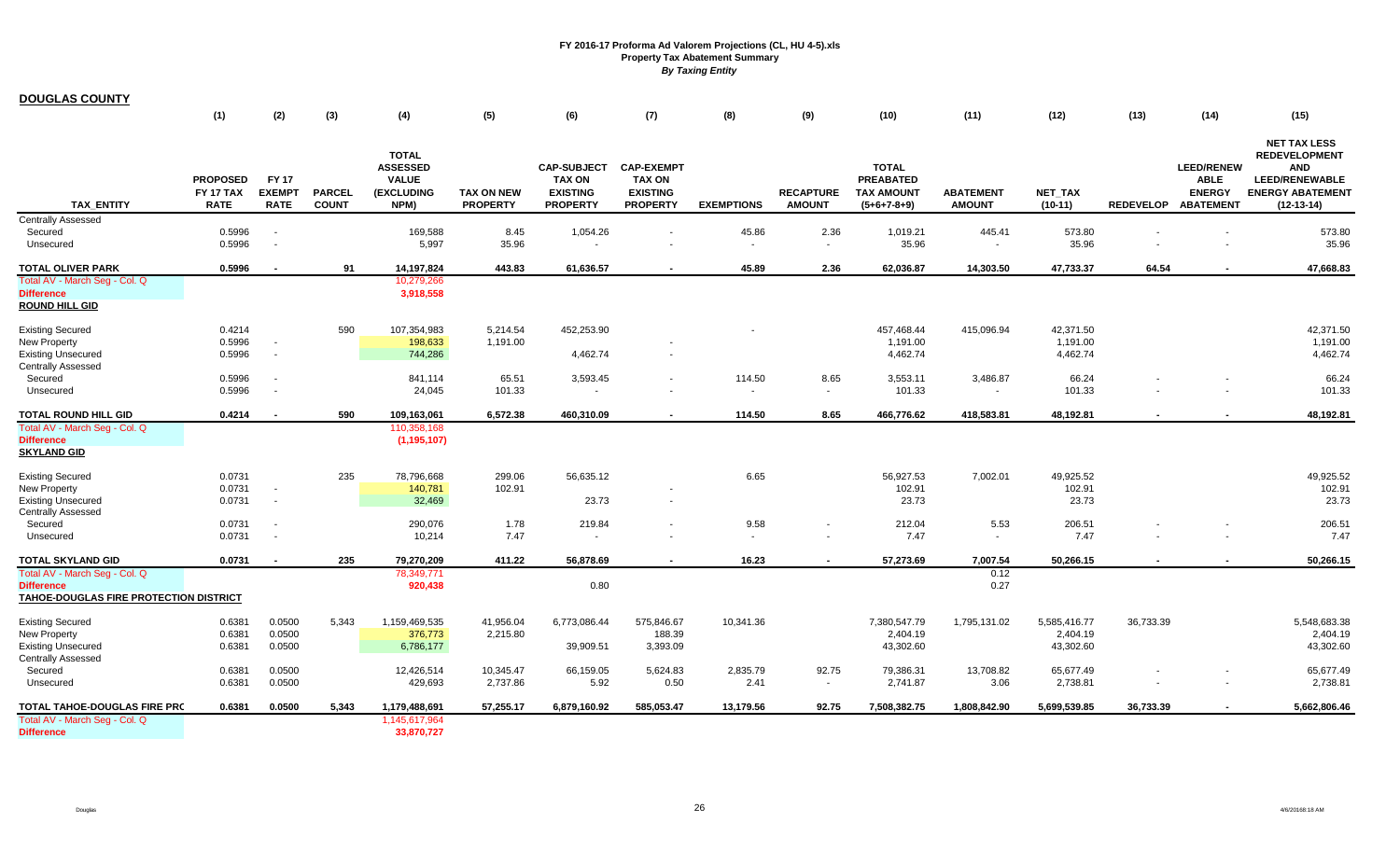| <b>DOUGLAS COUNTY</b>                                                                             |                                             |                                              |                               |                                                                              |                                      |                                                                           |                                                                          |                   |                                   |                                                                        |                                      |                                |                     |                                                   |                                                                                                                               |
|---------------------------------------------------------------------------------------------------|---------------------------------------------|----------------------------------------------|-------------------------------|------------------------------------------------------------------------------|--------------------------------------|---------------------------------------------------------------------------|--------------------------------------------------------------------------|-------------------|-----------------------------------|------------------------------------------------------------------------|--------------------------------------|--------------------------------|---------------------|---------------------------------------------------|-------------------------------------------------------------------------------------------------------------------------------|
|                                                                                                   | (1)                                         | (2)                                          | (3)                           | (4)                                                                          | (5)                                  | (6)                                                                       | (7)                                                                      | (8)               | (9)                               | (10)                                                                   | (11)                                 | (12)                           | (13)                | (14)                                              | (15)                                                                                                                          |
| <b>TAX ENTITY</b>                                                                                 | <b>PROPOSED</b><br>FY 17 TAX<br><b>RATE</b> | <b>FY 17</b><br><b>EXEMPT</b><br><b>RATE</b> | <b>PARCEL</b><br><b>COUNT</b> | <b>TOTAL</b><br><b>ASSESSED</b><br><b>VALUE</b><br><b>(EXCLUDING</b><br>NPM) | <b>TAX ON NEW</b><br><b>PROPERTY</b> | <b>CAP-SUBJECT</b><br><b>TAX ON</b><br><b>EXISTING</b><br><b>PROPERTY</b> | <b>CAP-EXEMPT</b><br><b>TAX ON</b><br><b>EXISTING</b><br><b>PROPERTY</b> | <b>EXEMPTIONS</b> | <b>RECAPTURE</b><br><b>AMOUNT</b> | <b>TOTAL</b><br><b>PREABATED</b><br><b>TAX AMOUNT</b><br>$(5+6+7-8+9)$ | <b>ABATEMENT</b><br><b>AMOUNT</b>    | <b>NET TAX</b><br>$(10-11)$    | REDEVELOP ABATEMENT | <b>LEED/RENEW</b><br><b>ABLE</b><br><b>ENERGY</b> | <b>NET TAX LESS</b><br><b>REDEVELOPMENT</b><br><b>AND</b><br><b>LEED/RENEWABLE</b><br><b>ENERGY ABATEMENT</b><br>$(12-13-14)$ |
| <b>TAHOE-DOUGLAS SEWER DISTRICT</b>                                                               |                                             |                                              |                               |                                                                              |                                      |                                                                           |                                                                          |                   |                                   |                                                                        |                                      |                                |                     |                                                   |                                                                                                                               |
| <b>Existing Secured</b><br>New Property<br><b>Existing Unsecured</b><br><b>Centrally Assessed</b> | 0.0350<br>0.0350<br>0.0350                  | $\sim$<br>$\sim$                             | 1,595                         | 596,838,657<br>1,007,261<br>1,542,022                                        | 992.12<br>352.54                     | 208,634.27<br>539.71                                                      | $\blacksquare$                                                           | 49.29             |                                   | 209,577.10<br>352.54<br>539.71                                         | 45,022.91                            | 164,554.19<br>352.54<br>539.71 | 0.10                |                                                   | 164,554.09<br>352.54<br>539.71                                                                                                |
| Secured                                                                                           | 0.0350                                      | $\sim$                                       |                               | 3,586,117                                                                    | 8.40                                 | 1,303.92                                                                  | $\blacksquare$                                                           | 57.15             | 2.67                              | 1,257.84                                                               | 132.17                               | 1,125.67                       |                     |                                                   | 1,125.67                                                                                                                      |
| Unsecured                                                                                         | 0.0350                                      | $\sim$                                       |                               | 135,035                                                                      | 47.26                                |                                                                           |                                                                          | $\sim$            | $\sim$                            | 47.26                                                                  | $\overline{\phantom{a}}$             | 47.26                          |                     |                                                   | 47.26                                                                                                                         |
| TOTAL TAHOE-DOUGLAS SEWER L                                                                       | 0.0350                                      | $\overline{\phantom{a}}$                     | 1,595                         | 603,109,093                                                                  | 1,400.33                             | 210,477.90                                                                | $\sim$                                                                   | 106.44            | 2.67                              | 211,774.45                                                             | 45,155.08                            | 166,619.37                     | 0.10                |                                                   | 166,619.27                                                                                                                    |
| Total AV - March Seg - Col. Q<br><b>Difference</b><br><b>TOPAZ RANCH ESTATES GID</b>              |                                             |                                              |                               | 604,904,847<br>(1,795,754)<br>232,907.81                                     |                                      | 211,594.96                                                                |                                                                          |                   |                                   |                                                                        |                                      |                                |                     |                                                   |                                                                                                                               |
| <b>Existing Secured</b><br>New Property<br><b>Existing Unsecured</b>                              | 0.8546<br>0.8546<br>0.8546                  | $\sim$<br>$\sim$                             | 873                           | 27,253,430<br>85,044<br>59,956                                               | 2,067.87<br>726.79                   | 209,527.09<br>512.38                                                      | $\overline{\phantom{a}}$                                                 | 1,856.54          |                                   | 209,738.42<br>726.79<br>512.38                                         | 58,065.69                            | 151,672.73<br>726.79<br>512.38 |                     |                                                   | 151,672.73<br>726.79<br>512.38                                                                                                |
| <b>Centrally Assessed</b><br>Secured<br>Unsecured                                                 | 0.8546<br>0.8546                            | $\sim$                                       |                               | 1,471,570<br>56,534                                                          | 56.49<br>483.14                      | 13,138.41                                                                 | $\sim$                                                                   | 618.88            | 33.82<br>$\sim$                   | 12,609.84<br>483.14                                                    | 3,615.08<br>$\overline{\phantom{a}}$ | 8,994.76<br>483.14             |                     |                                                   | 8,994.76<br>483.14                                                                                                            |
| TOTAL TOPAZ RANCH ESTATES GI                                                                      | 0.8546                                      |                                              | 873                           | 28,926,534                                                                   | 3,334.29                             | 223,177.88                                                                | $\sim$                                                                   | 2,475.42          | 33.82                             | 224,070.58                                                             | 61,680.77                            | 162,389.81                     |                     |                                                   | 162,389.81                                                                                                                    |
| Total AV - March Seg - Col. Q<br><b>Difference</b><br><b>ZEPHYR COVE GID</b>                      |                                             |                                              |                               | 26,189,590<br>2,736,944                                                      |                                      |                                                                           |                                                                          |                   |                                   |                                                                        |                                      |                                |                     |                                                   |                                                                                                                               |
| <b>Existing Secured</b><br>New Property<br><b>Existing Unsecured</b><br><b>Centrally Assessed</b> | 0.1000<br>0.1000<br>0.1000                  | $\sim$<br>$\sim$                             | 77                            | 22,533,823<br>58,693<br>26,149                                               | 168.88<br>58.69                      | 22,285.91<br>26.15                                                        | $\sim$                                                                   | 1.30              |                                   | 22,453.49<br>58.69<br>26.15                                            | 5,787.77                             | 16,665.72<br>58.69<br>26.15    |                     |                                                   | 16,665.72<br>58.69<br>26.15                                                                                                   |
| Secured<br>Unsecured                                                                              | 0.1000<br>0.1000                            | $\sim$<br>$\sim$                             |                               | 94,980<br>3,423                                                              | 0.71<br>3.42                         | 98.63<br>$\blacksquare$                                                   | $\sim$                                                                   | 4.38              | 0.19<br>$\sim$                    | 95.15<br>3.42                                                          | 2.89<br>$\sim$                       | 92.26<br>3.42                  |                     |                                                   | 92.26<br>3.42                                                                                                                 |
| <b>TOTAL ZEPHYR COVE GID</b>                                                                      | 0.1000                                      |                                              | 77                            | 22,717,068                                                                   | 231.71                               | 22,410.69                                                                 |                                                                          | 5.68              | 0.19                              | 22,636.90                                                              | 5,790.66                             | 16,846.24                      |                     |                                                   | 16,846.24                                                                                                                     |
| Total AV - March Seg - Col. Q<br><b>Difference</b>                                                |                                             |                                              |                               | 22,643,198<br>73,870                                                         |                                      |                                                                           |                                                                          |                   |                                   |                                                                        |                                      |                                |                     |                                                   |                                                                                                                               |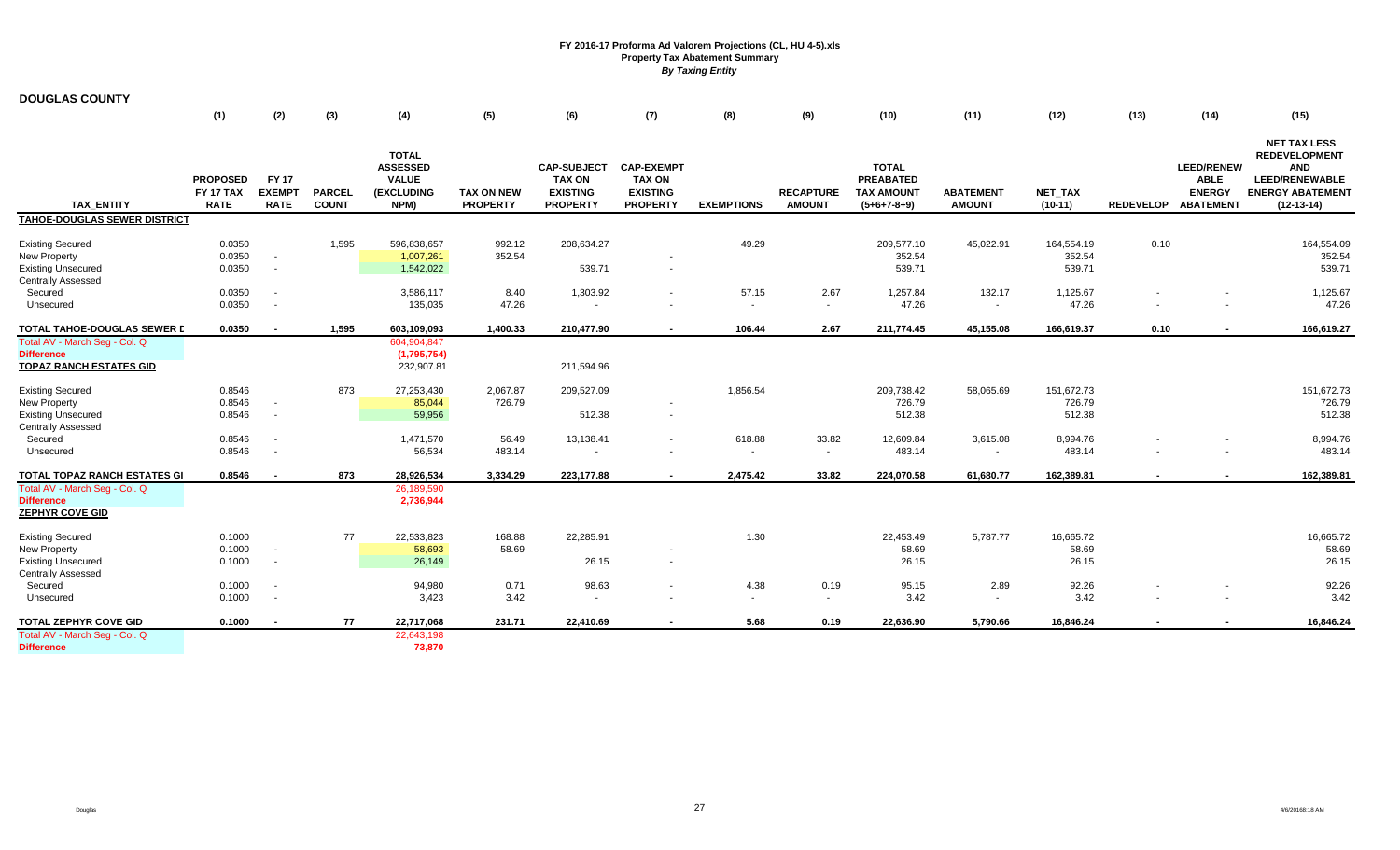| <b>DOUGLAS COUNTY</b>                                                                             | (1)                                         | (2)                                         | (3)                           | (4)                                                                   | (5)                                  | (6)                                                                       | (7)                                                                      | (8)               | (9)                               | (10)                                                                   | (11)                              | (12)                          | (13)             | (14)                                                                  | (15)                                                                                                                          |
|---------------------------------------------------------------------------------------------------|---------------------------------------------|---------------------------------------------|-------------------------------|-----------------------------------------------------------------------|--------------------------------------|---------------------------------------------------------------------------|--------------------------------------------------------------------------|-------------------|-----------------------------------|------------------------------------------------------------------------|-----------------------------------|-------------------------------|------------------|-----------------------------------------------------------------------|-------------------------------------------------------------------------------------------------------------------------------|
|                                                                                                   |                                             |                                             |                               |                                                                       |                                      |                                                                           |                                                                          |                   |                                   |                                                                        |                                   |                               |                  |                                                                       |                                                                                                                               |
| <b>TAX ENTITY</b>                                                                                 | <b>PROPOSED</b><br>FY 17 TAX<br><b>RATE</b> | <b>FY17</b><br><b>EXEMPT</b><br><b>RATE</b> | <b>PARCEL</b><br><b>COUNT</b> | <b>TOTAL</b><br><b>ASSESSED</b><br><b>VALUE</b><br>(EXCLUDING<br>NPM) | <b>TAX ON NEW</b><br><b>PROPERTY</b> | <b>CAP-SUBJECT</b><br><b>TAX ON</b><br><b>EXISTING</b><br><b>PROPERTY</b> | <b>CAP-EXEMPT</b><br><b>TAX ON</b><br><b>EXISTING</b><br><b>PROPERTY</b> | <b>EXEMPTIONS</b> | <b>RECAPTURE</b><br><b>AMOUNT</b> | <b>TOTAL</b><br><b>PREABATED</b><br><b>TAX AMOUNT</b><br>$(5+6+7-8+9)$ | <b>ABATEMENT</b><br><b>AMOUNT</b> | <b>NET TAX</b><br>$(10-11)$   | <b>REDEVELOP</b> | <b>LEED/RENEW</b><br><b>ABLE</b><br><b>ENERGY</b><br><b>ABATEMENT</b> | <b>NET TAX LESS</b><br><b>REDEVELOPMENT</b><br><b>AND</b><br><b>LEED/RENEWABLE</b><br><b>ENERGY ABATEMENT</b><br>$(12-13-14)$ |
| <b>ZEPHYR HEIGHTS</b>                                                                             |                                             |                                             |                               |                                                                       |                                      |                                                                           |                                                                          |                   |                                   |                                                                        |                                   |                               |                  |                                                                       |                                                                                                                               |
| <b>Existing Secured</b><br>New Property<br><b>Existing Unsecured</b><br><b>Centrally Assessed</b> | 0.2798<br>0.2798<br>0.2798                  | $\sim$<br>$\sim$                            | 228                           | 38,568,887<br>118,499<br>127,202                                      | 348.46<br>331.56                     | 107,665.06<br>355.91                                                      | $\overline{\phantom{a}}$<br>$\blacksquare$                               | 255.56            |                                   | 107,757.96<br>331.56<br>355.91                                         | 21,276.02                         | 86,481.94<br>331.56<br>355.91 |                  |                                                                       | 86,481.94<br>331.56<br>355.91                                                                                                 |
| Secured                                                                                           | 0.2798                                      | $\sim$                                      |                               | 233,425                                                               | 4.75                                 | 677.68                                                                    | $\sim$                                                                   | 29.31             | 1.27                              | 654.39                                                                 | 20.51                             | 633.88                        |                  | $\sim$                                                                | 633.88                                                                                                                        |
| Unsecured                                                                                         | 0.2798                                      | $\sim$                                      |                               | 8,682                                                                 | 24.29                                | $\sim$                                                                    | $\sim$                                                                   | $\sim$            | $\sim$                            | 24.29                                                                  | $\sim$                            | 24.29                         | $\sim$           |                                                                       | 24.29                                                                                                                         |
| <b>TOTAL ZEPHYR HEIGHTS</b>                                                                       | 0.2798                                      | $\blacksquare$                              | 228                           | 39,056,694                                                            | 709.06                               | 108,698.65                                                                | $\sim$                                                                   | 284.87            | 1.27                              | 109,124.11                                                             | 21,296.53                         | 87,827.58                     | $\blacksquare$   | $\overline{\phantom{a}}$                                              | 87,827.58                                                                                                                     |
| Total AV - March Seg - Col. Q<br><b>Difference</b><br><b>ZEPHYR KNOLLS</b>                        |                                             |                                             |                               | 38,997,846<br>58,848                                                  |                                      |                                                                           |                                                                          |                   |                                   |                                                                        |                                   |                               |                  |                                                                       |                                                                                                                               |
| <b>Existing Secured</b>                                                                           | 0.5237                                      |                                             | 65                            | 8,681,952                                                             | 46.75                                | 44,964.96                                                                 |                                                                          | 147.62            |                                   | 44,864.09                                                              | 5,765.91                          | 39,098.18                     |                  |                                                                       | 39,098.18                                                                                                                     |
| New Property                                                                                      | 0.5237                                      | $\sim$                                      |                               | 9,076                                                                 | 47.53                                |                                                                           | $\sim$                                                                   |                   |                                   | 47.53                                                                  |                                   | 47.53                         |                  |                                                                       | 47.53                                                                                                                         |
| <b>Existing Unsecured</b><br><b>Centrally Assessed</b>                                            | 0.5237                                      | $\sim$                                      |                               | 15,960                                                                |                                      | 83.58                                                                     | $\sim$                                                                   |                   |                                   | 83.58                                                                  |                                   | 83.58                         |                  |                                                                       | 83.58                                                                                                                         |
| Secured                                                                                           | 0.5237                                      | $\sim$                                      |                               | 61,022                                                                | 0.74                                 | 335.24                                                                    | $\sim$                                                                   | 16.40             | $\sim$                            | 319.58                                                                 | 11.01                             | 308.57                        |                  | $\sim$                                                                | 308.57                                                                                                                        |
| Unsecured                                                                                         | 0.5237                                      | $\sim$                                      |                               | 2,465                                                                 | 12.91                                | $\sim$                                                                    | $\sim$                                                                   | $\sim$            | $\sim$                            | 12.91                                                                  | $\sim$                            | 12.91                         | $\sim$           | . .                                                                   | 12.91                                                                                                                         |
| <b>TOTAL ZEPHYR KNOLLS</b>                                                                        | 0.5237                                      | $\blacksquare$                              | 65                            | 8,770,475                                                             | 107.93                               | 45,383.78                                                                 | $\blacksquare$                                                           | 164.02            | $\sim$                            | 45,327.69                                                              | 5,776.92                          | 39,550.77                     | $\blacksquare$   | $\overline{\phantom{a}}$                                              | 39,550.77                                                                                                                     |
| Total AV - March Seg - Col. Q<br><b>Difference</b>                                                |                                             |                                             |                               | 8,654,862<br>115,613                                                  |                                      |                                                                           |                                                                          |                   |                                   |                                                                        |                                   |                               |                  |                                                                       |                                                                                                                               |

**NOTE: Total secured value includes \$108,006,002 incremental value for the Redevelopment Agency.**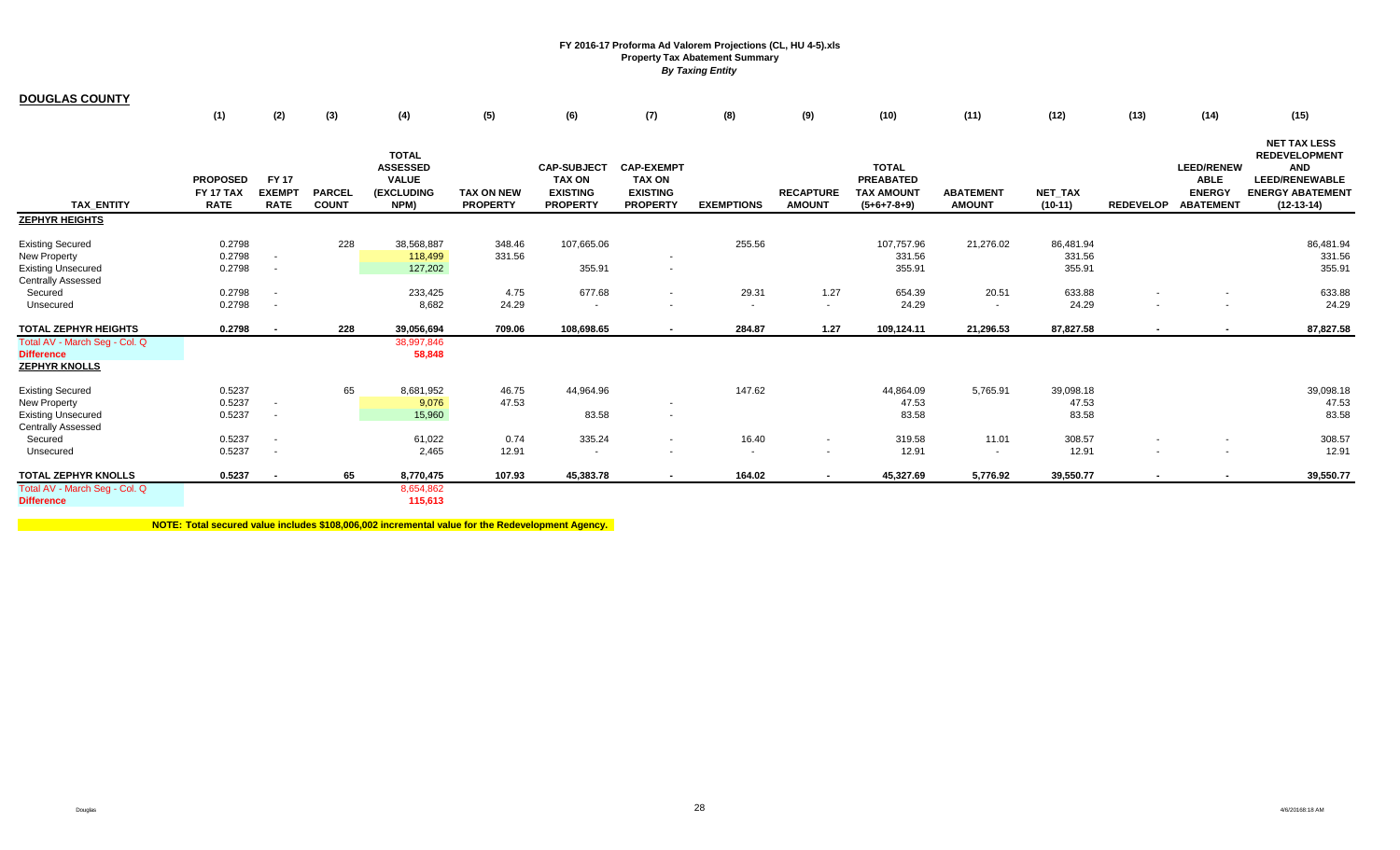| <b>ELKO COUNTY</b>                                                                                                                                                                                                                                                 |                                                                                                            |                                                                                                                                            |                                                                                        |                                                                                                                                                                    |                                                                                                                                               |                                                                                                                                                                |                                                                          |                                                                                                                                      |                                                                                                            |                                                                                                                                                                   |                                                                                                                                          |                                                                                                                                                                |                                                                    |                                                             |                                                                                                                                                                |
|--------------------------------------------------------------------------------------------------------------------------------------------------------------------------------------------------------------------------------------------------------------------|------------------------------------------------------------------------------------------------------------|--------------------------------------------------------------------------------------------------------------------------------------------|----------------------------------------------------------------------------------------|--------------------------------------------------------------------------------------------------------------------------------------------------------------------|-----------------------------------------------------------------------------------------------------------------------------------------------|----------------------------------------------------------------------------------------------------------------------------------------------------------------|--------------------------------------------------------------------------|--------------------------------------------------------------------------------------------------------------------------------------|------------------------------------------------------------------------------------------------------------|-------------------------------------------------------------------------------------------------------------------------------------------------------------------|------------------------------------------------------------------------------------------------------------------------------------------|----------------------------------------------------------------------------------------------------------------------------------------------------------------|--------------------------------------------------------------------|-------------------------------------------------------------|----------------------------------------------------------------------------------------------------------------------------------------------------------------|
|                                                                                                                                                                                                                                                                    | (1)                                                                                                        | (2)                                                                                                                                        | (3)                                                                                    | (4)                                                                                                                                                                | (5)                                                                                                                                           | (6)                                                                                                                                                            | (7)                                                                      | (8)                                                                                                                                  | (9)                                                                                                        | (10)                                                                                                                                                              | (11)                                                                                                                                     | (12)                                                                                                                                                           | (13)                                                               | (14)                                                        | (15)                                                                                                                                                           |
| TAX_ENTITY                                                                                                                                                                                                                                                         | <b>PROPOSED</b><br>FY 17 TAX<br><b>RATE</b>                                                                | <b>FY 17</b><br><b>EXEMPT</b><br><b>RATE</b>                                                                                               | <b>PARCEL</b><br><b>COUNT</b>                                                          | <b>TOTAL ASSESSED</b><br><b>VALUE</b><br>(EXCLUDING NPM)                                                                                                           | <b>TAX ON NEW</b><br><b>PROPERTY</b>                                                                                                          | <b>CAP-SUBJECT TAX</b><br><b>ON EXISTING</b><br><b>PROPERTY</b>                                                                                                | <b>CAP-EXEMPT</b><br><b>TAX ON</b><br><b>EXISTING</b><br><b>PROPERTY</b> | <b>EXEMPTIONS</b>                                                                                                                    | <b>RECAPTURE</b><br><b>AMOUNT</b>                                                                          | <b>TOTAL</b><br>PREABATED TAX<br><b>AMOUNT</b><br>$(5+6+7-8+9)$                                                                                                   | <b>ABATEMENT</b><br><b>AMOUNT</b>                                                                                                        | <b>NET TAX</b><br>$(10-11)$                                                                                                                                    | <b>REDEVELOP</b>                                                   | <b>LEED/RENEWA</b><br><b>BLE ENERGY</b><br><b>ABATEMENT</b> | <b>NET TAX LESS</b><br><b>REDEVELOPMENT</b><br><b>AND</b><br><b>LEED/RENEWABLE</b><br><b>ENERGY ABATEMENT</b><br>$(12-13-14)$                                  |
| <b>ALL ENTITIES</b>                                                                                                                                                                                                                                                |                                                                                                            |                                                                                                                                            |                                                                                        |                                                                                                                                                                    |                                                                                                                                               |                                                                                                                                                                |                                                                          |                                                                                                                                      |                                                                                                            |                                                                                                                                                                   |                                                                                                                                          |                                                                                                                                                                |                                                                    |                                                             |                                                                                                                                                                |
| <b>STATE OF NEVADA</b><br><b>GENERAL COUNTY</b><br><b>SCHOOL DISTRICT</b><br><b>CITY OF CARLIN</b><br>CITY OF ELKO<br>CITY OF WELLS<br>CITY OF WEST WENDOVER<br><b>JACKPOT TOWN</b><br><b>MONTELLO TOWN</b><br>MOUNTAIN CITY TOWN<br>ELKO CONVENTION & VISITORS AU | 0.1700<br>0.8386<br>1.5000<br>1.1480<br>0.9200<br>0.9605<br>1.1514<br>0.5891<br>0.4858<br>0.4347<br>0.0392 | $\overline{\phantom{a}}$<br>$\overline{\phantom{a}}$<br>$\overline{\phantom{a}}$<br>$\sim$<br>$\sim$<br>$\overline{\phantom{a}}$<br>$\sim$ | 42,660<br>42,660<br>42,660<br>947<br>5,962<br>808<br>814<br>183<br>167<br>88<br>26,255 | 1,871,079,233<br>1,871,079,377<br>1,871,079,257<br>35,924,795<br>505,899,413<br>28,315,714<br>131,466,292<br>28,303,924<br>1,624,872<br>2,048,976<br>1,317,122,167 | 253,524.58<br>1,250,621.95<br>2,236,981.88<br>44,734.45<br>294,668.43<br>23,543.57<br>64,989.83<br>12,378.53<br>839.21<br>253.52<br>43,949.05 | 3,052,516.71<br>15,057,908.48<br>26,934,046.88<br>369,668.64<br>4,383,103.78<br>250,067.40<br>1,458,687.08<br>157,353.40<br>7,303.36<br>8,921.04<br>478,776.22 |                                                                          | 124,700.72<br>615,089.67<br>1,100,299.09<br>1,984.93<br>23,496.08<br>1,638.62<br>9,275.59<br>1,445.13<br>63.07<br>267.68<br>6,407.64 | 10,085.98<br>49,753.57<br>88,993.98<br>7.12<br>1,742.99<br>12.24<br>$\sim$<br>456.08<br>$\sim$<br>1,754.42 | 3,191,426.55<br>15,743,194.33<br>28, 159, 723. 65<br>412,425.28<br>4,656,019.11<br>271,984.59<br>1,514,401.32<br>168,742.88<br>8,079.50<br>8,906.87<br>518,072.05 | 123,331.40<br>615,112.84<br>1,088,225.57<br>50,626.14<br>85,869.79<br>6,711.65<br>37,176.61<br>3,481.67<br>840.93<br>603.41<br>15,138.08 | 3,068,095.15<br>15,128,081.49<br>27,071,498.08<br>361,799.14<br>4,570,149.32<br>265,272.94<br>1,477,224.71<br>165,261.21<br>7,238.57<br>8,303.46<br>502,933.97 | 15,613.15<br>84,731.64<br>75,791.95<br>82,865.89<br>3,961.35       | 229.55<br>1,132.32<br>2,025.36                              | 3,052,252.45<br>15,042,217.53<br>26,993,680.77<br>361,799.14<br>4,487,283.43<br>265,272.94<br>1,477,224.71<br>165,261.21<br>7,238.57<br>8,303.46<br>498,972.62 |
| ELKO TELEVISION DISTRICT<br><b>TOTAL COUNTY</b>                                                                                                                                                                                                                    | 0.0145                                                                                                     |                                                                                                                                            | 26,029<br>42,660                                                                       | 1,098,365,382<br>1,871,079,233                                                                                                                                     | 9,041.76<br>4,235,526.73                                                                                                                      | 152,820.92<br>52,311,173.91                                                                                                                                    |                                                                          | 2,601.30<br>1,887,269.52                                                                                                             | 648.27<br>153,454.65                                                                                       | 159,909.66<br>54,812,885.77                                                                                                                                       | 5,952.07<br>2,033,070.16                                                                                                                 | 153,957.59<br>52,779,815.61                                                                                                                                    | 1,465.44<br>264,429.42                                             | 3,387.23                                                    | 152,492.15<br>52,511,998.96                                                                                                                                    |
|                                                                                                                                                                                                                                                                    |                                                                                                            |                                                                                                                                            |                                                                                        |                                                                                                                                                                    |                                                                                                                                               |                                                                                                                                                                |                                                                          |                                                                                                                                      |                                                                                                            | <b>Abatement Percent</b>                                                                                                                                          | 3.71%                                                                                                                                    |                                                                                                                                                                |                                                                    |                                                             |                                                                                                                                                                |
| <b>STATE OF NEVADA</b>                                                                                                                                                                                                                                             |                                                                                                            |                                                                                                                                            |                                                                                        |                                                                                                                                                                    | 14,031,271                                                                                                                                    |                                                                                                                                                                |                                                                          |                                                                                                                                      |                                                                                                            |                                                                                                                                                                   |                                                                                                                                          |                                                                                                                                                                |                                                                    |                                                             |                                                                                                                                                                |
| <b>Existing Secured</b><br><b>New Property</b><br><b>Existing Unsecured</b><br><b>Centrally Assessed</b>                                                                                                                                                           | 0.1700<br>0.1700<br>0.1700                                                                                 |                                                                                                                                            | 42,660                                                                                 | 1,193,748,804<br>117,227,380<br>163,672,776                                                                                                                        | 23,853.16<br>199,286.55                                                                                                                       | 2,117,525.37<br>278,243.72                                                                                                                                     |                                                                          | 111,499.63                                                                                                                           | 9,959.33                                                                                                   | 2,039,838.23<br>199,286.55<br>278,243.72                                                                                                                          | 98,773.65                                                                                                                                | 1,941,064.58<br>199,286.55<br>278,243.72                                                                                                                       | 15,613.15                                                          |                                                             | 1,925,451.43<br>199,286.55<br>278,243.72                                                                                                                       |
| Secured<br>Unsecured                                                                                                                                                                                                                                               | 0.1700<br>0.1700                                                                                           |                                                                                                                                            |                                                                                        | 392,053,305<br>4,376,968                                                                                                                                           | 25,100.99<br>5,283.88                                                                                                                         | 654,584.07<br>2,163.55                                                                                                                                         |                                                                          | 13,194.50<br>6.59                                                                                                                    | 126.65                                                                                                     | 666,617.21<br>7,440.84                                                                                                                                            | 24,552.50<br>5.25                                                                                                                        | 642,064.71<br>7,435.59                                                                                                                                         |                                                                    | 223.03<br>6.52                                              | 641,841.68<br>7,429.07                                                                                                                                         |
| TOTAL STATE OF NEVADA<br>Total AV - March Seg - Col. Q                                                                                                                                                                                                             | 0.1700                                                                                                     |                                                                                                                                            | 42,660                                                                                 | 1,871,079,233<br>1,867,776,811                                                                                                                                     | 253,524.58                                                                                                                                    | 3,052,516.71                                                                                                                                                   | $\sim$                                                                   | 124,700.72                                                                                                                           | 10,085.98                                                                                                  | 3,191,426.55                                                                                                                                                      | 123,331.40                                                                                                                               | 3,068,095.15                                                                                                                                                   | 15,613.15                                                          | 229.55                                                      | 3,052,252.45                                                                                                                                                   |
| <b>Difference</b><br><b>GENERAL COUNTY</b>                                                                                                                                                                                                                         |                                                                                                            |                                                                                                                                            |                                                                                        | 3,302,422                                                                                                                                                          |                                                                                                                                               |                                                                                                                                                                |                                                                          |                                                                                                                                      |                                                                                                            |                                                                                                                                                                   |                                                                                                                                          |                                                                                                                                                                |                                                                    |                                                             |                                                                                                                                                                |
| <b>Existing Secured</b><br>General Co.<br>Gen Indigent<br>Extension<br>Library                                                                                                                                                                                     | 0.5120<br>0.0274<br>0.0100<br>0.0270                                                                       | $\overline{\phantom{a}}$<br>$\sim$<br>$\sim$<br>$\sim$                                                                                     | 42,660<br>42,660<br>42,660<br>42,660                                                   | 1,193,748,804<br>1,193,748,804<br>1,193,748,804<br>1,193,748,804                                                                                                   | 71,839.27<br>3,844.88<br>1,403.67<br>3,788.45                                                                                                 | 6,377,469.30<br>341,296.44<br>124,562.47<br>336,306.18                                                                                                         |                                                                          | 335,812.77<br>17,970.77<br>6,559.89<br>17,708.78                                                                                     | 29,995.25<br>1,605.25<br>585.88<br>1,581.77                                                                | 6,143,491.05<br>328,775.80<br>119,992.13<br>323,967.62                                                                                                            | 297,666.88<br>16,324.53<br>5,810.89<br>15,693.17                                                                                         | 5,845,824.17<br>312,451.27<br>114,181.24<br>308,274.45                                                                                                         | 51,740.55<br>2,767.81<br>1,010.62<br>2,728.46                      |                                                             | 5,794,083.62<br>309,683.46<br>113,170.62<br>305,545.99                                                                                                         |
| Juvenile Prob<br>Sr Citizen Sv<br>Jail Operatns<br>Med Indigent<br>Co Captl Proj<br>Fair Board Im                                                                                                                                                                  | 0.0626<br>0.0200<br>0.0135<br>0.0700<br>0.0500<br>0.0039                                                   | $\sim$<br>$\sim$                                                                                                                           | 42,660<br>42,660<br>42,660<br>42,660<br>42,660<br>42,660                               | 1,193,748,804<br>1,193,748,804<br>1,193,748,804<br>1,193,748,804<br>1,193,748,804<br>1,193,748,804                                                                 | 8,783.46<br>2,805.96<br>1,893.94<br>9,821.87<br>7,015.73<br>546.57                                                                            | 779,756.43<br>249,127.23<br>168,148.51<br>871,920.53<br>622,811.92<br>48,591.16                                                                                |                                                                          | 41,057.20<br>13,117.31<br>8,855.28<br>45,860.89<br>32,794.11<br>2,557.88                                                             | 3,667.36<br>1,171.68<br>790.88<br>4,100.89<br>2,929.21<br>228.45                                           | 751,150.05<br>239,987.56<br>161,978.05<br>839,982.40<br>599,962.75<br>46,808.30                                                                                   | 36,856.13<br>11,619.79<br>7,838.72<br>45,663.96<br>29,047.90<br>2,254.08                                                                 | 714,293.92<br>228,367.77<br>154,139.33<br>794,318.44<br>570,914.85<br>44,554.22                                                                                | 6,324.79<br>2,021.00<br>1,364.13<br>7,064.30<br>5,052.78<br>394.38 |                                                             | 707,969.13<br>226,346.77<br>152,775.20<br>787,254.14<br>565,862.07<br>44,159.84                                                                                |
|                                                                                                                                                                                                                                                                    |                                                                                                            |                                                                                                                                            |                                                                                        |                                                                                                                                                                    |                                                                                                                                               |                                                                                                                                                                |                                                                          |                                                                                                                                      |                                                                                                            |                                                                                                                                                                   |                                                                                                                                          |                                                                                                                                                                |                                                                    |                                                             |                                                                                                                                                                |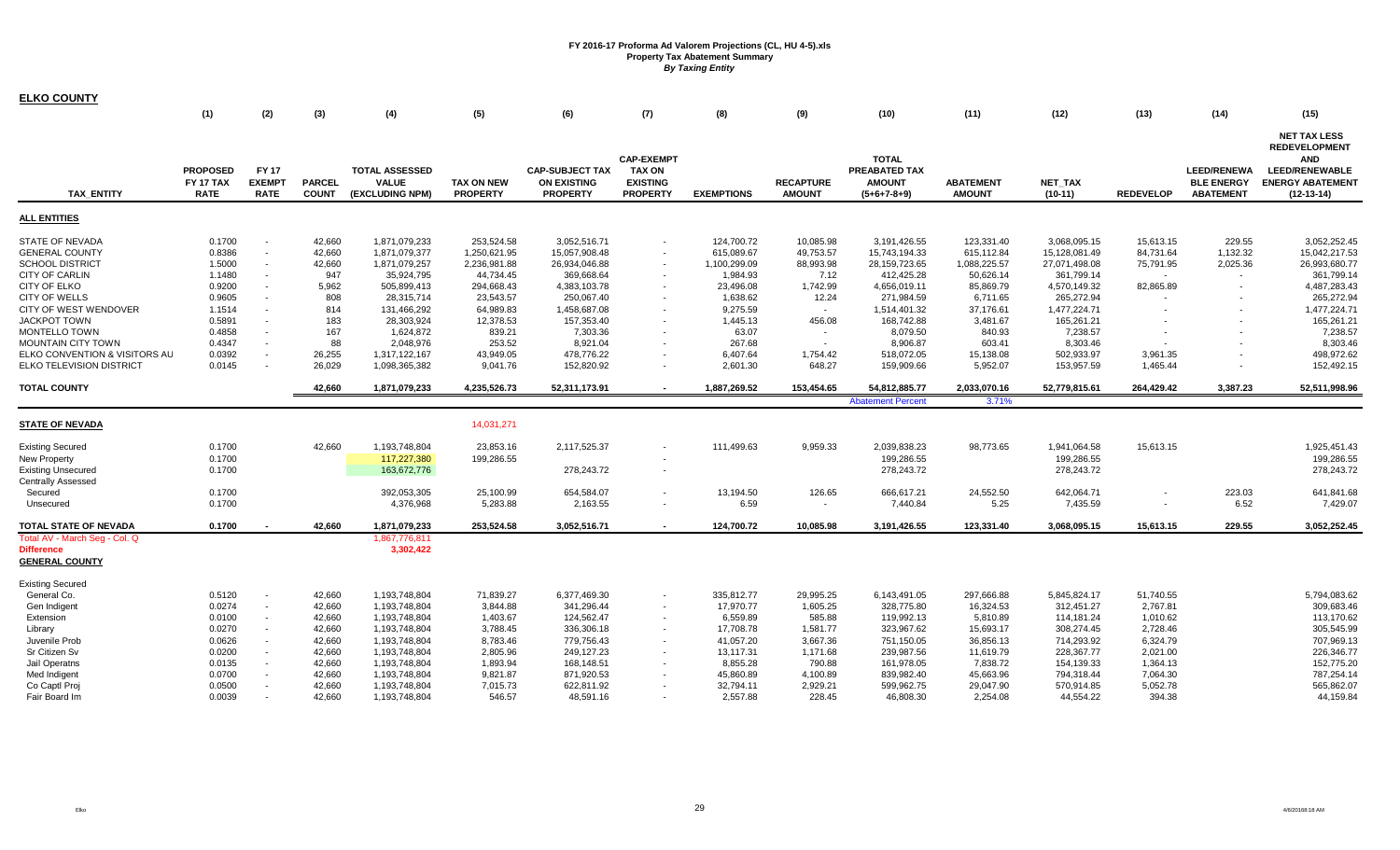| <b>ELKO COUNTY</b>                                                                                                                                  |                              |                               |                            |                                                                                         |                                  |                                              |                                                       |                                   |                                    |                                                |                                   |                                            |                                |                                         |                                                                                                               |
|-----------------------------------------------------------------------------------------------------------------------------------------------------|------------------------------|-------------------------------|----------------------------|-----------------------------------------------------------------------------------------|----------------------------------|----------------------------------------------|-------------------------------------------------------|-----------------------------------|------------------------------------|------------------------------------------------|-----------------------------------|--------------------------------------------|--------------------------------|-----------------------------------------|---------------------------------------------------------------------------------------------------------------|
|                                                                                                                                                     | (1)                          | (2)                           | (3)                        | (4)                                                                                     | (5)                              | (6)                                          | (7)                                                   | (8)                               | (9)                                | (10)                                           | (11)                              | (12)                                       | (13)                           | (14)                                    | (15)                                                                                                          |
|                                                                                                                                                     | <b>PROPOSED</b><br>FY 17 TAX | <b>FY 17</b><br><b>EXEMPT</b> | <b>PARCEL</b>              | <b>TOTAL ASSESSED</b><br><b>VALUE</b>                                                   | TAX ON NEW                       | <b>CAP-SUBJECT TAX</b><br><b>ON EXISTING</b> | <b>CAP-EXEMPT</b><br><b>TAX ON</b><br><b>EXISTING</b> |                                   | <b>RECAPTURE</b>                   | <b>TOTAL</b><br>PREABATED TAX<br><b>AMOUNT</b> | <b>ABATEMENT</b>                  | NET_TAX                                    |                                | <b>LEED/RENEWA</b><br><b>BLE ENERGY</b> | <b>NET TAX LESS</b><br><b>REDEVELOPMENT</b><br><b>AND</b><br><b>LEED/RENEWABLE</b><br><b>ENERGY ABATEMENT</b> |
| <b>TAX ENTITY</b>                                                                                                                                   | <b>RATE</b>                  | <b>RATE</b>                   | <b>COUNT</b>               | (EXCLUDING NPM)                                                                         | <b>PROPERTY</b>                  | <b>PROPERTY</b>                              | <b>PROPERTY</b>                                       | <b>EXEMPTIONS</b>                 | <b>AMOUNT</b>                      | $(5+6+7-8+9)$                                  | <b>AMOUNT</b>                     | $(10-11)$                                  | <b>REDEVELOP</b>               | <b>ABATEMENT</b>                        | $(12-13-14)$                                                                                                  |
| Hosp Indigent<br>Youth Service<br>Museum                                                                                                            | 0.0150<br>0.0087<br>0.0185   | $\sim$<br>$\sim$<br>$\sim$    | 42,660<br>42,660<br>42,660 | 1,193,748,804<br>1,193,748,804<br>1,193,748,804                                         | 2,104.61<br>1,220.97<br>2,595.65 | 186,842.29<br>108,369.41<br>230,449.35       | $\sim$<br>$\overline{\phantom{a}}$                    | 9,836.80<br>5,704.90<br>12,133.03 | 878.77<br>509.69<br>1,083.78       | 179,988.87<br>104,395.17<br>221,995.75         | 8,716.38<br>5,598.06<br>10,880.49 | 171,272.49<br>98,797.11<br>211,115.26      | 1,515.81<br>877.77<br>1,869.24 |                                         | 169,756.68<br>97,919.34<br>209,246.02                                                                         |
| <b>GENERAL TOTAL</b>                                                                                                                                | 0.8386                       |                               | 42,660                     | 1,193,748,804                                                                           | 117,665.03                       | 10,445,651.22                                |                                                       | 549,969.61                        | 49,128.86                          | 10,062,475.50                                  | 493,970.98                        | 9,568,504.52                               | 84,731.64                      | $\blacksquare$                          | 9,483,772.88                                                                                                  |
| <b>New Property</b><br><b>Existing Unsecured</b><br><b>Centrally Assessed</b>                                                                       | 0.8386<br>0.8386             | $\sim$                        |                            | 117,227,524<br>163,672,776                                                              | 983,070.02                       | 1,372,559.90                                 | $\overline{\phantom{a}}$<br>$\sim$                    |                                   |                                    | 983,070.02<br>1,372,559.90                     |                                   | 983,070.02<br>1,372,559.90                 |                                |                                         | 983,070.02<br>1,372,559.90                                                                                    |
| Secured<br>Unsecured                                                                                                                                | 0.8386<br>0.8386             | $\sim$<br>$\sim$              |                            | 392,053,305<br>4,376,968                                                                | 123,821.83<br>26,065.07          | 3,229,024.69<br>10,672.67                    | $\sim$<br>$\sim$                                      | 65,087.57<br>32.49                | 624.71<br>$\overline{\phantom{a}}$ | 3,288,383.66<br>36,705.25                      | 121,115.84<br>26.02               | 3,167,267.82<br>36,679.23                  | $\overline{\phantom{a}}$       | 1,100.18<br>32.14                       | 3,166,167.64<br>36,647.09                                                                                     |
| <b>TOTAL GENERAL COUNTY</b>                                                                                                                         | 0.8386                       |                               | 42,660                     | 1,871,079,377                                                                           | 1,250,621.95                     | 15,057,908.48                                | $\blacksquare$                                        | 615,089.67                        | 49,753.57                          | 15,743,194.33                                  | 615,112.84                        | 15,128,081.49                              | 84,731.64                      | 1,132.32                                | 15,042,217.53                                                                                                 |
| <b>March Assessors Report:</b><br>New secured<br><b>Existing Secured</b><br><b>Difference</b><br>Total AV - March Seg - Col. Q<br><b>Difference</b> |                              |                               |                            | 13,876,883<br>1,176,415,111<br>1,190,291,994<br>3,456,810<br>1,867,776,811<br>3,302,566 | 0.29%                            |                                              |                                                       |                                   |                                    |                                                |                                   |                                            |                                |                                         |                                                                                                               |
| <b>SCHOOL DISTRICT</b>                                                                                                                              |                              |                               |                            |                                                                                         |                                  |                                              |                                                       |                                   |                                    |                                                |                                   |                                            |                                |                                         |                                                                                                               |
| <b>Existing Secured</b><br><b>New Property</b><br><b>Existing Unsecured</b><br><b>Centrally Assessed</b>                                            | 0.7500<br>0.7500<br>0.7500   | $\sim$<br>$\sim$              | 42,660                     | 1,193,748,804<br>117,227,404<br>163,672,776                                             | 105,234.35<br>879,205.53         | 9,342,061.62<br>1,227,545.82                 | $\sim$                                                | 491,909.57                        | 43,938.27                          | 8,999,324.67<br>879,205.53<br>1,227,545.82     | 435,769.75                        | 8,563,554.92<br>879,205.53<br>1,227,545.82 | 75,791.95                      |                                         | 8,487,762.97<br>879,205.53<br>1,227,545.82                                                                    |
| Secured                                                                                                                                             | 0.7500                       |                               |                            | 392,053,305                                                                             | 110,739.82                       | 2,887,870.92                                 | $\sim$                                                | 58,210.92                         | 558.72                             | 2,940,958.55                                   | 108,319.69                        | 2,832,638.86                               |                                | 983.94                                  | 2,831,654.92                                                                                                  |
| Unsecured                                                                                                                                           | 0.7500                       |                               |                            | 4,376,968                                                                               | 23,311.24                        | 9,545.08                                     | $\overline{\phantom{a}}$                              | 29.06                             | $\overline{\phantom{a}}$           | 32,827.26                                      | 23.36                             | 32,803.91                                  |                                | 28.74                                   | 32,775.17                                                                                                     |
| TOTAL SCHOOL OPERATING                                                                                                                              | 0.7500                       |                               | 42,660                     | 1,871,079,257                                                                           | 1,118,490.94                     | 13,467,023.44                                | $\sim$                                                | 550,149.54                        | 44,496.99                          | 14,079,861.83                                  | 544,112.79                        | 13,535,749.04                              | 75,791.95                      | 1,012.68                                | 13,458,944.41                                                                                                 |
| <u>SCHOOL - PAY-AS-YOU-GO</u>                                                                                                                       |                              |                               |                            |                                                                                         | 221,479.64<br>46,622.47          | 5,775,741.84<br>19,090.16                    | $\Delta \sim 10$<br>$\sim$                            | 116,421.83<br>58.11               | 1,117.44<br>$\sim 100$             | 5,881,917.09<br>65,654.52                      | 216,639.37<br>46.71               | 5,665,277.72<br>65,607.81                  | $\sim$                         | 1,967.88<br>57.48                       | 5,663,309.84<br>65,550.33                                                                                     |
| <b>Existing Secured</b><br><b>New Property</b><br><b>Existing Unsecured</b><br>Centrally Assessed                                                   | 0.7500<br>0.7500<br>0.7500   | $\sim$<br>$\sim$              | 42,660                     | 1,193,748,804<br>117,227,404<br>163,672,776                                             | 105,234.35<br>879,205.53         | 9,342,061.62<br>1,227,545.82                 | $\sim$                                                | 491,909.58                        | 43,938.27                          | 8,999,324.66<br>879,205.53<br>1,227,545.82     | 435,769.74                        | 8,563,554.92<br>879,205.53<br>1,227,545.82 |                                |                                         | 8,563,554.92<br>879,205.53<br>1,227,545.82                                                                    |
| Secured                                                                                                                                             | 0.7500                       |                               |                            | 392,053,305                                                                             | 110,739.82                       | 2,887,870.92                                 |                                                       | 58,210.92                         | 558.72                             | 2,940,958.55                                   | 108,319.69                        | 2,832,638.86                               |                                | 983.94                                  | 2,831,654.92                                                                                                  |
| Unsecured                                                                                                                                           | 0.7500                       | $\sim$                        |                            | 4,376,968                                                                               | 23,311.24                        | 9,545.08                                     | $\sim$                                                | 29.06                             | $\blacksquare$                     | 32,827.26                                      | 23.36                             | 32,803.91                                  | $\overline{\phantom{a}}$       | 28.74                                   | 32,775.17                                                                                                     |
| <b>TOTAL SCHOOL DEBT</b>                                                                                                                            | 0.7500                       |                               | 42,660                     | 1,871,079,257                                                                           | 1,118,490.94                     | 13,467,023.44                                | $\sim$                                                | 550,149.55                        | 44,496.99                          | 14,079,861.82                                  | 544,112.78                        | 13,535,749.04                              | $\sim$                         | 1,012.68                                | 13,534,736.36                                                                                                 |
| TOTAL SCHOOL DISTRICT                                                                                                                               | 1.5000                       |                               | 42,660                     | 1,871,079,257                                                                           | 2,236,981.88                     | 26,934,046.88                                | $\sim$                                                | 1,100,299.09                      | 88,993.98                          | 28, 159, 723. 65                               | 1,088,225.57                      | 27,071,498.08                              | 75,791.95                      | 2,025.36                                | 26,993,680.77                                                                                                 |
| Total AV - March Seg - Col. Q<br><b>Difference</b>                                                                                                  |                              |                               |                            | 1,867,776,811<br>3,302,446                                                              |                                  |                                              |                                                       |                                   |                                    |                                                |                                   |                                            |                                |                                         |                                                                                                               |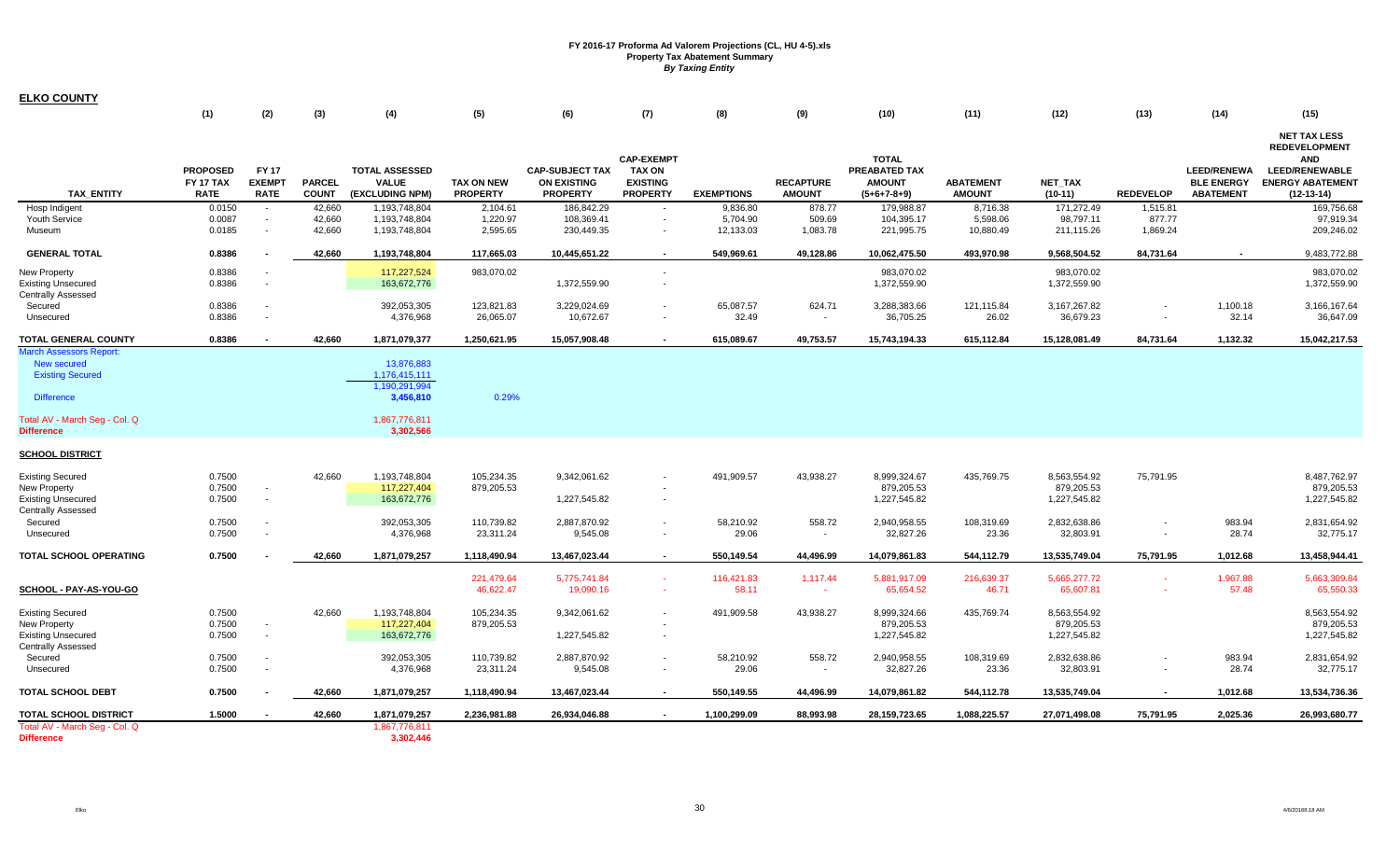| <b>ELKO COUNTY</b>                                                                                       |                                             |                                              |                               |                                                          |                                      |                                                                 |                                                                          |                   |                                                      |                                                                        |                                   |                                          |                  |                                                             |                                                                                                                        |
|----------------------------------------------------------------------------------------------------------|---------------------------------------------|----------------------------------------------|-------------------------------|----------------------------------------------------------|--------------------------------------|-----------------------------------------------------------------|--------------------------------------------------------------------------|-------------------|------------------------------------------------------|------------------------------------------------------------------------|-----------------------------------|------------------------------------------|------------------|-------------------------------------------------------------|------------------------------------------------------------------------------------------------------------------------|
|                                                                                                          | (1)                                         | (2)                                          | (3)                           | (4)                                                      | (5)                                  | (6)                                                             | (7)                                                                      | (8)               | (9)                                                  | (10)                                                                   | (11)                              | (12)                                     | (13)             | (14)                                                        | (15)                                                                                                                   |
| <b>TAX ENTITY</b>                                                                                        | <b>PROPOSED</b><br>FY 17 TAX<br><b>RATE</b> | <b>FY 17</b><br><b>EXEMPT</b><br><b>RATE</b> | <b>PARCEL</b><br><b>COUNT</b> | <b>TOTAL ASSESSED</b><br><b>VALUE</b><br>(EXCLUDING NPM) | <b>TAX ON NEW</b><br><b>PROPERTY</b> | <b>CAP-SUBJECT TAX</b><br><b>ON EXISTING</b><br><b>PROPERTY</b> | <b>CAP-EXEMPT</b><br><b>TAX ON</b><br><b>EXISTING</b><br><b>PROPERTY</b> | <b>EXEMPTIONS</b> | <b>RECAPTURE</b><br><b>AMOUNT</b>                    | <b>TOTAL</b><br><b>PREABATED TAX</b><br><b>AMOUNT</b><br>$(5+6+7-8+9)$ | <b>ABATEMENT</b><br><b>AMOUNT</b> | NET_TAX<br>$(10-11)$                     | <b>REDEVELOP</b> | <b>LEED/RENEWA</b><br><b>BLE ENERGY</b><br><b>ABATEMENT</b> | <b>NET TAX LESS</b><br><b>REDEVELOPMENT</b><br><b>AND</b><br>LEED/RENEWABLE<br><b>ENERGY ABATEMENT</b><br>$(12-13-14)$ |
| <b>CITY OF CARLIN</b>                                                                                    |                                             |                                              |                               |                                                          |                                      |                                                                 |                                                                          |                   |                                                      |                                                                        |                                   |                                          |                  |                                                             |                                                                                                                        |
| <b>Existing Secured</b><br>New Property<br><b>Existing Unsecured</b><br><b>Centrally Assessed</b>        | 1.1480<br>1.1480<br>1.1480                  | $\sim$<br>$\sim$<br>$\sim$                   | 947                           | 25,907,030<br>2,523,378<br>2,166,804                     | 8,549.43<br>28,968.38                | 289,754.19<br>24,874.91                                         |                                                                          | 889.41            | 7.12                                                 | 297,421.33<br>28,968.38<br>24,874.91                                   | 3,099.73                          | 294,321.60<br>28,968.38<br>24,874.91     |                  |                                                             | 294,321.60<br>28,968.38<br>24,874.91                                                                                   |
| Secured<br>Unsecured                                                                                     | 1.1480<br>1.1480                            | $\overline{\phantom{a}}$<br>$\sim$           |                               | 5,208,585<br>118,998                                     | 6,372.18<br>844.46                   | 54,516.76<br>522.78                                             | $\sim$                                                                   | 1,094.37<br>1.15  | $\overline{\phantom{a}}$<br>$\overline{\phantom{a}}$ | 59,794.57<br>1,366.09                                                  | 47,079.06<br>447.35               | 12,715.51<br>918.74                      |                  |                                                             | 12,715.51<br>918.74                                                                                                    |
| TOTAL CITY OF CARLIN                                                                                     | 1.1480                                      | $\sim$                                       | 947                           | 35,924,795                                               | 44,734.45                            | 369,668.64                                                      | $\sim$                                                                   | 1,984.93          | 7.12                                                 | 412,425.28                                                             | 50,626.14                         | 361,799.14                               | $\blacksquare$   |                                                             | 361,799.14                                                                                                             |
| Total AV - March Seg - Col. Q<br><b>Difference</b><br><b>CITY OF ELKO</b>                                |                                             |                                              |                               | 35,975,177<br>(50, 382)                                  |                                      |                                                                 |                                                                          |                   |                                                      |                                                                        |                                   |                                          |                  |                                                             |                                                                                                                        |
| <b>Existing Secured</b><br><b>New Property</b><br><b>Existing Unsecured</b><br><b>Centrally Assessed</b> | 0.9200<br>0.9200<br>0.9200                  | $\sim$<br>$\sim$                             | 5,962                         | 427,335,686<br>21,234,029<br>31,301,427                  | 50,146.34<br>195,353.07              | 3,901,130.07<br>287,973.13                                      | $\overline{\phantom{a}}$                                                 | 19,786.56         | 1,728.19                                             | 3,933,218.04<br>195,353.07<br>287,973.13                               | 79,858.21                         | 3,853,359.83<br>195,353.07<br>287,973.13 | 82,865.89        |                                                             | 3,770,493.94<br>195,353.07<br>287,973.13                                                                               |
| Secured<br>Unsecured                                                                                     | 0.9200<br>0.9200                            | $\sim$                                       |                               | 25,449,878<br>578,393                                    | 44,494.20<br>4,674.82                | 193,353.41<br>647.17                                            | $\sim$                                                                   | 3,708.75<br>0.77  | 14.80<br>$\blacksquare$                              | 234,153.66<br>5,321.22                                                 | 6,009.60<br>1.98                  | 228,144.06<br>5,319.24                   |                  |                                                             | 228,144.06<br>5,319.24                                                                                                 |
| TOTAL CITY OF ELKO                                                                                       | 0.9200                                      | $\sim$                                       | 5,962                         | 505,899,413                                              | 294,668.43                           | 4,383,103.78                                                    |                                                                          | 23,496.08         | 1,742.99                                             | 4,656,019.11                                                           | 85,869.79                         | 4,570,149.32                             | 82,865.89        |                                                             | 4,487,283.43                                                                                                           |
| Total AV - March Seg - Col. Q<br><b>Difference</b><br><b>CITY OF WELLS</b>                               |                                             |                                              |                               | 494,984,664<br>10,914,749                                |                                      |                                                                 |                                                                          |                   |                                                      |                                                                        |                                   |                                          |                  |                                                             |                                                                                                                        |
| <b>Existing Secured</b><br>New Property<br><b>Existing Unsecured</b><br><b>Centrally Assessed</b>        | 0.9605<br>0.9605<br>0.9605                  | $\sim$<br>$\sim$<br>$\sim$                   | 808                           | 21,080,720<br>1,986,560<br>2,067,641                     | 537.18<br>19,080.91                  | 202,417.81<br>19,859.69                                         |                                                                          | 474.74            |                                                      | 202,480.25<br>19,080.91<br>19,859.69                                   | 3,751.17                          | 198,729.08<br>19,080.91<br>19,859.69     |                  |                                                             | 198,729.08<br>19,080.91<br>19,859.69                                                                                   |
| Secured<br>Unsecured                                                                                     | 0.9605<br>0.9605                            | $\sim$<br>$\sim$                             |                               | 3,133,429<br>47,365                                      | 3,793.28<br>132.20                   | 27,466.52<br>323.38                                             | $\sim$                                                                   | 1,163.24<br>0.64  | 12.24<br>$\sim$                                      | 30,108.80<br>454.94                                                    | 2,959.63<br>0.85                  | 27,149.17<br>454.09                      |                  |                                                             | 27,149.17<br>454.09                                                                                                    |
| TOTAL CITY OF WELLS<br>Total AV - March Seg - Col. Q<br><b>Difference</b>                                | 0.9605                                      |                                              | 808                           | 28,315,714<br>28,315,713                                 | 23,543.57                            | 250,067.40                                                      |                                                                          | 1,638.62          | 12.24                                                | 271,984.59                                                             | 6,711.65                          | 265,272.94                               |                  |                                                             | 265,272.94                                                                                                             |
| <b>CITY OF WEST WENDOVER</b>                                                                             |                                             |                                              |                               |                                                          |                                      |                                                                 |                                                                          |                   |                                                      |                                                                        |                                   |                                          |                  |                                                             |                                                                                                                        |
| <b>Existing Secured</b><br>New Property<br><b>Existing Unsecured</b><br><b>Centrally Assessed</b>        | 1.1514<br>1.1514<br>1.1514                  | $\sim$<br>$\sim$<br>$\sim$                   | 814                           | 109,302,959<br>5,091,806<br>14,909,611                   | 30.22<br>58,627.06                   | 1,268,273.19<br>171,669.26                                      |                                                                          | 9,090.71          |                                                      | 1,259,212.70<br>58,627.06<br>171,669.26                                | 35,299.27                         | 1,223,913.43<br>58,627.06<br>171,669.26  |                  |                                                             | 1,223,913.43<br>58,627.06<br>171,669.26                                                                                |
| Secured<br>Unsecured                                                                                     | 1.1514<br>1.1514                            |                                              |                               | 2,148,333<br>13,582                                      | 6,286.02<br>46.53                    | 18,634.77<br>109.86                                             |                                                                          | 184.88            |                                                      | 24,735.91<br>156.39                                                    | 1,873.31<br>4.03                  | 22,862.60<br>152.36                      |                  |                                                             | 22,862.60<br>152.36                                                                                                    |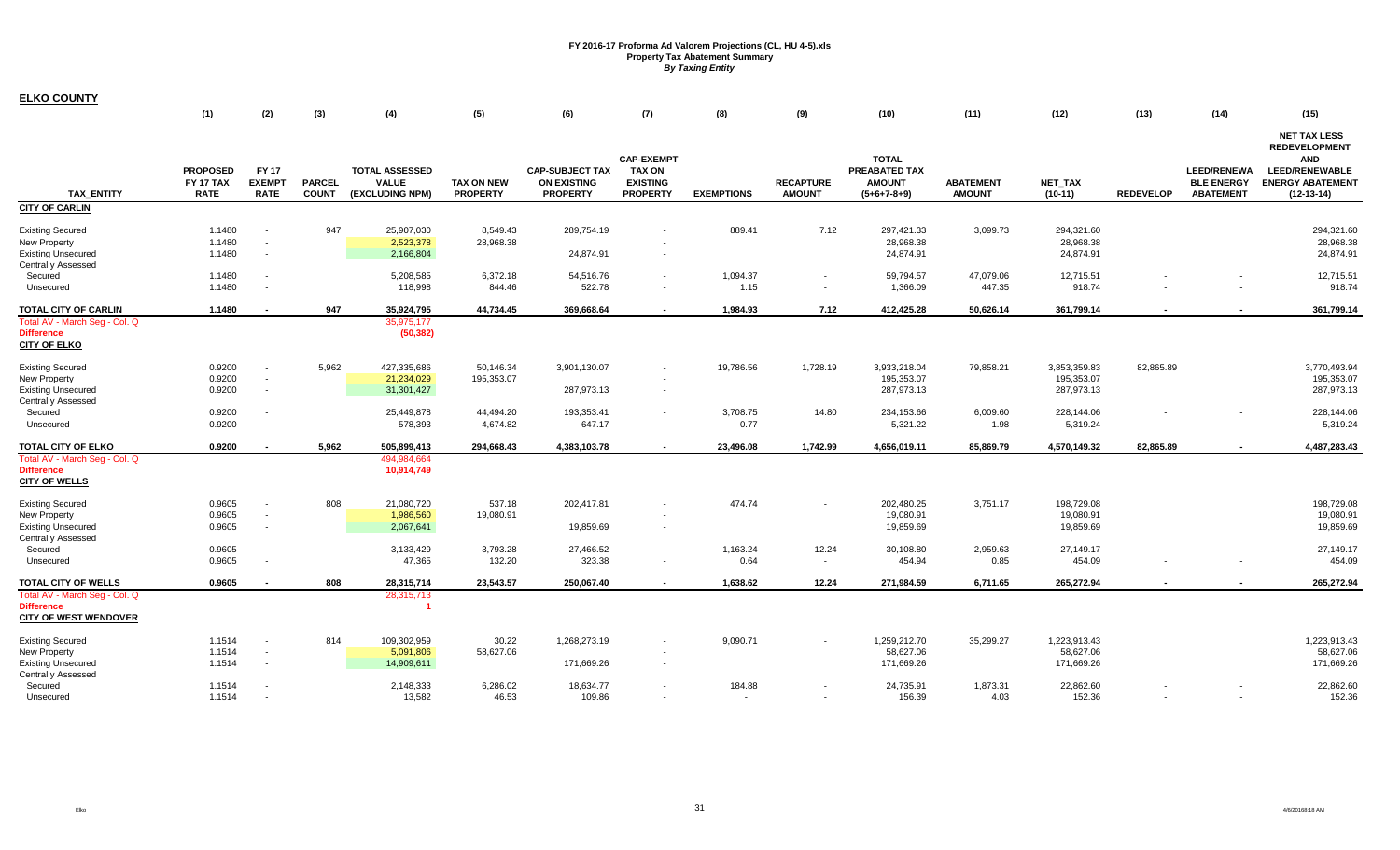| <b>ELKO COUNTY</b>                                                                                    |                                             |                                                                |                               |                                                          |                                      |                                                                 |                                                                          |                                    |                                   |                                                                 |                                                      |                                      |                  |                                                             |                                                                                                                               |
|-------------------------------------------------------------------------------------------------------|---------------------------------------------|----------------------------------------------------------------|-------------------------------|----------------------------------------------------------|--------------------------------------|-----------------------------------------------------------------|--------------------------------------------------------------------------|------------------------------------|-----------------------------------|-----------------------------------------------------------------|------------------------------------------------------|--------------------------------------|------------------|-------------------------------------------------------------|-------------------------------------------------------------------------------------------------------------------------------|
|                                                                                                       | (1)                                         | (2)                                                            | (3)                           | (4)                                                      | (5)                                  | (6)                                                             | (7)                                                                      | (8)                                | (9)                               | (10)                                                            | (11)                                                 | (12)                                 | (13)             | (14)                                                        | (15)                                                                                                                          |
| <b>TAX ENTITY</b>                                                                                     | <b>PROPOSED</b><br>FY 17 TAX<br><b>RATE</b> | <b>FY 17</b><br><b>EXEMPT</b><br><b>RATE</b>                   | <b>PARCEL</b><br><b>COUNT</b> | <b>TOTAL ASSESSED</b><br><b>VALUE</b><br>(EXCLUDING NPM) | <b>TAX ON NEW</b><br><b>PROPERTY</b> | <b>CAP-SUBJECT TAX</b><br><b>ON EXISTING</b><br><b>PROPERTY</b> | <b>CAP-EXEMPT</b><br><b>TAX ON</b><br><b>EXISTING</b><br><b>PROPERTY</b> | <b>EXEMPTIONS</b>                  | <b>RECAPTURE</b><br><b>AMOUNT</b> | <b>TOTAL</b><br>PREABATED TAX<br><b>AMOUNT</b><br>$(5+6+7-8+9)$ | <b>ABATEMENT</b><br><b>AMOUNT</b>                    | NET_TAX<br>$(10-11)$                 | <b>REDEVELOP</b> | <b>LEED/RENEWA</b><br><b>BLE ENERGY</b><br><b>ABATEMENT</b> | <b>NET TAX LESS</b><br><b>REDEVELOPMENT</b><br><b>AND</b><br><b>LEED/RENEWABLE</b><br><b>ENERGY ABATEMENT</b><br>$(12-13-14)$ |
| TOTAL CITY OF WEST WENDOVER                                                                           | 1.1514                                      | $\sim$                                                         | 814                           | 131,466,292                                              | 64,989.83                            | 1,458,687.08                                                    |                                                                          | 9,275.59                           |                                   | 1,514,401.32                                                    | 37,176.61                                            | 1,477,224.71                         |                  |                                                             | 1,477,224.71                                                                                                                  |
| Total AV - March Seg - Col. Q<br><b>Difference</b><br><b>JACKPOT TOWN</b>                             |                                             |                                                                |                               | 139,017,555<br>(7, 551, 263)                             |                                      |                                                                 |                                                                          |                                    |                                   |                                                                 |                                                      |                                      |                  |                                                             |                                                                                                                               |
| <b>Existing Secured</b><br><b>New Property</b><br><b>Existing Unsecured</b>                           | 0.5891<br>0.5891<br>0.5891                  | $\sim$<br>$\sim$<br>$\sim$                                     | 183                           | 25,138,437<br>1,448,730<br>822,468                       | 3,425.37<br>8,534.47                 | 147,485.94<br>4,845.16                                          | $\overline{\phantom{a}}$                                                 | 1,272.40                           | 456.08                            | 150,094.99<br>8,534.47<br>4,845.16                              | 3,481.67                                             | 146,613.32<br>8,534.47<br>4,845.16   |                  |                                                             | 146,613.32<br>8,534.47<br>4,845.16                                                                                            |
| <b>Centrally Assessed</b><br>Secured                                                                  | 0.5891                                      | $\sim$                                                         |                               | 871,297                                                  | 283.24                               | 5,022.30                                                        | $\overline{\phantom{a}}$                                                 | 172.73                             |                                   | 5,132.81                                                        | $\blacksquare$                                       | 5,132.81                             |                  |                                                             | 5,132.81                                                                                                                      |
| Unsecured                                                                                             | 0.5891                                      | $\overline{\phantom{a}}$                                       |                               | 22,992                                                   | 135.45                               |                                                                 |                                                                          | $\sim$                             |                                   | 135.45                                                          | $\blacksquare$                                       | 135.45                               |                  |                                                             | 135.45                                                                                                                        |
| <b>TOTAL JACKPOT TOWN</b>                                                                             | 0.5891                                      | $\sim$                                                         | 183                           | 28,303,924                                               | 12,378.53                            | 157,353.40                                                      | $\sim$                                                                   | 1,445.13                           | 456.08                            | 168,742.88                                                      | 3,481.67                                             | 165,261.21                           | $\sim$           |                                                             | 165,261.21                                                                                                                    |
| Total AV - March Seg - Col. Q<br><b>Difference</b><br><b>MONTELLO TOWN</b>                            |                                             |                                                                |                               | 28,303,925<br>(1)                                        |                                      |                                                                 |                                                                          |                                    |                                   |                                                                 |                                                      |                                      |                  |                                                             |                                                                                                                               |
| <b>Existing Secured</b><br>New Property<br><b>Existing Unsecured</b><br><b>Centrally Assessed</b>     | 0.4858<br>0.4858<br>0.4858                  | $\sim$<br>$\sim$<br>$\overline{\phantom{a}}$                   | 167                           | 598,989<br>74,911<br>145,762                             | 7.24<br>363.92                       | 3,139.71<br>708.11                                              |                                                                          | 51.20                              |                                   | 3,095.75<br>363.92<br>708.11                                    | 346.01                                               | 2,749.74<br>363.92<br>708.11         |                  |                                                             | 2,749.74<br>363.92<br>708.11                                                                                                  |
| Secured<br>Unsecured                                                                                  | 0.4858<br>0.4858                            | $\sim$                                                         |                               | 789,494<br>15,716                                        | 447.11<br>20.94                      | 3,400.13<br>55.41                                               | $\overline{\phantom{a}}$                                                 | 11.87<br>$\sim$                    |                                   | 3,835.37<br>76.35                                               | 494.77<br>0.15                                       | 3,340.60<br>76.20                    |                  |                                                             | 3,340.60<br>76.20                                                                                                             |
| TOTAL MONTELLO TOWN                                                                                   | 0.4858                                      |                                                                | 167                           | 1,624,872                                                | 839.21                               | 7,303.36                                                        |                                                                          | 63.07                              |                                   | 8,079.50                                                        | 840.93                                               | 7,238.57                             |                  |                                                             | 7,238.57                                                                                                                      |
| Total AV - March Seg - Col. Q<br><b>Difference</b><br><b>MOUNTAIN CITY TOWN</b>                       |                                             |                                                                |                               | 1,624,871<br>-1                                          |                                      |                                                                 |                                                                          |                                    |                                   |                                                                 |                                                      |                                      |                  |                                                             |                                                                                                                               |
| <b>Existing Secured</b><br>New Property<br><b>Existing Unsecured</b>                                  | 0.4347<br>0.4347<br>0.4347                  | $\sim$<br>$\overline{\phantom{a}}$<br>$\overline{\phantom{a}}$ | 88                            | 886,587<br>7,998<br>20,963                               | 20.15<br>34.77                       | 3,850.50<br>91.13                                               |                                                                          | 16.69                              |                                   | 3,853.96<br>34.77<br>91.13                                      | 603.41                                               | 3,250.55<br>34.77<br>91.13           |                  |                                                             | 3,250.55<br>34.77<br>91.13                                                                                                    |
| <b>Centrally Assessed</b><br>Secured<br>Unsecured                                                     | 0.4347<br>0.4347                            | $\sim$                                                         |                               | 1,088,152<br>45,277                                      | 1.78<br>196.82                       | 4,979.41<br>$\blacksquare$                                      | $\overline{\phantom{a}}$                                                 | 250.99<br>$\overline{\phantom{a}}$ |                                   | 4,730.20<br>196.82                                              | $\overline{\phantom{a}}$<br>$\overline{\phantom{a}}$ | 4,730.20<br>196.82                   |                  |                                                             | 4,730.20<br>196.82                                                                                                            |
| TOTAL MOUNTAIN CITY TOWN                                                                              | 0.4347                                      | $\sim$                                                         | 88                            | 2,048,976                                                | 253.52                               | 8,921.04                                                        |                                                                          | 267.68                             |                                   | 8,906.87                                                        | 603.41                                               | 8,303.46                             |                  |                                                             | 8,303.46                                                                                                                      |
| Total AV - March Seg - Col. Q<br><b>Difference</b><br><b>ELKO CONVENTION &amp; VISITORS AUTHORITY</b> |                                             |                                                                |                               | 2,048,976<br>0                                           |                                      |                                                                 |                                                                          |                                    |                                   |                                                                 |                                                      |                                      |                  |                                                             |                                                                                                                               |
| <b>Existing Secured</b><br>New Property<br><b>Existing Unsecured</b>                                  | 0.0392<br>0.0392<br>0.0392                  | $\overline{\phantom{a}}$                                       | 26,255                        | 881,922,144<br>93,501,861<br>134,605,858                 | 4,463.18<br>36,652.73                | 346,070.41<br>52,765.50                                         |                                                                          | 4,814.35                           | 1,752.54                          | 347,471.78<br>36,652.73<br>52,765.50                            | 14,643.90                                            | 332,827.88<br>36,652.73<br>52,765.50 | 3,961.35         |                                                             | 328,866.53<br>36,652.73<br>52,765.50                                                                                          |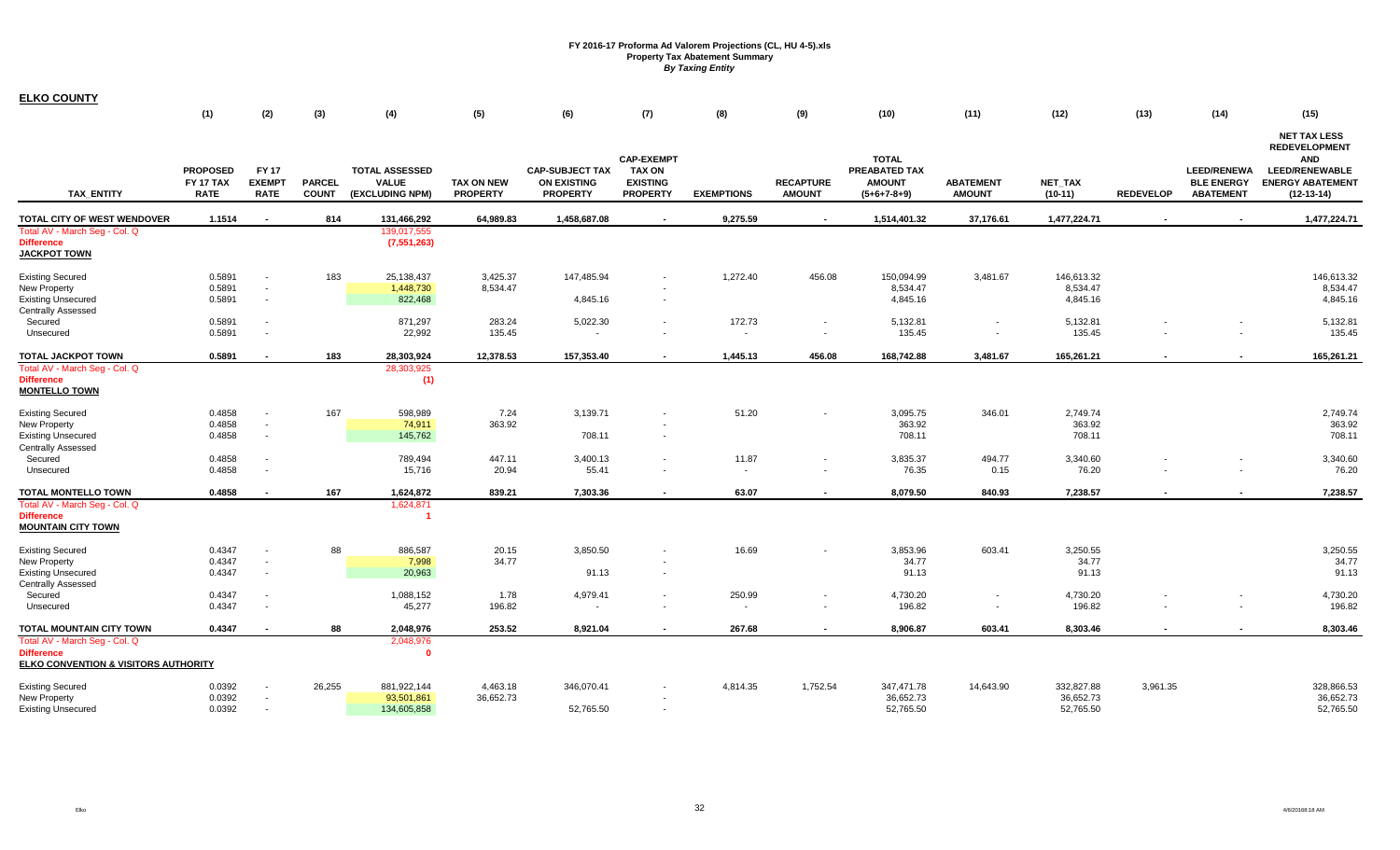| <b>ELKO COUNTY</b>                                                                    |                                             |                                              |                               |                                                          |                                      |                                                                 |                                                                          |                   |                                   |                                                                 |                                   |                             |                  |                                                             |                                                                                                                               |
|---------------------------------------------------------------------------------------|---------------------------------------------|----------------------------------------------|-------------------------------|----------------------------------------------------------|--------------------------------------|-----------------------------------------------------------------|--------------------------------------------------------------------------|-------------------|-----------------------------------|-----------------------------------------------------------------|-----------------------------------|-----------------------------|------------------|-------------------------------------------------------------|-------------------------------------------------------------------------------------------------------------------------------|
|                                                                                       | (1)                                         | (2)                                          | (3)                           | (4)                                                      | (5)                                  | (6)                                                             | (7)                                                                      | (8)               | (9)                               | (10)                                                            | (11)                              | (12)                        | (13)             | (14)                                                        | (15)                                                                                                                          |
| <b>TAX ENTITY</b>                                                                     | <b>PROPOSED</b><br>FY 17 TAX<br><b>RATE</b> | <b>FY 17</b><br><b>EXEMPT</b><br><b>RATE</b> | <b>PARCEL</b><br><b>COUNT</b> | <b>TOTAL ASSESSED</b><br><b>VALUE</b><br>(EXCLUDING NPM) | <b>TAX ON NEW</b><br><b>PROPERTY</b> | <b>CAP-SUBJECT TAX</b><br><b>ON EXISTING</b><br><b>PROPERTY</b> | <b>CAP-EXEMPT</b><br><b>TAX ON</b><br><b>EXISTING</b><br><b>PROPERTY</b> | <b>EXEMPTIONS</b> | <b>RECAPTURE</b><br><b>AMOUNT</b> | <b>TOTAL</b><br>PREABATED TAX<br><b>AMOUNT</b><br>$(5+6+7-8+9)$ | <b>ABATEMENT</b><br><b>AMOUNT</b> | <b>NET TAX</b><br>$(10-11)$ | <b>REDEVELOP</b> | <b>LEED/RENEWA</b><br><b>BLE ENERGY</b><br><b>ABATEMENT</b> | <b>NET TAX LESS</b><br><b>REDEVELOPMENT</b><br><b>AND</b><br><b>LEED/RENEWABLE</b><br><b>ENERGY ABATEMENT</b><br>$(12-13-14)$ |
| <b>Centrally Assessed</b>                                                             |                                             |                                              |                               |                                                          |                                      |                                                                 |                                                                          |                   |                                   |                                                                 |                                   |                             |                  |                                                             |                                                                                                                               |
| Secured                                                                               | 0.0392                                      | $\sim$                                       |                               | 206,076,104                                              | 2,488.98                             | 79,886.02                                                       | $\sim$                                                                   | 1,593.19          | 1.88                              | 80,783.69                                                       | 494.07                            | 80,289.62                   |                  |                                                             | 80,289.62                                                                                                                     |
| Unsecured                                                                             | 0.0392                                      |                                              |                               | 1,016,201                                                | 344.16                               | 54.29                                                           |                                                                          | 0.10              |                                   | 398.35                                                          | 0.11                              | 398.24                      |                  |                                                             | 398.24                                                                                                                        |
| TOTAL ELKO CONVENTION & VISIT                                                         | 0.0392                                      |                                              | 26,255                        | 1,317,122,167                                            | 43,949.05                            | 478,776.22                                                      |                                                                          | 6,407.64          | 1,754.42                          | 518,072.05                                                      | 15,138.08                         | 502,933.97                  | 3,961.35         | $\,$                                                        | 498,972.62                                                                                                                    |
| Total AV - March Seg - Col. Q<br><b>Difference</b><br><b>ELKO TELEVISION DISTRICT</b> |                                             |                                              |                               | 1,306,218,398<br>10,903,769                              |                                      |                                                                 |                                                                          |                   |                                   |                                                                 |                                   |                             |                  |                                                             |                                                                                                                               |
| <b>Existing Secured</b>                                                               | 0.0145                                      | $\sim$                                       | 26,029                        | 898,225,373                                              | 1,722.15                             | 130,306.45                                                      |                                                                          | 1,787.52          | 648.27                            | 130,889.35                                                      | 5,659.61                          | 125,229.74                  | 1,465.44         |                                                             | 123,764.30                                                                                                                    |
| <b>New Property</b>                                                                   | 0.0145                                      | $\sim$                                       |                               | 39,509,945                                               | 5,728.94                             |                                                                 |                                                                          |                   |                                   | 5,728.94                                                        |                                   | 5,728.94                    |                  |                                                             | 5,728.94                                                                                                                      |
| <b>Existing Unsecured</b>                                                             | 0.0145                                      | $\sim$                                       |                               | 57,724,516                                               |                                      | 8,370.05                                                        | $\sim$                                                                   |                   |                                   | 8,370.05                                                        |                                   | 8,370.05                    |                  |                                                             | 8,370.05                                                                                                                      |
| <b>Centrally Assessed</b>                                                             |                                             |                                              |                               |                                                          |                                      |                                                                 |                                                                          |                   |                                   |                                                                 |                                   |                             |                  |                                                             |                                                                                                                               |
| Secured                                                                               | 0.0145                                      | $\sim$                                       |                               | 100,243,558                                              | 1,296.39                             | 14,052.45                                                       | $\sim$                                                                   | 813.52            | $\sim$                            | 14,535.32                                                       | 291.02                            | 14,244.30                   |                  |                                                             | 14,244.30                                                                                                                     |
| Unsecured                                                                             | 0.0145                                      | $\overline{\phantom{a}}$                     |                               | 2,661,989                                                | 294.28                               | 91.97                                                           |                                                                          | 0.26              | $\overline{\phantom{a}}$          | 385.99                                                          | 1.44                              | 384.55                      |                  |                                                             | 384.55                                                                                                                        |
| TOTAL ELKO TELEVISION DISTRICT                                                        | 0.0145                                      |                                              | 26,029                        | 1,098,365,382                                            | 9,041.76                             | 152,820.92                                                      |                                                                          | 2,601.30          | 648.27                            | 159,909.66                                                      | 5,952.07                          | 153,957.59                  | 1,465.44         | $\blacksquare$                                              | 152,492.15                                                                                                                    |
| Total AV - March Seg - Col. Q<br><b>Difference</b>                                    |                                             |                                              |                               | 1,087,461,119<br>10,904,263                              |                                      |                                                                 |                                                                          |                   |                                   |                                                                 |                                   |                             |                  |                                                             |                                                                                                                               |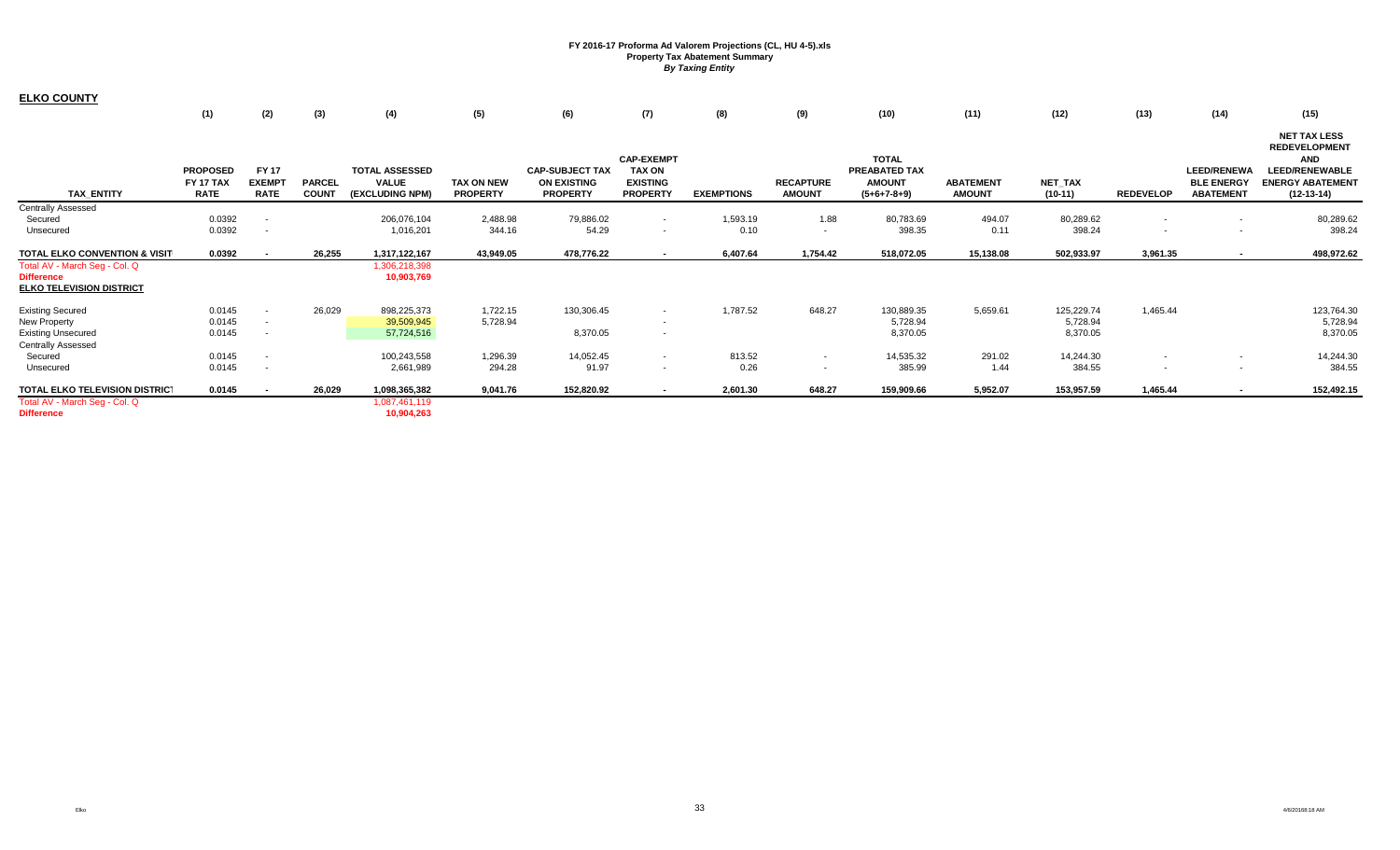| <b>ESMERALDA COUNTY</b>                                                                                                                                                         |                                                          |                                                                                    |                                                    |                                                                                  |                                                            |                                                                      |                                                                          |                                                      |                                                    |                                                                      |                                                            |                                                                      |                      |                                                             |                                                                                                                               |
|---------------------------------------------------------------------------------------------------------------------------------------------------------------------------------|----------------------------------------------------------|------------------------------------------------------------------------------------|----------------------------------------------------|----------------------------------------------------------------------------------|------------------------------------------------------------|----------------------------------------------------------------------|--------------------------------------------------------------------------|------------------------------------------------------|----------------------------------------------------|----------------------------------------------------------------------|------------------------------------------------------------|----------------------------------------------------------------------|----------------------|-------------------------------------------------------------|-------------------------------------------------------------------------------------------------------------------------------|
|                                                                                                                                                                                 | (1)                                                      | (2)                                                                                | $(3)$                                              | (4)                                                                              | (5)                                                        | (6)                                                                  | (7)                                                                      | (8)                                                  | (9)                                                | (10)                                                                 | (11)                                                       | (12)                                                                 | (13)                 | (14)                                                        | (15)                                                                                                                          |
| <b>TAX ENTITY</b>                                                                                                                                                               | <b>PROPOSED</b><br>FY 17 TAX<br><b>RATE</b>              | <b>FY 17</b><br><b>EXEMPT</b><br><b>RATE</b>                                       | <b>PARCEL</b><br><b>COUNT</b>                      | <b>TOTAL</b><br><b>ASSESSED</b><br><b>VALUE</b><br>(EXCLUDING<br>NPM)            | <b>TAX ON NEW</b><br><b>PROPERTY</b>                       | <b>CAP-SUBJECT</b><br><b>TAX ON EXISTING</b><br><b>PROPERTY</b>      | <b>CAP-EXEMPT</b><br><b>TAX ON</b><br><b>EXISTING</b><br><b>PROPERTY</b> | <b>EXEMPTIONS</b>                                    | <b>RECAPTURE</b><br><b>AMOUNT</b>                  | <b>TOTAL</b><br>PREABATED TAX<br><b>AMOUNT</b><br>$(5+6+7-8+9)$      | <b>ABATEMENT</b><br><b>AMOUNT</b>                          | <b>NET TAX</b><br>$(10-11)$                                          | <b>REDEVEL</b><br>OP | <b>LEED/RENEWAB</b><br><b>LE ENERGY</b><br><b>ABATEMENT</b> | <b>NET TAX LESS</b><br><b>REDEVELOPMENT</b><br><b>AND</b><br><b>LEED/RENEWABLE</b><br><b>ENERGY ABATEMENT</b><br>$(12-13-14)$ |
| <b>ALL ENTITIES</b>                                                                                                                                                             |                                                          |                                                                                    |                                                    |                                                                                  |                                                            |                                                                      |                                                                          |                                                      |                                                    |                                                                      |                                                            |                                                                      |                      |                                                             |                                                                                                                               |
| <b>STATE OF NEVADA</b><br><b>GENERAL COUNTY</b><br><b>SCHOOL DISTRICT</b>                                                                                                       | 0.1700<br>2.0995<br>0.7500                               | $\overline{\phantom{a}}$<br>$\sim$<br>$\sim$                                       | 2,518<br>2,518<br>2,518                            | 74,834,614<br>74,834,712<br>74,834,707                                           | 12,669.86<br>156,472.65<br>55,896.40                       | 126,420.17<br>1,561,310.26<br>557,742.00                             | $\mathbf{r}$<br>$\overline{\phantom{a}}$                                 | 11,872.52<br>146,625.68<br>52,378.77                 | 189.95<br>2,345.86<br>1,057.13                     | 127,407.46<br>1,573,503.09<br>562,316.76                             | 15,978.25<br>197,313.90<br>81,054.41                       | 111,429.21<br>1,376,189.19<br>481,262.35                             |                      | $\overline{\phantom{a}}$                                    | 111,429.21<br>1,376,189.19<br>481,262.35                                                                                      |
| <b>TOTAL COUNTY</b>                                                                                                                                                             |                                                          |                                                                                    | 2,518                                              | 74,834,614                                                                       | 225,038.90                                                 | 2,245,472.43                                                         |                                                                          | 210,876.97                                           | 3,592.94                                           | 2,263,227.30                                                         | 294,346.56                                                 | 1,968,880.74                                                         |                      |                                                             | 1,968,880.74                                                                                                                  |
|                                                                                                                                                                                 |                                                          |                                                                                    |                                                    |                                                                                  |                                                            |                                                                      |                                                                          |                                                      |                                                    | <b>Abatement Percent</b>                                             | 13.01%                                                     |                                                                      |                      |                                                             |                                                                                                                               |
| <b>STATE OF NEVADA</b>                                                                                                                                                          |                                                          |                                                                                    |                                                    |                                                                                  |                                                            |                                                                      |                                                                          |                                                      |                                                    |                                                                      |                                                            |                                                                      |                      |                                                             |                                                                                                                               |
| <b>Existing Secured</b><br>New Property<br><b>Existing Unsecured</b><br><b>Centrally Assessed</b>                                                                               | 0.1700<br>0.1700<br>0.1700                               |                                                                                    | 2,518                                              | 28,743,497<br>1,316,634<br>5,415,696                                             | 2,578.58<br>2,238.28                                       | 47,069.42<br>9,206.68                                                |                                                                          | 785.37                                               | 148.72                                             | 49,011.35<br>2,238.28<br>9,206.68                                    | 3,080.69                                                   | 45,930.66<br>2,238.28<br>9,206.68                                    |                      |                                                             | 45,930.66<br>2,238.28<br>9,206.68                                                                                             |
| Secured<br>Unsecured                                                                                                                                                            | 0.1700<br>0.1700                                         |                                                                                    |                                                    | 38,130,130<br>1,228,657                                                          | 5,764.28<br>2,088.72                                       | 70,144.07                                                            | $\overline{\phantom{a}}$                                                 | 11,087.15                                            | 41.23<br>$\overline{\phantom{a}}$                  | 64,862.43<br>2,088.72                                                | 12,897.56<br>$\sim$                                        | 51,964.87<br>2,088.72                                                |                      | $\blacksquare$                                              | 51,964.87<br>2,088.72                                                                                                         |
| TOTAL STATE OF NEVADA<br>Total AV - March Seg - Col. Q<br><b>Difference</b><br><b>GENERAL COUNTY</b>                                                                            | 0.1700                                                   |                                                                                    | 2,518                                              | 74,834,614<br>74,871,115<br>(36, 501)                                            | 12,669.86                                                  | 126,420.17                                                           | $\blacksquare$                                                           | 11,872.52                                            | 189.95                                             | 127,407.46                                                           | 15,978.25                                                  | 111,429.21                                                           |                      |                                                             | 111,429.21                                                                                                                    |
| <b>Existing Secured</b><br><b>General Fund</b><br>State Indigent<br><b>County Medical Assistance</b><br><b>Agriculture Extension</b><br><b>Youth Services</b><br>HEALTH/WELFARE | 2.0435<br>0.0150<br>0.0100<br>0.0100<br>0.0010<br>0.0200 | $\overline{\phantom{a}}$<br>$\sim$<br>$\sim$<br>$\sim$<br>$\blacksquare$<br>$\sim$ | 2,518<br>2,518<br>2,518<br>2,518<br>2,518<br>2,518 | 28,743,497<br>28,743,497<br>28,743,497<br>28,743,497<br>28,743,497<br>28,743,497 | 30,994.13<br>227.59<br>151.60<br>151.60<br>15.12<br>303.36 | 565,820.50<br>4,153.56<br>2,769.29<br>2,769.29<br>277.86<br>5,537.79 | $\blacksquare$                                                           | 9,440.74<br>69.31<br>46.20<br>46.20<br>4.67<br>92.38 | 1,787.65<br>13.13<br>8.74<br>8.74<br>0.87<br>17.50 | 589,161.54<br>4,324.97<br>2,883.43<br>2,883.43<br>289.18<br>5,766.27 | 37,016.14<br>271.53<br>180.95<br>180.95<br>17.30<br>362.35 | 552,145.40<br>4,053.44<br>2,702.48<br>2,702.48<br>271.88<br>5,403.92 |                      |                                                             | 552,145.40<br>4,053.44<br>2,702.48<br>2,702.48<br>271.88<br>5,403.92                                                          |
| <b>GENERAL TOTAL</b>                                                                                                                                                            | 2.0995                                                   |                                                                                    | 2,518                                              | 28,743,497                                                                       | 31,843.40                                                  | 581,328.29                                                           |                                                                          | 9,699.50                                             | 1,836.63                                           | 605,308.82                                                           | 38,029.22                                                  | 567,279.60                                                           |                      |                                                             | 567,279.60                                                                                                                    |
| <b>New Property</b><br><b>Existing Unsecured</b><br><b>Centrally Assessed</b><br>Secured<br>Unsecured                                                                           | 2.0995<br>2.0995<br>2.0995<br>2.0995                     | $\overline{\phantom{a}}$<br>$\overline{\phantom{a}}$<br>$\sim$                     |                                                    | 1,316,732<br>5,415,696<br>38,130,130<br>1,228,657                                | 27,644.80<br>71,188.80<br>25,795.65                        | 113,702.54<br>866,279.43                                             |                                                                          | 136,926.18                                           | 509.23<br>$\blacksquare$                           | 27,644.80<br>113,702.54<br>801,051.28<br>25,795.65                   | 159,284.68<br>$\sim$                                       | 27,644.80<br>113,702.54<br>641,766.60<br>25,795.65                   |                      |                                                             | 27,644.80<br>113,702.54<br>641,766.60<br>25,795.65                                                                            |
| <b>TOTAL GENERAL COUNTY</b><br><b>March Assessors Report:</b><br>New secured<br><b>Existing Secured</b>                                                                         | 2.0995                                                   |                                                                                    | 2,518                                              | 74,834,712<br>1,466,525<br>27,263,186                                            | 156,472.65                                                 | 1,561,310.26                                                         |                                                                          | 146,625.68                                           | 2,345.86                                           | 1,573,503.09                                                         | 197,313.90                                                 | 1,376,189.19                                                         |                      |                                                             | 1,376,189.19                                                                                                                  |
|                                                                                                                                                                                 |                                                          |                                                                                    |                                                    | 28.729.711                                                                       |                                                            |                                                                      |                                                                          |                                                      |                                                    |                                                                      |                                                            |                                                                      |                      |                                                             |                                                                                                                               |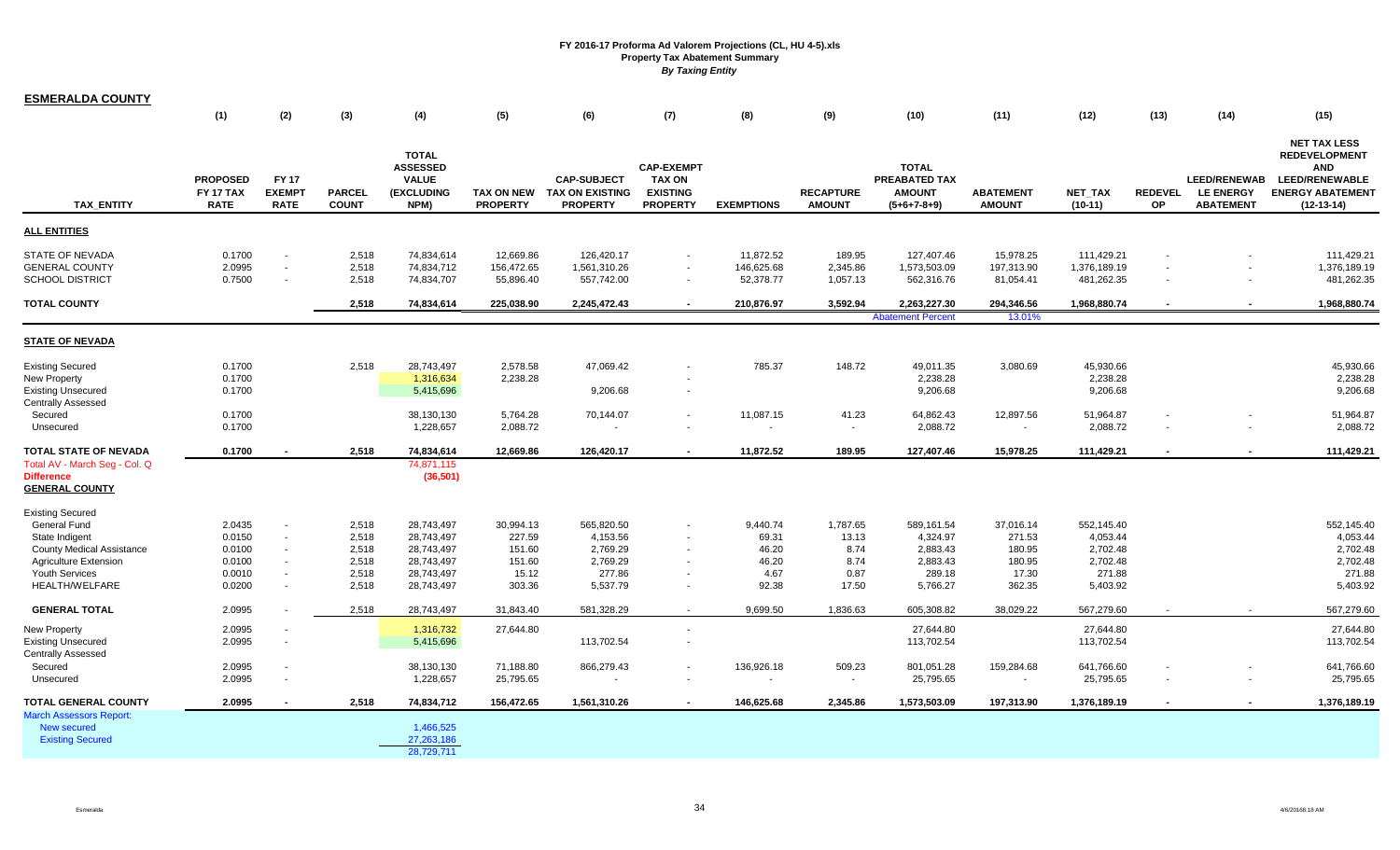| <b>ESMERALDA COUNTY</b>                            |                                                    |                                              |                               |                                                                       |                                      |                                                                 |                                                                          |                     |                                   |                                                                 |                                   |                             |                      |                                                             |                                                                                                                               |
|----------------------------------------------------|----------------------------------------------------|----------------------------------------------|-------------------------------|-----------------------------------------------------------------------|--------------------------------------|-----------------------------------------------------------------|--------------------------------------------------------------------------|---------------------|-----------------------------------|-----------------------------------------------------------------|-----------------------------------|-----------------------------|----------------------|-------------------------------------------------------------|-------------------------------------------------------------------------------------------------------------------------------|
|                                                    | (1)                                                | (2)                                          | (3)                           | (4)                                                                   | (5)                                  | (6)                                                             | (7)                                                                      | (8)                 | (9)                               | (10)                                                            | (11)                              | (12)                        | (13)                 | (14)                                                        | (15)                                                                                                                          |
| TAX_ENTITY                                         | <b>PROPOSED</b><br><b>FY 17 TAX</b><br><b>RATE</b> | <b>FY 17</b><br><b>EXEMPT</b><br><b>RATE</b> | <b>PARCEL</b><br><b>COUNT</b> | <b>TOTAL</b><br><b>ASSESSED</b><br><b>VALUE</b><br>(EXCLUDING<br>NPM) | <b>TAX ON NEW</b><br><b>PROPERTY</b> | <b>CAP-SUBJECT</b><br><b>TAX ON EXISTING</b><br><b>PROPERTY</b> | <b>CAP-EXEMPT</b><br><b>TAX ON</b><br><b>EXISTING</b><br><b>PROPERTY</b> | <b>EXEMPTIONS</b>   | <b>RECAPTURE</b><br><b>AMOUNT</b> | <b>TOTAL</b><br>PREABATED TAX<br><b>AMOUNT</b><br>$(5+6+7-8+9)$ | <b>ABATEMENT</b><br><b>AMOUNT</b> | <b>NET TAX</b><br>$(10-11)$ | <b>REDEVEL</b><br>OP | <b>LEED/RENEWAB</b><br><b>LE ENERGY</b><br><b>ABATEMENT</b> | <b>NET TAX LESS</b><br><b>REDEVELOPMENT</b><br><b>AND</b><br><b>LEED/RENEWABLE</b><br><b>ENERGY ABATEMENT</b><br>$(12-13-14)$ |
| <b>Difference</b>                                  |                                                    |                                              |                               | 13,786                                                                | 0.05%                                |                                                                 |                                                                          |                     |                                   |                                                                 |                                   |                             |                      |                                                             |                                                                                                                               |
| Total AV - March Seg - Col. Q<br><b>Difference</b> |                                                    |                                              |                               | 74,871,115<br>(36, 403)                                               |                                      |                                                                 |                                                                          |                     |                                   |                                                                 |                                   |                             |                      |                                                             |                                                                                                                               |
| <b>SCHOOL DISTRICT</b>                             |                                                    |                                              |                               |                                                                       |                                      |                                                                 |                                                                          |                     |                                   |                                                                 |                                   |                             |                      |                                                             |                                                                                                                               |
| <b>Existing Secured</b>                            | 0.7500                                             | $\sim$                                       | 2,518                         | 28,743,497                                                            | 11,375.39                            | 207,665.08                                                      | $\sim$                                                                   | 3,464.94            | 656.10                            | 216,231.63                                                      | 13,585.55                         | 202,646.08                  |                      |                                                             | 202,646.08                                                                                                                    |
| <b>New Property</b><br><b>Existing Unsecured</b>   | 0.7500<br>0.7500                                   | $\sim$<br>$\sim$                             |                               | 1,316,727<br>5,415,696                                                | 9,875.46                             | 40,617.72                                                       | $\blacksquare$<br>$\sim$                                                 |                     |                                   | 9,875.46<br>40,617.72                                           |                                   | 9,875.46<br>40,617.72       |                      |                                                             | 9,875.46<br>40,617.72                                                                                                         |
| <b>Centrally Assessed</b>                          |                                                    |                                              |                               |                                                                       |                                      |                                                                 |                                                                          |                     |                                   |                                                                 |                                   |                             |                      |                                                             |                                                                                                                               |
| Secured<br>Unsecured                               | 0.7500<br>0.7500                                   | $\sim$<br>$\sim$                             |                               | 38,130,130<br>1,228,657                                               | 25,430.62<br>9,214.93                | 309,459.20<br>$\sim$                                            | $\sim$<br>$\sim$                                                         | 48,913.83<br>$\sim$ | 401.03<br>$\sim$                  | 286,377.02<br>9,214.93                                          | 67,468.86<br>$\sim$               | 218,908.16<br>9,214.93      | $\sim$               | $\sim$<br>$\sim$                                            | 218,908.16<br>9,214.93                                                                                                        |
| <b>TOTAL SCHOOL OPERATING</b>                      | 0.7500                                             |                                              | 2,518                         | 74,834,707                                                            | 55,896.40                            | 557,742.00                                                      | $\blacksquare$                                                           | 52,378.77           | 1,057.13                          | 562,316.76                                                      | 81,054.41                         | 481,262.35                  |                      |                                                             | 481,262.35                                                                                                                    |
| <b>SCHOOL DEBT</b>                                 |                                                    |                                              |                               |                                                                       |                                      |                                                                 |                                                                          |                     |                                   |                                                                 |                                   |                             |                      |                                                             |                                                                                                                               |
| <b>Existing Secured</b>                            |                                                    |                                              |                               |                                                                       |                                      |                                                                 |                                                                          |                     |                                   |                                                                 |                                   |                             |                      |                                                             |                                                                                                                               |
| <b>New Property</b>                                |                                                    |                                              |                               |                                                                       |                                      |                                                                 |                                                                          |                     |                                   |                                                                 |                                   |                             |                      |                                                             |                                                                                                                               |
| <b>Existing Unsecured</b>                          |                                                    |                                              |                               |                                                                       |                                      |                                                                 |                                                                          |                     |                                   |                                                                 |                                   |                             |                      |                                                             |                                                                                                                               |
| <b>Centrally Assessed</b><br>Secured               |                                                    | $\overline{\phantom{a}}$                     |                               |                                                                       |                                      |                                                                 |                                                                          |                     |                                   |                                                                 |                                   | $\sim$                      |                      |                                                             |                                                                                                                               |
| Unsecured                                          |                                                    |                                              |                               |                                                                       |                                      |                                                                 |                                                                          |                     |                                   |                                                                 |                                   |                             |                      |                                                             |                                                                                                                               |
| <b>TOTAL SCHOOL DEBT</b>                           | $\overline{\phantom{a}}$                           |                                              |                               |                                                                       |                                      |                                                                 |                                                                          |                     |                                   |                                                                 |                                   |                             |                      | $\blacksquare$                                              | $\sim$                                                                                                                        |
| <b>TOTAL SCHOOL DISTRICT</b>                       | 0.7500                                             |                                              | 2,518                         | 74,834,707                                                            | 55,896.40                            | 557,742.00                                                      | $\blacksquare$                                                           | 52,378.77           | 1,057.13                          | 562,316.76                                                      | 81,054.41                         | 481,262.35                  | $\sim$               | $\sim$                                                      | 481,262.35                                                                                                                    |
| Total AV - March Seg - Col. Q<br><b>Difference</b> |                                                    |                                              |                               | 74,871,115<br>(36, 408)                                               |                                      |                                                                 |                                                                          |                     |                                   |                                                                 |                                   |                             |                      |                                                             |                                                                                                                               |

**Note:**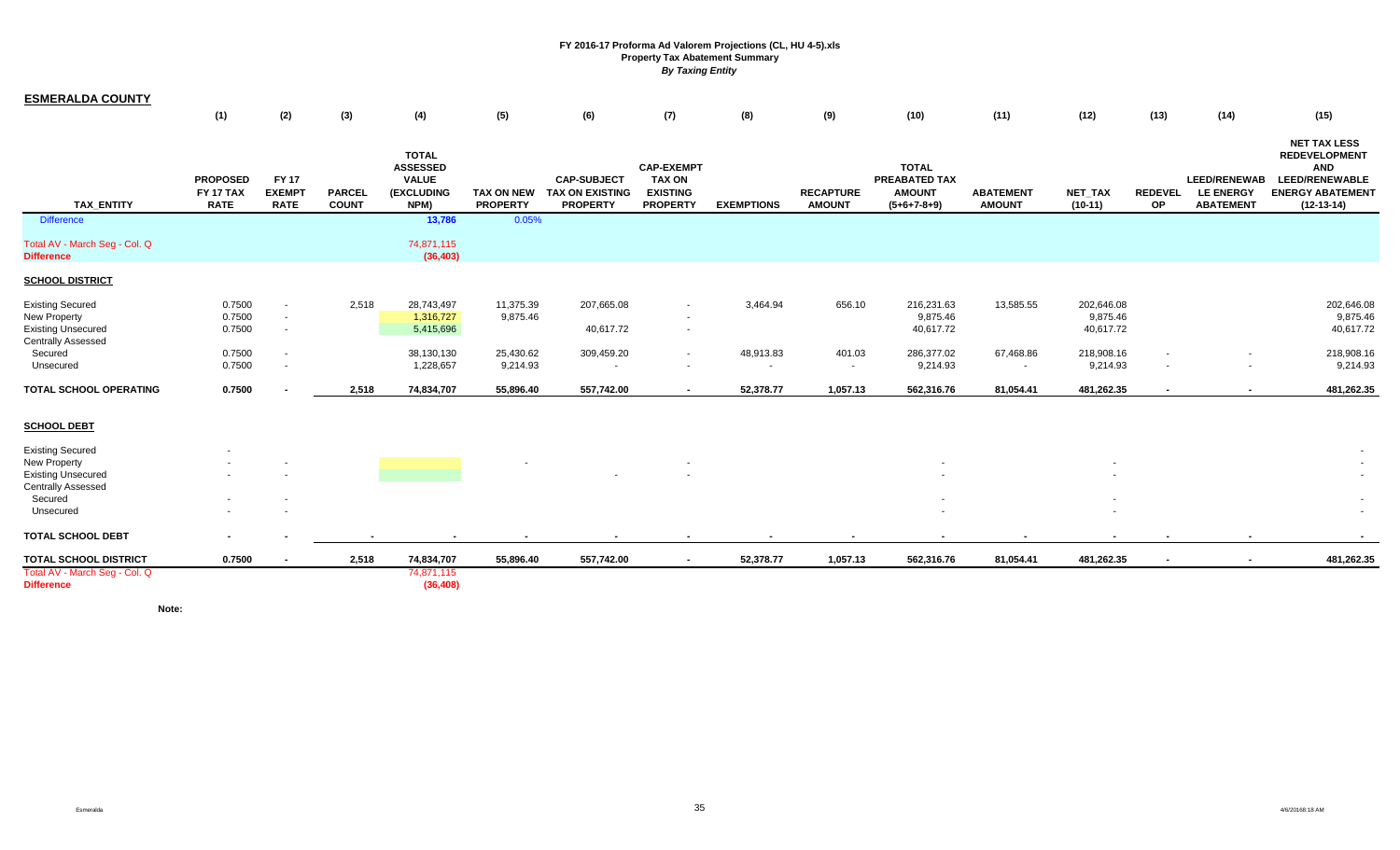| <b>EUREKA COUNTY</b>                                                                                                                          |                                                          |                                                                |                                                |                                                                                     |                                                                            |                                                                                     |                                                                          |                                                                            |                                                     |                                                                                     |                                                                       |                                                                                    |                                    |                                                             |                                                                                                                               |
|-----------------------------------------------------------------------------------------------------------------------------------------------|----------------------------------------------------------|----------------------------------------------------------------|------------------------------------------------|-------------------------------------------------------------------------------------|----------------------------------------------------------------------------|-------------------------------------------------------------------------------------|--------------------------------------------------------------------------|----------------------------------------------------------------------------|-----------------------------------------------------|-------------------------------------------------------------------------------------|-----------------------------------------------------------------------|------------------------------------------------------------------------------------|------------------------------------|-------------------------------------------------------------|-------------------------------------------------------------------------------------------------------------------------------|
|                                                                                                                                               | (1)                                                      | (2)                                                            | (3)                                            | (4)                                                                                 | (5)                                                                        | (6)                                                                                 | (7)                                                                      | (8)                                                                        | (9)                                                 | (10)                                                                                | (11)                                                                  | (12)                                                                               | (13)                               | (14)                                                        | (15)                                                                                                                          |
| <b>TAX ENTITY</b>                                                                                                                             | <b>PROPOSED</b><br><b>FY 17 TAX</b><br><b>RATE</b>       | <b>FY 17</b><br><b>EXEMPT</b><br><b>RATE</b>                   | <b>PARCEL</b><br><b>COUNT</b>                  | <b>TOTAL</b><br><b>ASSESSED</b><br><b>VALUE</b><br>(EXCLUDING<br>NPM)               | <b>TAX ON NEW</b><br><b>PROPERTY</b>                                       | <b>CAP-SUBJECT TAX</b><br><b>ON EXISTING</b><br><b>PROPERTY</b>                     | <b>CAP-EXEMPT</b><br><b>TAX ON</b><br><b>EXISTING</b><br><b>PROPERTY</b> | <b>EXEMPTIONS</b>                                                          | <b>RECAPTURE</b><br><b>AMOUNT</b>                   | <b>TOTAL</b><br>PREABATED TAX<br><b>AMOUNT</b><br>$(5+6+7-8+9)$                     | <b>ABATEMENT</b><br><b>AMOUNT</b>                                     | <b>NET TAX</b><br>$(10-11)$                                                        | <b>REDEVEL</b><br><b>OP</b>        | <b>LEED/RENEWAB</b><br><b>LE ENERGY</b><br><b>ABATEMENT</b> | <b>NET TAX LESS</b><br><b>REDEVELOPMENT</b><br><b>AND</b><br><b>LEED/RENEWABLE</b><br><b>ENERGY ABATEMENT</b><br>$(12-13-14)$ |
| <b>ALL ENTITIES</b>                                                                                                                           |                                                          |                                                                |                                                |                                                                                     |                                                                            |                                                                                     |                                                                          |                                                                            |                                                     |                                                                                     |                                                                       |                                                                                    |                                    |                                                             |                                                                                                                               |
| STATE OF NEVADA<br><b>GENERAL COUNTY</b><br><b>SCHOOL DISTRICT</b><br><b>CRESCENT VALLEY TOWN</b><br>EUREKA TOWN<br>EUREKA COUNTY TV DISTRICT | 0.1700<br>0.9458<br>0.7500<br>0.2153<br>0.2153<br>0.0085 | $\sim$<br>$\overline{\phantom{a}}$<br>$\overline{\phantom{a}}$ | 3,882<br>3,882<br>3,882<br>501<br>401<br>3,882 | 903,550,876<br>903,550,887<br>903,550,874<br>4,683,951<br>14,122,920<br>903,550,547 | 198,395.69<br>1,102,254.96<br>875,275.11<br>717.20<br>1,120.61<br>9,919.79 | 1,929,424.70<br>10,713,380.63<br>8,512,167.61<br>9,505.02<br>29,384.87<br>96,471.22 |                                                                          | 591,784.47<br>3,291,604.09<br>2,610,813.87<br>137.89<br>99.04<br>29,589.20 | 84.35<br>457.49<br>372.66<br>0.06<br>$\sim$<br>4.33 | 1,536,120.27<br>8,524,488.99<br>6,777,001.51<br>10,084.39<br>30,406.45<br>76,806.14 | 27,953.13<br>425,552.68<br>132,827.42<br>280.97<br>609.06<br>1,397.28 | 1,508,167.14<br>8,098,936.31<br>6,644,174.09<br>9,803.42<br>29,797.39<br>75,408.86 |                                    | 841.62<br>4,194.42<br>3,713.12<br>$\sim$<br>$\sim$<br>42.10 | 1,507,325.52<br>8,094,741.89<br>6,640,460.97<br>9,803.42<br>29,797.39<br>75,366.76                                            |
| <b>TOTAL COUNTY</b>                                                                                                                           |                                                          |                                                                | 3,882                                          | 903,550,876                                                                         | 2,187,683.37                                                               | 21,290,334.04                                                                       |                                                                          | 6,524,028.56                                                               | 918.89                                              | 16,954,907.74                                                                       | 588,620.54                                                            | 16,366,287.20                                                                      |                                    | 8,791.26                                                    | 16,357,495.94                                                                                                                 |
|                                                                                                                                               |                                                          |                                                                |                                                |                                                                                     |                                                                            |                                                                                     |                                                                          |                                                                            |                                                     | <b>Abatement Percent</b>                                                            | 3.47%                                                                 |                                                                                    |                                    |                                                             |                                                                                                                               |
| <b>STATE OF NEVADA</b>                                                                                                                        |                                                          |                                                                |                                                |                                                                                     | 35,705,200                                                                 |                                                                                     |                                                                          | 346,546,476.47                                                             |                                                     |                                                                                     |                                                                       |                                                                                    |                                    |                                                             |                                                                                                                               |
| <b>Existing Secured</b><br>New Property<br><b>Existing Unsecured</b><br><b>Centrally Assessed</b>                                             | 0.1700<br>0.1700<br>0.1700                               |                                                                | 3,882                                          | 752,288,003<br>77,947,491<br>29,760,745                                             | 60,698.84<br>132,510.73                                                    | 1,807,319.19<br>50,593.27                                                           |                                                                          | 589,129.01                                                                 | 62.49                                               | 1,278,951.51<br>132,510.73<br>50,593.27                                             | 20,520.09                                                             | 1,258,431.42<br>132,510.73<br>50,593.27                                            |                                    |                                                             | 1,258,431.42<br>132,510.73<br>50,593.27                                                                                       |
| Secured<br>Unsecured                                                                                                                          | 0.1700<br>0.1700                                         |                                                                |                                                | 42,383,791<br>1,170,846                                                             | 3,609.24<br>1,576.88                                                       | 71,098.64<br>413.60                                                                 |                                                                          | 2,655.42<br>0.04                                                           | 21.86                                               | 72,074.32<br>1,990.44                                                               | 7,432.00<br>1.04                                                      | 64,642.32<br>1,989.40                                                              | $\overline{\phantom{a}}$<br>$\sim$ | 817.83<br>23.79                                             | 63,824.49<br>1,965.61                                                                                                         |
| TOTAL STATE OF NEVADA                                                                                                                         | 0.1700                                                   |                                                                | 3.882                                          | 903,550,876                                                                         | 198,395.69                                                                 | 1,929,424.70                                                                        |                                                                          | 591,784.47                                                                 | 84.35                                               | 1,536,120.27                                                                        | 27,953.13                                                             | 1,508,167.14                                                                       |                                    | 841.62                                                      | 1,507,325.52                                                                                                                  |
| Total AV - March Seq - Col. Q<br><b>Difference</b><br><b>GENERAL COUNTY</b>                                                                   |                                                          |                                                                |                                                | 903,545,470<br>5,406                                                                |                                                                            |                                                                                     |                                                                          |                                                                            |                                                     |                                                                                     |                                                                       |                                                                                    |                                    |                                                             |                                                                                                                               |
| Existing Secured<br>General Fund<br>RTC Fund                                                                                                  | 0.5775<br>0.0750                                         | $\overline{\phantom{a}}$<br>$\sim$                             | 3,882<br>3,882                                 | 752,288,003<br>752,288,003                                                          | 206,197.59<br>26,778.88                                                    | 6,139,569.83<br>797,349.13                                                          | $\overline{\phantom{a}}$                                                 | 2,001,300.75<br>259,901.91                                                 | 212.73<br>27.56                                     | 4,344,679.40<br>564,253.66                                                          | 135,499.72<br>96,055.84                                               | 4,209,179.68<br>468,197.82                                                         |                                    |                                                             | 4,209,179.68<br>468,197.82                                                                                                    |
| Road Fund<br>Agr Ext Fund<br><b>Bld Res Fund</b>                                                                                              | 0.1000<br>0.0100<br>0.0100                               | $\sim$<br>$\sim$<br>$\sim$                                     | 3,882<br>3,882<br>3,882                        | 752,288,003<br>752,288,003<br>752,288,003                                           | 35,705.20<br>3,570.51<br>3,570.51                                          | 1,063,128.84<br>106,313.36<br>106,312.93                                            | $\overline{\phantom{a}}$<br>$\overline{\phantom{a}}$                     | 346,546.47<br>34,654.66<br>34,654.65                                       | 36.72<br>3.61<br>3.61                               | 752,324.29<br>75,232.82<br>75,232.40                                                | 12,070.95<br>1,206.35<br>1,205.96                                     | 740,253.34<br>74,026.47<br>74,026.44                                               |                                    |                                                             | 740,253.34<br>74,026.47<br>74,026.44                                                                                          |
| Cap Imprvment<br>St Indigent<br>Co Indigent                                                                                                   | 0.0500<br>0.0150<br>0.0033                               | $\sim$<br>х.<br>$\sim$                                         | 3,882<br>3,882<br>3,882                        | 752,288,003<br>752,288,003<br>752,288,003                                           | 17,852.58<br>5,355.76<br>1,178.26                                          | 531,565.69<br>159,469.74<br>35,082.36                                               | $\sim$<br>$\sim$                                                         | 173,273.23<br>51,981.96<br>11,435.97                                       | 18.49<br>5.89<br>0.79                               | 376,163.53<br>112,849.43<br>24,825.44                                               | 6,034.21<br>1,809.96<br>398.45                                        | 370,129.32<br>111,039.47<br>24,426.99                                              |                                    |                                                             | 370,129.32<br>111,039.47<br>24,426.99                                                                                         |
| <b>Hospital Indg</b><br>Landfill Fund<br>Water Plan                                                                                           | 0.0100<br>0.0250<br>0.0350                               | - 4<br>$\sim$                                                  | 3,882<br>3,882<br>3,882                        | 752,288,003<br>752,288,003<br>752,288,003                                           | 3,570.51<br>8,926.28<br>12,496.81                                          | 106,312.93<br>265,781.93<br>372,094.52                                              | $\overline{\phantom{a}}$                                                 | 34,654.65<br>86,630.96<br>121,284.89                                       | 3.61<br>9.50<br>13.10                               | 75,232.40<br>188,086.75<br>263,319.54                                               | 1,205.96<br>51,227.24<br>62,240.46                                    | 74,026.44<br>136,859.51<br>201,079.08                                              |                                    |                                                             | 74,026.44<br>136,859.51<br>201,079.08                                                                                         |
| Nat Res Fund<br>Future Res Fund                                                                                                               | 0.0250<br>0.0100                                         | $\overline{\phantom{a}}$                                       | 3,882<br>3,882                                 | 752,288,003<br>752,288,003                                                          | 8,926.28<br>3,570.51                                                       | 265,781.93<br>106,312.93                                                            |                                                                          | 86,636.61<br>34,654.65                                                     | 9.50<br>3.61                                        | 188,081.10<br>75,232.40                                                             | 3,018.09<br>1,205.96                                                  | 185,063.01<br>74,026.44                                                            |                                    |                                                             | 185,063.01<br>74,026.44                                                                                                       |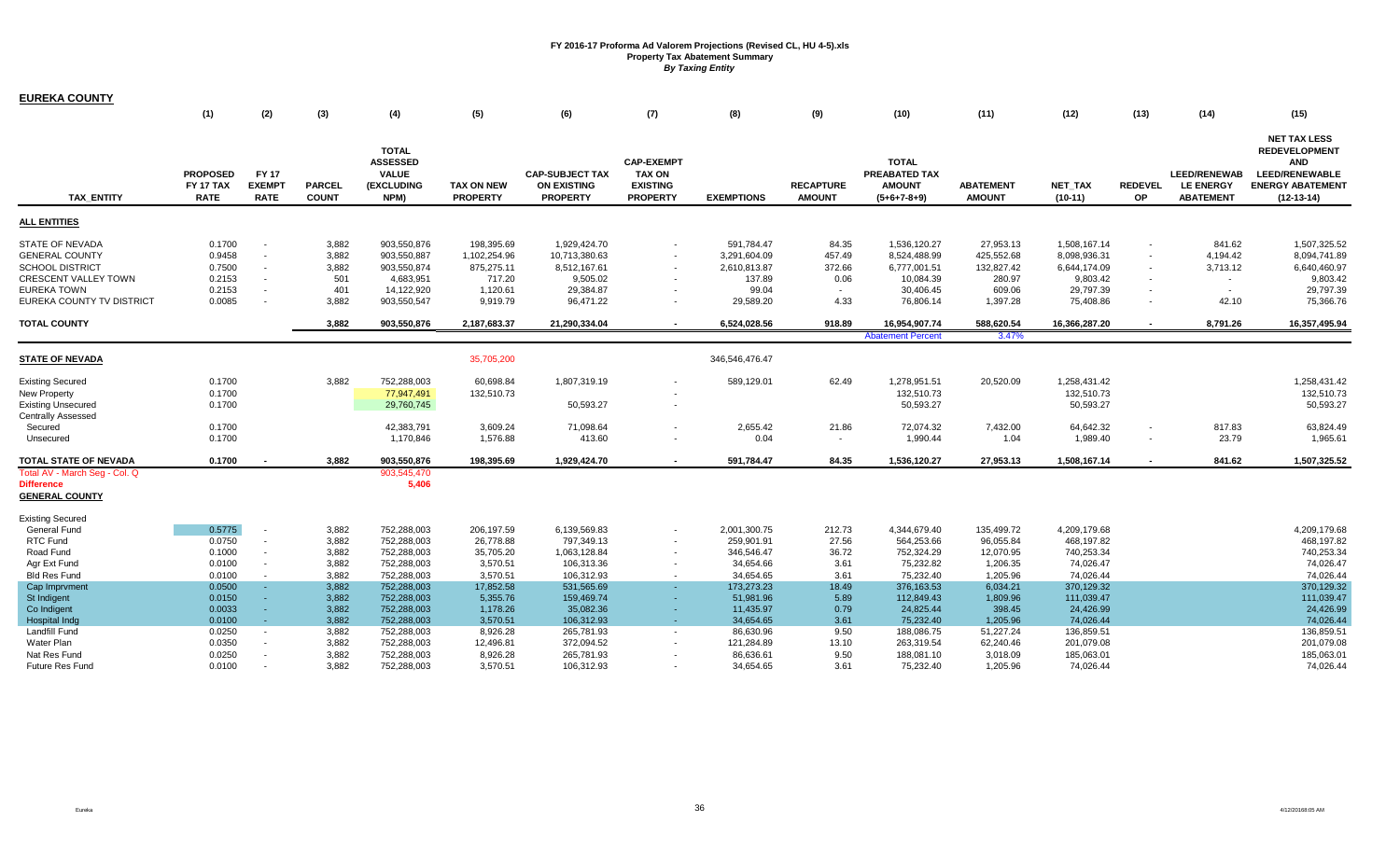| <b>EUREKA COUNTY</b>                                                                              |                                             |                                             |                               |                                                                       |                                      |                                                                 |                                                                          |                   |                                   |                                                                 |                                   |                                          |                                    |                                                             |                                                                                                                               |
|---------------------------------------------------------------------------------------------------|---------------------------------------------|---------------------------------------------|-------------------------------|-----------------------------------------------------------------------|--------------------------------------|-----------------------------------------------------------------|--------------------------------------------------------------------------|-------------------|-----------------------------------|-----------------------------------------------------------------|-----------------------------------|------------------------------------------|------------------------------------|-------------------------------------------------------------|-------------------------------------------------------------------------------------------------------------------------------|
|                                                                                                   | (1)                                         | (2)                                         | (3)                           | (4)                                                                   | (5)                                  | (6)                                                             | (7)                                                                      | (8)               | (9)                               | (10)                                                            | (11)                              | (12)                                     | (13)                               | (14)                                                        | (15)                                                                                                                          |
| <b>TAX ENTITY</b>                                                                                 | <b>PROPOSED</b><br>FY 17 TAX<br><b>RATE</b> | <b>FY17</b><br><b>EXEMPT</b><br><b>RATE</b> | <b>PARCEL</b><br><b>COUNT</b> | <b>TOTAL</b><br><b>ASSESSED</b><br><b>VALUE</b><br>(EXCLUDING<br>NPM) | <b>TAX ON NEW</b><br><b>PROPERTY</b> | <b>CAP-SUBJECT TAX</b><br><b>ON EXISTING</b><br><b>PROPERTY</b> | <b>CAP-EXEMPT</b><br><b>TAX ON</b><br><b>EXISTING</b><br><b>PROPERTY</b> | <b>EXEMPTIONS</b> | <b>RECAPTURE</b><br><b>AMOUNT</b> | <b>TOTAL</b><br>PREABATED TAX<br><b>AMOUNT</b><br>$(5+6+7-8+9)$ | <b>ABATEMENT</b><br><b>AMOUNT</b> | NET_TAX<br>$(10-11)$                     | <b>REDEVEL</b><br>OP               | <b>LEED/RENEWAB</b><br><b>LE ENERGY</b><br><b>ABATEMENT</b> | <b>NET TAX LESS</b><br><b>REDEVELOPMENT</b><br><b>AND</b><br><b>LEED/RENEWABLE</b><br><b>ENERGY ABATEMENT</b><br>$(12-13-14)$ |
| <b>GENERAL TOTAL</b>                                                                              | 0.9458                                      |                                             | 3,882                         | 752,288,003                                                           | 337,699.68                           | 10,055,076.12                                                   | $\sim$                                                                   | 3,277,611.36      | 348.72                            | 7,115,513.16                                                    | 373,179.15                        | 6,742,334.01                             | $\sim$                             | $\sim$                                                      | 6,742,334.01                                                                                                                  |
| New Property<br><b>Existing Unsecured</b><br><b>Centrally Assessed</b>                            | 0.9458<br>0.9458                            |                                             |                               | 77,947,502<br>29,760,745                                              | 737,227.47                           | 281,477.13                                                      |                                                                          |                   |                                   | 737,227.47<br>281,477.13                                        |                                   | 737,227.47<br>281,477.13                 |                                    |                                                             | 737,227.47<br>281,477.13                                                                                                      |
| Secured<br>Unsecured                                                                              |                                             |                                             |                               | 42,383,791<br>1,170,846                                               | 19,018.56<br>8,309.25                | 374,647.97<br>2,179.41                                          |                                                                          | 13,992.51<br>0.22 | 108.77<br>$\sim$                  | 379,782.79<br>10,488.44                                         | 52,352.54<br>20.99                | 327,430.25<br>10,467.45                  | $\sim$<br>$\blacksquare$           | 4,069.02<br>125.40                                          | 323,361.23<br>10,342.05                                                                                                       |
| TOTAL GENERAL COUNTY                                                                              | 0.9458                                      |                                             | 3,882                         | 903,550,887                                                           | 1,102,254.96                         | 10,713,380.63                                                   |                                                                          | 3,291,604.09      | 457.49                            | 8,524,488.99                                                    | 425,552.68                        | 8,098,936.31                             |                                    | 4,194.42                                                    | 8,094,741.89                                                                                                                  |
| <b>March Assessors Report:</b><br>New secured<br><b>Existing Secured</b><br><b>Difference</b>     |                                             |                                             |                               | 35,705,256<br>716,577,397<br>752.282.653<br>5,350                     | 0.00%                                |                                                                 |                                                                          |                   |                                   |                                                                 |                                   |                                          |                                    |                                                             |                                                                                                                               |
| Total AV - March Seg - Col. Q<br><b>Difference</b>                                                |                                             |                                             |                               | 903,545,470<br>5,417                                                  |                                      |                                                                 |                                                                          |                   |                                   |                                                                 |                                   |                                          |                                    |                                                             |                                                                                                                               |
| <b>SCHOOL DISTRICT</b>                                                                            |                                             |                                             |                               |                                                                       |                                      |                                                                 |                                                                          |                   |                                   |                                                                 |                                   |                                          |                                    |                                                             |                                                                                                                               |
| <b>Existing Secured</b><br>New Property<br><b>Existing Unsecured</b>                              | 0.7500<br>0.7500<br>0.7500                  | $\sim$                                      | 3,882                         | 752,288,003<br>77,947,488<br>29,760,745                               | 267,789.02<br>584,606.16             | 7,973,466.92<br>223,205.59                                      |                                                                          | 2,599,098.56      | 276.21                            | 5,642,433.59<br>584,606.16<br>223,205.59                        | 90,527.12                         | 5,551,906.47<br>584,606.16<br>223,205.59 |                                    |                                                             | 5,551,906.47<br>584,606.16<br>223,205.59                                                                                      |
| <b>Centrally Assessed</b><br>Secured<br>Unsecured                                                 | 0.7500<br>0.7500                            |                                             |                               | 42,383,791<br>1,170,846                                               | 15,923.09<br>6,956.84                | 313,670.41<br>1,824.69                                          |                                                                          | 11,715.12<br>0.19 | 96.45<br>$\sim$                   | 317,974.83<br>8,781.34                                          | 42,295.70<br>4.60                 | 275,679.13<br>8,776.74                   | $\overline{\phantom{a}}$<br>$\sim$ | 3,608.13<br>104.99                                          | 272,071.00<br>8,671.75                                                                                                        |
| TOTAL SCHOOL OPERATING                                                                            | 0.7500                                      |                                             | 3,882                         | 903,550,874                                                           | 875,275.11                           | 8,512,167.61                                                    | $\sim$                                                                   | 2,610,813.87      | 372.66                            | 6,777,001.51                                                    | 132,827.42                        | 6,644,174.09                             | $\sim$                             | 3,713.12                                                    | 6,640,460.97                                                                                                                  |
| <b>SCHOOL DEBT</b>                                                                                |                                             |                                             |                               |                                                                       | 15,923.09<br>6,956.84                | 313,670.41<br>1,824.69                                          |                                                                          | 11,715.12<br>0.19 | 96.45<br>$\sim$                   | 317,974.83<br>8,781.34                                          | 42,295.70<br>4.60                 | 275,679.13<br>8,776.74                   | ÷.                                 | 3,608.13<br>104.99                                          | 272,071.00<br>8,671.75                                                                                                        |
| <b>Existing Secured</b><br>New Property<br><b>Existing Unsecured</b><br><b>Centrally Assessed</b> |                                             |                                             |                               |                                                                       |                                      |                                                                 |                                                                          |                   |                                   |                                                                 |                                   | $\blacksquare$                           |                                    |                                                             |                                                                                                                               |
| Secured<br>Unsecured                                                                              |                                             |                                             |                               |                                                                       |                                      |                                                                 |                                                                          |                   |                                   |                                                                 |                                   |                                          |                                    |                                                             |                                                                                                                               |
| TOTAL SCHOOL DEBT                                                                                 |                                             |                                             |                               |                                                                       |                                      |                                                                 |                                                                          |                   |                                   |                                                                 |                                   |                                          |                                    |                                                             |                                                                                                                               |
| TOTAL SCHOOL DISTRICT                                                                             | 0.7500                                      |                                             | 3,882                         | 903,550,874                                                           | 875,275.11                           | 8,512,167.61                                                    |                                                                          | 2,610,813.87      | 372.66                            | 6,777,001.51                                                    | 132,827.42                        | 6,644,174.09                             |                                    | 3,713.12                                                    | 6,640,460.97                                                                                                                  |
| Total AV - March Seg - Col. Q<br><b>Difference</b>                                                |                                             |                                             |                               | 903,545,470<br>5,404                                                  |                                      |                                                                 |                                                                          |                   |                                   |                                                                 |                                   |                                          |                                    |                                                             |                                                                                                                               |

**CRESCENT VALLEY TOWN**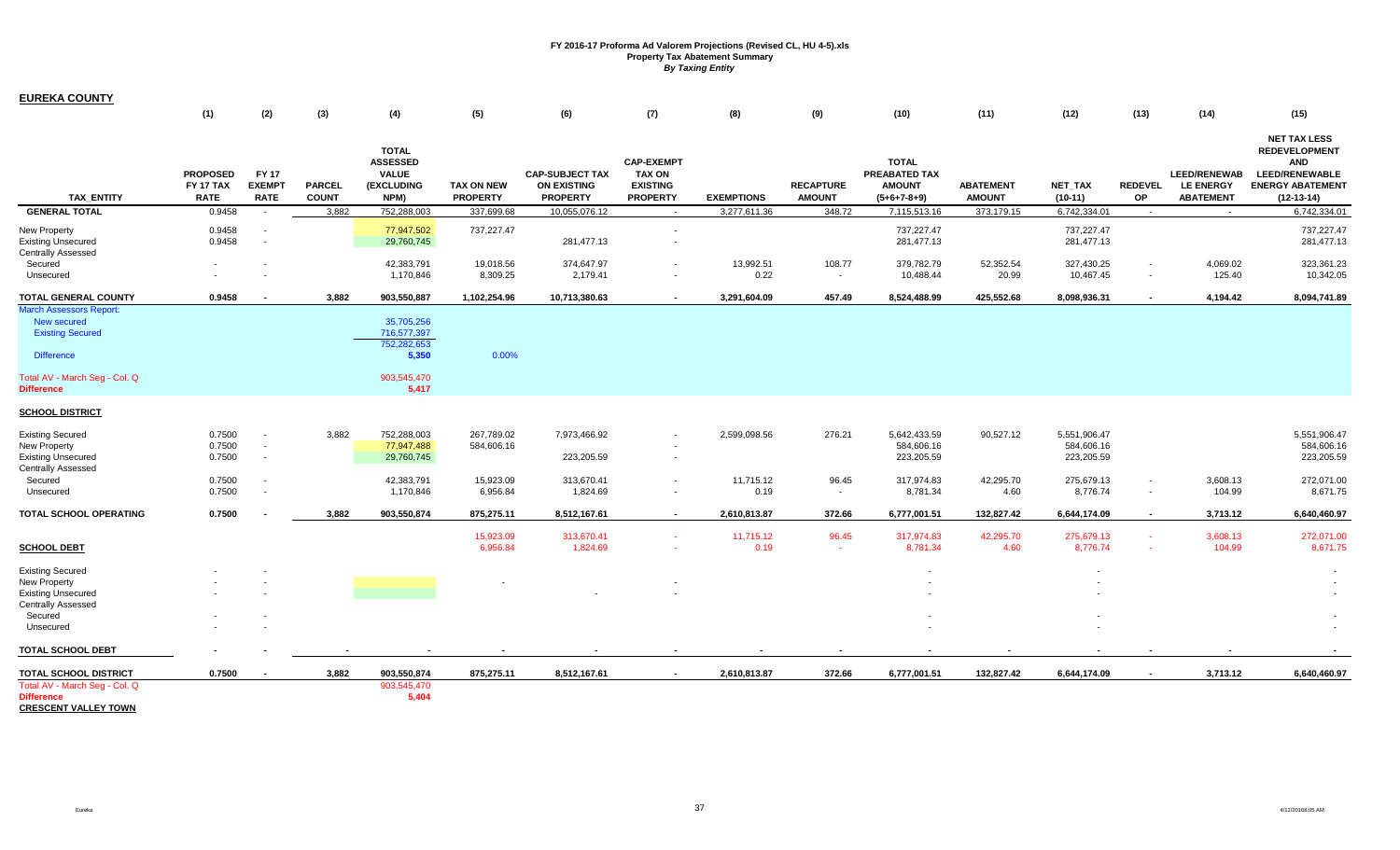| <b>EUREKA COUNTY</b>                                      |                                             |                                              |                               |                                                                       |                                      |                                                                 |                                                                          |                   |                                   |                                                                 |                                   |                             |                      |                                                             |                                                                                                                               |
|-----------------------------------------------------------|---------------------------------------------|----------------------------------------------|-------------------------------|-----------------------------------------------------------------------|--------------------------------------|-----------------------------------------------------------------|--------------------------------------------------------------------------|-------------------|-----------------------------------|-----------------------------------------------------------------|-----------------------------------|-----------------------------|----------------------|-------------------------------------------------------------|-------------------------------------------------------------------------------------------------------------------------------|
|                                                           | (1)                                         | (2)                                          | (3)                           | (4)                                                                   | (5)                                  | (6)                                                             | (7)                                                                      | (8)               | (9)                               | (10)                                                            | (11)                              | (12)                        | (13)                 | (14)                                                        | (15)                                                                                                                          |
| <b>TAX ENTITY</b>                                         | <b>PROPOSED</b><br>FY 17 TAX<br><b>RATE</b> | <b>FY 17</b><br><b>EXEMPT</b><br><b>RATE</b> | <b>PARCEL</b><br><b>COUNT</b> | <b>TOTAL</b><br><b>ASSESSED</b><br><b>VALUE</b><br>(EXCLUDING<br>NPM) | <b>TAX ON NEW</b><br><b>PROPERTY</b> | <b>CAP-SUBJECT TAX</b><br><b>ON EXISTING</b><br><b>PROPERTY</b> | <b>CAP-EXEMPT</b><br><b>TAX ON</b><br><b>EXISTING</b><br><b>PROPERTY</b> | <b>EXEMPTIONS</b> | <b>RECAPTURE</b><br><b>AMOUNT</b> | <b>TOTAL</b><br>PREABATED TAX<br><b>AMOUNT</b><br>$(5+6+7-8+9)$ | <b>ABATEMENT</b><br><b>AMOUNT</b> | <b>NET TAX</b><br>$(10-11)$ | <b>REDEVEL</b><br>OP | <b>LEED/RENEWAB</b><br><b>LE ENERGY</b><br><b>ABATEMENT</b> | <b>NET TAX LESS</b><br><b>REDEVELOPMENT</b><br><b>AND</b><br><b>LEED/RENEWABLE</b><br><b>ENERGY ABATEMENT</b><br>$(12-13-14)$ |
| <b>Existing Secured</b>                                   | 0.2153                                      | $\sim$ $-$                                   | 501                           | 3,636,128                                                             | 9.70                                 | 7,906.17                                                        | $\sim$                                                                   | 87.51             | 0.06                              | 7,828.42                                                        | 280.97                            | 7,547.45                    |                      |                                                             | 7,547.45                                                                                                                      |
| New Property                                              | 0.2153                                      | $\sim$                                       |                               | 310,093                                                               | 667.63                               |                                                                 |                                                                          |                   |                                   | 667.63                                                          |                                   | 667.63                      |                      |                                                             | 667.63                                                                                                                        |
| <b>Existing Unsecured</b>                                 | 0.2153                                      | $\sim$                                       |                               | 281,234                                                               |                                      | 605.50                                                          |                                                                          |                   |                                   | 605.50                                                          |                                   | 605.50                      |                      |                                                             | 605.50                                                                                                                        |
| <b>Centrally Assessed</b>                                 |                                             |                                              |                               |                                                                       |                                      |                                                                 |                                                                          |                   |                                   |                                                                 |                                   |                             |                      |                                                             |                                                                                                                               |
| Secured                                                   | 0.2153                                      |                                              |                               | 438,146                                                               | 0.36                                 | 993.35                                                          |                                                                          | 50.38             |                                   | 943.33                                                          |                                   | 943.33                      |                      |                                                             | 943.33                                                                                                                        |
| Unsecured                                                 | 0.2153                                      |                                              |                               | 18,351                                                                | 39.51                                |                                                                 |                                                                          | $\sim$            |                                   | 39.51                                                           |                                   | 39.51                       |                      |                                                             | 39.51                                                                                                                         |
| TOTAL CRESCENT VALLEY TOWN                                | 0.2153                                      | $\sim$                                       | 501                           | 4,683,951                                                             | 717.20                               | 9.505.02                                                        |                                                                          | 137.89            | 0.06                              | 10,084.39                                                       | 280.97                            | 9,803.42                    |                      |                                                             | 9,803.42                                                                                                                      |
| Total AV - March Seq - Col. Q                             |                                             |                                              |                               | 4,683,955                                                             |                                      |                                                                 |                                                                          |                   |                                   |                                                                 |                                   |                             |                      |                                                             |                                                                                                                               |
| <b>Difference</b>                                         |                                             |                                              |                               | (4)                                                                   |                                      |                                                                 |                                                                          |                   |                                   |                                                                 |                                   |                             |                      |                                                             |                                                                                                                               |
| <b>EUREKA TOWN</b>                                        |                                             |                                              |                               |                                                                       |                                      |                                                                 |                                                                          |                   |                                   |                                                                 |                                   |                             |                      |                                                             |                                                                                                                               |
| <b>Existing Secured</b>                                   | 0.2153                                      |                                              | 401                           |                                                                       | 100.40                               | 25,749.52                                                       |                                                                          | 60.26             |                                   | 25,789.66                                                       | 609.06                            | 25,180.60                   |                      |                                                             | 25,180.60                                                                                                                     |
| New Property                                              | 0.2153                                      | $\sim$                                       |                               | 11,978,564<br>360,141                                                 | 775.38                               |                                                                 |                                                                          |                   |                                   | 775.38                                                          |                                   | 775.38                      |                      |                                                             | 775.38                                                                                                                        |
| <b>Existing Unsecured</b>                                 | 0.2153                                      | $\sim$                                       |                               | 135,091                                                               |                                      | 290.85                                                          |                                                                          |                   |                                   | 290.85                                                          |                                   | 290.85                      |                      |                                                             | 290.85                                                                                                                        |
| <b>Centrally Assessed</b>                                 |                                             |                                              |                               |                                                                       |                                      |                                                                 |                                                                          |                   |                                   |                                                                 |                                   |                             |                      |                                                             |                                                                                                                               |
|                                                           |                                             | $\sim$                                       |                               |                                                                       |                                      |                                                                 |                                                                          |                   |                                   |                                                                 |                                   |                             |                      |                                                             |                                                                                                                               |
| Secured<br>Unsecured                                      | 0.2153<br>0.2153                            | $\sim$                                       |                               | 1,550,968<br>98,156                                                   | 33.50<br>211.33                      | 3,344.50                                                        |                                                                          | 38.78<br>$\sim$   |                                   | 3,339.22<br>211.33                                              |                                   | 3,339.22<br>211.33          |                      |                                                             | 3,339.22<br>211.33                                                                                                            |
|                                                           |                                             |                                              |                               |                                                                       |                                      |                                                                 |                                                                          |                   |                                   |                                                                 |                                   |                             |                      |                                                             |                                                                                                                               |
| <b>TOTAL EUREKA TOWN</b><br>Total AV - March Seg - Col. Q | 0.2153                                      |                                              | 401                           | 14,122,920                                                            | 1,120.61                             | 29,384.87                                                       |                                                                          | 99.04             |                                   | 30,406.45                                                       | 609.06                            | 29,797.39                   |                      |                                                             | 29,797.39                                                                                                                     |
| <b>Difference</b>                                         |                                             |                                              |                               | 14,122,920                                                            |                                      |                                                                 |                                                                          |                   |                                   |                                                                 |                                   |                             |                      |                                                             |                                                                                                                               |
| DIAMOND VALLEY RODENT CONTROL DISTRICT                    |                                             |                                              |                               |                                                                       |                                      |                                                                 |                                                                          |                   |                                   |                                                                 |                                   |                             |                      |                                                             |                                                                                                                               |
| <b>Existing Secured</b>                                   |                                             |                                              |                               |                                                                       |                                      |                                                                 |                                                                          |                   |                                   |                                                                 |                                   |                             |                      |                                                             |                                                                                                                               |
| <b>New Property</b>                                       |                                             |                                              |                               |                                                                       |                                      |                                                                 |                                                                          |                   |                                   |                                                                 |                                   |                             |                      |                                                             |                                                                                                                               |
| <b>Existing Unsecured</b>                                 |                                             |                                              |                               |                                                                       |                                      |                                                                 |                                                                          |                   |                                   |                                                                 |                                   |                             |                      |                                                             |                                                                                                                               |
| <b>Centrally Assessed</b>                                 |                                             |                                              |                               |                                                                       |                                      |                                                                 |                                                                          |                   |                                   |                                                                 |                                   |                             |                      |                                                             |                                                                                                                               |
| Secured                                                   |                                             |                                              |                               |                                                                       |                                      |                                                                 |                                                                          |                   |                                   |                                                                 |                                   |                             |                      |                                                             |                                                                                                                               |
| Unsecured                                                 |                                             |                                              |                               |                                                                       |                                      |                                                                 |                                                                          |                   |                                   |                                                                 |                                   |                             |                      |                                                             |                                                                                                                               |
| TOTAL DIAMOND VALLEY RODENT                               |                                             |                                              |                               |                                                                       |                                      | SPECIAL ASSESSMENT DISTRICTS                                    |                                                                          |                   |                                   |                                                                 |                                   |                             |                      |                                                             |                                                                                                                               |
| Total AV - March Seg - Col. Q                             |                                             |                                              |                               |                                                                       |                                      |                                                                 |                                                                          |                   |                                   |                                                                 |                                   |                             |                      |                                                             |                                                                                                                               |
| <b>Difference</b>                                         |                                             |                                              |                               |                                                                       |                                      |                                                                 |                                                                          |                   |                                   |                                                                 |                                   |                             |                      |                                                             |                                                                                                                               |
| DIAMOND VALLEY WEED CONTROL DISTRICT                      |                                             |                                              |                               |                                                                       |                                      |                                                                 |                                                                          |                   |                                   |                                                                 |                                   |                             |                      |                                                             |                                                                                                                               |
|                                                           |                                             |                                              |                               |                                                                       |                                      |                                                                 |                                                                          |                   |                                   |                                                                 |                                   |                             |                      |                                                             |                                                                                                                               |
| <b>Existing Secured</b>                                   |                                             |                                              |                               |                                                                       |                                      |                                                                 |                                                                          |                   |                                   |                                                                 |                                   |                             |                      |                                                             |                                                                                                                               |
| <b>New Property</b>                                       |                                             |                                              |                               |                                                                       |                                      |                                                                 |                                                                          |                   |                                   |                                                                 |                                   |                             |                      |                                                             |                                                                                                                               |
| <b>Existing Unsecured</b>                                 |                                             |                                              |                               |                                                                       |                                      |                                                                 |                                                                          |                   |                                   |                                                                 |                                   |                             |                      |                                                             |                                                                                                                               |
| <b>Centrally Assessed</b>                                 |                                             |                                              |                               |                                                                       |                                      |                                                                 |                                                                          |                   |                                   |                                                                 |                                   |                             |                      |                                                             |                                                                                                                               |
| Secured                                                   |                                             |                                              |                               |                                                                       |                                      |                                                                 |                                                                          |                   |                                   |                                                                 |                                   |                             |                      |                                                             |                                                                                                                               |
| Unsecured                                                 |                                             |                                              |                               |                                                                       |                                      |                                                                 |                                                                          |                   |                                   |                                                                 |                                   |                             |                      |                                                             |                                                                                                                               |
|                                                           |                                             |                                              |                               |                                                                       |                                      |                                                                 |                                                                          |                   |                                   |                                                                 |                                   |                             |                      |                                                             |                                                                                                                               |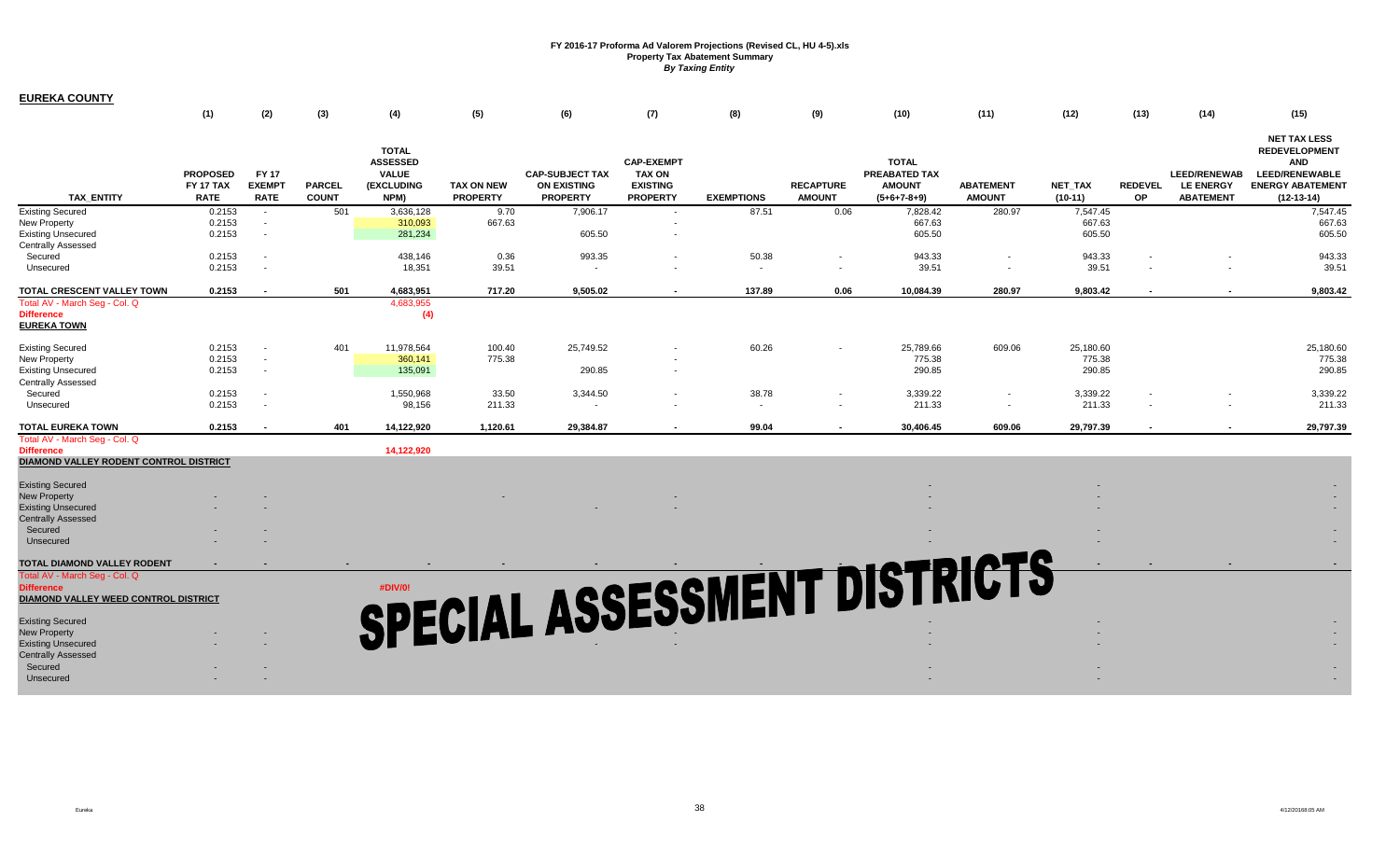| <b>EUREKA COUNTY</b>                                                                              |                                             |                                              |                               |                                                                       |                                      |                                                                 |                                                                          |                   |                                   |                                                                 |                                   |                                   |                      |                                                             |                                                                                                                        |
|---------------------------------------------------------------------------------------------------|---------------------------------------------|----------------------------------------------|-------------------------------|-----------------------------------------------------------------------|--------------------------------------|-----------------------------------------------------------------|--------------------------------------------------------------------------|-------------------|-----------------------------------|-----------------------------------------------------------------|-----------------------------------|-----------------------------------|----------------------|-------------------------------------------------------------|------------------------------------------------------------------------------------------------------------------------|
|                                                                                                   | (1)                                         | (2)                                          | (3)                           | (4)                                                                   | (5)                                  | (6)                                                             | (7)                                                                      | (8)               | (9)                               | (10)                                                            | (11)                              | (12)                              | (13)                 | (14)                                                        | (15)                                                                                                                   |
| <b>TAX ENTITY</b>                                                                                 | <b>PROPOSED</b><br>FY 17 TAX<br><b>RATE</b> | <b>FY 17</b><br><b>EXEMPT</b><br><b>RATE</b> | <b>PARCEL</b><br><b>COUNT</b> | <b>TOTAL</b><br><b>ASSESSED</b><br><b>VALUE</b><br>(EXCLUDING<br>NPM) | <b>TAX ON NEW</b><br><b>PROPERTY</b> | <b>CAP-SUBJECT TAX</b><br><b>ON EXISTING</b><br><b>PROPERTY</b> | <b>CAP-EXEMPT</b><br><b>TAX ON</b><br><b>EXISTING</b><br><b>PROPERTY</b> | <b>EXEMPTIONS</b> | <b>RECAPTURE</b><br><b>AMOUNT</b> | <b>TOTAL</b><br>PREABATED TAX<br><b>AMOUNT</b><br>$(5+6+7-8+9)$ | <b>ABATEMENT</b><br><b>AMOUNT</b> | NET_TAX<br>$(10-11)$              | <b>REDEVEL</b><br>OP | <b>LEED/RENEWAB</b><br><b>LE ENERGY</b><br><b>ABATEMENT</b> | <b>NET TAX LESS</b><br><b>REDEVELOPMENT</b><br><b>AND</b><br>LEED/RENEWABLE<br><b>ENERGY ABATEMENT</b><br>$(12-13-14)$ |
| TOTAL DIAMOND VALLEY WEED CC                                                                      | $\sim$                                      |                                              |                               |                                                                       |                                      |                                                                 |                                                                          |                   | $\blacksquare$                    |                                                                 |                                   |                                   |                      |                                                             |                                                                                                                        |
| Total AV - March Seg - Col. Q<br><b>Difference</b>                                                |                                             |                                              |                               | #DIV/0!                                                               |                                      |                                                                 |                                                                          |                   |                                   |                                                                 |                                   |                                   |                      |                                                             |                                                                                                                        |
| <b>EUREKA COUNTY TV DISTRICT</b>                                                                  |                                             |                                              |                               |                                                                       |                                      |                                                                 |                                                                          |                   |                                   |                                                                 |                                   |                                   |                      |                                                             |                                                                                                                        |
| <b>Existing Secured</b><br><b>New Property</b><br><b>Existing Unsecured</b><br>Centrally Assessed | 0.0085<br>0.0085<br>0.0085                  |                                              | 3,882                         | 752,288,003<br>77,947,162<br>29,760,745                               | 3,034.97<br>6,625.51                 | 90,365.93<br>2,529.66                                           | $\sim$                                                                   | 29,456.42         | 3.24                              | 63,947.72<br>6,625.51<br>2,529.66                               | 1,025.59                          | 62,922.13<br>6,625.51<br>2,529.66 |                      |                                                             | 62,922.13<br>6,625.51<br>2,529.66                                                                                      |
| Secured<br>Unsecured                                                                              | 0.0085<br>0.0085                            | $\sim$                                       |                               | 42,383,791<br>1,170,846                                               | 180.47<br>78.84                      | 3,554.95<br>20.68                                               | $\sim$                                                                   | 132.78<br>$\sim$  | 1.09<br>$\sim$                    | 3,603.73<br>99.52                                               | 371.64<br>0.05                    | 3,232.09<br>99.47                 | $\sim$               | 40.91<br>1.19                                               | 3,191.18<br>98.28                                                                                                      |
| TOTAL EUREKA COUNTY TV DISTRI                                                                     | 0.0085                                      |                                              | 3,882                         | 903,550,547                                                           | 9,919.79                             | 96,471.22                                                       | $\sim$                                                                   | 29,589.20         | 4.33                              | 76,806.14                                                       | 1,397.28                          | 75,408.86                         | $\sim$               | 42.10                                                       | 75,366.76                                                                                                              |
| Total AV - March Seg - Col. Q<br><b>Difference</b>                                                |                                             |                                              |                               | 903,545,470<br>5,077                                                  |                                      |                                                                 |                                                                          |                   |                                   |                                                                 |                                   |                                   |                      |                                                             |                                                                                                                        |

**Note:**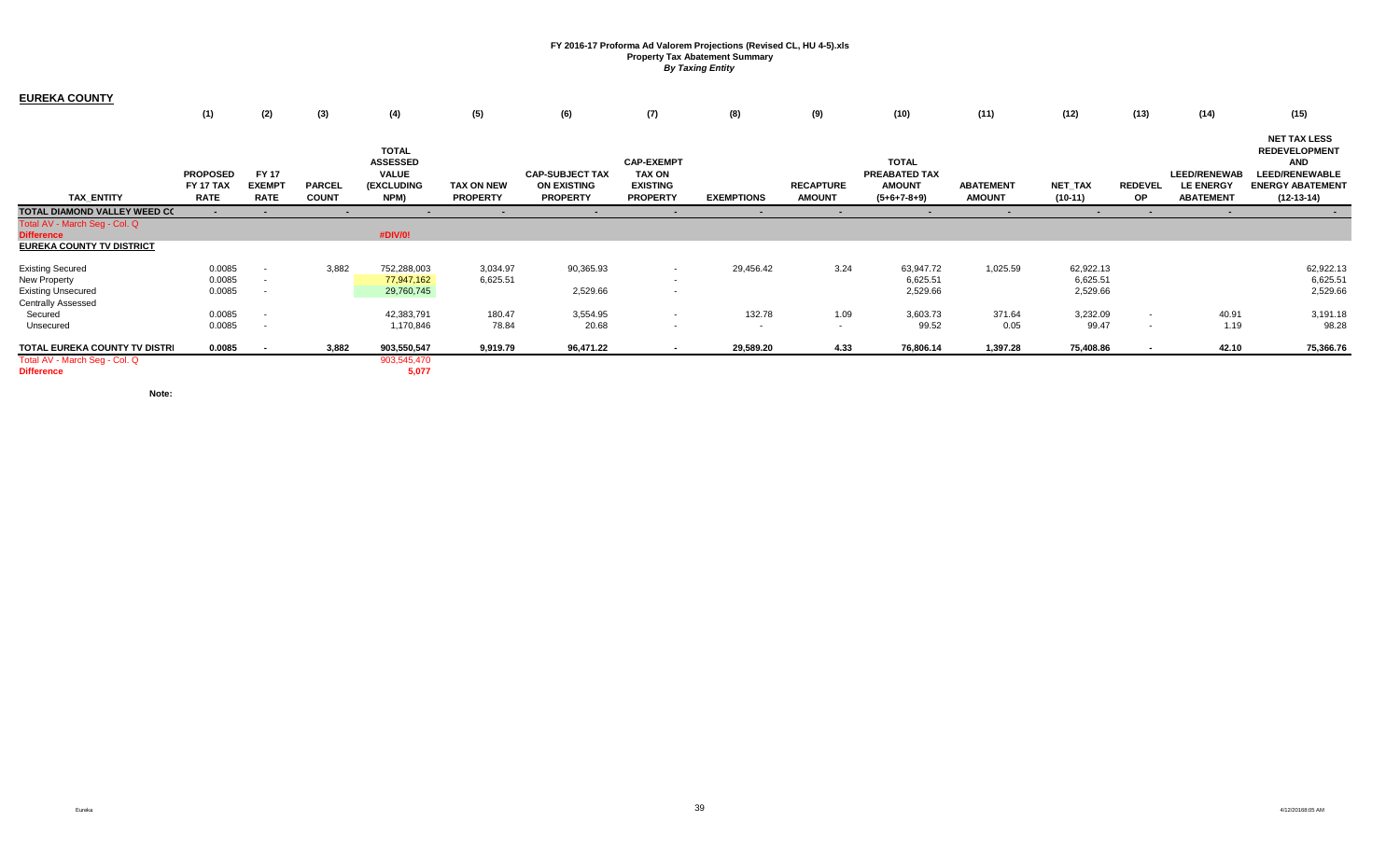| <b>HUMBOLDT COUNTY</b>                                                      |                                             |                                              |                               |                                                                     |                                                   |                                      |                                                                 |                                                                          |                   |                                   |                                                                 |                                   |                             |                      |                                                             |                                                                                                                               |
|-----------------------------------------------------------------------------|---------------------------------------------|----------------------------------------------|-------------------------------|---------------------------------------------------------------------|---------------------------------------------------|--------------------------------------|-----------------------------------------------------------------|--------------------------------------------------------------------------|-------------------|-----------------------------------|-----------------------------------------------------------------|-----------------------------------|-----------------------------|----------------------|-------------------------------------------------------------|-------------------------------------------------------------------------------------------------------------------------------|
|                                                                             | (1)                                         | (2)                                          | (3)                           |                                                                     | (4)                                               | (5)                                  | (6)                                                             | (7)                                                                      | (8)               | (9)                               | (10)                                                            | (11)                              | (12)                        | (13)                 | (14)                                                        | (15)                                                                                                                          |
| <b>TAX ENTITY</b>                                                           | <b>PROPOSED</b><br>FY 17 TAX<br><b>RATE</b> | <b>FY 17</b><br><b>EXEMPT</b><br><b>RATE</b> | <b>PARCEL</b><br><b>COUNT</b> | March 10<br>Assessor<br>Report<br><b>Column E</b><br><b>New Sec</b> | <b>TOTAL ASSESSED</b><br>VALUE<br>(EXCLUDING NPM) | <b>TAX ON NEW</b><br><b>PROPERTY</b> | <b>CAP-SUBJECT</b><br><b>TAX ON EXISTING</b><br><b>PROPERTY</b> | <b>CAP-EXEMPT</b><br><b>TAX ON</b><br><b>EXISTING</b><br><b>PROPERTY</b> | <b>EXEMPTIONS</b> | <b>RECAPTURE</b><br><b>AMOUNT</b> | <b>TOTAL</b><br>PREABATED TAX<br><b>AMOUNT</b><br>$(5+6+7-8+9)$ | <b>ABATEMENT</b><br><b>AMOUNT</b> | <b>NET TAX</b><br>$(10-11)$ | <b>REDEVELO</b><br>P | <b>LEED/RENEWAB</b><br><b>LE ENERGY</b><br><b>ABATEMENT</b> | <b>NET TAX LESS</b><br><b>REDEVELOPMENT</b><br><b>AND</b><br><b>LEED/RENEWABLE</b><br><b>ENERGY ABATEMENT</b><br>$(12-13-14)$ |
| <b>ALL ENTITIES</b>                                                         |                                             |                                              |                               |                                                                     |                                                   |                                      |                                                                 |                                                                          |                   |                                   |                                                                 |                                   |                             |                      |                                                             |                                                                                                                               |
| STATE OF NEVADA                                                             | 0.1700                                      |                                              | 15,680                        |                                                                     | 1,010,470,150                                     | 73,568.22                            | 1,831,220.39                                                    |                                                                          | 186,981.71        | 1,548.78                          | 1,719,355.67                                                    | 61,814.55                         | 1,657,541.12                |                      | 27.62                                                       | 1,657,513.50                                                                                                                  |
| <b>GENERAL COUNTY</b>                                                       | 0.7512                                      | $\sim$                                       | 15,680                        |                                                                     | 1,010,470,183                                     | 325,085.04                           | 8,091,815.00                                                    |                                                                          | 826,239.66        | 6,843.79                          | 7,597,504.17                                                    | 273,218.56                        | 7,324,285.61                |                      | 121.97                                                      | 7,324,163.64                                                                                                                  |
| <b>SCHOOL DISTRICT</b>                                                      | 0.8850                                      | $\sim$                                       | 15,680                        |                                                                     | 1,005,829,656                                     | 382,987.55                           | 9,533,104.85                                                    |                                                                          | 973,404.34        | 8,062.76                          | 8,950,750.82                                                    | 321,793.42                        | 8,628,957.40                |                      | 143.71                                                      | 8,628,813.69                                                                                                                  |
| CITY OF WINNEMUCCA                                                          | 0.9700                                      | $\sim$                                       | 3,426                         |                                                                     | 203,618,328                                       | 37,050.35                            | 1,943,970.14                                                    |                                                                          | 5,922.73          | $\sim$                            | 1,975,097.75                                                    | 69,857.01                         | 1,905,240.74                |                      |                                                             | 1,905,240.74                                                                                                                  |
| GOLCONDA FIRE PROTECTION DIST                                               | 0.0290                                      | $\sim$                                       | 2,872                         |                                                                     | 337,601,488                                       | 5,422.35                             | 120,019.89                                                      |                                                                          | 27,540.31         | 213.26                            | 98,115.19                                                       | 5,424.42                          | 92,690.77                   |                      |                                                             | 92,690.77                                                                                                                     |
| HUMBOLDT COUNTY FIRE DISTRICT                                               | 0.1047                                      |                                              | 1,740                         |                                                                     | 32,235,847                                        | 1,036.96                             | 33,012.67                                                       |                                                                          | 296.70            |                                   | 33,752.93                                                       | 812.57                            | 32,940.36                   |                      |                                                             | 32,940.36                                                                                                                     |
| HUMBOLDT COUNTY HOSPITAL DIS                                                | 0.3954                                      | $\sim$                                       | 15,680                        |                                                                     | 1,010,470,188                                     | 171,111.03                           | 4,259,197.87                                                    |                                                                          | 434,897.37        | 3,602.27                          | 3,999,013.80                                                    | 144,210.51                        | 3,854,803.29                |                      | 64.21                                                       | 3,854,739.08                                                                                                                  |
| KINGS RIVER GID                                                             | 0.2000                                      |                                              | 83                            |                                                                     | 6,228,868                                         | 135.16                               | 12,328.17                                                       |                                                                          | 5.61              | 3.21                              | 12,460.93                                                       | 1,471.18                          | 10,989.75                   |                      |                                                             | 10,989.75                                                                                                                     |
| MCDERMITT FIRE PROTECTION DIS                                               | 0.4655                                      | $\sim$                                       | 435                           |                                                                     | 5,077,600                                         | 744.20                               | 22,932.35                                                       |                                                                          | 41.03             |                                   | 23,635.53                                                       | 3,037.82                          | 20,597.71                   |                      |                                                             | 20,597.71                                                                                                                     |
| OROVADA COMMUNITY SERVICES                                                  | 0.0974                                      |                                              | 403                           |                                                                     | 37,900,414                                        | 2,313.24                             | 40,155.62                                                       |                                                                          | 5,554.10          |                                   | 36,914.76                                                       | 653.77                            | 36,260.99                   |                      |                                                             | 36,260.99                                                                                                                     |
| OROVADA FIRE PROTECTION DISTI                                               | 0.1500                                      | $\sim$                                       | 403                           |                                                                     | 37,900,429                                        | 3,562.49                             | 61,841.55                                                       |                                                                          | 8,553.52          |                                   | 56,850.52                                                       | 1,006.91                          | 55,843.61                   |                      |                                                             | 55,843.61                                                                                                                     |
| PARADISE VALLEY FIRE DISTRICT                                               | 0.1745                                      |                                              | 1,437                         |                                                                     | 47,452,510                                        | 1,413.37                             | 82,296.06                                                       |                                                                          | 904.07            |                                   | 82,805.37                                                       | 1,676.16                          | 81,129.21                   |                      |                                                             | 81,129.21                                                                                                                     |
| PUEBLO FIRE PROTECTION DISTRI                                               | 0.3500                                      |                                              | 200                           |                                                                     | 32,270,947                                        | 2,500.75                             | 110,486.48                                                      |                                                                          | 38.85             |                                   | 112,948.38                                                      | 2,038.28                          | 110,910.10                  |                      |                                                             | 110,910.10                                                                                                                    |
| WINNEMUCCA RURAL FIRE PROTE(                                                | 0.1047                                      |                                              | 2,950                         |                                                                     | 108,265,065                                       | 3,394.39                             | 110,744.55                                                      |                                                                          | 785.48            | 3.11                              | 113,356.57                                                      | 2,821.25                          | 110,535.32                  |                      |                                                             | 110,535.32                                                                                                                    |
| <b>TOTAL COUNTY</b>                                                         |                                             |                                              | 15,680                        |                                                                     | 1,010,470,150                                     | 1,010,325.09                         | 26,253,125.60                                                   | $\sim$                                                                   | 2,471,165.48      | 20,277.18                         | 24,812,562.39                                                   | 889,836.41                        | 23,922,725.98               |                      | 357.51                                                      | 23,922,368.47                                                                                                                 |
|                                                                             |                                             |                                              |                               |                                                                     |                                                   |                                      |                                                                 |                                                                          |                   |                                   | <b>Abatement Percent</b>                                        | 3.59%                             |                             |                      |                                                             |                                                                                                                               |
| <b>STATE OF NEVADA</b>                                                      |                                             |                                              |                               |                                                                     |                                                   | 4,640,565                            |                                                                 |                                                                          |                   |                                   |                                                                 |                                   |                             |                      |                                                             |                                                                                                                               |
| <b>Existing Secured</b>                                                     | 0.1700                                      |                                              | 15,680                        | 4,640,565                                                           | 564,664,764                                       | 7,888.96                             | 1,104,062.96                                                    |                                                                          | 152,014.17        | 1,257.91                          | 961,195.66                                                      | 53,495.11                         | 907,700.55                  |                      |                                                             | 907,700.55                                                                                                                    |
| New Property                                                                | 0.1700                                      |                                              |                               | 4,478,577                                                           | 26,170,785                                        | 44,490.34                            |                                                                 |                                                                          |                   |                                   | 44,490.34                                                       |                                   | 44,490.34                   |                      |                                                             | 44,490.34                                                                                                                     |
| <b>Existing Unsecured</b>                                                   | 0.1700                                      |                                              |                               |                                                                     | 105,854,993                                       |                                      | 179,953.49                                                      |                                                                          |                   |                                   | 179,953.49                                                      |                                   | 179,953.49                  |                      |                                                             | 179,953.49                                                                                                                    |
| <b>Centrally Assessed</b>                                                   |                                             |                                              |                               |                                                                     |                                                   |                                      |                                                                 |                                                                          |                   |                                   |                                                                 |                                   |                             |                      |                                                             |                                                                                                                               |
| Secured                                                                     | 0.1700                                      |                                              |                               |                                                                     | 310,366,992                                       | 16,602.72                            | 545,981.12                                                      |                                                                          | 34,959.96         | 290.87                            | 527,914.75                                                      | 8,316.62                          | 519,598.13                  |                      | 26.84                                                       | 519,571.29                                                                                                                    |
| Unsecured                                                                   | 0.1700                                      |                                              |                               |                                                                     | 3,412,615                                         | 4,586.20                             | 1,222.82                                                        | $\sim$                                                                   | 7.58              |                                   | 5,801.44                                                        | 2.82                              | 5,798.62                    |                      | 0.78                                                        | 5,797.84                                                                                                                      |
| TOTAL STATE OF NEVADA                                                       | 0.1700                                      |                                              | 15,680                        |                                                                     | 1,010,470,150                                     | 73,568.22                            | 1,831,220.39                                                    |                                                                          | 186,981.71        | 1,548.78                          | 1,719,355.67                                                    | 61,814.55                         | 1,657,541.12                |                      | 27.62                                                       | 1,657,513.50                                                                                                                  |
| Total AV - March Seg - Col. Q<br><b>Difference</b><br><b>GENERAL COUNTY</b> |                                             |                                              |                               |                                                                     | 1,011,076,948<br>(606, 798)                       |                                      |                                                                 |                                                                          |                   |                                   |                                                                 |                                   |                             |                      |                                                             |                                                                                                                               |
| Existing Secured                                                            |                                             |                                              |                               |                                                                     |                                                   |                                      |                                                                 |                                                                          |                   |                                   |                                                                 |                                   |                             |                      |                                                             |                                                                                                                               |
| General Fund                                                                | 0.2720                                      | $\sim$                                       | 15,680                        |                                                                     | 564,664,764                                       | 12,622.35                            | 1,766,494.90                                                    |                                                                          | 243,224.09        | 2,012.66                          | 1,537,905.82                                                    | 85,642.38                         | 1,452,263.44                |                      |                                                             | 1,452,263.44                                                                                                                  |
| Senior Citizens                                                             | 0.0300                                      | $\sim$                                       | 15,680                        |                                                                     | 564,664,764                                       | 1,392.09                             | 194,841.05                                                      |                                                                          | 26,827.07         | 222.01                            | 169,628.08                                                      | 9,447.57                          | 160,180.51                  |                      |                                                             | 160,180.51                                                                                                                    |
| Indigent Fund                                                               | 0.0227                                      | $\sim$                                       | 15,680                        |                                                                     | 564,664,764                                       | 1,053.40                             | 147,435.08                                                      |                                                                          | 20,298.99         | 167.98                            | 128,357.47                                                      | 7,144.69                          | 121,212.78                  |                      |                                                             | 121,212.78                                                                                                                    |
| State Accident Indigent                                                     | 0.0150                                      | $\sim$                                       | 15,680                        |                                                                     | 564,664,764                                       | 696.12                               | 97,410.75                                                       |                                                                          | 13,412.44         | 111.00                            | 84,805.43                                                       | 4,717.42                          | 80,088.01                   |                      |                                                             | 80,088.01                                                                                                                     |
| <b>Building Reserve</b>                                                     | 0.0100                                      |                                              | 15,680                        |                                                                     | 564,664,764                                       | 464.09                               | 64,947.28                                                       |                                                                          | 8,942.02          | 73.99                             | 56,543.34                                                       | 3,149.94                          | 53,393.40                   |                      |                                                             | 53,393.40                                                                                                                     |
| Cooperative Extension                                                       | 0.0165                                      |                                              | 15,680                        |                                                                     | 564,664,764                                       | 765.61                               | 107,157.45                                                      |                                                                          | 14,753.86         | 122.08                            | 93,291.28                                                       | 5,189.17                          | 88,102.11                   |                      |                                                             | 88,102.11                                                                                                                     |
| 6th Judicial                                                                | 0.1886                                      |                                              | 15,680                        |                                                                     | 564,664,764                                       | 8,752.00                             | 1,224,849.99                                                    |                                                                          | 168,645.61        | 1,395.53                          | 1,066,351.91                                                    | 59,358.13                         | 1,006,993.78                |                      |                                                             | 1,006,993.78                                                                                                                  |
| <b>Capital Projects</b>                                                     | 0.0100                                      |                                              | 15,680                        |                                                                     | 564,664,764                                       | 464.09                               | 64,947.02                                                       |                                                                          | 8,942.02          | 73.99                             | 56,543.08                                                       | 3,149.91                          | 53,393.17                   |                      |                                                             | 53,393.17                                                                                                                     |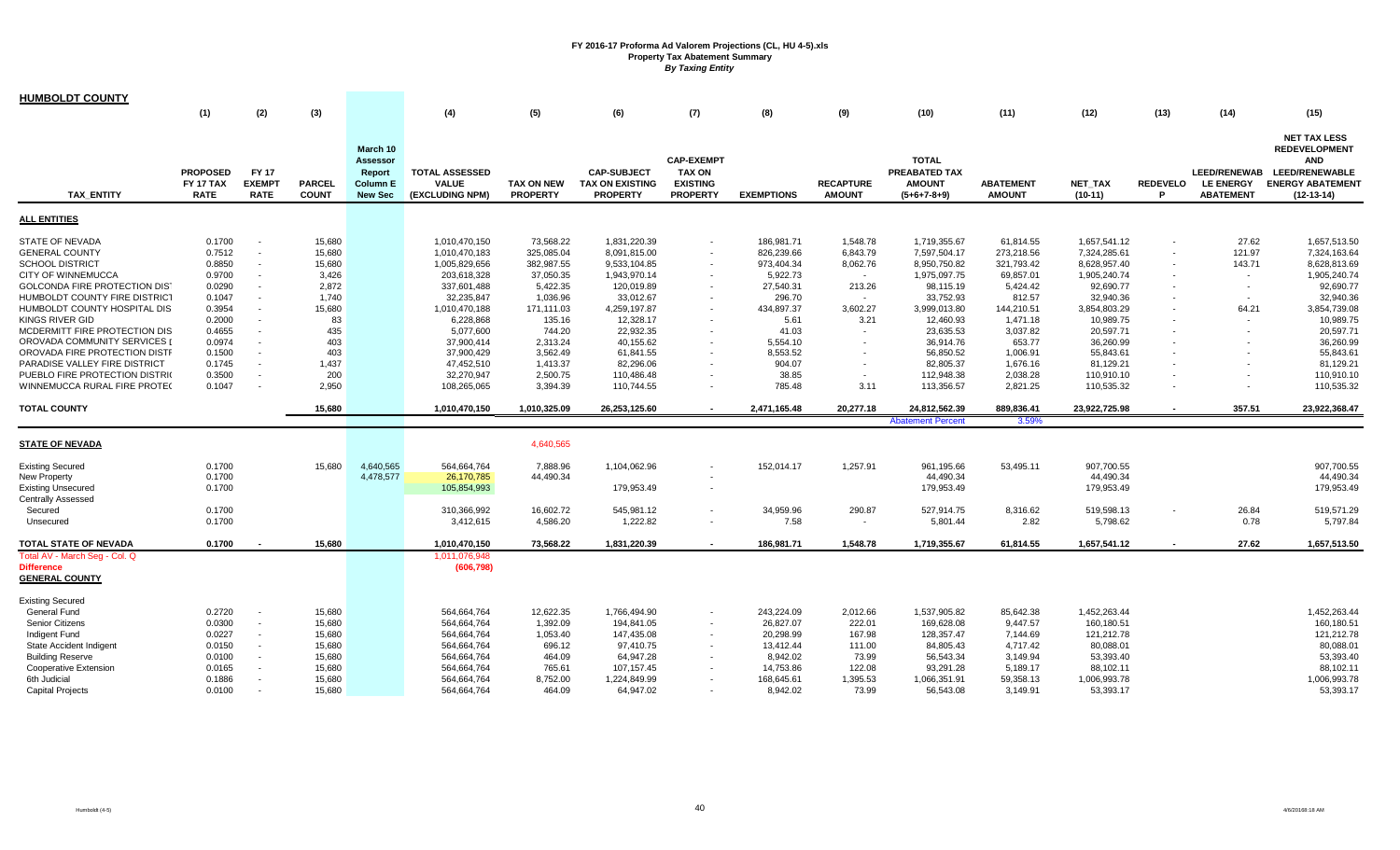| <b>HUMBOLDT COUNTY</b>                                                                                                               |                  |                  |                  |                      |                                                                        |                   |                         |                          |                        |                  |                         |                      |                         |                 |                     |                                                           |
|--------------------------------------------------------------------------------------------------------------------------------------|------------------|------------------|------------------|----------------------|------------------------------------------------------------------------|-------------------|-------------------------|--------------------------|------------------------|------------------|-------------------------|----------------------|-------------------------|-----------------|---------------------|-----------------------------------------------------------|
|                                                                                                                                      | (1)              | (2)              | (3)              |                      | (4)                                                                    | (5)               | (6)                     | (7)                      | (8)                    | (9)              | (10)                    | (11)                 | (12)                    | (13)            | (14)                | (15)                                                      |
|                                                                                                                                      |                  |                  |                  | March 10<br>Assessor |                                                                        |                   |                         | <b>CAP-EXEMPT</b>        |                        |                  | <b>TOTAL</b>            |                      |                         |                 |                     | <b>NET TAX LESS</b><br><b>REDEVELOPMENT</b><br><b>AND</b> |
|                                                                                                                                      | <b>PROPOSED</b>  | <b>FY 17</b>     |                  | Report               | <b>TOTAL ASSESSED</b>                                                  |                   | <b>CAP-SUBJECT</b>      | <b>TAX ON</b>            |                        |                  | PREABATED TAX           |                      |                         |                 | <b>LEED/RENEWAB</b> | <b>LEED/RENEWABLE</b>                                     |
|                                                                                                                                      | FY 17 TAX        | <b>EXEMPT</b>    | <b>PARCEL</b>    | <b>Column E</b>      | <b>VALUE</b>                                                           | <b>TAX ON NEW</b> | <b>TAX ON EXISTING</b>  | <b>EXISTING</b>          |                        | <b>RECAPTURE</b> | <b>AMOUNT</b>           | <b>ABATEMENT</b>     | <b>NET TAX</b>          | <b>REDEVELO</b> | <b>LE ENERGY</b>    | <b>ENERGY ABATEMENT</b>                                   |
| TAX_ENTITY                                                                                                                           | <b>RATE</b>      | <b>RATE</b>      | <b>COUNT</b>     | <b>New Sec</b>       | (EXCLUDING NPM)                                                        | <b>PROPERTY</b>   | <b>PROPERTY</b>         | <b>PROPERTY</b>          | <b>EXEMPTIONS</b>      | <b>AMOUNT</b>    | $(5+6+7-8+9)$           | <b>AMOUNT</b>        | $(10-11)$               | P               | <b>ABATEMENT</b>    | $(12-13-14)$                                              |
| Library                                                                                                                              | 0.0950           | $\sim$           | 15,680           |                      | 564,664,764                                                            | 4,408.42          | 616,969.96              |                          | 84,948.53              | 702.94           | 537,132.79              | 29,897.27            | 507,235.52              |                 |                     | 507,235.52                                                |
| Museum                                                                                                                               | 0.0150<br>0.0200 | $\sim$<br>$\sim$ | 15,680<br>15,680 |                      | 564,664,764<br>564,664,764                                             | 696.12<br>928.07  | 97,412.28<br>129,881.91 |                          | 13,412.45<br>17,884.02 | 110.99<br>147.98 | 84,806.94<br>113,073.94 | 4,717.33<br>6,289.21 | 80,089.61<br>106,784.73 |                 |                     | 80,089.61<br>106,784.73                                   |
| Medical Indigent<br>State Medical Indigent                                                                                           | 0.0100           | $\sim$           | 15,680           |                      | 564,664,764                                                            | 464.09            | 64,947.02               |                          | 8,942.02               | 73.99            | 56,543.08               | 3,149.91             | 53,393.17               |                 |                     | 53,393.17                                                 |
| China Springs                                                                                                                        | 0.0064           |                  | 15,680           |                      | 564,664,764                                                            | 296.96            | 41,561.06               |                          | 5,722.97               | 47.35            | 36,182.40               | 2,014.64             | 34, 167. 76             |                 |                     | 34,167.76                                                 |
| <b>WMCA Events</b>                                                                                                                   | 0.0400           |                  | 15,680           |                      | 564,664,764                                                            | 1,856.26          | 259,778.76              |                          | 35,768.05              | 295.98           | 226,162.95              | 12,588.41            | 213,574.54              |                 |                     | 213,574.54                                                |
| <b>GENERAL TOTAL</b>                                                                                                                 | 0.7512           |                  | 15,680           | 4,640,531            | 564,664,764                                                            | 34,859.67         | 4,878,634.51            |                          | 671,724.14             | 5,558.47         | 4,247,328.51            | 236,455.98           | 4,010,872.53            |                 |                     | 4,010,872.53                                              |
|                                                                                                                                      |                  |                  |                  |                      |                                                                        |                   |                         |                          |                        |                  |                         |                      |                         |                 |                     |                                                           |
| New Property                                                                                                                         | 0.7512           | $\sim$           |                  | 4,478,577            | 26,170,819                                                             | 196,595.19        |                         |                          |                        |                  | 196,595.19              |                      | 196,595.19              |                 |                     | 196,595.19                                                |
| <b>Existing Unsecured</b>                                                                                                            | 0.7512           | $\sim$           |                  |                      | 105,854,993                                                            |                   | 795,182.71              |                          |                        |                  | 795,182.71              |                      | 795,182.71              |                 |                     | 795,182.71                                                |
| <b>Centrally Assessed</b>                                                                                                            | 0.7512           | $\sim$           |                  |                      | 310,366,992                                                            | 73,364.55         | 2,412,594.34            |                          | 154,482.02             | 1,285.32         | 2,332,762.19            | 36,750.00            | 2,296,012.19            |                 | 118.54              | 2,295,893.65                                              |
| Secured<br>Unsecured                                                                                                                 | 0.7512           | $\sim$           |                  |                      | 3,412,615                                                              | 20,265.63         | 5,403.44                |                          | 33.50                  | $\sim$           | 25,635.57               | 12.58                | 25,622.99               |                 | 3.43                | 25,619.56                                                 |
|                                                                                                                                      |                  |                  |                  |                      |                                                                        |                   |                         |                          |                        |                  |                         |                      |                         |                 |                     |                                                           |
| TOTAL GENERAL COUNTY                                                                                                                 | 0.7512           |                  | 15,680           |                      | 1,010,470,183                                                          | 325,085.04        | 8,091,815.00            |                          | 826,239.66             | 6,843.79         | 7,597,504.17            | 273,218.56           | 7,324,285.61            |                 | 121.97              | 7,324,163.64                                              |
| <b>March Assessors Report</b><br><b>New secured</b><br><b>Existing Secured</b><br><b>Difference</b><br>Total AV - March Seg - Col. Q |                  |                  |                  |                      | 4,478,577<br>560,630,998<br>565,109,575<br>(444, 811)<br>1,011,076,948 | $-0.08%$          |                         |                          |                        |                  |                         |                      |                         |                 |                     |                                                           |
| <b>Difference</b>                                                                                                                    |                  |                  |                  |                      | (606, 765)                                                             |                   |                         |                          |                        |                  |                         |                      |                         |                 |                     |                                                           |
| <b>SCHOOL DISTRICT</b>                                                                                                               |                  |                  |                  |                      |                                                                        |                   |                         |                          |                        |                  |                         |                      |                         |                 |                     |                                                           |
| <b>Existing Secured</b>                                                                                                              | 0.7500           |                  | 15,680           | 4,640,529            | 560,024,235                                                            | 34,803.97         | 4,870,859.88            |                          | 670,650.72             | 5,549.58         | 4,240,562.71            | 236,007.26           | 4,004,555.45            |                 |                     | 4,004,555.45                                              |
| New Property                                                                                                                         | 0.7500           | $\sim$           |                  | 4,478,577            | 26,170,821                                                             | 196,281.16        |                         |                          |                        |                  | 196,281.16              |                      | 196,281.16              |                 |                     | 196,281.16                                                |
| <b>Existing Unsecured</b>                                                                                                            | 0.7500           | $\sim$           |                  |                      | 105,854,993                                                            |                   | 793,912.45              | $\overline{\phantom{a}}$ |                        |                  | 793,912.45              |                      | 793,912.45              |                 |                     | 793,912.45                                                |
| <b>Centrally Assessed</b>                                                                                                            |                  |                  |                  |                      |                                                                        |                   |                         |                          |                        |                  |                         |                      |                         |                 |                     |                                                           |
| Secured                                                                                                                              | 0.7500           | $\sim$           |                  |                      | 310,366,992                                                            | 73,247.34         | 2,408,740.36            | $\sim$                   | 154,235.25             | 1,283.26         | 2,329,035.71            | 36,691.30            | 2,292,344.42            |                 | 118.36              | 2,292,226.06                                              |
| Unsecured                                                                                                                            | 0.7500           | $\sim$           |                  |                      | 3,412,615                                                              | 20,233.25         | 5,394.81                | $\overline{\phantom{a}}$ | 33.44                  | $\sim$           | 25,594.62               | 12.58                | 25,582.03               |                 | 3.43                | 25,578.60                                                 |
| TOTAL SCHOOL OPERATING                                                                                                               | 0.7500           |                  | 15,680           |                      | 1,005,829,656                                                          | 324,565.72        | 8,078,907.49            | $\sim$                   | 824,919.41             | 6,832.84         | 7,585,386.64            | 272,711.14           | 7,312,675.50            |                 | 121.79              | 7,312,553.71                                              |
|                                                                                                                                      |                  |                  |                  |                      |                                                                        | 86,431.86         | 2,842,313.62            | $\sim$                   | 181,997.59             | 1,514.25         | 2,748,262.14            | 43,295.73            | 2,704,966.41            |                 | 139.66              | 2,704,826.75                                              |
| <b>SCHOOL DEBT</b>                                                                                                                   |                  |                  |                  |                      |                                                                        | 23,875.24         | 6,365.87                |                          | 39.46                  |                  | 30,201.65               | 14.85                | 30,186.80               |                 | 4.05                | 30,182.75                                                 |
|                                                                                                                                      |                  |                  |                  |                      |                                                                        |                   |                         |                          |                        |                  |                         |                      |                         |                 |                     |                                                           |
| <b>Existing Secured</b>                                                                                                              | 0.1350           |                  | 15,680           | 4,640,600            | 564,664,764                                                            | 6,264.81          | 876,748.79              |                          | 120,716.57             | 998.93           | 763,295.96              | 42,475.58            | 720,820.38              |                 |                     | 720,820.38                                                |
| New Property                                                                                                                         | 0.1350           | $\sim$           |                  | 4,478,577            | 26,170,750                                                             | 35,330.51         |                         |                          |                        |                  | 35,330.51               |                      | 35,330.51               |                 |                     | 35,330.51                                                 |
| <b>Existing Unsecured</b>                                                                                                            | 0.1350           | $\sim$           |                  |                      | 105,854,993                                                            |                   | 142,904.24              |                          |                        |                  | 142,904.24              |                      | 142,904.24              |                 |                     | 142,904.24                                                |
| <b>Centrally Assessed</b><br>Secured                                                                                                 | 0.1350           | $\sim$           |                  |                      | 310,366,992                                                            | 13,184.52         | 433,573.26              |                          | 27,762.34              | 230.99           | 419,226.43              | 6,604.43             | 412,621.99              |                 | 21.30               | 412,600.69                                                |
| Unsecured                                                                                                                            | 0.1350           | $\sim$           |                  |                      | 3,412,615                                                              | 3,641.99          | 971.06                  | $\overline{\phantom{a}}$ | 6.02                   | $\sim$           | 4,607.03                | 2.27                 | 4,604.77                |                 | 0.62                | 4,604.15                                                  |
|                                                                                                                                      |                  |                  |                  |                      |                                                                        |                   |                         |                          |                        |                  |                         |                      |                         |                 |                     |                                                           |
| TOTAL SCHOOL DEBT                                                                                                                    | 0.1350           |                  | 15,680           |                      | 1,010,470,115                                                          | 58,421.83         | 1,454,197.36            |                          | 148,484.93             | 1,229.92         | 1,365,364.17            | 49,082.28            | 1,316,281.89            |                 | 21.92               | 1,316,259.97                                              |
| <b>TOTAL SCHOOL DISTRICT</b>                                                                                                         | 0.8850           |                  | 15,680           |                      | 1,005,829,656                                                          | 382,987.55        | 9,533,104.85            |                          | 973,404.34             | 8,062.76         | 8,950,750.82            | 321,793.42           | 8,628,957.40            |                 | 143.71              | 8,628,813.69                                              |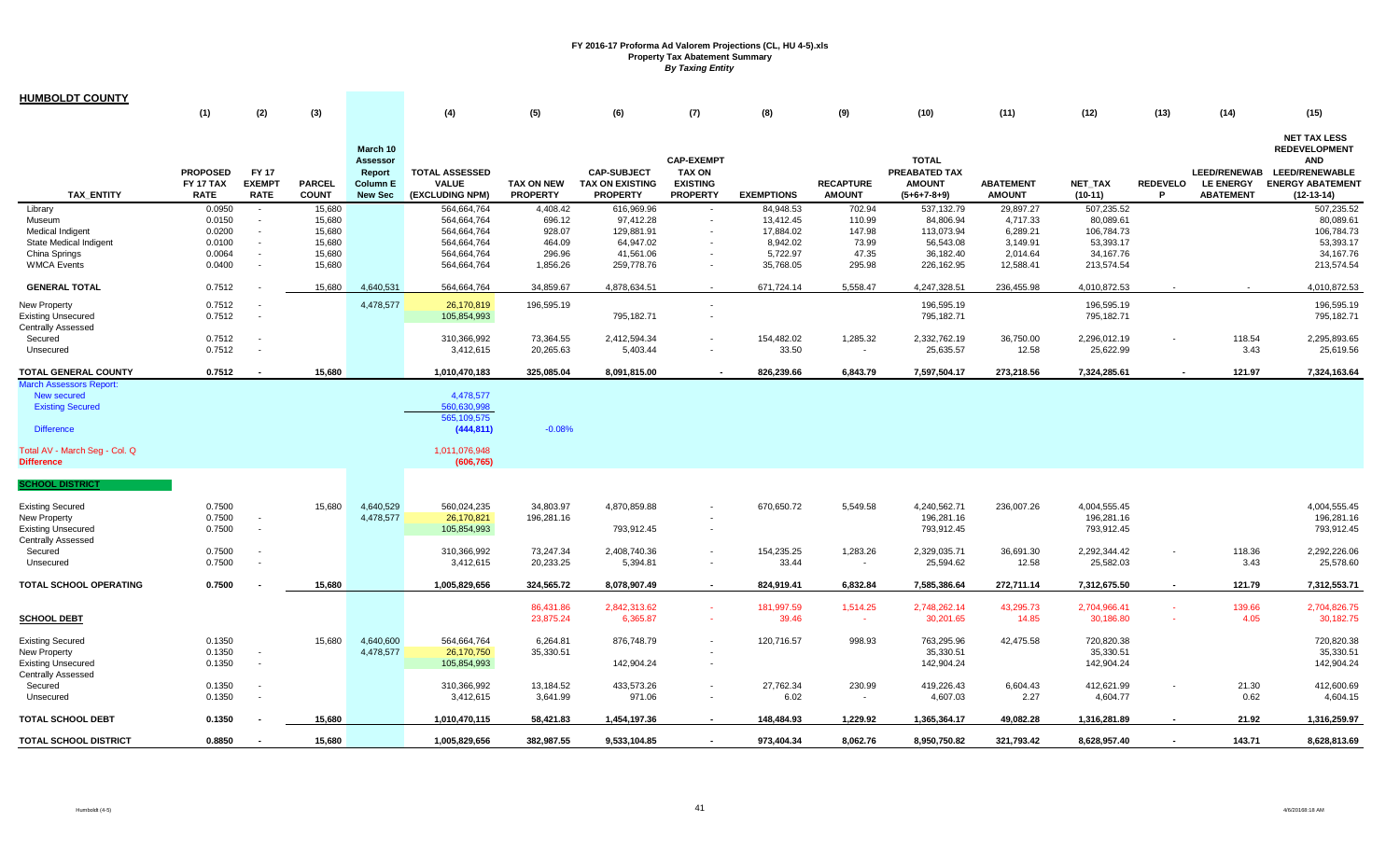| <b>HUMBOLDT COUNTY</b>                                                                            |                                             |                                              |                               |                                                                     |                                                                           |                                      |                                                          |                                                                          |                                    |                                   |                                                                 |                                   |                                          |                      |                                      |                                                                                                                                     |
|---------------------------------------------------------------------------------------------------|---------------------------------------------|----------------------------------------------|-------------------------------|---------------------------------------------------------------------|---------------------------------------------------------------------------|--------------------------------------|----------------------------------------------------------|--------------------------------------------------------------------------|------------------------------------|-----------------------------------|-----------------------------------------------------------------|-----------------------------------|------------------------------------------|----------------------|--------------------------------------|-------------------------------------------------------------------------------------------------------------------------------------|
|                                                                                                   | (1)                                         | (2)                                          | (3)                           |                                                                     | (4)                                                                       | (5)                                  | (6)                                                      | (7)                                                                      | (8)                                | (9)                               | (10)                                                            | (11)                              | (12)                                     | (13)                 | (14)                                 | (15)                                                                                                                                |
| <b>TAX ENTITY</b><br>Total AV - March Seq - Col. Q                                                | <b>PROPOSED</b><br>FY 17 TAX<br><b>RATE</b> | <b>FY 17</b><br><b>EXEMPT</b><br><b>RATE</b> | <b>PARCEL</b><br><b>COUNT</b> | March 10<br>Assessor<br>Report<br><b>Column E</b><br><b>New Sec</b> | <b>TOTAL ASSESSED</b><br><b>VALUE</b><br>(EXCLUDING NPM)<br>1,011,076,948 | <b>TAX ON NEW</b><br><b>PROPERTY</b> | <b>CAP-SUBJECT</b><br>TAX ON EXISTING<br><b>PROPERTY</b> | <b>CAP-EXEMPT</b><br><b>TAX ON</b><br><b>EXISTING</b><br><b>PROPERTY</b> | <b>EXEMPTIONS</b>                  | <b>RECAPTURE</b><br><b>AMOUNT</b> | <b>TOTAL</b><br>PREABATED TAX<br><b>AMOUNT</b><br>$(5+6+7-8+9)$ | <b>ABATEMENT</b><br><b>AMOUNT</b> | NET_TAX<br>$(10-11)$                     | <b>REDEVELO</b><br>P | <b>LE ENERGY</b><br><b>ABATEMENT</b> | <b>NET TAX LESS</b><br><b>REDEVELOPMENT</b><br><b>AND</b><br>LEED/RENEWAB LEED/RENEWABLE<br><b>ENERGY ABATEMENT</b><br>$(12-13-14)$ |
| <b>Difference</b><br><b>CITY OF WINNEMUCCA</b>                                                    |                                             |                                              |                               |                                                                     | (5,247,292)                                                               |                                      |                                                          |                                                                          |                                    |                                   |                                                                 |                                   |                                          |                      |                                      |                                                                                                                                     |
| <b>Existing Secured</b><br>New Property<br><b>Existing Unsecured</b><br><b>Centrally Assessed</b> | 0.9700<br>0.9700<br>0.9700                  | $\sim$<br>$\sim$<br>$\sim$                   | 3,426                         | 1,114,584<br>1,114,585                                              | 185,278,262<br>2,240,863<br>8,167,772                                     | 10,811.46<br>21,736.38               | 1,789,820.36<br>79,227.39                                | $\sim$                                                                   | 3,432.73                           |                                   | 1,797,199.09<br>21,736.38<br>79,227.39                          | 66,985.19                         | 1,730,213.90<br>21,736.38<br>79,227.39   |                      |                                      | 1,730,213.90<br>21,736.38<br>79,227.39                                                                                              |
| Secured<br>Unsecured                                                                              | 0.9700<br>0.9700                            | $\sim$<br>$\overline{\phantom{a}}$           |                               |                                                                     | 7,650,734<br>280,696                                                      | 2,167.70<br>2,334.81                 | 74,534.44<br>387.95                                      | $\sim$                                                                   | 2,490.00                           |                                   | 74,212.14<br>2,722.76                                           | 2,870.70<br>1.12                  | 71,341.44<br>2,721.64                    |                      |                                      | 71,341.44<br>2,721.64                                                                                                               |
| TOTAL CITY OF WINNEMUCCA                                                                          | 0.9700                                      | $\overline{\phantom{a}}$                     | 3,426                         |                                                                     | 203,618,328                                                               | 37,050.35                            | 1,943,970.14                                             | $\overline{\phantom{a}}$                                                 | 5,922.73                           |                                   | 1,975,097.75                                                    | 69,857.01                         | 1,905,240.74                             |                      |                                      | 1,905,240.74                                                                                                                        |
| Total AV - March Seg - Col. Q<br><b>Difference</b><br><b>GOLCONDA FIRE PROTECTION DISTRICT</b>    |                                             |                                              |                               |                                                                     | 204,173,939<br>(555, 611)                                                 |                                      |                                                          |                                                                          |                                    |                                   |                                                                 |                                   |                                          |                      |                                      |                                                                                                                                     |
| <b>Existing Secured</b><br>New Property<br><b>Existing Unsecured</b><br><b>Centrally Assessed</b> | 0.0290<br>0.0290<br>0.0290                  | $\overline{\phantom{a}}$<br>$\sim$<br>$\sim$ | 2,872                         | 186,690<br>152,860                                                  | 195,786,812<br>14,298,284<br>44,616,750                                   | 54.14<br>4,146.50                    | 82,355.09<br>12,938.86                                   |                                                                          | 25,633.57                          | 213.26                            | 56,988.92<br>4,146.50<br>12,938.86                              | 4,791.75                          | 52,197.17<br>4,146.50<br>12,938.86       |                      |                                      | 52,197.17<br>4,146.50<br>12,938.86                                                                                                  |
| Secured<br>Unsecured                                                                              | 0.0290<br>0.0290                            | $\overline{\phantom{a}}$<br>$\sim$           |                               |                                                                     | 81,882,702<br>1,016,940                                                   | 1,016.52<br>205.19                   | 24,636.22<br>89.72                                       | $\overline{\phantom{a}}$<br>$\sim$                                       | 1,906.74                           |                                   | 23,746.00<br>294.91                                             | 632.46<br>0.21                    | 23,113.54<br>294.70                      |                      |                                      | 23,113.54<br>294.70                                                                                                                 |
| TOTAL GOLCONDA FIRE PROTECTI                                                                      | 0.0290                                      |                                              | 2,872                         |                                                                     | 337,601,488                                                               | 5,422.35                             | 120,019.89                                               |                                                                          | 27,540.31                          | 213.26                            | 98,115.19                                                       | 5,424.42                          | 92,690.77                                |                      |                                      | 92,690.77                                                                                                                           |
| Total AV - March Seg - Col. Q<br><b>Difference</b><br><b>HUMBOLDT COUNTY FIRE DISTRICT</b>        |                                             |                                              |                               |                                                                     | 337,601,504<br>(16)                                                       |                                      |                                                          |                                                                          |                                    |                                   |                                                                 |                                   |                                          |                      |                                      |                                                                                                                                     |
| <b>Existing Secured</b><br>New Property<br><b>Existing Unsecured</b><br>Centrally Assessed        | 0.1047<br>0.1047<br>0.1047                  | $\sim$<br>$\overline{\phantom{a}}$<br>$\sim$ | 1.740                         | 742,846<br>742,830                                                  | 28,327,107<br>104,164<br>274,747                                          | 777.76<br>109.06                     | 28,990.04<br>287.66                                      |                                                                          | 107.32                             |                                   | 29,660.48<br>109.06<br>287.66                                   | 812.57                            | 28,847.91<br>109.06<br>287.66            |                      |                                      | 28,847.91<br>109.06<br>287.66                                                                                                       |
| Secured<br>Unsecured                                                                              | 0.1047<br>0.1047                            | $\sim$<br>$\sim$                             |                               |                                                                     | 3,387,988<br>141,841                                                      | 1.63<br>148.51                       | 3,734.97<br>$\blacksquare$                               | $\sim$                                                                   | 189.38<br>$\overline{\phantom{a}}$ |                                   | 3,547.22<br>148.51                                              | $\sim$                            | 3,547.22<br>148.51                       |                      |                                      | 3,547.22<br>148.51                                                                                                                  |
| TOTAL HUMBOLDT COUNTY FIRE D                                                                      | 0.1047                                      |                                              | 1,740                         |                                                                     | 32,235,847                                                                | 1,036.96                             | 33,012.67                                                |                                                                          | 296.70                             |                                   | 33,752.93                                                       | 812.57                            | 32,940.36                                |                      |                                      | 32,940.36                                                                                                                           |
| Total AV - March Seg - Col. Q<br><b>Difference</b><br>HUMBOLDT COUNTY HOSPITAL DISTRICT           |                                             |                                              |                               |                                                                     | 32,236,385<br>(538)                                                       |                                      |                                                          |                                                                          |                                    |                                   |                                                                 |                                   |                                          |                      |                                      |                                                                                                                                     |
| <b>Existing Secured</b><br><b>New Property</b><br><b>Existing Unsecured</b>                       | 0.3954<br>0.3954<br>0.3954                  | $\sim$<br>$\sim$<br>$\sim$                   | 15.680                        | 4,640,526<br>4,478,577                                              | 564,664,764<br>26,170,824<br>105,854,993                                  | 18,348.64<br>103,479.44              | 2,567,915.19<br>418,550.64                               | $\overline{\phantom{a}}$                                                 | 353,566.94                         | 2,925.73                          | 2,235,622.62<br>103,479.44<br>418,550.64                        | 124,418.58                        | 2,111,204.04<br>103,479.44<br>418,550.64 |                      |                                      | 2,111,204.04<br>103,479.44<br>418,550.64                                                                                            |
| <b>Centrally Assessed</b><br>Secured<br>Unsecured                                                 | 0.3954<br>0.3954                            | $\sim$                                       |                               |                                                                     | 310,366,992<br>3,412,615                                                  | 38,615.98<br>10,666.97               | 1,269,887.90<br>2,844.14                                 | $\sim$                                                                   | 81,312.80<br>17.63                 | 676.54                            | 1,227,867.62<br>13,493.48                                       | 19,785.36<br>6.57                 | 1,208,082.26<br>13,486.91                |                      | 62.40<br>1.81                        | 1,208,019.86<br>13,485.10                                                                                                           |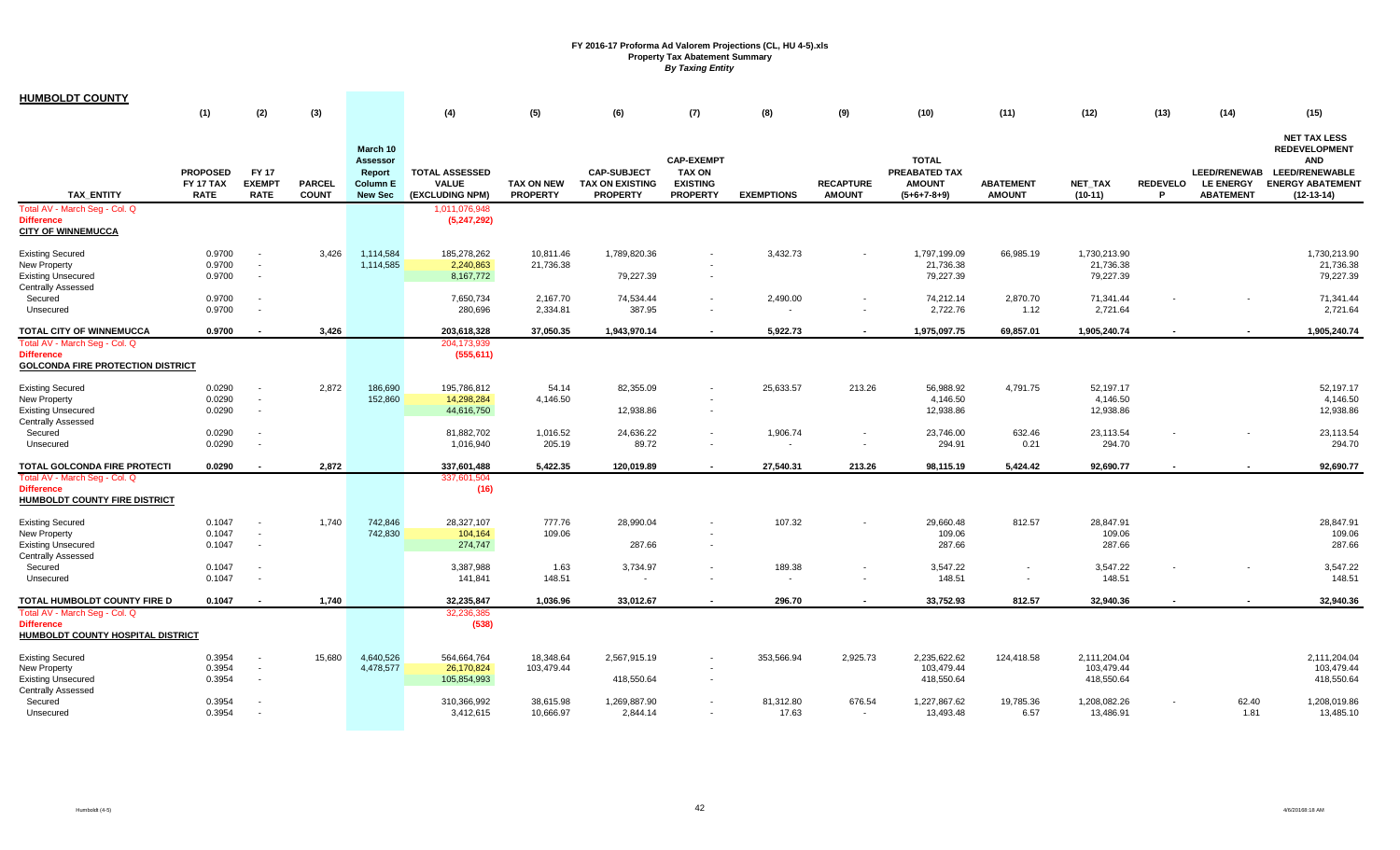| <b>HUMBOLDT COUNTY</b>                                                                          |                                             |                                              |                               |                                                                            |                                                          |                               |                                                                 |                                                                          |                   |                                   |                                                                 |                                   |                             |                      |                                                             |                                                                                                                               |
|-------------------------------------------------------------------------------------------------|---------------------------------------------|----------------------------------------------|-------------------------------|----------------------------------------------------------------------------|----------------------------------------------------------|-------------------------------|-----------------------------------------------------------------|--------------------------------------------------------------------------|-------------------|-----------------------------------|-----------------------------------------------------------------|-----------------------------------|-----------------------------|----------------------|-------------------------------------------------------------|-------------------------------------------------------------------------------------------------------------------------------|
|                                                                                                 | (1)                                         | (2)                                          | (3)                           |                                                                            | (4)                                                      | (5)                           | (6)                                                             | (7)                                                                      | (8)               | (9)                               | (10)                                                            | (11)                              | (12)                        | (13)                 | (14)                                                        | (15)                                                                                                                          |
| <b>TAX ENTITY</b>                                                                               | <b>PROPOSED</b><br>FY 17 TAX<br><b>RATE</b> | <b>FY 17</b><br><b>EXEMPT</b><br><b>RATE</b> | <b>PARCEL</b><br><b>COUNT</b> | March 10<br><b>Assessor</b><br>Report<br><b>Column E</b><br><b>New Sec</b> | <b>TOTAL ASSESSED</b><br><b>VALUE</b><br>(EXCLUDING NPM) | TAX ON NEW<br><b>PROPERTY</b> | <b>CAP-SUBJECT</b><br><b>TAX ON EXISTING</b><br><b>PROPERTY</b> | <b>CAP-EXEMPT</b><br><b>TAX ON</b><br><b>EXISTING</b><br><b>PROPERTY</b> | <b>EXEMPTIONS</b> | <b>RECAPTURE</b><br><b>AMOUNT</b> | <b>TOTAL</b><br>PREABATED TAX<br><b>AMOUNT</b><br>$(5+6+7-8+9)$ | <b>ABATEMENT</b><br><b>AMOUNT</b> | <b>NET TAX</b><br>$(10-11)$ | <b>REDEVELO</b><br>P | <b>LEED/RENEWAB</b><br><b>LE ENERGY</b><br><b>ABATEMENT</b> | <b>NET TAX LESS</b><br><b>REDEVELOPMENT</b><br><b>AND</b><br><b>LEED/RENEWABLE</b><br><b>ENERGY ABATEMENT</b><br>$(12-13-14)$ |
| TOTAL HUMBOLDT COUNTY HOSPI                                                                     | 0.3954                                      | $\sim$                                       | 15,680                        |                                                                            | 1,010,470,188                                            | 171,111.03                    | 4,259,197.87                                                    | $\sim$                                                                   | 434,897.37        | 3,602.27                          | 3,999,013.80                                                    | 144,210.51                        | 3,854,803.29                | $\sim$               | 64.21                                                       | 3,854,739.08                                                                                                                  |
| Total AV - March Seg - Col. Q<br><b>Difference</b><br><b>KINGS RIVER GID</b>                    |                                             |                                              |                               |                                                                            | 1,011,076,948<br>(606, 760)                              |                               |                                                                 |                                                                          |                   |                                   |                                                                 |                                   |                             |                      |                                                             |                                                                                                                               |
| <b>Existing Secured</b>                                                                         | 0.2000                                      | $\sim$                                       | 83                            | 60,120                                                                     | 5,927,161                                                | 120.24                        | 11,739.27                                                       |                                                                          | 5.20              | 3.21                              | 11,857.52                                                       | 1,471.18                          | 10,386.34                   |                      |                                                             | 10,386.34                                                                                                                     |
| New Property                                                                                    | 0.2000                                      | $\sim$                                       |                               | 60,119                                                                     | 7,459                                                    | 14.92                         |                                                                 |                                                                          |                   |                                   | 14.92                                                           |                                   | 14.92                       |                      |                                                             | 14.92                                                                                                                         |
| <b>Existing Unsecured</b>                                                                       | 0.2000                                      | $\sim$                                       |                               |                                                                            | 253,702                                                  |                               | 507.40                                                          | $\overline{\phantom{a}}$                                                 |                   |                                   | 507.40                                                          |                                   | 507.40                      |                      |                                                             | 507.40                                                                                                                        |
| <b>Centrally Assessed</b>                                                                       |                                             |                                              |                               |                                                                            |                                                          |                               |                                                                 |                                                                          |                   |                                   |                                                                 |                                   |                             |                      |                                                             |                                                                                                                               |
| Secured                                                                                         | 0.2000                                      | $\sim$                                       |                               |                                                                            | 40,546                                                   | $\blacksquare$                | 81.50                                                           |                                                                          | 0.41              |                                   | 81.09                                                           | $\overline{\phantom{a}}$          | 81.09                       |                      |                                                             | 81.09                                                                                                                         |
| Unsecured                                                                                       | 0.2000                                      | $\sim$                                       |                               |                                                                            |                                                          | $\blacksquare$                |                                                                 |                                                                          | $\sim$            |                                   |                                                                 | $\sim$                            | $\overline{\phantom{a}}$    |                      |                                                             |                                                                                                                               |
| TOTAL KINGS RIVER GID                                                                           | 0.2000                                      |                                              | 83                            |                                                                            | 6,228,868                                                | 135.16                        | 12,328.17                                                       |                                                                          | 5.61              | 3.21                              | 12,460.93                                                       | 1,471.18                          | 10.989.75                   |                      |                                                             | 10,989.75                                                                                                                     |
| Total AV - March Seg - Col. Q<br><b>Difference</b><br><u>MCDERMITT FIRE PROTECTION DISTRICT</u> |                                             |                                              |                               |                                                                            | 6,228,869<br>(1)                                         |                               |                                                                 |                                                                          |                   |                                   |                                                                 |                                   |                             |                      |                                                             |                                                                                                                               |
| <b>Existing Secured</b>                                                                         | 0.4655                                      | $\sim$                                       | 435                           | 75,461                                                                     | 4,374,617                                                | 351.27                        | 20,042.13                                                       |                                                                          | 30.25             |                                   | 20,363.15                                                       | 3,037.82                          | 17,325.33                   |                      |                                                             | 17,325.33                                                                                                                     |
| New Property                                                                                    | 0.4655                                      | $\sim$                                       |                               | 75,462                                                                     | 84,411                                                   | 392.93                        |                                                                 | $\overline{\phantom{a}}$                                                 |                   |                                   | 392.93                                                          |                                   | 392.93                      |                      |                                                             | 392.93                                                                                                                        |
| <b>Existing Unsecured</b>                                                                       | 0.4655                                      | $\sim$                                       |                               |                                                                            | 162,456                                                  |                               | 756.23                                                          | $\overline{\phantom{a}}$                                                 |                   |                                   | 756.23                                                          |                                   | 756.23                      |                      |                                                             | 756.23                                                                                                                        |
| <b>Centrally Assessed</b>                                                                       |                                             |                                              |                               |                                                                            |                                                          |                               |                                                                 |                                                                          |                   |                                   |                                                                 |                                   |                             |                      |                                                             |                                                                                                                               |
| Secured                                                                                         | 0.4655                                      | $\sim$                                       |                               |                                                                            | 456,115                                                  | $\sim$                        | 2,133.99                                                        |                                                                          | 10.78             |                                   | 2,123.21                                                        |                                   | 2,123.21                    |                      |                                                             | 2,123.21                                                                                                                      |
| Unsecured                                                                                       | 0.4655                                      | $\sim$                                       |                               |                                                                            |                                                          |                               | $\overline{\phantom{a}}$                                        |                                                                          | $\sim$            |                                   | $\sim$                                                          |                                   |                             |                      |                                                             | $\overline{\phantom{a}}$                                                                                                      |
| TOTAL MCDERMITT FIRE PROTECT                                                                    | 0.4655                                      | $\overline{\phantom{a}}$                     | 435                           |                                                                            | 5,077,600                                                | 744.20                        | 22,932.35                                                       | $\sim$                                                                   | 41.03             |                                   | 23,635.53                                                       | 3,037.82                          | 20,597.71                   |                      |                                                             | 20,597.71                                                                                                                     |
| Total AV - March Seg - Col. Q                                                                   |                                             |                                              |                               |                                                                            | 5,077,598                                                |                               |                                                                 |                                                                          |                   |                                   |                                                                 |                                   |                             |                      |                                                             |                                                                                                                               |
| <b>Difference</b><br>OROVADA COMMUNITY SERVICES DISTRICT                                        |                                             |                                              |                               |                                                                            | $\overline{2}$                                           |                               |                                                                 |                                                                          |                   |                                   |                                                                 |                                   |                             |                      |                                                             |                                                                                                                               |
| <b>Existing Secured</b>                                                                         | 0.0974                                      | $\sim$                                       | 403                           | 407,002                                                                    | 12,775,483                                               | 396.42                        | 12,055.53                                                       |                                                                          | 8.87              |                                   | 12,443.08                                                       | 653.77                            | 11,789.31                   |                      |                                                             | 11,789.31                                                                                                                     |
| <b>New Property</b>                                                                             | 0.0974                                      | $\sim$                                       |                               | 321,370                                                                    | 113,390                                                  | 110.44                        |                                                                 |                                                                          |                   |                                   | 110.44                                                          |                                   | 110.44                      |                      |                                                             | 110.44                                                                                                                        |
| <b>Existing Unsecured</b><br><b>Centrally Assessed</b>                                          | 0.0974                                      | $\sim$                                       |                               |                                                                            | 448,227                                                  |                               | 436.57                                                          | $\overline{\phantom{a}}$                                                 |                   |                                   | 436.57                                                          |                                   | 436.57                      |                      |                                                             | 436.57                                                                                                                        |
| Secured                                                                                         | 0.0974                                      | $\sim$                                       |                               |                                                                            | 24,563,314                                               | 1,806.38                      | 27,663.52                                                       | $\sim$                                                                   | 5,545.23          | $\blacksquare$                    | 23,924.67                                                       | $\sim$                            | 23,924.67                   |                      |                                                             | 23,924.67                                                                                                                     |
| Unsecured                                                                                       | 0.0974                                      |                                              |                               |                                                                            |                                                          |                               |                                                                 |                                                                          |                   |                                   |                                                                 | $\sim$                            | $\overline{\phantom{a}}$    |                      |                                                             | $\sim$                                                                                                                        |
| TOTAL OROVADA COMMUNITY SER                                                                     | 0.0974                                      |                                              | 403                           |                                                                            | 37,900,414                                               | 2,313.24                      | 40,155.62                                                       |                                                                          | 5,554.10          |                                   | 36,914.76                                                       | 653.77                            | 36,260.99                   |                      |                                                             | 36,260.99                                                                                                                     |
| Total AV - March Seg - Col. Q                                                                   |                                             |                                              |                               |                                                                            | 37,900,434                                               |                               |                                                                 |                                                                          |                   |                                   |                                                                 |                                   |                             |                      |                                                             |                                                                                                                               |
| <b>Difference</b><br>OROVADA FIRE PROTECTION DISTRICT                                           |                                             |                                              |                               |                                                                            | (20)                                                     |                               |                                                                 |                                                                          |                   |                                   |                                                                 |                                   |                             |                      |                                                             |                                                                                                                               |
| <b>Existing Secured</b>                                                                         | 0.1500                                      |                                              | 403                           | 406,987                                                                    | 12,775,483                                               | 610.48                        | 18,566.26                                                       |                                                                          | 13.65             |                                   | 19,163.09                                                       | 1,006.91                          | 18,156.18                   |                      |                                                             | 18,156.18                                                                                                                     |
| New Property                                                                                    | 0.1500                                      | $\sim$                                       |                               | 321,370                                                                    | 113,405                                                  | 170.11                        |                                                                 |                                                                          |                   |                                   | 170.11                                                          |                                   | 170.11                      |                      |                                                             | 170.11                                                                                                                        |
| <b>Existing Unsecured</b>                                                                       | 0.1500                                      |                                              |                               |                                                                            | 448,227                                                  |                               | 672.34                                                          |                                                                          |                   |                                   | 672.34                                                          |                                   | 672.34                      |                      |                                                             | 672.34                                                                                                                        |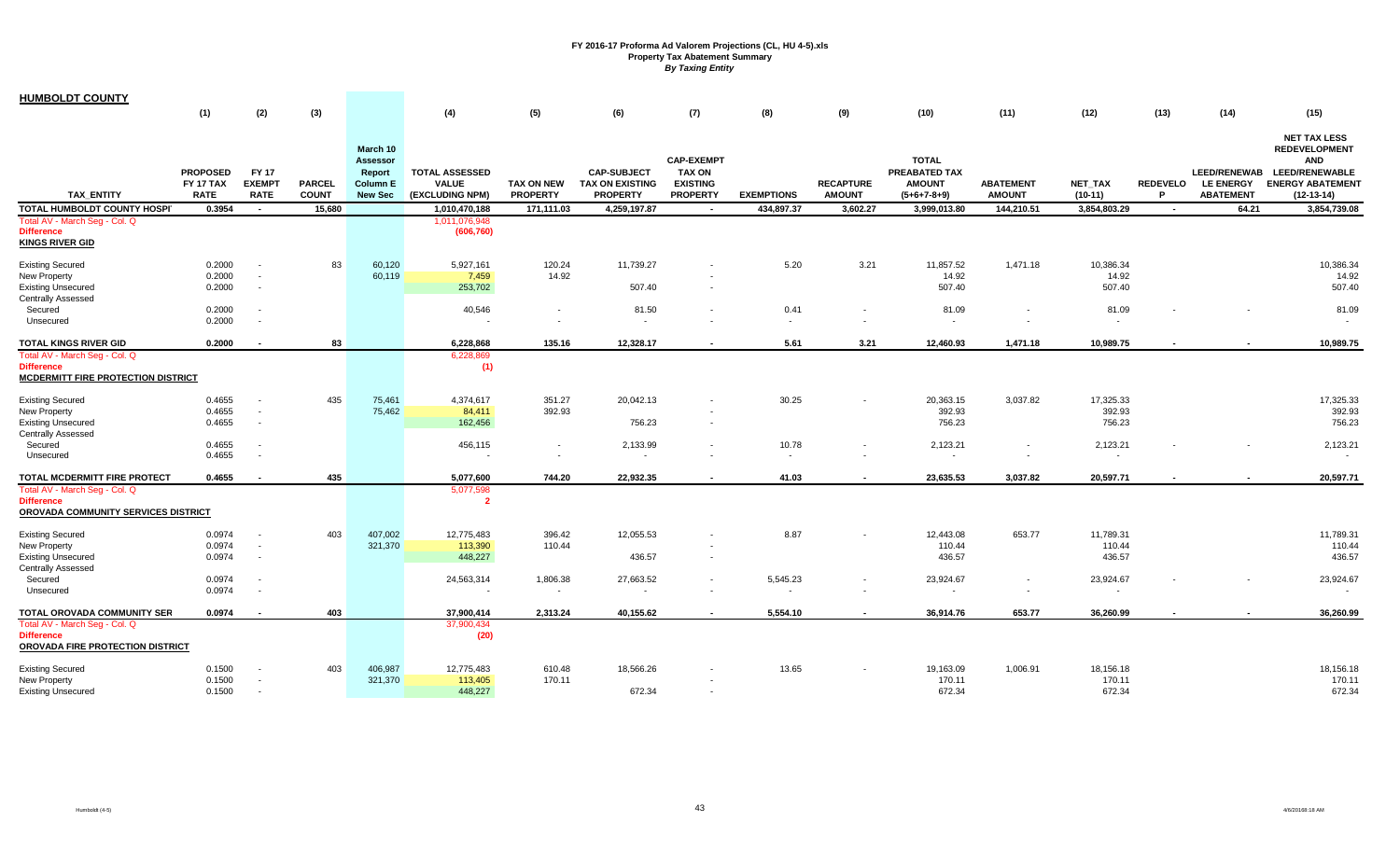| <b>HUMBOLDT COUNTY</b>                                                                            |                                                    |                                              |                               |                                                                            |                                                          |                                      |                                                          |                                                                          |                    |                                   |                                                                 |                                   |                                   |                      |                                      |                                                                                                                                     |
|---------------------------------------------------------------------------------------------------|----------------------------------------------------|----------------------------------------------|-------------------------------|----------------------------------------------------------------------------|----------------------------------------------------------|--------------------------------------|----------------------------------------------------------|--------------------------------------------------------------------------|--------------------|-----------------------------------|-----------------------------------------------------------------|-----------------------------------|-----------------------------------|----------------------|--------------------------------------|-------------------------------------------------------------------------------------------------------------------------------------|
|                                                                                                   | (1)                                                | (2)                                          | (3)                           |                                                                            | (4)                                                      | (5)                                  | (6)                                                      | (7)                                                                      | (8)                | (9)                               | (10)                                                            | (11)                              | (12)                              | (13)                 | (14)                                 | (15)                                                                                                                                |
| <b>TAX ENTITY</b>                                                                                 | <b>PROPOSED</b><br><b>FY 17 TAX</b><br><b>RATE</b> | <b>FY 17</b><br><b>EXEMPT</b><br><b>RATE</b> | <b>PARCEL</b><br><b>COUNT</b> | March 10<br><b>Assessor</b><br>Report<br><b>Column E</b><br><b>New Sec</b> | <b>TOTAL ASSESSED</b><br><b>VALUE</b><br>(EXCLUDING NPM) | <b>TAX ON NEW</b><br><b>PROPERTY</b> | <b>CAP-SUBJECT</b><br>TAX ON EXISTING<br><b>PROPERTY</b> | <b>CAP-EXEMPT</b><br><b>TAX ON</b><br><b>EXISTING</b><br><b>PROPERTY</b> | <b>EXEMPTIONS</b>  | <b>RECAPTURE</b><br><b>AMOUNT</b> | <b>TOTAL</b><br>PREABATED TAX<br><b>AMOUNT</b><br>$(5+6+7-8+9)$ | <b>ABATEMENT</b><br><b>AMOUNT</b> | <b>NET TAX</b><br>$(10-11)$       | <b>REDEVELO</b><br>P | <b>LE ENERGY</b><br><b>ABATEMENT</b> | <b>NET TAX LESS</b><br><b>REDEVELOPMENT</b><br><b>AND</b><br>LEED/RENEWAB LEED/RENEWABLE<br><b>ENERGY ABATEMENT</b><br>$(12-13-14)$ |
| <b>Centrally Assessed</b>                                                                         |                                                    |                                              |                               |                                                                            |                                                          |                                      |                                                          |                                                                          |                    |                                   |                                                                 |                                   |                                   |                      |                                      |                                                                                                                                     |
| Secured<br>Unsecured                                                                              | 0.1500<br>0.1500                                   | $\sim$<br>$\sim$                             |                               |                                                                            | 24,563,314                                               | 2,781.90<br>$\blacksquare$           | 42,602.95                                                | $\sim$<br>$\blacksquare$                                                 | 8,539.87<br>$\sim$ |                                   | 36,844.98                                                       |                                   | 36,844.98                         |                      |                                      | 36,844.98                                                                                                                           |
| TOTAL OROVADA FIRE PROTECTIO                                                                      | 0.1500                                             | $\sim$                                       | 403                           |                                                                            | 37,900,429                                               | 3,562.49                             | 61,841.55                                                | $\sim$                                                                   | 8,553.52           |                                   | 56,850.52                                                       | 1,006.91                          | 55,843.61                         |                      | $\sim$                               | 55,843.61                                                                                                                           |
| Total AV - March Seg - Col. Q<br><b>Difference</b><br>PARADISE VALLEY FIRE DISTRICT               |                                                    |                                              |                               |                                                                            | 37,900,434<br>(5)                                        |                                      |                                                          |                                                                          |                    |                                   |                                                                 |                                   |                                   |                      |                                      |                                                                                                                                     |
| <b>Existing Secured</b><br>New Property<br><b>Existing Unsecured</b>                              | 0.1745<br>0.1745<br>0.1745                         | $\overline{\phantom{a}}$<br>$\sim$<br>$\sim$ | 1,437                         | 92,401<br>92,400                                                           | 18,352,464<br>234,340<br>122,186                         | 161.24<br>408.92                     | 32,117.13<br>213.21                                      | $\sim$                                                                   | 252.60             |                                   | 32,025.77<br>408.92<br>213.21                                   | 1,676.16                          | 30,349.61<br>408.92<br>213.21     |                      |                                      | 30,349.61<br>408.92<br>213.21                                                                                                       |
| <b>Centrally Assessed</b><br>Secured                                                              | 0.1745                                             | $\sim$                                       |                               |                                                                            | 28,289,671                                               | 51.24                                | 49,965.72                                                | $\blacksquare$                                                           | 651.47             |                                   | 49,365.49                                                       |                                   | 49,365.49                         |                      |                                      | 49,365.49                                                                                                                           |
| Unsecured                                                                                         | 0.1745                                             | $\sim$                                       |                               |                                                                            | 453,849                                                  | 791.97                               |                                                          |                                                                          |                    |                                   | 791.97                                                          | $\blacksquare$                    | 791.97                            |                      |                                      | 791.97                                                                                                                              |
| TOTAL PARADISE VALLEY FIRE DIS                                                                    | 0.1745                                             | $\sim$                                       | 1,437                         |                                                                            | 47,452,510                                               | 1,413.37                             | 82,296.06                                                | $\sim$                                                                   | 904.07             |                                   | 82,805.37                                                       | 1,676.16                          | 81,129.21                         |                      |                                      | 81,129.21                                                                                                                           |
| Total AV - March Seg - Col. Q<br><b>Difference</b><br>PUEBLO FIRE PROTECTION DISTRICT             |                                                    |                                              |                               |                                                                            | 47,512,738<br>(60, 228)                                  |                                      |                                                          |                                                                          |                    |                                   |                                                                 |                                   |                                   |                      |                                      |                                                                                                                                     |
| <b>Existing Secured</b><br>New Property<br><b>Existing Unsecured</b><br><b>Centrally Assessed</b> | 0.3500<br>0.3500<br>0.3500                         | $\overline{\phantom{a}}$<br>$\sim$<br>$\sim$ | 200                           | 692,546<br>692,547                                                         | 6,301,664<br>4,779<br>690,972                            | 2,423.91<br>16.73                    | 19,663.83<br>2,418.40                                    | $\blacksquare$                                                           | 31.85              |                                   | 22,055.89<br>16.73<br>2,418.40                                  | 2,038.28                          | 20,017.61<br>16.73<br>2,418.40    |                      |                                      | 20,017.61<br>16.73<br>2,418.40                                                                                                      |
| Secured<br>Unsecured                                                                              | 0.3500<br>0.3500                                   | $\sim$<br>$\sim$                             |                               |                                                                            | 25,273,531                                               | 60.11<br>$\sim$                      | 88,404.25                                                | $\sim$                                                                   | 7.00<br>$\sim$     |                                   | 88,457.36                                                       | $\blacksquare$                    | 88,457.36                         |                      |                                      | 88,457.36                                                                                                                           |
| TOTAL PUEBLO FIRE PROTECTION                                                                      | 0.3500                                             | $\overline{\phantom{a}}$                     | 200                           |                                                                            | 32,270,947                                               | 2,500.75                             | 110,486.48                                               | $\overline{\phantom{a}}$                                                 | 38.85              |                                   | 112,948.38                                                      | 2,038.28                          | 110,910.10                        |                      |                                      | 110,910.10                                                                                                                          |
| Total AV - March Seg - Col. Q<br><b>Difference</b><br>WINNEMUCCA RURAL FIRE PROTECTION DISTRICT   |                                                    |                                              |                               |                                                                            | 32,270,945<br>$\overline{\mathbf{2}}$                    |                                      |                                                          |                                                                          |                    |                                   |                                                                 |                                   |                                   |                      |                                      |                                                                                                                                     |
| <b>Existing Secured</b><br>New Property<br><b>Existing Unsecured</b><br><b>Centrally Assessed</b> | 0.1047<br>0.1047<br>0.1047                         | $\sim$<br>$\sim$<br>$\sim$                   | 2,950                         | 398,386<br>355,863                                                         | 88.323.085<br>2,049,625<br>5,304,726                     | 417.11<br>2,145.96                   | 92,473.38<br>5,554.05                                    | $\sim$                                                                   | 416.29             | 3.11                              | 92,477.31<br>2,145.96<br>5,554.05                               | 2,158.14                          | 90,319.17<br>2,145.96<br>5,554.05 |                      |                                      | 90,319.17<br>2,145.96<br>5,554.05                                                                                                   |
| Secured<br>Unsecured                                                                              | 0.1047<br>0.1047                                   | $\sim$                                       |                               |                                                                            | 12,181,877<br>405,752                                    | 499.64<br>331.68                     | 12,623.98<br>93.14                                       | $\sim$<br>$\blacksquare$                                                 | 369.19             |                                   | 12,754.43<br>424.82                                             | 662.89<br>0.22                    | 12,091.54<br>424.60               |                      |                                      | 12,091.54<br>424.60                                                                                                                 |
| TOTAL WINNEMUCCA RURAL FIRE                                                                       | 0.1047                                             |                                              | 2,950                         |                                                                            | 108,265,065                                              | 3,394.39                             | 110,744.55                                               |                                                                          | 785.48             | 3.11                              | 113,356.57                                                      | 2,821.25                          | 110,535.32                        |                      |                                      | 110,535.32                                                                                                                          |
| Total AV - March Seg - Col. Q<br><b>Difference</b>                                                |                                                    |                                              |                               |                                                                            | 108,255,463<br>9,602                                     |                                      |                                                          |                                                                          |                    |                                   |                                                                 |                                   |                                   |                      |                                      |                                                                                                                                     |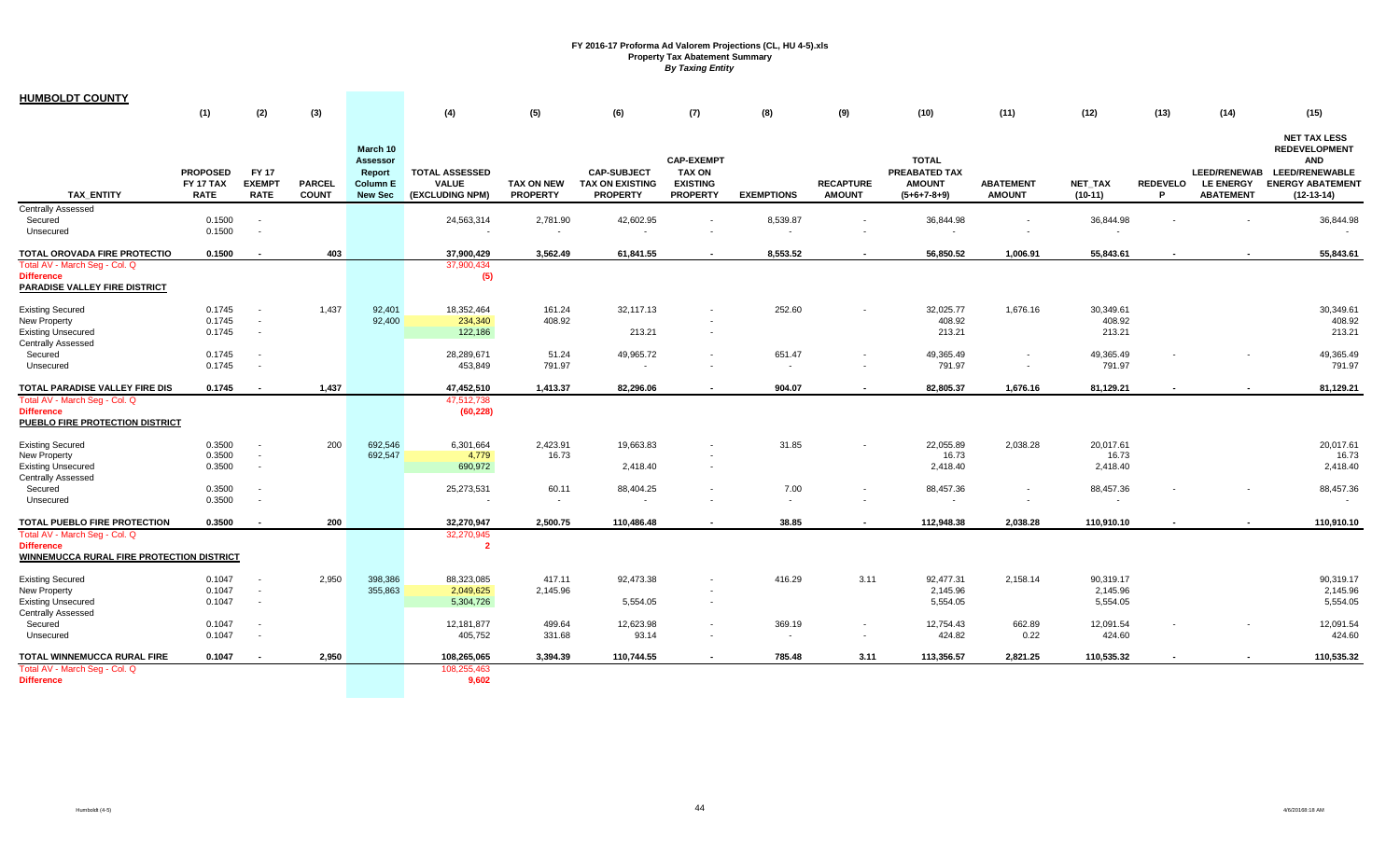| <b>LANDER COUNTY</b>                    |                                             |                                              |                               |                                                   |                                      |                                                                 |                                                                          |                   |                                   |                                                                 |                                   |                             |                  |                                                             |                                                                                                                        |
|-----------------------------------------|---------------------------------------------|----------------------------------------------|-------------------------------|---------------------------------------------------|--------------------------------------|-----------------------------------------------------------------|--------------------------------------------------------------------------|-------------------|-----------------------------------|-----------------------------------------------------------------|-----------------------------------|-----------------------------|------------------|-------------------------------------------------------------|------------------------------------------------------------------------------------------------------------------------|
|                                         | (1)                                         | (2)                                          | (3)                           | (4)                                               | (5)                                  | (6)                                                             | (7)                                                                      | (8)               | (9)                               | (10)                                                            | (11)                              | (12)                        | (13)             | (14)                                                        | (15)                                                                                                                   |
| <b>TAX ENTITY</b>                       | <b>PROPOSED</b><br>FY 17 TAX<br><b>RATE</b> | <b>FY 17</b><br><b>EXEMPT</b><br><b>RATE</b> | <b>PARCEL</b><br><b>COUNT</b> | <b>TOTAL</b><br>ASSESSED VALUE<br>(EXCLUDING NPM) | <b>TAX ON NEW</b><br><b>PROPERTY</b> | <b>CAP-SUBJECT TAX</b><br><b>ON EXISTING</b><br><b>PROPERTY</b> | <b>CAP-EXEMPT</b><br><b>TAX ON</b><br><b>EXISTING</b><br><b>PROPERTY</b> | <b>EXEMPTIONS</b> | <b>RECAPTURE</b><br><b>AMOUNT</b> | <b>TOTAL</b><br>PREABATED TAX<br><b>AMOUNT</b><br>$(5+6+7-8+9)$ | <b>ABATEMENT</b><br><b>AMOUNT</b> | <b>NET TAX</b><br>$(10-11)$ | <b>REDEVELOP</b> | <b>LEED/RENEWAB</b><br><b>LE ENERGY</b><br><b>ABATEMENT</b> | <b>NET TAX LESS</b><br><b>REDEVELOPMENT</b><br>AND<br><b>LEED/RENEWABLE</b><br><b>ENERGY ABATEMENT</b><br>$(12-13-14)$ |
| ALL ENTITIES                            |                                             |                                              |                               |                                                   |                                      |                                                                 |                                                                          |                   |                                   |                                                                 |                                   |                             |                  |                                                             |                                                                                                                        |
| STATE OF NEVADA                         | 0.1700                                      | $\sim$                                       | 6,515                         | 585,293,910                                       | 83,548.17                            | 1,038,699.72                                                    |                                                                          | 127,247.45        | 252.31                            | 995,252.75                                                      | 10,147.75                         | 985,105.00                  |                  | 54.12                                                       | 985,050.88                                                                                                             |
| GENERAL COUNTY                          | 1.9243                                      | $\sim$                                       | 6,515                         | 585,293,939                                       | 945,716.11                           | 11,757,459.56                                                   |                                                                          | 1,440,367.24      | 2,855.99                          | 11,265,664.42                                                   | 114,924.68                        | 11,150,739.74               |                  | 612.55                                                      | 11,150,127.19                                                                                                          |
| SCHOOL DISTRICT                         | 0.7500                                      |                                              | 6,515                         | 585,293,933                                       | 368,594.84                           | 4,582,495.64                                                    |                                                                          | 561,385.90        | 1,113.14                          | 4,390,817.72                                                    | 44,770.98                         | 4,346,046.74                |                  | 238.75                                                      | 4,345,807.99                                                                                                           |
| AUSTIN TOWN                             | 0.2213                                      | $\sim$                                       | 333                           | 4,454,383                                         | 1,283.06                             | 8,708.11                                                        |                                                                          | 133.55            | $\sim$                            | 9,857.62                                                        | 107.24                            | 9,750.38                    |                  |                                                             | 9,750.38                                                                                                               |
| BATTLE MOUNTAIN TOWN                    | 0.0500                                      |                                              | 1,320                         | 47,029,557                                        | 2,056.38                             | 21,596.73                                                       |                                                                          | 138.40            | 1.37                              | 23,516.08                                                       | 302.93                            | 23,213.15                   |                  |                                                             | 23,213.15                                                                                                              |
| KINGSTON TOWN                           | 0.3048                                      |                                              | 860                           | 5,749,811                                         | 546.19                               | 17,166.84                                                       |                                                                          | 187.62            | $\sim$                            | 17,525.41                                                       | 911.84                            | 16,613.57                   |                  |                                                             | 16,613.57                                                                                                              |
| LANDER CO HOSPITAL DISTRICT             | 0.5109                                      | $\sim$                                       | 6,515                         | 585,293,922                                       | 251,086.82                           | 3,121,599.89                                                    |                                                                          | 382,415.76        | 758.27                            | 2,991,029.22                                                    | 30,497.49                         | 2,960,531.73                |                  | 162.64                                                      | 2,960,369.09                                                                                                           |
| <b>LANDER CO SEWER &amp; WATER DIST</b> | 0.0677                                      |                                              | 333                           | 4,454,383                                         | 392.51                               | 2,664.09                                                        |                                                                          | 40.86             | 0.80                              | 3,016.54                                                        | 136.82                            | 2,879.72                    |                  |                                                             | 2,879.72                                                                                                               |
| <b>TOTAL COUNTY</b>                     |                                             |                                              | 6,515                         | 585,293,910                                       | 1,653,224.08                         | 20,550,390.58                                                   |                                                                          | 2,511,916.78      | 4,981.88                          | 19,696,679.76                                                   | 201,799.73                        | 19,494,880.03               |                  | 1,068.06                                                    | 19,493,811.97                                                                                                          |
|                                         |                                             |                                              |                               |                                                   |                                      |                                                                 |                                                                          |                   |                                   | <b>Abatement Percent</b>                                        | 1.02%                             |                             |                  |                                                             |                                                                                                                        |
| <b>STATE OF NEVADA</b>                  |                                             |                                              |                               |                                                   |                                      |                                                                 |                                                                          |                   |                                   |                                                                 |                                   |                             |                  |                                                             |                                                                                                                        |
| <b>Existing Secured</b>                 | 0.1700                                      | $\sim$                                       | 6,515                         | 214,083,728                                       | 377.20                               | 485,507.09                                                      |                                                                          | 121,941.17        | 4.65                              | 363,947.77                                                      | 7,320.19                          | 356,627.58                  |                  |                                                             | 356,627.58                                                                                                             |
| New Property                            | 0.1700                                      | $\sim$                                       |                               | 45,170,831                                        | 76,790.41                            |                                                                 |                                                                          |                   |                                   | 76,790.41                                                       |                                   | 76,790.41                   |                  |                                                             | 76,790.41                                                                                                              |
| Existing Unsecured                      | 0.1700                                      | $\sim$                                       |                               | 269,220,523                                       |                                      | 457,674.89                                                      | $\overline{\phantom{a}}$                                                 |                   |                                   | 457,674.89                                                      |                                   | 457,674.89                  |                  |                                                             | 457,674.89                                                                                                             |
| Centrally Assessed                      |                                             |                                              |                               |                                                   |                                      |                                                                 |                                                                          |                   |                                   |                                                                 |                                   |                             |                  |                                                             |                                                                                                                        |
| Secured                                 | 0.1700                                      |                                              |                               | 54,906,763                                        | 3,463.07                             | 95,184.69                                                       |                                                                          | 5,306.26          | 247.66                            | 93,589.16                                                       | 2,826.90                          | 90,762.26                   |                  | 52.63                                                       | 90,709.63                                                                                                              |
| Unsecured                               | 0.1700                                      |                                              |                               | 1,912,066                                         | 2,917.49                             | 333.05                                                          | $\overline{\phantom{a}}$                                                 | 0.02              | $\sim$                            | 3,250.52                                                        | 0.66                              | 3,249.86                    |                  | 1.49                                                        | 3,248.37                                                                                                               |
| TOTAL STATE OF NEVADA                   | 0.1700                                      |                                              | 6,515                         | 585,293,910                                       | 83,548.17                            | 1,038,699.72                                                    | $\blacksquare$                                                           | 127,247.45        | 252.31                            | 995,252.75                                                      | 10,147.75                         | 985,105.00                  |                  | 54.12                                                       | 985,050.88                                                                                                             |
| Total AV - March Seg - Col. Q           |                                             |                                              |                               | 585,327,485                                       |                                      |                                                                 |                                                                          |                   |                                   |                                                                 |                                   |                             |                  |                                                             |                                                                                                                        |
| Difference<br><b>GENERAL COUNTY</b>     |                                             |                                              |                               | (33, 575)                                         |                                      |                                                                 |                                                                          |                   |                                   |                                                                 |                                   |                             |                  |                                                             |                                                                                                                        |
| <b>Existing Secured</b>                 |                                             |                                              |                               |                                                   |                                      |                                                                 |                                                                          |                   |                                   |                                                                 |                                   |                             |                  |                                                             |                                                                                                                        |
| General                                 | 1.2733                                      | $\sim$                                       | 6,515                         | 214,083,728                                       | 2,824.89                             | 3,636,436.76                                                    |                                                                          | 913,340.32        | 34.83                             | 2,725,956.16                                                    | 54,863.28                         | 2,671,092.88                |                  |                                                             | 2,671,092.88                                                                                                           |
| Road & Bridge                           | 0.1855                                      | $\sim$                                       | 6,515                         | 214,083,728                                       | 411.49                               | 529,767.39                                                      |                                                                          | 133,059.13        | 5.08                              | 397,124.83                                                      | 7,989.04                          | 389,135.79                  |                  |                                                             | 389,135.79                                                                                                             |
| Indigent                                | 0.0755                                      | $\sim$                                       | 6,515                         | 214,083,728                                       | 167.45                               | 215,615.42                                                      |                                                                          | 54,155.97         | 2.06                              | 161,628.96                                                      | 3,268.06                          | 158,360.90                  |                  |                                                             | 158,360.90                                                                                                             |
| St Med Indgnt                           | 0.0655                                      |                                              | 6,515                         | 214,083,728                                       | 145.34                               | 187,066.60                                                      |                                                                          | 46,982.95         | 1.79                              | 140,230.78                                                      | 2,822.79                          | 137,407.99                  |                  |                                                             | 137,407.99                                                                                                             |
| Ag Extension                            | 0.0150                                      | $\sim$                                       | 6,515                         | 214,083,728                                       | 33.29                                | 42,843.18                                                       |                                                                          | 10,759.75         | 0.41                              | 32,117.13                                                       | 645.80                            | 31,471.33                   |                  |                                                             | 31,471.33                                                                                                              |
| State Indgnt                            | 0.0150                                      |                                              | 6,515                         | 214,083,728                                       | 33.29                                | 42,843.18                                                       |                                                                          | 10,759.75         | 0.41                              | 32,117.13                                                       | 645.80                            | 31,471.33                   |                  |                                                             | 31,471.33                                                                                                              |
| Cap Acquistn                            | 0.0300                                      |                                              | 6,515                         | 214,083,728                                       | 66.53                                | 85,677.26                                                       |                                                                          | 21,519.02         | 0.82                              | 64,225.59                                                       | 1,291.54                          | 62,934.05                   |                  |                                                             | 62,934.05                                                                                                              |
| <b>Aging Service</b>                    | 0.0850                                      |                                              | 6,515                         | 214,083,728                                       | 188.61                               | 242,756.96                                                      |                                                                          | 60,970.84         | 2.33                              | 181,977.06                                                      | 3,660.35                          | 178,316.71                  |                  |                                                             | 178,316.71                                                                                                             |
| L C Airports                            | 0.0400                                      |                                              | 6,515                         | 214,083,728                                       | 88.72                                | 114,237.05                                                      |                                                                          | 28,692.05         | 1.10                              | 85,634.82                                                       | 1,724.47                          | 83,910.35                   |                  |                                                             | 83,910.35                                                                                                              |
| Culture & Rec                           | 0.0895                                      | $\sim$                                       | 6,515                         | 214,083,728                                       | 198.57                               | 255,606.19                                                      | $\overline{\phantom{a}}$                                                 | 64,198.42         | 2.45                              | 191,608.79                                                      | 3,854.13                          | 187,754.66                  |                  |                                                             | 187,754.66                                                                                                             |
| Landfill                                | 0.0500                                      |                                              | 6,515                         | 214,083,728                                       | 110.96                               | 142,794.44                                                      |                                                                          | 35,865.05         | 1.37                              | 107,041.72                                                      | 2,152.66                          | 104,889.06                  |                  |                                                             | 104,889.06                                                                                                             |
| <b>GENERAL TOTAL</b>                    | 1.9243                                      |                                              | 6,515                         | 214,083,728                                       | 4,269.14                             | 5,495,644.43                                                    |                                                                          | 1,380,303.25      | 52.65                             | 4,119,662.97                                                    | 82,917.92                         | 4,036,745.05                |                  |                                                             | 4,036,745.05                                                                                                           |

٠.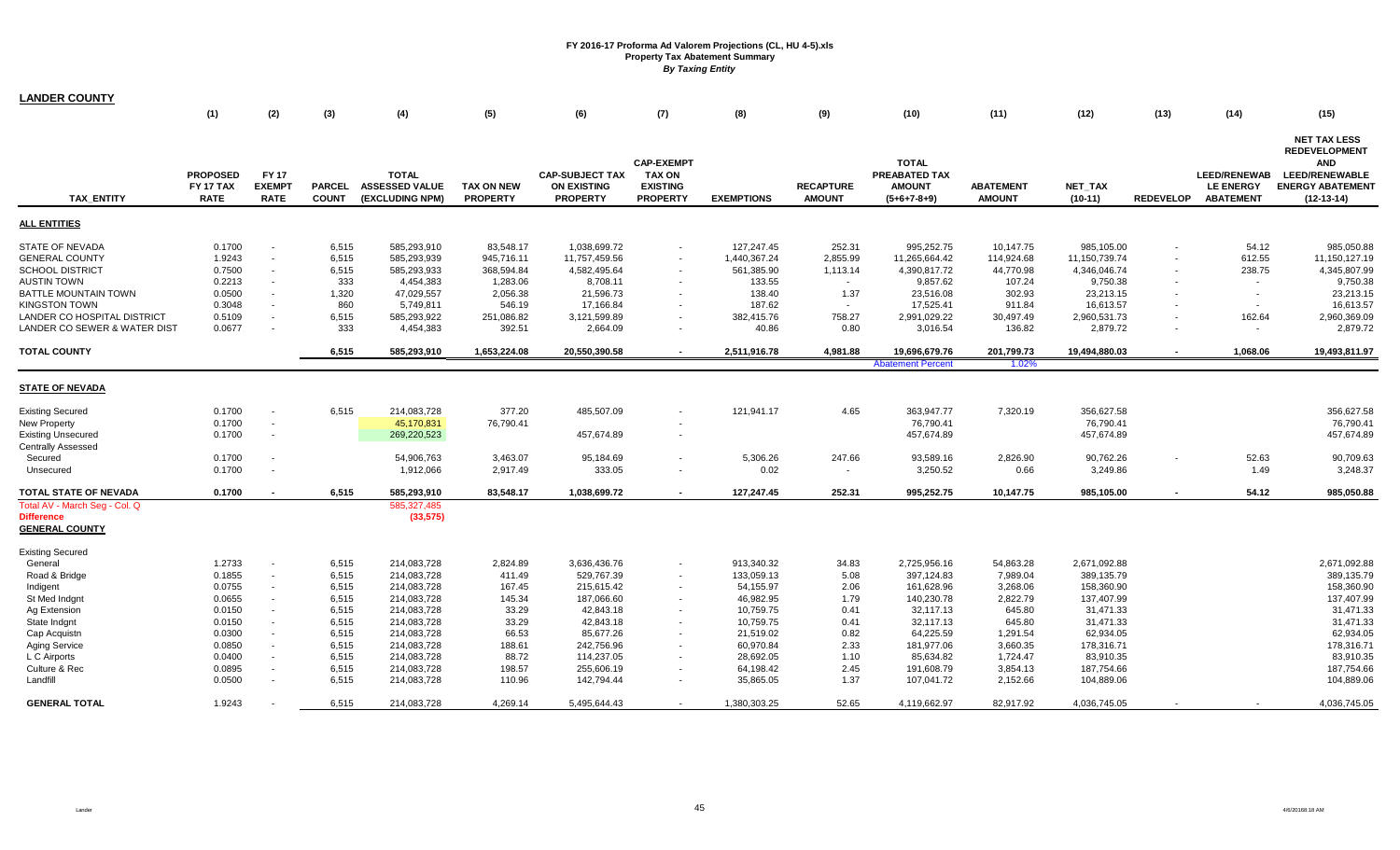| <b>LANDER COUNTY</b>                                                                                                                                |                                             |                                              |                               |                                                                                    |                                      |                                                                 |                                                                          |                   |                                      |                                                                 |                                   |                                            |                          |                                                             |                                                                                                                               |
|-----------------------------------------------------------------------------------------------------------------------------------------------------|---------------------------------------------|----------------------------------------------|-------------------------------|------------------------------------------------------------------------------------|--------------------------------------|-----------------------------------------------------------------|--------------------------------------------------------------------------|-------------------|--------------------------------------|-----------------------------------------------------------------|-----------------------------------|--------------------------------------------|--------------------------|-------------------------------------------------------------|-------------------------------------------------------------------------------------------------------------------------------|
|                                                                                                                                                     | (1)                                         | (2)                                          | (3)                           | (4)                                                                                | (5)                                  | (6)                                                             | (7)                                                                      | (8)               | (9)                                  | (10)                                                            | (11)                              | (12)                                       | (13)                     | (14)                                                        | (15)                                                                                                                          |
| <b>TAX ENTITY</b>                                                                                                                                   | <b>PROPOSED</b><br>FY 17 TAX<br><b>RATE</b> | <b>FY 17</b><br><b>EXEMPT</b><br><b>RATE</b> | <b>PARCEL</b><br><b>COUNT</b> | <b>TOTAL</b><br><b>ASSESSED VALUE</b><br>(EXCLUDING NPM)                           | <b>TAX ON NEW</b><br><b>PROPERTY</b> | <b>CAP-SUBJECT TAX</b><br><b>ON EXISTING</b><br><b>PROPERTY</b> | <b>CAP-EXEMPT</b><br><b>TAX ON</b><br><b>EXISTING</b><br><b>PROPERTY</b> | <b>EXEMPTIONS</b> | <b>RECAPTURE</b><br><b>AMOUNT</b>    | <b>TOTAL</b><br>PREABATED TAX<br><b>AMOUNT</b><br>$(5+6+7-8+9)$ | <b>ABATEMENT</b><br><b>AMOUNT</b> | NET_TAX<br>$(10-11)$                       | <b>REDEVELOP</b>         | <b>LEED/RENEWAB</b><br><b>LE ENERGY</b><br><b>ABATEMENT</b> | <b>NET TAX LESS</b><br><b>REDEVELOPMENT</b><br><b>AND</b><br><b>LEED/RENEWABLE</b><br><b>ENERGY ABATEMENT</b><br>$(12-13-14)$ |
| New Property<br><b>Existing Unsecured</b>                                                                                                           | 1.9243<br>1.9243                            | $\sim$<br>$\sim$                             |                               | 45,170,859<br>269,220,523                                                          | 869,222.84                           | 5,180,610.52                                                    | $\sim$<br>. .                                                            |                   |                                      | 869,222.84<br>5,180,610.52                                      |                                   | 869,222.84<br>5,180,610.52                 |                          |                                                             | 869,222.84<br>5,180,610.52                                                                                                    |
| <b>Centrally Assessed</b>                                                                                                                           |                                             |                                              |                               |                                                                                    |                                      |                                                                 |                                                                          |                   |                                      |                                                                 |                                   |                                            |                          |                                                             |                                                                                                                               |
| Secured                                                                                                                                             | 1.9243                                      | $\sim$                                       |                               | 54,906,763                                                                         | 39,199.91                            | 1,077,434.67                                                    | $\sim$                                                                   | 60,063.71         | 2,803.34                             | 1,059,374.21                                                    | 31,998.90                         | 1,027,375.31                               | $\overline{\phantom{a}}$ | 595.65                                                      | 1,026,779.66                                                                                                                  |
| Unsecured                                                                                                                                           | 1.9243                                      | $\blacksquare$                               |                               | 1,912,066                                                                          | 33,024.22                            | 3,769.94                                                        | $\sim$                                                                   | 0.28              | $\overline{\phantom{a}}$             | 36,793.88                                                       | 7.86                              | 36,786.02                                  |                          | 16.90                                                       | 36,769.12                                                                                                                     |
| <b>TOTAL GENERAL COUNTY</b>                                                                                                                         | 1.9243                                      | $\overline{\phantom{a}}$                     | 6,515                         | 585,293,939                                                                        | 945,716.11                           | 11,757,459.56                                                   | $\overline{\phantom{a}}$                                                 | 1,440,367.24      | 2,855.99                             | 11,265,664.42                                                   | 114,924.68                        | 11,150,739.74                              |                          | 612.55                                                      | 11,150,127.19                                                                                                                 |
| <b>March Assessors Report:</b><br>New secured<br><b>Existing Secured</b><br><b>Difference</b><br>Total AV - March Seg - Col. Q<br><b>Difference</b> |                                             |                                              |                               | 1,730,668<br>213,895,420<br>215,626,088<br>(1,542,360)<br>585,327,485<br>(33, 546) | $-0.72%$                             |                                                                 |                                                                          |                   |                                      |                                                                 |                                   |                                            |                          |                                                             |                                                                                                                               |
|                                                                                                                                                     |                                             |                                              |                               |                                                                                    |                                      |                                                                 |                                                                          |                   |                                      |                                                                 |                                   |                                            |                          |                                                             |                                                                                                                               |
| <b>SCHOOL DISTRICT</b>                                                                                                                              |                                             |                                              |                               |                                                                                    |                                      |                                                                 |                                                                          |                   |                                      |                                                                 |                                   |                                            |                          |                                                             |                                                                                                                               |
| <b>Existing Secured</b><br>New Property<br><b>Existing Unsecured</b><br><b>Centrally Assessed</b>                                                   | 0.7500<br>0.7500<br>0.7500                  | $\blacksquare$<br>$\blacksquare$<br>$\sim$   | 6,515                         | 214,083,728<br>45,170,853<br>269,220,523                                           | 1,663.95<br>338,781.40               | 2,141,939.93<br>2,019,153.92                                    |                                                                          | 537,975.83        | 20.53                                | 1,605,648.58<br>338,781.40<br>2,019,153.92                      | 32,296.23                         | 1,573,352.35<br>338,781.40<br>2,019,153.92 |                          |                                                             | 1,573,352.35<br>338,781.40<br>2,019,153.92                                                                                    |
| Secured<br>Unsecured                                                                                                                                | 0.7500<br>0.7500                            | $\sim$<br>$\sim$                             |                               | 54,906,763<br>1,912,066                                                            | 15,278.23<br>12,871.26               | 419,932.45<br>1,469.34                                          | $\sim$                                                                   | 23,409.96<br>0.11 | 1,092.61<br>$\overline{\phantom{a}}$ | 412,893.33<br>14,340.49                                         | 12,471.65<br>3.10                 | 400,421.68<br>14,337.39                    | $\sim$                   | 232.17<br>6.58                                              | 400,189.51<br>14,330.81                                                                                                       |
| TOTAL SCHOOL OPERATING                                                                                                                              | 0.7500                                      |                                              | 6,515                         | 585,293,933                                                                        | 368,594.84                           | 4,582,495.64                                                    | $\sim$                                                                   | 561,385.90        | 1,113.14                             | 4,390,817.72                                                    | 44,770.98                         | 4,346,046.74                               | $\blacksquare$           | 238.75                                                      | 4,345,807.99                                                                                                                  |
| <b>SCHOOL DEBT</b>                                                                                                                                  |                                             |                                              |                               |                                                                                    | 15,278.23<br>12,871.26               | 419,932.45<br>1,469.34                                          | $\sim$                                                                   | 23,409.96<br>0.11 | 1,092.61<br>$\sim$                   | 412,893.33<br>14,340.49                                         | 12,471.65<br>3.10                 | 400,421.68<br>14,337.39                    | $\sim$<br>×.             | 232.17<br>6.58                                              | 400,189.51<br>14,330.81                                                                                                       |
| <b>Existing Secured</b><br>New Property                                                                                                             |                                             |                                              |                               |                                                                                    |                                      |                                                                 |                                                                          |                   |                                      |                                                                 |                                   |                                            |                          |                                                             |                                                                                                                               |
| <b>Existing Unsecured</b><br><b>Centrally Assessed</b>                                                                                              |                                             |                                              |                               |                                                                                    |                                      |                                                                 |                                                                          |                   |                                      |                                                                 |                                   |                                            |                          |                                                             |                                                                                                                               |
| Secured<br>Unsecured                                                                                                                                |                                             |                                              |                               |                                                                                    |                                      |                                                                 |                                                                          |                   |                                      |                                                                 |                                   |                                            |                          |                                                             |                                                                                                                               |
| <b>TOTAL SCHOOL DEBT</b>                                                                                                                            |                                             |                                              |                               |                                                                                    |                                      |                                                                 |                                                                          |                   |                                      |                                                                 |                                   |                                            |                          |                                                             |                                                                                                                               |
| TOTAL SCHOOL DISTRICT                                                                                                                               | 0.7500                                      |                                              | 6,515                         | 585,293,933                                                                        | 368,594.84                           | 4,582,495.64                                                    | $\sim$                                                                   | 561,385.90        | 1,113.14                             | 4,390,817.72                                                    | 44,770.98                         | 4,346,046.74                               |                          | 238.75                                                      | 4,345,807.99                                                                                                                  |
| Total AV - March Seg - Col. Q<br><b>Difference</b>                                                                                                  |                                             |                                              |                               | 585,327,485<br>(33, 552)                                                           |                                      |                                                                 |                                                                          |                   |                                      |                                                                 |                                   |                                            |                          |                                                             |                                                                                                                               |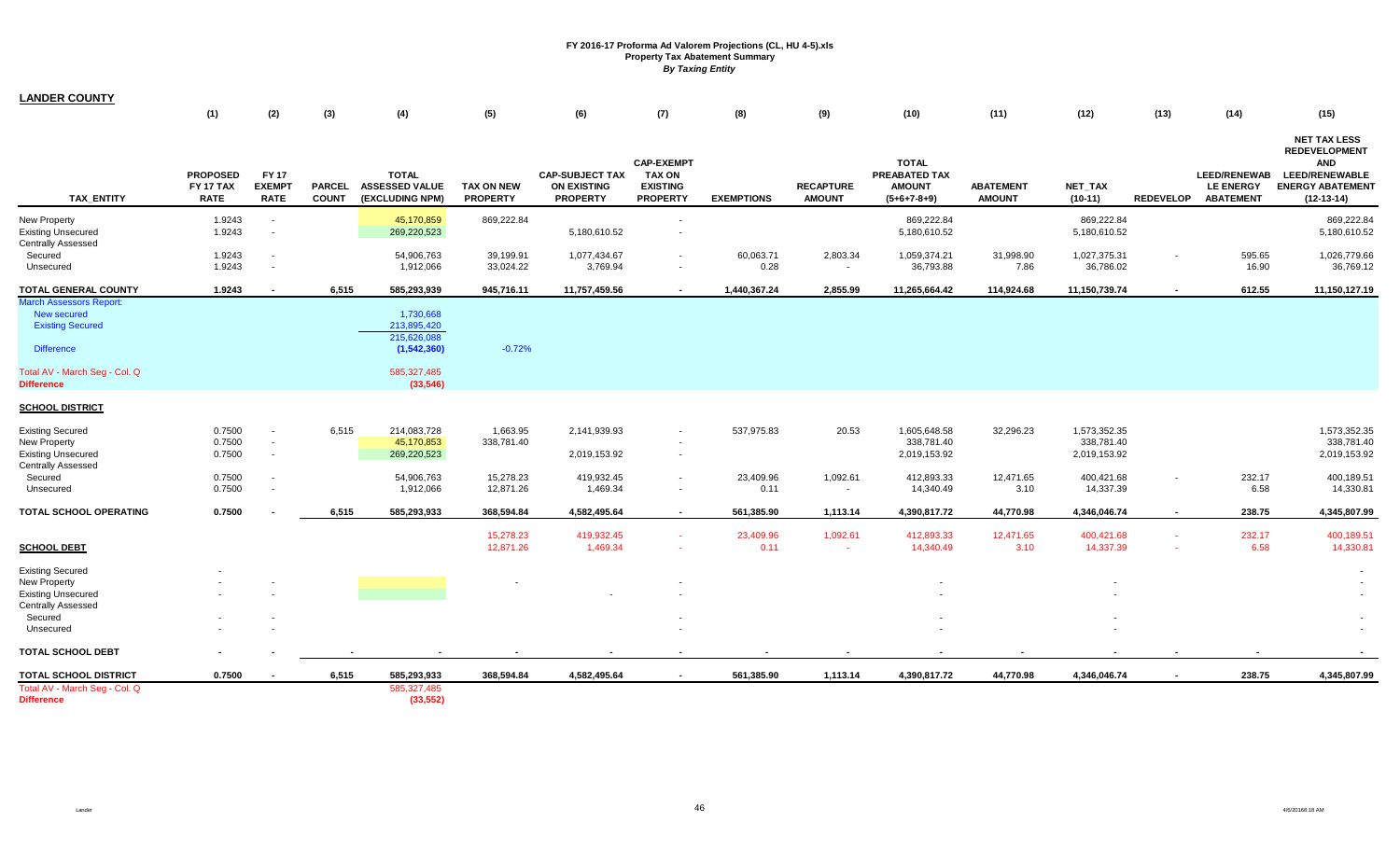| <b>LANDER COUNTY</b>                                                                              |                                             |                                              |                               |                                                          |                                      |                                                                 |                                                                          |                   |                                    |                                                                 |                                            |                                            |                  |                                                             |                                                                                                                               |
|---------------------------------------------------------------------------------------------------|---------------------------------------------|----------------------------------------------|-------------------------------|----------------------------------------------------------|--------------------------------------|-----------------------------------------------------------------|--------------------------------------------------------------------------|-------------------|------------------------------------|-----------------------------------------------------------------|--------------------------------------------|--------------------------------------------|------------------|-------------------------------------------------------------|-------------------------------------------------------------------------------------------------------------------------------|
|                                                                                                   | (1)                                         | (2)                                          | (3)                           | (4)                                                      | (5)                                  | (6)                                                             | (7)                                                                      | (8)               | (9)                                | (10)                                                            | (11)                                       | (12)                                       | (13)             | (14)                                                        | (15)                                                                                                                          |
| <b>TAX ENTITY</b>                                                                                 | <b>PROPOSED</b><br>FY 17 TAX<br><b>RATE</b> | <b>FY 17</b><br><b>EXEMPT</b><br><b>RATE</b> | <b>PARCEL</b><br><b>COUNT</b> | <b>TOTAL</b><br><b>ASSESSED VALUE</b><br>(EXCLUDING NPM) | <b>TAX ON NEW</b><br><b>PROPERTY</b> | <b>CAP-SUBJECT TAX</b><br><b>ON EXISTING</b><br><b>PROPERTY</b> | <b>CAP-EXEMPT</b><br><b>TAX ON</b><br><b>EXISTING</b><br><b>PROPERTY</b> | <b>EXEMPTIONS</b> | <b>RECAPTURE</b><br><b>AMOUNT</b>  | <b>TOTAL</b><br>PREABATED TAX<br><b>AMOUNT</b><br>$(5+6+7-8+9)$ | <b>ABATEMENT</b><br><b>AMOUNT</b>          | <b>NET TAX</b><br>$(10-11)$                | <b>REDEVELOP</b> | <b>LEED/RENEWAB</b><br><b>LE ENERGY</b><br><b>ABATEMENT</b> | <b>NET TAX LESS</b><br><b>REDEVELOPMENT</b><br><b>AND</b><br><b>LEED/RENEWABLE</b><br><b>ENERGY ABATEMENT</b><br>$(12-13-14)$ |
| <b>AUSTIN TOWN</b>                                                                                |                                             |                                              |                               |                                                          |                                      |                                                                 |                                                                          |                   |                                    |                                                                 |                                            |                                            |                  |                                                             |                                                                                                                               |
| <b>Existing Secured</b><br>New Property<br><b>Existing Unsecured</b><br><b>Centrally Assessed</b> | 0.2213<br>0.2213<br>0.2213                  | $\blacksquare$<br>$\blacksquare$<br>$\sim$   | 333                           | 3,210,474<br>564,450<br>301,445                          | $\sim$<br>1,249.13                   | 7,195.51<br>667.10                                              |                                                                          | 90.67             |                                    | 7,104.84<br>1,249.13<br>667.10                                  | 107.24                                     | 6,997.60<br>1,249.13<br>667.10             |                  |                                                             | 6,997.60<br>1,249.13<br>667.10                                                                                                |
| Secured<br>Unsecured                                                                              | 0.2213<br>0.2213                            | $\blacksquare$<br>$\blacksquare$             |                               | 362,818<br>15,196                                        | 0.30<br>33.63                        | 845.50<br>$\sim$                                                |                                                                          | 42.88<br>$\sim$   | $\blacksquare$                     | 802.92<br>33.63                                                 | $\blacksquare$                             | 802.92<br>33.63                            |                  |                                                             | 802.92<br>33.63                                                                                                               |
| <b>TOTAL AUSTIN TOWN</b>                                                                          | 0.2213                                      |                                              | 333                           | 4,454,383                                                | 1,283.06                             | 8,708.11                                                        | $\sim$                                                                   | 133.55            |                                    | 9,857.62                                                        | 107.24                                     | 9,750.38                                   |                  |                                                             | 9,750.38                                                                                                                      |
| Total AV - March Seg - Col. Q<br><b>Difference</b><br><b>BATTLE MOUNTAIN TOWN</b>                 |                                             |                                              |                               | 4,454,383<br>(1)                                         |                                      |                                                                 |                                                                          |                   |                                    |                                                                 |                                            |                                            |                  |                                                             |                                                                                                                               |
| <b>Existing Secured</b><br>New Property<br><b>Existing Unsecured</b><br><b>Centrally Assessed</b> | 0.0500<br>0.0500<br>0.0500                  | $\blacksquare$<br>$\blacksquare$<br>$\sim$   | 1,320                         | 37,619,705<br>3,861,758<br>2,625,338                     | 50.43<br>1,930.88                    | 18,839.85<br>1,312.67                                           | $\sim$                                                                   | 80.50             | 1.37                               | 18,811.15<br>1,930.88<br>1,312.67                               | 280.33                                     | 18,530.82<br>1,930.88<br>1,312.67          |                  |                                                             | 18,530.82<br>1,930.88<br>1,312.67                                                                                             |
| Secured<br>Unsecured                                                                              | 0.0500<br>0.0500                            | $\blacksquare$<br>$\sim$                     |                               | 2,811,932<br>110,824                                     | 23.84<br>51.23                       | 1,440.03<br>4.18                                                | $\sim$                                                                   | 57.90<br>$\sim$   | $\blacksquare$<br>$\sim$           | 1,405.97<br>55.41                                               | 22.59<br>0.01                              | 1,383.38<br>55.40                          |                  |                                                             | 1,383.38<br>55.40                                                                                                             |
| TOTAL BATTLE MOUNTAIN TOWN                                                                        | 0.0500                                      |                                              | 1,320                         | 47,029,557                                               | 2,056.38                             | 21,596.73                                                       | $\overline{\phantom{a}}$                                                 | 138.40            | 1.37                               | 23,516.08                                                       | 302.93                                     | 23,213.15                                  |                  |                                                             | 23,213.15                                                                                                                     |
| Total AV - March Seg - Col. Q<br><b>Difference</b><br><b>KINGSTON TOWN</b>                        |                                             |                                              |                               | 47,057,296<br>(27, 739)                                  |                                      |                                                                 |                                                                          |                   |                                    |                                                                 |                                            |                                            |                  |                                                             |                                                                                                                               |
| <b>Existing Secured</b><br>New Property<br><b>Existing Unsecured</b><br><b>Centrally Assessed</b> | 0.3048<br>0.3048<br>0.3048                  | $\blacksquare$<br>$\sim$<br>$\sim$           | 860                           | 4,924,752<br>139,397<br>169,185                          | 57.46<br>424.88                      | 15,060.09<br>515.68                                             |                                                                          | 106.92            |                                    | 15,010.63<br>424.88<br>515.68                                   | 911.84                                     | 14,098.79<br>424.88<br>515.68              |                  |                                                             | 14,098.79<br>424.88<br>515.68                                                                                                 |
| Secured<br>Unsecured                                                                              | 0.3048<br>0.3048                            | $\sim$<br>$\blacksquare$                     |                               | 495,715<br>20,762                                        | 0.57<br>63.28                        | 1,591.07<br>÷.                                                  | $\sim$                                                                   | 80.70<br>$\sim$   | $\blacksquare$<br>$\blacksquare$   | 1,510.94<br>63.28                                               | $\overline{\phantom{a}}$<br>$\blacksquare$ | 1,510.94<br>63.28                          |                  |                                                             | 1,510.94<br>63.28                                                                                                             |
| <b>TOTAL KINGSTON TOWN</b>                                                                        | 0.3048                                      |                                              | 860                           | 5,749,811                                                | 546.19                               | 17,166.84                                                       |                                                                          | 187.62            |                                    | 17,525.41                                                       | 911.84                                     | 16,613.57                                  |                  |                                                             | 16,613.57                                                                                                                     |
| Total AV - March Seg - Col. Q<br><b>Difference</b><br><b>LANDER CO HOSPITAL DISTRICT</b>          |                                             |                                              |                               | 5,750,418<br>(607)                                       |                                      |                                                                 |                                                                          |                   |                                    |                                                                 |                                            |                                            |                  |                                                             |                                                                                                                               |
| <b>Existing Secured</b><br>New Property<br><b>Existing Unsecured</b><br><b>Centrally Assessed</b> | 0.5109<br>0.5109<br>0.5109                  | $\overline{\phantom{a}}$<br>$\sim$<br>$\sim$ | 6,515                         | 214,083,728<br>45,170,842<br>269,220,523                 | 1,133.54<br>230,777.83               | 1,459,093.36<br>1,375,447.65                                    | $\sim$                                                                   | 366,468.82        | 13.98                              | 1,093,772.06<br>230,777.83<br>1,375,447.65                      | 21,999.77                                  | 1,071,772.29<br>230,777.83<br>1,375,447.65 |                  |                                                             | 1,071,772.29<br>230,777.83<br>1,375,447.65                                                                                    |
| Secured<br>Unsecured                                                                              | 0.5109<br>0.5109                            | $\sim$                                       |                               | 54,906,763<br>1,912,066                                  | 10,407.55<br>8,767.90                | 286,057.96<br>1,000.92                                          | $\sim$                                                                   | 15,946.87<br>0.07 | 744.29<br>$\overline{\phantom{a}}$ | 281,262.93<br>9,768.75                                          | 8,495.65<br>2.07                           | 272,767.28<br>9,766.68                     |                  | 158.15<br>4.49                                              | 272,609.13<br>9,762.19                                                                                                        |
| TOTAL LANDER CO HOSPITAL DIST                                                                     | 0.5109                                      |                                              | 6.515                         | 585,293,922                                              | 251.086.82                           | 3,121,599.89                                                    |                                                                          | 382.415.76        | 758.27                             | 2,991,029.22                                                    | 30.497.49                                  | 2,960,531.73                               |                  | 162.64                                                      | 2,960,369.09                                                                                                                  |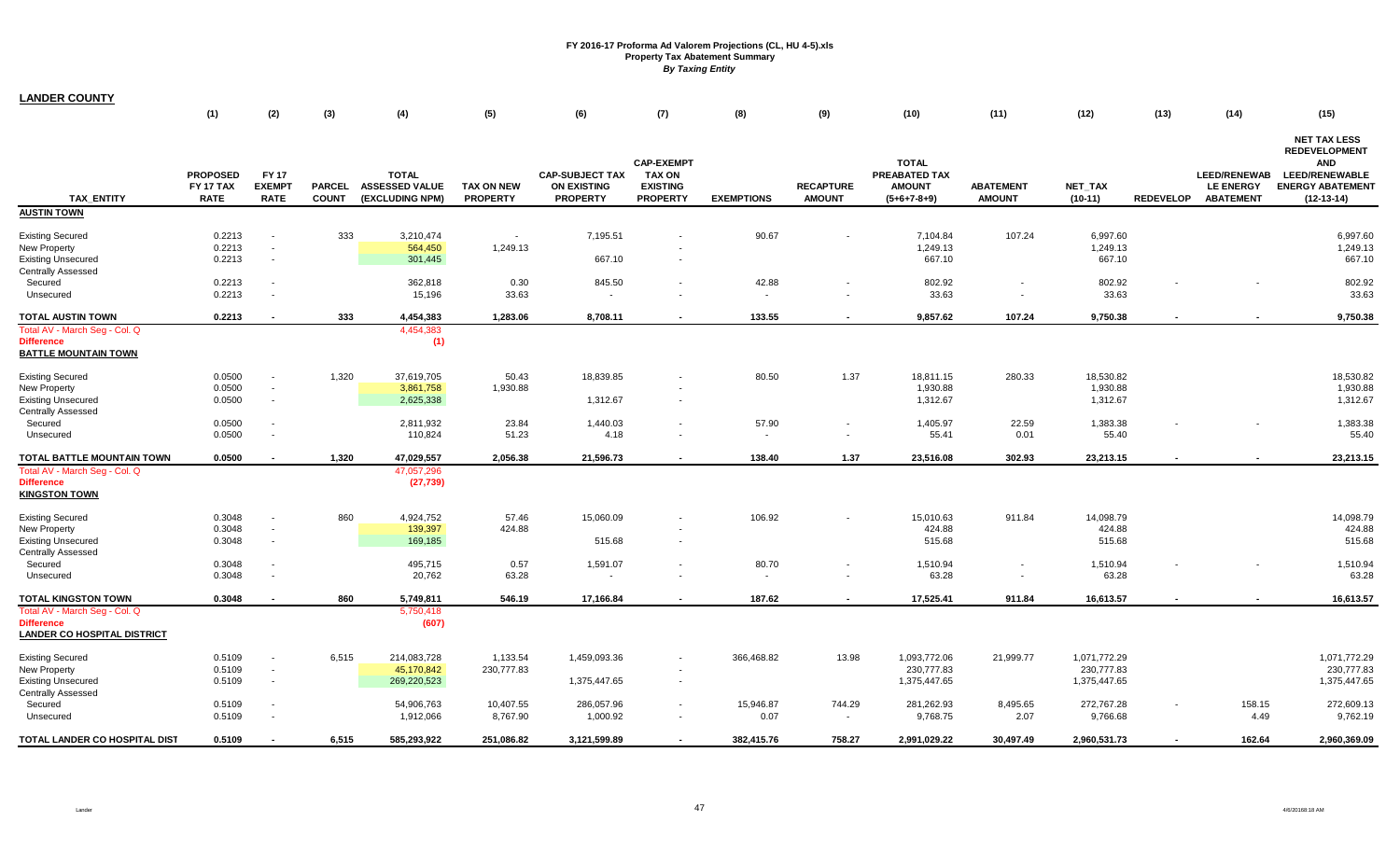| <b>LANDER COUNTY</b>                                                                                     | (1)                                         | (2)                                          | (3)                           | (4)                                                      | (5)                           | (6)                                                             | (7)                                                                      | (8)               | (9)                               | (10)                                                            | (11)                               | (12)                         | (13)             | (14)                                                        | (15)                                                                                                                          |
|----------------------------------------------------------------------------------------------------------|---------------------------------------------|----------------------------------------------|-------------------------------|----------------------------------------------------------|-------------------------------|-----------------------------------------------------------------|--------------------------------------------------------------------------|-------------------|-----------------------------------|-----------------------------------------------------------------|------------------------------------|------------------------------|------------------|-------------------------------------------------------------|-------------------------------------------------------------------------------------------------------------------------------|
| <b>TAX ENTITY</b>                                                                                        | <b>PROPOSED</b><br>FY 17 TAX<br><b>RATE</b> | <b>FY 17</b><br><b>EXEMPT</b><br><b>RATE</b> | <b>PARCEL</b><br><b>COUNT</b> | <b>TOTAL</b><br><b>ASSESSED VALUE</b><br>(EXCLUDING NPM) | TAX ON NEW<br><b>PROPERTY</b> | <b>CAP-SUBJECT TAX</b><br><b>ON EXISTING</b><br><b>PROPERTY</b> | <b>CAP-EXEMPT</b><br><b>TAX ON</b><br><b>EXISTING</b><br><b>PROPERTY</b> | <b>EXEMPTIONS</b> | <b>RECAPTURE</b><br><b>AMOUNT</b> | <b>TOTAL</b><br>PREABATED TAX<br><b>AMOUNT</b><br>$(5+6+7-8+9)$ | <b>ABATEMENT</b><br><b>AMOUNT</b>  | NET_TAX<br>$(10-11)$         | <b>REDEVELOP</b> | <b>LEED/RENEWAB</b><br><b>LE ENERGY</b><br><b>ABATEMENT</b> | <b>NET TAX LESS</b><br><b>REDEVELOPMENT</b><br><b>AND</b><br><b>LEED/RENEWABLE</b><br><b>ENERGY ABATEMENT</b><br>$(12-13-14)$ |
| Total AV - March Seg - Col. Q<br><b>Difference</b><br><b>LANDER CO SEWER &amp; WATER DISTRICT #2</b>     |                                             |                                              |                               | 585,327,485<br>(33, 563)                                 |                               |                                                                 |                                                                          |                   |                                   |                                                                 |                                    |                              |                  |                                                             |                                                                                                                               |
| <b>Existing Secured</b><br><b>New Property</b><br><b>Existing Unsecured</b><br><b>Centrally Assessed</b> | 0.0677<br>0.0677<br>0.0677                  | $\sim$                                       | 333                           | 3,210,474<br>564,450<br>301,445                          | $\sim$<br>382.13              | 2,201.36<br>204.08                                              | $\sim$<br>$\sim$<br>$\sim$                                               | 27.74             |                                   | 2,173.62<br>382.13<br>204.08                                    | 33.73                              | 2,139.89<br>382.13<br>204.08 |                  |                                                             | 2,139.89<br>382.13<br>204.08                                                                                                  |
| Secured<br>Unsecured                                                                                     | 0.0677<br>0.0677                            | $\sim$                                       |                               | 362,818<br>15,196                                        | 0.09<br>10.29                 | 258.65<br>$\sim$                                                | $\sim$                                                                   | 13.12<br>$\sim$   | 0.80<br>$\sim$                    | 246.42<br>10.29                                                 | 103.09<br>$\overline{\phantom{a}}$ | 143.33<br>10.29              |                  |                                                             | 143.33<br>10.29                                                                                                               |
| TOTAL LANDER CO SEWER & WATI<br>Total AV - March Seg - Col. Q<br><b>Difference</b>                       | 0.0677                                      |                                              | 333                           | 4,454,383<br>4,454,383<br>(1)                            | 392.51                        | 2,664.09                                                        | $\sim$                                                                   | 40.86             | 0.80                              | 3,016.54                                                        | 136.82                             | 2,879.72                     |                  | $\overline{\phantom{a}}$                                    | 2,879.72                                                                                                                      |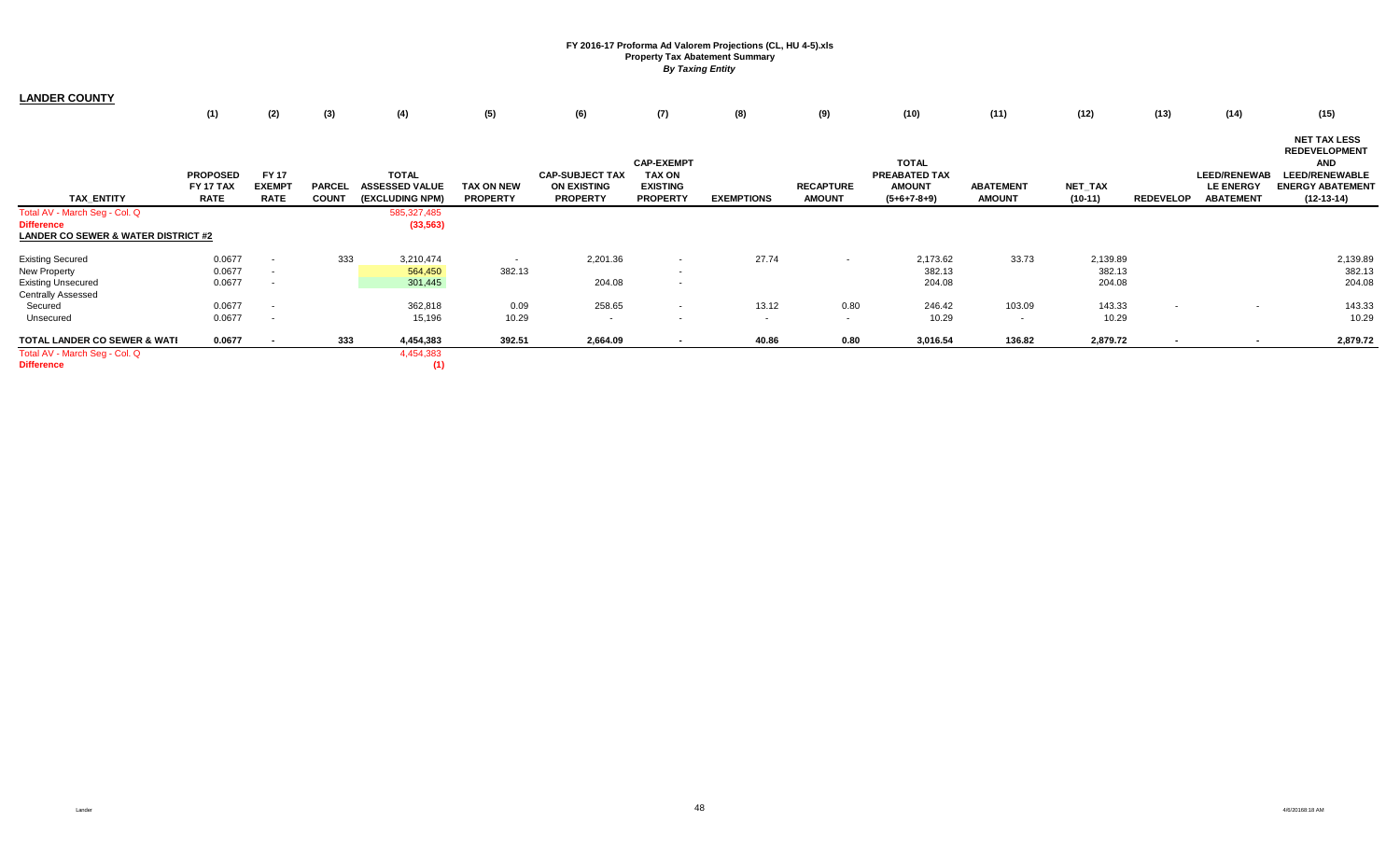| <b>LINCOLN COUNTY</b>                                                                                                       |                                          |                                            |                                |                                                                       |                                                  |                                                                 |                                                                          |                                              |                                         |                                                                 |                                                   |                                                          |                  |                                                             |                                                                                                                     |
|-----------------------------------------------------------------------------------------------------------------------------|------------------------------------------|--------------------------------------------|--------------------------------|-----------------------------------------------------------------------|--------------------------------------------------|-----------------------------------------------------------------|--------------------------------------------------------------------------|----------------------------------------------|-----------------------------------------|-----------------------------------------------------------------|---------------------------------------------------|----------------------------------------------------------|------------------|-------------------------------------------------------------|---------------------------------------------------------------------------------------------------------------------|
|                                                                                                                             | (1)                                      | (2)                                        | (3)                            | (4)                                                                   | (5)                                              | (6)                                                             | (7)                                                                      | (8)                                          | (9)                                     | (10)                                                            | (11)                                              | (12)                                                     | (13)             | (14)                                                        | (15)                                                                                                                |
| <b>TAX ENTITY</b>                                                                                                           | PROPOSED FY EXEMPT<br><b>17 TAX RATE</b> | <b>FY 17</b><br><b>RATE</b>                | <b>PARCEL</b><br><b>COUNT</b>  | <b>TOTAL</b><br><b>ASSESSED</b><br><b>VALUE</b><br>(EXCLUDING<br>NPM) | <b>TAX ON NEW</b><br><b>PROPERTY</b>             | <b>CAP-SUBJECT</b><br><b>TAX ON EXISTING</b><br><b>PROPERTY</b> | <b>CAP-EXEMPT</b><br><b>TAX ON</b><br><b>EXISTING</b><br><b>PROPERTY</b> | <b>EXEMPTIONS</b>                            | <b>RECAPTURE</b><br><b>AMOUNT</b>       | <b>TOTAL</b><br>PREABATED TAX<br><b>AMOUNT</b><br>$(5+6+7-8+9)$ | <b>ABATEMENT</b><br><b>AMOUNT</b>                 | NET_TAX<br>$(10-11)$                                     | <b>REDEVELOP</b> | <b>LEED/RENEWA</b><br><b>BLE ENERGY</b><br><b>ABATEMENT</b> | <b>NET TAX LESS</b><br><b>REDEVELOPMENT AND</b><br><b>LEED/RENEWABLE</b><br><b>ENERGY ABATEMENT</b><br>$(12-13-14)$ |
| <b>ALL ENTITIES</b>                                                                                                         |                                          |                                            |                                |                                                                       |                                                  |                                                                 |                                                                          |                                              |                                         |                                                                 |                                                   |                                                          |                  |                                                             |                                                                                                                     |
| <b>STATE OF NEVADA</b><br><b>GENERAL COUNTY</b><br><b>SCHOOL DISTRICT</b><br><b>CITY OF CALIENTE</b>                        | 0.1700<br>1.3375<br>0.9731<br>0.9115     | $\overline{\phantom{a}}$                   | 4,584<br>4,584<br>4,584<br>539 | 297,093,877<br>297,093,896<br>297,093,908<br>14,876,557               | 14,421.77<br>113,465.54<br>82,552.01<br>4,399.61 | 498,127.83<br>3,919,097.67<br>2,851,344.19<br>132,106.49        |                                                                          | 7,483.78<br>58,862.16<br>42,837.96<br>892.64 | 455.89<br>3,586.67<br>2,609.49<br>42.42 | 505,521.71<br>3,977,287.72<br>2,893,667.74<br>135,655.89        | 95,253.04<br>751,560.12<br>545,241.57<br>4,548.86 | 410,268.67<br>3,225,727.60<br>2,348,426.17<br>131,107.03 |                  | 21,193.91<br>166,746.17<br>121,316.41                       | 389,074.76<br>3,058,981.43<br>2,227,109.76<br>131,107.03                                                            |
| <b>ALAMO TOWN</b><br>PANACA TOWN<br>PIOCHE TOWN                                                                             | 0.6481<br>0.0974<br>0.3150               |                                            | 392<br>474<br>981              | 10,062,932<br>12,710,911<br>16,469,027                                | 1,701.68<br>211.60<br>1,213.41                   | 64,087.27<br>12,219.59<br>51,008.50                             | $\sim$                                                                   | 483.28<br>50.65<br>344.39                    | 15.16<br>0.92<br>$\sim$                 | 65,320.83<br>12,381.46<br>51,877.52                             | 14,638.01<br>954.20<br>1,581.77                   | 50,682.82<br>11,427.26<br>50,295.75                      |                  |                                                             | 50,682.82<br>11,427.26<br>50,295.75                                                                                 |
| LINCOLN CO HOSPITAL DISTRICT<br>PAHRANAGAT VALLEY FIRE DISTRICT<br>PIOCHE FIRE PROTECTION DISTRICT<br><b>COYOTE SPRINGS</b> | 0.2679<br>0.2334<br>0.1463<br>0.6000     |                                            | 4,584<br>796<br>1,082<br>15    | 297,093,902<br>26,384,795<br>18,624,682<br>10,183,454                 | 22,727.02<br>1,714.74<br>575.89<br>536.83        | 784,991.41<br>60,103.15<br>26,833.91<br>60,563.88               |                                                                          | 11,793.62<br>230.38<br>161.78                | 718.43<br>2.90<br>$\sim$<br>$\sim$      | 796,643.23<br>61,590.41<br>27,248.02<br>61,100.72               | 150,107.97<br>2,718.75<br>724.29                  | 646,535.26<br>58,871.66<br>26,523.73<br>61,100.72        |                  | 33,399.11                                                   | 613,136.15<br>58,871.66<br>26,523.73<br>61,100.72                                                                   |
| LINCOLN COUNTY FIRE DISTRICT<br><b>SLCHCP GID</b><br>PANACA FIRE                                                            | 0.2500<br>0.0300<br>0.1873               | $\blacksquare$                             | 1,157<br>16<br>995             | 201,348,844<br>9,884,250<br>27,198,910                                | 19,960.57<br>14.02<br>948.39                     | 493,407.75<br>2,951.24<br>50,175.52                             |                                                                          | 9,996.82<br>$\blacksquare$<br>180.17         | 654.16<br>0.09<br>1.14                  | 504,025.66<br>2,965.35<br>50,944.88                             | 123,960.70<br>116.81<br>2,249.54                  | 380,064.96<br>2,848.54<br>48,695.34                      |                  | 31,167.50                                                   | 348,897.46<br>2,848.54<br>48,695.34                                                                                 |
| <b>TOTAL COUNTY</b>                                                                                                         |                                          |                                            | 4,584                          | 297,093,877                                                           | 264,443.09                                       | 9,007,018.40                                                    |                                                                          | 133,317.63                                   | 8,087.27                                | 9,146,231.13<br><b>Abatement Percent</b>                        | 1,693,655.63<br>18.52%                            | 7,452,575.50                                             |                  | 373,823.10                                                  | 7,078,752.40                                                                                                        |
| <b>STATE OF NEVADA</b>                                                                                                      |                                          |                                            |                                |                                                                       |                                                  |                                                                 |                                                                          |                                              |                                         |                                                                 |                                                   |                                                          |                  |                                                             |                                                                                                                     |
| <b>Existing Secured</b><br><b>New Property</b><br><b>Existing Unsecured</b><br>Centrally Assessed                           | 0.1700<br>0.1700<br>0.1700               |                                            | 4,584                          | 144,824,623<br>385,264<br>5,239,946                                   | 2,435.13<br>654.95                               | 244,548.06<br>8,907.91                                          |                                                                          | 775.08                                       | 11.26                                   | 246,219.37<br>654.95<br>8,907.91                                | 9,309.10                                          | 236,910.27<br>654.95<br>8,907.91                         |                  |                                                             | 236,910.27<br>654.95<br>8,907.91                                                                                    |
| Secured<br>Unsecured                                                                                                        | 0.1700<br>0.1700                         |                                            |                                | 144,750,859<br>1,893,185                                              | 8,878.69<br>2,453.00                             | 243,906.44<br>765.42                                            | $\sim$<br>$\sim$                                                         | 6,708.70                                     | 444.63<br>$\sim$                        | 246,521.06<br>3,218.42                                          | 85,941.32<br>2.62                                 | 160,579.74<br>3,215.80                                   |                  | 20,603.38<br>590.53                                         | 139,976.36<br>2,625.27                                                                                              |
| TOTAL STATE OF NEVADA<br>Total AV - March Seg - Col. Q                                                                      | 0.1700                                   |                                            | 4,584                          | 297,093,877<br>305,603,430                                            | 14,421.77                                        | 498,127.83                                                      | $\overline{\phantom{a}}$                                                 | 7,483.78                                     | 455.89                                  | 505,521.71                                                      | 95,253.04                                         | 410,268.67                                               |                  | 21,193.91                                                   | 389,074.76                                                                                                          |
| <b>Difference</b><br><b>GENERAL COUNTY</b>                                                                                  |                                          |                                            |                                | (8,509,553)                                                           |                                                  |                                                                 |                                                                          |                                              |                                         |                                                                 |                                                   |                                                          |                  |                                                             |                                                                                                                     |
| <b>Existing Secured</b><br>General Co.                                                                                      | 0.9743                                   |                                            | 4,584                          | 144,824,623                                                           | 13,956.03                                        | 1,401,551.01                                                    |                                                                          | 4,442.04                                     | 64.50                                   | 1,411,129.50                                                    | 53,355.43                                         | 1,357,774.07                                             |                  |                                                             | 1,357,774.07                                                                                                        |
| Ag Extension<br>Co Indigent<br>Cap Projects                                                                                 | 0.0100<br>0.0359<br>0.0420               | $\sim$<br>$\blacksquare$<br>$\blacksquare$ | 4,584<br>4,584<br>4,584        | 144,824,623<br>144,824,623<br>144,824,623                             | 143.30<br>514.28<br>601.55                       | 14,386.15<br>51,643.04<br>60,418.13                             | $\sim$                                                                   | 45.72<br>163.55<br>191.49                    | 0.68<br>2.38<br>2.76                    | 14,484.41<br>51,996.15<br>60,830.95                             | 547.88<br>1,966.02<br>2,299.94                    | 13,936.53<br>50,030.13<br>58,531.01                      |                  |                                                             | 13,936.53<br>50,030.13<br>58,531.01                                                                                 |
| St Indigent<br>St Acc Ind<br>Spec Indgt                                                                                     | 0.0100<br>0.0150<br>0.0800               | $\overline{\phantom{a}}$                   | 4,584<br>4,584<br>4,584        | 144,824,623<br>144,824,623<br>144,824,623                             | 143.24<br>214.89<br>1,145.90                     | 14,385.00<br>21,577.55<br>115,081.34                            |                                                                          | 45.58<br>68.37<br>364.75                     | 0.66<br>1.00<br>5.29                    | 14,483.32<br>21,725.07<br>115,867.78                            | 547.39<br>821.30<br>4,380.78                      | 13,935.93<br>20,903.77<br>111,487.00                     |                  |                                                             | 13,935.93<br>20,903.77<br>111,487.00                                                                                |
| Alamo Cap Pri<br>Panaca Cap Pi<br>Pioche Cap Pr                                                                             | 0.0010<br>0.0020<br>0.0015               |                                            | 4,584<br>4,584<br>4,584        | 144,824,623<br>144,824,623<br>144,824,623                             | 14.28<br>28.66<br>21.44                          | 1,437.79<br>2,877.06<br>2,157.47                                |                                                                          | 4.73<br>9.09<br>6.91                         | 0.07<br>0.12<br>0.10                    | 1,447.41<br>2,896.75<br>2,172.10                                | 54.45<br>109.45<br>81.65                          | 1,392.96<br>2,787.30<br>2,090.45                         |                  |                                                             | 1,392.96<br>2,787.30<br>2,090.45                                                                                    |
| Caliente Cap                                                                                                                | 0.0035                                   |                                            | 4,584                          | 144,824,623                                                           | 50.14                                            | 5,034.95                                                        |                                                                          | 15.99                                        | 0.23                                    | 5,069.33                                                        | 191.49                                            | 4,877.84                                                 |                  |                                                             | 4,877.84                                                                                                            |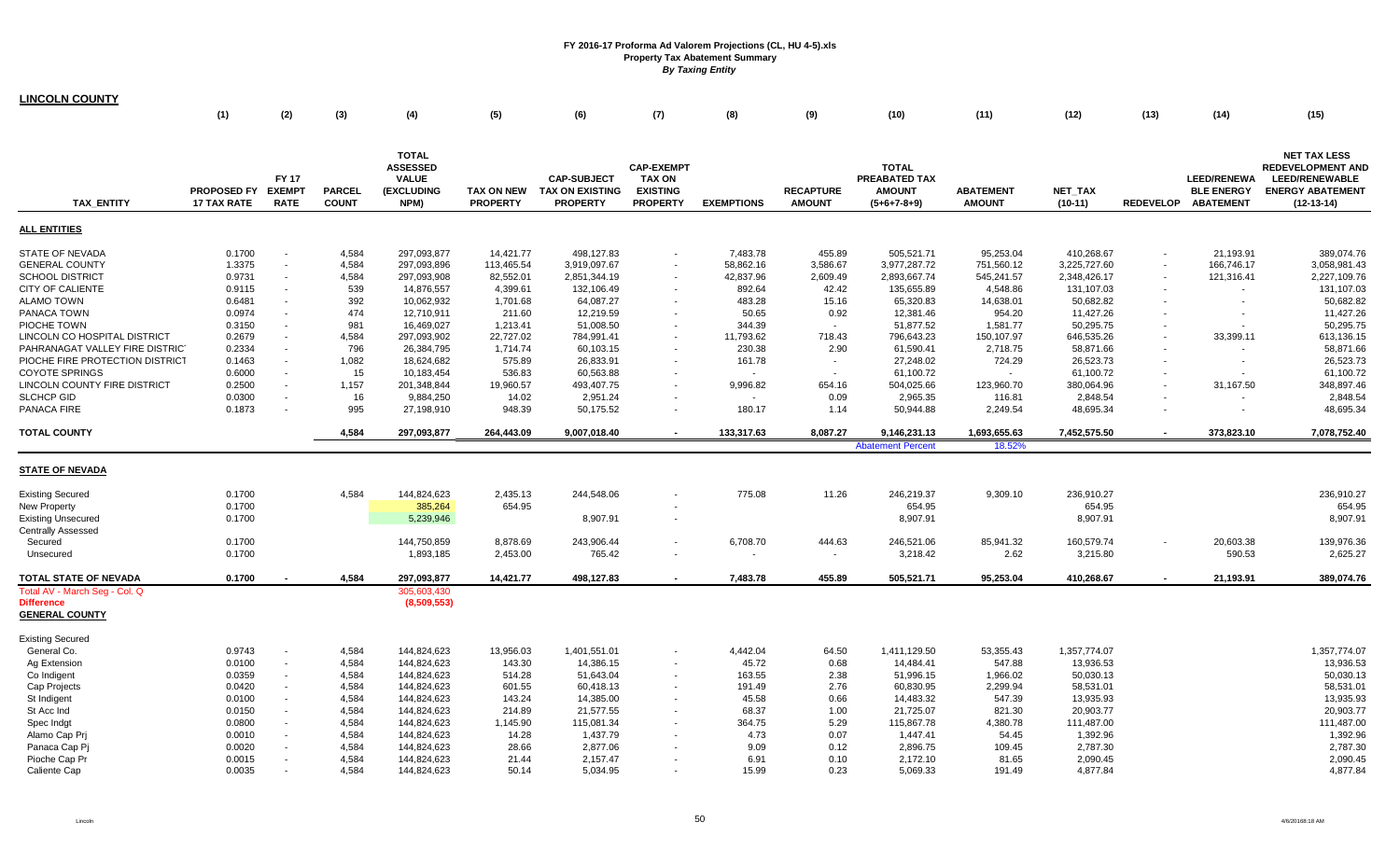|                                                                                                   | (1)                                      | (2)                                          | (3)                           | (4)                                                                   | (5)                                  | (6)                                                             | (7)                                                                      | (8)                 | (9)                               | (10)                                                                   | (11)                              | (12)                                  | (13)                     | (14)                                                           | (15)                                                                                                                |
|---------------------------------------------------------------------------------------------------|------------------------------------------|----------------------------------------------|-------------------------------|-----------------------------------------------------------------------|--------------------------------------|-----------------------------------------------------------------|--------------------------------------------------------------------------|---------------------|-----------------------------------|------------------------------------------------------------------------|-----------------------------------|---------------------------------------|--------------------------|----------------------------------------------------------------|---------------------------------------------------------------------------------------------------------------------|
| <b>TAX ENTITY</b>                                                                                 | <b>PROPOSED FY</b><br><b>17 TAX RATE</b> | <b>FY 17</b><br><b>EXEMPT</b><br><b>RATE</b> | <b>PARCEL</b><br><b>COUNT</b> | <b>TOTAL</b><br><b>ASSESSED</b><br><b>VALUE</b><br>(EXCLUDING<br>NPM) | <b>TAX ON NEW</b><br><b>PROPERTY</b> | <b>CAP-SUBJECT</b><br><b>TAX ON EXISTING</b><br><b>PROPERTY</b> | <b>CAP-EXEMPT</b><br><b>TAX ON</b><br><b>EXISTING</b><br><b>PROPERTY</b> | <b>EXEMPTIONS</b>   | <b>RECAPTURE</b><br><b>AMOUNT</b> | <b>TOTAL</b><br><b>PREABATED TAX</b><br><b>AMOUNT</b><br>$(5+6+7-8+9)$ | <b>ABATEMENT</b><br><b>AMOUNT</b> | <b>NET TAX</b><br>$(10-11)$           |                          | <b>LEED/RENEWA</b><br><b>BLE ENERGY</b><br>REDEVELOP ABATEMENT | <b>NET TAX LESS</b><br><b>REDEVELOPMENT AND</b><br><b>LEED/RENEWABLE</b><br><b>ENERGY ABATEMENT</b><br>$(12-13-14)$ |
| China Sprgs                                                                                       | 0.0042                                   | $\sim$                                       | 4,584                         | 144,824,623                                                           | 60.16                                | 6,041.95                                                        | $\sim$                                                                   | 19.08               | 0.28                              | 6,083.31                                                               | 229.83                            | 5,853.48                              |                          |                                                                | 5,853.48                                                                                                            |
| Alamo Clinic                                                                                      | 0.0425                                   | $\sim$                                       | 4,584                         | 144,824,623                                                           | 608.75                               | 61,137.29                                                       | $\sim$                                                                   | 193.71              | 2.81                              | 61,555.14                                                              | 2,327.57                          | 59,227.57                             |                          |                                                                | 59,227.57                                                                                                           |
| Museum                                                                                            | 0.0216                                   | $\sim$                                       | 4,584                         | 144,824,623                                                           | 309.39                               | 31,071.82                                                       | $\sim$                                                                   | 94.58               | 1.41                              | 31,288.04                                                              | 1,742.15                          | 29,545.89                             |                          |                                                                | 29,545.89                                                                                                           |
| Library                                                                                           | 0.0425                                   | $\sim$                                       | 4,584                         | 144,824,623                                                           | 608.75                               | 61,137.29                                                       |                                                                          | 180.07              | 2.81                              | 61,568.78                                                              | 3,835.82                          | 57,732.96                             |                          |                                                                | 57,732.96                                                                                                           |
| Nutrition                                                                                         | 0.0515                                   | $\sim$                                       | 4,584                         | 144,824,623                                                           | 737.73                               | 74,083.74                                                       | $\sim$                                                                   | 234.87              | 3.40                              | 74,590.00                                                              | 2,892.14                          | 71,697.86                             |                          |                                                                | 71,697.86                                                                                                           |
| <b>GENERAL TOTAL</b>                                                                              | 1.3375                                   |                                              | 4,584                         | 144,824,623                                                           | 19,158.49                            | 1,924,021.58                                                    | $\sim$                                                                   | 6,080.53            | 88.50                             | 1,937,188.04                                                           | 75,383.29                         | 1,861,804.75                          |                          |                                                                | 1,861,804.75                                                                                                        |
| New Property                                                                                      | 1.3375                                   | $\overline{\phantom{a}}$                     |                               | 385,283                                                               | 5,153.15                             |                                                                 | $\sim$                                                                   |                     |                                   | 5,153.15                                                               |                                   | 5,153.15                              |                          |                                                                | 5,153.15                                                                                                            |
| <b>Existing Unsecured</b><br>Centrally Assessed                                                   | 1.3375                                   | $\sim$                                       |                               | 5,239,946                                                             |                                      | 70,084.28                                                       | $\sim$                                                                   |                     |                                   | 70,084.28                                                              |                                   | 70,084.28                             |                          |                                                                | 70,084.28                                                                                                           |
| Secured                                                                                           | 1.3375                                   | $\sim$                                       |                               | 144,750,859                                                           | 69,854.58                            | 1,918,969.77                                                    |                                                                          | 52,781.63           | 3,498.17                          | 1,939,540.89                                                           | 676,156.40                        | 1,263,384.49                          |                          | 162,100.06                                                     | 1,101,284.43                                                                                                        |
| Unsecured                                                                                         | 1.3375                                   | $\sim$                                       |                               | 1,893,185                                                             | 19,299.32                            | 6,022.04                                                        |                                                                          |                     | $\sim$                            | 25,321.36                                                              | 20.43                             | 25,300.93                             |                          | 4,646.11                                                       | 20,654.82                                                                                                           |
| <b>TOTAL GENERAL COUNTY</b>                                                                       | 1.3375                                   |                                              | 4,584                         | 297,093,896                                                           | 113,466                              | 3,919,098                                                       |                                                                          | 58,862              | 3,587                             | 3,977,288                                                              | 751,560                           | 3,225,728                             |                          | 166,746                                                        | 3,058,981.43                                                                                                        |
| <b>March Assessors Report:</b><br>New secured<br><b>Existing Secured</b><br><b>Difference</b>     |                                          |                                              |                               | 1,358,431<br>143.338.590<br>144,697,021<br>127,602                    | 0.09%                                |                                                                 |                                                                          |                     |                                   |                                                                        |                                   |                                       |                          |                                                                |                                                                                                                     |
| Total AV - March Seg - Col. Q<br><b>Difference</b>                                                |                                          |                                              |                               | 305,603,430<br>(8,509,534)                                            |                                      |                                                                 |                                                                          |                     |                                   |                                                                        |                                   |                                       |                          |                                                                |                                                                                                                     |
| SCHOOL DISTRICT                                                                                   |                                          |                                              |                               |                                                                       |                                      |                                                                 |                                                                          |                     |                                   |                                                                        |                                   |                                       |                          |                                                                |                                                                                                                     |
| <b>Existing Secured</b><br>New Property<br><b>Existing Unsecured</b><br><b>Centrally Assessed</b> | 0.7500<br>0.7500<br>0.7500               | $\sim$<br>$\sim$<br>$\overline{\phantom{a}}$ | 4,584                         | 144,824,623<br>385,294<br>5,239,946                                   | 10,742.99<br>2,889.71                | 1,078,889.99<br>39,299.60                                       |                                                                          | 3,419.48            | 49.63                             | 1,086,263.13<br>2,889.71<br>39,299.60                                  | 41,070.90                         | 1,045,192.23<br>2,889.71<br>39,299.60 |                          |                                                                | 1,045,192.23<br>2,889.71<br>39,299.60                                                                               |
| Secured                                                                                           | 0.7500                                   | $\overline{\phantom{a}}$                     |                               | 144,750,859                                                           | 39,170.79                            | 1,076,057.80                                                    | $\sim$                                                                   | 29,597.16           | 1,961.59                          | 1,087,593.03                                                           | 379,153.12                        | 708,439.91                            |                          | 90,897.23                                                      | 617,542.68                                                                                                          |
| Unsecured                                                                                         | 0.7500                                   | $\sim$                                       |                               | 1,893,185                                                             | 10,822.04                            | 3,376.84                                                        | $\sim$                                                                   |                     | $\sim$                            | 14,198.89                                                              | 11.45                             | 14,187.43                             |                          | 2,605.29                                                       | 11,582.14                                                                                                           |
| <b>TOTAL SCHOOL OPERATING</b>                                                                     | 0.7500                                   |                                              | 4,584                         | 297,093,908                                                           | 63,625.53                            | 2,197,624.23                                                    | $\blacksquare$                                                           | 33,016.64           | 2,011.22                          | 2,230,244.34                                                           | 420,235.47                        | 1,810,008.88                          | $\overline{\phantom{a}}$ | 93,502.53                                                      | 1,716,506.35                                                                                                        |
| <b>SCHOOL DEBT</b>                                                                                |                                          |                                              |                               |                                                                       | 50,822.80<br>14,041.24               | 1,396,149.13<br>4,381.34                                        | $\sim$<br>$\sim$                                                         | 38,401.33<br>$\sim$ | 2,545.10<br>$\sim$                | 1,411,115.70<br>18,422.58                                              | 491,938.53<br>14.86               | 919,177.17<br>18,407.72               | $\sim$                   | 117,936.13<br>3,380.28                                         | 801,241.04<br>15,027.44                                                                                             |
| <b>Existing Secured</b>                                                                           | 0.2231                                   |                                              | 4,584                         | 144,824,623                                                           | 3,195.65                             | 320,933.82                                                      | $\sim$                                                                   | 1,017.15            | 14.76                             | 323,127.08                                                             | 12,217.28                         | 310,909.80                            |                          |                                                                | 310,909.80                                                                                                          |
| New Property                                                                                      | 0.2231                                   | $\sim$                                       |                               | 385,308                                                               | 859.62                               |                                                                 | $\overline{\phantom{a}}$                                                 |                     |                                   | 859.62                                                                 |                                   | 859.62                                |                          |                                                                | 859.62                                                                                                              |
| <b>Existing Unsecured</b><br>Centrally Assessed                                                   | 0.2231                                   | $\sim$                                       |                               | 5,239,946                                                             |                                      | 11,690.32                                                       | $\sim$                                                                   |                     |                                   | 11,690.32                                                              |                                   | 11,690.32                             |                          |                                                                | 11,690.32                                                                                                           |
| Secured                                                                                           | 0.2231                                   | $\overline{\phantom{a}}$                     |                               | 144,750,859                                                           | 11,652.01                            | 320,091.33                                                      | $\sim$                                                                   | 8,804.17            | 583.51                            | 323,522.67                                                             | 112,785.41                        | 210,737.26                            |                          | 27,038.90                                                      | 183,698.36                                                                                                          |
| Unsecured                                                                                         | 0.2231                                   |                                              |                               | 1,893,185                                                             | 3,219.20                             | 1,004.50                                                        | $\sim$                                                                   | $\sim$              | $\sim$                            | 4,223.69                                                               | 3.41                              | 4,220.29                              |                          | 774.99                                                         | 3,445.30                                                                                                            |
| <b>TOTAL SCHOOL DEBT</b>                                                                          | 0.2231                                   |                                              | 4,584                         | 297,093,922                                                           | 18,926.48                            | 653,719.97                                                      | $\overline{\phantom{0}}$                                                 | 9,821.32            | 598.27                            | 663,423.39                                                             | 125,006.10                        | 538,417.29                            |                          | 27,813.88                                                      | 510,603.41                                                                                                          |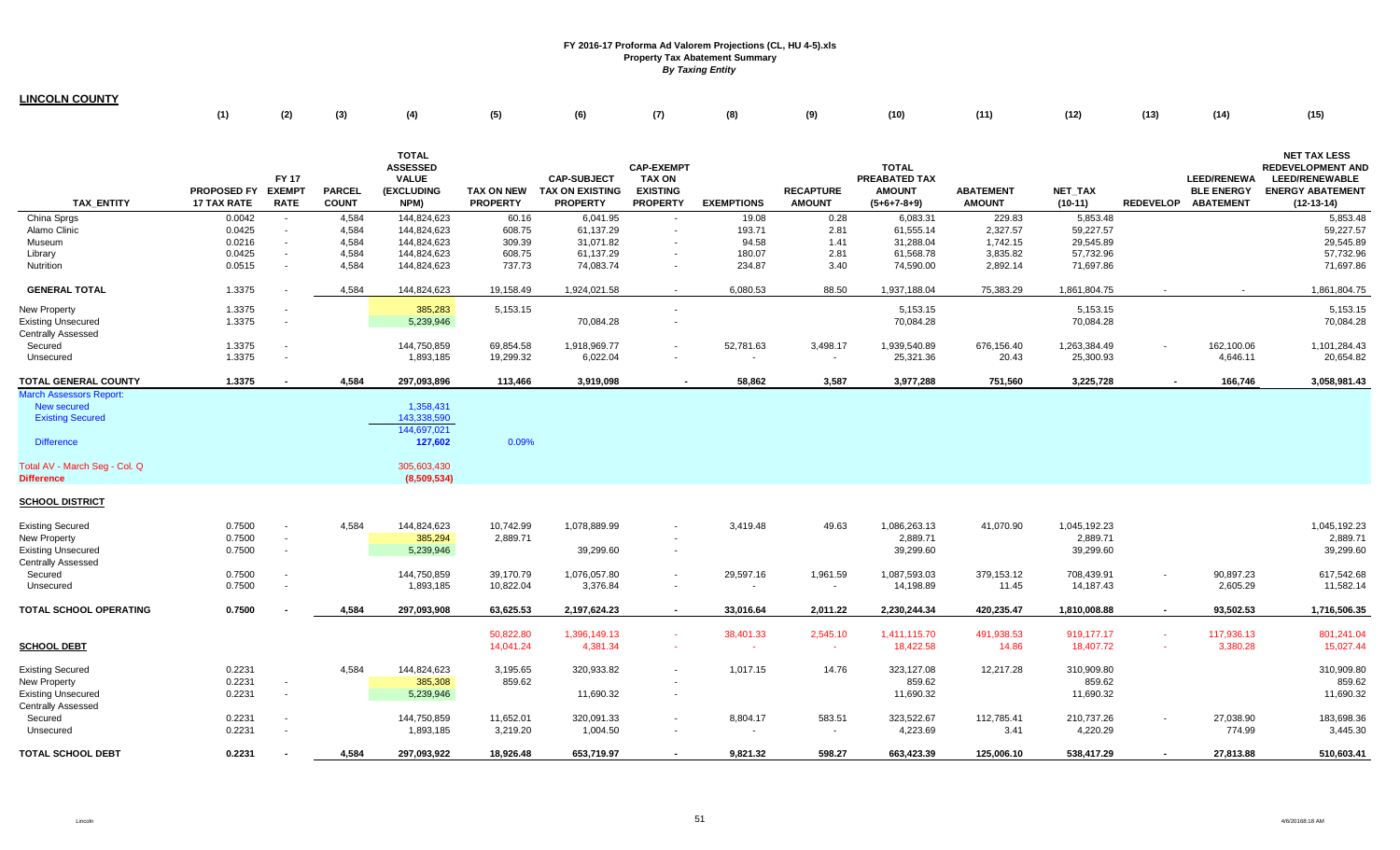| <b>LINCOLN COUNTY</b>                                                         |                                          |                                              |                               |                                                                       |                                      |                                                                 |                                                                          |                     |                                   |                                                                 |                                   |                       |                  |                                                             |                                                                                                                     |
|-------------------------------------------------------------------------------|------------------------------------------|----------------------------------------------|-------------------------------|-----------------------------------------------------------------------|--------------------------------------|-----------------------------------------------------------------|--------------------------------------------------------------------------|---------------------|-----------------------------------|-----------------------------------------------------------------|-----------------------------------|-----------------------|------------------|-------------------------------------------------------------|---------------------------------------------------------------------------------------------------------------------|
|                                                                               | (1)                                      | (2)                                          | (3)                           | (4)                                                                   | (5)                                  | (6)                                                             | (7)                                                                      | (8)                 | (9)                               | (10)                                                            | (11)                              | (12)                  | (13)             | (14)                                                        | (15)                                                                                                                |
| <b>TAX ENTITY</b>                                                             | <b>PROPOSED FY</b><br><b>17 TAX RATE</b> | <b>FY 17</b><br><b>EXEMPT</b><br><b>RATE</b> | <b>PARCEL</b><br><b>COUNT</b> | <b>TOTAL</b><br><b>ASSESSED</b><br><b>VALUE</b><br>(EXCLUDING<br>NPM) | <b>TAX ON NEW</b><br><b>PROPERTY</b> | <b>CAP-SUBJECT</b><br><b>TAX ON EXISTING</b><br><b>PROPERTY</b> | <b>CAP-EXEMPT</b><br><b>TAX ON</b><br><b>EXISTING</b><br><b>PROPERTY</b> | <b>EXEMPTIONS</b>   | <b>RECAPTURE</b><br><b>AMOUNT</b> | <b>TOTAL</b><br>PREABATED TAX<br><b>AMOUNT</b><br>$(5+6+7-8+9)$ | <b>ABATEMENT</b><br><b>AMOUNT</b> | NET_TAX<br>$(10-11)$  | <b>REDEVELOP</b> | <b>LEED/RENEWA</b><br><b>BLE ENERGY</b><br><b>ABATEMENT</b> | <b>NET TAX LESS</b><br><b>REDEVELOPMENT AND</b><br><b>LEED/RENEWABLE</b><br><b>ENERGY ABATEMENT</b><br>$(12-13-14)$ |
| <b>TOTAL SCHOOL DISTRICT</b>                                                  | 0.9731                                   |                                              | 4,584                         | 297,093,908                                                           | 82,552.01                            | 2,851,344.19                                                    | $\blacksquare$                                                           | 42,837.96           | 2,609.49                          | 2,893,667.74                                                    | 545,241.57                        | 2,348,426.17          |                  | 121,316.41                                                  | 2,227,109.76                                                                                                        |
| Total AV - March Seg - Col. Q<br><b>Difference</b><br><b>CITY OF CALIENTE</b> |                                          |                                              |                               | 305,603,430<br>(8,509,522)                                            |                                      |                                                                 |                                                                          |                     |                                   |                                                                 |                                   |                       |                  |                                                             |                                                                                                                     |
| <b>Existing Secured</b>                                                       | 0.9115                                   |                                              | 539                           | 12,494,258                                                            | 126.23                               | 114,627.36                                                      |                                                                          | 854.78              | 42.42                             | 113,941.23                                                      | 3,395.84                          | 110,545.39            |                  |                                                             | 110,545.39                                                                                                          |
| New Property<br><b>Existing Unsecured</b><br><b>Centrally Assessed</b>        | 0.9115<br>0.9115                         | $\sim$<br>$\overline{\phantom{a}}$           |                               | 347,811<br>358,481                                                    | 3,170.30                             | 3,267.55                                                        | $\sim$                                                                   |                     |                                   | 3,170.30<br>3,267.55                                            |                                   | 3,170.30<br>3,267.55  |                  |                                                             | 3,170.30<br>3,267.55                                                                                                |
| Secured<br>Unsecured                                                          | 0.9115<br>0.9115                         | $\overline{\phantom{a}}$<br>$\sim$           |                               | 1,650,793<br>25,214                                                   | 1,063.68<br>39.40                    | 14,021.16<br>190.42                                             | $\sim$                                                                   | 37.86<br><b>COL</b> |                                   | 15,046.98<br>229.82                                             | 1,152.37<br>0.65                  | 13,894.61<br>229.17   |                  |                                                             | 13,894.61<br>229.17                                                                                                 |
| TOTAL CITY OF CALIENTE                                                        | 0.9115                                   |                                              | 539                           | 14,876,557                                                            | 4,399.61                             | 132,106.49                                                      | $\blacksquare$                                                           | 892.64              | 42.42                             | 135,655.89                                                      | 4,548.86                          | 131,107.03            |                  |                                                             | 131,107.03                                                                                                          |
| Total AV - March Seg - Col. Q<br><b>Difference</b><br><b>ALAMO TOWN</b>       |                                          |                                              |                               | 14,916,742<br>(40, 185)                                               |                                      |                                                                 |                                                                          |                     |                                   |                                                                 |                                   |                       |                  |                                                             |                                                                                                                     |
| <b>Existing Secured</b><br><b>New Property</b>                                | 0.6481<br>0.6481                         | $\overline{\phantom{a}}$                     | 392                           | 9,418,080<br>244,481                                                  | 117.20<br>1,584.48                   | 61,492.47                                                       |                                                                          | 483.28              | 7.99                              | 61,134.38<br>1,584.48                                           | 14,210.70                         | 46,923.68<br>1,584.48 |                  |                                                             | 46,923.68<br>1,584.48                                                                                               |
| <b>Existing Unsecured</b><br><b>Centrally Assessed</b>                        | 0.6481                                   | $\overline{\phantom{a}}$                     |                               | 165,763                                                               |                                      | 1,074.31                                                        | $\sim$                                                                   |                     |                                   | 1,074.31                                                        |                                   | 1,074.31              |                  |                                                             | 1,074.31                                                                                                            |
| Secured<br>Unsecured                                                          | 0.6481<br>0.6481                         | $\overline{\phantom{a}}$                     |                               | 234,608                                                               |                                      | 1,520.49                                                        |                                                                          |                     | 7.17<br>$\sim$                    | 1,527.66                                                        | 427.31<br>$\sim$                  | 1,100.35              |                  |                                                             | 1,100.35                                                                                                            |
| <b>TOTAL ALAMO TOWN</b>                                                       | 0.6481                                   |                                              | 392                           | 10,062,932                                                            | 1,701.68                             | 64,087.27                                                       | $\blacksquare$                                                           | 483.28              | 15.16                             | 65,320.83                                                       | 14,638.01                         | 50,682.82             |                  |                                                             | 50,682.82                                                                                                           |
| Total AV - March Seq - Col. Q<br><b>Difference</b><br><b>PANACA TOWN</b>      |                                          |                                              |                               | 10,093,024<br>(30,092)                                                |                                      |                                                                 |                                                                          |                     |                                   |                                                                 |                                   |                       |                  |                                                             |                                                                                                                     |
| <b>Existing Secured</b>                                                       | 0.0974                                   | $\overline{\phantom{a}}$                     | 474                           | 12,447,572                                                            | 211.60                               | 11,963.09                                                       |                                                                          | 50.65               |                                   | 12,124.04                                                       | 954.20                            | 11,169.84             |                  |                                                             | 11,169.84                                                                                                           |
| New Property<br><b>Existing Unsecured</b><br><b>Centrally Assessed</b>        | 0.0974<br>0.0974                         | $\sim$<br>$\sim$                             |                               | 92,726                                                                |                                      | 90.32                                                           |                                                                          |                     |                                   | 90.32                                                           |                                   | 90.32                 |                  |                                                             | 90.32                                                                                                               |
| Secured<br>Unsecured                                                          | 0.0974<br>0.0974                         | $\sim$<br>$\sim$                             |                               | 170,613                                                               | $\overline{\phantom{a}}$             | 166.18<br>$\sim$                                                | $\sim$                                                                   |                     | 0.92                              | 167.10                                                          | $\overline{\phantom{a}}$          | 167.10                |                  |                                                             | 167.10                                                                                                              |
| <b>TOTAL PANACA TOWN</b>                                                      | 0.0974                                   | $\overline{\phantom{a}}$                     | 474                           | 12,710,911                                                            | 211.60                               | 12,219.59                                                       | $\overline{\phantom{a}}$                                                 | 50.65               | 0.92                              | 12,381.46                                                       | 954.20                            | 11,427.26             |                  | $\blacksquare$                                              | 11,427.26                                                                                                           |
| Total AV - March Seg - Col. Q<br><b>Difference</b><br><b>PIOCHE TOWN</b>      |                                          |                                              |                               | 12,662,164<br>48,747                                                  |                                      |                                                                 |                                                                          |                     |                                   |                                                                 |                                   |                       |                  |                                                             |                                                                                                                     |
| <b>Existing Secured</b>                                                       | 0.3150                                   |                                              | 981                           | 15,902,902                                                            | 1,213.41                             | 49,225.21                                                       |                                                                          | 344.39              |                                   | 50,094.23                                                       | 1,581.77                          | 48,512.46             |                  |                                                             | 48,512.46                                                                                                           |
| New Property<br><b>Existing Unsecured</b>                                     | 0.3150<br>0.3150                         |                                              |                               | 132,626                                                               | $\sim$                               | 417.77                                                          |                                                                          |                     |                                   | 417.77                                                          |                                   | 417.77                |                  |                                                             | 417.77                                                                                                              |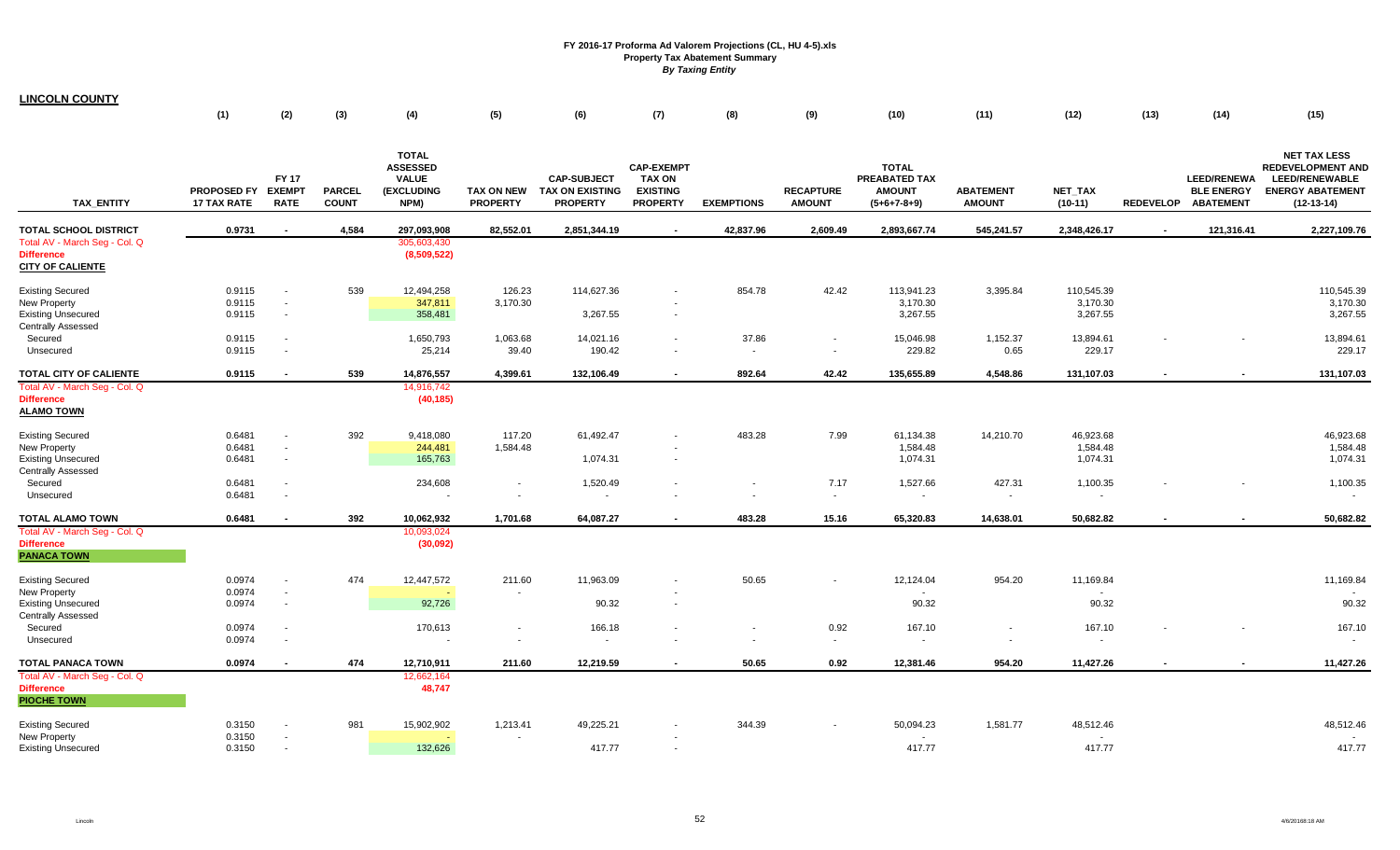| <b>LINCOLN COUNTY</b> |
|-----------------------|
|-----------------------|

|                                                                                       | (1)                               | (2)                                          | (3)                           | (4)                                                            | (5)                           | (6)                                                             | (7)                                                                      | (8)               | (9)                               | (10)                                                            | (11)                              | (12)                        | (13)                     | (14)                                                           | (15)                                                                                                                |
|---------------------------------------------------------------------------------------|-----------------------------------|----------------------------------------------|-------------------------------|----------------------------------------------------------------|-------------------------------|-----------------------------------------------------------------|--------------------------------------------------------------------------|-------------------|-----------------------------------|-----------------------------------------------------------------|-----------------------------------|-----------------------------|--------------------------|----------------------------------------------------------------|---------------------------------------------------------------------------------------------------------------------|
| <b>TAX ENTITY</b>                                                                     | PROPOSED FY<br><b>17 TAX RATE</b> | <b>FY 17</b><br><b>EXEMPT</b><br><b>RATE</b> | <b>PARCEL</b><br><b>COUNT</b> | <b>TOTAL</b><br>ASSESSED<br><b>VALUE</b><br>(EXCLUDING<br>NPM) | TAX ON NEW<br><b>PROPERTY</b> | <b>CAP-SUBJECT</b><br><b>TAX ON EXISTING</b><br><b>PROPERTY</b> | <b>CAP-EXEMPT</b><br><b>TAX ON</b><br><b>EXISTING</b><br><b>PROPERTY</b> | <b>EXEMPTIONS</b> | <b>RECAPTURE</b><br><b>AMOUNT</b> | <b>TOTAL</b><br>PREABATED TAX<br><b>AMOUNT</b><br>$(5+6+7-8+9)$ | <b>ABATEMENT</b><br><b>AMOUNT</b> | <b>NET TAX</b><br>$(10-11)$ |                          | <b>LEED/RENEWA</b><br><b>BLE ENERGY</b><br>REDEVELOP ABATEMENT | <b>NET TAX LESS</b><br><b>REDEVELOPMENT AND</b><br><b>LEED/RENEWABLE</b><br><b>ENERGY ABATEMENT</b><br>$(12-13-14)$ |
| <b>Centrally Assessed</b>                                                             |                                   |                                              |                               |                                                                |                               |                                                                 |                                                                          |                   |                                   |                                                                 |                                   |                             |                          |                                                                |                                                                                                                     |
| Secured<br>Unsecured                                                                  | 0.3150<br>0.3150                  | $\sim$                                       |                               | 433,499                                                        |                               | 1,365.52                                                        |                                                                          |                   | $\overline{\phantom{a}}$          | 1,365.52                                                        |                                   | 1,365.52                    |                          |                                                                | 1,365.52                                                                                                            |
| <b>TOTAL PIOCHE TOWN</b>                                                              | 0.3150                            |                                              | 981                           | 16,469,027                                                     | 1,213.41                      | 51,008.50                                                       |                                                                          | 344.39            |                                   | 51,877.52                                                       | 1,581.77                          | 50,295.75                   |                          |                                                                | 50,295.75                                                                                                           |
| Total AV - March Seg - Col. Q<br><b>Difference</b><br>LINCOLN CO HOSPITAL DISTRICT    |                                   |                                              |                               | 16,340,543<br>128,484                                          |                               |                                                                 |                                                                          |                   |                                   |                                                                 |                                   |                             |                          |                                                                |                                                                                                                     |
| <b>Existing Secured</b>                                                               | 0.2679                            | $\sim$                                       | 4,584                         | 144,824,623                                                    | 3,837.41                      | 385,379.54                                                      |                                                                          | 1,221.51          | 17.74                             | 388,013.18                                                      | 14,670.45                         | 373,342.73                  |                          |                                                                | 373,342.73                                                                                                          |
| New Property                                                                          | 0.2679                            | $\sim$                                       |                               | 385,289                                                        | 1,032.19                      |                                                                 |                                                                          |                   |                                   | 1,032.19                                                        |                                   | 1,032.19                    |                          |                                                                | 1,032.19                                                                                                            |
| <b>Existing Unsecured</b>                                                             | 0.2679                            | $\sim$                                       |                               | 5,239,946                                                      |                               | 14,037.82                                                       | $\sim$                                                                   |                   |                                   | 14,037.82                                                       |                                   | 14,037.82                   |                          |                                                                | 14,037.82                                                                                                           |
| <b>Centrally Assessed</b><br>Secured                                                  | 0.2679                            |                                              |                               | 144,750,859                                                    | 13,991.79                     | 384,367.84                                                      | $\sim$                                                                   | 10,572.11         | 700.69                            | 388,488.21                                                      | 135,433.44                        | 253,054.77                  |                          | 32,468.50                                                      | 220,586.27                                                                                                          |
| Unsecured                                                                             | 0.2679                            | $\sim$                                       |                               | 1,893,185                                                      | 3,865.63                      | 1,206.21                                                        | $\sim$                                                                   | $\sim$            | $\sim$                            | 5,071.84                                                        | 4.08                              | 5,067.76                    |                          | 930.61                                                         | 4,137.15                                                                                                            |
| TOTAL LINCOLN CO HOSPITAL DIST                                                        | 0.2679                            |                                              | 4,584                         | 297,093,902                                                    | 22,727.02                     | 784,991.41                                                      | $\sim$                                                                   | 11,793.62         | 718.43                            | 796,643.23                                                      | 150,107.97                        | 646,535.26                  | $\overline{\phantom{a}}$ | 33,399.11                                                      | 613,136.15                                                                                                          |
| Total AV - March Seg - Col. Q<br><b>Difference</b><br>PAHRANAGAT VALLEY FIRE DISTRICT |                                   |                                              |                               | 305,603,430<br>(8,509,528)                                     |                               |                                                                 |                                                                          |                   |                                   |                                                                 |                                   |                             |                          |                                                                |                                                                                                                     |
| <b>Existing Secured</b>                                                               | 0.2334                            | $\sim$                                       | 796                           | 25,243,774                                                     | 1,714.74                      | 57,440.01                                                       | $\sim$                                                                   | 230.38            | 2.90                              | 58,927.27                                                       | 2,718.75                          | 56,208.52                   |                          |                                                                | 56,208.52                                                                                                           |
| <b>New Property</b>                                                                   | 0.2334                            | $\sim$                                       |                               |                                                                |                               |                                                                 |                                                                          |                   |                                   |                                                                 |                                   | $\sim$                      |                          |                                                                |                                                                                                                     |
| <b>Existing Unsecured</b><br><b>Centrally Assessed</b>                                | 0.2334                            | $\sim$                                       |                               | 460,185                                                        |                               | 1,074.07                                                        | $\sim$                                                                   |                   |                                   | 1,074.07                                                        |                                   | 1,074.07                    |                          |                                                                | 1,074.07                                                                                                            |
| Secured                                                                               | 0.2334                            | $\sim$                                       |                               | 680,836                                                        | $\overline{\phantom{a}}$      | 1,589.07                                                        |                                                                          |                   |                                   | 1,589.07                                                        |                                   | 1,589.07                    |                          |                                                                | 1,589.07                                                                                                            |
| Unsecured                                                                             | 0.2334                            | $\overline{\phantom{a}}$                     |                               |                                                                | $\overline{\phantom{a}}$      |                                                                 |                                                                          |                   | $\sim$                            |                                                                 | $\sim$                            |                             |                          |                                                                |                                                                                                                     |
| TOTAL PAHRANAGAT VALLEY FIRE I                                                        | 0.2334                            |                                              | 796                           | 26,384,795                                                     | 1,714.74                      | 60,103.15                                                       | $\blacksquare$                                                           | 230.38            | 2.90                              | 61,590.41                                                       | 2,718.75                          | 58,871.66                   |                          |                                                                | 58,871.66                                                                                                           |
| Total AV - March Seg - Col. Q<br><b>Difference</b><br>PIOCHE FIRE PROTECTION DISTRICT |                                   |                                              |                               | 26, 135, 465<br>249,330                                        |                               |                                                                 |                                                                          |                   |                                   |                                                                 |                                   |                             |                          |                                                                |                                                                                                                     |
| <b>Existing Secured</b>                                                               | 0.1463                            | $\sim$                                       | 1,082                         | 17,714,272                                                     | 575.89                        | 25,501.98                                                       |                                                                          | 161.78            |                                   | 25,916.09                                                       | 724.29                            | 25,191.80                   |                          |                                                                | 25,191.80                                                                                                           |
| New Property                                                                          | 0.1463                            | $\sim$                                       |                               |                                                                |                               |                                                                 |                                                                          |                   |                                   |                                                                 |                                   |                             |                          |                                                                |                                                                                                                     |
| <b>Existing Unsecured</b><br><b>Centrally Assessed</b>                                | 0.1463                            | $\sim$                                       |                               | 137,862                                                        |                               | 201.69                                                          |                                                                          |                   |                                   | 201.69                                                          |                                   | 201.69                      |                          |                                                                | 201.69                                                                                                              |
| Secured                                                                               | 0.1463                            | $\overline{\phantom{a}}$                     |                               | 772,548                                                        | $\overline{\phantom{a}}$      | 1,130.24                                                        |                                                                          |                   |                                   | 1,130.24                                                        |                                   | 1,130.24                    |                          |                                                                | 1,130.24                                                                                                            |
| Unsecured                                                                             | 0.1463                            | $\sim$                                       |                               |                                                                | $\sim$                        |                                                                 |                                                                          |                   |                                   | $\sim$                                                          |                                   |                             |                          |                                                                | $\sim$                                                                                                              |
| TOTAL PIOCHE FIRE PROTECTION D                                                        | 0.1463                            | $\sim$                                       | 1,082                         | 18,624,682                                                     | 575.89                        | 26,833.91                                                       | $\sim$                                                                   | 161.78            | $\blacksquare$                    | 27,248.02                                                       | 724.29                            | 26,523.73                   | $\overline{\phantom{a}}$ | $\blacksquare$                                                 | 26,523.73                                                                                                           |
| Total AV - March Seg - Col. Q<br><b>Difference</b><br><b>COYOTE SPRINGS</b>           |                                   |                                              |                               | 18,492,756<br>131,926                                          |                               |                                                                 |                                                                          |                   |                                   |                                                                 |                                   |                             |                          |                                                                |                                                                                                                     |
| <b>Existing Secured</b>                                                               | 0.6000                            |                                              | 15                            | 10,054,578                                                     | $\sim$                        | 60,327.46                                                       |                                                                          |                   |                                   | 60,327.46                                                       |                                   | 60,327.46                   |                          |                                                                | 60,327.46                                                                                                           |
| <b>New Property</b>                                                                   | 0.6000                            |                                              |                               | 89,472                                                         | 536.83                        |                                                                 |                                                                          |                   |                                   | 536.83                                                          |                                   | 536.83                      |                          |                                                                | 536.83                                                                                                              |
| <b>Existing Unsecured</b>                                                             | 0.6000                            | $\sim$                                       |                               | 39,404                                                         |                               | 236.42                                                          |                                                                          |                   |                                   | 236.42                                                          |                                   | 236.42                      |                          |                                                                | 236.42                                                                                                              |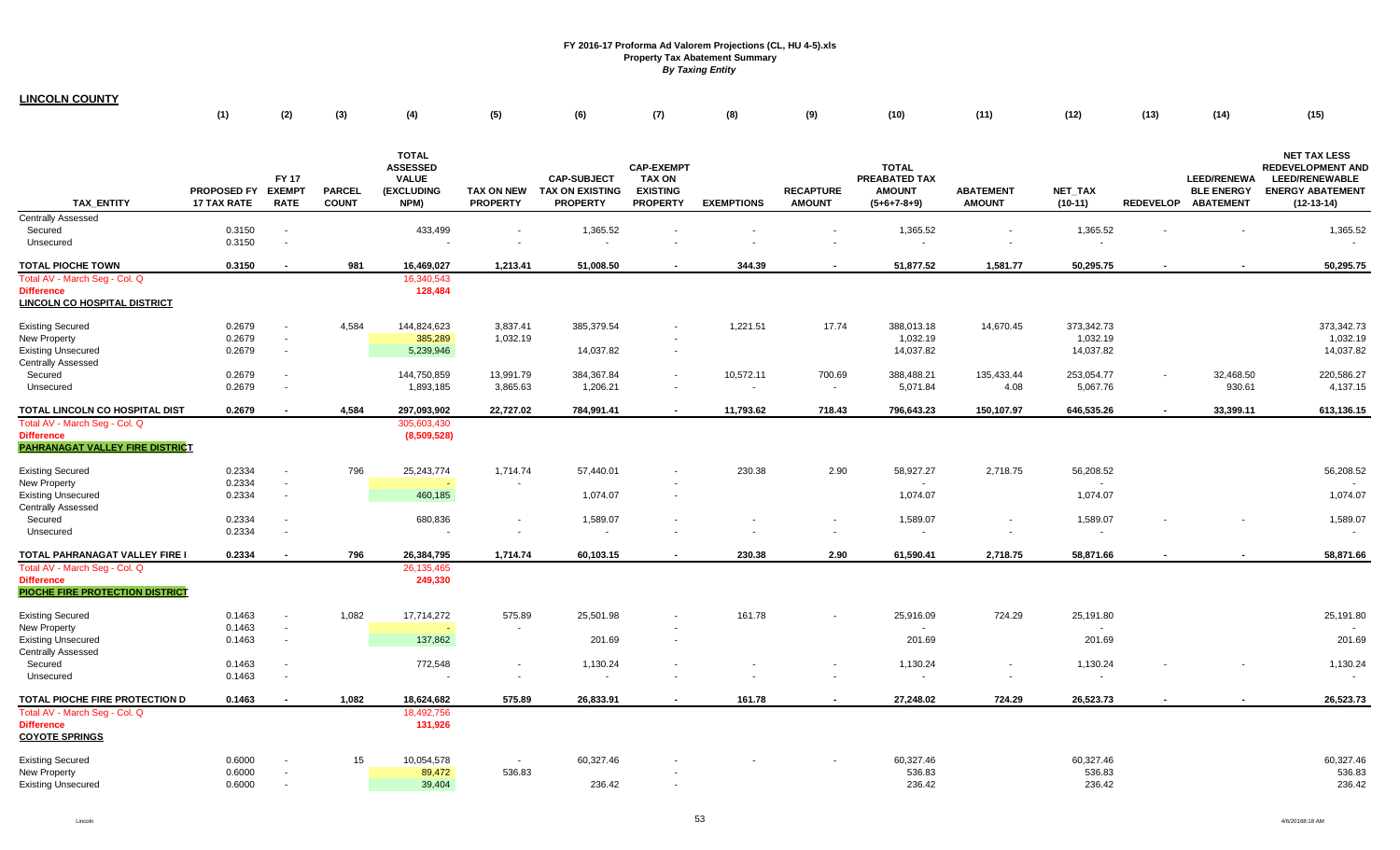| <b>LINCOLN COUNTY</b>                                                                     |                                          |                             |                               |                                                                       |                                                      |                                                          |                                                                          |                   |                                   |                                                                 |                                   |                                    |        |                                                                |                                                                                                                     |
|-------------------------------------------------------------------------------------------|------------------------------------------|-----------------------------|-------------------------------|-----------------------------------------------------------------------|------------------------------------------------------|----------------------------------------------------------|--------------------------------------------------------------------------|-------------------|-----------------------------------|-----------------------------------------------------------------|-----------------------------------|------------------------------------|--------|----------------------------------------------------------------|---------------------------------------------------------------------------------------------------------------------|
|                                                                                           | (1)                                      | (2)                         | (3)                           | (4)                                                                   | (5)                                                  | (6)                                                      | (7)                                                                      | (8)               | (9)                               | (10)                                                            | (11)                              | (12)                               | (13)   | (14)                                                           | (15)                                                                                                                |
| <b>TAX ENTITY</b>                                                                         | PROPOSED FY EXEMPT<br><b>17 TAX RATE</b> | <b>FY 17</b><br><b>RATE</b> | <b>PARCEL</b><br><b>COUNT</b> | <b>TOTAL</b><br><b>ASSESSED</b><br><b>VALUE</b><br>(EXCLUDING<br>NPM) | <b>TAX ON NEW</b><br><b>PROPERTY</b>                 | <b>CAP-SUBJECT</b><br>TAX ON EXISTING<br><b>PROPERTY</b> | <b>CAP-EXEMPT</b><br><b>TAX ON</b><br><b>EXISTING</b><br><b>PROPERTY</b> | <b>EXEMPTIONS</b> | <b>RECAPTURE</b><br><b>AMOUNT</b> | <b>TOTAL</b><br>PREABATED TAX<br><b>AMOUNT</b><br>$(5+6+7-8+9)$ | <b>ABATEMENT</b><br><b>AMOUNT</b> | NET_TAX<br>$(10-11)$               |        | <b>LEED/RENEWA</b><br><b>BLE ENERGY</b><br>REDEVELOP ABATEMENT | <b>NET TAX LESS</b><br><b>REDEVELOPMENT AND</b><br><b>LEED/RENEWABLE</b><br><b>ENERGY ABATEMENT</b><br>$(12-13-14)$ |
| <b>Centrally Assessed</b>                                                                 |                                          |                             |                               |                                                                       |                                                      |                                                          |                                                                          |                   |                                   |                                                                 |                                   |                                    |        |                                                                |                                                                                                                     |
| Secured<br>Unsecured                                                                      | 0.6000<br>0.6000                         | $\sim$<br>$\sim$            |                               |                                                                       |                                                      |                                                          |                                                                          |                   |                                   |                                                                 |                                   |                                    |        |                                                                |                                                                                                                     |
| TOTAL COYOTE SPRINGS                                                                      | 0.6000                                   | $\overline{\phantom{a}}$    | 15                            | 10,183,454                                                            | 536.83                                               | 60,563.88                                                | $\sim$                                                                   |                   | $\overline{\phantom{a}}$          | 61,100.72                                                       | $\overline{\phantom{a}}$          | 61,100.72                          |        | $\blacksquare$                                                 | 61,100.72                                                                                                           |
| Total AV - March Seg - Col. Q<br><b>Difference</b><br><b>LINCOLN COUNTY FIRE DISTRICT</b> |                                          |                             |                               | 10,188,115<br>(4,661)                                                 |                                                      |                                                          |                                                                          |                   |                                   |                                                                 |                                   |                                    |        |                                                                |                                                                                                                     |
| <b>Existing Secured</b><br>New Property<br><b>Existing Unsecured</b>                      | 0.2500<br>0.2500<br>0.2500               | $\sim$<br>$\sim$<br>$\sim$  | 1,157                         | 53,084,734<br>1,383,433<br>3,821,708                                  | 140.26<br>3,458.58                                   | 132,712.44<br>9,554.27                                   | $\sim$                                                                   | 141.48            | 0.29                              | 132,711.51<br>3,458.58<br>9,554.27                              | 6,212.50                          | 126,499.01<br>3,458.58<br>9,554.27 |        |                                                                | 126,499.01<br>3,458.58<br>9,554.27                                                                                  |
| <b>Centrally Assessed</b>                                                                 |                                          |                             |                               |                                                                       |                                                      |                                                          |                                                                          |                   |                                   |                                                                 |                                   |                                    |        |                                                                |                                                                                                                     |
| Secured                                                                                   | 0.2500                                   |                             |                               | 141,190,998                                                           | 12,765.19                                            | 350,067.65                                               |                                                                          | 9,855.34          | 653.87                            | 353,631.37                                                      | 117,337.41                        | 236,293.96                         |        | 30,299.07                                                      | 205,994.89                                                                                                          |
| Unsecured                                                                                 | 0.2500                                   | $\sim$                      |                               | 1,867,972                                                             | 3,596.54                                             | 1,073.39                                                 |                                                                          | $\sim$            | $\sim$                            | 4,669.93                                                        | 410.79                            | 4,259.14                           |        | 868.43                                                         | 3,390.71                                                                                                            |
| TOTAL LINCOLN COUNTY FIRE DISTI                                                           | 0.2500                                   | $\sim$                      | 1,157                         | 201,348,844                                                           | 19,960.57                                            | 493,407.75                                               | $\sim$                                                                   | 9,996.82          | 654.16                            | 504,025.66                                                      | 123,960.70                        | 380,064.96                         | $\sim$ | 31,167.50                                                      | 348,897.46                                                                                                          |
| Total AV - March Seg - Col. Q<br><b>Difference</b><br><b>SLCHCP GID</b>                   |                                          |                             |                               | 208,375,134<br>(7,026,290)                                            |                                                      |                                                          |                                                                          |                   |                                   |                                                                 |                                   |                                    |        |                                                                |                                                                                                                     |
| <b>Existing Secured</b>                                                                   | 0.0300                                   |                             | 16                            | 9,496,732                                                             | $\overline{\phantom{a}}$                             | 2,849.01                                                 |                                                                          |                   |                                   | 2,849.01                                                        | 115.67                            | 2,733.34                           |        |                                                                | 2,733.34                                                                                                            |
| New Property                                                                              | 0.0300                                   | $\sim$                      |                               |                                                                       |                                                      |                                                          |                                                                          |                   |                                   | $\sim$                                                          |                                   | $\sim$                             |        |                                                                |                                                                                                                     |
| <b>Existing Unsecured</b><br><b>Centrally Assessed</b>                                    | 0.0300                                   | $\sim$                      |                               | 62,224                                                                |                                                      | 18.67                                                    |                                                                          |                   |                                   | 18.67                                                           |                                   | 18.67                              |        |                                                                | 18.67                                                                                                               |
| Secured<br>Unsecured                                                                      | 0.0300<br>0.0300                         | $\sim$                      |                               | 278,571<br>46,724                                                     | $\overline{\phantom{a}}$<br>14.02                    | 83.56<br>$\sim$                                          |                                                                          |                   | 0.09<br>$\sim$                    | 83.65<br>14.02                                                  | 1.14<br>$\sim$                    | 82.51<br>14.02                     |        |                                                                | 82.51<br>14.02                                                                                                      |
| <b>TOTAL SLCHCP GID</b>                                                                   | 0.0300                                   |                             | 16                            | 9,884,250                                                             | 14.02                                                | 2,951.24                                                 |                                                                          |                   | 0.09                              | 2,965.35                                                        | 116.81                            | 2,848.54                           |        |                                                                | 2,848.54                                                                                                            |
| Total AV - March Seg - Col. Q<br><b>Difference</b><br><b>PANACA FIRE</b>                  |                                          |                             |                               | 9,884,251<br>(1)                                                      |                                                      |                                                          |                                                                          |                   |                                   |                                                                 |                                   |                                    |        |                                                                |                                                                                                                     |
| <b>Existing Secured</b>                                                                   | 0.1873                                   | $\sim$                      | 995                           | 26,233,007                                                            | 438.53                                               | 48,876.24                                                |                                                                          | 180.17            | 1.14                              | 49,135.74                                                       | 2,249.54                          | 46,886.20                          |        |                                                                | 46,886.20                                                                                                           |
| New Property                                                                              | 0.1873                                   | $\sim$                      |                               | 272,216                                                               | 509.86                                               |                                                          |                                                                          |                   |                                   | 509.86                                                          |                                   | 509.86                             |        |                                                                | 509.86                                                                                                              |
| <b>Existing Unsecured</b>                                                                 | 0.1873                                   | $\sim$                      |                               | 238,003                                                               |                                                      | 445.78                                                   |                                                                          |                   |                                   | 445.78                                                          |                                   | 445.78                             |        |                                                                | 445.78                                                                                                              |
| <b>Centrally Assessed</b>                                                                 |                                          |                             |                               |                                                                       |                                                      |                                                          |                                                                          |                   |                                   |                                                                 |                                   |                                    |        |                                                                |                                                                                                                     |
| Secured<br>Unsecured                                                                      | 0.1873<br>0.1873                         | $\sim$<br>$\sim$            |                               | 455,684<br>. —                                                        | $\overline{\phantom{a}}$<br>$\overline{\phantom{a}}$ | 853.50                                                   |                                                                          |                   | $\sim$                            | 853.50<br>$\sim$                                                | $\sim$                            | 853.50                             |        |                                                                | 853.50<br>$\sim$                                                                                                    |
| <b>TOTAL PANACA FIRE</b>                                                                  | 0.1873                                   |                             | 995                           | 27,198,910                                                            | 948.39                                               | 50,175.52                                                |                                                                          | 180.17            | 1.14                              | 50,944.88                                                       | 2,249.54                          | 48,695.34                          |        |                                                                | 48,695.34                                                                                                           |
| Total AV - March Seg - Col. Q<br><b>Difference</b>                                        |                                          |                             |                               | 27,249,315<br>(50, 405)                                               |                                                      |                                                          |                                                                          |                   |                                   |                                                                 |                                   |                                    |        |                                                                |                                                                                                                     |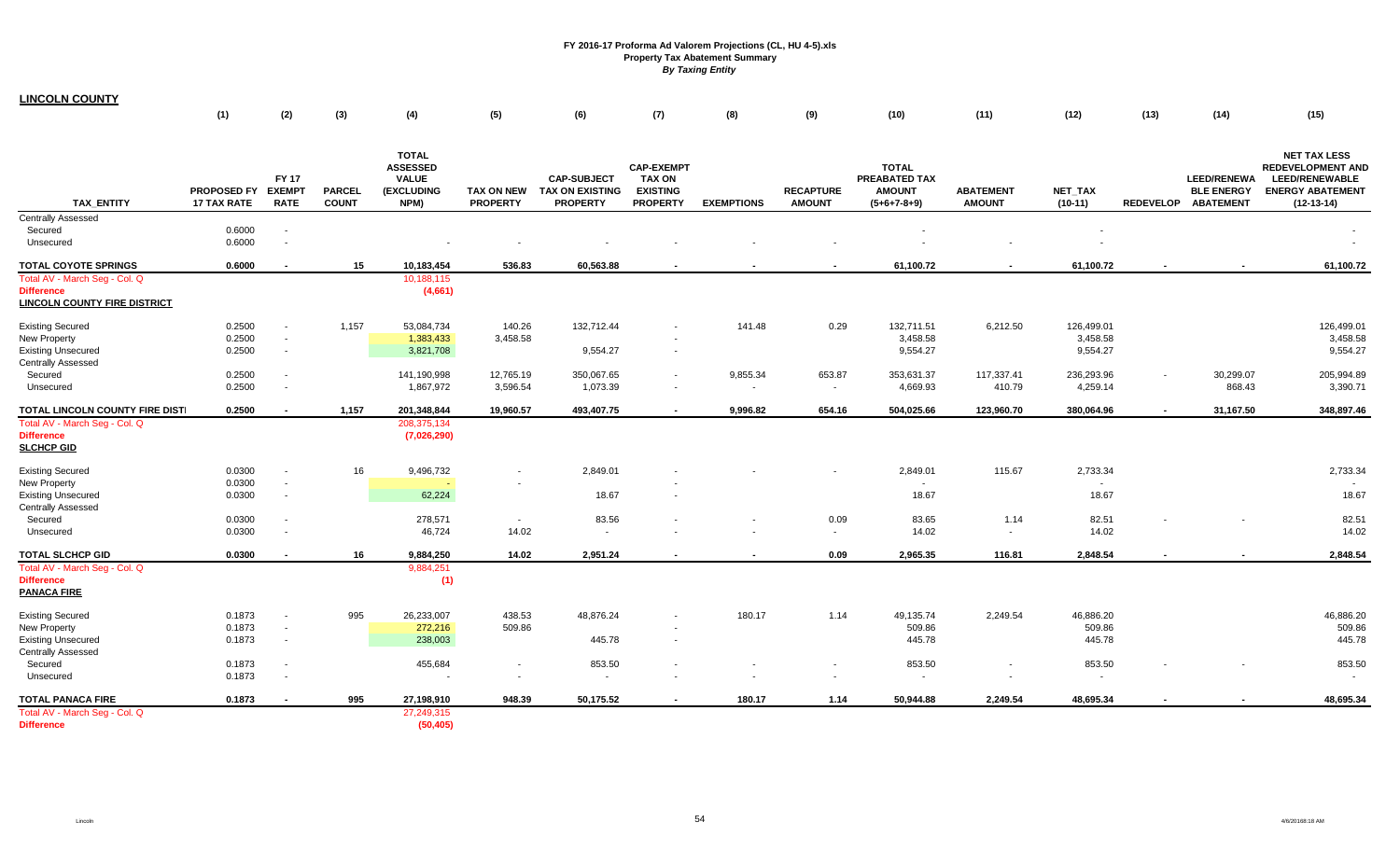| <b>LYON COUNTY</b>                                                    |                  |                          |                |                              |                        |                            |                   |                      |                  |                          |                         |                            |                          |                     |                                                 |
|-----------------------------------------------------------------------|------------------|--------------------------|----------------|------------------------------|------------------------|----------------------------|-------------------|----------------------|------------------|--------------------------|-------------------------|----------------------------|--------------------------|---------------------|-------------------------------------------------|
|                                                                       | (1)              | (2)                      | (3)            | (4)                          | (5)                    | (6)                        | (7)               | (8)                  | (9)              | (10)                     | (11)                    | (12)                       | (13)                     | (14)                | (15)                                            |
|                                                                       |                  |                          |                |                              |                        |                            |                   |                      |                  |                          |                         |                            |                          |                     |                                                 |
|                                                                       |                  |                          |                |                              |                        |                            |                   |                      |                  |                          |                         |                            |                          |                     |                                                 |
|                                                                       |                  |                          |                |                              |                        |                            | <b>CAP-EXEMPT</b> |                      |                  | <b>TOTAL</b>             |                         |                            |                          |                     | <b>NET TAX LESS</b><br><b>REDEVELOPMENT AND</b> |
|                                                                       | <b>PROPOSED</b>  | <b>FY17</b>              |                | <b>TOTAL ASSESSED</b>        |                        | <b>CAP-SUBJECT TAX</b>     | <b>TAX ON</b>     |                      |                  | PREABATED TAX            |                         |                            |                          | <b>LEED/RENEWAB</b> | LEED/RENEWABLE                                  |
|                                                                       | FY 17 TAX        | <b>EXEMPT</b>            | <b>PARCEL</b>  | VALUE                        | <b>TAX ON NEW</b>      | <b>ON EXISTING</b>         | <b>EXISTING</b>   |                      | <b>RECAPTURE</b> | <b>AMOUNT</b>            | <b>ABATEMENT</b>        | NET_TAX                    | <b>REDEVELO</b>          | <b>LE ENERGY</b>    | <b>ENERGY ABATEMENT</b>                         |
| <b>TAX ENTITY</b>                                                     | <b>RATE</b>      | <b>RATE</b>              | <b>COUNT</b>   | (EXCLUDING NPM)              | <b>PROPERTY</b>        | <b>PROPERTY</b>            | <b>PROPERTY</b>   | <b>EXEMPTIONS</b>    | <b>AMOUNT</b>    | (5+6+7-8+9)              | <b>AMOUNT</b>           | $(10-11)$                  | D                        | <b>ABATEMENT</b>    | $(12-13-14)$                                    |
| <b>ALL ENTITIES</b>                                                   |                  |                          |                |                              |                        |                            |                   |                      |                  |                          |                         |                            |                          |                     |                                                 |
|                                                                       |                  |                          |                |                              |                        |                            |                   |                      |                  |                          |                         |                            |                          |                     |                                                 |
| STATE OF NEVADA                                                       | 0.1700           | $\overline{\phantom{a}}$ | 32,076         | 1,560,354,508                | 76,353.52              | 2,597,598.17               |                   | 21,056.66            | 837.96           | 2,653,732.99             | 558,654.81              | 2,095,078.18               | $\overline{\phantom{a}}$ | 14,461.76           | 2,080,616.42                                    |
| <b>GENERAL COUNTY</b>                                                 | 0.9287           | $\sim$                   | 32,076         | 1,560,354,818                | 417,114.73             | 14,190,504.91              |                   | 114,935.08           | 5,945.50         | 14,498,630.06            | 3,241,799.07            | 11,256,830.99              |                          | 79,000.87           | 11,177,830.12                                   |
| <b>SCHOOL DISTRICT</b>                                                | 1.3367           | $\sim$                   | 32,076         | 1,560,354,826                | 600,363.22             | 20,424,730.84              |                   | 165,557.53           | 6,588.95         | 20,866,125.49            | 4,392,705.73            | 16,473,419.76              |                          | 113,711.90          | 16,359,707.86                                   |
| <b>CITY OF FERNLEY</b>                                                | 0.6704           | $\sim$                   | 9,351          | 585,596,817                  | 65,176.35              | 3,878,627.88               |                   | 17,311.32            | 1,056.38         | 3,927,549.29             | 1,559,731.86            | 2,367,817.43               | $\overline{\phantom{a}}$ | 56,990.53           | 2,310,826.90                                    |
| <b>CITY OF YERINGTON</b>                                              | 0.4044           | $\sim$                   | 1,529          | 62,933,249                   | 8,866.51               | 246,606.19                 |                   | 968.46               | $\sim$           | 254,504.24               | 15,530.74               | 238,973.50                 |                          |                     | 238,973.50                                      |
| CARSON WATER SUBCONSERVANC                                            | 0.0300           | $\sim$                   | 15,821         | 641,634,252                  | 7,123.54               | 186,996.39                 |                   | 1,595.48             | 44.90            | 192,569.35               | 41,023.05               | 151,546.30                 |                          |                     | 151,546.30                                      |
| CENTRAL LYON COUNTY FIRE DISTR                                        | 0.5968           | $\sim$                   | 16,048         | 647,139,078                  | 143,852.82             | 3,751,164.63               |                   | 32,097.67            | 1,285.24         | 3,864,205.02             | 939,083.75              | 2,925,121.27               |                          |                     | 2,925,121.27                                    |
| CENTRAL LYON VECTOR CONTROL                                           | 0.0350           | $\blacksquare$           | 15,709         | 632,797,401                  | 8,161.43               | 215,231.81                 |                   | 1,871.46             | 52.60            | 221,574.38               | 47,828.46               | 173,745.92                 |                          |                     | 173,745.92                                      |
| FERNLEY SWIMMING POOL DISTRIC<br><b>MASON VALLEY FIRE MAINTENANCE</b> | 0.2000           | $\sim$                   | 9,453          | 599,585,076                  | 20,712.78              | 1,184,453.65               |                   | 5,931.45<br>8.365.81 | 233.27           | 1,199,468.25             | 325,027.49              | 874,440.76                 | $\overline{\phantom{a}}$ | 17,001.95           | 857,438.81                                      |
| <b>MASON VALLEY MOSQUITO DISTRIC</b>                                  | 0.3538<br>0.0838 | $\sim$<br>$\sim$         | 3,312<br>4,841 | 137,238,068<br>200, 171, 288 | 17,107.55<br>5,889.38  | 476,852.71<br>164,046.54   |                   | 2,185.00             | 760.31<br>130.45 | 486,354.76<br>167,881.37 | 100,994.28<br>16,528.88 | 385,360.48<br>151,352.49   |                          | $\blacksquare$      | 385,360.48<br>151,352.49                        |
| MASON VALLEY SWIMMING POOL DI                                         | 0.1749           | $\sim$                   | 4,840          | 197,405,712                  | 12,226.53              | 337,606.26                 |                   | 4,550.85             | 272.33           | 345,554.28               | 34,369.58               | 311,184.70                 | $\overline{\phantom{a}}$ |                     | 311,184.70                                      |
| NO LYON CO FIRE MAINTENANCE DI                                        |                  | $\sim$                   |                |                              |                        |                            |                   | 8,876.02             |                  |                          |                         |                            |                          |                     |                                                 |
| SILVER SPRINGS-STAGECOACH HO                                          | 0.3010<br>0.0450 |                          | 9,471<br>7,727 | 601,113,580                  | 31,382.25              | 1,786,993.59               |                   | 1,017.79             | 437.72           | 1,809,937.53             | 576,188.01              | 1,233,749.52               |                          | 25,587.94           | 1,208,161.58<br>46,038.90                       |
| SMITH VALLEY FIRE MAINTENANCE                                         |                  | $\sim$<br>$\sim$         | 1,547          | 145,176,091                  | 2,374.51               | 64,008.99                  |                   | 2.628.35             | 53.59<br>363.88  | 65,419.30<br>361,233.08  | 19,380.40<br>61,660.02  | 46,038.90                  |                          |                     | 299,573.06                                      |
| SOUTH LYON COUNTY HOSPITAL DI                                         | 0.4257<br>0.5615 | $\sim$                   | 6,557          | 84,770,810<br>310,234,395    | 16,316.71<br>66,636.37 | 347,180.83<br>1,698,054.46 |                   | 22,664.37            | 1,270.28         | 1,743,296.74             | 160,797.56              | 299,573.06<br>1,582,499.18 | $\blacksquare$           | 33.34               | 1,582,465.84                                    |
| <b>WILLOW CREEK GID</b>                                               | 0.0156           | $\overline{\phantom{a}}$ | 252            | 4,362,494                    |                        | 686.76                     |                   | 6.58                 | 5.83             | 686.68                   | 149.57                  |                            | $\overline{\phantom{a}}$ |                     | 537.11                                          |
|                                                                       |                  |                          |                |                              | 0.67                   |                            |                   |                      |                  |                          |                         | 537.11                     |                          |                     |                                                 |
| <b>TOTAL COUNTY</b>                                                   |                  |                          | 32,076         | 1,560,354,508                | 1,499,658.86           | 51,551,344.62              |                   | 411,619.88           | 19,339.19        | 52,658,722.80            | 12,091,453.26           | 40,567,269.54              |                          | 306,788.29          | 40,260,481.25                                   |
|                                                                       |                  |                          |                |                              |                        |                            |                   |                      |                  | <b>Abatement Percent</b> | 22.96%                  |                            |                          |                     |                                                 |
| <b>STATE OF NEVADA</b>                                                |                  |                          |                |                              |                        |                            |                   |                      |                  |                          |                         |                            |                          |                     |                                                 |
| <b>Existing Secured</b>                                               | 0.1700           |                          | 32,076         | 1,344,968,558                | 16,700.98              | 2,282,208.38               |                   | 12,170.46            | 797.58           | 2,287,536.48             | 544,196.03              | 1,743,340.45               |                          |                     | 1,743,340.45                                    |
| <b>New Property</b>                                                   | 0.1700           |                          |                | 28,391,704                   | 48,265.90              |                            |                   |                      |                  | 48,265.90                |                         | 48,265.90                  |                          |                     | 48,265.90                                       |
| <b>Existing Unsecured</b>                                             | 0.1700           |                          |                | 65,715,353                   |                        | 111,716.10                 |                   |                      |                  | 111,716.10               |                         | 111,716.10                 |                          |                     | 111,716.10                                      |
| <b>Centrally Assessed</b>                                             |                  |                          |                |                              |                        |                            |                   |                      |                  |                          |                         |                            |                          |                     |                                                 |
| Secured                                                               | 0.1700           |                          |                | 116,588,085                  | 3,723.38               | 203,357.79                 |                   | 8,881.42             | 40.38            | 198,240.13               | 14,450.04               | 183,790.09                 |                          | 14,461.43           | 169,328.66                                      |
| Unsecured                                                             | 0.1700           |                          |                | 4,690,809                    | 7,663.26               | 315.90                     |                   | 4.78                 | $\sim$           | 7,974.38                 | 8.74                    | 7,965.64                   |                          | 0.33                | 7,965.31                                        |
| TOTAL STATE OF NEVADA                                                 | 0.1700           |                          | 32,076         | 1,560,354,508                | 76,353.52              | 2,597,598.17               |                   | 21,056.66            | 837.96           | 2,653,732.99             | 558,654.81              | 2,095,078.18               |                          | 14,461.76           | 2,080,616.42                                    |
| Total AV - March Seg - Col. Q                                         |                  |                          |                | 1,560,300,781                |                        |                            |                   |                      |                  |                          |                         |                            |                          |                     |                                                 |
| <b>Difference</b>                                                     |                  |                          |                | 53,727                       |                        |                            |                   |                      |                  |                          |                         |                            |                          |                     |                                                 |
| <b>GENERAL COUNTY</b>                                                 |                  |                          |                |                              |                        |                            |                   |                      |                  |                          |                         |                            |                          |                     |                                                 |
| <b>Existing Secured</b>                                               |                  |                          |                |                              |                        |                            |                   |                      |                  |                          |                         |                            |                          |                     |                                                 |
| General Fund                                                          | 0.7077           | $\blacksquare$           | 32,076         | 1,344,968,558                | 69,522.04              | 9,500,687.05               |                   | 50,634.33            | 3,320.71         | 9,522,895.47             | 2,326,669.04            | 7,196,226.43               |                          |                     | 7,196,226.43                                    |
| Gen. Indigent                                                         | 0.0280           | $\sim$                   | 32,076         | 1,344,968,558                | 2,750.21               | 375,891.11                 |                   | 2,007.08             | 131.57           | 376,765.81               | 89,631.93               | 287,133.88                 |                          |                     | 287,133.88                                      |
| Med Indigent                                                          | 0.1320           | $\sim$                   | 32,076         | 1,344,968,558                | 12,968.11              | 1,772,063.11               |                   | 9,378.56             | 618.99           | 1,776,271.65             | 508,312.68              | 1,267,958.97               |                          |                     | 1,267,958.97                                    |
| Capital Improvement                                                   | 0.0100           | $\sim$                   | 32,076         | 1,344,968,558                | 982.62                 | 134,245.75                 |                   | 718.70               | 46.65            | 134,556.32               | 32,010.98               | 102,545.34                 |                          |                     | 102,545.34                                      |
| Co-Op Extensn                                                         | 0.0100           | $\overline{\phantom{a}}$ | 32,076         | 1,344,968,558                | 982.62                 | 134,245.75                 |                   | 718.70               | 46.65            | 134,556.32               | 32,010.98               | 102,545.34                 |                          |                     | 102,545.34                                      |
|                                                                       |                  |                          |                |                              |                        |                            |                   |                      |                  |                          |                         |                            |                          |                     |                                                 |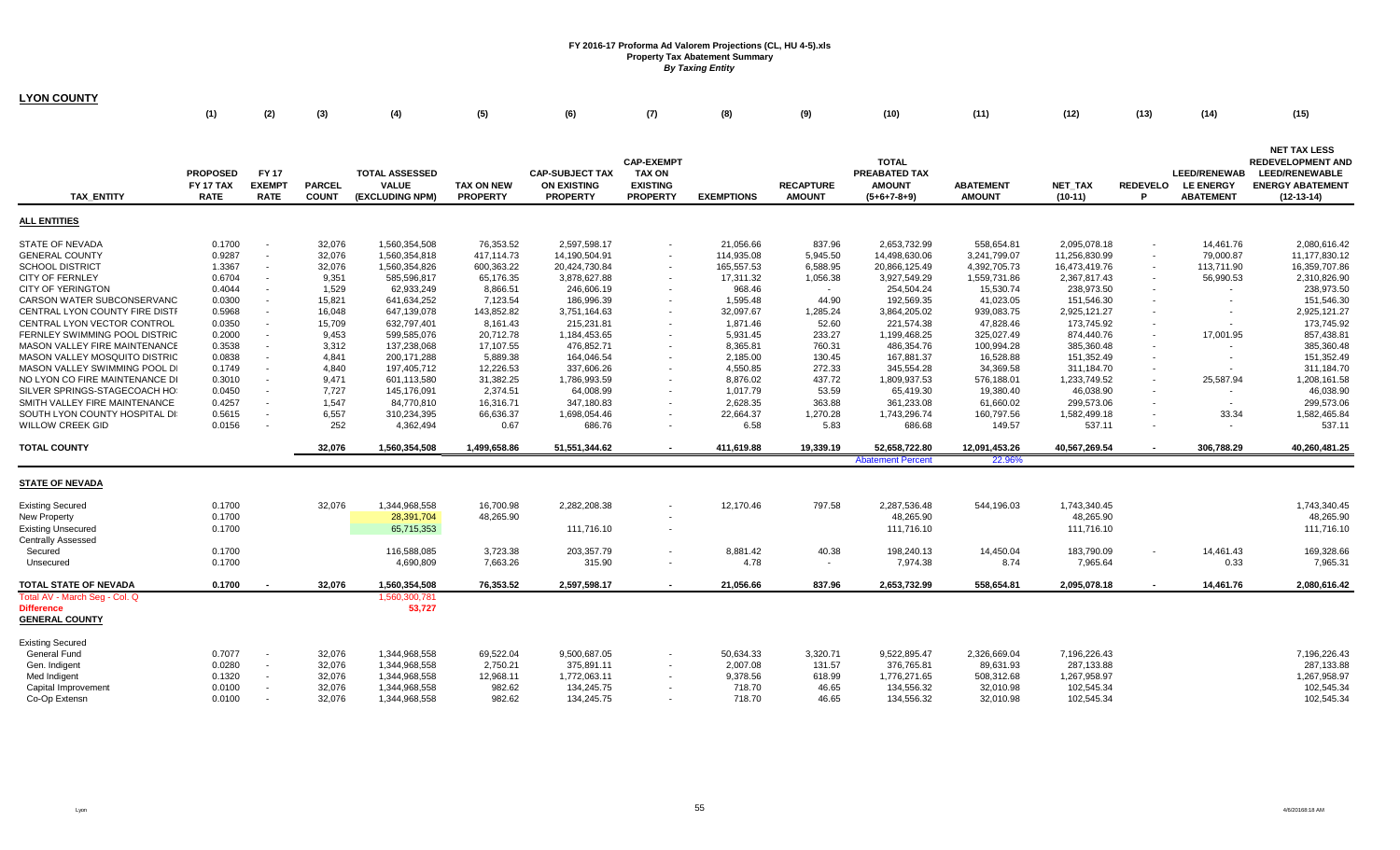| <b>LYON COUNTY</b>                                                                                                                                  |                                             |                                             |                               |                                                                                     |                                      |                                                                 |                                                                          |                    |                                   |                                                                        |                                   |                                          |        |                                                               |                                                                                                                     |
|-----------------------------------------------------------------------------------------------------------------------------------------------------|---------------------------------------------|---------------------------------------------|-------------------------------|-------------------------------------------------------------------------------------|--------------------------------------|-----------------------------------------------------------------|--------------------------------------------------------------------------|--------------------|-----------------------------------|------------------------------------------------------------------------|-----------------------------------|------------------------------------------|--------|---------------------------------------------------------------|---------------------------------------------------------------------------------------------------------------------|
|                                                                                                                                                     | (1)                                         | (2)                                         | (3)                           | (4)                                                                                 | (5)                                  | (6)                                                             | (7)                                                                      | (8)                | (9)                               | (10)                                                                   | (11)                              | (12)                                     | (13)   | (14)                                                          | (15)                                                                                                                |
| <b>TAX ENTITY</b>                                                                                                                                   | <b>PROPOSED</b><br>FY 17 TAX<br><b>RATE</b> | <b>FY17</b><br><b>EXEMPT</b><br><b>RATE</b> | <b>PARCEL</b><br><b>COUNT</b> | <b>TOTAL ASSESSED</b><br><b>VALUE</b><br>(EXCLUDING NPM)                            | <b>TAX ON NEW</b><br><b>PROPERTY</b> | <b>CAP-SUBJECT TAX</b><br><b>ON EXISTING</b><br><b>PROPERTY</b> | <b>CAP-EXEMPT</b><br><b>TAX ON</b><br><b>EXISTING</b><br><b>PROPERTY</b> | <b>EXEMPTIONS</b>  | <b>RECAPTURE</b><br><b>AMOUNT</b> | <b>TOTAL</b><br><b>PREABATED TAX</b><br><b>AMOUNT</b><br>$(5+6+7-8+9)$ | <b>ABATEMENT</b><br><b>AMOUNT</b> | <b>NET TAX</b><br>$(10-11)$              | P      | <b>LEED/RENEWAB</b><br>REDEVELO LE ENERGY<br><b>ABATEMENT</b> | <b>NET TAX LESS</b><br><b>REDEVELOPMENT AND</b><br><b>LEED/RENEWABLE</b><br><b>ENERGY ABATEMENT</b><br>$(12-13-14)$ |
| China Springs<br>Juvenile Cntr                                                                                                                      | 0.0050<br>0.0360                            | $\sim$                                      | 32,076<br>32,076              | 1,344,968,558<br>1,344,968,558                                                      | 491.24<br>3,536.75                   | 67,123.70<br>483,292.53                                         | $\sim$                                                                   | 358.49<br>2,574.34 | 23.66<br>169.30                   | 67,280.11<br>484,424.24                                                | 16,004.65<br>119,009.03           | 51,275.46<br>365,415.21                  |        |                                                               | 51,275.46<br>365,415.21                                                                                             |
| <b>GENERAL TOTAL</b>                                                                                                                                | 0.9287                                      |                                             | 32,076                        | 1,344,968,558                                                                       | 91,233.59                            | 12,467,549.00                                                   | $\sim$                                                                   | 66,390.20          | 4,357.53                          | 12,496,749.92                                                          | 3,123,649.29                      | 9,373,100.63                             |        |                                                               | 9,373,100.63                                                                                                        |
| <b>New Property</b><br><b>Existing Unsecured</b><br><b>Centrally Assessed</b>                                                                       | 0.9287<br>0.9287                            |                                             |                               | 28,392,014<br>65,715,353                                                            | 263,676.64                           | 610,298.48                                                      | $\overline{\phantom{a}}$<br>$\overline{\phantom{a}}$                     |                    |                                   | 263,676.64<br>610,298.48                                               |                                   | 263,676.64<br>610,298.48                 |        |                                                               | 263,676.64<br>610,298.48                                                                                            |
| Secured<br>Unsecured                                                                                                                                | 0.9287<br>0.9287                            |                                             |                               | 116,588,085<br>4,690,809                                                            | 20,340.58<br>41,863.92               | 1,110,931.69<br>1,725.74                                        | $\blacksquare$<br>$\sim$                                                 | 48,518.76<br>26.12 | 1,587.97<br>$\sim$                | 1,084,341.48<br>43,563.54                                              | 118,101.37<br>48.41               | 966,240.11<br>43,515.13                  |        | 78,999.06<br>1.81                                             | 887,241.05<br>43,513.32                                                                                             |
| <b>TOTAL GENERAL COUNTY</b>                                                                                                                         | 0.9287                                      |                                             | 32,076                        | 1,560,354,818                                                                       | 417,114.73                           | 14,190,504.91                                                   |                                                                          | 114,935.08         | 5,945.50                          | 14,498,630.06                                                          | 3,241,799.07                      | 11,256,830.99                            |        | 79,000.87                                                     | 11,177,830.12                                                                                                       |
| <b>March Assessors Report:</b><br>New secured<br><b>Existing Secured</b><br><b>Difference</b><br>Total AV - March Seg - Col. Q<br><b>Difference</b> |                                             |                                             |                               | 9,364,359<br>1,335,630,724<br>1,344,995,083<br>(26, 525)<br>1,560,300,781<br>54,037 | 0.00%                                |                                                                 |                                                                          |                    |                                   |                                                                        |                                   |                                          |        |                                                               |                                                                                                                     |
| <b>SCHOOL DISTRICT</b>                                                                                                                              |                                             |                                             |                               |                                                                                     |                                      |                                                                 |                                                                          |                    |                                   |                                                                        |                                   |                                          |        |                                                               |                                                                                                                     |
| <b>Existing Secured</b><br>New Property<br><b>Existing Unsecured</b>                                                                                | 0.7500<br>0.7500<br>0.7500                  | $\overline{\phantom{a}}$                    | 32,076                        | 1,344,968,558<br>28,392,022<br>65,715,353                                           | 73,678.41<br>212,940.17              | 10,068,547.72<br>492,865.15                                     | $\sim$                                                                   | 53,686.91          | 3,518.81                          | 10,092,058.03<br>212,940.17<br>492,865.15                              | 2,400,884.50                      | 7,691,173.53<br>212,940.17<br>492,865.15 |        |                                                               | 7,691,173.53<br>212,940.17<br>492,865.15                                                                            |
| <b>Centrally Assessed</b><br>Secured<br>Unsecured                                                                                                   | 0.7500<br>0.7500                            |                                             |                               | 116,588,085<br>4,690,809                                                            | 16,426.69<br>33,808.49               | 897,166.78<br>1,393.67                                          | $\sim$<br>$\sim$                                                         | 39,182.81<br>21.10 | 178.18<br>$\sim$                  | 874,588.85<br>35,181.07                                                | 63,750.45<br>38.83                | 810,838.40<br>35,142.24                  |        | 63,800.38<br>1.46                                             | 747,038.02<br>35,140.77                                                                                             |
| TOTAL SCHOOL OPERATING                                                                                                                              | 0.7500                                      |                                             | 32,076                        | 1,560,354,826                                                                       | 336,853.76                           | 11,459,973.32                                                   | $\sim$                                                                   | 92,890.81          | 3,696.99                          | 11,707,633.26                                                          | 2,464,673.78                      | 9,242,959.48                             | $\sim$ | 63,801.84                                                     | 9,179,157.64                                                                                                        |
| <b>SCHOOL DEBT</b>                                                                                                                                  |                                             |                                             |                               |                                                                                     | 29,276.75<br>60,255.74               | 1,598,990.45<br>2,483.90                                        | $\sim$<br>$\sim$                                                         | 69,834.21<br>37.60 | 317.57<br>na.                     | 1,558,750.56<br>62,702.04                                              | 113,620.31<br>69.20               | 1,445,130.25<br>62,632.84                | $\sim$ | 113,709.29<br>2.61                                            | 1,331,420.96<br>62,630.23                                                                                           |
| <b>Existing Secured</b><br>New Property<br><b>Existing Unsecured</b><br><b>Centrally Assessed</b>                                                   | 0.5867<br>0.5867<br>0.5867                  | $\sim$                                      | 32,076                        | 1,344,968,558<br>28,392,041<br>65,715,353                                           | 57,636.05<br>166,576.11              | 7,876,291.65<br>385,551.98                                      | $\overline{\phantom{a}}$<br>$\sim$                                       | 41,998.81          | 2,752.57                          | 7,894,681.46<br>166,576.11<br>385,551.98                               | 1,878,131.72                      | 6,016,549.74<br>166,576.11<br>385,551.98 |        |                                                               | 6,016,549.74<br>166,576.11<br>385,551.98                                                                            |
| Secured<br>Unsecured                                                                                                                                | 0.5867<br>0.5867                            |                                             |                               | 116,588,085<br>4,690,809                                                            | 12,850.06<br>26,447.25               | 701,823.67<br>1,090.23                                          | $\overline{\phantom{a}}$                                                 | 30,651.40<br>16.50 | 139.39<br>$\sim$                  | 684,161.71<br>27,520.97                                                | 49,869.86<br>30.37                | 634,291.85<br>27,490.60                  |        | 49,908.91<br>1.15                                             | 584,382.94<br>27,489.46                                                                                             |
| <b>TOTAL SCHOOL DEBT</b>                                                                                                                            | 0.5867                                      |                                             | 32,076                        | 1,560,354,846                                                                       | 263,509.47                           | 8,964,757.52                                                    |                                                                          | 72,666.72          | 2,891.96                          | 9,158,492.22                                                           | 1,928,031.95                      | 7,230,460.28                             |        | 49,910.06                                                     | 7,180,550.22                                                                                                        |
| TOTAL SCHOOL DISTRICT                                                                                                                               | 1.3367                                      |                                             | 32,076                        | 1,560,354,826                                                                       | 600,363.22                           | 20,424,730.84                                                   |                                                                          | 165,557.53         | 6,588.95                          | 20,866,125.49                                                          | 4,392,705.73                      | 16,473,419.76                            |        | 113,711.90                                                    | 16,359,707.86                                                                                                       |
| Total AV - March Seg - Col. Q<br><b>Difference</b>                                                                                                  |                                             |                                             |                               | 1,560,300,781<br>54,045                                                             |                                      |                                                                 |                                                                          |                    |                                   |                                                                        |                                   |                                          |        |                                                               |                                                                                                                     |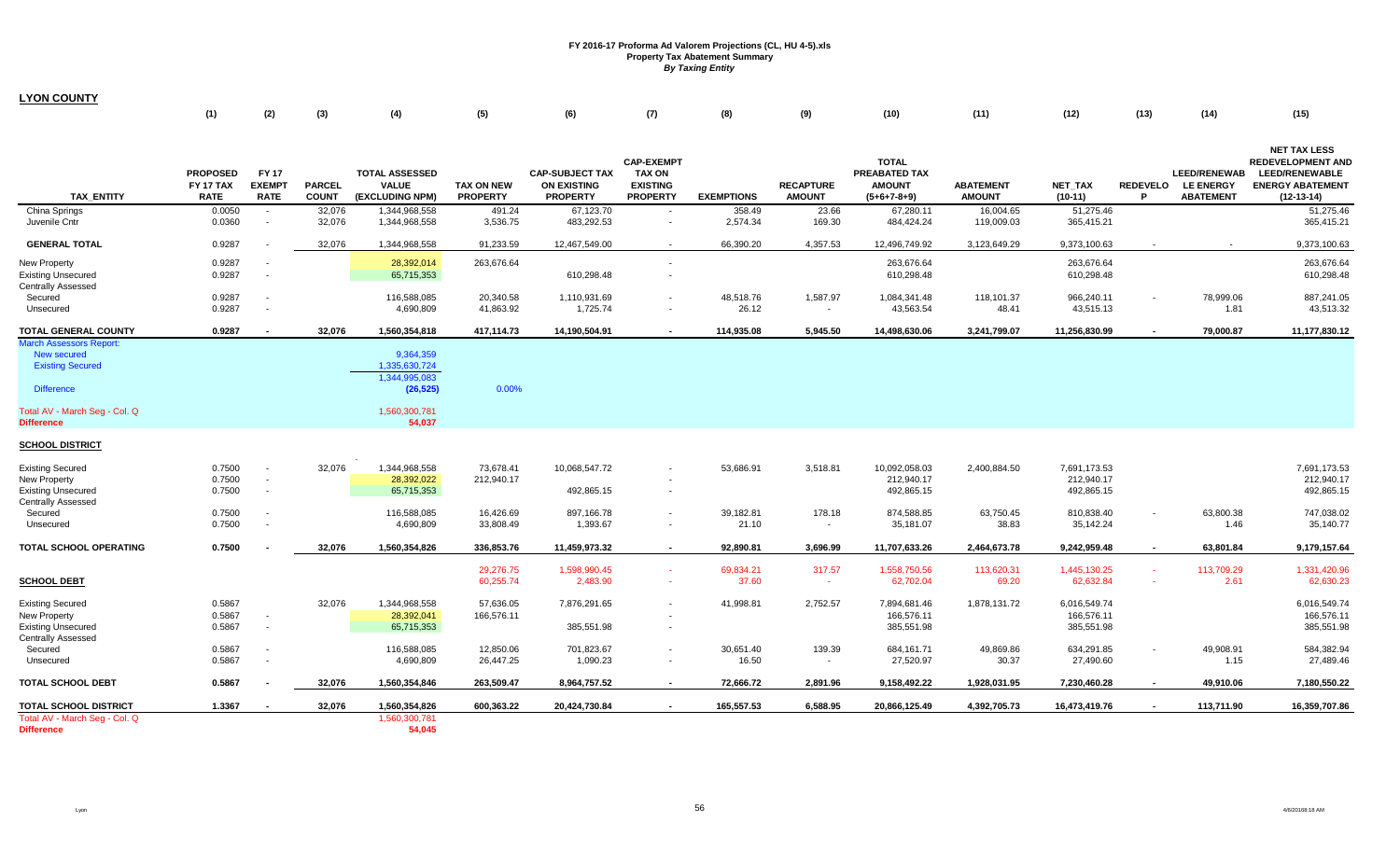| <b>LYON COUNTY</b>                                                                                           |                                             |                                              |                               |                                                          |                                      |                                                                 |                                                                          |                       |                                    |                                                                        |                                   |                                                      |                      |                                                             |                                                                                                                     |
|--------------------------------------------------------------------------------------------------------------|---------------------------------------------|----------------------------------------------|-------------------------------|----------------------------------------------------------|--------------------------------------|-----------------------------------------------------------------|--------------------------------------------------------------------------|-----------------------|------------------------------------|------------------------------------------------------------------------|-----------------------------------|------------------------------------------------------|----------------------|-------------------------------------------------------------|---------------------------------------------------------------------------------------------------------------------|
|                                                                                                              | (1)                                         | (2)                                          | (3)                           | (4)                                                      | (5)                                  | (6)                                                             | (7)                                                                      | (8)                   | (9)                                | (10)                                                                   | (11)                              | (12)                                                 | (13)                 | (14)                                                        | (15)                                                                                                                |
| <b>TAX ENTITY</b>                                                                                            | <b>PROPOSED</b><br>FY 17 TAX<br><b>RATE</b> | <b>FY 17</b><br><b>EXEMPT</b><br><b>RATE</b> | <b>PARCEL</b><br><b>COUNT</b> | <b>TOTAL ASSESSED</b><br><b>VALUE</b><br>(EXCLUDING NPM) | <b>TAX ON NEW</b><br><b>PROPERTY</b> | <b>CAP-SUBJECT TAX</b><br><b>ON EXISTING</b><br><b>PROPERTY</b> | <b>CAP-EXEMPT</b><br><b>TAX ON</b><br><b>EXISTING</b><br><b>PROPERTY</b> | <b>EXEMPTIONS</b>     | <b>RECAPTURE</b><br><b>AMOUNT</b>  | <b>TOTAL</b><br><b>PREABATED TAX</b><br><b>AMOUNT</b><br>$(5+6+7-8+9)$ | <b>ABATEMENT</b><br><b>AMOUNT</b> | <b>NET TAX</b><br>$(10-11)$                          | <b>REDEVELO</b><br>P | <b>LEED/RENEWAB</b><br><b>LE ENERGY</b><br><b>ABATEMENT</b> | <b>NET TAX LESS</b><br><b>REDEVELOPMENT AND</b><br><b>LEED/RENEWABLE</b><br><b>ENERGY ABATEMENT</b><br>$(12-13-14)$ |
| <b>CITY OF FERNLEY</b>                                                                                       |                                             |                                              |                               |                                                          |                                      |                                                                 |                                                                          |                       |                                    |                                                                        |                                   |                                                      |                      |                                                             |                                                                                                                     |
| <b>Existing Secured</b><br>New Property<br><b>Existing Unsecured</b><br><b>Centrally Assessed</b><br>Secured | 0.6704<br>0.6704<br>0.6704<br>0.6704        | $\sim$<br>$\overline{\phantom{a}}$           | 9,351                         | 529,169,426<br>7,904,497<br>26,424,668<br>21,609,168     | 8,572.11<br>52,991.75<br>351.46      | 3,553,641.40<br>177,150.97<br>147,817.90                        | $\blacksquare$<br>$\blacksquare$                                         | 14,009.80<br>3,301.52 | 780.07<br>276.31                   | 3,548,983.78<br>52,991.75<br>177,150.97<br>145,144.15                  | 1,510,814.69<br>48,914.90         | 2,038,169.09<br>52,991.75<br>177,150.97<br>96,229.25 |                      | 56,990.53                                                   | 2,038,169.09<br>52,991.75<br>177,150.97<br>39,238.72                                                                |
| Unsecured                                                                                                    | 0.6704                                      |                                              |                               | 489,058                                                  | 3,261.03                             | 17.61                                                           | $\overline{\phantom{a}}$                                                 | $\sim$                | $\sim$                             | 3,278.64                                                               | 2.27                              | 3,276.37                                             |                      |                                                             | 3,276.37                                                                                                            |
| TOTAL CITY OF FERNLEY                                                                                        | 0.6704                                      |                                              | 9,351                         | 585,596,817                                              | 65,176.35                            | 3,878,627.88                                                    | $\blacksquare$                                                           | 17,311.32             | 1,056.38                           | 3,927,549.29                                                           | 1,559,731.86                      | 2,367,817.43                                         |                      | 56,990.53                                                   | 2,310,826.90                                                                                                        |
| Total AV - March Seg - Col. Q<br><b>Difference</b><br><b>CITY OF YERINGTON</b>                               |                                             |                                              |                               | 585,627,293<br>(30, 476)                                 |                                      |                                                                 |                                                                          |                       |                                    |                                                                        | 0.3971                            |                                                      |                      |                                                             |                                                                                                                     |
| <b>Existing Secured</b><br>New Property<br><b>Existing Unsecured</b>                                         | 0.4044<br>0.4044<br>0.4044                  | $\overline{\phantom{a}}$<br>$\sim$           | 1,529                         | 55,211,043<br>1,730,944<br>3,706,000                     | 1,450.64<br>6,999.94                 | 222,461.57<br>14,987.06                                         | $\overline{\phantom{a}}$                                                 | 636.57                |                                    | 223,275.64<br>6,999.94<br>14,987.06                                    | 15,313.35                         | 207,962.29<br>6,999.94<br>14,987.06                  |                      |                                                             | 207,962.29<br>6,999.94<br>14,987.06                                                                                 |
| <b>Centrally Assessed</b><br>Secured<br>Unsecured                                                            | 0.4044<br>0.4044                            |                                              |                               | 2,212,333<br>72,930                                      | 121.00<br>294.93                     | 9,157.56                                                        | $\overline{\phantom{a}}$                                                 | 331.89<br>$\sim$      |                                    | 8,946.67<br>294.93                                                     | 217.39<br>$\overline{a}$          | 8,729.28<br>294.93                                   |                      |                                                             | 8,729.28<br>294.93                                                                                                  |
| TOTAL CITY OF YERINGTON                                                                                      | 0.4044                                      |                                              | 1,529                         | 62,933,249                                               | 8,866.51                             | 246,606.19                                                      | $\overline{\phantom{a}}$                                                 | 968.46                |                                    | 254,504.24                                                             | 15,530.74                         | 238,973.50                                           |                      |                                                             | 238,973.50                                                                                                          |
| Total AV - March Seg - Col. Q<br><b>Difference</b><br><b>CARSON WATER SUBCONSERVANCY DISTRICT</b>            |                                             |                                              |                               | 62,844,811<br>88,438                                     |                                      |                                                                 |                                                                          |                       |                                    |                                                                        |                                   |                                                      |                      |                                                             |                                                                                                                     |
| <b>Existing Secured</b><br>New Property<br><b>Existing Unsecured</b><br><b>Centrally Assessed</b>            | 0.0300<br>0.0300<br>0.0300                  | $\overline{\phantom{a}}$                     | 15,821                        | 565,790,880<br>15,748,741<br>26,514,675                  | 1,837.82<br>4,724.62                 | 169,049.86<br>7,954.40                                          | $\blacksquare$<br>$\overline{\phantom{a}}$                               | 1,116.25              | 43.40                              | 169,814.83<br>4,724.62<br>7,954.40                                     | 40,386.00                         | 129,428.83<br>4,724.62<br>7,954.40                   |                      |                                                             | 129,428.83<br>4,724.62<br>7,954.40                                                                                  |
| Secured<br>Unsecured                                                                                         | 0.0300<br>0.0300                            |                                              |                               | 32,274,372<br>1,305,584                                  | 188.42<br>372.68                     | 9,972.93<br>19.20                                               | $\blacksquare$<br>$\overline{\phantom{a}}$                               | 479.04<br>0.19        | 1.50<br>$\sim$                     | 9,683.81<br>391.69                                                     | 636.68<br>0.37                    | 9,047.13<br>391.32                                   |                      |                                                             | 9,047.13<br>391.32                                                                                                  |
| <b>TOTAL CARSON WATER SUBCONSE</b>                                                                           | 0.0300                                      |                                              | 15,821                        | 641,634,252                                              | 7,123.54                             | 186,996.39                                                      |                                                                          | 1,595.48              | 44.90                              | 192,569.35                                                             | 41,023.05                         | 151,546.30                                           |                      |                                                             | 151,546.30                                                                                                          |
| Total AV - March Seg - Col. Q<br><b>Difference</b><br><b>CENTRAL LYON COUNTY FIRE DISTRICT</b>               |                                             |                                              |                               | 642,041,448<br>(407, 196)                                |                                      |                                                                 |                                                                          |                       |                                    |                                                                        |                                   |                                                      |                      |                                                             |                                                                                                                     |
| <b>Existing Secured</b><br>New Property<br><b>Existing Unsecured</b><br><b>Centrally Assessed</b>            | 0.5968<br>0.5968<br>0.5968                  | $\sim$                                       | 16,048                        | 566,518,654<br>15,749,753<br>26,540,828                  | 36,574.44<br>93,994.53               | 3,367,367.10<br>158,395.66                                      | $\overline{\phantom{a}}$                                                 | 22,164.43             | 863.98                             | 3,382,641.09<br>93,994.53<br>158,395.66                                | 863,347.02                        | 2,519,294.07<br>93,994.53<br>158,395.66              |                      |                                                             | 2,519,294.07<br>93,994.53<br>158,395.66                                                                             |
| Secured<br>Unsecured                                                                                         | 0.5968<br>0.5968                            |                                              |                               | 36,763,579<br>1,566,264                                  | 4,400.98<br>8,882.87                 | 224,933.42<br>468.45                                            |                                                                          | 9,929.38<br>3.86      | 421.26<br>$\overline{\phantom{a}}$ | 219,826.28<br>9,347.46                                                 | 75,725.33<br>11.40                | 144,100.95<br>9,336.06                               |                      |                                                             | 144,100.95<br>9,336.06                                                                                              |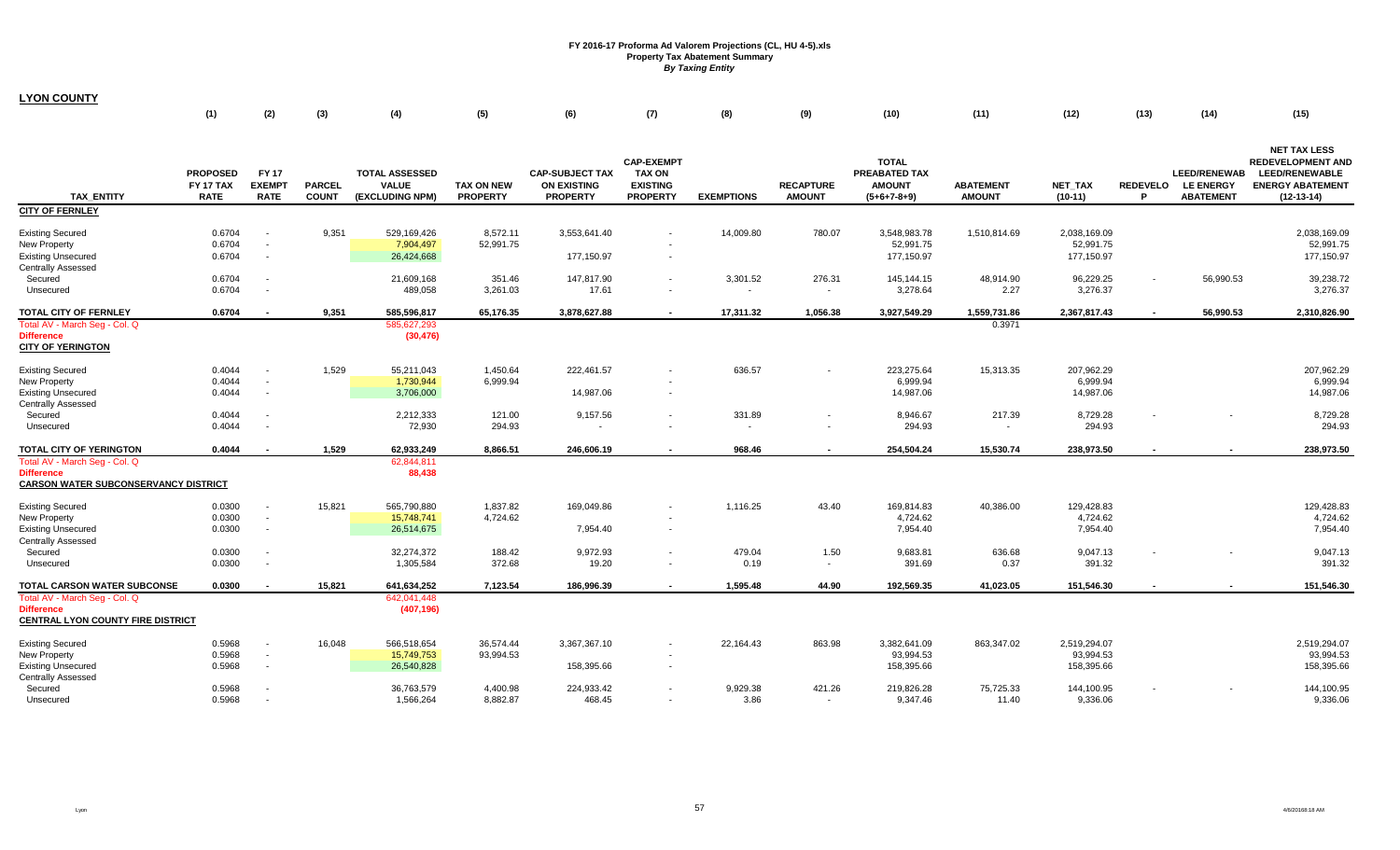| <b>LYON COUNTY</b>                                                                                  |                                             |                                              |                               |                                                          |                                      |                                                                 |                                                                          |                   |                                   |                                                                 |                                   |                       |      |                                                               |                                                                                                              |
|-----------------------------------------------------------------------------------------------------|---------------------------------------------|----------------------------------------------|-------------------------------|----------------------------------------------------------|--------------------------------------|-----------------------------------------------------------------|--------------------------------------------------------------------------|-------------------|-----------------------------------|-----------------------------------------------------------------|-----------------------------------|-----------------------|------|---------------------------------------------------------------|--------------------------------------------------------------------------------------------------------------|
|                                                                                                     | (1)                                         | (2)                                          | (3)                           | (4)                                                      | (5)                                  | (6)                                                             | (7)                                                                      | (8)               | (9)                               | (10)                                                            | (11)                              | (12)                  | (13) | (14)                                                          | (15)                                                                                                         |
| <b>TAX ENTITY</b>                                                                                   | <b>PROPOSED</b><br>FY 17 TAX<br><b>RATE</b> | <b>FY 17</b><br><b>EXEMPT</b><br><b>RATE</b> | <b>PARCEL</b><br><b>COUNT</b> | <b>TOTAL ASSESSED</b><br><b>VALUE</b><br>(EXCLUDING NPM) | <b>TAX ON NEW</b><br><b>PROPERTY</b> | <b>CAP-SUBJECT TAX</b><br><b>ON EXISTING</b><br><b>PROPERTY</b> | <b>CAP-EXEMPT</b><br><b>TAX ON</b><br><b>EXISTING</b><br><b>PROPERTY</b> | <b>EXEMPTIONS</b> | <b>RECAPTURE</b><br><b>AMOUNT</b> | <b>TOTAL</b><br>PREABATED TAX<br><b>AMOUNT</b><br>$(5+6+7-8+9)$ | <b>ABATEMENT</b><br><b>AMOUNT</b> | NET_TAX<br>$(10-11)$  | P    | <b>LEED/RENEWAB</b><br>REDEVELO LE ENERGY<br><b>ABATEMENT</b> | <b>NET TAX LESS</b><br><b>REDEVELOPMENT AND</b><br>LEED/RENEWABLE<br><b>ENERGY ABATEMENT</b><br>$(12-13-14)$ |
| TOTAL CENTRAL LYON COUNTY FIR                                                                       | 0.5968                                      | $\overline{\phantom{a}}$                     | 16,048                        | 647,139,078                                              | 143,852.82                           | 3,751,164.63                                                    | $\overline{\phantom{a}}$                                                 | 32,097.67         | 1,285.24                          | 3,864,205.02                                                    | 939,083.75                        | 2,925,121.27          |      |                                                               | 2,925,121.27                                                                                                 |
| Total AV - March Seg - Col. Q<br><b>Difference</b><br><b>CENTRAL LYON VECTOR CONTROL DISTRICT</b>   |                                             |                                              |                               | 647,548,632<br>(409, 554)                                |                                      |                                                                 |                                                                          |                   |                                   |                                                                 |                                   |                       |      |                                                               |                                                                                                              |
| <b>Existing Secured</b>                                                                             | 0.0350                                      |                                              | 15,709                        | 556,982,903                                              | 2,137.48                             | 194,147.59                                                      |                                                                          | 1,298.39          | 50.74                             | 195,037.42                                                      | 46,958.35                         | 148,079.07            |      |                                                               | 148,079.07                                                                                                   |
| New Property<br><b>Existing Unsecured</b><br><b>Centrally Assessed</b>                              | 0.0350<br>0.0350                            | $\sim$<br>$\overline{\phantom{a}}$           |                               | 15,006,773<br>23,006,431                                 | 5,252.37                             | 8,052.25                                                        | $\overline{\phantom{a}}$                                                 |                   |                                   | 5,252.37<br>8,052.25                                            |                                   | 5,252.37<br>8,052.25  |      |                                                               | 5,252.37<br>8,052.25                                                                                         |
| Secured                                                                                             | 0.0350                                      |                                              |                               | 36,256,277                                               | 258.07                               | 13,004.50                                                       |                                                                          | 572.84            | 1.86                              | 12,691.59                                                       | 869.65                            | 11,821.94             |      |                                                               | 11,821.94                                                                                                    |
| Unsecured                                                                                           | 0.0350                                      | $\overline{\phantom{a}}$                     |                               | 1,545,017                                                | 513.51                               | 27.47                                                           | $\overline{\phantom{a}}$                                                 | 0.23              | $\sim$                            | 540.75                                                          | 0.46                              | 540.29                |      |                                                               | 540.29                                                                                                       |
| TOTAL CENTRAL LYON VECTOR CO                                                                        | 0.0350                                      |                                              | 15,709                        | 632,797,401                                              | 8.161.43                             | 215,231.81                                                      | $\overline{\phantom{a}}$                                                 | 1.871.46          | 52.60                             | 221,574.38                                                      | 47.828.46                         | 173,745.92            |      |                                                               | 173,745.92                                                                                                   |
| Total AV - March Seg - Col. Q<br><b>Difference</b><br>FERNLEY SWIMMING POOL DISTRICT                |                                             |                                              |                               | 633,205,568<br>(408, 167)                                |                                      |                                                                 |                                                                          |                   |                                   |                                                                 |                                   |                       |      |                                                               |                                                                                                              |
| <b>Existing Secured</b>                                                                             | 0.2000                                      |                                              | 9,453                         | 542,485,102                                              | 2,716.38                             | 1,087,265.18                                                    |                                                                          | 4,946.52          | 232.74                            | 1,085,267.78                                                    | 323,903.20                        | 761,364.58            |      |                                                               | 761,364.58                                                                                                   |
| <b>New Property</b>                                                                                 | 0.2000                                      | $\overline{\phantom{a}}$                     |                               | 8,459,344                                                | 16,918.69                            |                                                                 |                                                                          |                   |                                   | 16,918.69                                                       |                                   | 16,918.69             |      |                                                               | 16,918.69                                                                                                    |
| <b>Existing Unsecured</b><br><b>Centrally Assessed</b>                                              | 0.2000                                      | $\overline{\phantom{a}}$                     |                               | 26,542,404                                               |                                      | 53,084.81                                                       | $\overline{\phantom{a}}$                                                 |                   |                                   | 53,084.81                                                       |                                   | 53,084.81             |      |                                                               | 53,084.81                                                                                                    |
| Secured<br>Unsecured                                                                                | 0.2000<br>0.2000                            |                                              |                               | 21,609,168<br>489,058                                    | 104.85<br>972.86                     | 44,098.41<br>5.25                                               | $\overline{\phantom{a}}$                                                 | 984.93            | 0.53<br>$\sim$                    | 43,218.86<br>978.11                                             | 1,124.26<br>0.03                  | 42,094.60<br>978.08   |      | 17,001.95                                                     | 25,092.65<br>978.08                                                                                          |
| TOTAL FERNLEY SWIMMING POOL I                                                                       | 0.2000                                      |                                              | 9,453                         | 599,585,076                                              | 20,712.78                            | 1,184,453.65                                                    |                                                                          | 5,931.45          | 233.27                            | 1,199,468.25                                                    | 325,027.49                        | 874,440.76            |      | 17,001.95                                                     | 857,438.81                                                                                                   |
| Total AV - March Seg - Col. Q<br><b>Difference</b><br><b>MASON VALLEY FIRE MAINTENANCE DISTRICT</b> |                                             |                                              |                               | 599,615,548<br>(30, 472)                                 |                                      |                                                                 |                                                                          |                   |                                   |                                                                 |                                   |                       |      |                                                               |                                                                                                              |
| <b>Existing Secured</b>                                                                             | 0.3538                                      |                                              | 3,312                         | 102,548,854                                              | 3,138.32                             | 361,675.12                                                      |                                                                          | 1,949.43          | 508.25                            | 363,372.26                                                      | 66,996.63                         | 296,375.63            |      |                                                               | 296,375.63                                                                                                   |
| New Property<br><b>Existing Unsecured</b><br><b>Centrally Assessed</b>                              | 0.3538<br>0.3538                            | $\overline{\phantom{a}}$<br>$\blacksquare$   |                               | 2,133,251<br>4,394,999                                   | 7,547.44                             | 15,549.51                                                       | $\overline{\phantom{a}}$                                                 |                   |                                   | 7,547.44<br>15,549.51                                           |                                   | 7,547.44<br>15,549.51 |      |                                                               | 7,547.44<br>15,549.51                                                                                        |
| Secured                                                                                             | 0.3538                                      |                                              |                               | 27, 157, 638                                             | 3,168.16                             | 99,326.74                                                       | $\overline{\phantom{a}}$                                                 | 6,411.18          | 252.06                            | 96,335.78                                                       | 33,983.59                         | 62,352.19             |      |                                                               | 62,352.19                                                                                                    |
| Unsecured                                                                                           | 0.3538                                      | $\overline{\phantom{a}}$                     |                               | 1,003,326                                                | 3,253.63                             | 301.34                                                          | $\sim$                                                                   | 5.20              | $\sim$                            | 3,549.77                                                        | 14.06                             | 3,535.71              |      |                                                               | 3,535.71                                                                                                     |
| TOTAL MASON VALLEY FIRE MAINTI                                                                      | 0.3538                                      |                                              | 3,312                         | 137,238,068                                              | 17,107.55                            | 476,852.71                                                      | $\overline{\phantom{a}}$                                                 | 8,365.81          | 760.31                            | 486,354.76                                                      | 100,994.28                        | 385,360.48            |      |                                                               | 385,360.48                                                                                                   |
| Total AV - March Seg - Col. Q<br><b>Difference</b><br><b>MASON VALLEY MOSQUITO DISTRICT</b>         |                                             |                                              |                               | 137,265,861<br>(27, 793)                                 |                                      |                                                                 |                                                                          |                   |                                   |                                                                 |                                   |                       |      |                                                               |                                                                                                              |
| <b>Existing Secured</b>                                                                             | 0.0838                                      |                                              | 4,841                         | 157,759,897                                              | 1,043.96                             | 131,762.67                                                      |                                                                          | 596.46            | 120.56                            | 132,330.73                                                      | 14,099.77                         | 118,230.96            |      |                                                               | 118,230.96                                                                                                   |
| New Property                                                                                        | 0.0838                                      |                                              |                               | 3,864,165                                                | 3,238.17                             |                                                                 |                                                                          |                   |                                   | 3,238.17                                                        |                                   | 3,238.17              |      |                                                               | 3,238.17                                                                                                     |
| <b>Existing Unsecured</b>                                                                           | 0.0838                                      |                                              |                               | 8,100,999                                                |                                      | 6,788.64                                                        |                                                                          |                   |                                   | 6,788.64                                                        |                                   | 6,788.64              |      |                                                               | 6,788.64                                                                                                     |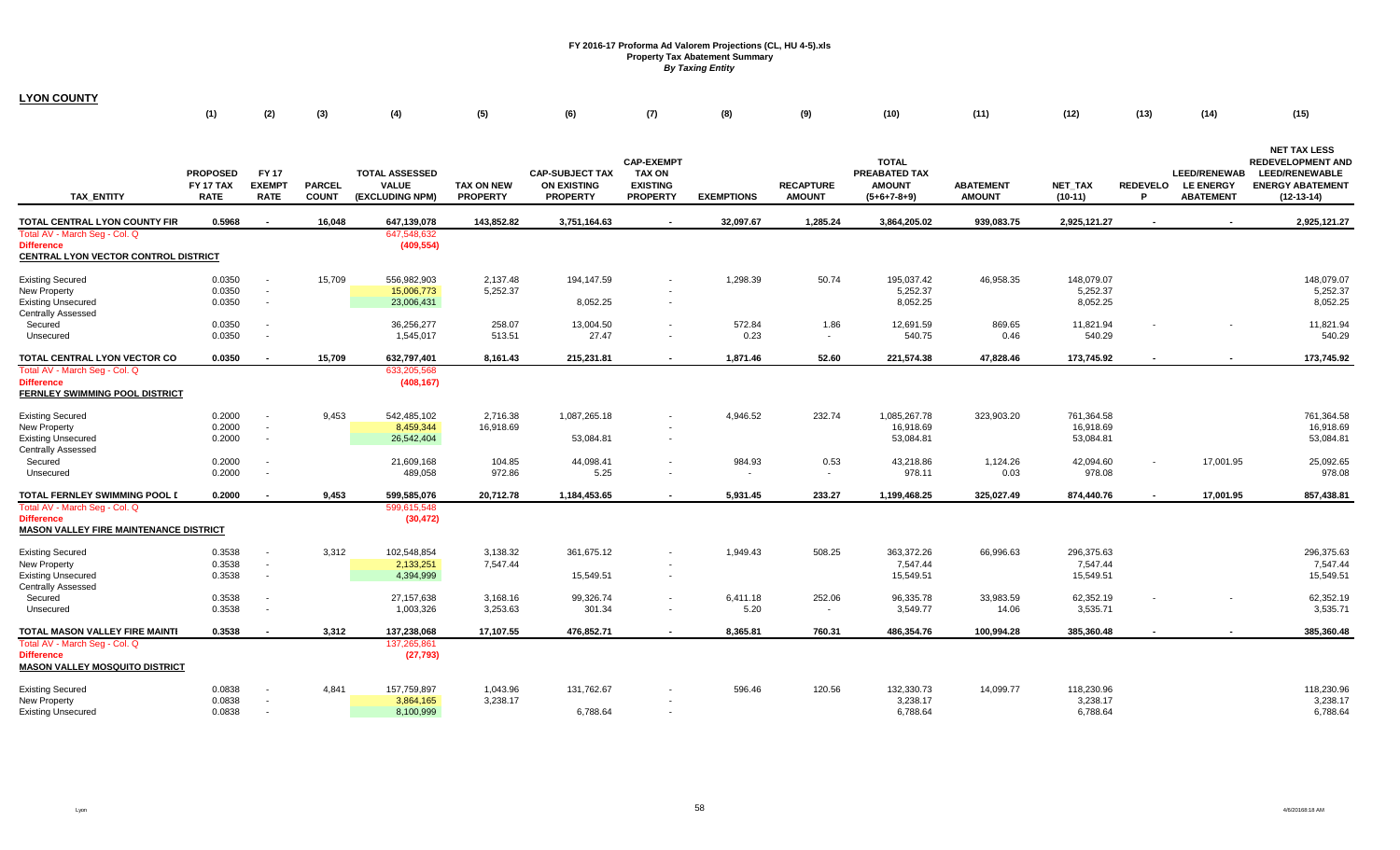| <b>LYON COUNTY</b>                                                                                |                                             |                                              |                               |                                                          |                                      |                                                                 |                                                                          |                    |                                   |                                                                        |                                   |                                        |                      |                                                             |                                                                                                                     |
|---------------------------------------------------------------------------------------------------|---------------------------------------------|----------------------------------------------|-------------------------------|----------------------------------------------------------|--------------------------------------|-----------------------------------------------------------------|--------------------------------------------------------------------------|--------------------|-----------------------------------|------------------------------------------------------------------------|-----------------------------------|----------------------------------------|----------------------|-------------------------------------------------------------|---------------------------------------------------------------------------------------------------------------------|
|                                                                                                   | (1)                                         | (2)                                          | (3)                           | (4)                                                      | (5)                                  | (6)                                                             | (7)                                                                      | (8)                | $(9)$                             | (10)                                                                   | (11)                              | (12)                                   | (13)                 | (14)                                                        | (15)                                                                                                                |
| TAX_ENTITY                                                                                        | <b>PROPOSED</b><br>FY 17 TAX<br><b>RATE</b> | <b>FY 17</b><br><b>EXEMPT</b><br><b>RATE</b> | <b>PARCEL</b><br><b>COUNT</b> | <b>TOTAL ASSESSED</b><br><b>VALUE</b><br>(EXCLUDING NPM) | <b>TAX ON NEW</b><br><b>PROPERTY</b> | <b>CAP-SUBJECT TAX</b><br><b>ON EXISTING</b><br><b>PROPERTY</b> | <b>CAP-EXEMPT</b><br><b>TAX ON</b><br><b>EXISTING</b><br><b>PROPERTY</b> | <b>EXEMPTIONS</b>  | <b>RECAPTURE</b><br><b>AMOUNT</b> | <b>TOTAL</b><br><b>PREABATED TAX</b><br><b>AMOUNT</b><br>$(5+6+7-8+9)$ | <b>ABATEMENT</b><br><b>AMOUNT</b> | <b>NET TAX</b><br>$(10-11)$            | <b>REDEVELO</b><br>D | <b>LEED/RENEWAB</b><br><b>LE ENERGY</b><br><b>ABATEMENT</b> | <b>NET TAX LESS</b><br><b>REDEVELOPMENT AND</b><br><b>LEED/RENEWABLE</b><br><b>ENERGY ABATEMENT</b><br>$(12-13-14)$ |
| <b>Centrally Assessed</b><br>Secured                                                              | 0.0838                                      | $\sim$                                       |                               | 29,369,971                                               | 775.49                               | 25,423.86                                                       |                                                                          | 1,587.31           | 9.89                              | 24,621.93                                                              | 2,426.87                          | 22,195.06                              |                      |                                                             | 22,195.06                                                                                                           |
| Unsecured                                                                                         | 0.0838                                      | $\sim$                                       |                               | 1,076,255                                                | 831.76                               | 71.37                                                           |                                                                          | 1.23               | $\sim$                            | 901.90                                                                 | 2.24                              | 899.66                                 |                      |                                                             | 899.66                                                                                                              |
| TOTAL MASON VALLEY MOSQUITO I                                                                     | 0.0838                                      | $\blacksquare$                               | 4,841                         | 200, 171, 288                                            | 5,889.38                             | 164,046.54                                                      |                                                                          | 2,185.00           | 130.45                            | 167,881.37                                                             | 16,528.88                         | 151,352.49                             |                      |                                                             | 151,352.49                                                                                                          |
| Total AV - March Seg - Col. Q                                                                     |                                             |                                              |                               | 200,201,671                                              |                                      |                                                                 |                                                                          |                    |                                   |                                                                        |                                   |                                        |                      |                                                             |                                                                                                                     |
| <b>Difference</b><br>MASON VALLEY SWIMMING POOL DISTRICT                                          |                                             |                                              |                               | (30, 383)                                                |                                      |                                                                 |                                                                          |                    |                                   |                                                                        |                                   |                                        |                      |                                                             |                                                                                                                     |
| <b>Existing Secured</b><br>New Property<br><b>Existing Unsecured</b><br><b>Centrally Assessed</b> | 0.1749<br>0.1749<br>0.1749                  | $\sim$<br>$\sim$                             | 4,840                         | 155,504,984<br>3,859,521<br>8,090,368                    | 2,178.79<br>6,750.30                 | 271,063.19<br>14,150.05                                         | $\overline{\phantom{a}}$                                                 | 1,244.40           | 251.69                            | 272,249.27<br>6,750.30<br>14,150.05                                    | 29,336.86                         | 242,912.41<br>6,750.30<br>14,150.05    |                      |                                                             | 242,912.41<br>6,750.30<br>14,150.05                                                                                 |
| Secured<br>Unsecured                                                                              | 0.1749<br>0.1749                            | $\sim$<br>$\sim$                             |                               | 28,904,056<br>1,046,783                                  | 1,613.01<br>1,684.43                 | 52,244.05<br>148.97                                             |                                                                          | 3,303.88<br>2.57   | 20.64<br>$\sim$                   | 50,573.82<br>1,830.83                                                  | 5,028.15<br>4.57                  | 45,545.67<br>1,826.26                  |                      |                                                             | 45,545.67<br>1,826.26                                                                                               |
| TOTAL MASON VALLEY SWIMMING I                                                                     | 0.1749                                      |                                              | 4,840                         | 197,405,712                                              | 12,226.53                            | 337,606.26                                                      |                                                                          | 4,550.85           | 272.33                            | 345,554.28                                                             | 34,369.58                         | 311,184.70                             |                      |                                                             | 311,184.70                                                                                                          |
| Total AV - March Seg - Col. Q<br><b>Difference</b><br>NO LYON CO FIRE MAINTENANCE DISTRICT        |                                             |                                              |                               | 197,436,055<br>(30, 343)                                 |                                      |                                                                 |                                                                          |                    |                                   |                                                                        |                                   |                                        |                      |                                                             |                                                                                                                     |
| <b>Existing Secured</b><br>New Property<br><b>Existing Unsecured</b><br><b>Centrally Assessed</b> | 0.3010<br>0.3010<br>0.3010                  | $\sim$<br>$\sim$<br>$\sim$                   | 9,471                         | 543,118,726<br>8,459,335<br>26,542,404                   | 4,088.18<br>25,462.60                | 1,638,240.83<br>79,892.64                                       |                                                                          | 7,393.69           | 350.25                            | 1,635,285.57<br>25,462.60<br>79,892.64                                 | 562,948.66                        | 1,072,336.91<br>25,462.60<br>79,892.64 |                      |                                                             | 1,072,336.91<br>25,462.60<br>79,892.64                                                                              |
| Secured<br>Unsecured                                                                              | 0.3010<br>0.3010                            | $\sim$<br>$\sim$                             |                               | 22,434,452<br>558,663                                    | 157.80<br>1,673.67                   | 68,852.21<br>7.91                                               |                                                                          | 1,482.33<br>$\sim$ | 87.47<br>$\sim$                   | 67,615.15<br>1,681.58                                                  | 13,239.15<br>0.20                 | 54,376.00<br>1,681.38                  |                      | 25,587.94                                                   | 28,788.06<br>1,681.38                                                                                               |
| TOTAL NO LYON CO FIRE MAINTEN/                                                                    | 0.3010                                      |                                              | 9,471                         | 601,113,580                                              | 31,382.25                            | 1,786,993.59                                                    |                                                                          | 8,876.02           | 437.72                            | 1,809,937.53                                                           | 576,188.01                        | 1,233,749.52                           |                      | 25,587.94                                                   | 1,208,161.58                                                                                                        |
| Total AV - March Seg - Col. Q<br><b>Difference</b><br>SILVER SPRINGS-STAGECOACH HOSPITAL DIST     |                                             |                                              |                               | 601,144,061<br>(30, 481)                                 |                                      |                                                                 |                                                                          |                    |                                   |                                                                        |                                   |                                        |                      |                                                             |                                                                                                                     |
| <b>Existing Secured</b><br>New Property<br><b>Existing Unsecured</b><br><b>Centrally Assessed</b> | 0.0450<br>0.0450<br>0.0450                  | $\sim$<br>$\sim$<br>$\sim$                   | 7,727                         | 115,347,821<br>3,167,115<br>5,359,954                    | 342.77<br>1,425.20                   | 52,137.53<br>2,411.98                                           |                                                                          | 537.35             | 36.36                             | 51,979.31<br>1,425.20<br>2,411.98                                      | 16,955.82                         | 35,023.49<br>1,425.20<br>2,411.98      |                      |                                                             | 35,023.49<br>1,425.20<br>2,411.98                                                                                   |
| Secured<br>Unsecured                                                                              | 0.0450<br>0.0450                            | $\sim$<br>$\sim$                             |                               | 20,507,176<br>794,025                                    | 284.26<br>322.28                     | 9,424.16<br>35.32                                               | $\overline{\phantom{a}}$                                                 | 480.15<br>0.29     | 17.23<br>$\sim$                   | 9,245.50<br>357.31                                                     | 2,423.97<br>0.61                  | 6,821.53<br>356.70                     |                      |                                                             | 6,821.53<br>356.70                                                                                                  |
| TOTAL SILVER SPRINGS-STAGECO/                                                                     | 0.0450                                      |                                              | 7,727                         | 145,176,091                                              | 2,374.51                             | 64,008.99                                                       |                                                                          | 1,017.79           | 53.59                             | 65,419.30                                                              | 19,380.40                         | 46,038.90                              |                      |                                                             | 46,038.90                                                                                                           |
| Total AV - March Seg - Col. Q<br><b>Difference</b>                                                |                                             |                                              |                               | 145, 197, 543<br>(21, 452)                               |                                      |                                                                 |                                                                          |                    |                                   |                                                                        |                                   |                                        |                      |                                                             |                                                                                                                     |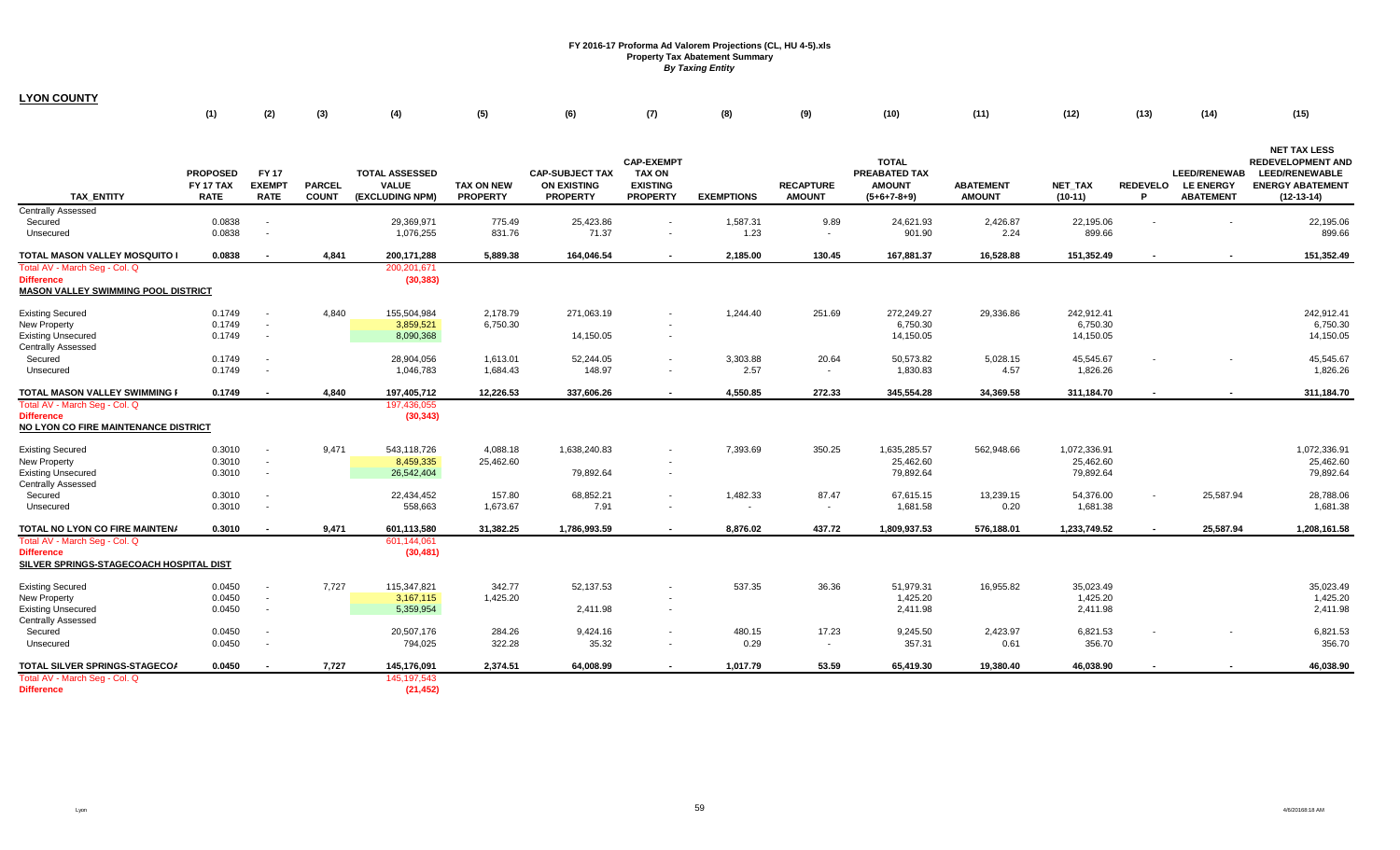| <b>LYON COUNTY</b>                                                                                |                                             |                                              |                               |                                                          |                                      |                                                                 |                                                                          |                    |                                   |                                                                 |                                       |                                        |                      |                                                             |                                                                                                                     |
|---------------------------------------------------------------------------------------------------|---------------------------------------------|----------------------------------------------|-------------------------------|----------------------------------------------------------|--------------------------------------|-----------------------------------------------------------------|--------------------------------------------------------------------------|--------------------|-----------------------------------|-----------------------------------------------------------------|---------------------------------------|----------------------------------------|----------------------|-------------------------------------------------------------|---------------------------------------------------------------------------------------------------------------------|
|                                                                                                   | (1)                                         | (2)                                          | (3)                           | (4)                                                      | (5)                                  | (6)                                                             | (7)                                                                      | (8)                | (9)                               | (10)                                                            | (11)                                  | (12)                                   | (13)                 | (14)                                                        | (15)                                                                                                                |
| <b>TAX ENTITY</b>                                                                                 | <b>PROPOSED</b><br>FY 17 TAX<br><b>RATE</b> | <b>FY17</b><br><b>EXEMPT</b><br><b>RATE</b>  | <b>PARCEL</b><br><b>COUNT</b> | <b>TOTAL ASSESSED</b><br><b>VALUE</b><br>(EXCLUDING NPM) | <b>TAX ON NEW</b><br><b>PROPERTY</b> | <b>CAP-SUBJECT TAX</b><br><b>ON EXISTING</b><br><b>PROPERTY</b> | <b>CAP-EXEMPT</b><br><b>TAX ON</b><br><b>EXISTING</b><br><b>PROPERTY</b> | <b>EXEMPTIONS</b>  | <b>RECAPTURE</b><br><b>AMOUNT</b> | <b>TOTAL</b><br>PREABATED TAX<br><b>AMOUNT</b><br>$(5+6+7-8+9)$ | <b>ABATEMENT</b><br><b>AMOUNT</b>     | <b>NET TAX</b><br>$(10-11)$            | <b>REDEVELO</b><br>D | <b>LEED/RENEWAB</b><br><b>LE ENERGY</b><br><b>ABATEMENT</b> | <b>NET TAX LESS</b><br><b>REDEVELOPMENT AND</b><br><b>LEED/RENEWABLE</b><br><b>ENERGY ABATEMENT</b><br>$(12-13-14)$ |
| SMITH VALLEY FIRE MAINTENANCE DISTRICT                                                            |                                             |                                              |                               |                                                          |                                      |                                                                 |                                                                          |                    |                                   |                                                                 |                                       |                                        |                      |                                                             |                                                                                                                     |
| <b>Existing Secured</b><br>New Property<br><b>Existing Unsecured</b><br><b>Centrally Assessed</b> | 0.4257<br>0.4257<br>0.4257                  | $\sim$<br>$\sim$<br>$\sim$                   | 1,547                         | 73,633,518<br>2,484,605<br>978,439                       | 4,388.84<br>10,576.96                | 310,153.98<br>4,165.21                                          |                                                                          | 1,085.08           | 273.44                            | 313,731.18<br>10,576.96<br>4,165.21                             | 49,717.07                             | 264,014.11<br>10,576.96<br>4,165.21    |                      |                                                             | 264,014.11<br>10,576.96<br>4,165.21                                                                                 |
| Secured<br>Unsecured                                                                              | 0.4257<br>0.4257                            | $\sim$<br>$\overline{\phantom{a}}$           |                               | 7,391,288<br>282,961                                     | 146.35<br>1,204.56                   | 32,861.64                                                       |                                                                          | 1,543.27<br>$\sim$ | 90.44<br>$\sim$                   | 31,555.16<br>1,204.56                                           | 11,942.95<br>$\overline{\phantom{a}}$ | 19,612.21<br>1,204.56                  |                      |                                                             | 19,612.21<br>1,204.56                                                                                               |
| TOTAL SMITH VALLEY FIRE MAINTEI                                                                   | 0.4257                                      | $\sim$                                       | 1,547                         | 84,770,810                                               | 16,316.71                            | 347,180.83                                                      |                                                                          | 2,628.35           | 363.88                            | 361,233.08                                                      | 61,660.02                             | 299,573.06                             |                      |                                                             | 299,573.06                                                                                                          |
| Total AV - March Seg - Col. Q<br><b>Difference</b><br>SOUTH LYON COUNTY HOSPITAL DISTRICT         |                                             |                                              |                               | 84,786,337<br>(15, 527)                                  |                                      |                                                                 |                                                                          |                    |                                   |                                                                 |                                       |                                        |                      |                                                             |                                                                                                                     |
| <b>Existing Secured</b><br>New Property<br><b>Existing Unsecured</b><br><b>Centrally Assessed</b> | 0.5615<br>0.5615<br>0.5615                  | $\sim$<br>$\sim$<br>$\overline{\phantom{a}}$ | 6,557                         | 235,331,178<br>5,666,714<br>9,280,567                    | 13,123.03<br>31,818.60               | 1,313,746.47<br>52,110.38                                       |                                                                          | 5,424.64           | 1,168.12                          | 1,322,612.98<br>31,818.60<br>52,110.38                          | 131,664.19                            | 1,190,948.79<br>31,818.60<br>52,110.38 |                      |                                                             | 1,190,948.79<br>31,818.60<br>52,110.38                                                                              |
| Secured<br>Unsecured                                                                              | 0.5615<br>0.5615                            | $\sim$<br>$\blacksquare$                     |                               | 57,390,054<br>2,565,882                                  | 7,863.06<br>13,831.68                | 331,609.70<br>587.91                                            | $\overline{\phantom{a}}$                                                 | 17,227.57<br>12.16 | 102.16<br>$\sim$                  | 322,347.35<br>14,407.43                                         | 29,112.63<br>20.74                    | 293,234.72<br>14,386.69                | $\sim$               | 32.24<br>1.10                                               | 293,202.48<br>14,385.59                                                                                             |
| TOTAL SOUTH LYON COUNTY HOSP                                                                      | 0.5615                                      | $\sim$                                       | 6,557                         | 310,234,395                                              | 66,636.37                            | 1,698,054.46                                                    |                                                                          | 22,664.37          | 1,270.28                          | 1,743,296.74                                                    | 160,797.56                            | 1,582,499.18                           | $\blacksquare$       | 33.34                                                       | 1,582,465.84                                                                                                        |
| Total AV - March Seg - Col. Q<br><b>Difference</b><br><b>WILLOW CREEK GID</b>                     |                                             |                                              |                               | 310,280,288<br>(45, 893)                                 |                                      |                                                                 |                                                                          |                    |                                   |                                                                 |                                       |                                        |                      |                                                             |                                                                                                                     |
| <b>Existing Secured</b><br><b>New Property</b>                                                    | 0.0156<br>0.0156                            | $\overline{\phantom{a}}$<br>$\sim$           | 252                           | 4,194,508                                                |                                      | 660.37                                                          |                                                                          | 5.74               | 5.83                              | 660.46                                                          | 149.08                                | 511.38                                 |                      |                                                             | 511.38                                                                                                              |
| <b>Existing Unsecured</b><br><b>Centrally Assessed</b>                                            | 0.0156                                      | $\sim$                                       |                               | 63,175                                                   |                                      | 9.86                                                            |                                                                          |                    |                                   | 9.86                                                            |                                       | 9.86                                   |                      |                                                             | 9.86                                                                                                                |
| Secured<br>Unsecured                                                                              | 0.0156<br>0.0156                            | $\blacksquare$<br>$\sim$                     |                               | 100,597<br>4,213                                         | 0.01<br>0.66                         | 16.53<br>$\sim$                                                 |                                                                          | 0.84<br>$\sim$     | $\blacksquare$<br>$\sim$          | 15.70<br>0.66                                                   | 0.49<br>$\sim$                        | 15.21<br>0.66                          |                      |                                                             | 15.21<br>0.66                                                                                                       |
| <b>TOTAL WILLOW CREEK GID</b><br>Total AV - March Seg - Col. Q<br><b>Difference</b>               | 0.0156                                      | $\sim$                                       | 252                           | 4,362,494<br>4,362,493                                   | 0.67                                 | 686.76                                                          |                                                                          | 6.58               | 5.83                              | 686.68                                                          | 149.57                                | 537.11                                 |                      |                                                             | 537.11                                                                                                              |

**Difference**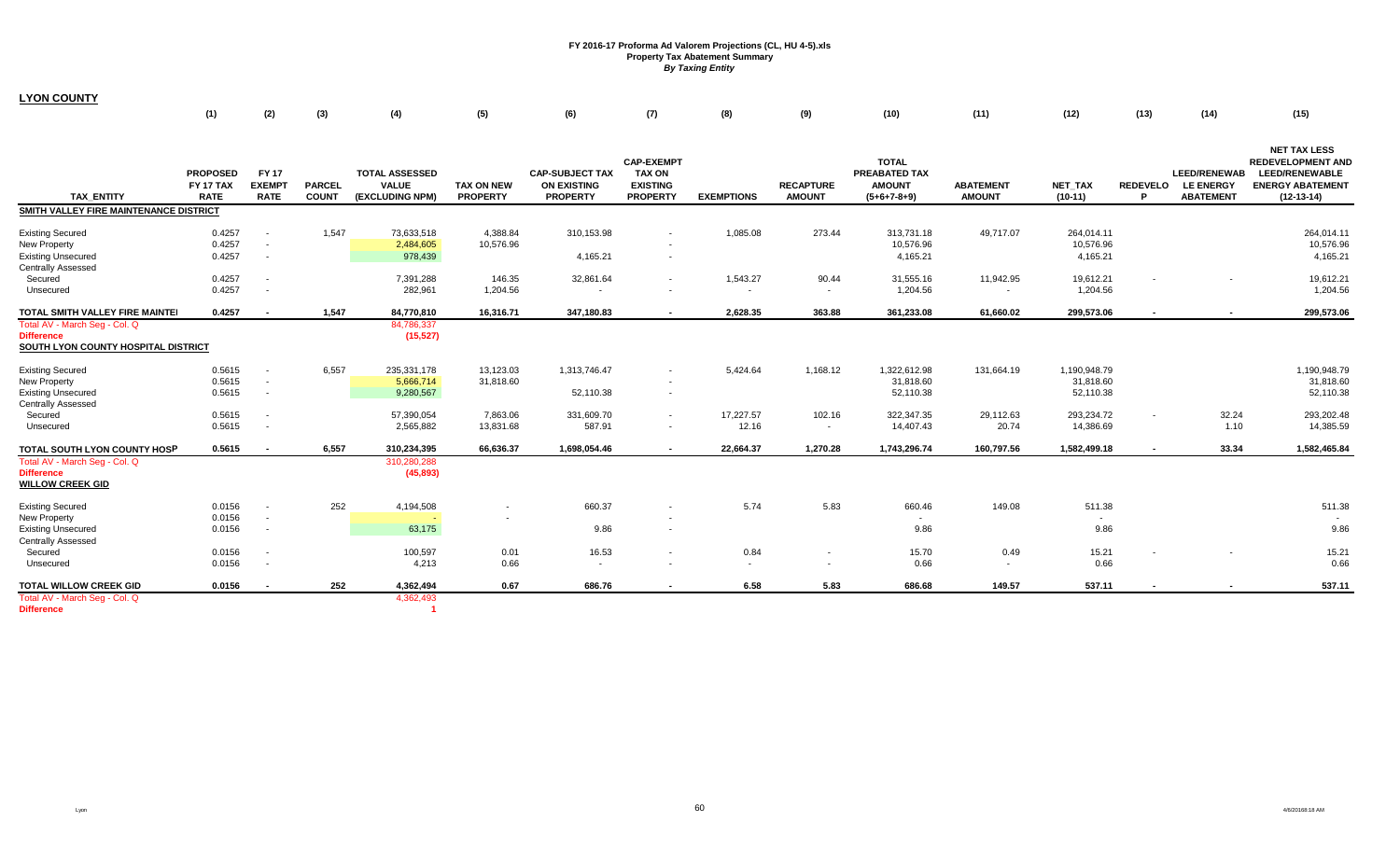| MINERAL COUNTY |  |
|----------------|--|
|----------------|--|

|                                                                                                             | (1)                                                      | (2)                                            | (3)                                                | (4)                                                                              | (5)                                                      | (6)                                                                      | (7)                                                                      | (8)                                                         | (9)                                              | (10)                                                                        | (11)                                                            | (12)                                                                        | (13)                     | (14)                                                           | (15)                                                                                                                          |
|-------------------------------------------------------------------------------------------------------------|----------------------------------------------------------|------------------------------------------------|----------------------------------------------------|----------------------------------------------------------------------------------|----------------------------------------------------------|--------------------------------------------------------------------------|--------------------------------------------------------------------------|-------------------------------------------------------------|--------------------------------------------------|-----------------------------------------------------------------------------|-----------------------------------------------------------------|-----------------------------------------------------------------------------|--------------------------|----------------------------------------------------------------|-------------------------------------------------------------------------------------------------------------------------------|
| <b>TAX ENTITY</b>                                                                                           | <b>PROPOSED FY</b><br><b>17 TAX RATE</b>                 | <b>FY 17</b><br><b>EXEMPT</b><br><b>RATE</b>   | <b>PARCEL</b><br><b>COUNT</b>                      | <b>TOTAL</b><br><b>ASSESSED</b><br><b>VALUE</b><br>(EXCLUDING<br>NPM)            | <b>TAX ON NEW</b><br><b>PROPERTY</b>                     | <b>CAP-SUBJECT</b><br><b>TAX ON EXISTING</b><br><b>PROPERTY</b>          | <b>CAP-EXEMPT</b><br><b>TAX ON</b><br><b>EXISTING</b><br><b>PROPERTY</b> | <b>EXEMPTIONS</b>                                           | <b>RECAPTURE</b><br><b>AMOUNT</b>                | <b>TOTAL</b><br>PREABATED TAX<br><b>AMOUNT</b><br>$(5+6+7-8+9)$             | <b>ABATEMENT</b><br><b>AMOUNT</b>                               | <b>NET TAX</b><br>$(10-11)$                                                 |                          | <b>LEED/RENEWAB</b><br><b>LE ENERGY</b><br>REDEVELOP ABATEMENT | <b>NET TAX LESS</b><br><b>REDEVELOPMENT</b><br><b>AND</b><br><b>LEED/RENEWABLE</b><br><b>ENERGY ABATEMENT</b><br>$(12-13-14)$ |
| <b>ALL ENTITIES</b>                                                                                         |                                                          |                                                |                                                    |                                                                                  |                                                          |                                                                          |                                                                          |                                                             |                                                  |                                                                             |                                                                 |                                                                             |                          |                                                                |                                                                                                                               |
| <b>STATE OF NEVADA</b><br><b>GENERAL COUNTY</b><br><b>SCHOOL DISTRICT</b><br>MINERAL COUNTY HOSPITAL DISTR  | 0.1700<br>2.2900<br>1.0000<br>0.2000                     | $\sim$<br>0.0600<br>$\sim$<br>$\sim$           | 3,624<br>3,624<br>3,624<br>3,624                   | 170,925,738<br>170,925,741<br>170,925,742<br>170,925,736                         | 26,333.05<br>353,785.59<br>154,900.36<br>30,980.08       | 273,585.37<br>3,588,806.66<br>1,609,330.95<br>321,866.41                 | $\sim$<br>97,496.06                                                      | 9,341.82<br>125,840.86<br>54,950.92<br>10,990.17            | 169.29<br>2,286.24<br>515.27<br>199.15           | 290,745.89<br>3,916,533.70<br>1,709,795.66<br>342,055.47                    | 10,308.11<br>199,123.77<br>53,485.85<br>12,127.56               | 280,437.78<br>3,717,409.93<br>1,656,309.81<br>329,927.91                    | $\overline{\phantom{a}}$ | 35,990.96<br>484,819.34<br>211,711.50<br>42,342.30             | 244,446.82<br>3,232,590.59<br>1,444,598.31<br>287,585.61                                                                      |
| <b>TOTAL COUNTY</b>                                                                                         |                                                          |                                                | 3,624                                              | 170,925,738                                                                      | 565,999.08                                               | 5,793,589.39                                                             | 97,496.06                                                                | 201,123.77                                                  | 3,169.95                                         | 6,259,130.71                                                                | 275,045.29                                                      | 5,984,085.42                                                                | $\sim$                   | 774,864.10                                                     | 5,209,221.32                                                                                                                  |
|                                                                                                             |                                                          |                                                |                                                    |                                                                                  |                                                          |                                                                          |                                                                          |                                                             |                                                  | <b>Abatement Percent</b>                                                    | 4.39%                                                           |                                                                             |                          |                                                                |                                                                                                                               |
| <b>STATE OF NEVADA</b>                                                                                      |                                                          |                                                |                                                    |                                                                                  |                                                          |                                                                          |                                                                          |                                                             |                                                  |                                                                             |                                                                 |                                                                             |                          |                                                                |                                                                                                                               |
| <b>Existing Secured</b><br><b>New Property</b><br><b>Existing Unsecured</b><br><b>Centrally Assessed</b>    | 0.1700<br>0.1700<br>0.1700                               |                                                | 3,624                                              | 58,501,635<br>1,560,346<br>35,488,289                                            | 435.69<br>2,652.59                                       | 100,660.38<br>60,330.09                                                  |                                                                          | 1,640.46                                                    | 0.15                                             | 99,455.76<br>2,652.59<br>60,330.09                                          | 4,867.38                                                        | 94,588.38<br>2,652.59<br>60,330.09                                          |                          |                                                                | 94,588.38<br>2,652.59<br>60,330.09                                                                                            |
| Secured<br>Unsecured                                                                                        | 0.1700<br>0.1700                                         |                                                |                                                    | 74,018,851<br>1,356,617                                                          | 20,942.18<br>2,302.59                                    | 112,589.04<br>5.86                                                       |                                                                          | 7,699.16<br>2.20                                            | 169.14<br>$\sim$                                 | 126,001.20<br>2,306.25                                                      | 5,438.12<br>2.61                                                | 120,563.08<br>2,303.64                                                      |                          | 35,990.96                                                      | 84,572.12<br>2,303.64                                                                                                         |
| <b>TOTAL STATE OF NEVADA</b>                                                                                | 0.1700                                                   |                                                | 3.624                                              | 170,925,738                                                                      | 26.333.05                                                | 273.585.37                                                               |                                                                          | 9.341.82                                                    | 169.29                                           | 290.745.89                                                                  | 10.308.11                                                       | 280,437.78                                                                  |                          | 35.990.96                                                      | 244.446.82                                                                                                                    |
| Total AV - March Seg - Col. Q<br><b>Difference</b><br><b>GENERAL COUNTY</b>                                 |                                                          |                                                |                                                    | 170,960,613<br>(34, 875)                                                         |                                                          |                                                                          |                                                                          |                                                             |                                                  |                                                                             |                                                                 |                                                                             |                          |                                                                |                                                                                                                               |
| <b>Existing Secured</b>                                                                                     |                                                          |                                                |                                                    |                                                                                  |                                                          |                                                                          |                                                                          |                                                             |                                                  |                                                                             |                                                                 |                                                                             |                          |                                                                |                                                                                                                               |
| General<br>China Springs<br>Medical Indigent<br>General Indigent<br>Care & Share<br><b>Capital Projects</b> | 2.0603<br>0.0047<br>0.1050<br>0.0100<br>0.0600<br>0.0500 | $\sim$<br>$\sim$<br>$\sim$<br>0.0600<br>$\sim$ | 3,624<br>3,624<br>3,624<br>3,624<br>3,624<br>3,624 | 58,501,635<br>58,501,635<br>58,501,635<br>58,501,635<br>58,501,635<br>58,501,635 | 5,280.23<br>12.06<br>269.11<br>25.63<br>153.78<br>128.12 | 1,219,954.39<br>2,782.53<br>62.174.37<br>5,920.49<br>$\sim$<br>29,606.06 | $\sim$<br>35,527.50                                                      | 19,878.60<br>45.21<br>1,012.97<br>97.16<br>582.45<br>482.44 | 1.80<br>$\sim$<br>0.09<br>0.01<br>$\sim$<br>0.04 | 1,205,357.82<br>2,749.38<br>61,430.60<br>5,848.97<br>35,098.83<br>29,251.78 | 58,991.49<br>134.26<br>3,006.40<br>285.48<br>(0.02)<br>1,430.41 | 1,146,366.33<br>2,615.12<br>58.424.20<br>5,563.49<br>35,098.85<br>27,821.37 |                          |                                                                | 1,146,366.33<br>2,615.12<br>58,424.20<br>5,563.49<br>35,098.85<br>27,821.37                                                   |
| <b>GENERAL TOTAL</b>                                                                                        | 2.2900                                                   | 0.0600                                         | 3,624                                              | 58,501,635                                                                       | 5,868.93                                                 | 1,320,437.84                                                             | 35,527.50                                                                | 22,098.83                                                   | 1.94                                             | 1,339,737.38                                                                | 63,848.02                                                       | 1,275,889.36                                                                |                          |                                                                | 1,275,889.36                                                                                                                  |
| <b>New Property</b><br><b>Existing Unsecured</b><br><b>Centrally Assessed</b>                               | 2.2900<br>2.2900                                         | 0.0600<br>0.0600                               |                                                    | 1,560,349<br>35,488,289                                                          | 34,795.78                                                | 791,388.84                                                               | 936.21<br>21,292.97                                                      |                                                             |                                                  | 35,731.99<br>812,681.82                                                     |                                                                 | 35,731.99<br>812,681.82                                                     |                          |                                                                | 35,731.99<br>812,681.82                                                                                                       |
| Secured<br>Unsecured                                                                                        | 2.2900<br>2.2900                                         | 0.0600<br>0.0600                               |                                                    | 74,018,851<br>1,356,617                                                          | 282,103.61<br>31,017.27                                  | 1,476,903.17<br>76.81                                                    | 39,737.31<br>2.07                                                        | 103,712.41<br>29.62                                         | 2,284.30<br>$\sim$                               | 1,697,315.98<br>31,066.53                                                   | 135,240.93<br>34.82                                             | 1,562,075.05<br>31,031.71                                                   |                          | 484,819.34                                                     | 1,077,255.71<br>31,031.71                                                                                                     |
| <b>TOTAL GENERAL COUNTY</b><br><b>March Assessors Report:</b>                                               | 2.2900                                                   | 0.0600                                         | 3,624                                              | 170,925,741                                                                      | 353,785.59                                               | 3,588,806.66                                                             | 97,496.06                                                                | 125,840.86                                                  | 2,286.24                                         | 3,916,533.70                                                                | 199,123.77                                                      | 3,717,409.93                                                                |                          | 484,819.34                                                     | 3,232,590.59                                                                                                                  |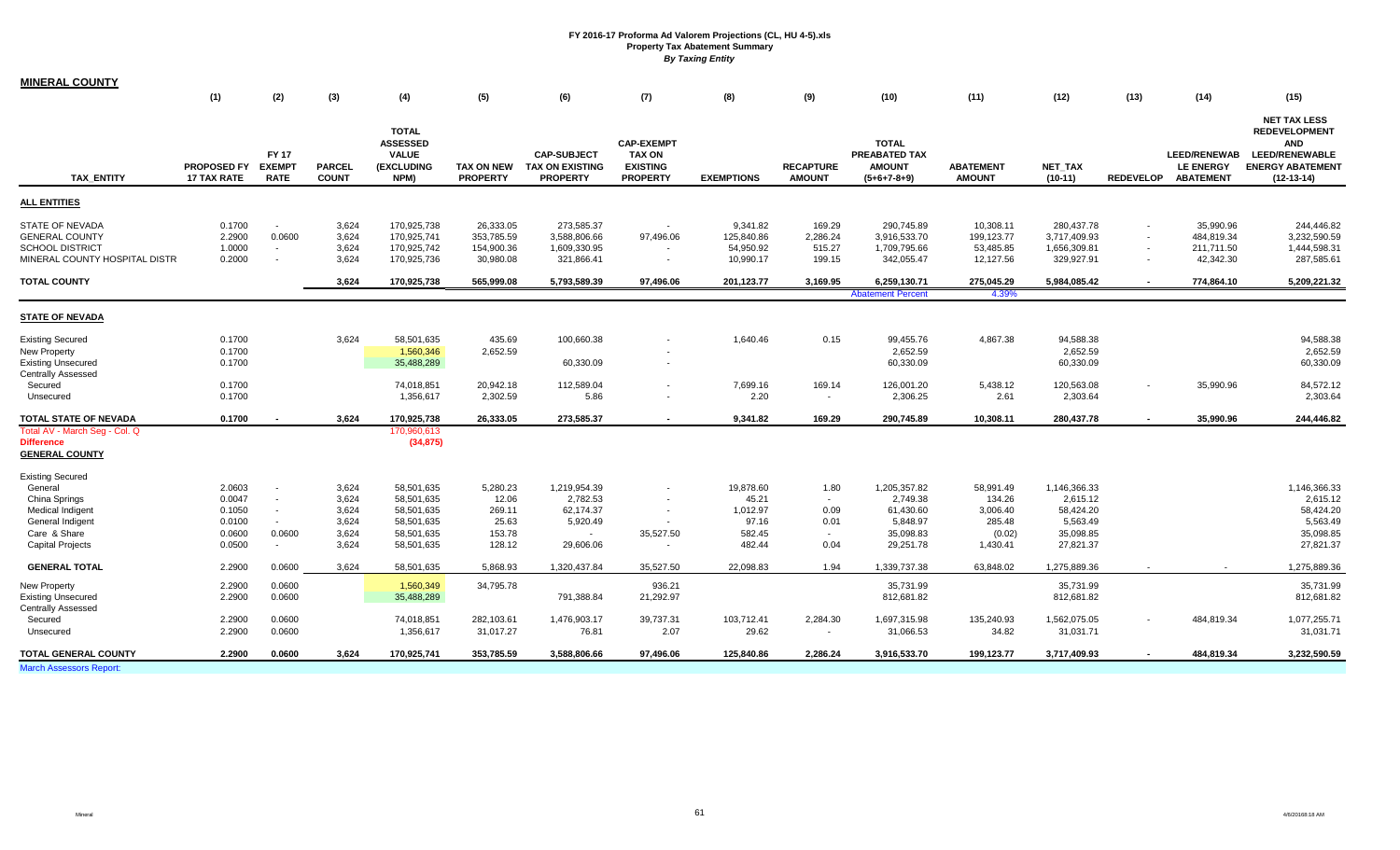|                                                                                                   | (1)                                      | (2)                                                          | (3)                           | (4)                                                                          | (5)                                  | (6)                                                             | (7)                                                                      | (8)                | (9)                               | (10)                                                            | (11)                              | (12)                                  | (13)                     | (14)                                                           | (15)                                                                                                                              |
|---------------------------------------------------------------------------------------------------|------------------------------------------|--------------------------------------------------------------|-------------------------------|------------------------------------------------------------------------------|--------------------------------------|-----------------------------------------------------------------|--------------------------------------------------------------------------|--------------------|-----------------------------------|-----------------------------------------------------------------|-----------------------------------|---------------------------------------|--------------------------|----------------------------------------------------------------|-----------------------------------------------------------------------------------------------------------------------------------|
| <b>TAX ENTITY</b>                                                                                 | <b>PROPOSED FY</b><br><b>17 TAX RATE</b> | <b>FY 17</b><br><b>EXEMPT</b><br><b>RATE</b>                 | <b>PARCEL</b><br><b>COUNT</b> | <b>TOTAL</b><br><b>ASSESSED</b><br><b>VALUE</b><br><b>(EXCLUDING</b><br>NPM) | <b>TAX ON NEW</b><br><b>PROPERTY</b> | <b>CAP-SUBJECT</b><br><b>TAX ON EXISTING</b><br><b>PROPERTY</b> | <b>CAP-EXEMPT</b><br><b>TAX ON</b><br><b>EXISTING</b><br><b>PROPERTY</b> | <b>EXEMPTIONS</b>  | <b>RECAPTURE</b><br><b>AMOUNT</b> | <b>TOTAL</b><br>PREABATED TAX<br><b>AMOUNT</b><br>$(5+6+7-8+9)$ | <b>ABATEMENT</b><br><b>AMOUNT</b> | <b>NET TAX</b><br>$(10-11)$           |                          | <b>LEED/RENEWAB</b><br><b>LE ENERGY</b><br>REDEVELOP ABATEMENT | <b>NET TAX LESS</b><br><b>REDEVELOPMENT</b><br><b>AND</b><br><b>LEED/RENEWABLE</b><br><b>ENERGY ABATEMENT</b><br>$(12 - 13 - 14)$ |
| New secured                                                                                       |                                          |                                                              |                               | 256,285                                                                      |                                      |                                                                 |                                                                          |                    |                                   |                                                                 |                                   |                                       |                          |                                                                |                                                                                                                                   |
| <b>Existing Secured</b>                                                                           |                                          |                                                              |                               | 58,280,222<br>58.536.507                                                     |                                      |                                                                 |                                                                          |                    |                                   |                                                                 |                                   |                                       |                          |                                                                |                                                                                                                                   |
| <b>Difference</b>                                                                                 |                                          |                                                              |                               | (34, 872)                                                                    | $-0.06%$                             |                                                                 |                                                                          |                    |                                   |                                                                 |                                   |                                       |                          |                                                                |                                                                                                                                   |
| Total AV - March Seg - Col. Q<br><b>Difference</b>                                                |                                          |                                                              |                               | 170,960,613<br>(34, 872)                                                     |                                      |                                                                 |                                                                          |                    |                                   |                                                                 |                                   |                                       |                          |                                                                |                                                                                                                                   |
| <b>SCHOOL DISTRICT</b>                                                                            |                                          |                                                              |                               |                                                                              |                                      |                                                                 |                                                                          |                    |                                   |                                                                 |                                   |                                       |                          |                                                                |                                                                                                                                   |
| <b>Existing Secured</b><br><b>New Property</b><br><b>Existing Unsecured</b>                       | 0.7500<br>0.7500<br>0.7500               | $\overline{a}$<br>$\blacksquare$<br>$\overline{\phantom{a}}$ | 3,624                         | 58,501,635<br>1,560,350<br>35,488,289                                        | 1,922.13<br>11,702.63                | 444,093.91<br>266,162.17                                        |                                                                          | 7,236.52           | 0.65                              | 438,780.17<br>11,702.63<br>266,162.17                           | 21,475.45                         | 417,304.72<br>11,702.63<br>266,162.17 |                          |                                                                | 417,304.72<br>11,702.63<br>266,162.17                                                                                             |
| <b>Centrally Assessed</b><br>Secured<br>Unsecured                                                 | 0.7500<br>0.7500                         | $\overline{\phantom{a}}$<br>$\overline{\phantom{a}}$         |                               | 74,018,851<br>1,356,617                                                      | 92,392.02<br>10,158.50               | 496,716.32<br>25.84                                             |                                                                          | 33,966.95<br>9.71  | 385.80<br>$\sim$                  | 555,527.18<br>10,174.63                                         | 18,627.15<br>11.09                | 536,900.03<br>10,163.54               | $\overline{\phantom{a}}$ | 158,783.63                                                     | 378,116.41<br>10,163.54                                                                                                           |
| <b>TOTAL SCHOOL OPERATING</b>                                                                     | 0.7500                                   |                                                              | 3,624                         | 170,925,742                                                                  | 116,175.27                           | 1,206,998.23                                                    |                                                                          | 41,213.18          | 386.45                            | 1,282,346.77                                                    | 40,113.69                         | 1,242,233.09                          | $\overline{\phantom{a}}$ | 158,783.63                                                     | 1,083,449.46                                                                                                                      |
| <b>SCHOOL DEBT</b>                                                                                |                                          |                                                              |                               |                                                                              | 123,189.36<br>13,544.66              | 662,288.42<br>34.45                                             |                                                                          | 45,289.27<br>12.94 | 514.40<br>- 4                     | 740,702.91<br>13,566.17                                         | 24,836.20<br>14.78                | 715,866.71<br>13,551.39               | $\sim$                   | 211,711.50                                                     | 504,155.21<br>13,551.39                                                                                                           |
| <b>Existing Secured</b><br><b>New Property</b><br><b>Existing Unsecured</b>                       | 0.2500<br>0.2500<br>0.2500               | $\overline{\phantom{a}}$<br>$\sim$                           | 3,624                         | 58,501,635<br>1,560,354<br>35,488,289                                        | 640.70<br>3,900.89                   | 148,031.28<br>88,720.72                                         |                                                                          | 2,412.19           | 0.22                              | 146,260.01<br>3,900.89<br>88,720.72                             | 7,159.42                          | 139,100.59<br>3,900.89<br>88,720.72   |                          |                                                                | 139,100.59<br>3,900.89<br>88,720.72                                                                                               |
| <b>Centrally Assessed</b><br>Secured<br>Unsecured                                                 | 0.2500<br>0.2500                         | $\blacksquare$<br>$\overline{\phantom{a}}$                   |                               | 74,018,851<br>1,356,617                                                      | 30,797.34<br>3,386.17                | 165,572.11<br>8.61                                              |                                                                          | 11,322.32<br>3.24  | 128.60<br>$\sim$                  | 185, 175.73<br>3,391.54                                         | 6,209.05<br>3.70                  | 178,966.68<br>3,387.85                | $\blacksquare$           | 52,927.88                                                      | 126,038.80<br>3,387.85                                                                                                            |
| <b>TOTAL SCHOOL DEBT</b>                                                                          | 0.2500                                   |                                                              | 3,624                         | 170,925,746                                                                  | 38,725.09                            | 402,332.72                                                      | $\sim$                                                                   | 13,737.74          | 128.82                            | 427,448.89                                                      | 13,372.17                         | 414,076.72                            | $\sim$                   | 52,927.88                                                      | 361,148.85                                                                                                                        |
| <b>TOTAL SCHOOL DISTRICT</b>                                                                      | 1.0000                                   |                                                              | 3,624                         | 170,925,742                                                                  | 154,900.36                           | 1,609,330.95                                                    |                                                                          | 54,950.92          | 515.27                            | 1,709,795.66                                                    | 53,485.85                         | 1,656,309.81                          | $\sim$                   | 211,711.50                                                     | 1,444,598.31                                                                                                                      |
| Total AV - March Seq - Col. Q<br><b>Difference</b><br>MINERAL COUNTY HOSPITAL DISTRICT            |                                          |                                                              |                               | 170,960,613<br>(34, 871)                                                     |                                      |                                                                 |                                                                          |                    |                                   |                                                                 |                                   |                                       |                          |                                                                |                                                                                                                                   |
| <b>Existing Secured</b><br>New Property<br><b>Existing Unsecured</b><br><b>Centrally Assessed</b> | 0.2000<br>0.2000<br>0.2000               | $\sim$<br>$\sim$<br>$\blacksquare$                           | 3,624                         | 58,501,635<br>1,560,344<br>35,488,289                                        | 512.58<br>3,120.69                   | 118,425.29<br>70,976.58                                         |                                                                          | 1,929.74           | 0.17                              | 117,008.30<br>3,120.69<br>70,976.58                             | 5,726.73                          | 111,281.57<br>3,120.69<br>70,976.58   |                          |                                                                | 111,281.57<br>3,120.69<br>70,976.58                                                                                               |
| Secured<br>Unsecured                                                                              | 0.2000<br>0.2000                         | $\overline{\phantom{a}}$<br>÷,                               |                               | 74,018,851<br>1,356,617                                                      | 24,637.88<br>2,708.93                | 132,457.65<br>6.89                                              |                                                                          | 9,057.84<br>2.59   | 198.98<br>$\sim$                  | 148,236.67<br>2,713.23                                          | 6,397.76<br>3.07                  | 141,838.91<br>2,710.16                |                          | 42,342.30                                                      | 99,496.61<br>2,710.16                                                                                                             |
| TOTAL MINERAL COUNTY HOSPITAL                                                                     | 0.2000                                   |                                                              | 3,624                         | 170,925,736                                                                  | 30,980.08                            | 321,866.41                                                      |                                                                          | 10,990.17          | 199.15                            | 342,055.47                                                      | 12,127.56                         | 329,927.91                            |                          | 42,342.30                                                      | 287,585.61                                                                                                                        |
| Total AV - March Seg - Col. Q<br><b>Difference</b>                                                |                                          |                                                              |                               | 170,960,613<br>(34, 877)                                                     |                                      |                                                                 |                                                                          |                    |                                   |                                                                 |                                   |                                       |                          |                                                                |                                                                                                                                   |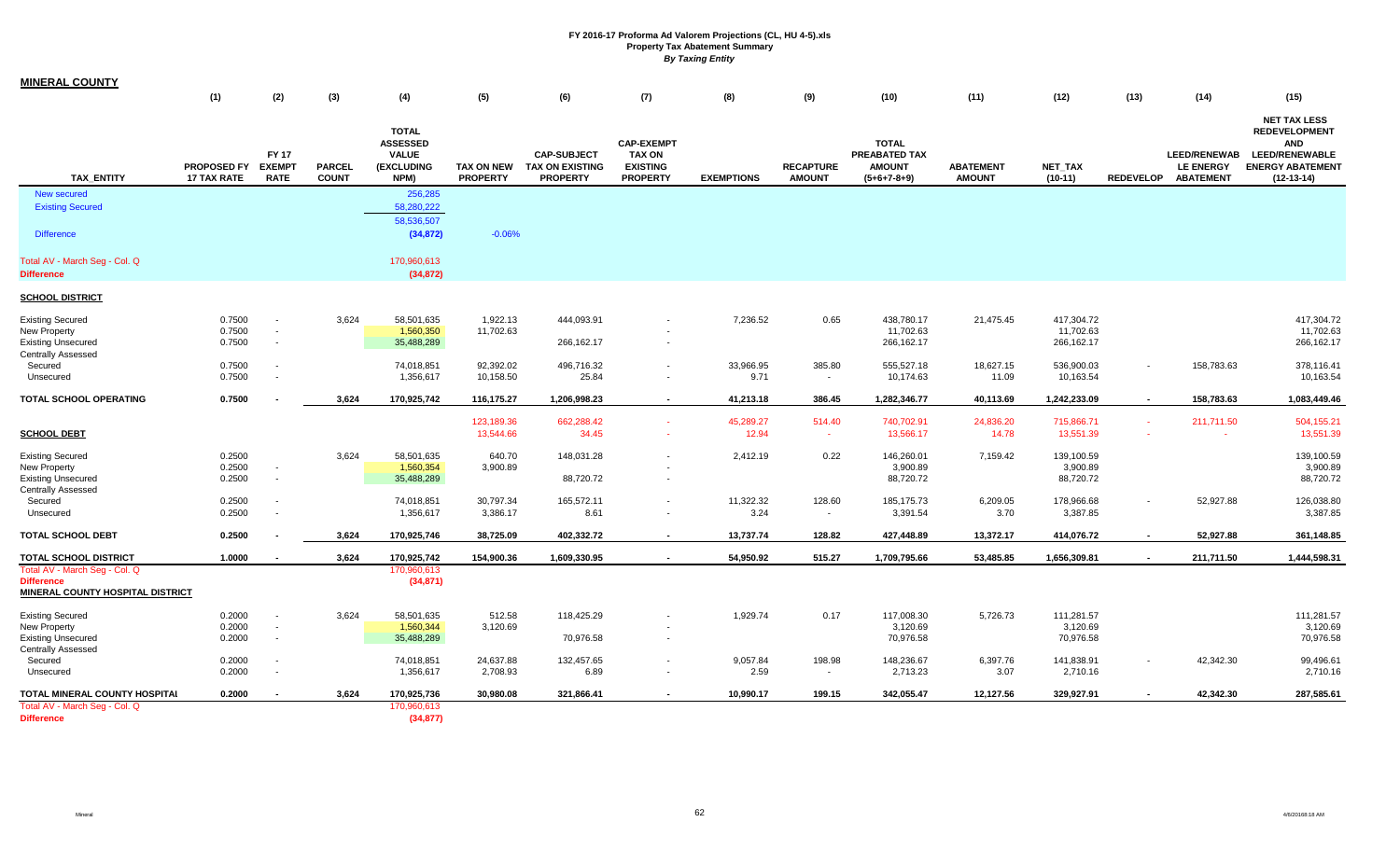| <b>NYE COUNTY</b>                                                                                                                                                                                                                                                                                                                                                                                                                                         |                                                                                                                                                                        |                                                                                                                                                                                                                                                                                                                                  |                                                                                                                                                   |                                                                                                                                                                                                                                                          |                                                                                                                                                                                                                   |                                                                                                                                                                                                                                                   |                                                                          |                                                                                                                                                                                                 |                                                                                                                                                                               |                                                                                                                                                                                                                                                   |                                                                                                                                                                                                                                |                                                                                                                                                                                                                                                |                          |                                                                                      |                                                                                                                                                                                                                                                |
|-----------------------------------------------------------------------------------------------------------------------------------------------------------------------------------------------------------------------------------------------------------------------------------------------------------------------------------------------------------------------------------------------------------------------------------------------------------|------------------------------------------------------------------------------------------------------------------------------------------------------------------------|----------------------------------------------------------------------------------------------------------------------------------------------------------------------------------------------------------------------------------------------------------------------------------------------------------------------------------|---------------------------------------------------------------------------------------------------------------------------------------------------|----------------------------------------------------------------------------------------------------------------------------------------------------------------------------------------------------------------------------------------------------------|-------------------------------------------------------------------------------------------------------------------------------------------------------------------------------------------------------------------|---------------------------------------------------------------------------------------------------------------------------------------------------------------------------------------------------------------------------------------------------|--------------------------------------------------------------------------|-------------------------------------------------------------------------------------------------------------------------------------------------------------------------------------------------|-------------------------------------------------------------------------------------------------------------------------------------------------------------------------------|---------------------------------------------------------------------------------------------------------------------------------------------------------------------------------------------------------------------------------------------------|--------------------------------------------------------------------------------------------------------------------------------------------------------------------------------------------------------------------------------|------------------------------------------------------------------------------------------------------------------------------------------------------------------------------------------------------------------------------------------------|--------------------------|--------------------------------------------------------------------------------------|------------------------------------------------------------------------------------------------------------------------------------------------------------------------------------------------------------------------------------------------|
|                                                                                                                                                                                                                                                                                                                                                                                                                                                           | (1)                                                                                                                                                                    | (2)                                                                                                                                                                                                                                                                                                                              | (3)                                                                                                                                               | (4)                                                                                                                                                                                                                                                      | (5)                                                                                                                                                                                                               | (6)                                                                                                                                                                                                                                               | (7)                                                                      | (8)                                                                                                                                                                                             | (9)                                                                                                                                                                           | (10)                                                                                                                                                                                                                                              | (11)                                                                                                                                                                                                                           | (12)                                                                                                                                                                                                                                           | (13)                     | (14)                                                                                 | (15)                                                                                                                                                                                                                                           |
| <b>TAX ENTITY</b>                                                                                                                                                                                                                                                                                                                                                                                                                                         | <b>PROPOSED</b><br>FY 17 TAX<br><b>RATE</b>                                                                                                                            | <b>FY17</b><br><b>EXEMPT</b><br><b>RATE</b>                                                                                                                                                                                                                                                                                      | <b>PARCEL</b><br><b>COUNT</b>                                                                                                                     | <b>TOTAL ASSESSED</b><br><b>VALUE</b><br>(EXCLUDING NPM)                                                                                                                                                                                                 | <b>TAX ON NEW</b><br><b>PROPERTY</b>                                                                                                                                                                              | <b>CAP-SUBJECT TAX</b><br><b>ON EXISTING</b><br><b>PROPERTY</b>                                                                                                                                                                                   | <b>CAP-EXEMPT</b><br><b>TAX ON</b><br><b>EXISTING</b><br><b>PROPERTY</b> | <b>EXEMPTIONS</b>                                                                                                                                                                               | <b>RECAPTURE</b><br><b>AMOUNT</b>                                                                                                                                             | <b>TOTAL</b><br><b>PREABATED TAX</b><br><b>AMOUNT</b><br>$(5+6+7-8+9)$                                                                                                                                                                            | <b>ABATEMENT</b><br><b>AMOUNT</b>                                                                                                                                                                                              | <b>NET TAX</b><br>$(10-11)$                                                                                                                                                                                                                    | <b>REDEVELO</b><br>Р     | <b>LEED/RENEWABL</b><br><b>E ENERGY</b><br><b>ABATEMENT</b>                          | <b>NET TAX LESS</b><br><b>REDEVELOPMENT</b><br><b>AND</b><br><b>LEED/RENEWABLE</b><br><b>ENERGY ABATEMENT</b><br>(12-13-14)                                                                                                                    |
| <b>ALL ENTITIES</b>                                                                                                                                                                                                                                                                                                                                                                                                                                       |                                                                                                                                                                        |                                                                                                                                                                                                                                                                                                                                  |                                                                                                                                                   |                                                                                                                                                                                                                                                          |                                                                                                                                                                                                                   |                                                                                                                                                                                                                                                   |                                                                          |                                                                                                                                                                                                 |                                                                                                                                                                               |                                                                                                                                                                                                                                                   |                                                                                                                                                                                                                                |                                                                                                                                                                                                                                                |                          |                                                                                      |                                                                                                                                                                                                                                                |
| <b>STATE OF NEVADA</b><br><b>GENERAL COUNTY</b><br><b>SCHOOL DISTRICT</b><br>AMARGOSA TOWN<br><b>BEATTY TOWN</b><br><b>GABBS TOWN</b><br><b>MANHATTAN TOWN</b><br>PAHRUMP TOWN<br>ROUND MOUNTAIN TOWN<br><b>TONOPAH TOWN</b><br>AMARGOSA LIBRARY DISTRICT<br><b>BEATTY LIBRARY DISTRICT</b><br>NYE COUNTY HOSPITAL DISTRICT<br>PAHRUMP COMMUNITY LIBRARY DI:<br>PAHRUMP SWIMMING POOL DISTRI<br>SMOKY VALLEY LIBRARY DISTRICT<br>TONOPAH LIBRARY DISTRICT | 0.1700<br>1.3468<br>1.3350<br>0.4949<br>0.2105<br>0.4846<br>0.3164<br>0.4795<br>0.3164<br>0.4082<br>0.3100<br>0.3200<br>0.2000<br>0.1011<br>0.0163<br>0.2918<br>0.2000 | $\blacksquare$<br>$\overline{\phantom{a}}$<br>$\sim$<br>$\sim$<br>$\sim$<br>$\blacksquare$<br>$\overline{\phantom{a}}$<br>$\overline{\phantom{a}}$<br>$\overline{\phantom{a}}$<br>$\blacksquare$<br>$\overline{\phantom{a}}$<br>$\overline{\phantom{a}}$<br>$\blacksquare$<br>$\blacksquare$<br>$\blacksquare$<br>$\blacksquare$ | 57,430<br>57,430<br>57,430<br>1,960<br>774<br>243<br>219<br>50,455<br>587<br>1,564<br>2,119<br>837<br>4,015<br>50,455<br>50,455<br>1,434<br>1,796 | 1,527,773,503<br>1,527,773,589<br>1,527,773,563<br>30,457,344<br>15,700,633<br>7,058,869<br>2.844.194<br>827,182,979<br>104,002,596<br>33,969,661<br>36,421,712<br>22,913,233<br>532,346,364<br>827,182,805<br>827,182,526<br>125,269,955<br>309,944,069 | 75,418.76<br>597,494.15<br>592,259.22<br>5,475.90<br>1,523.05<br>351.82<br>1,198.79<br>100,424.98<br>22,760.51<br>5,680.52<br>5,503.40<br>4,783.66<br>39,975.48<br>21,174.07<br>3,413.82<br>23,437.85<br>8,253.49 | 2,595,877.19<br>20,565,628.61<br>20,385,445.75<br>148,123.82<br>31,564.83<br>34,112.37<br>7.875.01<br>3,867,424.19<br>400,800.75<br>133,677.26<br>109,335.27<br>68,706.04<br>1,109,932.30<br>815,473.16<br>131,446.92<br>430,294.19<br>612,832.10 | $\sim$<br>$\blacksquare$                                                 | 74,105.80<br>587,092.45<br>581,948.66<br>2,864.93<br>38.12<br>256.92<br>74.85<br>1,481.27<br>94,496.92<br>693.69<br>1,930.32<br>167.44<br>85,215.46<br>312.33<br>50.34<br>88,194.08<br>1,197.51 | 7,655.10<br>60,647.35<br>60,115.96<br>$\sim$<br>10.24<br>193.11<br>$\sim$<br>518.21<br>9.10<br>585.46<br>$\sim$<br>15.75<br>7,908.27<br>109.27<br>17.59<br>113.51<br>7,849.76 | 2,604,845.24<br>20,636,677.66<br>20,455,872.27<br>150,734.79<br>33,060.01<br>34,400.38<br>8.998.95<br>3,966,886.11<br>329,073.44<br>139,249.55<br>112,908.35<br>73,338.00<br>1,072,600.59<br>836,444.17<br>134,827.99<br>365,651.48<br>627,737.84 | 530,400.88<br>4,325,927.48<br>4,165,199.48<br>16,714.17<br>2,723.02<br>4,032.24<br>145.63<br>880,888.15<br>14,005.66<br>22,073.01<br>14,798.49<br>9,359.80<br>247,864.46<br>208,797.75<br>29,825.29<br>28,643.64<br>210,183.10 | 2,074,444.36<br>16,310,750.18<br>16,290,672.79<br>134,020.62<br>30,336.99<br>30,368.14<br>8.853.32<br>3,085,997.96<br>315,067.78<br>117,176.54<br>98,109.86<br>63,978.20<br>824,736.13<br>627,646.42<br>105,002.70<br>337,007.84<br>417,554.74 | $\overline{\phantom{a}}$ | 260,286.85<br>1,375,692.06<br>1,363,640.51<br>233,340.95<br>$\sim$<br>195,580.77     | 1,814,157.51<br>14,935,058.12<br>14,927,032.28<br>134,020.62<br>30,336.99<br>30,368.14<br>8.853.32<br>3,085,997.96<br>315,067.78<br>117,176.54<br>98,109.86<br>63,978.20<br>591,395.18<br>627,646.42<br>105,002.70<br>337,007.84<br>221,973.97 |
| <b>TOTAL COUNTY</b>                                                                                                                                                                                                                                                                                                                                                                                                                                       |                                                                                                                                                                        |                                                                                                                                                                                                                                                                                                                                  | 57,430                                                                                                                                            | 1,527,773,503                                                                                                                                                                                                                                            | 1,509,129.48                                                                                                                                                                                                      | 51,448,549.75                                                                                                                                                                                                                                     |                                                                          | 1,520,121.09                                                                                                                                                                                    | 145,748.68                                                                                                                                                                    | 51,583,306.82<br><b>Abatement Percent</b>                                                                                                                                                                                                         | 10,711,582.25<br>20.77%                                                                                                                                                                                                        | 40,871,724.57                                                                                                                                                                                                                                  |                          | 3,428,541.14                                                                         | 37,443,183.43                                                                                                                                                                                                                                  |
| <b>STATE OF NEVADA</b>                                                                                                                                                                                                                                                                                                                                                                                                                                    |                                                                                                                                                                        |                                                                                                                                                                                                                                                                                                                                  |                                                                                                                                                   |                                                                                                                                                                                                                                                          |                                                                                                                                                                                                                   |                                                                                                                                                                                                                                                   |                                                                          |                                                                                                                                                                                                 |                                                                                                                                                                               |                                                                                                                                                                                                                                                   |                                                                                                                                                                                                                                |                                                                                                                                                                                                                                                |                          |                                                                                      |                                                                                                                                                                                                                                                |
| <b>Existing Secured</b><br>New Property<br><b>Existing Unsecured</b><br><b>Centrally Assessed</b><br>Secured<br>Unsecured                                                                                                                                                                                                                                                                                                                                 | 0.1700<br>0.1700<br>0.1700<br>0.1700<br>0.1700                                                                                                                         |                                                                                                                                                                                                                                                                                                                                  | 57,430                                                                                                                                            | 1,084,303,023<br>19,144,068<br>283,426,704<br>130,272,100<br>10,627,608                                                                                                                                                                                  | 17,057.62<br>32,544.92<br>10,534.76<br>15,281.46                                                                                                                                                                  | 1,878,005.73<br>481,825.40<br>231,600.54<br>4,445.52                                                                                                                                                                                              | $\blacksquare$<br>$\overline{\phantom{a}}$                               | 51,773.01<br>20,672.75<br>1,660.04                                                                                                                                                              | 6,913.75<br>741.35<br>$\sim$                                                                                                                                                  | 1,850,204.09<br>32,544.92<br>481,825.40<br>222,203.90<br>18,066.94                                                                                                                                                                                | 451,335.42<br>76,817.07<br>2,248.39                                                                                                                                                                                            | 1,398,868.67<br>32,544.92<br>481,825.40<br>145,386.83<br>15,818.55                                                                                                                                                                             |                          | 64,534.53<br>188,348.88<br>7,158.29<br>245.15                                        | 1,334,334.14<br>32,544.92<br>293,476.52<br>138,228.54<br>15,573.40                                                                                                                                                                             |
| TOTAL STATE OF NEVADA                                                                                                                                                                                                                                                                                                                                                                                                                                     | 0.1700                                                                                                                                                                 |                                                                                                                                                                                                                                                                                                                                  | 57,430                                                                                                                                            | 1,527,773,503                                                                                                                                                                                                                                            | 75,418.76                                                                                                                                                                                                         | 2,595,877.19                                                                                                                                                                                                                                      |                                                                          | 74,105.80                                                                                                                                                                                       | 7,655.10                                                                                                                                                                      | 2,604,845.24                                                                                                                                                                                                                                      | 530,400.88                                                                                                                                                                                                                     | 2,074,444.36                                                                                                                                                                                                                                   |                          | 260,286.85                                                                           | 1,814,157.51                                                                                                                                                                                                                                   |
| Total AV - March Seg - Col. Q<br><b>Difference</b><br><b>GENERAL COUNTY</b>                                                                                                                                                                                                                                                                                                                                                                               |                                                                                                                                                                        |                                                                                                                                                                                                                                                                                                                                  |                                                                                                                                                   | 1,527,734,902<br>38,601                                                                                                                                                                                                                                  |                                                                                                                                                                                                                   |                                                                                                                                                                                                                                                   |                                                                          |                                                                                                                                                                                                 |                                                                                                                                                                               |                                                                                                                                                                                                                                                   |                                                                                                                                                                                                                                |                                                                                                                                                                                                                                                |                          |                                                                                      |                                                                                                                                                                                                                                                |
| <b>Existing Secured</b><br>General Fund<br><b>Agriculture Extension</b><br>Medical & General Indigent<br>Dedicated Co. Medical<br>Auto Accident Indigent<br>Museum<br>Juvenile Probation                                                                                                                                                                                                                                                                  | 1.0617<br>0.0100<br>0.0798<br>0.0202<br>0.0150<br>0.0079<br>0.0728                                                                                                     | $\sim$<br>$\overline{\phantom{a}}$<br>$\sim$<br>$\sim$<br>$\blacksquare$                                                                                                                                                                                                                                                         | 57,430<br>57,430<br>57,430<br>57,430<br>57,430<br>57,430<br>57.430                                                                                | 1,084,303,023<br>1,084,303,023<br>1,084,303,023<br>1,084,303,023<br>1,084,303,023<br>1,084,303,023<br>1,084,303,023                                                                                                                                      | 106,529.30<br>1,002.73<br>8,006.98<br>2,026.95<br>1,505.24<br>792.78<br>7,304.61                                                                                                                                  | 11,728,797.76<br>110,467.14<br>881,614.56<br>223,124.49<br>165,703.19<br>87,265.31<br>804,220.79                                                                                                                                                  |                                                                          | 323,337.76<br>3,045.44<br>24,302.86<br>6,151.83<br>4,568.22<br>2,405.94<br>22,171.02                                                                                                            | 43,179.77<br>406.97<br>3,245.61<br>821.44<br>609.79<br>321.09<br>2,960.73                                                                                                     | 11,555,169.07<br>108,831.40<br>868,564.29<br>219,821.05<br>163,250.00<br>85,973.24<br>792,315.11                                                                                                                                                  | 2,939,867.15<br>26,554.35<br>214,626.48<br>53,627.66<br>39,823.32<br>20,973.66<br>193,278.73                                                                                                                                   | 8,615,301.92<br>82,277.05<br>653,937.81<br>166,193.39<br>123,426.68<br>64,999.58<br>599,036.38                                                                                                                                                 |                          | 169,137.16<br>1,593.08<br>12,712.89<br>3,218.06<br>2,389.64<br>1,258.55<br>11,597.74 | 8,446,164.76<br>80,683.97<br>641,224.92<br>162,975.33<br>121,037.04<br>63,741.03<br>587,438.64                                                                                                                                                 |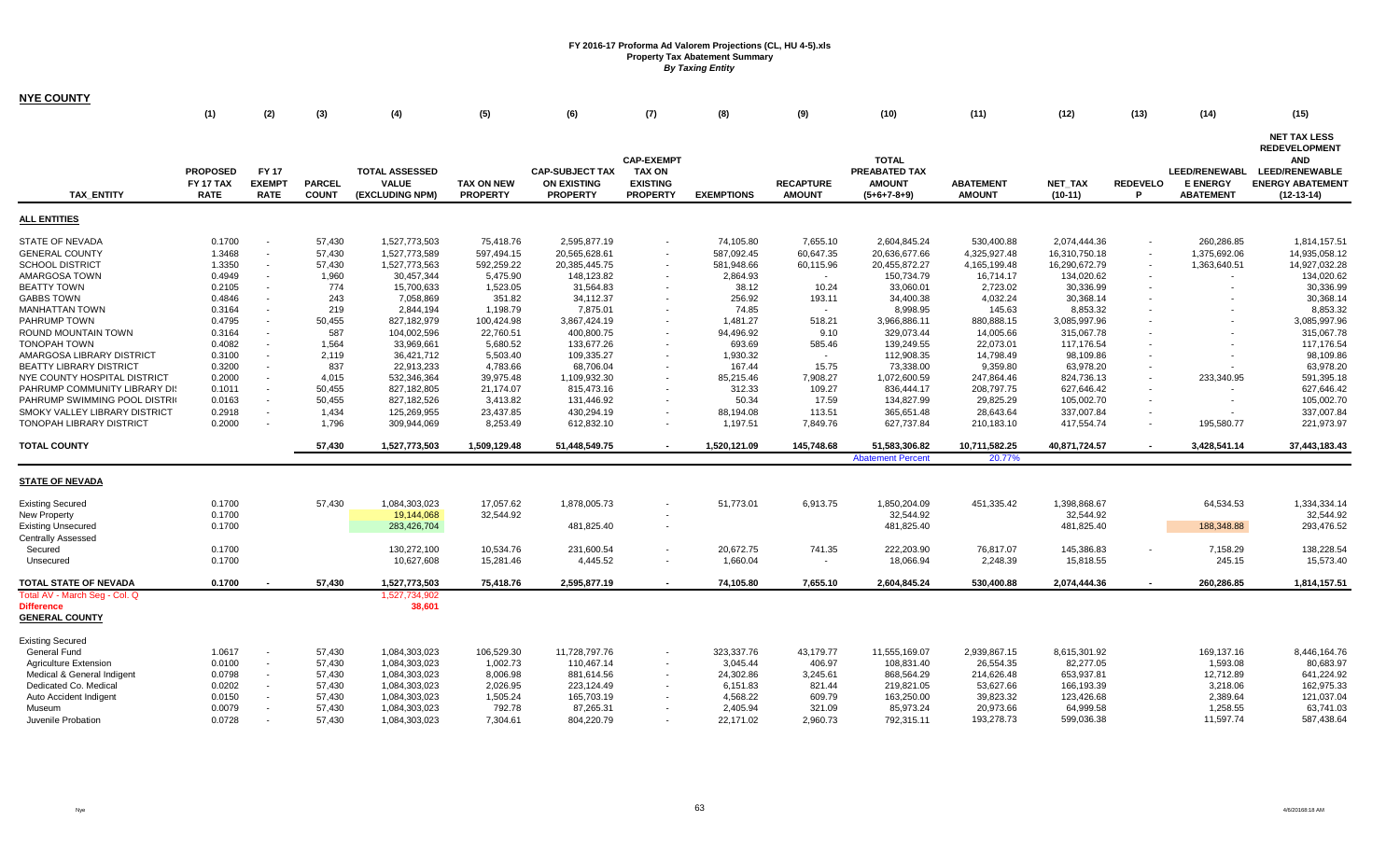| <b>NYE COUNTY</b>                                                                                                              |                                                |                                              |                               |                                                                         |                                      |                                                                 |                                                                          |                         |                                   |                                                                       |                                        |                                                                       |                      |                                                             |                                                                                                                                   |
|--------------------------------------------------------------------------------------------------------------------------------|------------------------------------------------|----------------------------------------------|-------------------------------|-------------------------------------------------------------------------|--------------------------------------|-----------------------------------------------------------------|--------------------------------------------------------------------------|-------------------------|-----------------------------------|-----------------------------------------------------------------------|----------------------------------------|-----------------------------------------------------------------------|----------------------|-------------------------------------------------------------|-----------------------------------------------------------------------------------------------------------------------------------|
|                                                                                                                                | (1)                                            | (2)                                          | (3)                           | (4)                                                                     | (5)                                  | (6)                                                             | (7)                                                                      | (8)                     | (9)                               | (10)                                                                  | (11)                                   | (12)                                                                  | (13)                 | (14)                                                        | (15)                                                                                                                              |
| <b>TAX ENTITY</b>                                                                                                              | <b>PROPOSED</b><br>FY 17 TAX<br><b>RATE</b>    | <b>FY 17</b><br><b>EXEMPT</b><br><b>RATE</b> | <b>PARCEL</b><br><b>COUNT</b> | <b>TOTAL ASSESSED</b><br><b>VALUE</b><br>(EXCLUDING NPM)                | <b>TAX ON NEW</b><br><b>PROPERTY</b> | <b>CAP-SUBJECT TAX</b><br><b>ON EXISTING</b><br><b>PROPERTY</b> | <b>CAP-EXEMPT</b><br><b>TAX ON</b><br><b>EXISTING</b><br><b>PROPERTY</b> | <b>EXEMPTIONS</b>       | <b>RECAPTURE</b><br><b>AMOUNT</b> | <b>TOTAL</b><br>PREABATED TAX<br><b>AMOUNT</b><br>$(5+6+7-8+9)$       | <b>ABATEMENT</b><br><b>AMOUNT</b>      | <b>NET TAX</b><br>$(10-11)$                                           | <b>REDEVELO</b><br>P | <b>LEED/RENEWABL</b><br><b>E ENERGY</b><br><b>ABATEMENT</b> | <b>NET TAX LESS</b><br><b>REDEVELOPMENT</b><br><b>AND</b><br><b>LEED/RENEWABLE</b><br><b>ENERGY ABATEMENT</b><br>$(12 - 13 - 14)$ |
| <b>Health Clinc</b><br>Special Capital Projects                                                                                | 0.0244<br>0.0500                               | $\sim$                                       | 57,430<br>57,430              | 1,084,303,023<br>1,084,303,023                                          | 2,448.17<br>5,016.67                 | 269,614.76<br>552,330.65                                        |                                                                          | 7,430.92<br>15,227.36   | 992.25<br>2,033.44                | 265,624.26<br>544,153.40                                              | 64,778.30<br>132,741.61                | 200,845.96<br>411,411.79                                              |                      | 3,887.14<br>7,965.47                                        | 196,958.82<br>403,446.32                                                                                                          |
| 911 Emergency                                                                                                                  | 0.0050                                         | $\sim$                                       | 57,430                        | 1,084,303,023                                                           | 501.89                               | 55,258.85                                                       | $\sim$                                                                   | 1,522.73                | 203.05                            | 54,441.06                                                             | 13,271.51                              | 41,169.55                                                             |                      | 796.55                                                      | 40,373.00                                                                                                                         |
| <b>GENERAL TOTAL</b>                                                                                                           | 1.3468                                         |                                              | 57,430                        | 1,084,303,023                                                           | 135,135.32                           | 14,878,397.50                                                   | $\sim$                                                                   | 410,164.08              | 54,774.14                         | 14,658,142.88                                                         | 3,699,542.77                           | 10,958,600.11                                                         |                      | 214,556.28                                                  | 10,744,043.83                                                                                                                     |
| New Property<br><b>Existing Unsecured</b><br><b>Centrally Assessed</b>                                                         | 1.3468<br>1.3468                               |                                              |                               | 19,144,154<br>283,426,704                                               | 257,833.47                           | 3,817,190.85                                                    | $\sim$                                                                   |                         |                                   | 257,833.47<br>3,817,190.85                                            |                                        | 257,833.47<br>3,817,190.85                                            |                      | 1,102,483.00                                                | 257,833.47<br>2,714,707.85                                                                                                        |
| Secured<br>Unsecured                                                                                                           | 1.3468<br>1.3468                               |                                              |                               | 130,272,100<br>10,627,608                                               | 83,460.23<br>121,065.13              | 1,834,821.31<br>35,218.95                                       | $\overline{\phantom{a}}$                                                 | 163,776.92<br>13,151.45 | 5,873.21<br>$\sim$                | 1,760,377.83<br>143,132.63                                            | 608,572.16<br>17,812.55                | 1,151,805.67<br>125,320.08                                            |                      | 56,710.59<br>1,942.19                                       | 1,095,095.08<br>123,377.89                                                                                                        |
| TOTAL GENERAL COUNTY                                                                                                           | 1.3468                                         |                                              | 57,430                        | 1,527,773,589                                                           | 597,494.15                           | 20,565,628.61                                                   | $\sim$                                                                   | 587,092.45              | 60,647.35                         | 20,636,677.66                                                         | 4,325,927.48                           | 16,310,750.18                                                         |                      | 1,375,692                                                   | 14,935,058.12                                                                                                                     |
| <b>March Assessors Report:</b><br>New secured<br><b>Existing Secured</b><br><b>Difference</b><br>Total AV - March Seg - Col. Q |                                                |                                              |                               | 9.957.204<br>1,074,230,528<br>1,084,187,732<br>115,291<br>1,527,734,902 | 0.01%                                |                                                                 |                                                                          |                         |                                   |                                                                       |                                        |                                                                       |                      |                                                             |                                                                                                                                   |
| <b>Difference</b>                                                                                                              |                                                |                                              |                               | 38,687                                                                  |                                      |                                                                 |                                                                          |                         |                                   |                                                                       |                                        |                                                                       |                      |                                                             |                                                                                                                                   |
| <b>SCHOOL DISTRICT</b>                                                                                                         |                                                |                                              |                               |                                                                         |                                      |                                                                 |                                                                          |                         |                                   |                                                                       |                                        |                                                                       |                      |                                                             |                                                                                                                                   |
| <b>Existing Secured</b><br>New Property<br><b>Existing Unsecured</b><br><b>Centrally Assessed</b><br>Secured                   | 0.7500<br>0.7500<br>0.7500<br>0.7500<br>0.7500 | $\sim$<br>$\sim$                             | 57,430                        | 1,084,303,023<br>19,144,129<br>283,426,704<br>130,272,100<br>10,627,608 | 75,253.75<br>143,580.97<br>46,476.97 | 8,285,378.37<br>2,125,700.28<br>1,021,767.13                    | $\sim$<br>$\sim$                                                         | 228,410.37<br>91,203.36 | 30,502.36<br>3,270.65             | 8,162,724.11<br>143,580.97<br>2,125,700.28<br>980,311.39<br>79,707.06 | 1,991,180.43<br>338,898.93<br>9,919.38 | 6,171,543.68<br>143,580.97<br>2,125,700.28<br>641,412.46<br>69,787.68 |                      | 119,482.03<br>613,945.85<br>31,580.74                       | 6,052,061.65<br>143,580.97<br>1,511,754.43<br>609,831.72<br>68,706.12                                                             |
| Unsecured                                                                                                                      |                                                |                                              |                               |                                                                         | 67,418.21                            | 19,612.57                                                       | $\overline{\phantom{a}}$                                                 | 7,323.72                | $\sim$                            |                                                                       |                                        |                                                                       |                      | 1,081.56                                                    |                                                                                                                                   |
| TOTAL SCHOOL OPERATING                                                                                                         | 0.7500                                         |                                              | 57,430                        | 1,527,773,563                                                           | 332,729.90                           | 11,452,458.35                                                   | $\sim$                                                                   | 326,937.45              | 33,773.01                         | 11,492,023.80                                                         | 2,339,998.74                           | 9,152,025.07                                                          |                      | 766,090.18                                                  | 8,385,934.89                                                                                                                      |
| <b>SCHOOL DEBT</b>                                                                                                             |                                                |                                              |                               |                                                                         | 82,729.01<br>120,004.42              | 1,818,745.49<br>34,910.37                                       |                                                                          | 162,341.98<br>13,036.23 | 5,821.76<br>$\sim$                | 1,744,954.28<br>141,878.56                                            | 603,240.10<br>17,656.49                | 1,141,714.18<br>124,222.07                                            |                      | 56,213.72<br>1,925.17                                       | 1,085,500.46<br>122,296.90                                                                                                        |
| <b>Existing Secured</b><br>New Property<br><b>Existing Unsecured</b><br><b>Centrally Assessed</b><br>Secured                   | 0.5850<br>0.5850<br>0.5850<br>0.5850           | $\sim$                                       | 57,430                        | 1,084,303,023<br>19,144,165<br>283,426,704<br>130,272,100               | 58,697.71<br>111,993.37<br>36,252.04 | 6,462,665.02<br>1,658,046.22<br>796,978.36                      | $\overline{\phantom{a}}$                                                 | 178,160.08<br>71,138.62 | 23,791.84<br>2,551.11             | 6,366,994.49<br>111,993.37<br>1,658,046.22<br>764,642.89              | 1,553,122.46<br>264,341.17             | 4,813,872.03<br>111,993.37<br>1,658,046.22<br>500,301.72              |                      | 93,195.98<br>478,877.76<br>24,632.98                        | 4,720,676.05<br>111,993.37<br>1,179,168.46<br>475,668.74                                                                          |
| Unsecured                                                                                                                      | 0.5850                                         | $\sim$                                       |                               | 10,627,608                                                              | 52,586.21                            | 15,297.80                                                       | $\overline{\phantom{a}}$                                                 | 5,712.51                | $\sim$                            | 62,171.50                                                             | 7,737.11                               | 54,434.39                                                             |                      | 843.61                                                      | 53,590.78                                                                                                                         |
| TOTAL SCHOOL DEBT                                                                                                              | 0.5850                                         |                                              | 57,430                        | 1,527,773,600                                                           | 259,529.32                           | 8,932,987.40                                                    | $\sim$                                                                   | 255,011.21              | 26,342.95                         | 8,963,848.47                                                          | 1,825,200.74                           | 7,138,647.73                                                          |                      | 597,550.33                                                  | 6,541,097.39                                                                                                                      |
| TOTAL SCHOOL DISTRICT                                                                                                          | 1.3350                                         |                                              | 57,430                        | 1,527,773,563                                                           | 592,259.22                           | 20,385,445.75                                                   |                                                                          | 581,948.66              | 60,115.96                         | 20,455,872.27                                                         | 4,165,199.48                           | 16,290,672.79                                                         |                      | 1,363,640.51                                                | 14,927,032.28                                                                                                                     |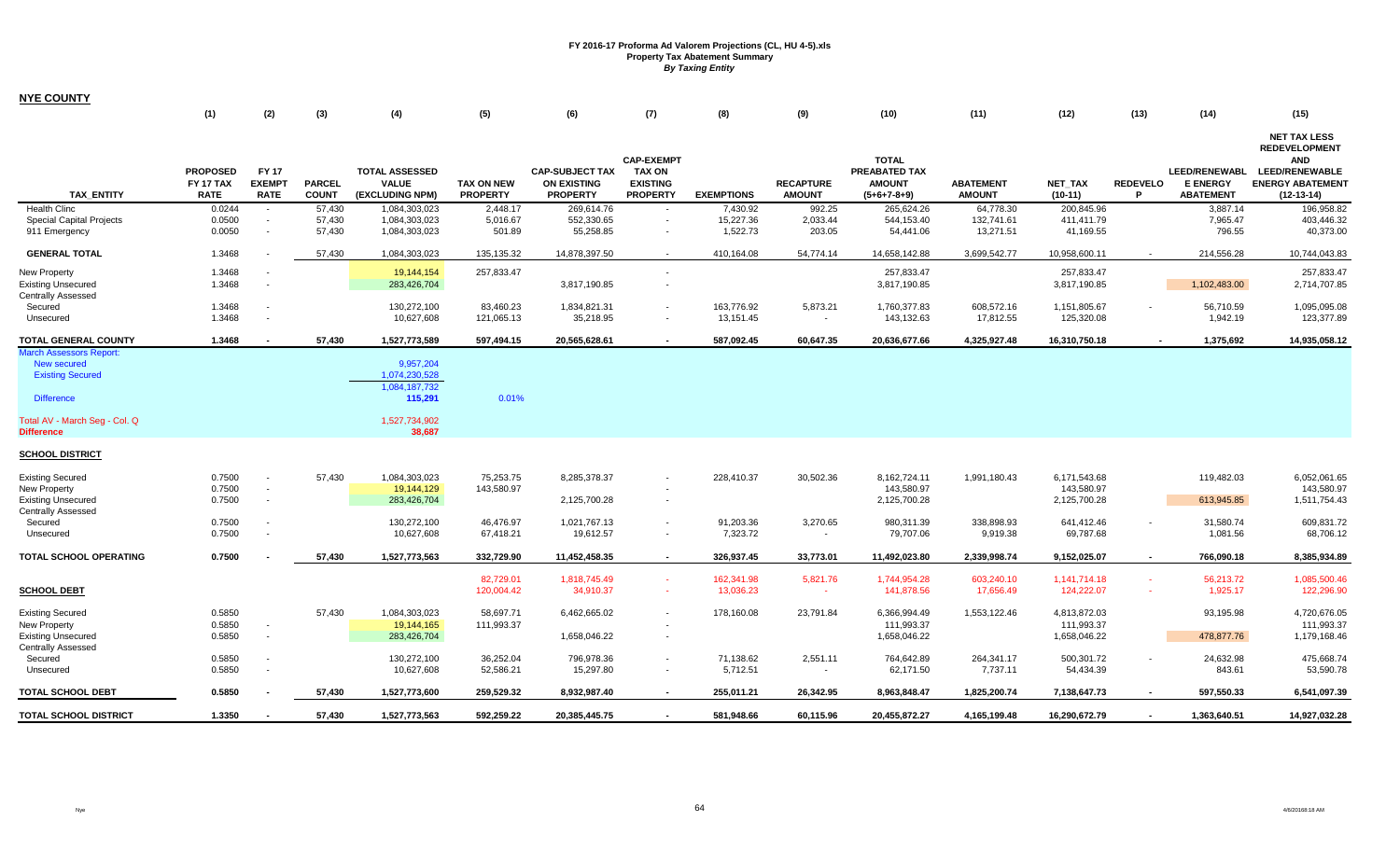| <b>NYE COUNTY</b>                                                                                        |                                             |                                              |                               |                                                                           |                                      |                                                                 |                                                                          |                                    |                                                      |                                                                 |                                   |                                     |                      |                                                             |                                                                                                                        |
|----------------------------------------------------------------------------------------------------------|---------------------------------------------|----------------------------------------------|-------------------------------|---------------------------------------------------------------------------|--------------------------------------|-----------------------------------------------------------------|--------------------------------------------------------------------------|------------------------------------|------------------------------------------------------|-----------------------------------------------------------------|-----------------------------------|-------------------------------------|----------------------|-------------------------------------------------------------|------------------------------------------------------------------------------------------------------------------------|
|                                                                                                          | (1)                                         | (2)                                          | (3)                           | (4)                                                                       | (5)                                  | (6)                                                             | (7)                                                                      | (8)                                | (9)                                                  | (10)                                                            | (11)                              | (12)                                | (13)                 | (14)                                                        | (15)                                                                                                                   |
| <b>TAX ENTITY</b><br>Total AV - March Seg - Col. Q                                                       | <b>PROPOSED</b><br>FY 17 TAX<br><b>RATE</b> | <b>FY 17</b><br><b>EXEMPT</b><br><b>RATE</b> | <b>PARCEL</b><br><b>COUNT</b> | <b>TOTAL ASSESSED</b><br><b>VALUE</b><br>(EXCLUDING NPM)<br>1,527,734,902 | <b>TAX ON NEW</b><br><b>PROPERTY</b> | <b>CAP-SUBJECT TAX</b><br><b>ON EXISTING</b><br><b>PROPERTY</b> | <b>CAP-EXEMPT</b><br><b>TAX ON</b><br><b>EXISTING</b><br><b>PROPERTY</b> | <b>EXEMPTIONS</b>                  | <b>RECAPTURE</b><br><b>AMOUNT</b>                    | <b>TOTAL</b><br>PREABATED TAX<br><b>AMOUNT</b><br>$(5+6+7-8+9)$ | <b>ABATEMENT</b><br><b>AMOUNT</b> | <b>NET TAX</b><br>$(10-11)$         | <b>REDEVELO</b><br>P | <b>LEED/RENEWABL</b><br><b>E ENERGY</b><br><b>ABATEMENT</b> | <b>NET TAX LESS</b><br><b>REDEVELOPMENT</b><br><b>AND</b><br>LEED/RENEWABLE<br><b>ENERGY ABATEMENT</b><br>$(12-13-14)$ |
| <b>Difference</b><br><b>AMARGOSA TOWN</b>                                                                |                                             |                                              |                               | 38,661                                                                    |                                      |                                                                 |                                                                          |                                    |                                                      |                                                                 |                                   |                                     |                      |                                                             |                                                                                                                        |
| <b>Existing Secured</b><br>New Property<br><b>Existing Unsecured</b><br><b>Centrally Assessed</b>        | 0.4949<br>0.4949<br>0.4949                  | $\sim$<br>$\sim$<br>$\sim$                   | 1,960                         | 24,076,514<br>577,616<br>2,591,930                                        | 262.16<br>2,858.62                   | 121,609.03<br>12,827.46                                         | $\sim$                                                                   | 2,715.13                           |                                                      | 119,156.06<br>2,858.62<br>12,827.46                             | 11,974.84                         | 107,181.22<br>2,858.62<br>12,827.46 |                      |                                                             | 107,181.22<br>2,858.62<br>12,827.46                                                                                    |
| Secured<br>Unsecured                                                                                     | 0.4949<br>0.4949                            | $\sim$<br>$\sim$                             |                               | 2,735,407<br>475,877                                                      | $\sim$<br>2,355.12                   | 13,687.33<br>$\overline{\phantom{a}}$                           | $\sim$                                                                   | 149.80<br>$\overline{\phantom{a}}$ | $\blacksquare$<br>$\overline{\phantom{a}}$           | 13,537.53<br>2,355.12                                           | 4,739.33<br>$\sim$                | 8,798.20<br>2,355.12                |                      |                                                             | 8,798.20<br>2,355.12                                                                                                   |
| <b>TOTAL AMARGOSA TOWN</b>                                                                               | 0.4949                                      |                                              | 1,960                         | 30,457,344                                                                | 5,475.90                             | 148,123.82                                                      |                                                                          | 2,864.93                           | $\overline{\phantom{a}}$                             | 150,734.79                                                      | 16,714.17                         | 134,020.62                          | $\blacksquare$       |                                                             | 134,020.62                                                                                                             |
| Total AV - March Seg - Col. Q<br><b>Difference</b><br><b>BEATTY TOWN</b>                                 |                                             |                                              |                               | 30,526,207<br>(68, 863)                                                   |                                      |                                                                 |                                                                          |                                    |                                                      |                                                                 |                                   |                                     |                      |                                                             |                                                                                                                        |
| <b>Existing Secured</b><br>New Property<br><b>Existing Unsecured</b><br><b>Centrally Assessed</b>        | 0.2105<br>0.2105<br>0.2105                  | $\sim$<br>$\sim$<br>$\sim$                   | 774                           | 10,809,323<br>433,693<br>2,536,433                                        | 10.84<br>912.92                      | 22,742.72<br>5,339.19                                           | $\sim$                                                                   |                                    | 10.24                                                | 22,763.80<br>912.92<br>5,339.19                                 | 1,517.04                          | 21,246.76<br>912.92<br>5,339.19     |                      |                                                             | 21,246.76<br>912.92<br>5,339.19                                                                                        |
| Secured<br>Unsecured                                                                                     | 0.2105<br>0.2105                            | $\sim$<br>$\overline{\phantom{a}}$           |                               | 1,636,485<br>284,698                                                      | $\sim$<br>599.29                     | 3,482.92<br>$\sim$                                              |                                                                          | 38.12<br>$\sim$                    | $\overline{\phantom{a}}$<br>$\overline{\phantom{a}}$ | 3,444.80<br>599.29                                              | 1,205.98<br>$\sim$                | 2,238.82<br>599.29                  |                      |                                                             | 2,238.82<br>599.29                                                                                                     |
| <b>TOTAL BEATTY TOWN</b>                                                                                 | 0.2105                                      |                                              | 774                           | 15,700,633                                                                | 1,523.05                             | 31,564.83                                                       |                                                                          | 38.12                              | 10.24                                                | 33,060.01                                                       | 2.723.02                          | 30,336.99                           |                      |                                                             | 30,336.99                                                                                                              |
| Total AV - March Seg - Col. Q<br><b>Difference</b><br><b>GABBS TOWN</b>                                  |                                             |                                              |                               | 15,700,633<br>(0)                                                         |                                      |                                                                 |                                                                          |                                    |                                                      |                                                                 |                                   |                                     |                      |                                                             |                                                                                                                        |
| <b>Existing Secured</b><br><b>New Property</b><br><b>Existing Unsecured</b><br><b>Centrally Assessed</b> | 0.4846<br>0.4846<br>0.4846                  | $\overline{\phantom{a}}$<br>$\sim$<br>$\sim$ | 243                           | 6,154,723<br>37,006<br>75,693                                             | $\sim$<br>179.33                     | 29,912.58<br>366.81                                             | $\sim$                                                                   | 86.80                              | 193.11                                               | 30,018.89<br>179.33<br>366.81                                   | 3,904.07                          | 26,114.82<br>179.33<br>366.81       |                      |                                                             | 26,114.82<br>179.33<br>366.81                                                                                          |
| Secured<br>Unsecured                                                                                     | 0.4846<br>0.4846                            | $\overline{\phantom{a}}$<br>$\sim$           |                               | 756,715<br>34,732                                                         | 4.18<br>168.31                       | 3,832.98<br>$\sim$                                              |                                                                          | 170.12<br>$\sim$                   | $\overline{\phantom{a}}$<br>$\sim$                   | 3,667.04<br>168.31                                              | 128.17<br>$\sim$                  | 3,538.87<br>168.31                  |                      |                                                             | 3,538.87<br>168.31                                                                                                     |
| <b>TOTAL GABBS TOWN</b>                                                                                  | 0.4846                                      | $\sim$                                       | 243                           | 7,058,869                                                                 | 351.82                               | 34,112.37                                                       |                                                                          | 256.92                             | 193.11                                               | 34,400.38                                                       | 4,032.24                          | 30,368.14                           |                      |                                                             | 30,368.14                                                                                                              |
| Total AV - March Seg - Col. Q<br><b>Difference</b>                                                       |                                             |                                              |                               | 7,058,869<br>$\Omega$                                                     |                                      |                                                                 |                                                                          |                                    |                                                      |                                                                 |                                   |                                     |                      |                                                             |                                                                                                                        |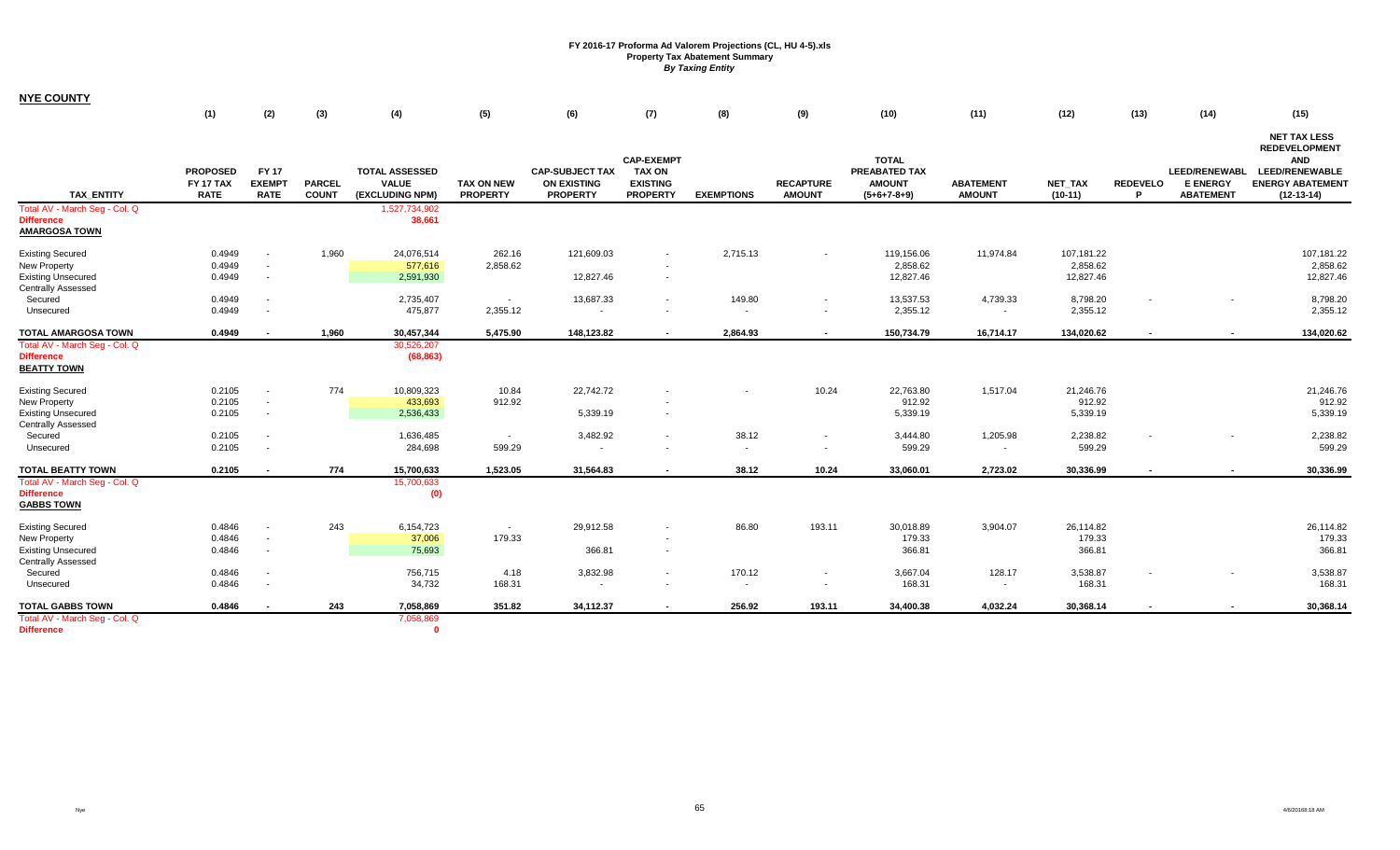| <b>NYE COUNTY</b>                                      |                                             |                                             |                               |                                                          |                                      |                                                                 |                                                     |                          |                                   |                                                 |                                   |                      |                      |                                                             | (15)                                                             |
|--------------------------------------------------------|---------------------------------------------|---------------------------------------------|-------------------------------|----------------------------------------------------------|--------------------------------------|-----------------------------------------------------------------|-----------------------------------------------------|--------------------------|-----------------------------------|-------------------------------------------------|-----------------------------------|----------------------|----------------------|-------------------------------------------------------------|------------------------------------------------------------------|
|                                                        | (1)                                         | (2)                                         | (3)                           | (4)                                                      | (5)                                  | (6)                                                             | (7)                                                 | (8)                      | (9)                               | (10)                                            | (11)                              | (12)                 | (13)                 | (14)                                                        |                                                                  |
|                                                        |                                             |                                             |                               |                                                          |                                      |                                                                 | <b>CAP-EXEMPT</b>                                   |                          |                                   | <b>TOTAL</b>                                    |                                   |                      |                      |                                                             | <b>NET TAX LESS</b><br><b>REDEVELOPMENT</b><br><b>AND</b>        |
| <b>TAX ENTITY</b>                                      | <b>PROPOSED</b><br>FY 17 TAX<br><b>RATE</b> | <b>FY17</b><br><b>EXEMPT</b><br><b>RATE</b> | <b>PARCEL</b><br><b>COUNT</b> | <b>TOTAL ASSESSED</b><br><b>VALUE</b><br>(EXCLUDING NPM) | <b>TAX ON NEW</b><br><b>PROPERTY</b> | <b>CAP-SUBJECT TAX</b><br><b>ON EXISTING</b><br><b>PROPERTY</b> | <b>TAX ON</b><br><b>EXISTING</b><br><b>PROPERTY</b> | <b>EXEMPTIONS</b>        | <b>RECAPTURE</b><br><b>AMOUNT</b> | PREABATED TAX<br><b>AMOUNT</b><br>$(5+6+7-8+9)$ | <b>ABATEMENT</b><br><b>AMOUNT</b> | NET_TAX<br>$(10-11)$ | <b>REDEVELO</b><br>P | <b>LEED/RENEWABL</b><br><b>E ENERGY</b><br><b>ABATEMENT</b> | <b>LEED/RENEWABLE</b><br><b>ENERGY ABATEMENT</b><br>$(12-13-14)$ |
| <b>MANHATTAN TOWN</b>                                  |                                             |                                             |                               |                                                          |                                      |                                                                 |                                                     |                          |                                   |                                                 |                                   |                      |                      |                                                             |                                                                  |
|                                                        |                                             |                                             |                               |                                                          |                                      |                                                                 |                                                     |                          |                                   |                                                 |                                   |                      |                      |                                                             |                                                                  |
| <b>Existing Secured</b><br>New Property                | 0.3164<br>0.3164                            | $\sim$<br>$\sim$                            | 219                           | 1,077,254<br>348,838                                     | $\sim$<br>1,103.72                   | 3,408.34                                                        |                                                     |                          |                                   | 3,408.34<br>1,103.72                            | 102.38                            | 3,305.96<br>1,103.72 |                      |                                                             | 3,305.96<br>1,103.72                                             |
| <b>Existing Unsecured</b>                              | 0.3164                                      | $\sim$                                      |                               | 928,801                                                  |                                      | 2,938.73                                                        |                                                     |                          |                                   | 2,938.73                                        |                                   | 2,938.73             |                      |                                                             | 2,938.73                                                         |
| <b>Centrally Assessed</b>                              |                                             |                                             |                               |                                                          |                                      |                                                                 |                                                     |                          |                                   |                                                 |                                   |                      |                      |                                                             |                                                                  |
| Secured                                                | 0.3164                                      | $\sim$                                      |                               | 470,836                                                  | 36.65                                | 1,527.94                                                        |                                                     | 74.85                    |                                   | 1,489.74                                        | 43.25                             | 1,446.49             |                      |                                                             | 1,446.49                                                         |
| Unsecured                                              | 0.3164                                      | $\sim$                                      |                               | 18,464                                                   | 58.42                                | $\sim$                                                          |                                                     | $\sim$                   |                                   | 58.42                                           | $\sim$                            | 58.42                |                      |                                                             | 58.42                                                            |
| TOTAL MANHATTAN TOWN                                   | 0.3164                                      | $\overline{\phantom{a}}$                    | 219                           | 2,844,194                                                | 1.198.79                             | 7,875.01                                                        |                                                     | 74.85                    |                                   | 8,998.95                                        | 145.63                            | 8,853.32             |                      |                                                             | 8,853.32                                                         |
| Total AV - March Seg - Col. Q                          |                                             |                                             |                               | 2,844,193                                                |                                      |                                                                 |                                                     |                          |                                   |                                                 |                                   |                      |                      |                                                             |                                                                  |
| <b>Difference</b>                                      |                                             |                                             |                               |                                                          |                                      |                                                                 |                                                     |                          |                                   |                                                 |                                   |                      |                      |                                                             |                                                                  |
| <b>PAHRUMP TOWN</b>                                    |                                             |                                             |                               |                                                          |                                      |                                                                 |                                                     |                          |                                   |                                                 |                                   |                      |                      |                                                             |                                                                  |
| <b>Existing Secured</b>                                | 0.4795                                      | $\overline{\phantom{a}}$                    | 50,455                        | 756,186,130                                              | 13,203.20                            | 3,612,754.01                                                    |                                                     | 19.20                    | 518.21                            | 3,626,456.22                                    | 788,951.25                        | 2,837,504.97         |                      |                                                             | 2,837,504.97                                                     |
| New Property                                           | 0.4795                                      | $\sim$                                      |                               | 13,396,298                                               | 64,235.25                            |                                                                 |                                                     |                          |                                   | 64,235.25                                       |                                   | 64,235.25            |                      |                                                             | 64,235.25                                                        |
| <b>Existing Unsecured</b>                              | 0.4795                                      | $\sim$                                      |                               | 25,250,969                                               |                                      | 121,078.40                                                      |                                                     |                          |                                   | 121,078.40                                      |                                   | 121,078.40           |                      |                                                             | 121,078.40                                                       |
| <b>Centrally Assessed</b>                              |                                             |                                             |                               |                                                          |                                      |                                                                 |                                                     |                          |                                   |                                                 |                                   |                      |                      |                                                             |                                                                  |
| Secured                                                | 0.4795                                      | $\sim$                                      |                               | 27,555,727                                               | $\sim$                               | 133,591.78                                                      |                                                     | 1,462.07                 | $\overline{\phantom{a}}$          | 132,129.71                                      | 91,936.90                         | 40,192.81            |                      |                                                             | 40,192.81                                                        |
| Unsecured                                              | 0.4795                                      | $\overline{\phantom{a}}$                    |                               | 4,793,855                                                | 22,986.53                            |                                                                 |                                                     | $\sim$                   |                                   | 22,986.53                                       | $\sim$                            | 22,986.53            |                      |                                                             | 22,986.53                                                        |
| <b>TOTAL PAHRUMP TOWN</b>                              | 0.4795                                      |                                             | 50,455                        | 827,182,979                                              | 100,424.98                           | 3,867,424.19                                                    |                                                     | 1,481.27                 | 518.21                            | 3,966,886.11                                    | 880,888.15                        | 3,085,997.96         |                      |                                                             | 3,085,997.96                                                     |
| Total AV - March Seg - Col. Q                          |                                             |                                             |                               | 827,075,546                                              |                                      |                                                                 |                                                     |                          |                                   |                                                 |                                   |                      |                      |                                                             |                                                                  |
| <b>Difference</b><br><b>ROUND MOUNTAIN TOWN</b>        |                                             |                                             |                               | 107,433                                                  |                                      |                                                                 |                                                     |                          |                                   |                                                 |                                   |                      |                      |                                                             |                                                                  |
|                                                        |                                             |                                             |                               |                                                          |                                      |                                                                 |                                                     |                          |                                   |                                                 |                                   |                      |                      |                                                             |                                                                  |
| <b>Existing Secured</b>                                | 0.3164                                      | $\overline{\phantom{a}}$                    | 587                           | 100,617,697                                              | 21,849.68                            | 390,828.53                                                      |                                                     | 94,323.69                | 9.10                              | 318,363.62                                      | 13,905.10                         | 304,458.52           |                      |                                                             | 304,458.52                                                       |
| New Property                                           | 0.3164                                      | $\sim$                                      |                               | 244,553                                                  | 773.76                               |                                                                 |                                                     |                          |                                   | 773.76                                          |                                   | 773.76               |                      |                                                             | 773.76                                                           |
| <b>Existing Unsecured</b>                              | 0.3164                                      | $\sim$                                      |                               | 2,072,325                                                |                                      | 6,556.84                                                        |                                                     |                          |                                   | 6,556.84                                        |                                   | 6,556.84             |                      |                                                             | 6,556.84                                                         |
| <b>Centrally Assessed</b>                              | 0.3164                                      | $\sim$                                      |                               | 1,025,088                                                | 1.23                                 | 3,415.38                                                        |                                                     | 173.23                   | $\overline{\phantom{a}}$          | 3,243.38                                        | 100.56                            | 3,142.82             |                      |                                                             | 3,142.82                                                         |
| Secured<br>Unsecured                                   | 0.3164                                      | $\overline{\phantom{a}}$                    |                               | 42,933                                                   | 135.84                               |                                                                 |                                                     |                          | $\overline{\phantom{a}}$          | 135.84                                          | $\sim$                            | 135.84               |                      |                                                             | 135.84                                                           |
|                                                        |                                             |                                             |                               |                                                          |                                      |                                                                 |                                                     |                          |                                   |                                                 |                                   |                      |                      |                                                             |                                                                  |
| TOTAL ROUND MOUNTAIN TOWN                              | 0.3164                                      |                                             | 587                           | 104,002,596                                              | 22,760.51                            | 400,800.75                                                      |                                                     | 94,496.92                | 9.10                              | 329,073.44                                      | 14,005.66                         | 315,067.78           |                      |                                                             | 315,067.78                                                       |
| Total AV - March Seg - Col. Q<br><b>Difference</b>     |                                             |                                             |                               | 104,002,596<br>(0)                                       |                                      |                                                                 |                                                     |                          |                                   |                                                 |                                   |                      |                      |                                                             |                                                                  |
| <b>TONOPAH TOWN</b>                                    |                                             |                                             |                               |                                                          |                                      |                                                                 |                                                     |                          |                                   |                                                 |                                   |                      |                      |                                                             |                                                                  |
|                                                        |                                             |                                             |                               |                                                          |                                      |                                                                 |                                                     |                          |                                   |                                                 |                                   |                      |                      |                                                             |                                                                  |
| <b>Existing Secured</b>                                | 0.4082                                      | $\sim$                                      | 1,564                         | 26,918,837                                               | 977.00                               | 108,905.64                                                      |                                                     |                          | 553.84                            | 110,436.48                                      | 20,820.16                         | 89,616.32            |                      |                                                             | 89,616.32                                                        |
| New Property                                           | 0.4082                                      | $\sim$                                      |                               | 600,433                                                  | 2,450.97                             |                                                                 |                                                     |                          |                                   | 2,450.97                                        |                                   | 2,450.97             |                      |                                                             | 2,450.97<br>8,617.93                                             |
| <b>Existing Unsecured</b><br><b>Centrally Assessed</b> | 0.4082                                      | $\sim$                                      |                               | 2,111,204                                                |                                      | 8,617.93                                                        |                                                     |                          |                                   | 8,617.93                                        |                                   | 8,617.93             |                      |                                                             |                                                                  |
| Secured                                                | 0.4082                                      | $\sim$                                      |                               | 4,209,170                                                | 1,721.82                             | 16,153.69                                                       |                                                     | 693.69                   | 31.62                             | 17,213.44                                       | 1,252.85                          | 15,960.59            |                      |                                                             | 15,960.59                                                        |
| Unsecured                                              | 0.4082                                      | $\sim$                                      |                               | 130,018                                                  | 530.73                               | $\sim$                                                          |                                                     | $\overline{\phantom{a}}$ | $\overline{\phantom{a}}$          | 530.73                                          | $\overline{\phantom{a}}$          | 530.73               |                      |                                                             | 530.73                                                           |
|                                                        |                                             |                                             |                               |                                                          |                                      |                                                                 |                                                     |                          |                                   |                                                 |                                   |                      |                      |                                                             |                                                                  |
| <b>TOTAL TONOPAH TOWN</b>                              | 0.4082                                      |                                             | 1.564                         | 33.969.661                                               | 5.680.52                             | 133.677.26                                                      |                                                     | 693.69                   | 585.46                            | 139.249.55                                      | 22.073.01                         | 117,176.54           |                      |                                                             | 117,176.54                                                       |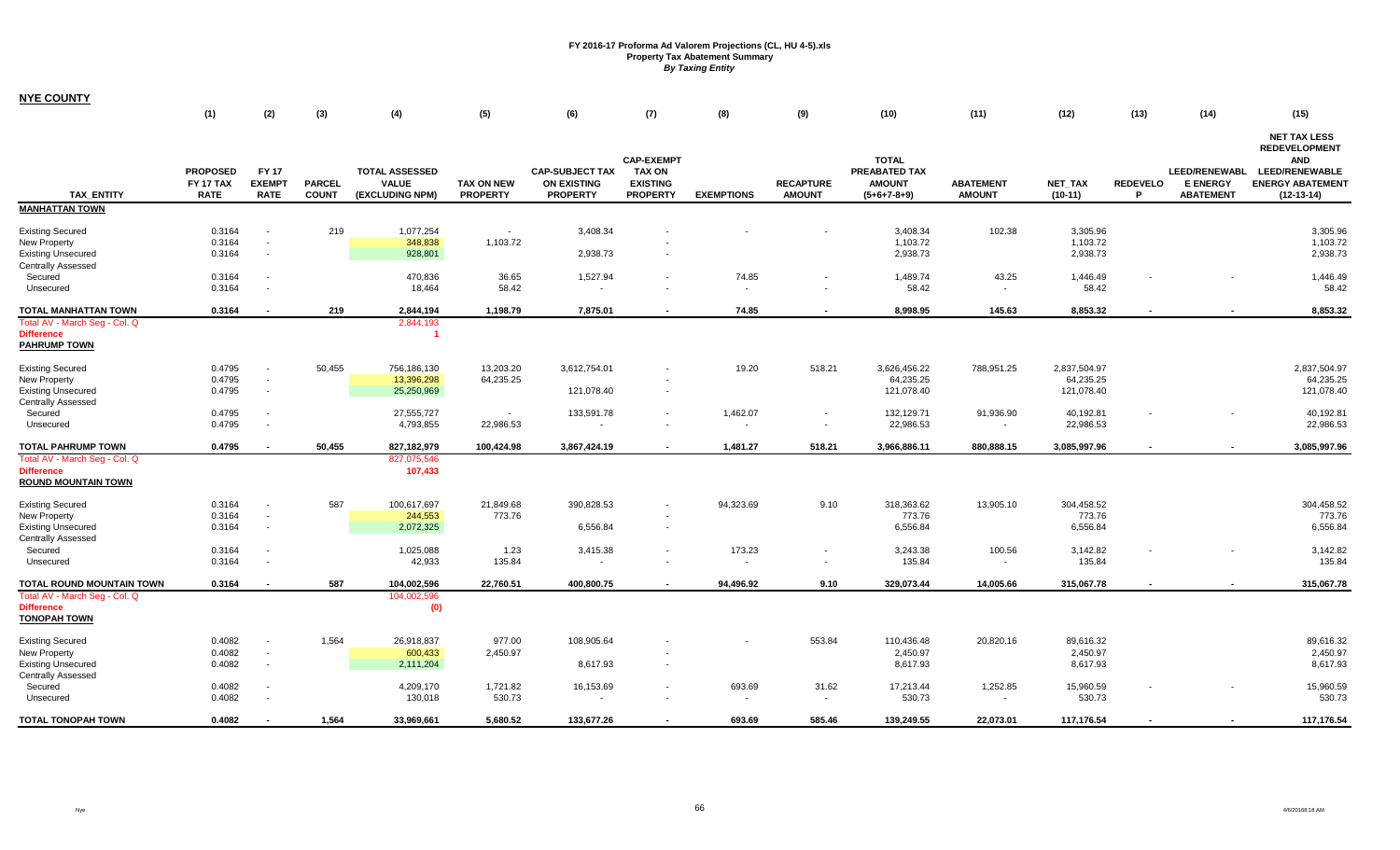| <b>NYE COUNTY</b>                                   |                              |                                    |               |                                       |                       |                                              |                                  |                          |                  |                                |                          |                        |                          |                                         |                                                  |
|-----------------------------------------------------|------------------------------|------------------------------------|---------------|---------------------------------------|-----------------------|----------------------------------------------|----------------------------------|--------------------------|------------------|--------------------------------|--------------------------|------------------------|--------------------------|-----------------------------------------|--------------------------------------------------|
|                                                     | (1)                          | (2)                                | (3)           | (4)                                   | (5)                   | (6)                                          | (7)                              | (8)                      | (9)              | (10)                           | (11)                     | (12)                   | (13)                     | (14)                                    | (15)                                             |
|                                                     |                              |                                    |               |                                       |                       |                                              |                                  |                          |                  |                                |                          |                        |                          |                                         |                                                  |
|                                                     |                              |                                    |               |                                       |                       |                                              |                                  |                          |                  |                                |                          |                        |                          |                                         | <b>NET TAX LESS</b>                              |
|                                                     |                              |                                    |               |                                       |                       |                                              |                                  |                          |                  |                                |                          |                        |                          |                                         | <b>REDEVELOPMENT</b>                             |
|                                                     |                              |                                    |               |                                       |                       |                                              | <b>CAP-EXEMPT</b>                |                          |                  | <b>TOTAL</b>                   |                          |                        |                          |                                         | <b>AND</b>                                       |
|                                                     | <b>PROPOSED</b><br>FY 17 TAX | <b>FY17</b><br><b>EXEMPT</b>       | <b>PARCEL</b> | <b>TOTAL ASSESSED</b><br><b>VALUE</b> | <b>TAX ON NEW</b>     | <b>CAP-SUBJECT TAX</b><br><b>ON EXISTING</b> | <b>TAX ON</b><br><b>EXISTING</b> |                          | <b>RECAPTURE</b> | PREABATED TAX<br><b>AMOUNT</b> | <b>ABATEMENT</b>         | <b>NET TAX</b>         | <b>REDEVELO</b>          | <b>LEED/RENEWABL</b><br><b>E ENERGY</b> | <b>LEED/RENEWABLE</b><br><b>ENERGY ABATEMENT</b> |
| TAX_ENTITY                                          | <b>RATE</b>                  | <b>RATE</b>                        | <b>COUNT</b>  | (EXCLUDING NPM)                       | <b>PROPERTY</b>       | <b>PROPERTY</b>                              | <b>PROPERTY</b>                  | <b>EXEMPTIONS</b>        | <b>AMOUNT</b>    | $(5+6+7-8+9)$                  | <b>AMOUNT</b>            | $(10-11)$              | P                        | <b>ABATEMENT</b>                        | $(12-13-14)$                                     |
| Total AV - March Seg - Col. Q                       |                              |                                    |               | 33,969,636                            |                       |                                              |                                  |                          |                  |                                |                          |                        |                          |                                         |                                                  |
| <b>Difference</b>                                   |                              |                                    |               | 25                                    |                       |                                              |                                  |                          |                  |                                |                          |                        |                          |                                         |                                                  |
| <b>AMARGOSA LIBRARY DISTRICT</b>                    |                              |                                    |               |                                       |                       |                                              |                                  |                          |                  |                                |                          |                        |                          |                                         |                                                  |
|                                                     |                              |                                    |               |                                       |                       |                                              |                                  |                          |                  |                                |                          |                        |                          |                                         |                                                  |
| <b>Existing Secured</b>                             | 0.3100                       | $\overline{\phantom{a}}$           | 2,119         | 25,387,836                            | 164.22                | 80,244.48                                    |                                  | 1,705.37                 |                  | 78,703.33                      | 7,681.43                 | 71,021.90              |                          |                                         | 71,021.90                                        |
| New Property                                        | 0.3100                       | $\sim$                             |               | 581,451                               | 1,802.50              |                                              |                                  |                          |                  | 1,802.50                       |                          | 1,802.50               |                          |                                         | 1,802.50                                         |
| <b>Existing Unsecured</b>                           | 0.3100                       | $\sim$                             |               | 2,753,724                             |                       | 8,536.54                                     | $\sim$                           |                          |                  | 8,536.54                       |                          | 8,536.54               |                          |                                         | 8,536.54                                         |
| <b>Centrally Assessed</b><br>Secured                | 0.3100                       | $\overline{\phantom{a}}$           |               | 6,557,838                             | $\sim$                | 20,554.25                                    | $\sim$                           | 224.95                   |                  | 20,329.30                      | 7,117.06                 | 13,212.24              |                          |                                         | 13,212.24                                        |
| Unsecured                                           | 0.3100                       | $\blacksquare$                     |               | 1,140,863                             | 3,536.68              |                                              |                                  | $\overline{\phantom{a}}$ |                  | 3,536.68                       | $\sim$                   | 3,536.68               |                          |                                         | 3,536.68                                         |
|                                                     |                              |                                    |               |                                       |                       |                                              |                                  |                          |                  |                                |                          |                        |                          |                                         |                                                  |
| TOTAL AMARGOSA LIBRARY DISTRI                       | 0.3100                       |                                    | 2,119         | 36,421,712                            | 5,503.40              | 109,335.27                                   |                                  | 1,930.32                 | $\overline{a}$   | 112,908.35                     | 14,798.49                | 98,109.86              |                          |                                         | 98,109.86                                        |
| Total AV - March Seg - Col. Q                       |                              |                                    |               | 36,490,577                            |                       |                                              |                                  |                          |                  |                                |                          |                        |                          |                                         |                                                  |
| <b>Difference</b><br><b>BEATTY LIBRARY DISTRICT</b> |                              |                                    |               | (68, 865)                             |                       |                                              |                                  |                          |                  |                                |                          |                        |                          |                                         |                                                  |
|                                                     |                              |                                    |               |                                       |                       |                                              |                                  |                          |                  |                                |                          |                        |                          |                                         |                                                  |
| <b>Existing Secured</b>                             | 0.3200                       | $\overline{\phantom{a}}$           | 837           | 11,171,967                            | 16.48                 | 35,733.73                                    |                                  |                          | 15.58            | 35,765.79                      | 2,754.21                 | 33,011.58              |                          |                                         | 33,011.58                                        |
| New Property                                        | 0.3200                       | $\sim$                             |               | 683,031                               | 2,185.70              |                                              |                                  |                          |                  | 2,185.70                       |                          | 2,185.70               |                          |                                         | 2,185.70                                         |
| <b>Existing Unsecured</b>                           | 0.3200                       | $\sim$                             |               | 5,599,311                             |                       | 17,917.80                                    | $\sim$                           |                          |                  | 17,917.80                      |                          | 17,917.80              |                          |                                         | 17,917.80                                        |
| <b>Centrally Assessed</b>                           |                              |                                    |               |                                       |                       |                                              |                                  |                          |                  |                                |                          |                        |                          |                                         |                                                  |
| Secured                                             | 0.3200                       | $\sim$                             |               | 4,652,218                             | 0.02                  | 15,054.51                                    |                                  | 167.44                   | 0.17             | 14,887.26                      | 6,605.59                 | 8,281.67               |                          |                                         | 8,281.67                                         |
| Unsecured                                           | 0.3200                       | $\blacksquare$                     |               | 806,706                               | 2,581.46              |                                              |                                  | $\blacksquare$           | $\sim$           | 2,581.46                       | $\overline{\phantom{a}}$ | 2,581.46               |                          |                                         | 2,581.46                                         |
| TOTAL BEATTY LIBRARY DISTRICT                       | 0.3200                       | $\blacksquare$                     | 837           | 22,913,233                            | 4,783.66              | 68,706.04                                    |                                  | 167.44                   | 15.75            | 73,338.00                      | 9,359.80                 | 63,978.20              |                          |                                         | 63,978.20                                        |
| Total AV - March Seg - Col. Q                       |                              |                                    |               | 22,913,234                            |                       |                                              |                                  |                          |                  |                                |                          |                        |                          |                                         |                                                  |
| <b>Difference</b>                                   |                              |                                    |               | (2)                                   |                       |                                              |                                  |                          |                  |                                |                          |                        |                          |                                         |                                                  |
| NYE COUNTY HOSPITAL DISTRICT                        |                              |                                    |               |                                       |                       |                                              |                                  |                          |                  |                                |                          |                        |                          |                                         |                                                  |
|                                                     |                              |                                    |               |                                       |                       |                                              |                                  |                          |                  |                                |                          |                        |                          |                                         |                                                  |
| <b>Existing Secured</b>                             | 0.2000<br>0.2000             | $\overline{\phantom{a}}$<br>$\sim$ | 4,015         | 289,286,099<br>4,320,899              | 14,444.51<br>8,641.80 | 623,928.45                                   |                                  | 59,801.18                | 7,908.27         | 586,480.05<br>8,641.80         | 225,759.89               | 360,720.16<br>8,641.80 |                          | 31,861.88                               | 328,858.28<br>8,641.80                           |
| New Property<br><b>Existing Unsecured</b>           | 0.2000                       | $\overline{\phantom{a}}$           |               | 143,346,865                           |                       | 286,693.73                                   | . —                              |                          |                  | 286,693.73                     |                          | 286,693.73             |                          | 163,718.89                              | 122,974.84                                       |
| <b>Centrally Assessed</b>                           |                              |                                    |               |                                       |                       |                                              |                                  |                          |                  |                                |                          |                        |                          |                                         |                                                  |
| Secured                                             | 0.2000                       | $\overline{\phantom{a}}$           |               | 91,506,317                            | 12,393.83             | 194,080.10                                   | $\sim$                           | 23,461.29                |                  | 183,012.64                     | 20,727.34                | 162,285.30             | $\overline{\phantom{a}}$ | 37,471.77                               | 124,813.53                                       |
| Unsecured                                           | 0.2000                       | $\overline{\phantom{a}}$           |               | 3,886,184                             | 4,495.34              | 5,230.02                                     | $\sim$                           | 1,952.99                 | $\blacksquare$   | 7,772.37                       | 1,377.23                 | 6,395.14               |                          | 288.41                                  | 6,106.73                                         |
|                                                     |                              |                                    |               |                                       |                       |                                              |                                  |                          |                  |                                |                          |                        |                          |                                         |                                                  |
| TOTAL NYE COUNTY HOSPITAL DIS'                      | 0.2000                       | $\overline{\phantom{a}}$           | 4,015         | 532,346,364                           | 39,975.48             | 1,109,932.30                                 |                                  | 85,215.46                | 7,908.27         | 1,072,600.59                   | 247,864.46               | 824,736.13             |                          | 233,340.95                              | 591,395.18                                       |
| Total AV - March Seg - Col. Q<br><b>Difference</b>  |                              |                                    |               | 532,346,350<br>(426,063)              |                       |                                              |                                  |                          |                  |                                |                          |                        |                          |                                         |                                                  |
| PAHRUMP COMMUNITY LIBRARY DISTRICT                  |                              |                                    |               |                                       |                       |                                              |                                  |                          |                  |                                |                          |                        |                          |                                         |                                                  |
|                                                     |                              |                                    |               |                                       |                       |                                              |                                  |                          |                  |                                |                          |                        |                          |                                         |                                                  |
| <b>Existing Secured</b>                             | 0.1011                       | $\overline{\phantom{a}}$           | 50,455        | 756,186,130                           | 2,784.00              | 761,777.32                                   |                                  | 4.06                     | 109.27           | 764,666.53                     | 187,086.29               | 577,580.24             |                          |                                         | 577,580.24                                       |
| New Property                                        | 0.1011                       | $\blacksquare$                     |               | 13,396,124                            | 13,543.48             |                                              |                                  |                          |                  | 13,543.48                      |                          | 13,543.48              |                          |                                         | 13,543.48                                        |
| <b>Existing Unsecured</b>                           | 0.1011                       | $\overline{\phantom{a}}$           |               | 25,250,969                            |                       | 25,528.73                                    | $\overline{\phantom{a}}$         |                          |                  | 25,528.73                      |                          | 25,528.73              |                          |                                         | 25,528.73                                        |
| <b>Centrally Assessed</b>                           |                              |                                    |               |                                       |                       |                                              |                                  |                          |                  |                                |                          |                        |                          |                                         |                                                  |
| Secured                                             | 0.1011                       | $\blacksquare$                     |               | 27,555,727                            |                       | 28,167.11                                    |                                  | 308.27                   |                  | 27,858.84                      | 21,711.46                | 6,147.38               |                          |                                         | 6,147.38                                         |
| Unsecured                                           | 0.1011                       | $\blacksquare$                     |               | 4,793,855                             | 4,846.59              |                                              |                                  |                          |                  | 4,846.59                       | $\overline{\phantom{a}}$ | 4,846.59               |                          |                                         | 4,846.59                                         |
| TOTAL PAHRUMP COMMUNITY LIBR                        | 0.1011                       |                                    | 50,455        | 827,182,805                           | 21,174.07             | 815,473.16                                   |                                  | 312.33                   | 109.27           | 836,444.17                     | 208,797.75               | 627,646.42             |                          |                                         | 627,646.42                                       |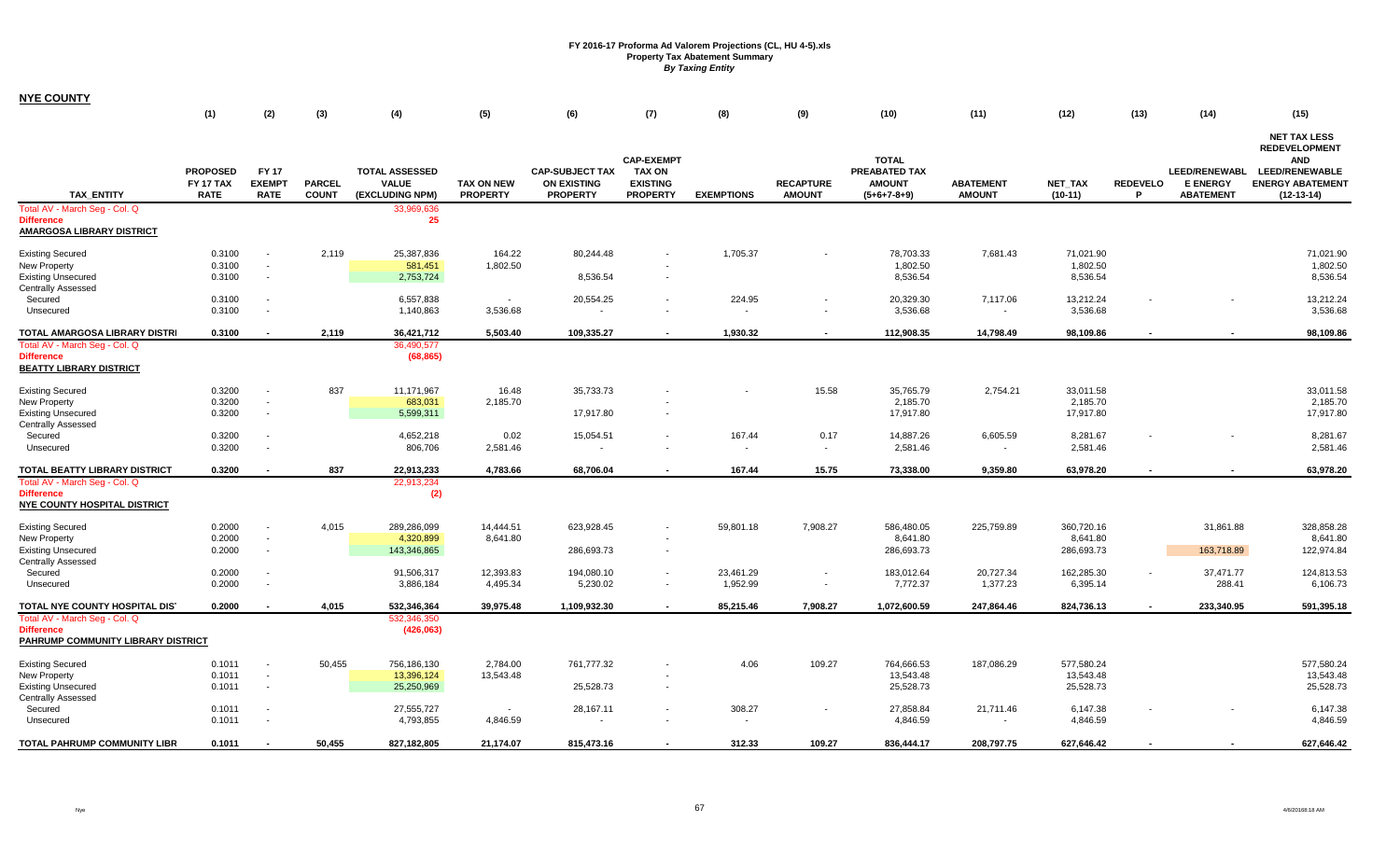| <b>NYE COUNTY</b>                                                                                 |                                             |                                              |                               |                                                          |                                      |                                                                 |                                                                          |                                      |                                   |                                                                 |                                   |                                     |                          |                                                             |                                                                                                                               |
|---------------------------------------------------------------------------------------------------|---------------------------------------------|----------------------------------------------|-------------------------------|----------------------------------------------------------|--------------------------------------|-----------------------------------------------------------------|--------------------------------------------------------------------------|--------------------------------------|-----------------------------------|-----------------------------------------------------------------|-----------------------------------|-------------------------------------|--------------------------|-------------------------------------------------------------|-------------------------------------------------------------------------------------------------------------------------------|
|                                                                                                   | (1)                                         | (2)                                          | (3)                           | (4)                                                      | (5)                                  | (6)                                                             | (7)                                                                      | (8)                                  | (9)                               | (10)                                                            | (11)                              | (12)                                | (13)                     | (14)                                                        | (15)                                                                                                                          |
| <b>TAX ENTITY</b>                                                                                 | <b>PROPOSED</b><br>FY 17 TAX<br><b>RATE</b> | <b>FY 17</b><br><b>EXEMPT</b><br><b>RATE</b> | <b>PARCEL</b><br><b>COUNT</b> | <b>TOTAL ASSESSED</b><br><b>VALUE</b><br>(EXCLUDING NPM) | <b>TAX ON NEW</b><br><b>PROPERTY</b> | <b>CAP-SUBJECT TAX</b><br><b>ON EXISTING</b><br><b>PROPERTY</b> | <b>CAP-EXEMPT</b><br><b>TAX ON</b><br><b>EXISTING</b><br><b>PROPERTY</b> | <b>EXEMPTIONS</b>                    | <b>RECAPTURE</b><br><b>AMOUNT</b> | <b>TOTAL</b><br>PREABATED TAX<br><b>AMOUNT</b><br>$(5+6+7-8+9)$ | <b>ABATEMENT</b><br><b>AMOUNT</b> | <b>NET TAX</b><br>$(10-11)$         | <b>REDEVELO</b><br>P     | <b>LEED/RENEWABL</b><br><b>E ENERGY</b><br><b>ABATEMENT</b> | <b>NET TAX LESS</b><br><b>REDEVELOPMENT</b><br><b>AND</b><br><b>LEED/RENEWABLE</b><br><b>ENERGY ABATEMENT</b><br>$(12-13-14)$ |
| Total AV - March Seg - Col. Q<br><b>Difference</b>                                                |                                             |                                              |                               | 827,075,546<br>107,259                                   |                                      |                                                                 |                                                                          |                                      |                                   |                                                                 |                                   |                                     |                          |                                                             |                                                                                                                               |
| PAHRUMP SWIMMING POOL DISTRICT                                                                    |                                             |                                              |                               |                                                          |                                      |                                                                 |                                                                          |                                      |                                   |                                                                 |                                   |                                     |                          |                                                             |                                                                                                                               |
| <b>Existing Secured</b><br>New Property<br><b>Existing Unsecured</b><br><b>Centrally Assessed</b> | 0.0163<br>0.0163<br>0.0163                  | $\sim$<br>$\sim$                             | 50,455                        | 756,186,130<br>13,395,845<br>25,250,969                  | 448.90<br>2,183.52                   | 122,789.73<br>4,115.91                                          | $\sim$                                                                   | 0.64                                 | 17.59                             | 123,255.58<br>2,183.52<br>4,115.91                              | 26,862.73                         | 96,392.85<br>2,183.52<br>4,115.91   |                          |                                                             | 96,392.85<br>2,183.52<br>4,115.91                                                                                             |
| Secured<br>Unsecured                                                                              | 0.0163<br>0.0163                            | $\sim$<br>$\sim$                             |                               | 27,555,727<br>4,793,855                                  | $\sim$<br>781.40                     | 4,541.28                                                        | $\sim$                                                                   | 49.70<br>$\overline{\phantom{a}}$    | $\overline{\phantom{a}}$          | 4,491.58<br>781.40                                              | 2,962.56                          | 1,529.02<br>781.40                  |                          |                                                             | 1,529.02<br>781.40                                                                                                            |
| TOTAL PAHRUMP SWIMMING POOL                                                                       | 0.0163                                      |                                              | 50,455                        | 827,182,526                                              | 3,413.82                             | 131,446.92                                                      |                                                                          | 50.34                                | 17.59                             | 134,827.99                                                      | 29.825.29                         | 105,002.70                          | $\overline{\phantom{a}}$ |                                                             | 105,002.70                                                                                                                    |
| Total AV - March Seg - Col. Q<br><b>Difference</b><br><b>SMOKY VALLEY LIBRARY DISTRICT</b>        |                                             |                                              |                               | 827,075,546<br>106,980                                   |                                      |                                                                 |                                                                          |                                      |                                   |                                                                 |                                   |                                     |                          |                                                             |                                                                                                                               |
| <b>Existing Secured</b><br>New Property<br><b>Existing Unsecured</b><br><b>Centrally Assessed</b> | 0.2918<br>0.2918<br>0.2918                  | $\sim$<br>$\sim$                             | 1,434                         | 112,341,133<br>748,253<br>4,142,808                      | 20,273.33<br>2,183.40                | 394,534.23<br>12,088.71                                         | $\sim$                                                                   | 86,995.89                            | 42.10                             | 327,853.77<br>2,183.40<br>12,088.71                             | 18,830.08                         | 309,023.69<br>2,183.40<br>12,088.71 |                          |                                                             | 309,023.69<br>2,183.40<br>12,088.71                                                                                           |
| Secured<br>Unsecured                                                                              | 0.2918<br>0.2918                            | $\sim$<br>$\sim$                             |                               | 7,715,857<br>321,904                                     | 41.80<br>939.32                      | 23,671.25<br>$\blacksquare$                                     | $\sim$                                                                   | 1,198.19<br>$\overline{\phantom{a}}$ | 71.41<br>$\sim$                   | 22,586.27<br>939.32                                             | 9,813.56                          | 12,772.71<br>939.32                 |                          |                                                             | 12,772.71<br>939.32                                                                                                           |
| TOTAL SMOKY VALLEY LIBRARY DI                                                                     | 0.2918                                      |                                              | 1,434                         | 125,269,955                                              | 23,437.85                            | 430,294.19                                                      |                                                                          | 88,194.08                            | 113.51                            | 365,651.48                                                      | 28,643.64                         | 337,007.84                          | $\overline{\phantom{a}}$ |                                                             | 337,007.84                                                                                                                    |
| Total AV - March Seg - Col. Q<br><b>Difference</b><br><b>TONOPAH LIBRARY DISTRICT</b>             |                                             |                                              |                               | 125,269,957<br>(2)                                       |                                      |                                                                 |                                                                          |                                      |                                   |                                                                 |                                   |                                     |                          |                                                             |                                                                                                                               |
| <b>Existing Secured</b><br><b>New Property</b>                                                    | 0.2000<br>0.2000                            | $\sim$<br>$\sim$                             | 1,796                         | 160,929,490<br>2,967,566                                 | 539.96<br>5,935.13                   | 321,323.85                                                      |                                                                          | 4.86                                 | 7,784.67                          | 329,643.62<br>5,935.13                                          | 203,193.39                        | 126,450.23<br>5,935.13              |                          | 31,861.88                                                   | 94,588.35<br>5,935.13                                                                                                         |
| <b>Existing Unsecured</b><br><b>Centrally Assessed</b>                                            | 0.2000                                      | $\sim$                                       |                               | 133,390,236                                              |                                      | 266,780.47                                                      | $\sim$                                                                   |                                      |                                   | 266,780.47                                                      |                                   | 266,780.47                          |                          | 163,718.89                                                  | 103,061.58                                                                                                                    |
| Secured<br>Unsecured                                                                              | 0.2000<br>0.2000                            | $\sim$<br>$\sim$                             |                               | 12,192,401<br>464,376                                    | 849.65<br>928.75                     | 24,727.78                                                       | $\sim$                                                                   | 1,192.65                             | 65.09<br>$\sim$                   | 24,449.87<br>928.75                                             | 6,989.71<br>$\sim$                | 17,460.16<br>928.75                 |                          | $\overline{\phantom{a}}$                                    | 17,460.16<br>928.75                                                                                                           |
| TOTAL TONOPAH LIBRARY DISTRIC                                                                     | 0.2000                                      |                                              | 1,796                         | 309,944,069                                              | 8,253.49                             | 612,832.10                                                      |                                                                          | 1,197.51                             | 7,849.76                          | 627,737.84                                                      | 210,183.10                        | 417,554.74                          |                          | 195,580.77                                                  | 221,973.97                                                                                                                    |
| Total AV - March Seg - Col. Q<br><b>Difference</b>                                                |                                             |                                              |                               | 309,944,042<br>27                                        |                                      |                                                                 |                                                                          |                                      |                                   |                                                                 |                                   |                                     |                          |                                                             |                                                                                                                               |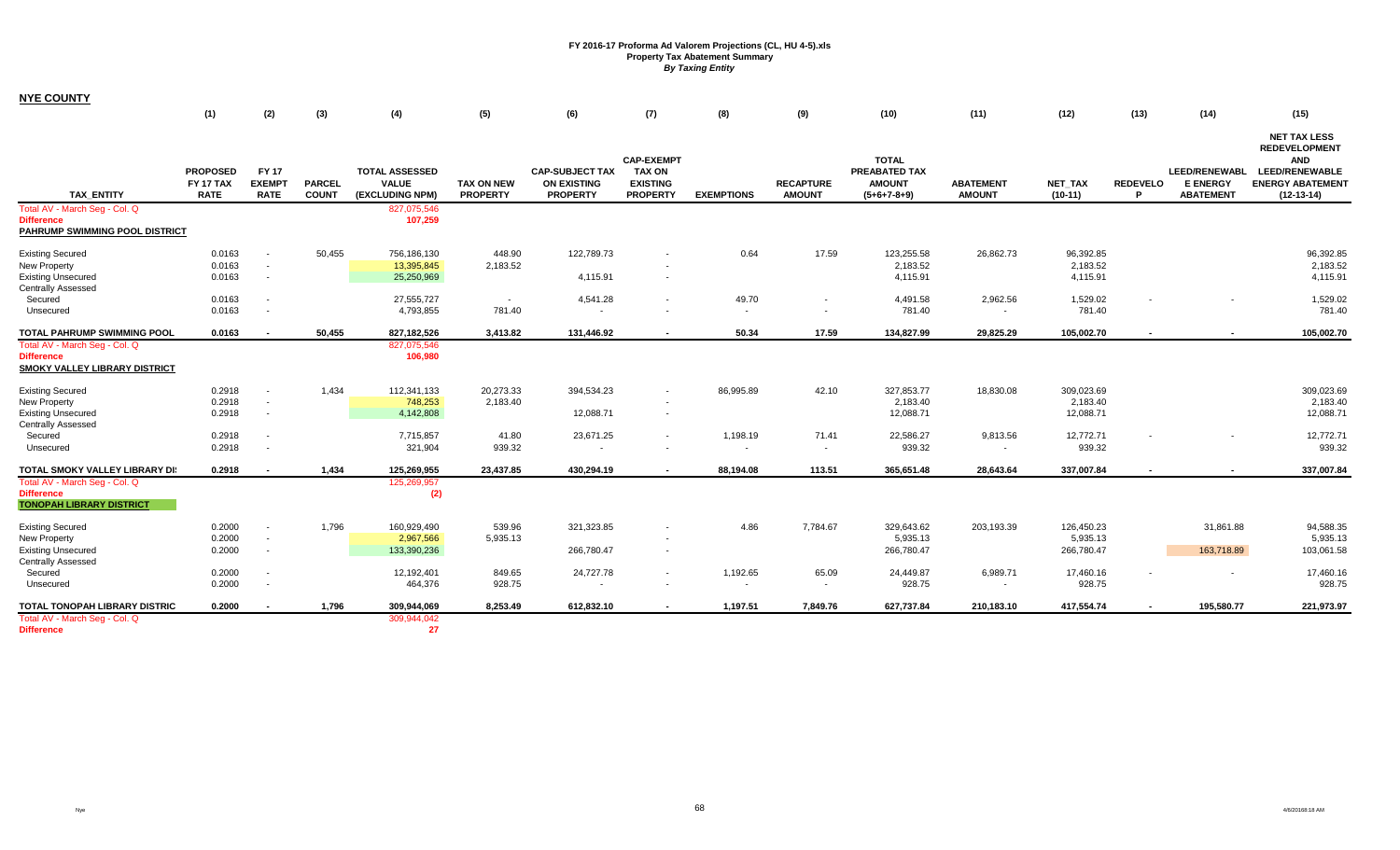| <b>PERSHING COUNTY</b>                                                                                                                                                                                                                                    |                                                                                                            |                                                                                                                                                                                            |                                                                                                            |                                                                                                                                                                   |                                                                                                                             |                                                                                                                                            |                                                                          |                                                                                                             |                                                                                                  |                                                                                                                                              |                                                                                                                           |                                                                                                                                            |                             |                                                             |                                                                                                                                            |
|-----------------------------------------------------------------------------------------------------------------------------------------------------------------------------------------------------------------------------------------------------------|------------------------------------------------------------------------------------------------------------|--------------------------------------------------------------------------------------------------------------------------------------------------------------------------------------------|------------------------------------------------------------------------------------------------------------|-------------------------------------------------------------------------------------------------------------------------------------------------------------------|-----------------------------------------------------------------------------------------------------------------------------|--------------------------------------------------------------------------------------------------------------------------------------------|--------------------------------------------------------------------------|-------------------------------------------------------------------------------------------------------------|--------------------------------------------------------------------------------------------------|----------------------------------------------------------------------------------------------------------------------------------------------|---------------------------------------------------------------------------------------------------------------------------|--------------------------------------------------------------------------------------------------------------------------------------------|-----------------------------|-------------------------------------------------------------|--------------------------------------------------------------------------------------------------------------------------------------------|
|                                                                                                                                                                                                                                                           | (1)                                                                                                        | (2)                                                                                                                                                                                        | (3)                                                                                                        | (4)                                                                                                                                                               | (5)                                                                                                                         | (6)                                                                                                                                        | (7)                                                                      | (8)                                                                                                         | (9)                                                                                              | (10)                                                                                                                                         | (11)                                                                                                                      | (12)                                                                                                                                       | (13)                        | (14)                                                        | (15)                                                                                                                                       |
| <b>TAX ENTITY</b>                                                                                                                                                                                                                                         | <b>PROPOSED</b><br><b>FY 17 TAX</b><br><b>RATE</b>                                                         | <b>FY 17</b><br><b>EXEMPT</b><br><b>RATE</b>                                                                                                                                               | <b>PARCEL</b><br><b>COUNT</b>                                                                              | <b>TOTAL</b><br><b>ASSESSED</b><br><b>VALUE</b><br>(EXCLUDING<br>NPM)                                                                                             | TAX ON NEW<br><b>PROPERTY</b>                                                                                               | <b>CAP-SUBJECT</b><br><b>TAX ON EXISTING</b><br><b>PROPERTY</b>                                                                            | <b>CAP-EXEMPT</b><br><b>TAX ON</b><br><b>EXISTING</b><br><b>PROPERTY</b> | <b>EXEMPTIONS</b>                                                                                           | <b>RECAPTURE</b><br><b>AMOUNT</b>                                                                | <b>TOTAL</b><br>PREABATED TAX<br><b>AMOUNT</b><br>$(5+6+7-8+9)$                                                                              | <b>ABATEMENT</b><br><b>AMOUNT</b>                                                                                         | <b>NET TAX</b><br>$(10-11)$                                                                                                                | <b>REDEVEL</b><br><b>OP</b> | <b>LEED/RENEWA</b><br><b>BLE ENERGY</b><br><b>ABATEMENT</b> | <b>NET TAX LESS</b><br><b>REDEVELOPMENT</b><br><b>AND</b><br><b>LEED/RENEWABLE</b><br><b>ENERGY ABATEMENT</b><br>$(12-13-14)$              |
| ALL ENTITIES                                                                                                                                                                                                                                              |                                                                                                            |                                                                                                                                                                                            |                                                                                                            |                                                                                                                                                                   |                                                                                                                             |                                                                                                                                            |                                                                          |                                                                                                             |                                                                                                  |                                                                                                                                              |                                                                                                                           |                                                                                                                                            |                             |                                                             |                                                                                                                                            |
| STATE OF NEVADA<br><b>GENERAL COUNTY</b><br>SCHOOL DISTRICT<br>CITY OF LOVELOCK                                                                                                                                                                           | 0.1700<br>1.3568<br>1.1500<br>0.5624                                                                       | $\blacksquare$<br>$\overline{\phantom{a}}$<br>$\overline{\phantom{a}}$                                                                                                                     | 10,664<br>10,664<br>10,664<br>746                                                                          | 256,772,287<br>256,772,289<br>256,772,284<br>25,281,897                                                                                                           | 40,478.90<br>323,069.30<br>273,827.90<br>3,733.29                                                                           | 401,958.87<br>3,208,102.53<br>2,719,125.80<br>140,122.96                                                                                   | $\sim$                                                                   | 5,921.06<br>47,257.48<br>40,054.35<br>1,670.73                                                              | 394.48<br>4,286.67<br>2,668.48<br>660.95                                                         | 436,911.18<br>3,488,201.03<br>2,955,567.83<br>142,846.47                                                                                     | 18,598.35<br>162,550.82<br>133,830.12<br>5,326.29                                                                         | 418,312.83<br>3,325,650.21<br>2,821,737.71<br>137,520.18                                                                                   |                             |                                                             | 418,312.83<br>3,325,650.21<br>2,821,737.71<br>137,520.18                                                                                   |
| TOWN OF IMLAY<br>PERSHING CO HOSPITAL DISTRICT                                                                                                                                                                                                            | 0.1500<br>0.4200                                                                                           |                                                                                                                                                                                            | 253<br>10,664                                                                                              | 2,619,149<br>256,772,315                                                                                                                                          | 212.52<br>100,006.73                                                                                                        | 3,777.71<br>993,060.89                                                                                                                     |                                                                          | 61.47<br>14,626.93                                                                                          | 1,356.96                                                                                         | 3,928.75<br>1,079,797.65                                                                                                                     | 284.78<br>70,883.08                                                                                                       | 3,643.97<br>1,008,914.57                                                                                                                   |                             |                                                             | 3,643.97<br>1,008,914.57                                                                                                                   |
| <b>TOTAL COUNTY</b>                                                                                                                                                                                                                                       |                                                                                                            |                                                                                                                                                                                            | 10,664                                                                                                     | 256,772,287                                                                                                                                                       | 741,328.64                                                                                                                  | 7,466,148.75                                                                                                                               |                                                                          | 109,592.02                                                                                                  | 9,367.54                                                                                         | 8,107,252.91<br><b>Abatement Percent</b>                                                                                                     | 391,473.44<br>4.83%                                                                                                       | 7,715,779.47                                                                                                                               |                             |                                                             | 7,715,779.47                                                                                                                               |
| <b>STATE OF NEVADA</b>                                                                                                                                                                                                                                    |                                                                                                            |                                                                                                                                                                                            |                                                                                                            |                                                                                                                                                                   |                                                                                                                             |                                                                                                                                            |                                                                          |                                                                                                             |                                                                                                  |                                                                                                                                              |                                                                                                                           |                                                                                                                                            |                             |                                                             |                                                                                                                                            |
| <b>Existing Secured</b><br>New Property<br><b>Existing Unsecured</b>                                                                                                                                                                                      | 0.1700<br>0.1700<br>0.1700                                                                                 |                                                                                                                                                                                            | 10,664                                                                                                     | 104,094,064<br>11,233,175<br>60,442,086                                                                                                                           | 12,408.32<br>19,096.40                                                                                                      | 165,899.99<br>102,751.55                                                                                                                   |                                                                          | 1,344.58                                                                                                    | 206.32                                                                                           | 177,170.05<br>19,096.40<br>102,751.55                                                                                                        | 9,806.62                                                                                                                  | 167,363.43<br>19,096.40<br>102,751.55                                                                                                      |                             |                                                             | 167,363.43<br>19,096.40<br>102,751.55                                                                                                      |
| <b>Centrally Assessed</b><br>Secured<br>Unsecured                                                                                                                                                                                                         | 0.1700<br>0.1700                                                                                           |                                                                                                                                                                                            |                                                                                                            | 77,766,898<br>3,236,063                                                                                                                                           | 4,183.92<br>4,790.26                                                                                                        | 132,591.23<br>716.10                                                                                                                       | $\overline{\phantom{a}}$                                                 | 4,571.43<br>5.05                                                                                            | 188.16                                                                                           | 132,391.88<br>5,501.31                                                                                                                       | 8,789.61<br>2.12                                                                                                          | 123,602.27<br>5,499.19                                                                                                                     |                             |                                                             | 123,602.27<br>5,499.19                                                                                                                     |
| TOTAL STATE OF NEVADA<br>Total AV - March Seg - Col. Q<br><b>Difference</b><br><b>GENERAL COUNTY</b>                                                                                                                                                      | 0.1700                                                                                                     |                                                                                                                                                                                            | 10,664                                                                                                     | 256,772,287<br>256,772,314<br>(27)                                                                                                                                | 40,478.90                                                                                                                   | 401,958.87                                                                                                                                 |                                                                          | 5,921.06                                                                                                    | 394.48                                                                                           | 436,911.18                                                                                                                                   | 18,598.35                                                                                                                 | 418,312.83                                                                                                                                 |                             |                                                             | 418,312.83                                                                                                                                 |
| Existing Secured<br>General Fund<br>China Springs<br>Emergency 911<br>General Indigent<br>Medical Indigent #1<br>Medical Indigent HVS<br>Medical Indigent #2<br>Library Fund<br><b>Agriculture Extension</b><br>Ad Valorem Capital Projects<br>Recreation | 0.9743<br>0.0045<br>0.0035<br>0.0060<br>0.0505<br>0.0150<br>0.0600<br>0.1360<br>0.0370<br>0.0500<br>0.0200 | $\overline{\phantom{a}}$<br>$\sim$<br>$\overline{\phantom{a}}$<br>$\sim$<br>$\overline{\phantom{a}}$<br>$\sim$<br>$\overline{\phantom{a}}$<br>$\sim$<br>$\overline{\phantom{a}}$<br>$\sim$ | 10,664<br>10,664<br>10,664<br>10,664<br>10,664<br>10,664<br>10,664<br>10,664<br>10,664<br>10,664<br>10,664 | 104,094,064<br>104,094,064<br>104,094,064<br>104,094,064<br>104,094,064<br>104,094,064<br>104,094,064<br>104,094,064<br>104,094,064<br>104,094,064<br>104,094,064 | 71,114.04<br>328.51<br>255.52<br>438.01<br>3,685.99<br>1,094.94<br>4,379.41<br>9,926.64<br>2,700.62<br>3,649.50<br>1,459.79 | 950,809.33<br>4,399.11<br>3,422.34<br>5,843.35<br>49,287.56<br>14,641.70<br>58,543.82<br>132,718.26<br>36,104.84<br>48,795.39<br>19,509.30 | $\sim$                                                                   | 7,705.87<br>35.51<br>27.81<br>47.72<br>399.38<br>118.85<br>474.56<br>1,075.95<br>292.44<br>395.46<br>158.18 | 1,182.42<br>5.45<br>4.24<br>7.28<br>61.29<br>18.21<br>72.82<br>165.06<br>44.90<br>60.68<br>24.28 | 1,015,399.92<br>4,697.56<br>3,654.29<br>6,240.92<br>52,635.46<br>15,636.00<br>62,521.49<br>141,734.01<br>38,557.92<br>52,110.11<br>20,835.19 | 59,023.35<br>374.15<br>201.71<br>345.42<br>2,912.30<br>865.67<br>3,460.22<br>7,844.05<br>2,133.74<br>2,882.92<br>1,152.94 | 956,376.57<br>4,323.41<br>3,452.58<br>5,895.50<br>49,723.16<br>14,770.33<br>59,061.27<br>133,889.96<br>36,424.18<br>49,227.19<br>19,682.25 |                             |                                                             | 956,376.57<br>4,323.41<br>3,452.58<br>5,895.50<br>49,723.16<br>14,770.33<br>59,061.27<br>133,889.96<br>36,424.18<br>49,227.19<br>19,682.25 |
| <b>GENERAL</b>                                                                                                                                                                                                                                            | 1.3568                                                                                                     |                                                                                                                                                                                            | 10.664                                                                                                     | 104.094.064                                                                                                                                                       | 99,032.97                                                                                                                   | 1,324,075.00                                                                                                                               |                                                                          | 10,731.73                                                                                                   | 1,646.63                                                                                         | 1,414,022.87                                                                                                                                 | 81,196.47                                                                                                                 | 1,332,826.40                                                                                                                               |                             |                                                             | 1,332,826.40                                                                                                                               |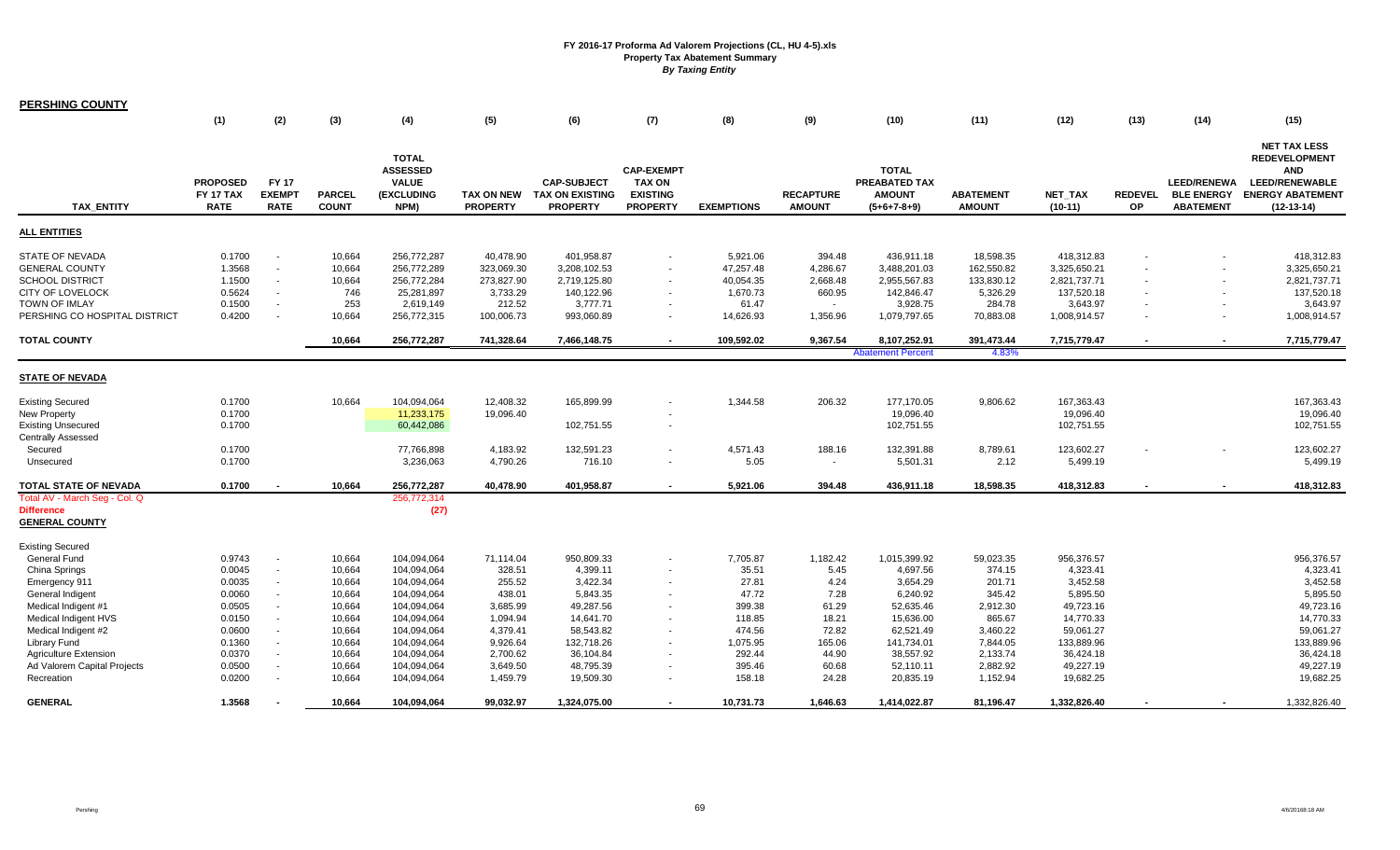**PERSHING COUNTY**

|                                                                                                                                                            | (1)                                                | (2)                                          | (3)                           | (4)                                                                   | (5)                                  | (6)                                                             | (7)                                                                      | (8)                | (9)                               | (10)                                                            | (11)                              | (12)                                  | (13)                 | (14)                                                        | (15)                                                                                                                              |
|------------------------------------------------------------------------------------------------------------------------------------------------------------|----------------------------------------------------|----------------------------------------------|-------------------------------|-----------------------------------------------------------------------|--------------------------------------|-----------------------------------------------------------------|--------------------------------------------------------------------------|--------------------|-----------------------------------|-----------------------------------------------------------------|-----------------------------------|---------------------------------------|----------------------|-------------------------------------------------------------|-----------------------------------------------------------------------------------------------------------------------------------|
| <b>TAX ENTITY</b>                                                                                                                                          | <b>PROPOSED</b><br><b>FY 17 TAX</b><br><b>RATE</b> | <b>FY 17</b><br><b>EXEMPT</b><br><b>RATE</b> | <b>PARCEL</b><br><b>COUNT</b> | <b>TOTAL</b><br><b>ASSESSED</b><br><b>VALUE</b><br>(EXCLUDING<br>NPM) | <b>TAX ON NEW</b><br><b>PROPERTY</b> | <b>CAP-SUBJECT</b><br><b>TAX ON EXISTING</b><br><b>PROPERTY</b> | <b>CAP-EXEMPT</b><br><b>TAX ON</b><br><b>EXISTING</b><br><b>PROPERTY</b> | <b>EXEMPTIONS</b>  | <b>RECAPTURE</b><br><b>AMOUNT</b> | <b>TOTAL</b><br>PREABATED TAX<br><b>AMOUNT</b><br>$(5+6+7-8+9)$ | <b>ABATEMENT</b><br><b>AMOUNT</b> | <b>NET TAX</b><br>$(10-11)$           | <b>REDEVEL</b><br>OP | <b>LEED/RENEWA</b><br><b>BLE ENERGY</b><br><b>ABATEMENT</b> | <b>NET TAX LESS</b><br><b>REDEVELOPMENT</b><br><b>AND</b><br><b>LEED/RENEWABLE</b><br><b>ENERGY ABATEMENT</b><br>$(12 - 13 - 14)$ |
| New Property                                                                                                                                               | 1.3568                                             | $\sim$                                       |                               | 11,233,177                                                            | 152,411.74                           |                                                                 |                                                                          |                    |                                   | 152,411.74                                                      |                                   | 152,411.74                            |                      |                                                             | 152,411.74                                                                                                                        |
| <b>Existing Unsecured</b><br><b>Centrally Assessed</b>                                                                                                     | 1.3568                                             | $\sim$                                       |                               | 60,442,086                                                            |                                      | 820,078.22                                                      |                                                                          |                    |                                   | 820,078.22                                                      |                                   | 820,078.22                            |                      |                                                             | 820,078.22                                                                                                                        |
| Secured                                                                                                                                                    | 1.3568                                             |                                              |                               | 77,766,898                                                            | 33,392.72                            | 1,058,233.94                                                    |                                                                          | 36,485.41          | 2,640.04                          | 1,057,781.29                                                    | 81,337.55                         | 976,443.74                            |                      |                                                             | 976,443.74                                                                                                                        |
| Unsecured                                                                                                                                                  | 1.3568                                             | $\sim$                                       |                               | 3,236,063                                                             | 38,231.87                            | 5,715.37                                                        |                                                                          | 40.34              | $\overline{\phantom{a}}$          | 43,906.90                                                       | 16.80                             | 43,890.10                             |                      |                                                             | 43,890.10                                                                                                                         |
| <b>TOTAL GENERAL COUNTY</b>                                                                                                                                | 1.3568                                             |                                              | 10,664                        | 256,772,289                                                           | 323,069.30                           | 3,208,102.53                                                    | $\overline{\phantom{a}}$                                                 | 47,257.48          | 4,286.67                          | 3,488,201.03                                                    | 162,550.82                        | 3,325,650.21                          | $\blacksquare$       | $\blacksquare$                                              | 3,325,650.21                                                                                                                      |
| <b>March Assessors Report:</b><br><b>New secured</b><br><b>Existing Secured</b><br><b>Difference</b><br>Total AV - March Seg - Col. Q<br><b>Difference</b> |                                                    |                                              |                               | 7,299,006<br>96,795,080<br>104,094,086<br>(22)<br>256,772,314<br>(25) | 0.00%                                |                                                                 |                                                                          |                    |                                   |                                                                 |                                   |                                       |                      |                                                             |                                                                                                                                   |
| <b>SCHOOL DISTRICT</b>                                                                                                                                     |                                                    |                                              |                               |                                                                       |                                      |                                                                 |                                                                          |                    |                                   |                                                                 |                                   |                                       |                      |                                                             |                                                                                                                                   |
| <b>Existing Secured</b><br>New Property<br><b>Existing Unsecured</b>                                                                                       | 0.7500<br>0.7500<br>0.7500                         | $\sim$<br>$\sim$                             | 10,664                        | 104,094,064<br>11,233,172<br>60,442,086                               | 54,742.61<br>84,248.79               | 731,905.15<br>453,315.65                                        | $\sim$                                                                   | 5,932.03           | 910.21                            | 781,625.94<br>84,248.79<br>453,315.65                           | 43,262.63                         | 738,363.31<br>84,248.79<br>453,315.65 |                      |                                                             | 738,363.31<br>84,248.79<br>453,315.65                                                                                             |
| <b>Centrally Assessed</b><br>Secured                                                                                                                       | 0.7500                                             | $\sim$                                       |                               | 77,766,898                                                            | 18,458.53                            | 584,961.26                                                      | $\overline{\phantom{a}}$                                                 | 20,168.07          | 830.10                            | 584,081.82                                                      | 44,008.09                         | 540,073.73                            |                      |                                                             | 540,073.73                                                                                                                        |
| Unsecured                                                                                                                                                  | 0.7500                                             |                                              |                               | 3,236,063                                                             | 21,133.48                            | 3,159.29                                                        |                                                                          | 22.30              | $\overline{\phantom{a}}$          | 24,270.48                                                       | 9.25                              | 24,261.22                             |                      |                                                             | 24,261.22                                                                                                                         |
| TOTAL SCHOOL OPERATING                                                                                                                                     | 0.7500                                             |                                              | 10,664                        | 256,772,284                                                           | 178,583.41                           | 1,773,341.35                                                    | $\blacksquare$                                                           | 26,122.40          | 1,740.31                          | 1,927,542.67                                                    | 87,279.97                         | 1,840,262.70                          |                      |                                                             | 1,840,262.70                                                                                                                      |
| <b>SCHOOL DEBT</b>                                                                                                                                         |                                                    |                                              |                               |                                                                       | 28,303.08<br>32,404.67               | 896,940.60<br>4,844.25                                          | $\sim$<br>$\sim$                                                         | 30,924.38<br>34.19 | 1,272.82<br>$\sim$                | 895,592.12<br>37,214.73                                         | 67,479.07<br>14.19                | 828,113.05<br>37,200.54               |                      |                                                             | 828,113.05<br>37,200.54                                                                                                           |
| <b>Existing Secured</b>                                                                                                                                    | 0.4000                                             |                                              | 10,664                        | 104,094,064                                                           | 29,196.03                            | 390,351.81                                                      |                                                                          | 3,163.75           | 485.45                            | 416,869.54                                                      | 23,074.23                         | 393,795.31                            |                      |                                                             | 393,795.31                                                                                                                        |
| New Property                                                                                                                                               | 0.4000                                             | $\sim$                                       |                               | 11,233,180                                                            | 44,932.72                            |                                                                 |                                                                          |                    |                                   | 44,932.72                                                       |                                   | 44,932.72                             |                      |                                                             | 44,932.72                                                                                                                         |
| <b>Existing Unsecured</b><br><b>Centrally Assessed</b>                                                                                                     | 0.4000                                             |                                              |                               | 60,442,086                                                            |                                      | 241,768.34                                                      |                                                                          |                    |                                   | 241,768.34                                                      |                                   | 241,768.34                            |                      |                                                             | 241,768.34                                                                                                                        |
| Secured                                                                                                                                                    | 0.4000                                             |                                              |                               | 77,766,898                                                            | 9,844.55                             | 311,979.34                                                      |                                                                          | 10,756.31          | 442.72                            | 311,510.30                                                      | 23,470.98                         | 288,039.32                            |                      |                                                             | 288,039.32                                                                                                                        |
| Unsecured                                                                                                                                                  | 0.4000                                             | $\overline{\phantom{a}}$                     |                               | 3,236,063                                                             | 11,271.19                            | 1,684.96                                                        | $\sim$                                                                   | 11.89              | $\sim$                            | 12,944.25                                                       | 4.94                              | 12,939.32                             |                      |                                                             | 12,939.32                                                                                                                         |
| <b>TOTAL SCHOOL DEBT</b>                                                                                                                                   | 0.4000                                             |                                              | 10,664                        | 256,772,291                                                           | 95,244.49                            | 945,784.45                                                      |                                                                          | 13,931.95          | 928.17                            | 1,028,025.16                                                    | 46,550.15                         | 981,475.01                            |                      |                                                             | 981,475.01                                                                                                                        |
| TOTAL SCHOOL DISTRICT                                                                                                                                      | 1.1500                                             |                                              | 10,664                        | 256,772,284                                                           | 273,827.90                           | 2,719,125.80                                                    |                                                                          | 40,054.35          | 2,668.48                          | 2,955,567.83                                                    | 133,830.12                        | 2,821,737.71                          |                      |                                                             | 2,821,737.71                                                                                                                      |
| Total AV - March Seg - Col. Q                                                                                                                              |                                                    |                                              |                               | 256,772,314                                                           |                                      |                                                                 |                                                                          |                    |                                   |                                                                 |                                   |                                       |                      |                                                             |                                                                                                                                   |
| <b>Difference</b>                                                                                                                                          |                                                    |                                              |                               | (30)                                                                  |                                      |                                                                 |                                                                          |                    |                                   |                                                                 |                                   |                                       |                      |                                                             |                                                                                                                                   |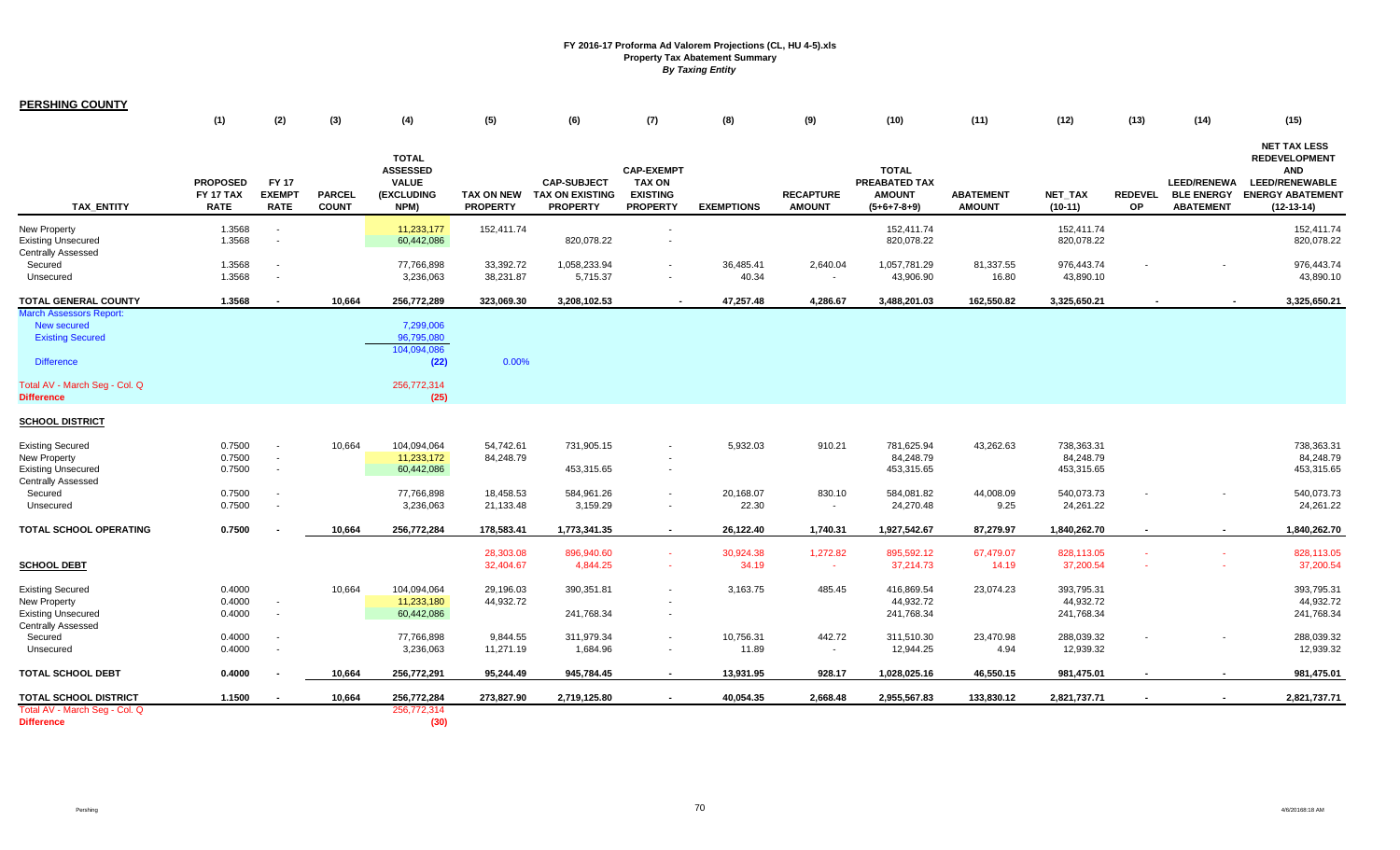**PERSHING COUNTY**

|                                                                                                          | (1)                                         | (2)                                          | (3)                           | (4)                                                                   | (5)                                  | (6)                                                             | (7)                                                                      | (8)                | (9)                               | (10)                                                            | (11)                              | (12)                                  | (13)                        | (14)                                                        | (15)                                                                                                                          |
|----------------------------------------------------------------------------------------------------------|---------------------------------------------|----------------------------------------------|-------------------------------|-----------------------------------------------------------------------|--------------------------------------|-----------------------------------------------------------------|--------------------------------------------------------------------------|--------------------|-----------------------------------|-----------------------------------------------------------------|-----------------------------------|---------------------------------------|-----------------------------|-------------------------------------------------------------|-------------------------------------------------------------------------------------------------------------------------------|
| <b>TAX ENTITY</b>                                                                                        | <b>PROPOSED</b><br>FY 17 TAX<br><b>RATE</b> | <b>FY 17</b><br><b>EXEMPT</b><br><b>RATE</b> | <b>PARCEL</b><br><b>COUNT</b> | <b>TOTAL</b><br><b>ASSESSED</b><br><b>VALUE</b><br>(EXCLUDING<br>NPM) | <b>TAX ON NEW</b><br><b>PROPERTY</b> | <b>CAP-SUBJECT</b><br><b>TAX ON EXISTING</b><br><b>PROPERTY</b> | <b>CAP-EXEMPT</b><br><b>TAX ON</b><br><b>EXISTING</b><br><b>PROPERTY</b> | <b>EXEMPTIONS</b>  | <b>RECAPTURE</b><br><b>AMOUNT</b> | <b>TOTAL</b><br>PREABATED TAX<br><b>AMOUNT</b><br>$(5+6+7-8+9)$ | <b>ABATEMENT</b><br><b>AMOUNT</b> | NET_TAX<br>$(10-11)$                  | <b>REDEVEL</b><br><b>OP</b> | <b>LEED/RENEWA</b><br><b>BLE ENERGY</b><br><b>ABATEMENT</b> | <b>NET TAX LESS</b><br><b>REDEVELOPMENT</b><br><b>AND</b><br><b>LEED/RENEWABLE</b><br><b>ENERGY ABATEMENT</b><br>$(12-13-14)$ |
| <b>CITY OF LOVELOCK</b>                                                                                  |                                             |                                              |                               |                                                                       |                                      |                                                                 |                                                                          |                    |                                   |                                                                 |                                   |                                       |                             |                                                             |                                                                                                                               |
| <b>Existing Secured</b><br><b>New Property</b><br><b>Existing Unsecured</b><br><b>Centrally Assessed</b> | 0.5624<br>0.5624<br>0.5624                  | $\sim$<br>$\sim$<br>$\sim$                   | 746                           | 20,020,961<br>470,047<br>1,111,801                                    | 148.25<br>2,643.54                   | 113,174.49<br>6,252.77                                          | $\overline{\phantom{a}}$                                                 | 724.70             | 660.95                            | 113,258.99<br>2,643.54<br>6,252.77                              | 5,043.79                          | 108,215.20<br>2,643.54<br>6,252.77    |                             |                                                             | 108,215.20<br>2,643.54<br>6,252.77                                                                                            |
| Secured<br>Unsecured                                                                                     | 0.5624<br>0.5624                            | $\sim$                                       |                               | 3,533,404<br>145,684                                                  | 147.81<br>793.69                     | 20,670.06<br>25.64                                              |                                                                          | 946.03<br>$\sim$   |                                   | 19,871.84<br>819.33                                             | 282.44<br>0.06                    | 19,589.40<br>819.27                   |                             |                                                             | 19,589.40<br>819.27                                                                                                           |
| TOTAL CITY OF LOVELOCK                                                                                   | 0.5624                                      |                                              | 746                           | 25,281,897                                                            | 3,733.29                             | 140,122.96                                                      | $\blacksquare$                                                           | 1,670.73           | 660.95                            | 142,846.47                                                      | 5,326.29                          | 137,520.18                            | $\blacksquare$              |                                                             | 137,520.18                                                                                                                    |
| Total AV - March Seg - Col. Q<br><b>Difference</b><br><b>TOWN OF IMLAY</b>                               |                                             |                                              |                               | 25,281,896                                                            |                                      |                                                                 |                                                                          |                    |                                   |                                                                 |                                   |                                       |                             |                                                             |                                                                                                                               |
| <b>Existing Secured</b><br><b>New Property</b><br><b>Existing Unsecured</b><br><b>Centrally Assessed</b> | 0.1500<br>0.1500<br>0.1500                  | $\sim$<br>$\sim$<br>$\sim$                   | 253                           | 1,345,011<br>54,352<br>244,097                                        | 28.12<br>81.53                       | 2,018.68<br>366.15                                              | $\overline{\phantom{a}}$                                                 | 29.25              |                                   | 2,017.55<br>81.53<br>366.15                                     | 126.77                            | 1,890.78<br>81.53<br>366.15           |                             |                                                             | 1,890.78<br>81.53<br>366.15                                                                                                   |
| Secured<br>Unsecured                                                                                     | 0.1500<br>0.1500                            | $\sim$<br>$\sim$                             |                               | 948,712<br>26,977                                                     | 76.92<br>25.95                       | 1,378.37<br>14.51                                               |                                                                          | 32.22<br>$\sim$    | $\overline{\phantom{a}}$          | 1,423.07<br>40.46                                               | 157.98<br>0.03                    | 1,265.09<br>40.43                     | $\sim$                      |                                                             | 1,265.09<br>40.43                                                                                                             |
| <b>TOTAL TOWN OF IMLAY</b>                                                                               | 0.1500                                      |                                              | 253                           | 2,619,149                                                             | 212.52                               | 3,777.71                                                        |                                                                          | 61.47              | $\blacksquare$                    | 3,928.75                                                        | 284.78                            | 3,643.97                              |                             |                                                             | 3,643.97                                                                                                                      |
| Total AV - March Seg - Col. Q<br><b>Difference</b><br>PERSHING CO HOSPITAL DISTRICT                      |                                             |                                              |                               | 2,619,148                                                             |                                      |                                                                 |                                                                          |                    |                                   |                                                                 |                                   |                                       |                             |                                                             |                                                                                                                               |
| <b>Existing Secured</b><br><b>New Property</b><br><b>Existing Unsecured</b>                              | 0.4200<br>0.4200<br>0.4200                  | $\sim$ $-$<br>$\sim$<br>$\sim$               | 10,664                        | 104,094,064<br>11,233,204<br>60,442,086                               | 30,655.73<br>47,179.46               | 409,856.61<br>253,856.76                                        | $\overline{\phantom{a}}$<br>$\overline{\phantom{a}}$                     | 3,320.29           | 509.72                            | 437,701.77<br>47,179.46<br>253,856.76                           | 26,671.71                         | 411,030.06<br>47,179.46<br>253,856.76 |                             |                                                             | 411,030.06<br>47,179.46<br>253,856.76                                                                                         |
| <b>Centrally Assessed</b><br>Secured<br>Unsecured                                                        | 0.4200<br>0.4200                            | $\sim$<br>$\sim$                             |                               | 77,766,898<br>3,236,063                                               | 10,336.79<br>11,834.75               | 327,578.32<br>1,769.20                                          | $\overline{\phantom{a}}$<br>$\sim$                                       | 11,294.15<br>12.49 | 847.24                            | 327,468.20<br>13,591.46                                         | 44,206.19<br>5.18                 | 283,262.01<br>13,586.28               |                             |                                                             | 283,262.01<br>13,586.28                                                                                                       |
| TOTAL PERSHING CO HOSPITAL DIS                                                                           | 0.4200                                      |                                              | 10,664                        | 256,772,315                                                           | 100,006.73                           | 993,060.89                                                      |                                                                          | 14,626.93          | 1,356.96                          | 1,079,797.65                                                    | 70,883.08                         | 1,008,914.57                          |                             |                                                             | 1,008,914.57                                                                                                                  |
| Total AV - March Seg - Col. Q<br><b>Difference</b>                                                       |                                             |                                              |                               | 256,772,314                                                           |                                      |                                                                 |                                                                          |                    |                                   |                                                                 |                                   |                                       |                             |                                                             |                                                                                                                               |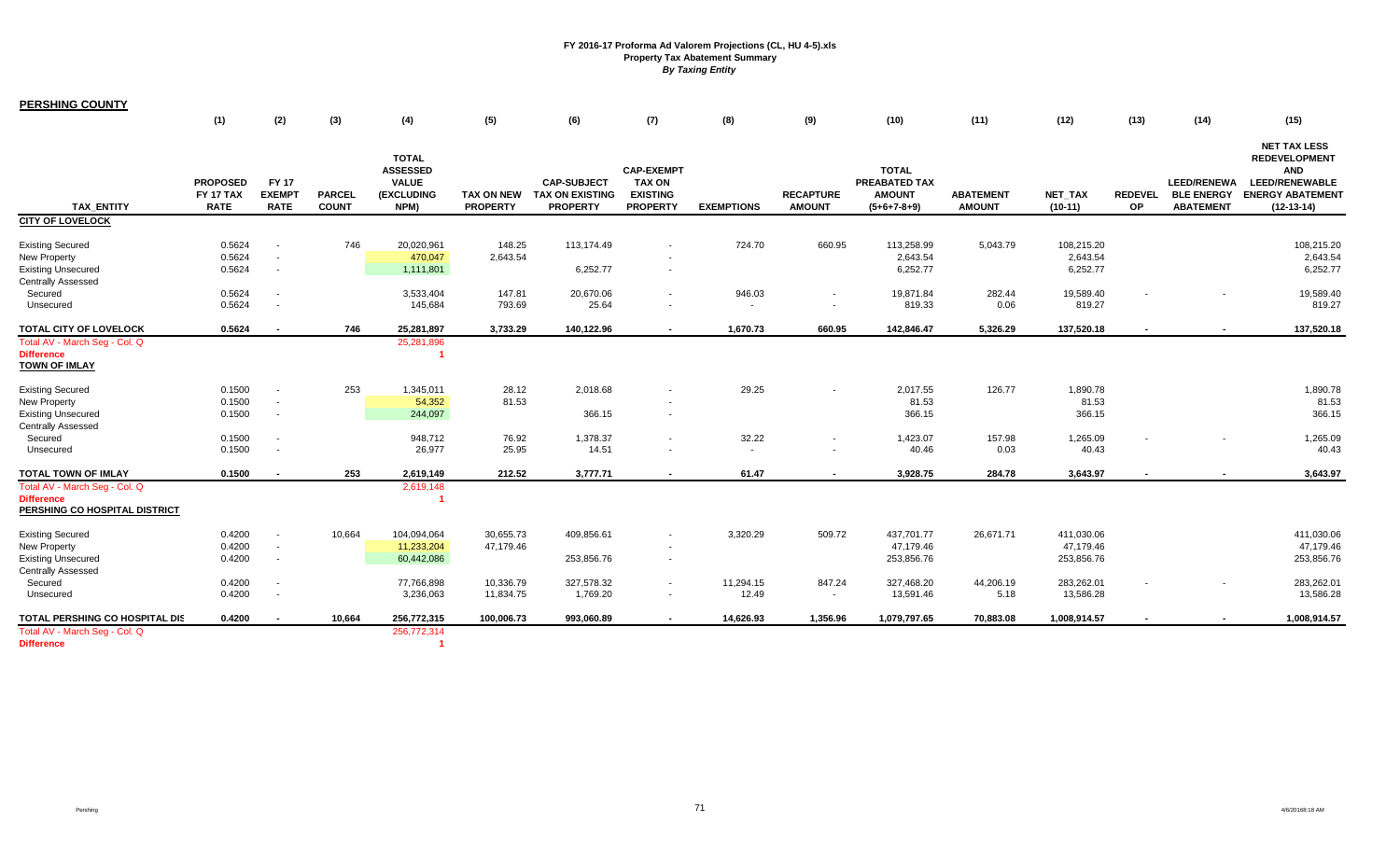| <b>STOREY COUNTY</b>                                                        |                                                    |                                              |                               |                                                              |                 |                                                                 |                                                                              |                   |                                   |                                                                        |                                   |                             |                      |                                                             |                                                                                                                        |
|-----------------------------------------------------------------------------|----------------------------------------------------|----------------------------------------------|-------------------------------|--------------------------------------------------------------|-----------------|-----------------------------------------------------------------|------------------------------------------------------------------------------|-------------------|-----------------------------------|------------------------------------------------------------------------|-----------------------------------|-----------------------------|----------------------|-------------------------------------------------------------|------------------------------------------------------------------------------------------------------------------------|
|                                                                             | (1)                                                | (2)                                          | (3)                           | (4)                                                          | (5)             | (6)                                                             | (7)                                                                          | (8)               | (9)                               | (10)                                                                   | (11)                              | (12)                        | (13)                 | (14)                                                        | (15)                                                                                                                   |
| <b>TAX ENTITY</b>                                                           | <b>PROPOSED</b><br><b>FY 17 TAX</b><br><b>RATE</b> | <b>FY 17</b><br><b>EXEMPT</b><br><b>RATE</b> | <b>PARCEL</b><br><b>COUNT</b> | <b>TOTAL</b><br>ASSESSED VALUE TAX ON NEW<br>(EXCLUDING NPM) | <b>PROPERTY</b> | <b>CAP-SUBJECT TAX</b><br><b>ON EXISTING</b><br><b>PROPERTY</b> | CAP-<br><b>EXEMPT</b><br><b>TAX ON</b><br><b>EXISTING</b><br><b>PROPERTY</b> | <b>EXEMPTIONS</b> | <b>RECAPTURE</b><br><b>AMOUNT</b> | <b>TOTAL</b><br><b>PREABATED TAX</b><br><b>AMOUNT</b><br>$(5+6+7-8+9)$ | <b>ABATEMENT</b><br><b>AMOUNT</b> | <b>NET TAX</b><br>$(10-11)$ | <b>REDEVEL</b><br>OP | <b>LEED/RENEWAB</b><br><b>LE ENERGY</b><br><b>ABATEMENT</b> | <b>NET TAX LESS</b><br><b>REDEVELOPMENT</b><br>AND<br><b>LEED/RENEWABLE</b><br><b>ENERGY ABATEMENT</b><br>$(12-13-14)$ |
| <b>ALL ENTITIES</b>                                                         |                                                    |                                              |                               |                                                              |                 |                                                                 |                                                                              |                   |                                   |                                                                        |                                   |                             |                      |                                                             |                                                                                                                        |
| STATE OF NEVADA                                                             | 0.1700                                             |                                              | 4,843                         | 556,790,262                                                  | 39,275.34       | 918,264.71                                                      |                                                                              | 10,958.60         | 207.16                            | 946,788.61                                                             | 85,526.49                         | 861,262.12                  |                      | 12,439.14                                                   | 848,822.98                                                                                                             |
| <b>GENERAL COUNTY</b>                                                       | 1.8514                                             | $\sim$                                       | 4,843                         | 556,790,276                                                  | 427,731.63      | 10,000,434.48                                                   | $\blacksquare$                                                               | 119,346.25        | 2,255.95                          | 10,311,075.81                                                          | 928,356.27                        | 9,382,719.54                |                      | 175,314.70                                                  | 9,207,404.84                                                                                                           |
| SCHOOL DISTRICT                                                             | 0.8947                                             |                                              | 4,843                         | 556,790,280                                                  | 206,703.83      | 4,832,764.95                                                    |                                                                              | 57,674.41         | 1,090.23                          | 4,982,884.60                                                           | 450,121.40                        | 4,532,763.20                |                      | 62.16                                                       | 4,532,701.04                                                                                                           |
| STOREY COUNTY FIRE PROTECTIO                                                | 0.5446                                             |                                              | 4,843                         | 556,790,284                                                  | 125,819.72      | 2,941,682.63                                                    | $\sim$                                                                       | 35,106.41         | 663.60                            | 3,033,059.54                                                           | 273,120.71                        | 2,759,938.83                | $\sim$               | 146.11                                                      | 2,759,792.72                                                                                                           |
| <b>TOTAL COUNTY</b>                                                         |                                                    |                                              | 4,843                         | 556,790,262                                                  | 799,530.52      | 18,693,146.77                                                   | $\blacksquare$                                                               | 223,085.67        | 4,216.94                          | 19,273,808.56                                                          | 1,737,124.87                      | 17,536,683.69               |                      | 187,962.11                                                  | 17,348,721.58                                                                                                          |
|                                                                             |                                                    |                                              |                               |                                                              |                 |                                                                 |                                                                              |                   |                                   | <b>Abatement Percent</b>                                               | 9.01%                             |                             |                      |                                                             |                                                                                                                        |
| <b>STATE OF NEVADA</b>                                                      |                                                    |                                              |                               |                                                              | 632,812         |                                                                 |                                                                              |                   |                                   |                                                                        |                                   |                             |                      |                                                             |                                                                                                                        |
| <b>Existing Secured</b>                                                     | 0.1700                                             |                                              | 4,843                         | 357,381,693                                                  | 1,075.78        | 608,077.69                                                      |                                                                              | 1,566.61          | 201.35                            | 607,788.21                                                             | 83,580.32                         | 524,207.89                  |                      | 12,427.33                                                   | 511,780.56                                                                                                             |
| New Property                                                                | 0.1700                                             |                                              |                               | 17,567,188                                                   | 29,864.22       |                                                                 |                                                                              |                   |                                   | 29,864.22                                                              |                                   | 29,864.22                   |                      |                                                             | 29,864.22                                                                                                              |
| <b>Existing Unsecured</b>                                                   | 0.1700                                             |                                              |                               | 73,856,790                                                   |                 | 125,556.54                                                      | $\overline{\phantom{a}}$                                                     |                   |                                   | 125,556.54                                                             |                                   | 125,556.54                  |                      |                                                             | 125,556.54                                                                                                             |
| <b>Centrally Assessed</b>                                                   |                                                    |                                              |                               |                                                              |                 |                                                                 |                                                                              |                   |                                   |                                                                        |                                   |                             |                      |                                                             |                                                                                                                        |
| Secured                                                                     | 0.1700                                             |                                              |                               | 103,870,649                                                  | 1,417.14        | 184,554.33                                                      | $\blacksquare$                                                               | 9,391.34          | 5.81                              | 176,585.94                                                             | 1,945.08                          | 174,640.86                  |                      | 11.47                                                       | 174,629.39                                                                                                             |
| Unsecured                                                                   | 0.1700                                             |                                              |                               | 4,113,941                                                    | 6,918.20        | 76.15                                                           | $\sim$                                                                       | 0.65              | $\sim$                            | 6,993.70                                                               | 1.09                              | 6,992.61                    |                      | 0.34                                                        | 6,992.27                                                                                                               |
| <b>TOTAL STATE OF NEVADA</b>                                                | 0.1700                                             |                                              | 4,843                         | 556,790,262                                                  | 39,275.34       | 918,264.71                                                      | $\blacksquare$                                                               | 10,958.60         | 207.16                            | 946,788.61                                                             | 85,526.49                         | 861,262.12                  |                      | 12,439.14                                                   | 848,822.98                                                                                                             |
| Total AV - March Seg - Col. Q<br><b>Difference</b><br><u>GENERAL COUNTY</u> |                                                    |                                              |                               | 556,790,246<br>16                                            |                 |                                                                 |                                                                              |                   |                                   |                                                                        |                                   |                             |                      |                                                             |                                                                                                                        |
| <b>Existing Secured</b>                                                     |                                                    |                                              |                               |                                                              |                 |                                                                 |                                                                              |                   |                                   |                                                                        |                                   |                             |                      |                                                             |                                                                                                                        |
| <b>GENERAL</b>                                                              | 1.7719                                             |                                              | 4,843                         | 357,381,693                                                  | 11,212.60       | 6,337,948.60                                                    |                                                                              | 16,328.75         | 2,098.52                          | 6,334,930.97                                                           | 871,153.67                        | 5,463,777.30                |                      | 175,152.23                                                  | 5,288,625.07                                                                                                           |
| <b>CAPITAL AQUIS</b>                                                        | 0.0500                                             |                                              | 4,843                         | 357,381,693                                                  | 316.41          | 178,848.34                                                      |                                                                              | 460.76            | 59.18                             | 178,763.17                                                             | 24,583.08                         | 154,180.09                  |                      |                                                             | 154,180.09                                                                                                             |
| <b>IND MEDICAL</b>                                                          | 0.0100                                             |                                              | 4,843                         | 357,381,693                                                  | 63.27           | 35,769.78                                                       |                                                                              | 92.14             | 11.87                             | 35,752.78                                                              | 4,916.74                          | 30,836.04                   |                      |                                                             | 30,836.04                                                                                                              |
| <b>IND ACCIDENT</b>                                                         | 0.0150                                             |                                              | 4,843                         | 357,381,693                                                  | 94.88           | 53,653.31                                                       |                                                                              | 138.45            | 17.77                             | 53,627.51                                                              | 7,375.17                          | 46,252.34                   |                      |                                                             | 46,252.34                                                                                                              |
| YOUTH SERVICE                                                               | 0.0045                                             |                                              | 4,843                         | 357,381,693                                                  | 28.45           | 16,095.53                                                       |                                                                              | 41.74             | 5.30                              | 16,087.54                                                              | 2,212.09                          | 13,875.45                   |                      |                                                             | 13,875.45                                                                                                              |
| <b>GENERAL TOTAL</b>                                                        | 1.8514                                             |                                              | 4,843                         | 357,381,693                                                  | 11,715.61       | 6,622,315.56                                                    | $\sim$                                                                       | 17,061.84         | 2,192.64                          | 6,619,161.97                                                           | 910,240.75                        | 5,708,921.22                |                      | 175,152.23                                                  | 5,533,768.99                                                                                                           |
| New Property                                                                | 1.8514                                             |                                              |                               | 17,567,203                                                   | 325,239.19      |                                                                 | $\overline{\phantom{a}}$                                                     |                   |                                   | 325,239.19                                                             |                                   | 325,239.19                  |                      |                                                             | 325.239.19                                                                                                             |
| <b>Existing Unsecured</b>                                                   | 1.8514                                             | $\sim$                                       |                               | 73,856,790                                                   |                 | 1,367,384.61                                                    | $\overline{\phantom{a}}$                                                     |                   |                                   | 1,367,384.61                                                           |                                   | 1,367,384.61                |                      |                                                             | 1,367,384.61                                                                                                           |
| Centrally Assessed                                                          |                                                    |                                              |                               |                                                              |                 |                                                                 |                                                                              |                   |                                   |                                                                        |                                   |                             |                      |                                                             |                                                                                                                        |
| Secured                                                                     | 1.8514                                             |                                              |                               | 103,870,649                                                  | 15,433.56       | 2,009,905.03                                                    | $\overline{\phantom{a}}$                                                     | 102,277.38        | 63.31                             | 1,923,124.52                                                           | 18,103.82                         | 1,905,020.70                |                      | 158.68                                                      | 1,904,862.02                                                                                                           |
| Unsecured                                                                   | 1.8514                                             |                                              |                               | 4,113,941                                                    | 75,343.27       | 829.28                                                          |                                                                              | 7.03              | $\sim$                            | 76,165.52                                                              | 11.70                             | 76,153.82                   |                      | 3.79                                                        | 76,150.03                                                                                                              |
| TOTAL GENERAL COUNTY                                                        | 1.8514                                             |                                              | 4,843                         | 556,790,276                                                  | 427,731.63      | 10,000,434.48                                                   |                                                                              | 119,346.25        | 2,255.95                          | 10,311,075.81                                                          | 928,356.27                        | 9,382,719.54                |                      | 175,314.70                                                  | 9,207,404.84                                                                                                           |
| <b>March Assessors Report:</b>                                              |                                                    |                                              |                               |                                                              |                 |                                                                 |                                                                              |                   |                                   |                                                                        |                                   |                             |                      |                                                             |                                                                                                                        |
| New secured<br><b>Existing Secured</b>                                      |                                                    |                                              |                               | 632,797<br>356,748,866                                       |                 |                                                                 |                                                                              |                   |                                   |                                                                        |                                   |                             |                      |                                                             |                                                                                                                        |
|                                                                             |                                                    |                                              |                               |                                                              |                 |                                                                 |                                                                              |                   |                                   |                                                                        |                                   |                             |                      |                                                             |                                                                                                                        |

 $\mathbb{R}^2$ 

 $\sim$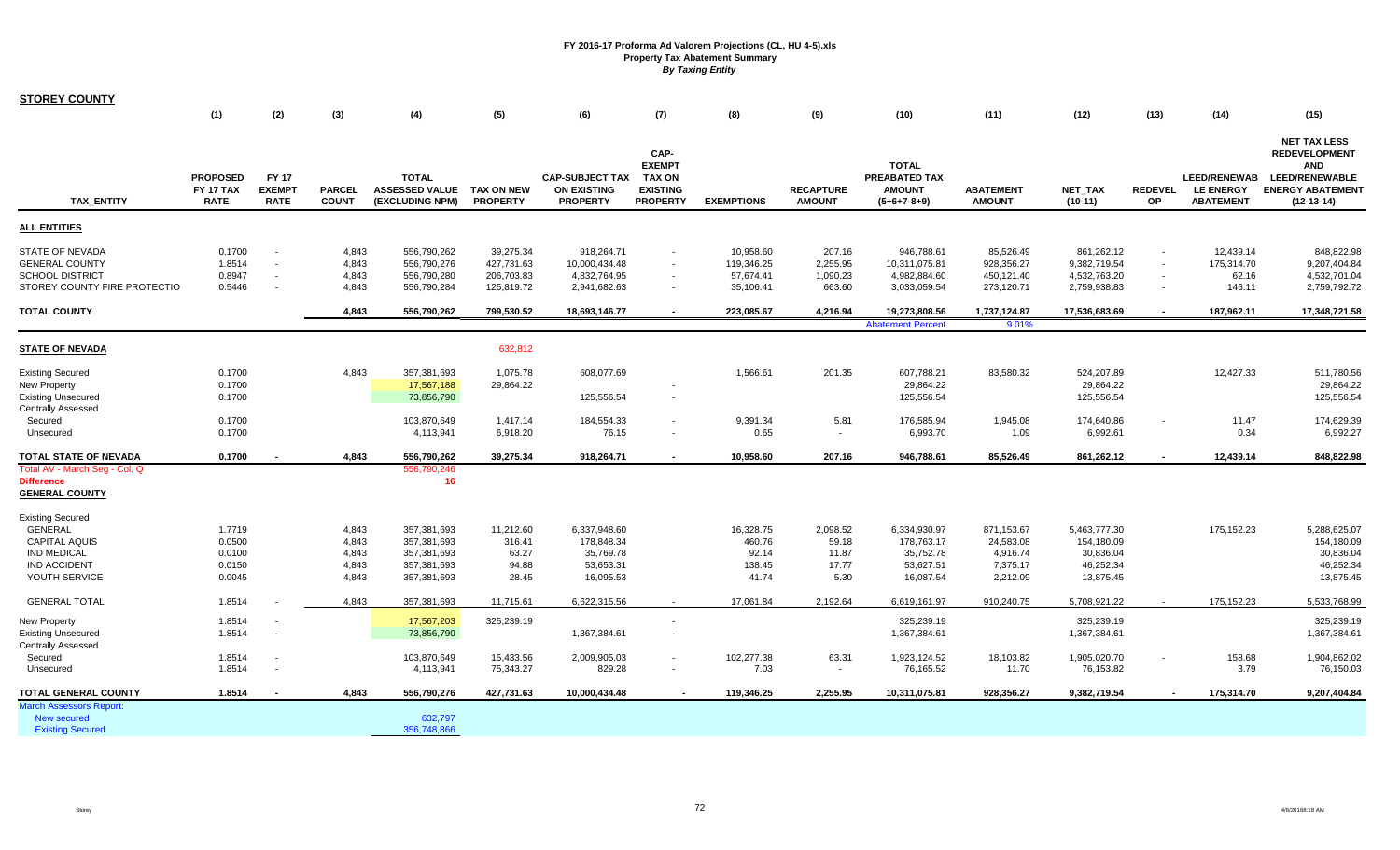| <b>STOREY COUNTY</b>                                                                                |                                                    |                                              |                               |                                                              |                        |                                                                 |                                                                              |                   |                                   |                                                                 |                                   |                                          |                      |                                                             |                                                                                                                               |
|-----------------------------------------------------------------------------------------------------|----------------------------------------------------|----------------------------------------------|-------------------------------|--------------------------------------------------------------|------------------------|-----------------------------------------------------------------|------------------------------------------------------------------------------|-------------------|-----------------------------------|-----------------------------------------------------------------|-----------------------------------|------------------------------------------|----------------------|-------------------------------------------------------------|-------------------------------------------------------------------------------------------------------------------------------|
|                                                                                                     | (1)                                                | (2)                                          | (3)                           | (4)                                                          | (5)                    | (6)                                                             | (7)                                                                          | (8)               | (9)                               | (10)                                                            | (11)                              | (12)                                     | (13)                 | (14)                                                        | (15)                                                                                                                          |
| TAX_ENTITY                                                                                          | <b>PROPOSED</b><br><b>FY 17 TAX</b><br><b>RATE</b> | <b>FY 17</b><br><b>EXEMPT</b><br><b>RATE</b> | <b>PARCEL</b><br><b>COUNT</b> | <b>TOTAL</b><br>ASSESSED VALUE TAX ON NEW<br>(EXCLUDING NPM) | <b>PROPERTY</b>        | <b>CAP-SUBJECT TAX</b><br><b>ON EXISTING</b><br><b>PROPERTY</b> | CAP-<br><b>EXEMPT</b><br><b>TAX ON</b><br><b>EXISTING</b><br><b>PROPERTY</b> | <b>EXEMPTIONS</b> | <b>RECAPTURE</b><br><b>AMOUNT</b> | <b>TOTAL</b><br>PREABATED TAX<br><b>AMOUNT</b><br>$(5+6+7-8+9)$ | <b>ABATEMENT</b><br><b>AMOUNT</b> | NET_TAX<br>$(10-11)$                     | <b>REDEVEL</b><br>OP | <b>LEED/RENEWAB</b><br><b>LE ENERGY</b><br><b>ABATEMENT</b> | <b>NET TAX LESS</b><br><b>REDEVELOPMENT</b><br><b>AND</b><br><b>LEED/RENEWABLE</b><br><b>ENERGY ABATEMENT</b><br>$(12-13-14)$ |
| <b>Difference</b>                                                                                   |                                                    |                                              |                               | 357,381,663<br>30                                            | 0.00%                  |                                                                 |                                                                              |                   |                                   |                                                                 |                                   |                                          |                      |                                                             |                                                                                                                               |
| Total AV - March Seg - Col. Q<br>Difference                                                         |                                                    |                                              |                               | 556,790,246<br>30                                            |                        |                                                                 |                                                                              |                   |                                   |                                                                 |                                   |                                          |                      |                                                             |                                                                                                                               |
| <b>SCHOOL DISTRICT</b>                                                                              |                                                    |                                              |                               |                                                              |                        | 2,687,435.79                                                    |                                                                              |                   |                                   |                                                                 |                                   |                                          |                      |                                                             |                                                                                                                               |
| <b>Existing Secured</b><br>New Property<br><b>Existing Unsecured</b>                                | 0.7500<br>0.7500<br>0.7500                         | $\sim$<br>$\sim$<br>$\sim$                   | 4,843                         | 357,381,693<br>17,567,207<br>73,856,790                      | 4,745.95<br>131,754.05 | 2,682,689.84<br>553,925.93                                      | ×.                                                                           | 6,911.64          | 888.25                            | 2,681,412.40<br>131,754.05<br>553,925.93                        | 368,736.76                        | 2,312,675.64<br>131,754.05<br>553,925.93 |                      |                                                             | 2,312,675.64<br>131,754.05<br>553,925.93                                                                                      |
| <b>Centrally Assessed</b><br>Secured<br>Unsecured                                                   | 0.7500<br>0.7500                                   | $\sim$<br>$\blacksquare$                     |                               | 103,870,649<br>4,113,941                                     | 6,252.11<br>30,521.47  | 814,210.22<br>335.94                                            | $\blacksquare$<br>$\overline{\phantom{a}}$                                   | 41,432.43<br>2.85 | 25.64<br>$\sim$                   | 779,055.54<br>30,854.56                                         | 8,581.22<br>4.74                  | 770,474.32<br>30,849.82                  | $\blacksquare$       | 50.56<br>1.54                                               | 770,423.76<br>30,848.28                                                                                                       |
| TOTAL SCHOOL OPERATING                                                                              | 0.7500                                             |                                              | 4,843                         | 556,790,280                                                  | 173,273.58             | 4,051,161.92                                                    | $\sim$                                                                       | 48.346.92         | 913.89                            | 4,177,002.47                                                    | 377,322.71                        | 3,799,679.76                             | $\blacksquare$       | 52.11                                                       | 3,799,627.65                                                                                                                  |
| <b>SCHOOL DEBT</b>                                                                                  |                                                    |                                              |                               |                                                              | 7,458.35<br>36,410.08  | 971,298.51<br>400.75                                            | ×.<br>$\sim$                                                                 | 49,426.13<br>3.40 | 30.59<br>$\sim$                   | 929,361.32<br>36,807.43                                         | 10,236.82<br>5.65                 | 919,124.50<br>36,801.78                  | $\sim$               | 60.32<br>1.84                                               | 919,064.18<br>36,799.94                                                                                                       |
| <b>Existing Secured</b><br>New Property<br><b>Existing Unsecured</b><br><b>Centrally Assessed</b>   | 0.1447<br>0.1447<br>0.1447                         | $\sim$<br>$\sim$                             | 4,843                         | 357,381,693<br>17,567,180<br>73,856,790                      | 915.69<br>25,419.71    | 517,579.15<br>106,870.78                                        | $\blacksquare$                                                               | 1,333.24          | 171.39                            | 517,332.99<br>25,419.71<br>106,870.78                           | 71,142.17                         | 446,190.82<br>25,419.71<br>106,870.78    |                      |                                                             | 446,190.82<br>25,419.71<br>106,870.78                                                                                         |
| Secured<br>Unsecured                                                                                | 0.1447<br>0.1447                                   |                                              |                               | 103,870,649<br>4,113,941                                     | 1,206.24<br>5,888.61   | 157,088.29<br>64.81                                             | $\blacksquare$<br>$\overline{\phantom{a}}$                                   | 7,993.70<br>0.55  | 4.95<br>$\sim$                    | 150,305.78<br>5,952.87                                          | 1,655.60<br>0.91                  | 148,650.18<br>5,951.96                   | $\blacksquare$       | 9.76<br>0.30                                                | 148,640.42<br>5,951.66                                                                                                        |
| TOTAL SCHOOL DEBT                                                                                   | 0.1447                                             |                                              | 4.843                         | 556,790,254                                                  | 33,430.25              | 781.603.03                                                      | $\sim$                                                                       | 9,327.49          | 176.34                            | 805,882.13                                                      | 72,798.69                         | 733,083.44                               | $\blacksquare$       | 10.05                                                       | 733,073.39                                                                                                                    |
| TOTAL SCHOOL DISTRICT                                                                               | 0.8947                                             |                                              | 4,843                         | 556,790,280                                                  | 206,703.83             | 4,832,764.95                                                    | $\sim$                                                                       | 57,674.41         | 1,090.23                          | 4,982,884.60                                                    | 450,121.40                        | 4,532,763.20                             | $\blacksquare$       | 62.16                                                       | 4,532,701.04                                                                                                                  |
| Total AV - March Seg - Col. Q<br><b>Difference</b><br><b>STOREY COUNTY FIRE PROTECTION DISTRICT</b> |                                                    |                                              |                               | 556,790,246<br>34                                            | 632,789                |                                                                 |                                                                              |                   |                                   |                                                                 |                                   |                                          |                      |                                                             |                                                                                                                               |
| <b>Existing Secured</b><br>New Property<br><b>Existing Unsecured</b>                                | 0.5446<br>0.5446<br>0.5446                         |                                              | 4,843                         | 357,381,693<br>17,567,211<br>73,856,790                      | 3,446.17<br>95,671.03  | 1,947,989.45<br>402,224.08                                      | $\sim$                                                                       | 5,018.86          | 644.98                            | 1,947,061.74<br>95,671.03<br>402,224.08                         | 267,752.87                        | 1,679,308.87<br>95,671.03<br>402,224.08  |                      |                                                             | 1,679,308.87<br>95,671.03<br>402,224.08                                                                                       |
| Centrally Assessed<br>Secured<br>Unsecured                                                          | 0.5446<br>0.5446                                   |                                              |                               | 103,870,649<br>4,113,941                                     | 4,539.86<br>22,162.66  | 591,225.16<br>243.94                                            | $\sim$<br>$\sim$                                                             | 30,085.48<br>2.07 | 18.62<br>$\sim$                   | 565,698.16<br>22,404.53                                         | 5,194.69<br>173.15                | 560,503.47<br>22,231.38                  | $\blacksquare$       | 144.99<br>1.12                                              | 560,358.48<br>22,230.26                                                                                                       |
| TOTAL STOREY COUNTY FIRE PRO                                                                        | 0.5446                                             |                                              | 4,843                         | 556,790,284                                                  | 125,819.72             | 2,941,682.63                                                    | $\blacksquare$                                                               | 35,106.41         | 663.60                            | 3,033,059.54                                                    | 273,120.71                        | 2,759,938.83                             |                      | 146.11                                                      | 2,759,792.72                                                                                                                  |
| Total AV - March Seg - Col. Q<br><b>Difference</b><br>Note:                                         |                                                    |                                              |                               | 556,790,246<br>38                                            |                        |                                                                 |                                                                              |                   |                                   |                                                                 |                                   |                                          |                      |                                                             |                                                                                                                               |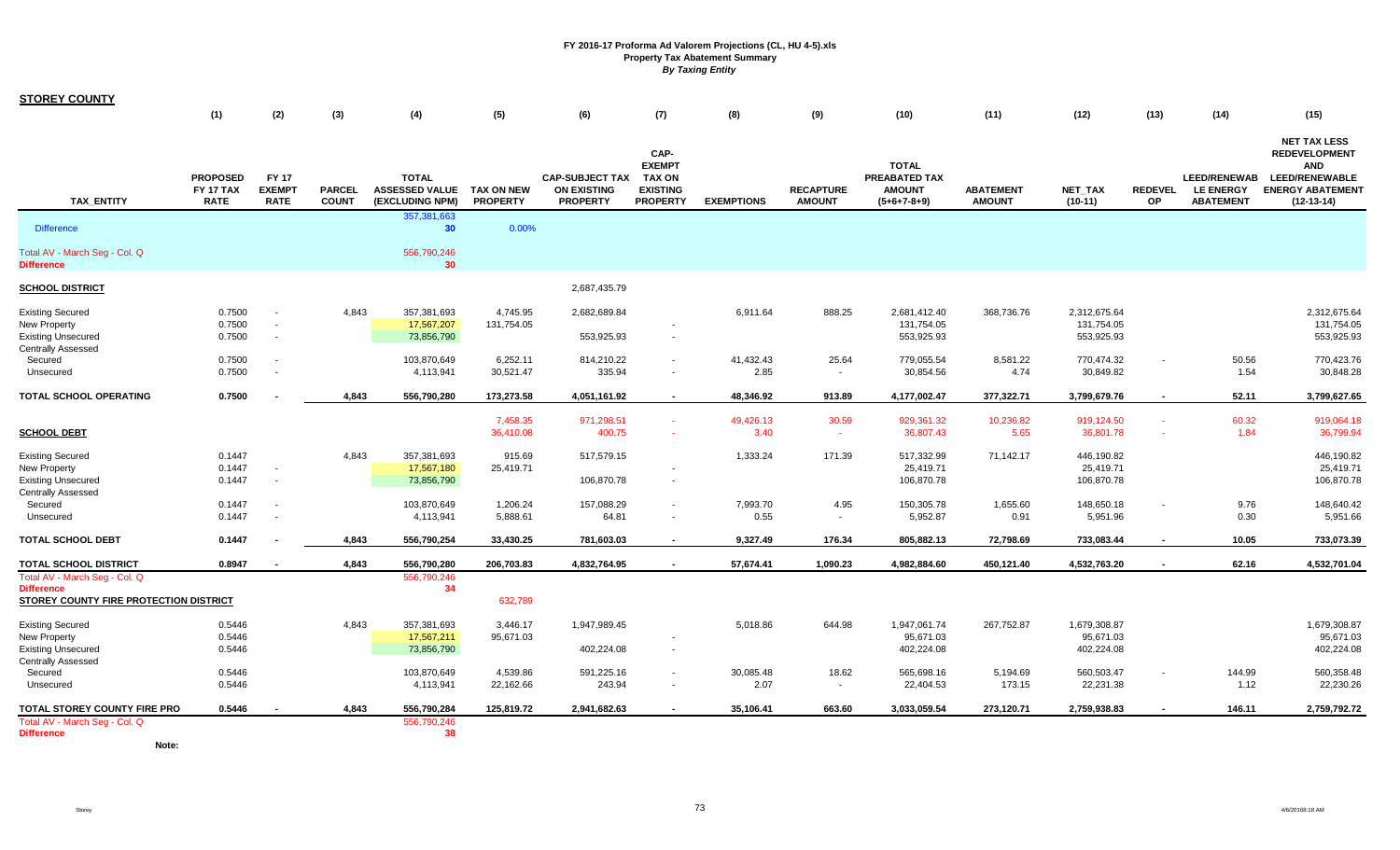| <b>WASHOE COUNTY</b>                                                        |                              |                               |               |                                       |                   |                                           |                            |                   |                  |                                             |                  |                |                  |                                         |                                                                                                               |
|-----------------------------------------------------------------------------|------------------------------|-------------------------------|---------------|---------------------------------------|-------------------|-------------------------------------------|----------------------------|-------------------|------------------|---------------------------------------------|------------------|----------------|------------------|-----------------------------------------|---------------------------------------------------------------------------------------------------------------|
|                                                                             | (1)                          | (2)                           | (3)           | (4)                                   | (5)               | (6)                                       | (7)                        | (8)               | (9)              | (10)                                        | (11)             | (12)           | (13)             | (14)                                    | (15)                                                                                                          |
|                                                                             | <b>PROPOSED</b><br>FY 17 TAX | <b>FY 17</b><br><b>EXEMPT</b> | <b>PARCEL</b> | <b>TOTAL ASSESSED</b><br><b>VALUE</b> | <b>TAX ON NEW</b> | CAP-SUBJECT TAX EXEMPT TAX<br>ON EXISTING | CAP-<br><b>ON EXISTING</b> |                   | <b>RECAPTURE</b> | <b>TOTAL PREABATED</b><br><b>TAX AMOUNT</b> | <b>ABATEMENT</b> | <b>NET TAX</b> |                  | <b>LEED/RENEWA</b><br><b>BLE ENERGY</b> | <b>NET TAX LESS</b><br><b>REDEVELOPMENT</b><br><b>AND</b><br><b>LEED/RENEWABLE</b><br><b>ENERGY ABATEMENT</b> |
| <b>TAX ENTITY</b>                                                           | <b>RATE</b>                  | <b>RATE</b>                   | <b>COUNT</b>  | (EXCLUDING NPM)                       | <b>PROPERTY</b>   | <b>PROPERTY</b>                           | <b>PROPERTY</b>            | <b>EXEMPTIONS</b> | <b>AMOUNT</b>    | $(5+6+7-8+9)$                               | <b>AMOUNT</b>    | $(10-11)$      | <b>REDEVELOP</b> | <b>ABATEMENT</b>                        | $(12-13-14)$                                                                                                  |
| <b>ALL ENTITIES</b>                                                         |                              |                               |               |                                       |                   |                                           |                            |                   |                  |                                             |                  |                |                  |                                         |                                                                                                               |
| STATE OF NEVADA                                                             | 0.1700                       |                               | 173,582       | 18,143,644,065                        | 1,214,380.67      | 29,664,569.26                             | $\sim$                     | 4,134,289.45      | 9,026.08         | 26,753,686.56                               | 3,449,868.05     | 23,303,818.51  | 219,045.76       | ٠                                       | 23,084,772.75                                                                                                 |
| <b>GENERAL COUNTY</b>                                                       | 1.3917                       |                               | 173,582       | 18,040,683,616                        | 8,508,602.48      | 242,848,155.99                            |                            | 33,845,247.47     | 73,891.11        | 217,585,402.11                              | 28,242,295.90    | 189,343,106.21 | 1,848,178.74     |                                         | 187,494,927.47                                                                                                |
| <b>SCHOOL DISTRICT</b>                                                      | 1.1385                       | $\sim$                        | 173,582       | 18,040,682,366                        | 6,960,583.43      | 198,665,454.90                            | $\sim$                     | 27,523,173.50     | 60,449.34        | 178, 163, 314. 17                           | 23,104,003.72    | 155,059,310.45 | 1,142,008.20     |                                         | 153,917,302.25                                                                                                |
| CITY OF RENO                                                                | 0.9598                       |                               | 82,490        | 8,967,503,165                         | 3,430,857.00      | 82,683,412.08                             |                            | 14,612,831.01     | 43,380.24        | 71,544,818.31                               | 8,971,283.58     | 62,573,534.73  | 27,755.61        |                                         | 62,545,779.12                                                                                                 |
| <b>CITY OF SPARKS</b>                                                       | 0.9598                       |                               | 33,877        | 2,958,724,461                         | 1,084,627.80      | 27,334,872.35                             |                            | 1,521,960.37      | 2,139.42         | 26,899,679.19                               | 4,553,008.23     | 22,346,670.96  | 1,323,744.63     |                                         | 21,022,926.33                                                                                                 |
| <b>INCLINE VILLAGE GID</b>                                                  | 0.1183                       |                               | 9,326         | 1,702,104,712                         | 19,770.33         | 1,994,188.15                              |                            | 200,517.53        | 162.97           | 1,813,603.93                                | 332,825.09       | 1,480,778.84   |                  |                                         | 1,480,778.84                                                                                                  |
| NO LAKE TAHOE FIRE PROTECTIC                                                | 0.6291                       |                               | 9,371         | 1,713,601,588                         | 105,199.16        | 10,677,038.38                             |                            | 1,134,644.52      | 122.37           | 9,647,715.39                                | 1,245,271.10     | 8,402,444.29   |                  |                                         | 8,402,444.29                                                                                                  |
| PALOMINO VALLEY GID                                                         | 0.4198                       |                               | 1,488         | 62,778,025                            | 2,292.98          | 262,620.30                                |                            | 5,696.87          | 68.70            | 259,285.11                                  | 9,998.00         | 249,287.11     |                  |                                         | 249,287.11                                                                                                    |
| RENO REDEVELOPMENT AGENCY                                                   |                              |                               | 1,737         | 23,476,766                            | 612.56            | 178,578.67                                |                            | 50,869.92         | 141.96           | 128,463.27                                  | 25,562.63        | 102,900.64     |                  |                                         | 102,900.64                                                                                                    |
| SPARKS REDEVELOPMENT AGEN                                                   |                              |                               | 1,769         | 80,028,692                            | 8,479.65          | 2,699,932.03                              |                            | 391,188.17        | 747.61           | 2,317,971.12                                | 251,251.62       | 2,066,719.50   |                  |                                         | 2,066,719.50                                                                                                  |
| SPARKS REDEVELOPMENT AGEN                                                   |                              |                               | 466           | 85,637,526                            | 824.95            | 2,539,189.45                              |                            | 94,271.13         | 651.67           | 2,446,394.94                                | 204,885.17       | 2,241,509.77   |                  |                                         | 2,241,509.77                                                                                                  |
| SUN VALLEY WATER & SANITATIO                                                | 0.1836                       |                               | 6,075         | 219,246,184                           | 5,214.94          | 399,008.59                                |                            | 25,542.21         | 54.08            | 378,735.41                                  | 109,190.94       | 269,544.47     |                  |                                         | 269,544.47                                                                                                    |
| TRUCKEE MEADOWS FIRE PROTE                                                  | 0.5400                       |                               | 43,084        | 4,020,630,075                         | 609,749.75        | 21,138,081.46                             | $\sim$                     | 2,069,749.13      | 2,780.51         | 19,680,862.60                               | 3,017,920.14     | 16,662,942.46  |                  |                                         | 16,662,942.46                                                                                                 |
| <b>GERLACH GID</b>                                                          | 0.2998                       |                               | 192           | 6,048,213                             | 2,618.91          | 15,531.86                                 |                            | 4,224.05          | $\sim$           | 13,926.71                                   | 2,053.57         | 11,873.14      |                  |                                         | 11,873.14                                                                                                     |
| <b>TOTAL COUNTY</b>                                                         |                              |                               | 173,582       | 18,143,644,065                        | 21,943,897.45     | 615,682,933.33                            |                            | 85,077,876.11     | 192,074.82       | 552,741,029.49                              | 73,037,718.32    | 479,703,311.17 | 4,560,732.94     |                                         | 479,553,708.14                                                                                                |
|                                                                             |                              |                               |               |                                       |                   |                                           |                            |                   |                  | <b>Abatement Percent</b>                    | 13.21%           |                |                  |                                         |                                                                                                               |
| <b>STATE OF NEVADA</b>                                                      |                              |                               |               |                                       |                   |                                           |                            | 2,411,500,841     |                  |                                             |                  |                |                  |                                         |                                                                                                               |
| Existing Secured                                                            | 0.1700                       |                               | 173,582       | 16,613,443,204                        | 175,031.33        | 28,067,839.08                             |                            | 4,099,551.43      | 7,939.26         | 24, 151, 258. 24                            | 3,394,723.00     | 20,756,535.24  | 212,914.72       |                                         | 20,543,620.52                                                                                                 |
| New Property                                                                | 0.1700                       |                               |               | 581,640,500                           | 988,788.85        |                                           |                            |                   |                  | 988,788.85                                  |                  | 988,788.85     |                  |                                         | 988,788.85                                                                                                    |
| <b>Existing Unsecured</b>                                                   | 0.1700                       |                               |               | 515,607,052                           |                   | 876,531.99                                |                            |                   |                  | 876,531.99                                  |                  | 876,531.99     |                  |                                         | 876,531.99                                                                                                    |
| <b>Centrally Assessed</b>                                                   |                              |                               |               |                                       |                   |                                           |                            |                   |                  |                                             |                  |                |                  |                                         |                                                                                                               |
| Secured                                                                     | 0.1700                       |                               |               | 419,300,667                           | 28,655.34         | 718,871.13                                |                            | 34,715.29         | 1,086.82         | 713,898.00                                  | 55,127.43        | 658,770.57     | 6,131.04         |                                         | 652,639.53                                                                                                    |
| Unsecured                                                                   | 0.1700                       |                               |               | 13,652,641                            | 21,905.15         | 1,327.06                                  | $\sim$                     | 22.73             | $\sim$           | 23,209.48                                   | 17.62            | 23,191.86      |                  |                                         | 23,191.86                                                                                                     |
| TOTAL STATE OF NEVADA                                                       | 0.1700                       |                               | 173,582       | 18,143,644,065                        | 1,214,380.67      | 29,664,569.26                             |                            | 4,134,289.45      | 9,026.08         | 26,753,686.56                               | 3,449,868.05     | 23,303,818.51  | 219,045.76       |                                         | 23,084,772.75                                                                                                 |
| Total AV - March Seq - Col. Q<br><b>Difference</b><br><b>GENERAL COUNTY</b> |                              |                               |               | 15,429,637,750<br>302,505,474         |                   |                                           |                            |                   |                  |                                             |                  |                |                  |                                         |                                                                                                               |
| <b>Existing Secured</b>                                                     |                              |                               |               |                                       |                   |                                           |                            |                   |                  |                                             |                  |                |                  |                                         |                                                                                                               |
| <b>County General</b>                                                       | 0.9893                       |                               | 173,582       | 16,613,443,204                        | 1,018,581.31      | 163,338,212.79                            |                            | 23,856,944.81     | 46,203.00        | 140,546,052.29                              | 19,755,326.93    | 120,790,725.36 | 1,363,345.20     |                                         | 119,427,380.16                                                                                                |
| AB104 Fair Share                                                            | 0.0272                       |                               | 173,582       | 16,613,443,204                        | 28,006.02         | 4,490,857.06                              | $\sim$                     | 655,934.89        | 1,270.31         | 3,864,198.50                                | 543,159.10       | 3,321,039.40   |                  |                                         | 3,321,039.40                                                                                                  |
| Ag. Extension                                                               | 0.0100                       |                               | 173,582       | 16,613,443,204                        | 10,296.29         | 1,651,064.31                              | $\overline{\phantom{a}}$   | 241,153.42        | 466.66           | 1,420,673.84                                | 199,687.38       | 1,220,986.46   | 13,780.13        |                                         | 1,207,206.33                                                                                                  |
| Animal Shelter Operating                                                    | 0.0300                       |                               | 173,582       | 16,613,443,204                        | 30,887.21         | 4,953,153.13                              | $\sim$                     | 723,450.20        | 1,400.92         | 4,261,991.06                                | 599,071.00       | 3,662,920.06   |                  |                                         | 3,662,920.06                                                                                                  |
| <b>Capital Facilities</b>                                                   | 0.0500                       |                               | 173,582       | 16,613,443,204                        | 51,482.87         | 8,255,293.37                              |                            | 1,205,753.99      | 2,334.78         | 7,103,357.03                                | 998,452.25       | 6,104,904.78   | 68,903.04        |                                         | 6,036,001.74                                                                                                  |
| <b>Child Protection</b>                                                     | 0.0400                       |                               | 173,582       | 16,613,443,204                        | 41,186.40         | 6,604,199.22                              |                            | 964,600.11        | 1,868.01         | 5,682,653.52                                | 798,761.47       | 4,883,892.05   | 55,123.22        |                                         | 4,828,768.83                                                                                                  |
| <b>District Court</b>                                                       | 0.0192                       |                               | 173,582       | 16,613,443,204                        | 19,769.78         | 3,170,014.65                              |                            | 463,009.54        | 896.46           | 2,727,671.35                                | 383,404.77       | 2,344,266.58   | 26,460.48        |                                         | 2,317,806.10                                                                                                  |
| Indigent Health                                                             | 0.0600                       |                               | 173,582       | 16,613,443,204                        | 61,780.80         | 9,906,312.09                              |                            | 1,446,901.88      | 2,802.22         | 8,523,993.23                                | 1,198,139.30     | 7,325,853.93   | 82,686.10        |                                         | 7,243,167.83                                                                                                  |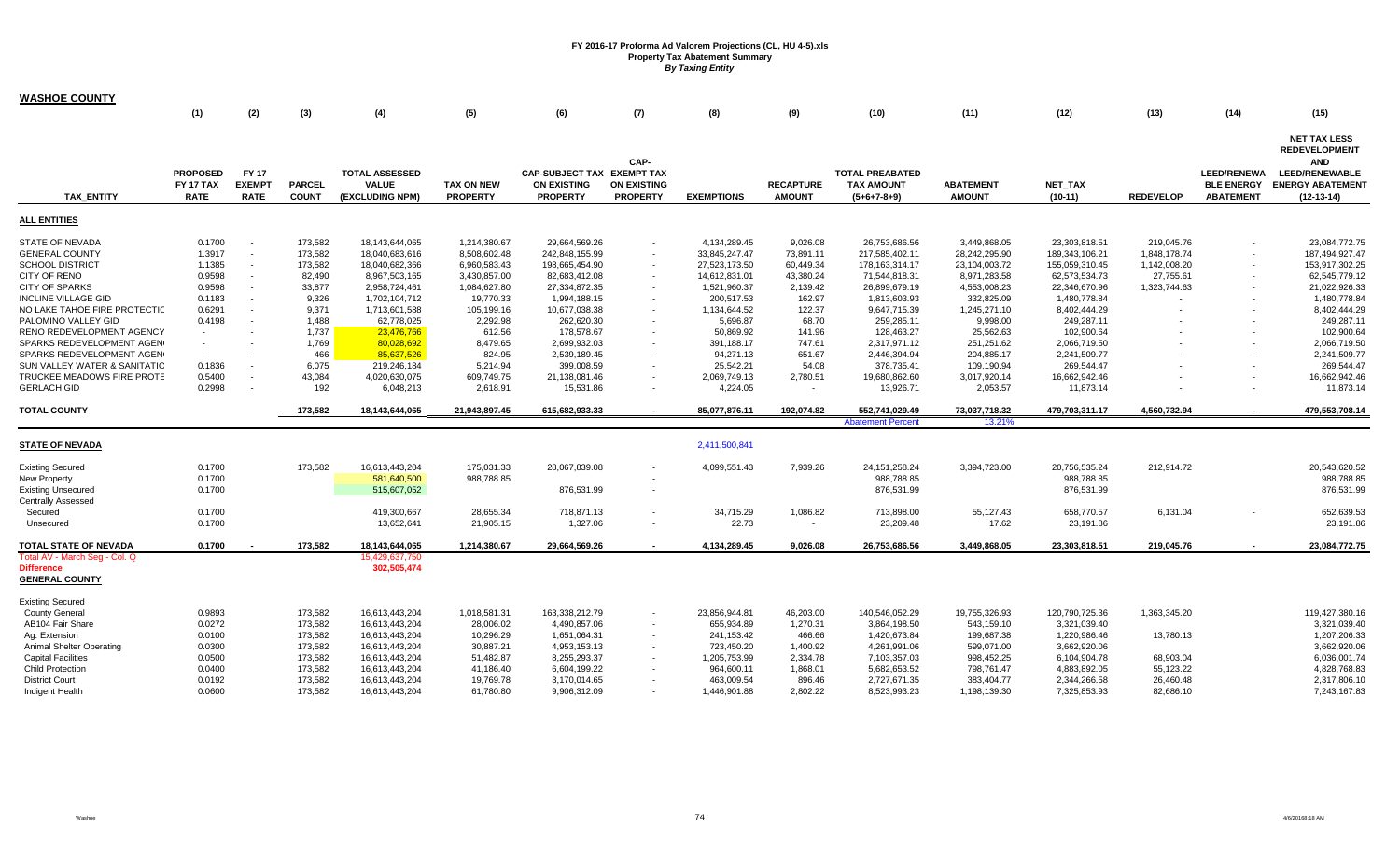| <b>WASHOE COUNTY</b>                                                                                                                                |                                             |                                              |                               |                                                                                                 |                                      |                                                              |                                               |                             |                                   |                                                              |                                   |                                               |                       |                                                             |                                                                                                                               |
|-----------------------------------------------------------------------------------------------------------------------------------------------------|---------------------------------------------|----------------------------------------------|-------------------------------|-------------------------------------------------------------------------------------------------|--------------------------------------|--------------------------------------------------------------|-----------------------------------------------|-----------------------------|-----------------------------------|--------------------------------------------------------------|-----------------------------------|-----------------------------------------------|-----------------------|-------------------------------------------------------------|-------------------------------------------------------------------------------------------------------------------------------|
|                                                                                                                                                     | (1)                                         | (2)                                          | (3)                           | (4)                                                                                             | (5)                                  | (6)                                                          | (7)                                           | (8)                         | (9)                               | (10)                                                         | (11)                              | (12)                                          | (13)                  | (14)                                                        | (15)                                                                                                                          |
| <b>TAX ENTITY</b>                                                                                                                                   | <b>PROPOSED</b><br>FY 17 TAX<br><b>RATE</b> | <b>FY 17</b><br><b>EXEMPT</b><br><b>RATE</b> | <b>PARCEL</b><br><b>COUNT</b> | <b>TOTAL ASSESSED</b><br>VALUE<br>(EXCLUDING NPM)                                               | <b>TAX ON NEW</b><br><b>PROPERTY</b> | CAP-SUBJECT TAX EXEMPT TAX<br>ON EXISTING<br><b>PROPERTY</b> | CAP-<br><b>ON EXISTING</b><br><b>PROPERTY</b> | <b>EXEMPTIONS</b>           | <b>RECAPTURE</b><br><b>AMOUNT</b> | <b>TOTAL PREABATED</b><br><b>TAX AMOUNT</b><br>$(5+6+7-8+9)$ | <b>ABATEMENT</b><br><b>AMOUNT</b> | NET_TAX<br>$(10-11)$                          | <b>REDEVELOP</b>      | <b>LEED/RENEWA</b><br><b>BLE ENERGY</b><br><b>ABATEMENT</b> | <b>NET TAX LESS</b><br><b>REDEVELOPMENT</b><br><b>AND</b><br><b>LEED/RENEWABLE</b><br><b>ENERGY ABATEMENT</b><br>$(12-13-14)$ |
| Indigent Insurance                                                                                                                                  | 0.0150                                      |                                              | 173,582                       | 16,613,443,204                                                                                  | 15,446.23                            | 2,476,584.52                                                 |                                               | 361,735.23                  | 700.36                            | 2,130,995.88                                                 | 299,532.77                        | 1,831,463.11                                  | 20,671.81             |                                                             | 1,810,791.30                                                                                                                  |
| Library Override                                                                                                                                    | 0.0200                                      |                                              | 173,582                       | 16,613,443,204                                                                                  | 20,590.22                            | 3,302,121.23                                                 |                                               | 482,302.54                  | 933.88                            | 2,841,342.79                                                 | 399,384.99                        | 2,441,957.80                                  | 27,563.53             |                                                             | 2,414,394.27                                                                                                                  |
| Senior Citizens                                                                                                                                     | 0.0100                                      |                                              | 173,582                       | 16,613,443,204                                                                                  | 10,296.29                            | 1,651,064.31                                                 |                                               | 241, 153.41                 | 466.67                            | 1,420,673.86                                                 | 199,687.38                        | 1,220,986.48                                  | 13,780.13             |                                                             | 1,207,206.35                                                                                                                  |
| County Jail Override                                                                                                                                | 0.0774                                      |                                              | 173,582                       | 16,613,443,204                                                                                  | 79,690.02                            | 12,779,123.16                                                |                                               | 1,866,498.32                | 3,614.47                          | 10,995,929.33                                                | 1,545,602.78                      | 9,450,326.55                                  | 106,664.45            |                                                             | 9,343,662.10                                                                                                                  |
| Youth Facilities                                                                                                                                    | 0.0087                                      |                                              | 173,582                       | 16,613,443,204                                                                                  | 8,957.32                             | 1,436,413.09                                                 |                                               | 209,811.63                  | 406.09                            | 1,235,964.87                                                 | 173,728.45                        | 1,062,236.42                                  | 11,988.63             |                                                             | 1,050,247.79                                                                                                                  |
| County Debt                                                                                                                                         | 0.0349                                      |                                              | 173,582                       | 16,613,443,204                                                                                  | 35,929.81                            | 5,762,158.57                                                 |                                               | 841,616.02<br>2,411,501,472 | 1,629.93                          | 4,958,102.29                                                 | 696,915.05                        | 4,261,187.24                                  |                       |                                                             | 4,261,187.24                                                                                                                  |
| <b>GENERAL TOTAL</b>                                                                                                                                | 1.3917                                      |                                              | 173,582                       | 16,613,443,204                                                                                  | 1,432,900.57                         | 229,776,571.50                                               | $\sim$                                        | 33,560,865.99               | 64,993.76                         | 197,713,599.84                                               | 27,790,853.62                     | 169,922,746.22                                | 1,790,966.72          |                                                             | 168,131,779.50                                                                                                                |
| New Property                                                                                                                                        | 1.3917                                      |                                              |                               | 478,680,051                                                                                     | 6,661,790.27                         |                                                              | $\sim$                                        |                             |                                   | 6,661,790.27                                                 |                                   | 6,661,790.27                                  |                       |                                                             | 6,661,790.27                                                                                                                  |
| <b>Existing Unsecured</b><br>Centrally Assessed                                                                                                     | 1.3917                                      | $\overline{\phantom{a}}$                     |                               | 515,607,052                                                                                     |                                      | 7,175,703.34                                                 |                                               |                             |                                   | 7,175,703.34                                                 |                                   | 7,175,703.34                                  |                       |                                                             | 7,175,703.34                                                                                                                  |
| Secured                                                                                                                                             | 1.3917                                      | $\sim$                                       |                               | 419,300,667                                                                                     | 234,585.76                           | 5,885,017.14                                                 |                                               | 284,195.40                  | 8,897.35                          | 5,844,304.85                                                 | 451,298.12                        | 5,393,006.73                                  | 55,227.03             |                                                             | 5,337,779.70                                                                                                                  |
| Unsecured                                                                                                                                           | 1.3917                                      |                                              |                               | 13,652,641                                                                                      | 179,325.88                           | 10,864.01                                                    |                                               | 186.08                      |                                   | 190,003.81                                                   | 144.16                            | 189,859.65                                    | 1,984.99              |                                                             | 187,874.66                                                                                                                    |
| TOTAL GENERAL COUNTY                                                                                                                                | 1.3917                                      |                                              | 173,582                       | 18,040,683,616                                                                                  | 8,508,602.48                         | 242,848,155.99                                               |                                               | 33,845,247.47               | 73,891.11                         | 217,585,402.11                                               | 28,242,295.90                     | 189,343,106.21                                | 1,848,178.74          |                                                             | 187,494,927.47                                                                                                                |
| <b>March Assessors Report:</b><br>New secured<br><b>Existing Secured</b><br><b>Difference</b><br>Total AV - March Seg - Col. Q<br><b>Difference</b> |                                             |                                              |                               | 102,494,508<br>13,899,436,890<br>14,001,931,398<br>200,010,334<br>15,429,637,750<br>199,544,393 | Value is net of exemptions<br>1.43%  |                                                              |                                               |                             |                                   |                                                              |                                   |                                               |                       |                                                             |                                                                                                                               |
| <b>SCHOOL DISTRICT</b>                                                                                                                              |                                             |                                              |                               |                                                                                                 |                                      | 124,601,036.74                                               |                                               | 2,397,060,689               |                                   |                                                              |                                   |                                               |                       |                                                             |                                                                                                                               |
| <b>Existing Secured</b><br>New Property<br><b>Existing Unsecured</b><br><b>Centrally Assessed</b>                                                   | 0.7500<br>0.7500<br>0.7500                  | $\sim$<br>$\sim$<br>$\sim$                   | 173,582                       | 16,613,443,204<br>478,678,801<br>515,607,052                                                    | 772,212.74<br>3,590,091.01           | 123,828,824.00<br>3,867,052.89                               |                                               | 17,977,955.17               | 35,026.96                         | 106,658,108.53<br>3,590,091.01<br>3,867,052.89               | 14,976,741.98                     | 91,681,366.55<br>3,590,091.01<br>3,867,052.89 | 1,033,732.47          |                                                             | 90,647,634.08<br>3,590,091.01<br>3,867,052.89                                                                                 |
| Secured<br>Unsecured                                                                                                                                | 0.7500<br>0.7500                            | $\sim$                                       |                               | 419,300,667<br>13,652,641                                                                       | 126,420.45<br>96,640.38              | 3,171,490.15<br>5,854.72                                     | $\overline{\phantom{a}}$                      | 153, 155.54<br>100.28       | 4,794.86<br>$\sim$                | 3,149,549.93<br>102,394.82                                   | 243,208.82<br>77.73               | 2,906,341.11<br>102,317.08                    | 29,762.36<br>1,069.73 |                                                             | 2,876,578.74<br>101,247.35                                                                                                    |
| TOTAL SCHOOL OPERATING                                                                                                                              | 0.7500                                      |                                              | 173,582                       | 18,040,682,366                                                                                  | 4,585,364.58                         | 130,873,221.76                                               | $\overline{\phantom{a}}$                      | 18,131,210.99               | 39,821.82                         | 117,367,197.17                                               | 15,220,028.53                     | 102,147,168.64                                | 1,064,564.56          |                                                             | 101,082,604.07                                                                                                                |
|                                                                                                                                                     |                                             |                                              |                               |                                                                                                 |                                      |                                                              |                                               |                             |                                   |                                                              |                                   |                                               |                       |                                                             |                                                                                                                               |
|                                                                                                                                                     |                                             |                                              |                               |                                                                                                 | 1,172,210.36                         | 187,972,059.10                                               |                                               | 27,290,531.17               | 53,170.74                         | 161,906,909.03                                               | 22,734,694.73                     | 139, 172, 214. 30                             | 1,095,205.08          |                                                             | 138,077,009.22                                                                                                                |
| <b>SCHOOL DEBT</b>                                                                                                                                  |                                             |                                              |                               |                                                                                                 | 191,906.25                           | 4,814,322.05                                                 |                                               | 232,490.11                  | 7,278.60                          | 4,781,016.79                                                 | 369,190.99                        | 4,411,825.80                                  | 45,179.27             |                                                             | 4,366,646.53                                                                                                                  |
|                                                                                                                                                     |                                             |                                              |                               |                                                                                                 | 146,700.09                           | 8,887.46                                                     |                                               | 152.22                      |                                   | 155,435.33                                                   | 118.00                            | 155,317.33                                    | 1,623.85              |                                                             | 153,693.48                                                                                                                    |
| <b>Existing Secured</b>                                                                                                                             | 0.3885                                      |                                              | 173,582                       | 16,613,443,204                                                                                  | 399,997.62                           | 64, 143, 235. 10                                             |                                               | 9,312,576.00                | 18,143.78                         | 55,248,800.50                                                | 7,757,952.75                      | 47,490,847.75                                 | 61,472.61             |                                                             | 47,429,375.14                                                                                                                 |
| New Property                                                                                                                                        | 0.3885                                      | $\sim$                                       |                               | 478,681,010                                                                                     | 1,859,675.72                         |                                                              |                                               |                             |                                   | 1,859,675.72                                                 |                                   | 1,859,675.72                                  |                       |                                                             | 1,859,675.72                                                                                                                  |
| <b>Existing Unsecured</b><br>Centrally Assessed                                                                                                     | 0.3885                                      | $\overline{\phantom{a}}$                     |                               | 515,607,052                                                                                     |                                      | 2,003,133.40                                                 |                                               |                             |                                   | 2,003,133.40                                                 |                                   | 2,003,133.40                                  |                       |                                                             | 2,003,133.40                                                                                                                  |
| Secured                                                                                                                                             | 0.3885                                      |                                              |                               | 419,300,667                                                                                     | 65,485.80                            | 1,642,831.90                                                 |                                               | 79,334.57                   | 2,483.74                          | 1,631,466.86                                                 | 125,982.17                        | 1,505,484.69                                  | 15,416.91             |                                                             | 1,490,067.79                                                                                                                  |
| Unsecured                                                                                                                                           | 0.3885                                      |                                              |                               | 13,652,641                                                                                      | 50,059.71                            | 3,032.74                                                     |                                               | 51.94                       | $\sim$                            | 53,040.51                                                    | 40.27                             | 53,000.25                                     | 554.12                |                                                             | 52,446.13                                                                                                                     |
| <b>TOTAL SCHOOL DEBT</b>                                                                                                                            | 0.3885                                      |                                              | 173,582                       | 18,040,684,574                                                                                  | 2,375,218.85                         | 67,792,233.14                                                |                                               | 9,391,962.51                | 20,627.52                         | 60,796,117.00                                                | 7,883,975.19                      | 52,912,141.81                                 | 77,443.64             |                                                             | 52,834,698.18                                                                                                                 |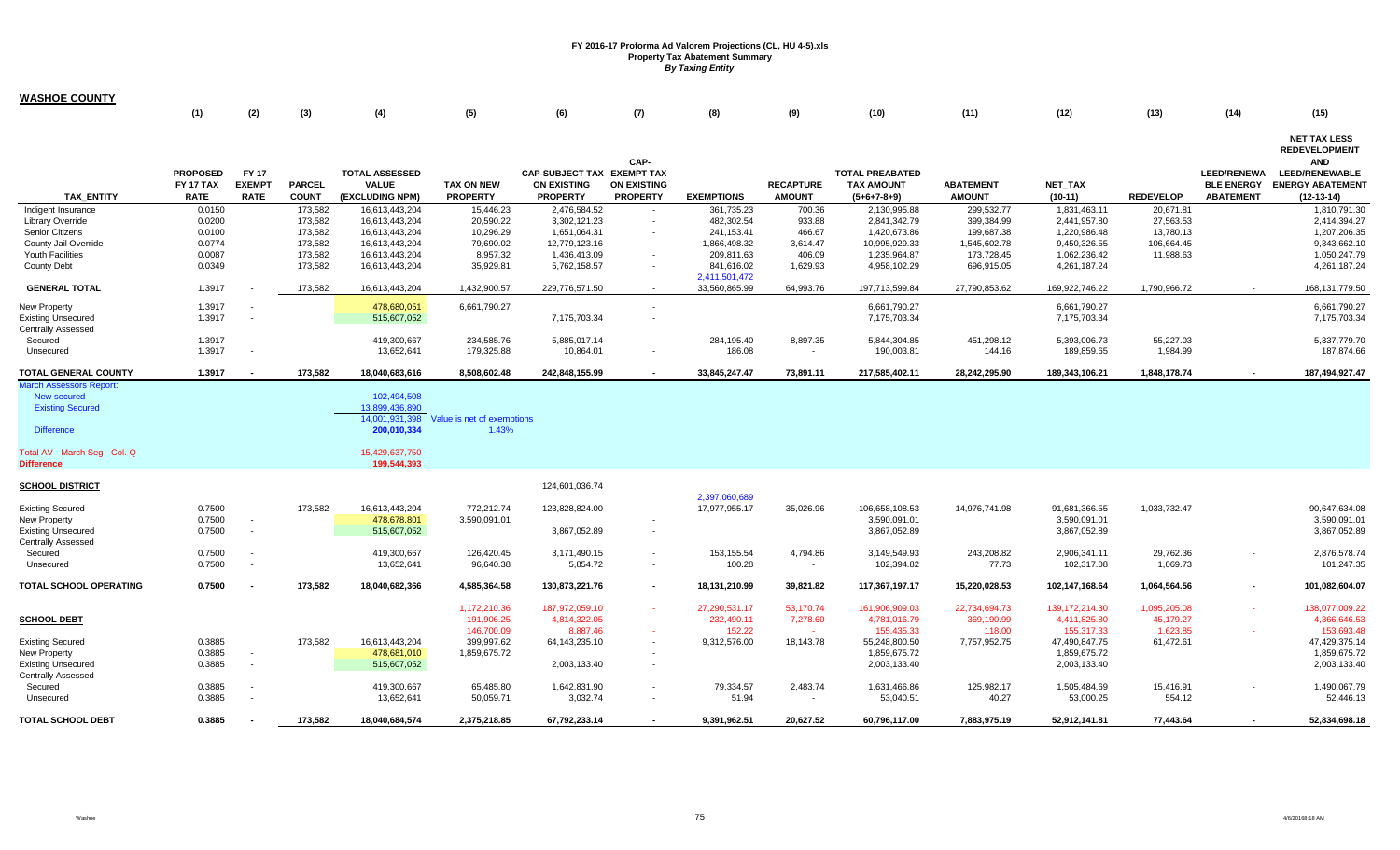| <b>WASHOE COUNTY</b>                                                             |                                             |                                              |                               |                                                          |                                      |                                                              |                                               |                                |                                   |                                                              |                                   |                                        |                    |                                        |                                                                                                                                   |
|----------------------------------------------------------------------------------|---------------------------------------------|----------------------------------------------|-------------------------------|----------------------------------------------------------|--------------------------------------|--------------------------------------------------------------|-----------------------------------------------|--------------------------------|-----------------------------------|--------------------------------------------------------------|-----------------------------------|----------------------------------------|--------------------|----------------------------------------|-----------------------------------------------------------------------------------------------------------------------------------|
|                                                                                  | (1)                                         | (2)                                          | (3)                           | (4)                                                      | (5)                                  | (6)                                                          | (7)                                           | (8)                            | (9)                               | (10)                                                         | (11)                              | (12)                                   | (13)               | (14)                                   | (15)                                                                                                                              |
| <b>TAX ENTITY</b>                                                                | <b>PROPOSED</b><br>FY 17 TAX<br><b>RATE</b> | <b>FY 17</b><br><b>EXEMPT</b><br><b>RATE</b> | <b>PARCEL</b><br><b>COUNT</b> | <b>TOTAL ASSESSED</b><br><b>VALUE</b><br>(EXCLUDING NPM) | <b>TAX ON NEW</b><br><b>PROPERTY</b> | CAP-SUBJECT TAX EXEMPT TAX<br>ON EXISTING<br><b>PROPERTY</b> | CAP-<br><b>ON EXISTING</b><br><b>PROPERTY</b> | <b>EXEMPTIONS</b>              | <b>RECAPTURE</b><br><b>AMOUNT</b> | <b>TOTAL PREABATED</b><br><b>TAX AMOUNT</b><br>$(5+6+7-8+9)$ | <b>ABATEMENT</b><br><b>AMOUNT</b> | <b>NET TAX</b><br>$(10-11)$            | <b>REDEVELOP</b>   | <b>LEED/RENEWA</b><br><b>ABATEMENT</b> | <b>NET TAX LESS</b><br><b>REDEVELOPMENT</b><br><b>AND</b><br><b>LEED/RENEWABLE</b><br>BLE ENERGY ENERGY ABATEMENT<br>$(12-13-14)$ |
| TOTAL SCHOOL DISTRICT                                                            | 1.1385                                      |                                              | 173,582                       | 18,040,682,366                                           | 6,960,583.43                         | 198,665,454.90                                               |                                               | 27,523,173.50                  | 60,449.34                         | 178, 163, 314. 17                                            | 23,104,003.72                     | 155,059,310.45                         | 1,142,008.20       |                                        | 153,917,302.25                                                                                                                    |
| Total AV - March Seg - Col. Q<br><b>Difference</b><br><b>CITY OF RENO</b>        |                                             |                                              |                               | 15,429,637,750<br>213,983,927                            |                                      |                                                              |                                               |                                |                                   |                                                              |                                   |                                        |                    |                                        |                                                                                                                                   |
| <b>Existing Secured</b><br>New Property                                          | 0.9598<br>0.9598                            | $\sim$                                       | 82,490                        | 8,259,070,320<br>282,408,483                             | 648,363.47<br>2,710,556.62           | 78,622,194.03                                                |                                               | 1,517,884,752<br>14,568,657.85 | 41,793.79                         | 64,743,693.44<br>2,710,556.62                                | 8,906,335.85                      | 55,837,357.59<br>2,710,556.62          | 23,267.83          |                                        | 55,814,089.76<br>2,710,556.62                                                                                                     |
| <b>Existing Unsecured</b><br><b>Centrally Assessed</b>                           | 0.9598                                      | $\sim$                                       |                               | 320,448,160                                              |                                      | 3,075,661.44                                                 | $\sim$                                        |                                |                                   | 3,075,661.44                                                 |                                   | 3,075,661.44                           |                    |                                        | 3,075,661.44                                                                                                                      |
| Secured<br>Unsecured                                                             | 0.9598<br>0.9598                            | $\sim$                                       |                               | 102,132,317<br>3,443,885                                 | 39,528.35<br>32,408.56               | 984,896.64<br>659.97                                         | $\sim$                                        | 44,159.04<br>14.12             | 1,586.45<br>$\sim$                | 981,852.40<br>33,054.41                                      | 64,937.82<br>9.91                 | 916,914.58<br>33,044.50                | 4,342.18<br>145.60 |                                        | 912,572.40<br>32,898.90                                                                                                           |
| TOTAL CITY OF RENO                                                               | 0.9598                                      |                                              | 82,490                        | 8,967,503,165                                            | 3,430,857.00                         | 82,683,412.08                                                |                                               | 14,612,831.01                  | 43,380.24                         | 71,544,818.31                                                | 8,971,283.58                      | 62,573,534.73                          | 27,755.61          |                                        | 62,545,779.12                                                                                                                     |
| Total AV - March Seg - Col. Q<br><b>Difference</b><br><b>CITY OF SPARKS</b>      |                                             |                                              |                               | 7,408,228,997<br>41,389,416                              |                                      |                                                              |                                               |                                |                                   |                                                              |                                   |                                        |                    |                                        |                                                                                                                                   |
| <b>Existing Secured</b>                                                          | 0.9598                                      |                                              | 33,877                        | 2,730,511,217                                            | 233,663.66                           | 25,973,780.08                                                | $\overline{\phantom{a}}$                      | 156,313,261<br>1,500,294.68    | 1,495.29                          | 24,708,644.35                                                | 4,503,557.95                      | 20,205,086.40                          | 1,288,775.57       |                                        | 18,916,310.83                                                                                                                     |
| New Property<br><b>Existing Unsecured</b>                                        | 0.9598<br>0.9598                            | $\sim$<br>$\sim$                             |                               | 85,342,011<br>92,719,763                                 | 819,112.62                           | 889,924.29                                                   | $\sim$                                        |                                |                                   | 819,112.62<br>889,924.29                                     |                                   | 819,112.62<br>889,924.29               |                    |                                        | 819,112.62<br>889,924.29                                                                                                          |
| <b>Centrally Assessed</b><br>Secured                                             | 0.9598                                      |                                              |                               | 48,604,993                                               | 18,266.90                            | 469,899.24                                                   | $\sim$                                        | 21,655.42                      | 644.13                            | 467,154.85                                                   | 49,435.96                         | 417,718.89                             | 33,745.71          |                                        | 383,973.18                                                                                                                        |
| Unsecured                                                                        | 0.9598                                      | $\sim$                                       |                               | 1,546,478                                                | 13,584.62                            | 1,268.74                                                     | $\overline{\phantom{a}}$                      | 10.27                          | $\sim$                            | 14,843.09                                                    | 14.32                             | 14,828.77                              | 1,223.35           |                                        | 13,605.42                                                                                                                         |
| TOTAL CITY OF SPARKS                                                             | 0.9598                                      |                                              | 33,877                        | 2,958,724,461                                            | 1,084,627.80                         | 27,334,872.35                                                |                                               | 1,521,960.37                   | 2,139.42                          | 26,899,679.19                                                | 4,553,008.23                      | 22,346,670.96                          | 1,323,744.63       |                                        | 21,022,926.33                                                                                                                     |
| Total AV - March Seg - Col. Q<br><b>Difference</b><br><b>INCLINE VILLAGE GID</b> |                                             |                                              |                               | 2,644,465,360<br>157,945,840                             |                                      |                                                              |                                               |                                |                                   |                                                              |                                   |                                        |                    |                                        |                                                                                                                                   |
| <b>Existing Secured</b><br>New Property<br><b>Existing Unsecured</b>             | 0.1183<br>0.1183<br>0.1183                  | $\overline{\phantom{a}}$<br>$\sim$           | 9,326                         | 1,658,820,556<br>13,259,470<br>9,447,831                 | 2,458.29<br>15,685.95                | 1,959,926.89<br>11,176.78                                    | $\sim$<br>$\sim$                              | 169,187,980<br>200,149.38      | 3.28                              | 1,762,239.08<br>15,685.95<br>11,176.78                       | 325,013.00                        | 1,437,226.08<br>15,685.95<br>11,176.78 |                    |                                        | 1,437,226.08<br>15,685.95<br>11,176.78                                                                                            |
| <b>Centrally Assessed</b><br>Secured<br>Unsecured                                | 0.1183<br>0.1183                            | $\sim$                                       |                               | 19,204,513<br>1,372,342                                  | 2.61<br>1,623.48                     | 23,084.48                                                    |                                               | 368.15                         | 159.69<br>$\sim$                  | 22,878.63<br>1,623.48                                        | 7,812.09                          | 15,066.54<br>1,623.48                  |                    |                                        | 15,066.54<br>1,623.48                                                                                                             |
| TOTAL INCLINE VILLAGE GID<br>Total AV - March Seg - Col. Q<br><b>Difference</b>  | 0.1183                                      |                                              | 9,326                         | 1,702,104,712<br>1,532,912,733<br>3,999                  | 19,770.33                            | 1,994,188.15                                                 |                                               | 200,517.53                     | 162.97                            | 1,813,603.93                                                 | 332,825.09                        | 1,480,778.84                           |                    |                                        | 1,480,778.84                                                                                                                      |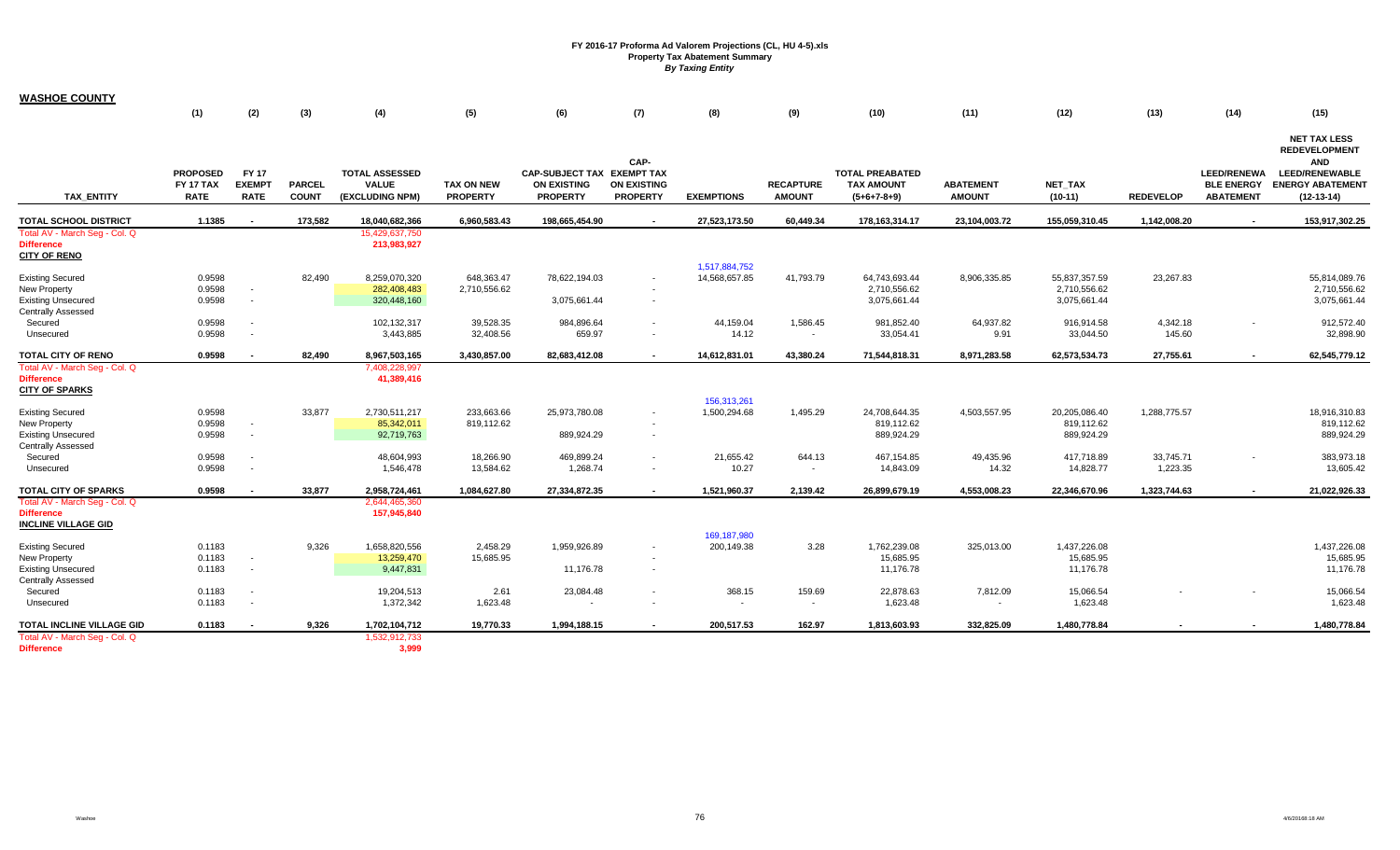| <u>WASHOE COUNTY</u>                                                                              |                                             |                                              |                               |                                                           |                                      |                                                                     |                                               |                             |                                   |                                                              |                                   |                                        |                  |                                                             |                                                                                                                               |
|---------------------------------------------------------------------------------------------------|---------------------------------------------|----------------------------------------------|-------------------------------|-----------------------------------------------------------|--------------------------------------|---------------------------------------------------------------------|-----------------------------------------------|-----------------------------|-----------------------------------|--------------------------------------------------------------|-----------------------------------|----------------------------------------|------------------|-------------------------------------------------------------|-------------------------------------------------------------------------------------------------------------------------------|
|                                                                                                   | (1)                                         | (2)                                          | (3)                           | (4)                                                       | (5)                                  | (6)                                                                 | (7)                                           | (8)                         | (9)                               | (10)                                                         | (11)                              | (12)                                   | (13)             | (14)                                                        | (15)                                                                                                                          |
| <b>TAX ENTITY</b>                                                                                 | <b>PROPOSED</b><br>FY 17 TAX<br><b>RATE</b> | <b>FY 17</b><br><b>EXEMPT</b><br><b>RATE</b> | <b>PARCEL</b><br><b>COUNT</b> | <b>TOTAL ASSESSED</b><br><b>VALUE</b><br>(EXCLUDING NPM)  | <b>TAX ON NEW</b><br><b>PROPERTY</b> | CAP-SUBJECT TAX EXEMPT TAX<br><b>ON EXISTING</b><br><b>PROPERTY</b> | CAP-<br><b>ON EXISTING</b><br><b>PROPERTY</b> | <b>EXEMPTIONS</b>           | <b>RECAPTURE</b><br><b>AMOUNT</b> | <b>TOTAL PREABATED</b><br><b>TAX AMOUNT</b><br>$(5+6+7-8+9)$ | <b>ABATEMENT</b><br><b>AMOUNT</b> | <b>NET TAX</b><br>$(10-11)$            | <b>REDEVELOP</b> | <b>LEED/RENEWA</b><br><b>BLE ENERGY</b><br><b>ABATEMENT</b> | <b>NET TAX LESS</b><br><b>REDEVELOPMENT</b><br><b>AND</b><br><b>LEED/RENEWABLE</b><br><b>ENERGY ABATEMENT</b><br>$(12-13-14)$ |
| NO LAKE TAHOE FIRE PROTECTION DISTRICT                                                            |                                             |                                              |                               |                                                           |                                      |                                                                     |                                               |                             |                                   |                                                              |                                   |                                        |                  |                                                             |                                                                                                                               |
| <b>Existing Secured</b><br>New Property<br><b>Existing Unsecured</b><br><b>Centrally Assessed</b> | 0.6291<br>0.6291<br>0.6291                  | $\sim$<br>$\sim$                             | 9,371                         | 10,507,669.90<br>1,670,270,211<br>13,268,235<br>9,451,869 | 13,072.62<br>83,470.47               | 10,494,598.35<br>59,461.71                                          | $\sim$                                        | 180,046,996<br>1,132,675.65 | 17.43                             | 9,375,012.75<br>83,470.47<br>59,461.71                       | 1,210,144.09                      | 8,164,868.66<br>83,470.47<br>59,461.71 |                  |                                                             | 8,164,868.66<br>83,470.47<br>59,461.71                                                                                        |
| Secured                                                                                           | 0.6291                                      | $\sim$                                       |                               | 19,237,546                                                | 13.96                                | 122,978.32                                                          |                                               | 1,968.87                    | 104.94                            | 121,128.35                                                   | 35,127.01                         | 86,001.34                              |                  |                                                             | 86,001.34                                                                                                                     |
| Unsecured                                                                                         | 0.6291                                      | $\sim$                                       |                               | 1,373,726                                                 | 8,642.11                             | $\overline{\phantom{a}}$                                            |                                               | $\sim$                      | $\sim$                            | 8,642.11                                                     |                                   | 8,642.11                               |                  |                                                             | 8,642.11                                                                                                                      |
| TOTAL NO LAKE TAHOE FIRE PRC                                                                      | 0.6291                                      | $\sim$                                       | 9,371                         | 1,713,601,588                                             | 105,199.16                           | 10,677,038.38                                                       | $\sim$                                        | 1,134,644.52                | 122.37                            | 9,647,715.39                                                 | 1,245,271.10                      | 8,402,444.29                           |                  |                                                             | 8,402,444.29                                                                                                                  |
| Total AV - March Seg - Col. Q<br><b>Difference</b><br>PALOMINO VALLEY GID                         |                                             |                                              |                               | 1,533,552,456<br>2,136<br>230,004.68                      |                                      |                                                                     |                                               | 1,030,638                   |                                   |                                                              |                                   |                                        |                  |                                                             |                                                                                                                               |
| <b>Existing Secured</b>                                                                           | 0.4198                                      |                                              | 1,488                         | 54,789,109                                                | 78.85                                | 229,926.72                                                          |                                               | 4,326.62                    | 5.66                              | 225,684.61                                                   | 8,391.91                          | 217,292.70                             |                  |                                                             | 217,292.70                                                                                                                    |
| New Property                                                                                      | 0.4198                                      | $\sim$                                       |                               | 264,975                                                   | 1,112.37                             |                                                                     |                                               |                             |                                   | 1,112.37                                                     |                                   | 1,112.37                               |                  |                                                             | 1,112.37                                                                                                                      |
| <b>Existing Unsecured</b><br><b>Centrally Assessed</b>                                            | 0.4198                                      | $\sim$                                       |                               | 561,509                                                   |                                      | 2,357.21                                                            |                                               |                             |                                   | 2,357.21                                                     |                                   | 2,357.21                               |                  |                                                             | 2,357.21                                                                                                                      |
| Secured                                                                                           | 0.4198                                      |                                              |                               | 6,906,476                                                 | 27.26                                | 30,336.37                                                           |                                               | 1,370.25                    | 63.04                             | 29,056.42                                                    | 1,606.09                          | 27,450.33                              |                  |                                                             | 27,450.33                                                                                                                     |
| Unsecured                                                                                         | 0.4198                                      | $\sim$                                       |                               | 255,956                                                   | 1,074.50                             | $\overline{\phantom{a}}$                                            |                                               | $\sim$                      | $\sim$                            | 1,074.50                                                     |                                   | 1,074.50                               |                  |                                                             | 1,074.50                                                                                                                      |
| TOTAL PALOMINO VALLEY GID                                                                         | 0.4198                                      |                                              | 1,488                         | 62,778,025                                                | 2.292.98                             | 262.620.30                                                          |                                               | 5.696.87                    | 68.70                             | 259.285.11                                                   | 9.998.00                          | 249.287.11                             |                  |                                                             | 249,287.11                                                                                                                    |
| Total AV - March Seg - Col. Q<br><b>Difference</b><br><b>RENO REDEVELOPMENT AGENCY #1</b>         |                                             |                                              |                               | 61,747,356<br>31                                          |                                      |                                                                     |                                               |                             |                                   |                                                              |                                   |                                        |                  |                                                             |                                                                                                                               |
|                                                                                                   |                                             |                                              |                               |                                                           |                                      |                                                                     |                                               | #DIV/0!                     |                                   |                                                              |                                   |                                        |                  |                                                             |                                                                                                                               |
| <b>Existing Secured</b>                                                                           |                                             |                                              | 1,737                         | 4,429,927                                                 | 612.56                               | 178,578.67                                                          |                                               | 50,869.92                   | 141.96                            | 128,463.27                                                   | 25,562.63                         | 102,900.64                             |                  |                                                             | 102,900.64                                                                                                                    |
| New Property                                                                                      |                                             |                                              |                               | 14,279,011                                                | $\sim$                               |                                                                     |                                               |                             |                                   |                                                              |                                   |                                        |                  |                                                             |                                                                                                                               |
| <b>Existing Unsecured</b><br><b>Centrally Assessed</b>                                            |                                             |                                              |                               | 4,767,828                                                 |                                      |                                                                     |                                               |                             |                                   |                                                              |                                   |                                        |                  |                                                             |                                                                                                                               |
| Secured                                                                                           |                                             |                                              |                               |                                                           |                                      |                                                                     |                                               |                             |                                   |                                                              |                                   |                                        |                  |                                                             |                                                                                                                               |
| Unsecured                                                                                         |                                             |                                              |                               |                                                           |                                      |                                                                     |                                               |                             |                                   |                                                              |                                   |                                        |                  |                                                             |                                                                                                                               |
| TOTAL RENO REDEVELOPMENT A                                                                        |                                             |                                              | 1,737                         | 23,476,766                                                | 612.56                               | 178,578.67                                                          |                                               | 50,869.92                   | 141.96                            | 128,463.27                                                   | 25,562.63                         | 102,900.64                             |                  |                                                             | 102,900.64                                                                                                                    |
| Total AV - March Seg - Col. Q<br><b>Difference</b>                                                |                                             |                                              |                               | 62,726,181<br>#DIV/0!                                     |                                      |                                                                     |                                               |                             |                                   |                                                              |                                   |                                        |                  |                                                             |                                                                                                                               |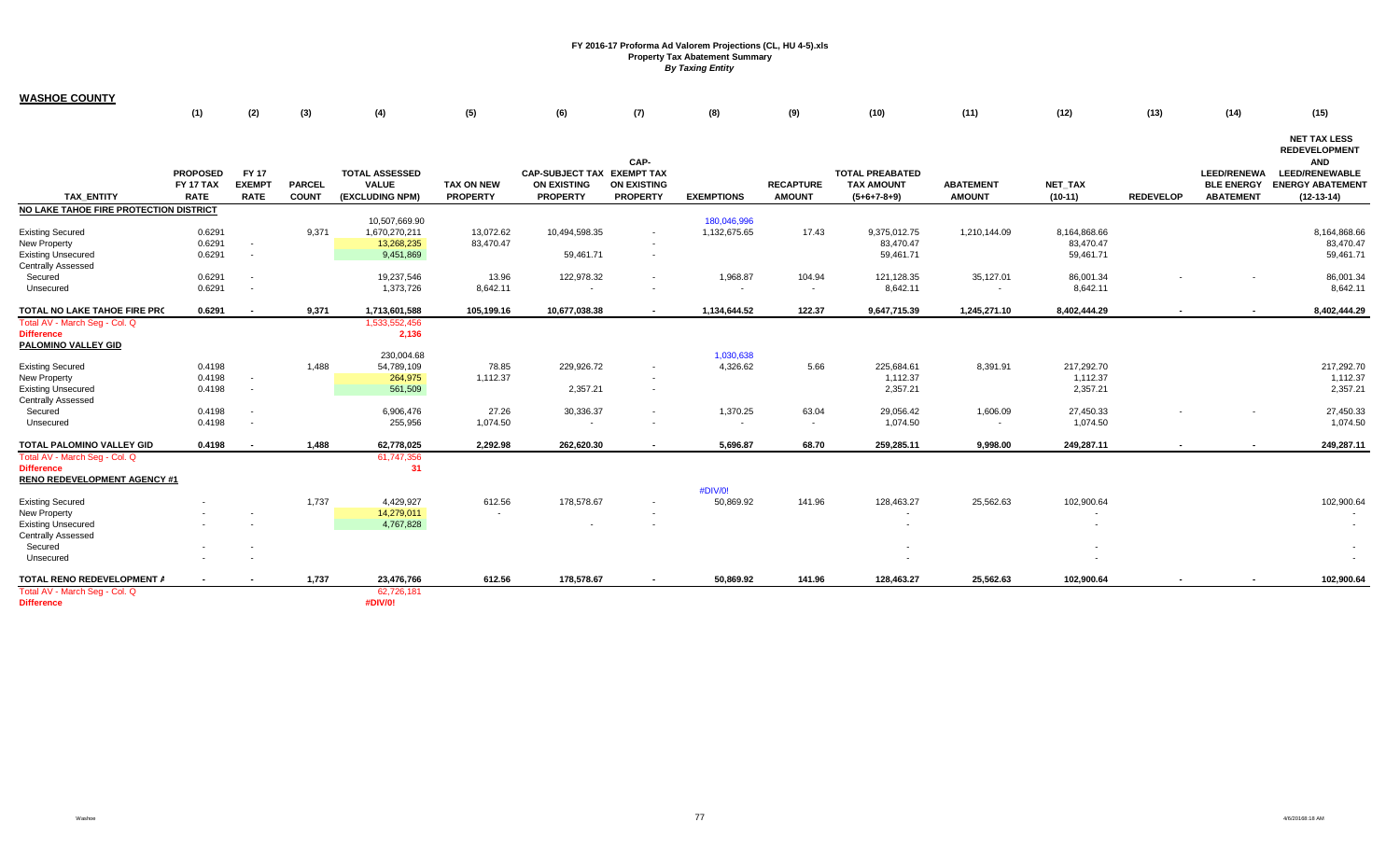| <b>WASHOE COUNTY</b>                               |                                             |                                              |                               |                                                          |                                      |                                                                     |                                       |                   |                                   |                                                              |                                   |                             |                  |                                                             |                                                                  |
|----------------------------------------------------|---------------------------------------------|----------------------------------------------|-------------------------------|----------------------------------------------------------|--------------------------------------|---------------------------------------------------------------------|---------------------------------------|-------------------|-----------------------------------|--------------------------------------------------------------|-----------------------------------|-----------------------------|------------------|-------------------------------------------------------------|------------------------------------------------------------------|
|                                                    | (1)                                         | (2)                                          | (3)                           | (4)                                                      | (5)                                  | (6)                                                                 | (7)                                   | (8)               | (9)                               | (10)                                                         | (11)                              | (12)                        | (13)             | (14)                                                        | (15)                                                             |
|                                                    |                                             |                                              |                               |                                                          |                                      |                                                                     | CAP-                                  |                   |                                   |                                                              |                                   |                             |                  |                                                             | <b>NET TAX LESS</b><br><b>REDEVELOPMENT</b><br><b>AND</b>        |
| <b>TAX ENTITY</b>                                  | <b>PROPOSED</b><br>FY 17 TAX<br><b>RATE</b> | <b>FY 17</b><br><b>EXEMPT</b><br><b>RATE</b> | <b>PARCEL</b><br><b>COUNT</b> | <b>TOTAL ASSESSED</b><br><b>VALUE</b><br>(EXCLUDING NPM) | <b>TAX ON NEW</b><br><b>PROPERTY</b> | CAP-SUBJECT TAX EXEMPT TAX<br><b>ON EXISTING</b><br><b>PROPERTY</b> | <b>ON EXISTING</b><br><b>PROPERTY</b> | <b>EXEMPTIONS</b> | <b>RECAPTURE</b><br><b>AMOUNT</b> | <b>TOTAL PREABATED</b><br><b>TAX AMOUNT</b><br>$(5+6+7-8+9)$ | <b>ABATEMENT</b><br><b>AMOUNT</b> | <b>NET TAX</b><br>$(10-11)$ | <b>REDEVELOP</b> | <b>LEED/RENEWA</b><br><b>BLE ENERGY</b><br><b>ABATEMENT</b> | <b>LEED/RENEWABLE</b><br><b>ENERGY ABATEMENT</b><br>$(12-13-14)$ |
| <b>SPARKS REDEVELOPMENT AGENCY</b>                 |                                             |                                              |                               |                                                          |                                      |                                                                     |                                       |                   |                                   |                                                              |                                   |                             |                  |                                                             |                                                                  |
|                                                    |                                             |                                              |                               |                                                          |                                      |                                                                     |                                       | #DIV/0!           |                                   |                                                              |                                   |                             |                  |                                                             |                                                                  |
| <b>Existing Secured</b><br>New Property            |                                             |                                              | 1,769                         | 72,217,125<br>4,987,352                                  | 8,479.65                             | 2,699,932.03                                                        |                                       | 391,188.17        | 747.61                            | 2,317,971.12                                                 | 251,251.62                        | 2,066,719.50                |                  |                                                             | 2,066,719.50                                                     |
| <b>Existing Unsecured</b>                          |                                             |                                              |                               | 2,824,215                                                |                                      |                                                                     |                                       |                   |                                   |                                                              |                                   |                             |                  |                                                             |                                                                  |
| <b>Centrally Assessed</b>                          |                                             |                                              |                               |                                                          |                                      |                                                                     |                                       |                   |                                   |                                                              |                                   |                             |                  |                                                             |                                                                  |
| Secured                                            |                                             |                                              |                               |                                                          |                                      |                                                                     |                                       |                   |                                   |                                                              |                                   |                             |                  |                                                             |                                                                  |
| Unsecured                                          |                                             |                                              |                               |                                                          |                                      |                                                                     |                                       |                   |                                   |                                                              |                                   |                             |                  |                                                             |                                                                  |
|                                                    |                                             |                                              |                               |                                                          |                                      |                                                                     |                                       |                   |                                   |                                                              |                                   |                             |                  |                                                             |                                                                  |
| TOTAL SPARKS REDEVELOPMEN                          |                                             |                                              | 1,769                         | 80,028,692                                               | 8,479.65                             | 2,699,932.03                                                        |                                       | 391,188.17        | 747.61                            | 2,317,971.12                                                 | 251,251.62                        | 2,066,719.50                |                  |                                                             | 2,066,719.50                                                     |
| Total AV - March Seg - Col. Q<br><b>Difference</b> |                                             |                                              |                               | 86,259,929<br>#DIV/0!                                    |                                      |                                                                     |                                       |                   |                                   |                                                              |                                   |                             |                  |                                                             |                                                                  |
| SPARKS REDEVELOPMENT AGENCY #2                     |                                             |                                              |                               |                                                          |                                      |                                                                     |                                       |                   |                                   |                                                              |                                   |                             |                  |                                                             |                                                                  |
|                                                    |                                             |                                              |                               |                                                          |                                      |                                                                     |                                       | #DIV/0!           |                                   |                                                              |                                   |                             |                  |                                                             |                                                                  |
| <b>Existing Secured</b>                            |                                             |                                              | 466                           | 76,227,000                                               | 824.95                               | 2,539,189.45                                                        |                                       | 94,271.13         | 651.67                            | 2,446,394.94                                                 | 204,885.17                        | 2,241,509.77                |                  |                                                             | 2,241,509.77                                                     |
| New Property                                       |                                             |                                              |                               | 4,327,325                                                |                                      |                                                                     |                                       |                   |                                   |                                                              |                                   |                             |                  |                                                             |                                                                  |
| <b>Existing Unsecured</b>                          |                                             |                                              |                               | 5,083,201                                                |                                      |                                                                     |                                       |                   |                                   |                                                              |                                   |                             |                  |                                                             |                                                                  |
| <b>Centrally Assessed</b>                          |                                             |                                              |                               |                                                          |                                      |                                                                     |                                       |                   |                                   |                                                              |                                   |                             |                  |                                                             |                                                                  |
| Secured                                            |                                             |                                              |                               |                                                          |                                      |                                                                     |                                       |                   |                                   |                                                              |                                   |                             |                  |                                                             |                                                                  |
| Unsecured                                          |                                             |                                              |                               |                                                          |                                      |                                                                     |                                       |                   |                                   |                                                              |                                   |                             |                  |                                                             |                                                                  |
| TOTAL SPARKS REDEVELOPMEN                          | $\blacksquare$                              |                                              | 466                           | 85,637,526                                               | 824.95                               | 2,539,189.45                                                        |                                       | 94,271.13         | 651.67                            | 2,446,394.94                                                 | 204,885.17                        | 2,241,509.77                |                  |                                                             | 2,241,509.77                                                     |
| Total AV - March Seg - Col. Q                      |                                             |                                              |                               | 92,712,833                                               |                                      |                                                                     |                                       |                   |                                   |                                                              |                                   |                             |                  |                                                             |                                                                  |
| <b>Difference</b>                                  |                                             |                                              |                               | #DIV/0!                                                  |                                      |                                                                     |                                       |                   |                                   |                                                              |                                   |                             |                  |                                                             |                                                                  |
| SUN VALLEY WATER & SANITATION DISTRICT             |                                             |                                              |                               |                                                          |                                      |                                                                     |                                       |                   |                                   |                                                              |                                   |                             |                  |                                                             |                                                                  |
|                                                    |                                             |                                              |                               |                                                          |                                      |                                                                     |                                       | 12,992,794        |                                   |                                                              |                                   |                             |                  |                                                             |                                                                  |
| <b>Existing Secured</b>                            | 0.1836                                      |                                              | 6,075                         | 198,994,616                                              | 1,846.01                             | 363,508.19                                                          |                                       | 23,854.77         | 1.89                              | 341,501.32                                                   | 105,417.79                        | 236,083.53                  |                  |                                                             | 236.083.53                                                       |
| New Property                                       | 0.1836                                      | $\sim$                                       |                               | 932,083                                                  | 1,711.30                             |                                                                     |                                       |                   |                                   | 1,711.30                                                     |                                   | 1,711.30                    |                  |                                                             | 1,711.30                                                         |
| <b>Existing Unsecured</b>                          | 0.1836                                      | $\overline{\phantom{a}}$                     |                               | 9,701,130                                                |                                      | 17,811.27                                                           |                                       |                   |                                   | 17,811.27                                                    |                                   | 17,811.27                   |                  |                                                             | 17,811.27                                                        |
| <b>Centrally Assessed</b>                          | 0.1836                                      | $\overline{\phantom{a}}$                     |                               | 9,272,790                                                | 1,046.18                             | 17,664.65                                                           | $\overline{\phantom{a}}$              | 1,685.97          | 52.19                             | 17,077.05                                                    | 3,772.33                          | 13,304.72                   |                  |                                                             | 13,304.72                                                        |
| Secured<br>Unsecured                               | 0.1836                                      |                                              |                               | 345,565                                                  | 611.45                               | 24.48                                                               | $\sim$                                | 1.47              | $\sim$                            | 634.46                                                       | 0.82                              | 633.64                      |                  |                                                             | 633.64                                                           |
|                                                    |                                             |                                              |                               |                                                          |                                      |                                                                     |                                       |                   |                                   |                                                              |                                   |                             |                  |                                                             |                                                                  |
| TOTAL SUN VALLEY WATER & SA                        | 0.1836                                      |                                              | 6,075                         | 219,246,184                                              | 5,214.94                             | 399,008.59                                                          |                                       | 25,542.21         | 54.08                             | 378,735.41                                                   | 109,190.94                        | 269,544.47                  |                  |                                                             | 269,544.47                                                       |
| Total AV - March Seg - Col. Q                      |                                             |                                              |                               | 206, 160, 624                                            |                                      |                                                                     |                                       |                   |                                   |                                                              |                                   |                             |                  |                                                             |                                                                  |
| <b>Difference</b>                                  |                                             |                                              |                               | 92,766                                                   |                                      |                                                                     |                                       |                   |                                   |                                                              |                                   |                             |                  |                                                             |                                                                  |
| <b>TRUCKEE MEADOWS FIRE PROTECTION DIST</b>        |                                             |                                              |                               |                                                          |                                      |                                                                     |                                       | 371,781,170       |                                   |                                                              |                                   |                             |                  |                                                             |                                                                  |
| <b>Existing Secured</b>                            | 0.5400                                      |                                              | 43,084                        | 3,708,723,522                                            | 48,308.08                            | 19,978,807.53                                                       |                                       | 2,007,618.32      | 835.67                            | 18,020,332.96                                                | 2,898,720.98                      | 15,121,611.98               |                  |                                                             | 15,121,611.98                                                    |
| New Property                                       | 0.5400                                      | $\sim$                                       |                               | 95,137,043                                               | 513,740.03                           |                                                                     |                                       |                   |                                   | 513,740.03                                                   |                                   | 513,740.03                  |                  |                                                             | 513,740.03                                                       |
| <b>Existing Unsecured</b>                          | 0.5400                                      | $\sim$                                       |                               | 79,034,232                                               |                                      | 426,784.85                                                          |                                       |                   |                                   | 426,784.85                                                   |                                   | 426,784.85                  |                  |                                                             | 426,784.85                                                       |
| <b>Centrally Assessed</b>                          |                                             |                                              |                               |                                                          |                                      |                                                                     |                                       |                   |                                   |                                                              |                                   |                             |                  |                                                             |                                                                  |
| Secured                                            | 0.5400                                      |                                              |                               | 131,875,396                                              | 42,189.42                            | 732,068.61                                                          |                                       | 62,130.81         | 1,944.84                          | 714,072.06                                                   | 119,196.32                        | 594,875.74                  |                  |                                                             | 594,875.74                                                       |
| Unsecured                                          | 0.5400                                      |                                              |                               | 5,859,882                                                | 5,512.22                             | 420.47                                                              |                                       |                   | $\sim$                            | 5,932.69                                                     | 2.84                              | 5,929.85                    |                  |                                                             | 5,929.85                                                         |
|                                                    |                                             |                                              |                               |                                                          |                                      |                                                                     |                                       |                   |                                   |                                                              |                                   |                             |                  |                                                             |                                                                  |
| TOTAL TRUCKEE MEADOWS FIRE                         | 0.5400                                      |                                              | 43,084                        | 4,020,630,075                                            | 609,749.75                           | 21,138,081.46                                                       |                                       | 2,069,749.13      | 2,780.51                          | 19,680,862.60                                                | 3,017,920.14                      | 16,662,942.46               |                  |                                                             | 16,662,942.46                                                    |
| Total AV - March Seg - Col. Q<br><b>Difference</b> |                                             |                                              |                               | 3,616,498,710<br>32,350,195                              |                                      |                                                                     |                                       |                   |                                   |                                                              |                                   |                             |                  |                                                             |                                                                  |
|                                                    |                                             |                                              |                               |                                                          |                                      |                                                                     |                                       |                   |                                   |                                                              |                                   |                             |                  |                                                             |                                                                  |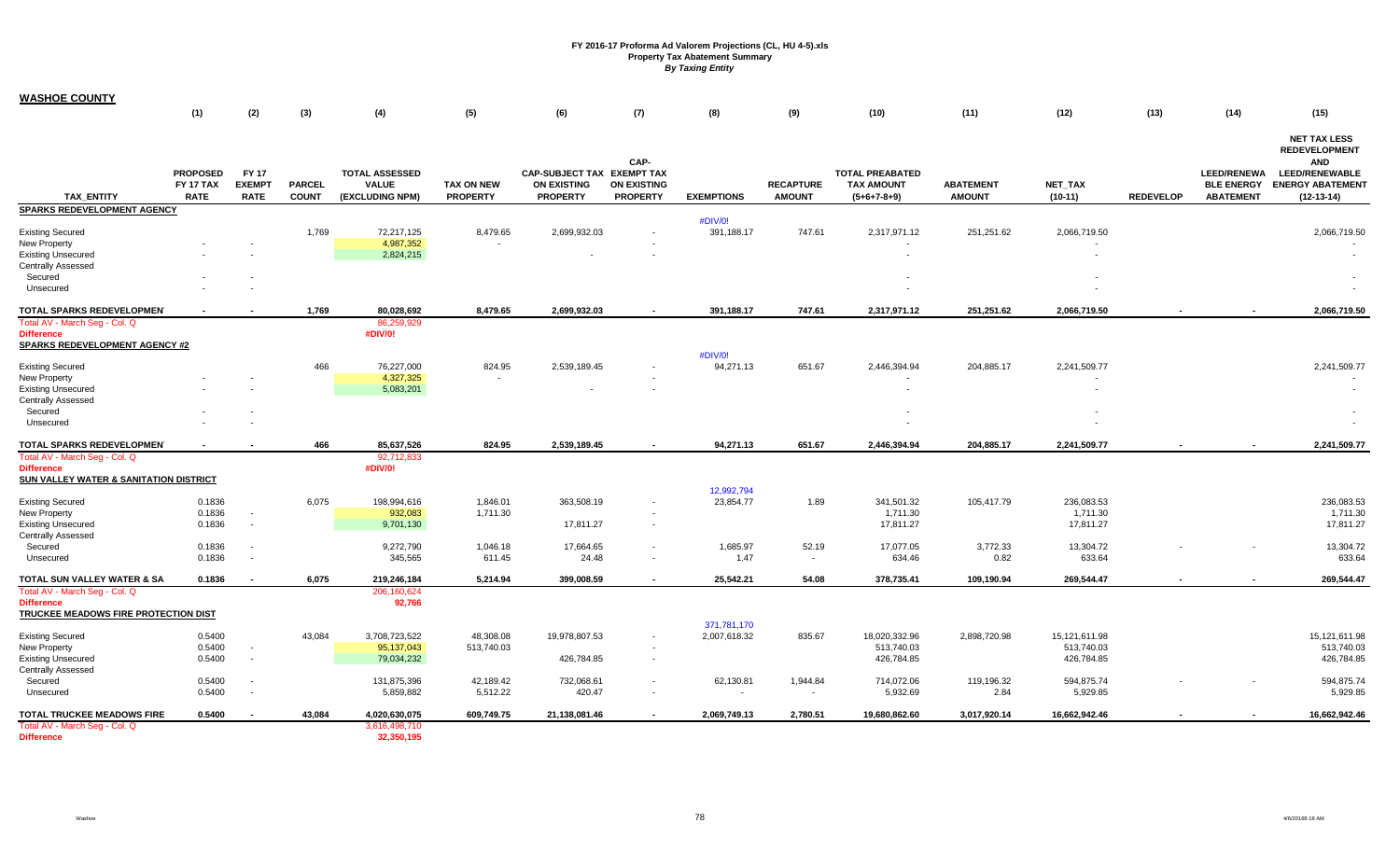| <b>WASHOE COUNTY</b>          |                          |                              |                               |                                 |                                      |                                       |                                       |                   |                                   |                                    |                                   |                      |                          |                                       |                                                           |
|-------------------------------|--------------------------|------------------------------|-------------------------------|---------------------------------|--------------------------------------|---------------------------------------|---------------------------------------|-------------------|-----------------------------------|------------------------------------|-----------------------------------|----------------------|--------------------------|---------------------------------------|-----------------------------------------------------------|
|                               | (1)                      | (2)                          | (3)                           | (4)                             | (5)                                  | (6)                                   | (7)                                   | (8)               | (9)                               | (10)                               | (11)                              | (12)                 | (13)                     | (14)                                  | (15)                                                      |
|                               |                          |                              |                               |                                 |                                      |                                       | CAP-                                  |                   |                                   |                                    |                                   |                      |                          |                                       | <b>NET TAX LESS</b><br><b>REDEVELOPMENT</b><br><b>AND</b> |
|                               | <b>PROPOSED</b>          | <b>FY 17</b>                 |                               | <b>TOTAL ASSESSED</b>           |                                      | CAP-SUBJECT TAX EXEMPT TAX            |                                       |                   |                                   | <b>TOTAL PREABATED</b>             |                                   |                      |                          | <b>LEED/RENEWA</b>                    | <b>LEED/RENEWABLE</b>                                     |
| <b>TAX ENTITY</b>             | FY 17 TAX<br><b>RATE</b> | <b>EXEMPT</b><br><b>RATE</b> | <b>PARCEL</b><br><b>COUNT</b> | <b>VALUE</b><br>(EXCLUDING NPM) | <b>TAX ON NEW</b><br><b>PROPERTY</b> | <b>ON EXISTING</b><br><b>PROPERTY</b> | <b>ON EXISTING</b><br><b>PROPERTY</b> | <b>EXEMPTIONS</b> | <b>RECAPTURE</b><br><b>AMOUNT</b> | <b>TAX AMOUNT</b><br>$(5+6+7-8+9)$ | <b>ABATEMENT</b><br><b>AMOUNT</b> | NET_TAX<br>$(10-11)$ | <b>REDEVELOP</b>         | <b>BLE ENERGY</b><br><b>ABATEMENT</b> | <b>ENERGY ABATEMENT</b><br>(12-13-14)                     |
| <b>GERLACH GID</b>            |                          |                              |                               |                                 |                                      |                                       |                                       |                   |                                   |                                    |                                   |                      |                          |                                       |                                                           |
|                               |                          |                              |                               |                                 |                                      |                                       |                                       | 1,402,885         |                                   |                                    |                                   |                      |                          |                                       |                                                           |
| <b>Existing Secured</b>       | 0.2998                   |                              | 192                           | 4,078,455                       | 24.60                                | 12,202.64                             | $\sim$                                | 4,205.85          |                                   | 8,021.39                           | 2,043.01                          | 5,978.38             |                          |                                       | 5,978.38                                                  |
| New Property                  | 0.2998                   |                              |                               | 504,005                         | 1,511.01                             |                                       | $\sim$                                |                   |                                   | 1,511.01                           |                                   | 1,511.01             |                          |                                       | 1,511.01                                                  |
| <b>Existing Unsecured</b>     | 0.2998                   |                              |                               | 590,810                         |                                      | 1,771.25                              |                                       |                   |                                   | 1,771.25                           |                                   | 1,771.25             |                          |                                       | 1,771.25                                                  |
| <b>Centrally Assessed</b>     |                          |                              |                               |                                 |                                      |                                       |                                       |                   |                                   |                                    |                                   |                      |                          |                                       |                                                           |
| Secured                       | 0.2998                   |                              |                               | 870,182                         | 1,069.03                             | 1,557.97                              | $\sim$                                | 18.20             | $\overline{\phantom{a}}$          | 2,608.80                           | 10.56                             | 2,598.24             | $\overline{\phantom{a}}$ |                                       | 2,598.24                                                  |
| Unsecured                     | 0.2998                   |                              |                               | 4,761                           | 14.27                                | $\sim$                                | $\sim$                                | $\sim$            |                                   | 14.27                              | $\overline{\phantom{a}}$          | 14.27                |                          |                                       | 14.27                                                     |
| TOTAL GERLACH GID             | 0.2998                   |                              | 192                           | 6,048,213                       | 2,618.91                             | 15,531.86                             |                                       | 4,224.05          |                                   | 13,926.71                          | 2,053.57                          | 11,873.14            |                          |                                       | 11,873.14                                                 |
| Total AV - March Seg - Col. Q |                          |                              |                               | 4,643,714                       |                                      |                                       |                                       |                   |                                   |                                    |                                   |                      |                          |                                       |                                                           |
| <b>Difference</b>             |                          |                              |                               | 1,614                           |                                      |                                       |                                       |                   |                                   |                                    |                                   |                      |                          |                                       |                                                           |

**NOTE: Total existing secured value in column (4) represents gross assessed value whereas the assessed value from the segregation report is net of exemption. To facilitate comparison of the two sets of data, the existing secured value has been reduced by the exempt value.**

| <b>Total Fair Share Revenue</b> |         | 3.321.039    |
|---------------------------------|---------|--------------|
| Entity                          | % Share | Rev. Amount  |
| <b>Washoe County</b>            | 66.39%  | 2,204,731.98 |
| Reno                            | 15.46%  | 513,411.27   |
| <b>Sparks</b>                   | 7.85%   | 260,760.21   |
| <b>Carson Truckee Water</b>     | 0.13%   | 4,422.73     |
| <b>Incline Village GID</b>      | 0.90%   | 29.726.45    |
| North Lake Tahoe Fire           | 2.45%   | 81,472.37    |
| <b>Palomino Valley GID</b>      | 0.13%   | 4,269.19     |
| <b>Sun Valley Water</b>         | 0.11%   | 3,632.16     |
| <b>Truckee Meadows Fire</b>     | 6.41%   | 212.719.71   |
| Verdi TV                        | 0.18%   | 5.893.33     |
|                                 |         |              |
| Total                           | 100%    | 3.321.039    |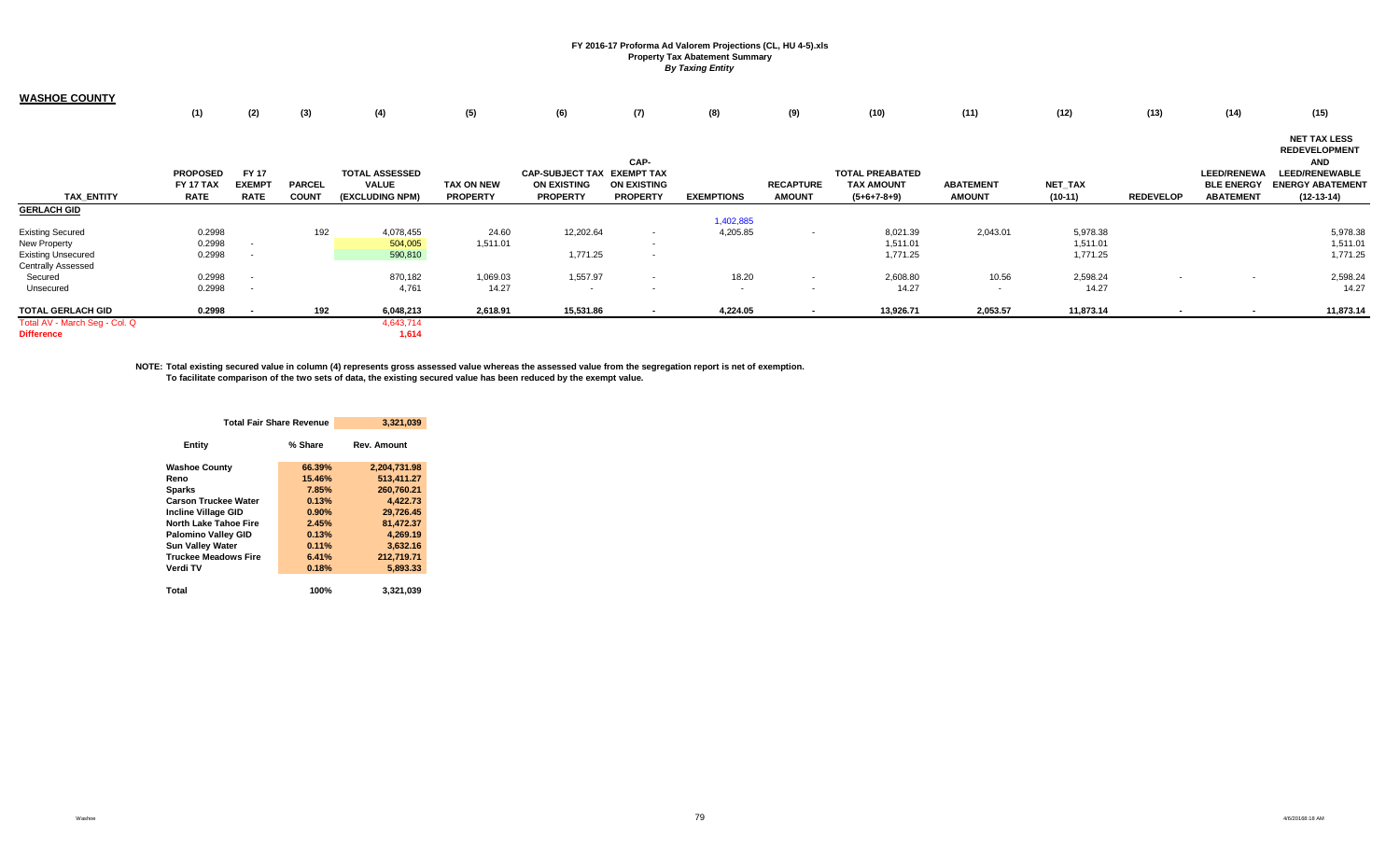| <b>WHITE PINE COUNTY</b>                                                                                    |                                             |                                              |                                  |                                                                       |                                                     |                                                                 |                                                                          |                                                    |                                        |                                                                        |                                                        |                                                            |                                               |                                                             |                                                                                                                   |
|-------------------------------------------------------------------------------------------------------------|---------------------------------------------|----------------------------------------------|----------------------------------|-----------------------------------------------------------------------|-----------------------------------------------------|-----------------------------------------------------------------|--------------------------------------------------------------------------|----------------------------------------------------|----------------------------------------|------------------------------------------------------------------------|--------------------------------------------------------|------------------------------------------------------------|-----------------------------------------------|-------------------------------------------------------------|-------------------------------------------------------------------------------------------------------------------|
|                                                                                                             | (1)                                         | (2)                                          | (3)                              | (4)                                                                   | (5)                                                 | (6)                                                             | (7)                                                                      | (8)                                                | (9)                                    | (10)                                                                   | (11)                                                   | (12)                                                       | (13)                                          | (14)                                                        | (15)                                                                                                              |
| <b>TAX ENTITY</b>                                                                                           | <b>PROPOSED</b><br>FY 17 TAX<br><b>RATE</b> | <b>FY 17</b><br><b>EXEMPT</b><br><b>RATE</b> | <b>PARCEL</b><br><b>COUNT</b>    | <b>TOTAL</b><br><b>ASSESSED</b><br><b>VALUE</b><br>(EXCLUDING<br>NPM) | <b>TAX ON NEW</b><br><b>PROPERTY</b>                | <b>CAP-SUBJECT TAX</b><br><b>ON EXISTING</b><br><b>PROPERTY</b> | <b>CAP-EXEMPT</b><br><b>TAX ON</b><br><b>EXISTING</b><br><b>PROPERTY</b> | <b>EXEMPTIONS</b>                                  | <b>RECAPTURE</b><br><b>AMOUNT</b>      | <b>TOTAL</b><br><b>PREABATED TAX</b><br><b>AMOUNT</b><br>$(5+6+7-8+9)$ | <b>ABATEMENT</b><br><b>AMOUNT</b>                      | <b>NET TAX</b><br>$(10-11)$                                | <b>REDEVELOP</b>                              | <b>LEED/RENEWA</b><br><b>BLE ENERGY</b><br><b>ABATEMENT</b> | <b>NET TAX LESS</b><br><b>REDEVELOPMENT AND</b><br><b>LEED/RENEWABLE</b><br><b>ENERGY ABATEMENT</b><br>(12-13-14) |
| ALL ENTITIES                                                                                                |                                             |                                              |                                  |                                                                       |                                                     |                                                                 |                                                                          |                                                    |                                        |                                                                        |                                                        |                                                            |                                               |                                                             |                                                                                                                   |
| <b>STATE OF NEVADA</b><br><b>GENERAL COUNTY</b><br><b>SCHOOL DISTRICT</b><br>WHITE PINE COUNTY HOSPITAL DI: | 0.1700<br>1.9510<br>0.9990<br>0.5400        | $\sim$<br>$\sim$                             | 7,760<br>7,760<br>7,760<br>7,760 | 412,412,636<br>412,412,648<br>412,412,646<br>412,412,665              | 64,929.54<br>745,161.92<br>381,556.51<br>206,246.76 | 653,347.61<br>7,498,124.82<br>3,839,385.48<br>2,075,340.47      | $\sim$<br>$\sim$<br>$\sim$                                               | 17,112.63<br>196,390.23<br>100,564.38<br>54,357.74 | 165.11<br>1,894.69<br>970.20<br>524.42 | 701,329.63<br>8,048,791.20<br>4,121,347.81<br>2,227,753.91             | 167,438.27<br>1,921,601.78<br>983,946.41<br>531,862.34 | 533,891.36<br>6,127,189.42<br>3,137,401.40<br>1,695,891.57 | 1,465.07<br>18,501.07<br>7,112.23<br>5,120.84 | 59,704.67<br>383,170.21<br>196,200.45<br>106,054.28         | 472,721.62<br>5,725,518.14<br>2,934,088.72<br>1,584,716.45                                                        |
| <b>TOTAL COUNTY</b>                                                                                         |                                             |                                              | 7,760                            | 412,412,636                                                           | 1,397,894.73                                        | 14,066,198.38                                                   |                                                                          | 368,424.98                                         | 3,554.42                               | 15,099,222.55<br><b>Abatement Percent</b>                              | 3,604,848.80<br>23.87%                                 | 11,494,373.75                                              | 32,199.21                                     | 745,129.61                                                  | 10,717,044.93                                                                                                     |
| <b>STATE OF NEVADA</b>                                                                                      |                                             |                                              |                                  |                                                                       | 2,122,041                                           |                                                                 |                                                                          |                                                    |                                        |                                                                        |                                                        |                                                            |                                               |                                                             |                                                                                                                   |
| <b>Existing Secured</b><br>New Property<br><b>Existing Unsecured</b><br><b>Centrally Assessed</b>           | 0.1700<br>0.1700<br>0.1700                  |                                              | 7,760                            | 257,419,489<br>32,877,959<br>55,000,000                               | 3,607.47<br>55,892.53                               | 448,482.46<br>93,500.00                                         |                                                                          | 14,413.79                                          | 36.35                                  | 437,712.49<br>55,892.53<br>93,500.00                                   | 109,065.05                                             | 328,647.44<br>55,892.53<br>93,500.00                       | 1,465.07                                      | 45,626.97                                                   | 281,555.40<br>55,892.53<br>93,500.00                                                                              |
| Secured<br>Unsecured                                                                                        | 0.1700<br>0.1700                            |                                              |                                  | 66,270,962<br>844,226                                                 | 3,994.36<br>1,435.18                                | 111,365.15                                                      | $\sim$                                                                   | 2,698.84                                           | 128.76<br>$\sim$                       | 112,789.43<br>1,435.18                                                 | 58,373.22                                              | 54,416.21<br>1,435.18                                      |                                               | 13,648.38<br>429.32                                         | 40,767.83<br>1,005.86                                                                                             |
| TOTAL STATE OF NEVADA                                                                                       | 0.1700                                      |                                              | 7,760                            | 412,412,636                                                           | 64,929.54                                           | 653,347.61                                                      |                                                                          | 17,112.63                                          | 165.11                                 | 701,329.63                                                             | 167,438.27                                             | 533,891.36                                                 | 1,465.07                                      | 59,704.67                                                   | 472,721.62                                                                                                        |
| Total AV - March Seg - Col. Q<br><b>Difference</b><br><b>GENERAL COUNTY</b>                                 |                                             |                                              |                                  | 411,337,443<br>1,075,193                                              |                                                     |                                                                 |                                                                          |                                                    |                                        |                                                                        |                                                        |                                                            |                                               |                                                             |                                                                                                                   |
| <b>Existing Secured</b><br>General Fund                                                                     | 1.5808                                      | $\blacksquare$                               | 7,760                            | 257,419,489                                                           | 33,544.91                                           | 4,170,351.15                                                    |                                                                          | 134,021.86                                         | 337.90                                 | 4,070,212.10                                                           | 1,014,180.64                                           | 3,056,031.46                                               | 14,990.54                                     | 179,557.96                                                  | 2,861,482.96                                                                                                      |
| Agriculture Dist. #13                                                                                       | 0.0350                                      | $\mathbf{r}$                                 | 7,760                            | 257,419,489                                                           | 742.75                                              | 92,330.12                                                       |                                                                          | 2,964.27                                           | 7.46                                   | 90,116.06                                                              | 22,456.34                                              | 67,659.72                                                  | 331.87                                        | 3,975.53                                                    | 63,352.32                                                                                                         |
| <b>Agriculture Extension</b>                                                                                | 0.0100                                      | $\sim$                                       | 7,760                            | 257,419,489                                                           | 212.15                                              | 26,379.49                                                       |                                                                          | 847.86                                             | 2.14                                   | 25,745.92                                                              | 6,414.57                                               | 19,331.35                                                  | 94.88                                         | 1,135.86                                                    | 18,100.61                                                                                                         |
| County Indigent                                                                                             | 0.0700                                      | $\mathbf{r}$                                 | 7,760                            | 257,419,489                                                           | 1,485.46                                            | 184,668.68                                                      |                                                                          | 5,935.06                                           | 14.97                                  | 180,234.05                                                             | 44,909.60                                              | 135,324.45                                                 | 663.85                                        | 7,951.08                                                    | 126,709.52                                                                                                        |
| Senior Citizen                                                                                              | 0.0500                                      | $\blacksquare$                               | 7,760                            | 257,419,489                                                           | 1,061.04                                            | 131,905.40                                                      |                                                                          | 4,239.34                                           | 10.69                                  | 128,737.79                                                             | 32,077.07                                              | 96,660.72                                                  | 474.12                                        | 5,679.34                                                    | 90,507.26                                                                                                         |
| <b>Emergency Medical Svc</b>                                                                                | 0.0350                                      |                                              | 7,760                            | 257,419,489                                                           | 742.74                                              | 92,340.18                                                       |                                                                          | 2,971.10                                           | 7.47                                   | 90,119.29                                                              | 22,454.58                                              | 67,664.71                                                  | 331.91                                        | 3,975.54                                                    | 63,357.26                                                                                                         |
| State Indigent                                                                                              | 0.1000                                      |                                              | 7,760                            | 257,419,489                                                           | 2,122.06                                            | 263,815.65                                                      |                                                                          | 8,478.71                                           | 21.38                                  | 257,480.38                                                             | 64,155.68                                              | 193,324.70                                                 | 948.38                                        | 11,358.68                                                   | 181,017.64                                                                                                        |
| Indigent Accident                                                                                           | 0.0150                                      | $\sim$                                       | 7,760                            | 257,419,489                                                           | 318.36                                              | 39,577.35                                                       |                                                                          | 1,275.32                                           | 3.19                                   | 38,623.58                                                              | 9,622.60                                               | 29,000.98                                                  | 142.14                                        | 1,703.80                                                    | 27,155.04                                                                                                         |
| China Springs                                                                                               | 0.0052                                      |                                              | 7,760                            | 257,419,489                                                           | 110.29                                              | 13,722.73                                                       |                                                                          | 444.13                                             | 1.10                                   | 13,389.99                                                              | 3,335.51                                               | 10,054.48                                                  | 49.26                                         | 590.65                                                      | 9,414.57                                                                                                          |
| Capital Improvements                                                                                        | 0.0500                                      | $\overline{\phantom{a}}$                     | 7,760                            | 257,419,489                                                           | 1,061.04                                            | 131,905.40                                                      | $\sim$                                                                   | 4,239.34                                           | 10.69                                  | 128,737.79                                                             | 32,077.07                                              | 96,660.72                                                  | 474.12                                        | 5,679.34                                                    | 90,507.26                                                                                                         |
| <b>GENERAL TOTAL</b>                                                                                        | 1.9510                                      |                                              | 7,760                            | 257,419,489                                                           | 41,400.80                                           | 5,146,996.15                                                    |                                                                          | 165,416.99                                         | 416.99                                 | 5,023,396.95                                                           | 1,251,683.66                                           | 3,771,713.29                                               | 18,501.07                                     | 221,607.78                                                  | 3,531,604.44                                                                                                      |
| New Property                                                                                                | 1.9510                                      |                                              |                                  | 32,877,970                                                            | 641,449.20                                          |                                                                 |                                                                          |                                                    |                                        | 641,449.20                                                             |                                                        | 641,449.20                                                 |                                               |                                                             | 641,449.20                                                                                                        |
| <b>Existing Unsecured</b><br><b>Centrally Assessed</b>                                                      | 1.9510                                      |                                              |                                  | 55,000,000                                                            |                                                     | 1,073,050.00                                                    | $\sim$                                                                   |                                                    |                                        | 1,073,050.00                                                           |                                                        | 1,073,050.00                                               |                                               |                                                             | 1,073,050.00                                                                                                      |
| Secured                                                                                                     | 1.9510                                      |                                              |                                  | 66,270,962                                                            | 45,841.06                                           | 1,278,078.67                                                    |                                                                          | 30,973.24                                          | 1,477.70                               | 1,294,424.19                                                           | 669,918.12                                             | 624,506.07                                                 |                                               | 156,635.38                                                  | 467,870.69                                                                                                        |
| Unsecured                                                                                                   | 1.9510                                      |                                              |                                  | 844,226                                                               | 16,470.86                                           |                                                                 | $\sim$                                                                   |                                                    | $\sim$                                 | 16,470.86                                                              | $\sim$                                                 | 16,470.86                                                  |                                               | 4,927.05                                                    | 11,543.81                                                                                                         |
| TOTAL GENERAL TOTAL                                                                                         | 1.9510                                      |                                              | 7,760                            | 412,412,648                                                           | 745,161.92                                          | 7,498,124.82                                                    |                                                                          | 196,390.23                                         | 1,894.69                               | 8,048,791.20                                                           | 1,921,601.78                                           | 6,127,189.42                                               | 18,501.07                                     | 383,170.21                                                  | 5,725,518.14                                                                                                      |
| <b>March Assessors Report</b>                                                                               |                                             |                                              |                                  |                                                                       |                                                     |                                                                 |                                                                          |                                                    |                                        |                                                                        |                                                        |                                                            |                                               |                                                             |                                                                                                                   |
| New secured                                                                                                 |                                             |                                              |                                  | 2,118,961                                                             |                                                     |                                                                 |                                                                          |                                                    |                                        |                                                                        |                                                        |                                                            |                                               |                                                             |                                                                                                                   |
| <b>Existing Secured</b>                                                                                     |                                             |                                              |                                  | 254,222,255                                                           |                                                     |                                                                 |                                                                          |                                                    |                                        |                                                                        |                                                        |                                                            |                                               |                                                             |                                                                                                                   |
|                                                                                                             |                                             |                                              |                                  | 256,341,216                                                           |                                                     |                                                                 |                                                                          |                                                    |                                        |                                                                        |                                                        |                                                            |                                               |                                                             |                                                                                                                   |
| <b>Difference</b>                                                                                           |                                             |                                              |                                  | 1,078,273                                                             | 0.42%                                               |                                                                 |                                                                          |                                                    |                                        |                                                                        |                                                        |                                                            |                                               |                                                             |                                                                                                                   |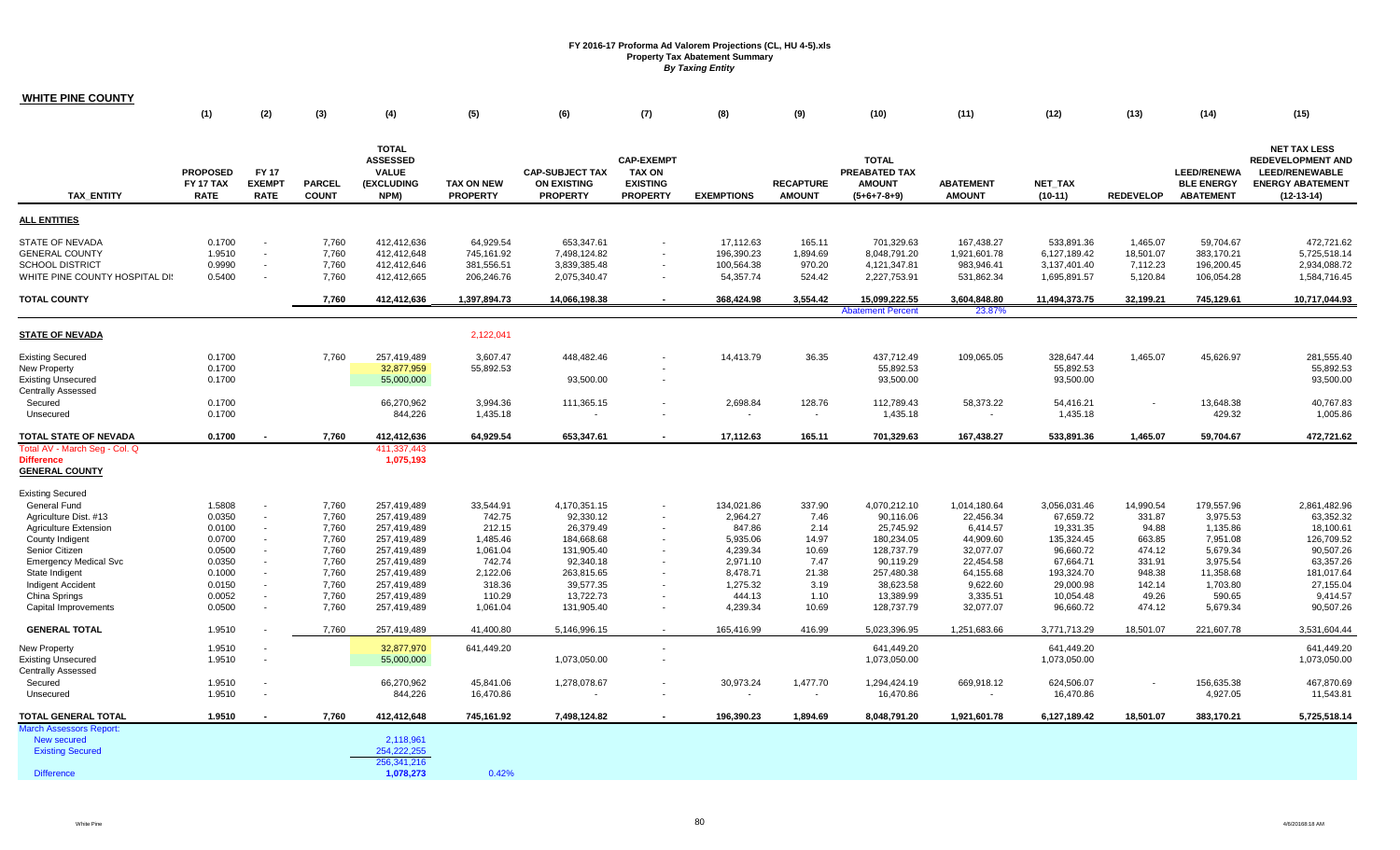| <b>WHITE PINE COUNTY</b>                                                                          |                                             |                                             |                               |                                                                       |                                      |                                                                 |                                                                          |                             |                                   |                                                                 |                                        |                                          |                  |                                                             |                                                                                                                     |
|---------------------------------------------------------------------------------------------------|---------------------------------------------|---------------------------------------------|-------------------------------|-----------------------------------------------------------------------|--------------------------------------|-----------------------------------------------------------------|--------------------------------------------------------------------------|-----------------------------|-----------------------------------|-----------------------------------------------------------------|----------------------------------------|------------------------------------------|------------------|-------------------------------------------------------------|---------------------------------------------------------------------------------------------------------------------|
|                                                                                                   | (1)                                         | (2)                                         | (3)                           | (4)                                                                   | (5)                                  | (6)                                                             | (7)                                                                      | (8)                         | (9)                               | (10)                                                            | (11)                                   | (12)                                     | (13)             | (14)                                                        | (15)                                                                                                                |
| <b>TAX ENTITY</b>                                                                                 | <b>PROPOSED</b><br>FY 17 TAX<br><b>RATE</b> | <b>FY17</b><br><b>EXEMPT</b><br><b>RATE</b> | <b>PARCEL</b><br><b>COUNT</b> | <b>TOTAL</b><br><b>ASSESSED</b><br><b>VALUE</b><br>(EXCLUDING<br>NPM) | <b>TAX ON NEW</b><br><b>PROPERTY</b> | <b>CAP-SUBJECT TAX</b><br><b>ON EXISTING</b><br><b>PROPERTY</b> | <b>CAP-EXEMPT</b><br><b>TAX ON</b><br><b>EXISTING</b><br><b>PROPERTY</b> | <b>EXEMPTIONS</b>           | <b>RECAPTURE</b><br><b>AMOUNT</b> | <b>TOTAL</b><br>PREABATED TAX<br><b>AMOUNT</b><br>$(5+6+7-8+9)$ | <b>ABATEMENT</b><br><b>AMOUNT</b>      | <b>NET TAX</b><br>$(10-11)$              | <b>REDEVELOP</b> | <b>LEED/RENEWA</b><br><b>BLE ENERGY</b><br><b>ABATEMENT</b> | <b>NET TAX LESS</b><br><b>REDEVELOPMENT AND</b><br><b>LEED/RENEWABLE</b><br><b>ENERGY ABATEMENT</b><br>$(12-13-14)$ |
| Total AV - March Seg - Col. Q<br><b>Difference</b>                                                |                                             |                                             |                               | 411,337,443<br>1,075,205                                              |                                      |                                                                 |                                                                          |                             |                                   |                                                                 |                                        |                                          |                  |                                                             |                                                                                                                     |
| <b>SCHOOL DISTRICT</b>                                                                            |                                             |                                             |                               |                                                                       |                                      |                                                                 |                                                                          |                             |                                   |                                                                 |                                        |                                          |                  |                                                             |                                                                                                                     |
| <b>Existing Secured</b><br>New Property<br><b>Existing Unsecured</b><br><b>Centrally Assessed</b> | 0.7500<br>0.7500<br>0.7500                  | $\sim$                                      | 7,760                         | 257,419,489<br>32,877,968<br>55,000,000                               | 15,915.24<br>246,584.76              | 1,978,601.53<br>412,500.00                                      | $\overline{\phantom{a}}$<br>$\sim$                                       | 63,590.24                   | 160.32                            | 1,931,086.85<br>246,584.76<br>412,500.00                        | 481,169.76                             | 1,449,917.09<br>246,584.76<br>412,500.00 | 7,112.23         | 85,190.08                                                   | 1,357,614.78<br>246,584.76<br>412,500.00                                                                            |
| Secured<br>Unsecured                                                                              | 0.7500<br>0.7500                            |                                             |                               | 66,270,962<br>844,226                                                 | 17,622.14<br>6,331.70                | 491,316.76                                                      | $\sim$                                                                   | 11,906.67<br>$\blacksquare$ | 568.06<br>$\sim$                  | 497,600.28<br>6,331.70                                          | 257,528.78<br>$\overline{\phantom{a}}$ | 240,071.49<br>6,331.70                   |                  | 60,213.50<br>1,894.05                                       | 179,858.00<br>4,437.64                                                                                              |
| TOTAL SCHOOL OPERATING                                                                            | 0.7500                                      |                                             | 7,760                         | 412,412,646                                                           | 286,453.84                           | 2,882,418.29                                                    | $\overline{\phantom{a}}$                                                 | 75,496.91                   | 728.38                            | 3,094,103.58                                                    | 738,698.54                             | 2,355,405.04                             | 7,112.23         | 147,297.63                                                  | 2,200,995.18                                                                                                        |
| <b>SCHOOL DEBT</b>                                                                                |                                             |                                             |                               |                                                                       | 23,472.69<br>8,433.82                | 654,433.92                                                      | a.                                                                       | 15,859.69<br>×.             | 756.65<br>$\sim$                  | 662,803.57<br>8,433.82                                          | 343,028.34<br>$\sim$                   | 319,775.23<br>8,433.82                   | $\sim$           | 80,204.38<br>2,522.88                                       | 239,570.85<br>5,910.94                                                                                              |
| <b>Existing Secured</b><br>New Property<br><b>Existing Unsecured</b>                              | 0.2490<br>0.2490<br>0.2490                  | $\sim$<br>$\sim$                            | 7,760                         | 257,419,489<br>32,878,012<br>55,000,000                               | 5,283.75<br>81,866.25                | 656,900.03<br>136,950.00                                        |                                                                          | 21,114.45                   | 53.23                             | 641,122.56<br>81,866.25<br>136,950.00                           | 159,748.31                             | 481,374.25<br>81,866.25<br>136,950.00    |                  | 28,283.11                                                   | 453,091.14<br>81,866.25<br>136,950.00                                                                               |
| <b>Centrally Assessed</b><br>Secured<br>Unsecured                                                 | 0.2490<br>0.2490                            |                                             |                               | 66,270,962<br>844,226                                                 | 5,850.55<br>2,102.12                 | 163,117.16                                                      | $\sim$                                                                   | 3,953.02<br>$\sim$          | 188.59<br>$\sim$                  | 165,203.29<br>2,102.12                                          | 85,499.56                              | 79,703.74<br>2,102.12                    |                  | 19,990.88<br>628.83                                         | 59,712.85<br>1,473.30                                                                                               |
| <b>TOTAL SCHOOL DEBT</b>                                                                          | 0.2490                                      |                                             | 7,760                         | 412,412,690                                                           | 95,102.67                            | 956,967.19                                                      | $\overline{\phantom{a}}$                                                 | 25,067.47                   | 241.82                            | 1,027,244.23                                                    | 245,247.87                             | 781,996.36                               | $\sim$           | 48,902.82                                                   | 733,093.54                                                                                                          |
| TOTAL SCHOOL DISTRICT<br>Total AV - March Seg - Col. Q<br><b>Difference</b>                       | 0.9990                                      |                                             | 7,760                         | 412,412,646<br>411,337,443<br>1,075,203                               | 381,556.51                           | 3,839,385.48                                                    | $\sim$                                                                   | 100,564.38                  | 970.20                            | 4,121,347.81                                                    | 983,946.41                             | 3,137,401.40                             | 7,112.23         | 196,200.45                                                  | 2,934,088.72                                                                                                        |
| WHITE PINE COUNTY HOSPITAL DISTRICT                                                               |                                             |                                             |                               |                                                                       |                                      |                                                                 |                                                                          |                             |                                   |                                                                 |                                        |                                          |                  |                                                             |                                                                                                                     |
| <b>Existing Secured</b><br>New Property<br><b>Existing Unsecured</b><br><b>Centrally Assessed</b> | 0.5400<br>0.5400<br>0.5400                  |                                             | 7,760                         | 257,419,489<br>32,877,987<br>55,000,000                               | 11,458.87<br>177,541.13              | 1,424,592.42<br>297,000.00                                      | $\overline{\phantom{a}}$                                                 | 45,784.93                   | 115.42                            | 1,390,381.78<br>177,541.13<br>297,000.00                        | 346,441.64                             | 1,043,940.14<br>177,541.13<br>297,000.00 | 5,120.84         | 61,336.85                                                   | 977,482.45<br>177,541.13<br>297,000.00                                                                              |
| Secured<br>Unsecured                                                                              | 0.5400<br>0.5400                            | $\sim$                                      |                               | 66,270,962<br>844,226                                                 | 12,687.94<br>4,558.82                | 353,748.05                                                      | $\sim$                                                                   | 8,572.81<br>$\sim$          | 409.00<br>$\sim$                  | 358,272.18<br>4,558.82                                          | 185,420.70                             | 172,851.48<br>4,558.82                   | $\sim$           | 43,353.71<br>1,363.72                                       | 129,497.77<br>3,195.10                                                                                              |
| TOTAL WHITE PINE COUNTY HOSP                                                                      | 0.5400                                      |                                             | 7,760                         | 412,412,665                                                           | 206,246.76                           | 2,075,340.47                                                    |                                                                          | 54,357.74                   | 524.42                            | 2,227,753.91                                                    | 531,862.34                             | 1,695,891.57                             | 5,120.84         | 106,054.28                                                  | 1,584,716.45                                                                                                        |
| Total AV - March Seg - Col. Q<br><b>Difference</b>                                                |                                             |                                             |                               | 411,337,443<br>1,075,222                                              |                                      |                                                                 |                                                                          |                             |                                   |                                                                 |                                        |                                          |                  |                                                             |                                                                                                                     |

**Note: The total existing secured value in column (4) includes incremental value of parcels located within the boundary of the Redevelopment Authority.**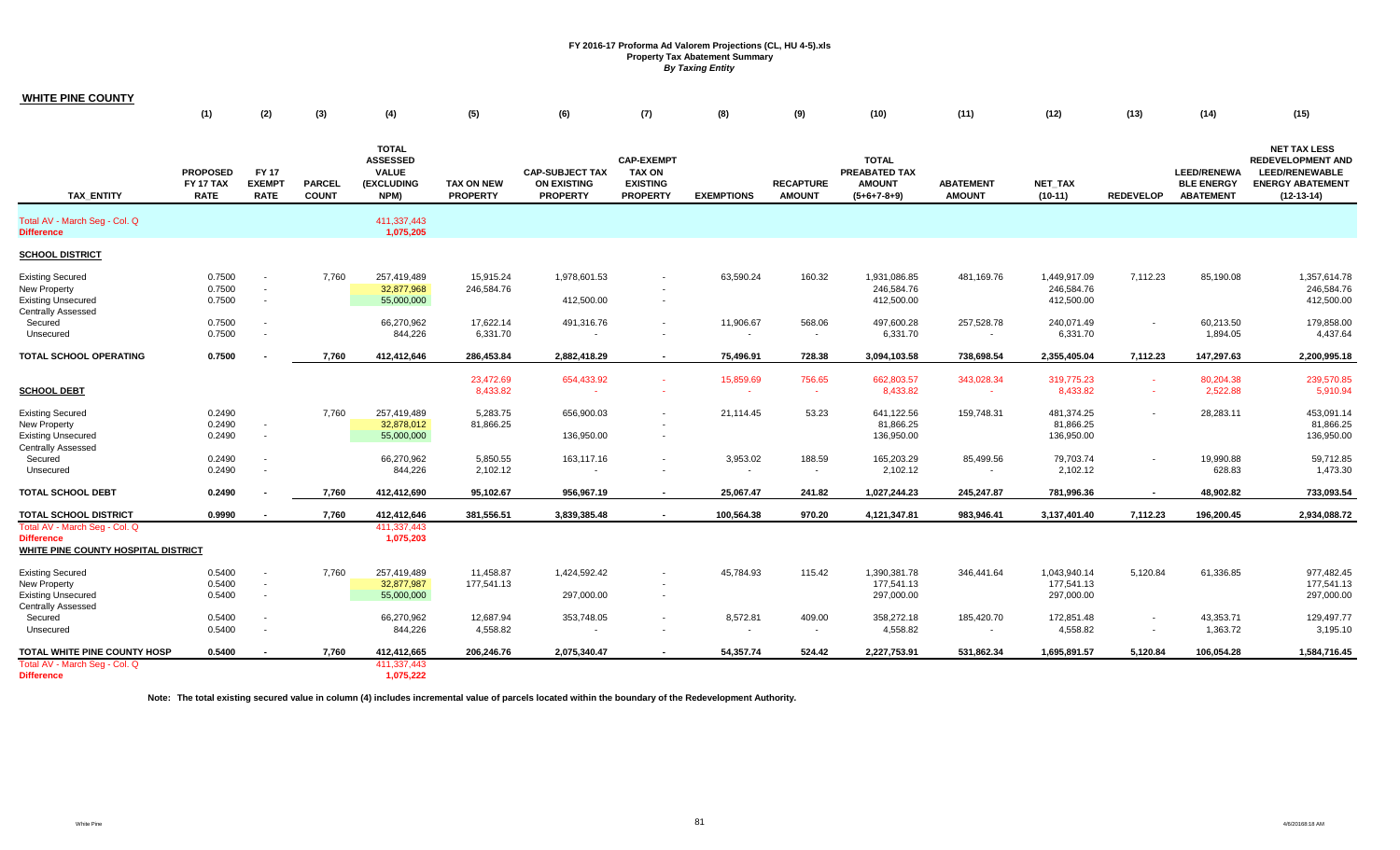## **2016-17 PROPERTY TAX ABATEMENT REPORT STATEWIDE TOTALS (March 2016)**

|                    | (1)                                         | (2)                                          | (3)                           | (4)                                                    | (5)                                  | (6)                                                             | (7)                                                                      | (8)               | (9)                               | (10)                                                         | (11)                              | (12)                 | (13)             | (14)                                                        | (15)                                                                                                                          |
|--------------------|---------------------------------------------|----------------------------------------------|-------------------------------|--------------------------------------------------------|--------------------------------------|-----------------------------------------------------------------|--------------------------------------------------------------------------|-------------------|-----------------------------------|--------------------------------------------------------------|-----------------------------------|----------------------|------------------|-------------------------------------------------------------|-------------------------------------------------------------------------------------------------------------------------------|
| <b>TAX ENTITY</b>  | <b>PROPOSED</b><br>FY 17 TAX<br><b>RATE</b> | <b>FY 17</b><br><b>EXEMPT</b><br><b>RATE</b> | <b>PARCEL</b><br><b>COUNT</b> | <b>NET ASSESSED</b><br><b>VALUE</b><br>(EXCLUDING NPM) | <b>TAX ON NEW</b><br><b>PROPERTY</b> | <b>CAP-SUBJECT TAX</b><br><b>ON EXISTING</b><br><b>PROPERTY</b> | <b>CAP-EXEMPT</b><br><b>TAX ON</b><br><b>EXISTING</b><br><b>PROPERTY</b> | <b>EXEMPTIONS</b> | <b>RECAPTURE</b><br><b>AMOUNT</b> | <b>TOTAL PREABATED</b><br><b>TAX AMOUNT</b><br>$(5+6+7-8+9)$ | <b>ABATEMENT</b><br><b>AMOUNT</b> | NET_TAX<br>$(10-11)$ | <b>REDEVELOP</b> | <b>LEED/RENEWAB</b><br><b>LE ENERGY</b><br><b>ABATEMENT</b> | <b>NET TAX LESS</b><br><b>REDEVELOPMENT</b><br><b>AND</b><br><b>LEED/RENEWABLE</b><br><b>ENERGY ABATEMENT</b><br>$(12-13-14)$ |
| <b>CARSON CITY</b> |                                             |                                              | 18,592                        | 1,503,222,275                                          | 791,180.92                           | 52,284,878.87                                                   |                                                                          | 162,945.31        | 7,047.97                          | 52,920,162.45                                                | 8,161,483.57                      | 44,758,678.88        | 1,572,296.37     | 209.02                                                      | 43,186,173.49                                                                                                                 |
| <b>CHURCHILL</b>   |                                             |                                              | 12,330                        | 788,895,552                                            | 779,707.48                           | 23,196,628.24                                                   | 236,616.81                                                               | 283,220.56        | 2,149.42                          | 23,931,881.40                                                | 2,042,170.53                      | 21,889,710.87        | $\sim$           | 318,939.15                                                  | 21,570,771.72                                                                                                                 |
| CLARK              |                                             |                                              | 751,193                       | 88,298,962,836                                         | 57,561,170.40                        | 2,609,546,025.58                                                |                                                                          | 330,689,121.85    | 52,152.78                         | 2,336,470,226.91                                             | 559,815,990.77                    | 1,776,654,236.14     | 785,048.90       | 80,383.82                                                   | 1,775,788,803.42                                                                                                              |
| <b>DOUGLAS</b>     |                                             |                                              | 26,457                        | 2,961,249,621                                          | 1,611,782.04                         | 89,855,219.39                                                   | 585,053.47                                                               | 264,356.36        | 3,345.39                          | 91,791,043.93                                                | 15,811,293.86                     | 75,979,750.07        | 2,197,696.94     | $\overline{\phantom{a}}$                                    | 73,782,053.13                                                                                                                 |
| <b>ELKO</b>        |                                             |                                              | 42,660                        | 1,871,079,233                                          | 4,235,526.73                         | 52,311,173.91                                                   | $\sim$                                                                   | 1,887,269.52      | 153,454.65                        | 54,812,885.77                                                | 2,033,070.16                      | 52,779,815.61        | 264,429.42       | 3,387.23                                                    | 52,511,998.96                                                                                                                 |
| <b>ESMERALDA</b>   |                                             |                                              | 2,518                         | 74,834,614                                             | 225,038.90                           | 2,245,472.43                                                    |                                                                          | 210,876.97        | 3,592.94                          | 2,263,227.30                                                 | 294,346.56                        | 1,968,880.74         |                  | $\sim$                                                      | 1,968,880.74                                                                                                                  |
| <b>EUREKA</b>      |                                             |                                              | 3,882                         | 903,550,876                                            | 2,187,683.37                         | 21,290,334.04                                                   |                                                                          | 6,524,028.56      | 918.89                            | 16,954,907.74                                                | 588,620.54                        | 16,366,287.20        |                  | 8,791.26                                                    | 16,357,495.94                                                                                                                 |
| <b>HUMBOLDT</b>    |                                             |                                              | 15,680                        | 1,010,470,150                                          | 1,010,325.09                         | 26,253,125.60                                                   |                                                                          | 2,471,165.48      | 20,277.18                         | 24,812,562.39                                                | 889,836.41                        | 23,922,725.98        |                  | 357.51                                                      | 23,922,368.47                                                                                                                 |
| <b>LANDER</b>      |                                             |                                              | 6,515                         | 585,293,910                                            | 1,653,224.08                         | 20,550,390.58                                                   |                                                                          | 2,511,916.78      | 4,981.88                          | 19,696,679.76                                                | 201,799.73                        | 19,494,880.03        |                  | 1,068.06                                                    | 19,493,811.97                                                                                                                 |
| <b>LINCOLN</b>     |                                             |                                              | 4,584                         | 297,093,877                                            | 264,443.09                           | 9,007,018.40                                                    |                                                                          | 133,317.63        | 8,087.27                          | 9,146,231.13                                                 | 1,693,655.63                      | 7,452,575.50         | $\sim$           | 373,823.10                                                  | 7,078,752.40                                                                                                                  |
| <b>LYON</b>        |                                             |                                              | 32,076                        | 1,560,354,508                                          | 1,499,658.86                         | 51,551,344.62                                                   |                                                                          | 411,619.88        | 19,339.19                         | 52,658,722.80                                                | 12,091,453.26                     | 40,567,269.54        |                  | 306,788.29                                                  | 40,260,481.25                                                                                                                 |
| <b>MINERAL</b>     |                                             |                                              | 3,624                         | 170,925,738                                            | 565,999.08                           | 5,793,589.39                                                    | 97,496.06                                                                | 201,123.77        | 3,169.95                          | 6,259,130.71                                                 | 275,045.29                        | 5,984,085.42         |                  | 774,864.10                                                  | 5,209,221.32                                                                                                                  |
| <b>NYE</b>         |                                             |                                              | 57,430                        | 1,527,773,503                                          | 1,509,129.48                         | 51,448,549.75                                                   |                                                                          | 1,520,121.09      | 145,748.68                        | 51,583,306.82                                                | 10,711,582.25                     | 40,871,724.57        |                  | 3,428,541.14                                                | 37,443,183.43                                                                                                                 |
| <b>PERSHING</b>    |                                             |                                              | 10,664                        | 256,772,287                                            | 741,328.64                           | 7,466,148.75                                                    |                                                                          | 109,592.02        | 9,367.54                          | 8,107,252.91                                                 | 391,473.44                        | 7,715,779.47         |                  |                                                             | 7,715,779.47                                                                                                                  |
| <b>STOREY</b>      |                                             |                                              | 4,843                         | 556,790,262                                            | 799,530.52                           | 18,693,146.77                                                   |                                                                          | 223,085.67        | 4,216.94                          | 19,273,808.56                                                | 1,737,124.87                      | 17,536,683.69        |                  | 187,962.11                                                  | 17,348,721.58                                                                                                                 |
| <b>WASHOE</b>      |                                             |                                              | 173,582                       | 18,143,644,065                                         | 21,943,897.45                        | 615,682,933.33                                                  |                                                                          | 85,077,876.11     | 192,074.82                        | 552,741,029.49                                               | 73,037,718.32                     | 479,703,311.17       | 4,560,732.94     |                                                             | 479,553,708.14                                                                                                                |
| <b>WHITE PINE</b>  |                                             |                                              | 7.760                         | 412,412,636                                            | 1,397,894.73                         | 14.066.198.38                                                   |                                                                          | 368.424.98        | 3,554.42                          | 15,099,222.55                                                | 3,604,848.80                      | 11,494,373.75        | 32,199.21        | 745,129.61                                                  | 10,717,044.93                                                                                                                 |
| <b>STATE TOTAL</b> |                                             |                                              | 1,174,390                     | 120,923,325,942                                        | 98,777,520.87                        | 3,671,242,178.04                                                | 919,166.35                                                               | 433,050,062.54    | 633,479.91                        | 3,338,522,282.63                                             | 693,381,513.99                    | 2,645,140,768.64     | 9,412,403.78     | 6,230,244.40                                                | 2,633,909,250.37                                                                                                              |

Abatement Percent 20.77%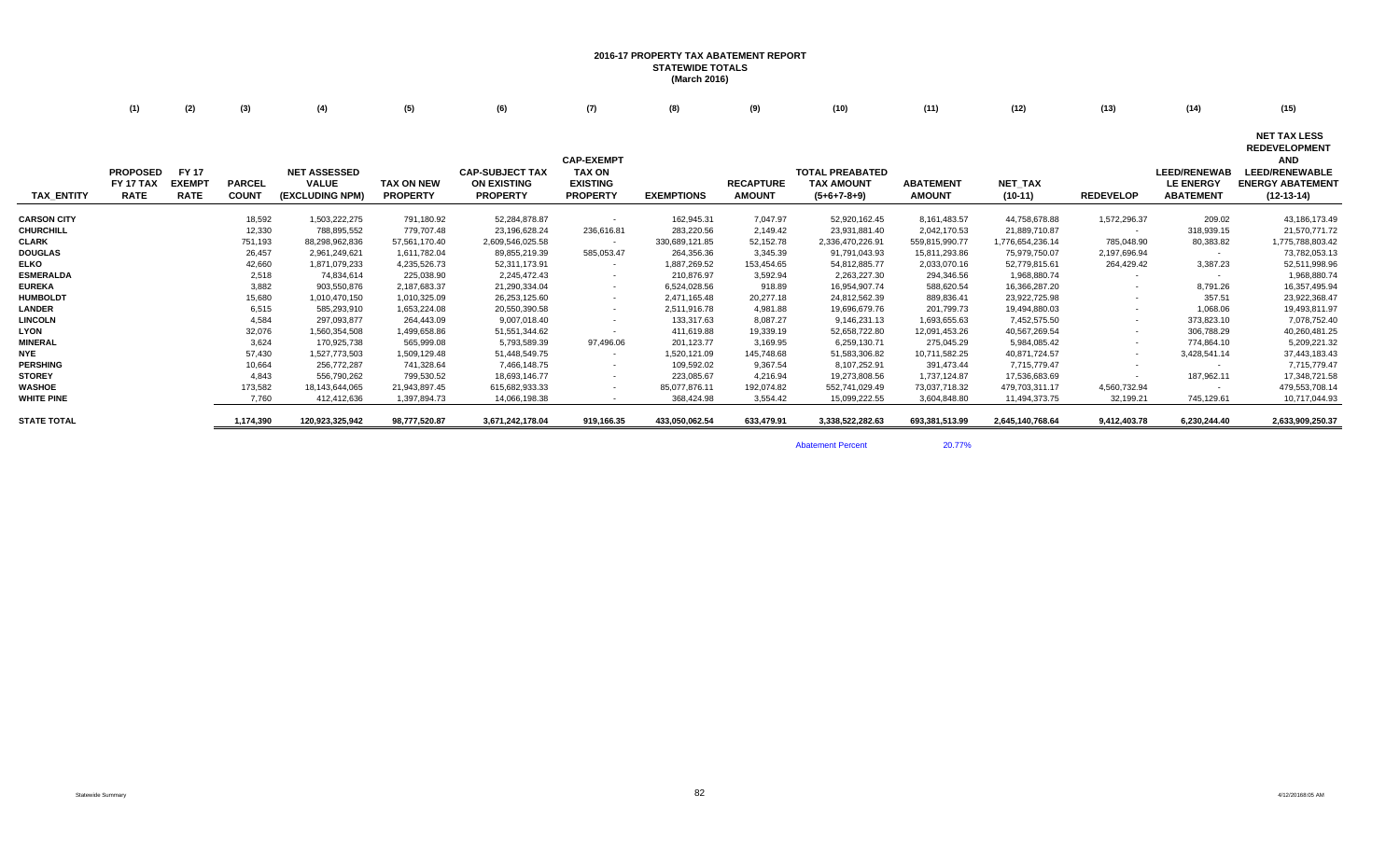## **2016-17 PROPERTY TAX ABATEMENT REPORT STATEWIDE TOTALS (March 2016)**

|                            | (1)                                                | (2)                                          | (3)                           | (4)                                                    | (5)                                  | (6)                                                             | (7)                                                                      | (8)                   | (9)                               | (10)                                                         | (11)                              | (12)                       | (13)             | (14)                                                        | (15)                                                                                                                          |
|----------------------------|----------------------------------------------------|----------------------------------------------|-------------------------------|--------------------------------------------------------|--------------------------------------|-----------------------------------------------------------------|--------------------------------------------------------------------------|-----------------------|-----------------------------------|--------------------------------------------------------------|-----------------------------------|----------------------------|------------------|-------------------------------------------------------------|-------------------------------------------------------------------------------------------------------------------------------|
| <b>TAX ENTITY</b>          | <b>PROPOSED</b><br><b>FY 17 TAX</b><br><b>RATE</b> | <b>FY 17</b><br><b>EXEMPT</b><br><b>RATE</b> | <b>PARCEL</b><br><b>COUNT</b> | <b>NET ASSESSED</b><br><b>VALUE</b><br>(EXCLUDING NPM) | <b>TAX ON NEW</b><br><b>PROPERTY</b> | <b>CAP-SUBJECT TAX</b><br><b>ON EXISTING</b><br><b>PROPERTY</b> | <b>CAP-EXEMPT</b><br><b>TAX ON</b><br><b>EXISTING</b><br><b>PROPERTY</b> | <b>EXEMPTIONS</b>     | <b>RECAPTURE</b><br><b>AMOUNT</b> | <b>TOTAL PREABATED</b><br><b>TAX AMOUNT</b><br>$(5+6+7-8+9)$ | <b>ABATEMENT</b><br><b>AMOUNT</b> | NET_TAX<br>$(10-11)$       | <b>REDEVELOP</b> | <b>LEED/RENEWAB</b><br><b>LE ENERGY</b><br><b>ABATEMENT</b> | <b>NET TAX LESS</b><br><b>REDEVELOPMENT</b><br><b>AND</b><br><b>LEED/RENEWABLE</b><br><b>ENERGY ABATEMENT</b><br>$(12-13-14)$ |
| <u>Total State 17¢</u>     |                                                    |                                              |                               |                                                        |                                      |                                                                 |                                                                          |                       |                                   |                                                              |                                   |                            |                  |                                                             |                                                                                                                               |
|                            |                                                    |                                              |                               |                                                        |                                      |                                                                 |                                                                          |                       |                                   |                                                              |                                   |                            |                  |                                                             |                                                                                                                               |
| <b>Existing Secured</b>    |                                                    |                                              |                               | 108,926,751,605                                        | 868,943                              | 182,619,018                                                     |                                                                          | 24,088,420            | 28,365                            | 159,427,906                                                  | 34,737,096                        | 124,690,810                | 429,990          | 122,589                                                     | 124,138,231                                                                                                                   |
| <b>New Property</b>        |                                                    |                                              |                               | 2,493,863,626                                          | 4,239,568                            |                                                                 |                                                                          |                       |                                   | 4,239,568                                                    |                                   | 4,239,568                  |                  |                                                             | 4,239,568                                                                                                                     |
| <b>Existing Unsecured</b>  |                                                    |                                              |                               | 4,608,964,977                                          |                                      | 7,835,240                                                       |                                                                          |                       |                                   | 7,835,240                                                    |                                   | 7,835,240                  | ٠.               | 188,349                                                     | 7,646,892                                                                                                                     |
| <b>Centrally Assessed</b>  |                                                    |                                              |                               |                                                        |                                      |                                                                 |                                                                          |                       |                                   |                                                              |                                   |                            |                  |                                                             |                                                                                                                               |
| Secured                    |                                                    |                                              |                               | 4,726,582,679                                          | 255,940                              | 8,483,706                                                       |                                                                          | 704,455               | 6,493                             | 8,041,683                                                    | 1,945,692                         | 6,095,991                  | 46,000           | 117,424                                                     | 5,932,567                                                                                                                     |
| Unsecured                  |                                                    |                                              |                               | 167, 163, 055                                          | 257,815                              | 33.607                                                          |                                                                          | 7,244                 |                                   | 284,177                                                      | 9,886                             | 274,291                    |                  | 1,480                                                       | 272,811                                                                                                                       |
| TOTAL STATE OF NV          |                                                    |                                              |                               | 120,923,325,942                                        | 5,622,265.39                         | 198,971,571.20                                                  | $\sim$                                                                   | 24,800,118.93         | 34,857.41                         | 179,828,575.07                                               | 36,692,674.23                     | 143,135,900.84             | 475,990.19       |                                                             | 142,230,069.04                                                                                                                |
|                            |                                                    |                                              |                               |                                                        |                                      |                                                                 |                                                                          |                       |                                   | <b>Abatement Percent</b>                                     | 20.40%                            |                            |                  |                                                             |                                                                                                                               |
| <b>STATE 17¢ BY COUNTY</b> |                                                    |                                              |                               |                                                        |                                      |                                                                 |                                                                          |                       |                                   |                                                              |                                   |                            |                  |                                                             |                                                                                                                               |
| <b>CARSON CITY</b>         |                                                    |                                              | 18,592                        | 1,503,222,275                                          | 38,210.60                            | 2,525,150.78                                                    |                                                                          | 7,870.63              | 352.67                            | 2,555,843.41                                                 | 308,856.25                        | 2,246,987.16               | 81,470.54        | 9.99                                                        | 2,165,506.63                                                                                                                  |
| CHURCHILL                  |                                                    |                                              | 12,330                        | 788,895,552                                            | 44,695.01                            | 1,311,556.18                                                    | $\overline{\phantom{a}}$                                                 | 15,104.34             | 58.83                             | 1,341,205.68                                                 | 103,998.76                        | 1,237,206.92               | $\sim$ $-$       | 19,139.03                                                   | 1,218,067.89                                                                                                                  |
| <b>CLARK</b>               |                                                    |                                              | 751,193                       | 88,298,962,836                                         | 3,273,726.73                         | 144,611,349.49                                                  |                                                                          | 19,439,839.25         | 3,220.37                          | 128,448,457.34                                               | 30,585,896.91                     | 97,862,560.43              | 37,212.63        | 5,462.39                                                    | 97,819,885.41                                                                                                                 |
| DOUGLAS                    |                                                    |                                              | 26,457                        | 2,961,249,621                                          | 92,335.01                            | 4,941,904.06                                                    |                                                                          | 14,448.04             | 153.10                            | 5,019,944.13                                                 | 538,649.23                        | 4,481,294.90               | 121,183.04       |                                                             | 4,360,111.86                                                                                                                  |
| ELKO                       |                                                    |                                              | 42,660                        | 1,871,079,233                                          | 253,524.58                           | 3,052,516.71                                                    |                                                                          | 124,700.72            | 10,085.98                         | 3,191,426.55                                                 | 123,331.40                        | 3,068,095.15               | 15,613.15        | 229.55                                                      | 3,052,252.45                                                                                                                  |
| <b>ESMERALDA</b>           |                                                    |                                              | 2,518                         | 74,834,614                                             | 12,669.86                            | 126,420.17                                                      |                                                                          | 11,872.52             | 189.95                            | 127,407.46                                                   | 15,978.25                         | 111,429.21                 |                  |                                                             | 111,429.21                                                                                                                    |
| <b>EUREKA</b>              |                                                    |                                              | 3,882                         | 903,550,876                                            | 198,395.69                           | 1,929,424.70                                                    |                                                                          | 591,784.47            | 84.35                             | 1,536,120.27                                                 | 27,953.13                         | 1,508,167.14               |                  | 841.62                                                      | 1,507,325.52                                                                                                                  |
| <b>HUMBOLDT</b>            |                                                    |                                              | 15,680                        | 1,010,470,150                                          | 73,568.22                            | 1,831,220.39                                                    |                                                                          | 186,981.71            | 1,548.78                          | 1,719,355.67                                                 | 61,814.55                         | 1,657,541.12               |                  | 27.62                                                       | 1,657,513.50                                                                                                                  |
| <b>LANDER</b>              |                                                    |                                              | 6,515                         | 585,293,910                                            | 83,548.17                            | 1,038,699.72                                                    |                                                                          | 127,247.45            | 252.31                            | 995,252.75                                                   | 10,147.75                         | 985,105.00                 |                  | 54.12                                                       | 985,050.88                                                                                                                    |
| LINCOLN<br><b>LYON</b>     |                                                    |                                              | 4,584<br>32,076               | 297,093,877<br>1,560,354,508                           | 14,421.77<br>76,353.52               | 498,127.83<br>2,597,598.17                                      |                                                                          | 7,483.78<br>21,056.66 | 455.89<br>837.96                  | 505,521.71<br>2,653,732.99                                   | 95,253.04<br>558,654.81           | 410,268.67<br>2,095,078.18 |                  | 21,193.91<br>14,461.76                                      | 389,074.76<br>2,080,616.42                                                                                                    |
| <b>MINERAL</b>             |                                                    |                                              | 3,624                         | 170,925,738                                            | 26,333.05                            | 273,585.37                                                      |                                                                          | 9,341.82              | 169.29                            | 290,745.89                                                   | 10,308.11                         | 280,437.78                 |                  | 35,990.96                                                   | 244,446.82                                                                                                                    |
| NYE                        |                                                    |                                              | 57,430                        | 1,527,773,503                                          | 75,418.76                            | 2,595,877.19                                                    |                                                                          | 74,105.80             | 7,655.10                          | 2,604,845.24                                                 | 530,400.88                        | 2,074,444.36               |                  | 260,286.85                                                  | 1,814,157.51                                                                                                                  |
| <b>PERSHING</b>            |                                                    |                                              | 10,664                        | 256,772,287                                            | 40,478.90                            | 401,958.87                                                      |                                                                          | 5,921.06              | 394.48                            | 436,911.18                                                   | 18,598.35                         | 418,312.83                 |                  |                                                             | 418,312.83                                                                                                                    |
| <b>STOREY</b>              |                                                    |                                              | 4,843                         | 556,790,262                                            | 39,275.34                            | 918,264.71                                                      |                                                                          | 10,958.60             | 207.16                            | 946,788.61                                                   | 85,526.49                         | 861,262.12                 |                  | 12,439.14                                                   | 848,822.98                                                                                                                    |
| WASHOE                     |                                                    |                                              | 173,582                       | 18,143,644,065                                         | 1,214,380.67                         | 29,664,569.26                                                   |                                                                          | 4,134,289.45          | 9,026.08                          | 26,753,686.56                                                | 3,449,868.05                      | 23,303,818.51              | 219,045.76       |                                                             | 23,084,772.75                                                                                                                 |
| WHITE PINE                 |                                                    |                                              | 7,760                         | 412,412,636                                            | 64,929.54                            | 653,347.61                                                      |                                                                          | 17,112.63             | 165.11                            | 701,329.63                                                   | 167,438.27                        | 533,891.36                 | 1,465.07         | 59,704.67                                                   | 472,721.62                                                                                                                    |
| <b>STATE TOTAL</b>         |                                                    |                                              | 1,174,390                     | 120,923,325,942                                        | 5,622,265.39                         | 198,971,571.20                                                  |                                                                          | 24,800,118.93         | 34,857.41                         | 179,828,575.07                                               | 36,692,674.23                     | 143,135,900.84             | 475,990.19       | 429,841.61                                                  | 142,230,069.04                                                                                                                |
|                            |                                                    |                                              |                               |                                                        |                                      |                                                                 |                                                                          |                       |                                   |                                                              |                                   |                            |                  |                                                             |                                                                                                                               |

÷.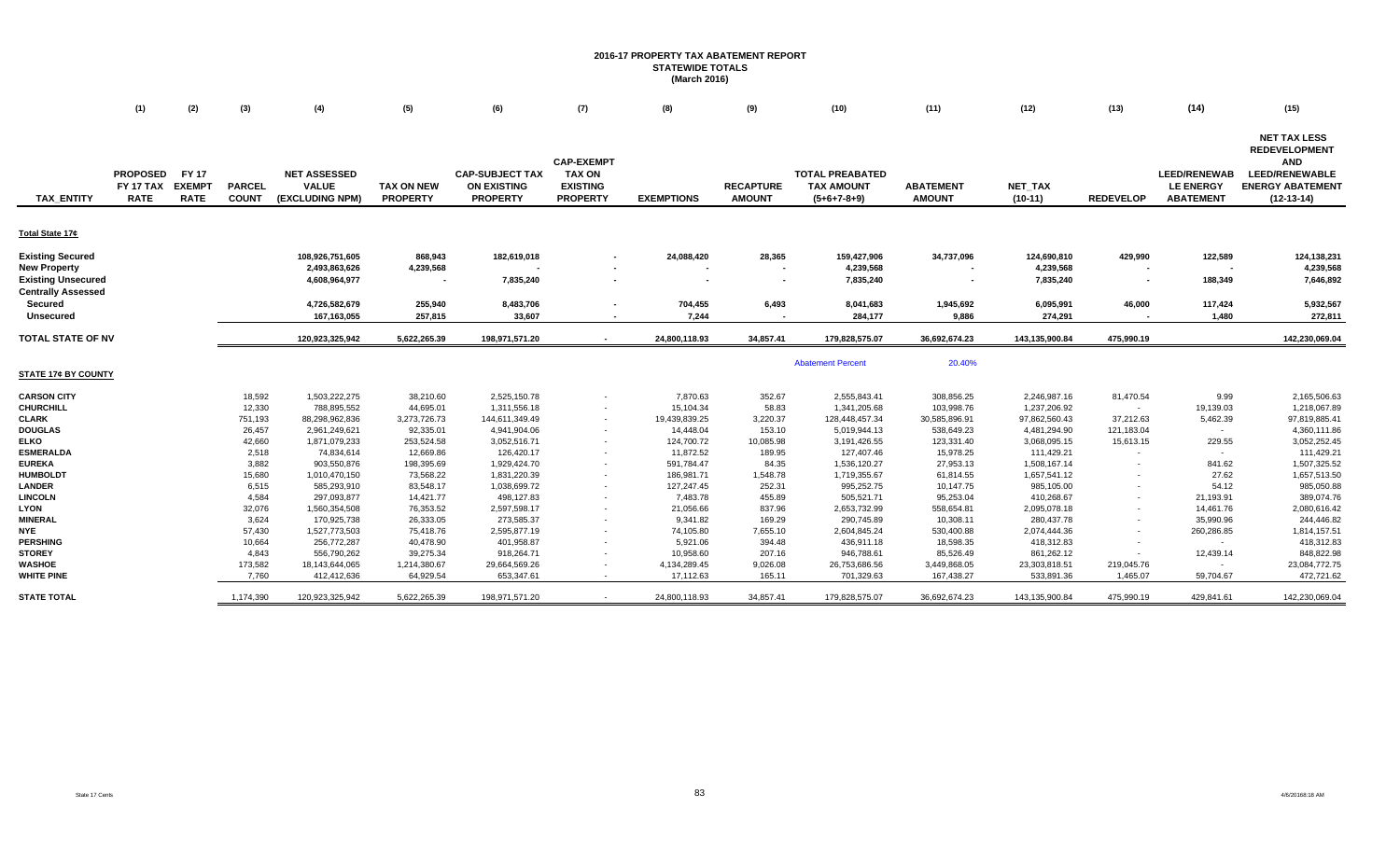## **2016-17 PROPERTY TAX ABATEMENT REPORTSCHOOL DISTRICTS TOTALS (March 2016)**

#### **SCHOOLD DISTRICT OPERATING REVENUE**

|                                  | (1)                                                | (2)                                                           | (3)                           | (4)                                                    | (5)                                  | (6)                                                   | (7)                                                                          | (8)               | (9)                               | (10)                                                         | (11)                              | (12)                 | (13)                     | (14)                                                        | (15)                                                                                                                          |
|----------------------------------|----------------------------------------------------|---------------------------------------------------------------|-------------------------------|--------------------------------------------------------|--------------------------------------|-------------------------------------------------------|------------------------------------------------------------------------------|-------------------|-----------------------------------|--------------------------------------------------------------|-----------------------------------|----------------------|--------------------------|-------------------------------------------------------------|-------------------------------------------------------------------------------------------------------------------------------|
| <b>SCHOOL</b><br><b>DISTRICT</b> | <b>PROPOSED</b><br><b>FY 17 TAX</b><br><b>RATE</b> | <b>PROPOS</b><br><b>ED FY 17</b><br><b>TAX</b><br><b>RATE</b> | <b>PARCEL</b><br><b>COUNT</b> | <b>NET ASSESSED</b><br><b>VALUE</b><br>(EXCLUDING NPM) | <b>TAX ON NEW</b><br><b>PROPERTY</b> | <b>CAP-SUBJECT TAX ON</b><br><b>EXISTING PROPERTY</b> | CAP-<br><b>EXEMPT</b><br><b>TAX ON</b><br><b>EXISTING</b><br><b>PROPERTY</b> | <b>EXEMPTIONS</b> | <b>RECAPTURE</b><br><b>AMOUNT</b> | <b>TOTAL PREABATED</b><br><b>TAX AMOUNT</b><br>$(5+6+7-8+9)$ | <b>ABATEMENT</b><br><b>AMOUNT</b> | NET_TAX<br>$(10-12)$ | <b>REDEVELOP</b>         | <b>LEED/RENEWABL</b><br><b>E ENERGY</b><br><b>ABATEMENT</b> | <b>NET TAX LESS</b><br><b>REDEVELOPMENT</b><br><b>AND</b><br><b>LEED/RENEWABLE</b><br><b>ENERGY ABATEMENT</b><br>$(12-13-14)$ |
| <b>CARSON CITY</b>               | 0.7500                                             | $\overline{\phantom{a}}$                                      | 18,592                        | 1,503,222,268                                          | 168,576.00                           | 11,140,367.43                                         |                                                                              | 34,723.22         | 1,197.21                          | 11,275,417.42                                                | 1,358,446.30                      | 9,916,971.12         | 396,004.33               | 44.07                                                       | 9,520,922.72                                                                                                                  |
| <b>CHURCHILL</b>                 | 0.7500                                             |                                                               | 12,330                        | 788,895,604                                            | 197,183.89                           | 5,786,274.76                                          |                                                                              | 66,636.96         | 259.55                            | 5,917,081.25                                                 | 458,816.02                        | 5,458,265.23         |                          | 84,436.86                                                   | 5,373,828.37                                                                                                                  |
| <b>CLARK</b>                     | 0.7500                                             | $\sim$                                                        | 751,193                       | 88,300,941,359                                         | 14,442,912.51                        | 636,743,162.82                                        | $\overline{\phantom{a}}$                                                     | 78,803,033.44     | 14,205.24                         | 572,397,247.13                                               | 134,720,566.35                    | 437,676,680.79       | 193,076.42               | 24,098.76                                                   | 437,459,505.61                                                                                                                |
| <b>DOUGLAS</b>                   | 0.7500                                             |                                                               | 26,457                        | 2,961,249,621                                          | 407,360.34                           | 21,802,534.71                                         | $\overline{\phantom{a}}$                                                     | 63,749.91         | 675.58                            | 22,146,820.72                                                | 2,272,543.69                      | 19,874,277.03        | 595,903.76               |                                                             | 19,278,373.27                                                                                                                 |
| <b>ELKO</b>                      | 0.7500                                             |                                                               | 42,660                        | 1,871,079,257                                          | 1,118,490.94                         | 13,467,023.44                                         |                                                                              | 550,149.54        | 44,496.99                         | 14,079,861.83                                                | 544,112.79                        | 13,535,749.04        | 75,791.95                | 1,012.68                                                    | 13,458,944.41                                                                                                                 |
| <b>ESMERALDA</b>                 | 0.7500                                             | $\overline{\phantom{a}}$                                      | 2,518                         | 74,834,707                                             | 55,896.40                            | 557,742.00                                            |                                                                              | 52,378.77         | 1,057.13                          | 562,316.76                                                   | 81,054.41                         | 481,262.35           | $\sim$                   | $\sim$                                                      | 481,262.35                                                                                                                    |
| <b>EUREKA</b>                    | 0.7500                                             | $\overline{\phantom{a}}$                                      | 3,882                         | 903,550,874                                            | 875,275.11                           | 8,512,167.61                                          | $\overline{\phantom{a}}$                                                     | 2,610,813.87      | 372.66                            | 6,777,001.51                                                 | 132,827.42                        | 6.644.174.09         | $\sim$                   | 3,713.12                                                    | 6,640,460.97                                                                                                                  |
| <b>HUMBOLDT</b>                  | 0.7500                                             | $\overline{\phantom{a}}$                                      | 15,680                        | 1,005,829,656                                          | 324,565.72                           | 8,078,907.49                                          |                                                                              | 824,919.41        | 6,832.84                          | 7,585,386.64                                                 | 272,711.14                        | 7,312,675.50         | $\sim$                   | 121.79                                                      | 7,312,553.71                                                                                                                  |
| <b>LANDER</b>                    | 0.7500                                             |                                                               | 6,515                         | 585,293,933                                            | 368,594.84                           | 4,582,495.64                                          |                                                                              | 561,385.90        | 1,113.14                          | 4,390,817.72                                                 | 44,770.98                         | 4,346,046.74         | $\sim$                   | 238.75                                                      | 4,345,807.99                                                                                                                  |
| <b>LINCOLN</b>                   | 0.7500                                             | $\sim$                                                        | 4,584                         | 297,093,908                                            | 63,625.53                            | 2,197,624.23                                          |                                                                              | 33,016.64         | 2,011.22                          | 2,230,244.34                                                 | 420,235.47                        | 1,810,008.88         | $\sim$                   | 93,502.53                                                   | 1,716,506.35                                                                                                                  |
| LYON                             | 0.7500                                             |                                                               | 32,076                        | 1,560,354,826                                          | 336,853.76                           | 11,459,973.32                                         |                                                                              | 92,890.81         | 3,696.99                          | 11,707,633.26                                                | 2,464,673.78                      | 9,242,959.48         |                          | 63,801.84                                                   | 9,179,157.64                                                                                                                  |
| <b>MINERAL</b>                   | 0.7500                                             |                                                               | 3,624                         | 170,925,742                                            | 116,175.27                           | 1,206,998.23                                          |                                                                              | 41,213.18         | 386.45                            | 1,282,346.77                                                 | 40,113.69                         | 1,242,233.09         | $\sim$                   | 158,783.63                                                  | 1,083,449.46                                                                                                                  |
| <b>NYE</b>                       | 0.7500                                             |                                                               | 57,430                        | 1,527,773,563                                          | 332,729.90                           | 11,452,458.35                                         |                                                                              | 326,937.45        | 33,773.01                         | 11,492,023.80                                                | 2,339,998.74                      | 9,152,025.07         | $\sim$                   | 766,090.18                                                  | 8,385,934.89                                                                                                                  |
| <b>PERSHING</b>                  | 0.7500                                             |                                                               | 10,664                        | 256,772,284                                            | 178,583.41                           | 1,773,341.35                                          |                                                                              | 26,122.40         | 1,740.31                          | 1,927,542.67                                                 | 87,279.97                         | 1,840,262.70         | $\overline{\phantom{a}}$ | $\sim$                                                      | 1,840,262.70                                                                                                                  |
| <b>STOREY</b>                    | 0.7500                                             | $\overline{\phantom{a}}$                                      | 4,843                         | 556,790,280                                            | 173,273.58                           | 4,051,161.92                                          |                                                                              | 48,346.92         | 913.89                            | 4,177,002.47                                                 | 377,322.71                        | 3,799,679.76         |                          | 52.11                                                       | 3,799,627.65                                                                                                                  |
| WASHOE                           | 0.7500                                             |                                                               | 173,582                       | 18,040,682,366                                         | 4,585,364.58                         | 130.873.221.76                                        |                                                                              | 18, 131, 210.99   | 39,821.82                         | 117,367,197.17                                               | 15,220,028.53                     | 102,147,168.64       | 1,064,564.56             |                                                             | 101,082,604.07                                                                                                                |
| <b>WHITE PINE</b>                | 0.7500                                             |                                                               | 7,760                         | 412,412,646                                            | 286,453.84                           | 2,882,418.29                                          |                                                                              | 75,496.91         | 728.38                            | 3,094,103.58                                                 | 738.698.54                        | 2,355,405.04         | 7.112.23                 | 147,297.63                                                  | 2,200,995.18                                                                                                                  |
| <b>TOTAL</b>                     |                                                    |                                                               | 1,174,390                     | 120,817,702,893                                        | 24,031,915.62                        | 876,567,873.33                                        |                                                                              | 102,343,026.32    | 153,282.43                        | 798,410,045.07                                               | 161,574,200.53                    | 636,835,844.54       | 2.332.453.26             | 1,343,193.94                                                | 633,160,197.33                                                                                                                |

**Abatement Percent** 

20.24%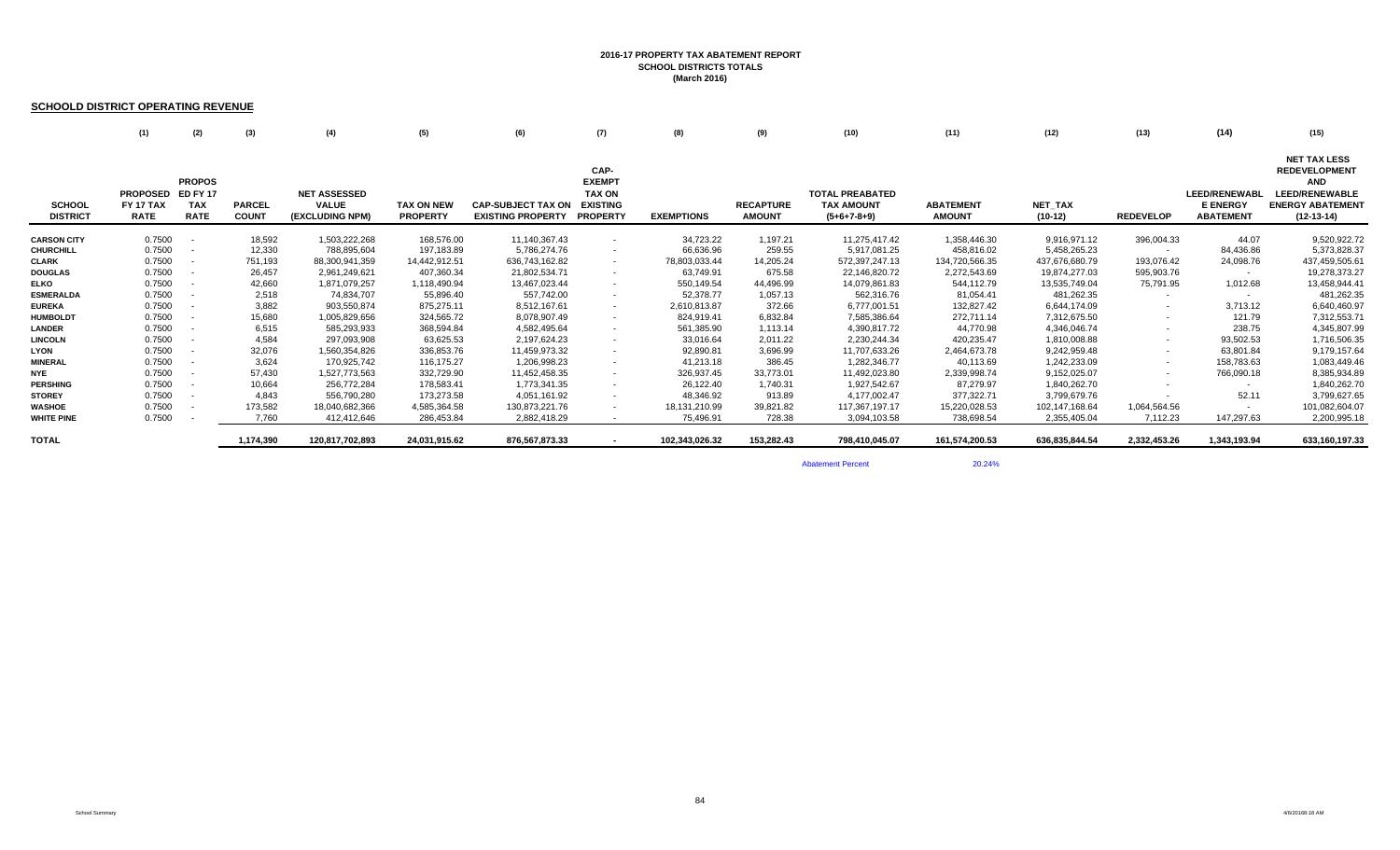#### **2016-17 PROPERTY TAX ABATEMENT REPORT SCHOOL DISTRICTS TOTALS (March 2016)**

#### **SCHOOL DISTRICT DEBT**

|                                  | (1)                                           | (2)                                        | (3)                           | (4)                                                    | (5)                                  | (6)                                                   | (7)                                                                          | (8)               | (9)                               | (10)                                                         | (11)                              | (12)                 | (13)             | (14)                                                        | (15)                                                                                                                          |
|----------------------------------|-----------------------------------------------|--------------------------------------------|-------------------------------|--------------------------------------------------------|--------------------------------------|-------------------------------------------------------|------------------------------------------------------------------------------|-------------------|-----------------------------------|--------------------------------------------------------------|-----------------------------------|----------------------|------------------|-------------------------------------------------------------|-------------------------------------------------------------------------------------------------------------------------------|
| <b>SCHOOL</b><br><b>DISTRICT</b> | PROPOSED ED FY 17<br>FY 17 TAX<br><b>RATE</b> | <b>PROPOS</b><br><b>TAX</b><br><b>RATE</b> | <b>PARCEL</b><br><b>COUNT</b> | <b>NET ASSESSED</b><br><b>VALUE</b><br>(EXCLUDING NPM) | <b>TAX ON NEW</b><br><b>PROPERTY</b> | <b>CAP-SUBJECT TAX ON</b><br><b>EXISTING PROPERTY</b> | CAP-<br><b>EXEMPT</b><br><b>TAX ON</b><br><b>EXISTING</b><br><b>PROPERTY</b> | <b>EXEMPTIONS</b> | <b>RECAPTURE</b><br><b>AMOUNT</b> | <b>TOTAL PREABATED</b><br><b>TAX AMOUNT</b><br>$(5+6+7-8+9)$ | <b>ABATEMENT</b><br><b>AMOUNT</b> | NET_TAX<br>$(10-12)$ | <b>REDEVELOP</b> | <b>LEED/RENEWABL</b><br><b>E ENERGY</b><br><b>ABATEMENT</b> | <b>NET TAX LESS</b><br><b>REDEVELOPMENT</b><br><b>AND</b><br><b>LEED/RENEWABLE</b><br><b>ENERGY ABATEMENT</b><br>$(12-13-14)$ |
| <b>CARSON CITY</b>               | 0.4300                                        |                                            | 18,592                        | 1,503,222,266                                          | 96,650.24                            | 6,387,144.57                                          | $\sim$                                                                       | 19,908.00         | 686.40                            | 6,464,573.20                                                 | 778,845.09                        | 5,685,728.11         | 4,491.98         | 25.27                                                       | 5,681,210.86                                                                                                                  |
| <b>CHURCHILL</b>                 | 0.5500                                        | $\sim$                                     | 12,330                        | 788,895,597                                            | 144.601.52                           | 4.243.268.22                                          | $\sim$                                                                       | 48,867.09         | 190.34                            | 4,339,192.99                                                 | 336.465.85                        | 4,002,727.14         | $\sim$           | 61,920.37                                                   | 3,940,806.77                                                                                                                  |
| <b>CLARK</b>                     | 0.5534                                        |                                            | 751,193                       | 88,282,288,183                                         | 10,656,943.71                        | 478,513,817.06                                        | $\sim$                                                                       | 60,228,067.16     | 10,495.50                         | 428,953,189.11                                               | 100,915,985.26                    | 328,037,203.84       | 142,464.66       | 17,781.67                                                   | 327,876,957.51                                                                                                                |
| <b>DOUGLAS</b>                   | 0.1000                                        |                                            | 26,457                        | 2,961,249,621                                          | 54.314.71                            | 2,907,003.48                                          | $\overline{\phantom{a}}$                                                     | 8,498.84          | 90.08                             | 2,952,909.43                                                 | 303,004.69                        | 2,649,904.74         | 762.35           | $\sim$                                                      | 2,649,142.39                                                                                                                  |
| <b>ELKO</b>                      |                                               |                                            |                               |                                                        |                                      |                                                       |                                                                              |                   |                                   |                                                              |                                   |                      |                  |                                                             |                                                                                                                               |
| <b>ESMERALDA</b>                 |                                               |                                            |                               |                                                        |                                      |                                                       |                                                                              |                   |                                   |                                                              |                                   |                      |                  |                                                             |                                                                                                                               |
| <b>EUREKA</b>                    | ۰.                                            |                                            |                               |                                                        |                                      |                                                       |                                                                              |                   |                                   |                                                              |                                   |                      |                  |                                                             |                                                                                                                               |
| <b>HUMBOLDT</b>                  | 0.1350                                        | $\overline{\phantom{a}}$                   | 15,680                        | 1,010,470,115                                          | 58,421.83                            | 1,454,197.36                                          | $\sim$                                                                       | 148,484.93        | 1,229.92                          | 1,365,364.17                                                 | 49,082.28                         | 1,316,281.89         | $\sim$           | 21.92                                                       | 1,316,259.97                                                                                                                  |
| <b>LANDER</b>                    |                                               |                                            |                               |                                                        |                                      |                                                       |                                                                              |                   |                                   |                                                              |                                   |                      |                  |                                                             |                                                                                                                               |
| <b>LINCOLN</b>                   | 0.2231                                        | $\sim$                                     | 4,584                         | 297,093,922                                            | 18,926.48                            | 653,719.97                                            | $\sim$                                                                       | 9,821.32          | 598.27                            | 663,423.39                                                   | 125,006.10                        | 538,417.29           | $\sim$           | 27,813.88                                                   | 510,603.41                                                                                                                    |
| <b>LYON</b>                      | 0.5867                                        | $\sim$                                     | 32,076                        | 1,560,354,846                                          | 263,509.47                           | 8,964,757.52                                          | $\sim$                                                                       | 72,666.72         | 2,891.96                          | 9,158,492.22                                                 | 1,928,031.95                      | 7,230,460.28         | $\sim$           | 49,910.06                                                   | 7,180,550.22                                                                                                                  |
| <b>MINERAL</b>                   | 0.2500                                        |                                            | 3,624                         | 170,925,746                                            | 38,725.09                            | 402,332.72                                            | $\sim$                                                                       | 13,737.74         | 128.82                            | 427,448.89                                                   | 13,372.17                         | 414,076.72           | $\sim$           | 52,927.88                                                   | 361,148.85                                                                                                                    |
| <b>NYE</b>                       | 0.5850                                        |                                            | 57,430                        | 1,527,773,600                                          | 259,529.32                           | 8,932,987.40                                          | $\sim$                                                                       | 255,011.21        | 26,342.95                         | 8,963,848.47                                                 | 1,825,200.74                      | 7,138,647.73         | $\sim$           | 597,550.33                                                  | 6,541,097.39                                                                                                                  |
| <b>PERSHING</b>                  | 0.4000                                        |                                            | 10,664                        | 256,772,291                                            | 95,244.49                            | 945,784.45                                            | $\sim$                                                                       | 13,931.95         | 928.17                            | 1,028,025.16                                                 | 46,550.15                         | 981,475.01           |                  |                                                             | 981,475.01                                                                                                                    |
| <b>STOREY</b>                    | 0.1447                                        |                                            | 4,843                         | 556,790,254                                            | 33,430.25                            | 781,603.03                                            | $\sim$                                                                       | 9,327.49          | 176.34                            | 805,882.13                                                   | 72,798.69                         | 733,083.44           |                  | 10.05                                                       | 733,073.39                                                                                                                    |
| WASHOE                           | 0.3885                                        |                                            | 173,582                       | 18,040,684,574                                         | 2,375,218.85                         | 67,792,233.14                                         | $\sim$                                                                       | 9,391,962.51      | 20,627.52                         | 60,796,117.00                                                | 7,883,975.19                      | 52,912,141.81        | 77,443.64        |                                                             | 52,834,698.18                                                                                                                 |
| <b>WHITE PINE</b>                | 0.2490                                        |                                            | 7,760                         | 412,412,690                                            | 95,102.67                            | 956,967.19                                            | $\sim$                                                                       | 25,067.47         | 241.82                            | 1,027,244.23                                                 | 245,247.87                        | 781,996.36           |                  | 48,902.82                                                   | 733,093.54                                                                                                                    |
| <b>TOTAL</b>                     |                                               |                                            | 1,118,815                     | 117,368,933,703                                        | 14,190,618.63                        | 582,935,816.10                                        |                                                                              | 70,245,352.42     | 64,628.07                         | 526,945,710.38                                               | 114,523,566.02                    | 412.422.144.36       | 225.162.62       | 856,864.25                                                  | 411,340,117.50                                                                                                                |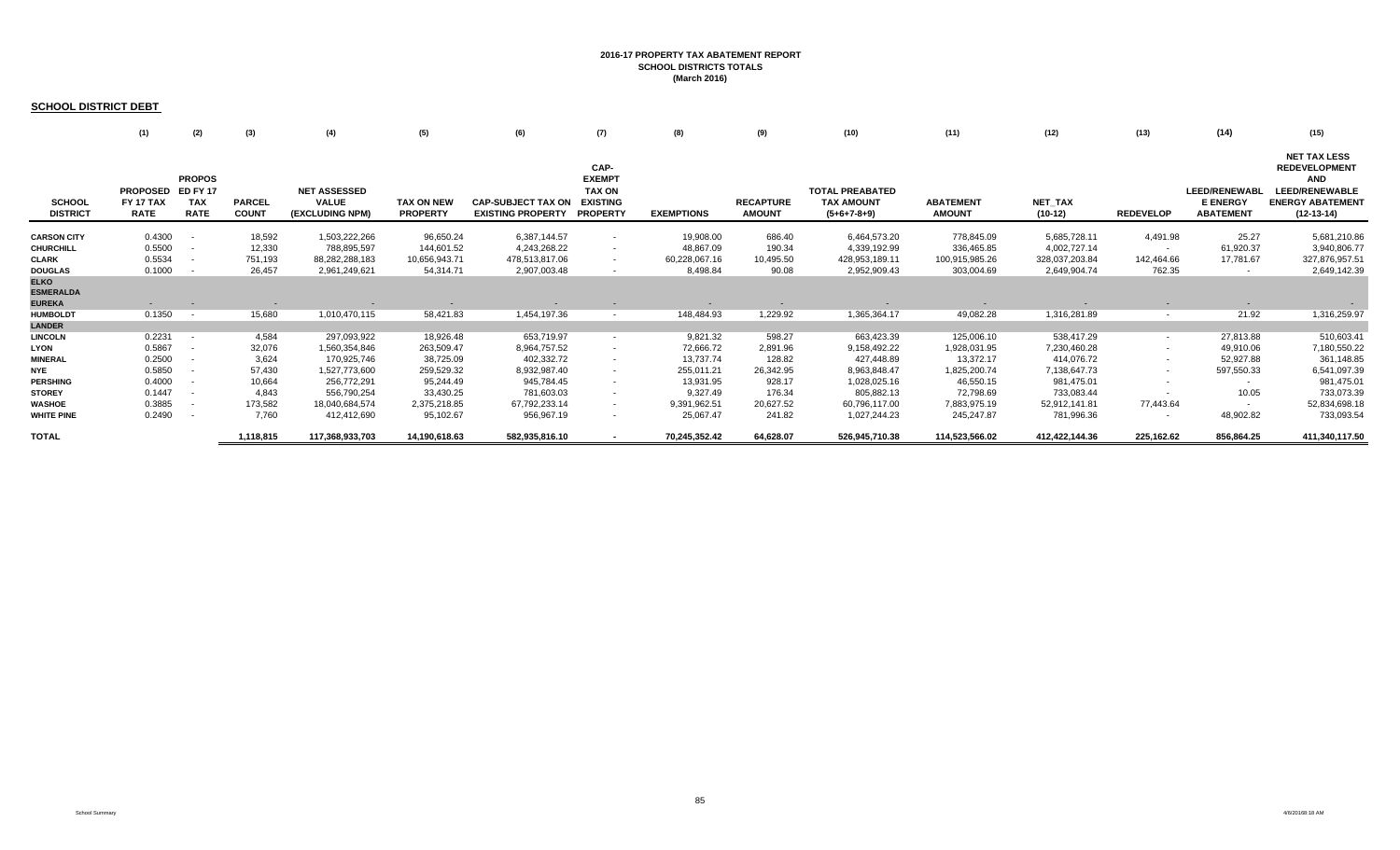#### **2016-17 PROPERTY TAX ABATEMENT REPORT SCHOOL DISTRICTS TOTALS (March 2016)**

#### **SCHOOL TOTAL**

|                                  | (1)                                                | (2)                                                           | (3)                           | (4)                                                    | (5)                                  | (6)                                                   | (7)                                                                          | (8)               | (9)                               | (10)                                                         | (11)                              | (12)                 | (13)             | (14)                                                        | (15)                                                                                                                   |
|----------------------------------|----------------------------------------------------|---------------------------------------------------------------|-------------------------------|--------------------------------------------------------|--------------------------------------|-------------------------------------------------------|------------------------------------------------------------------------------|-------------------|-----------------------------------|--------------------------------------------------------------|-----------------------------------|----------------------|------------------|-------------------------------------------------------------|------------------------------------------------------------------------------------------------------------------------|
| <b>SCHOOL</b><br><b>DISTRICT</b> | <b>PROPOSED</b><br><b>FY 17 TAX</b><br><b>RATE</b> | <b>PROPOS</b><br><b>ED FY 17</b><br><b>TAX</b><br><b>RATE</b> | <b>PARCEL</b><br><b>COUNT</b> | <b>NET ASSESSED</b><br><b>VALUE</b><br>(EXCLUDING NPM) | <b>TAX ON NEW</b><br><b>PROPERTY</b> | <b>CAP-SUBJECT TAX ON</b><br><b>EXISTING PROPERTY</b> | CAP-<br><b>EXEMPT</b><br><b>TAX ON</b><br><b>EXISTING</b><br><b>PROPERTY</b> | <b>EXEMPTIONS</b> | <b>RECAPTURE</b><br><b>AMOUNT</b> | <b>TOTAL PREABATED</b><br><b>TAX AMOUNT</b><br>$(5+6+7-8+9)$ | <b>ABATEMENT</b><br><b>AMOUNT</b> | NET_TAX<br>$(10-12)$ | <b>REDEVELOP</b> | <b>LEED/RENEWABL</b><br><b>E ENERGY</b><br><b>ABATEMENT</b> | <b>NET TAX LESS</b><br><b>REDEVELOPMENT</b><br>AND<br><b>LEED/RENEWABLE</b><br><b>ENERGY ABATEMENT</b><br>$(12-13-14)$ |
| <b>CARSON CITY</b>               | 1.1800                                             | $\overline{\phantom{a}}$                                      | 18,592                        | 1,503,222,268                                          | 265,226.24                           | 17,527,512.00                                         | $\sim$                                                                       | 54,631.22         | 1,883.61                          | 17,739,990.63                                                | 2,137,291.39                      | 15,602,699.24        | 400,496.31       | 69.34                                                       | 15,202,133.59                                                                                                          |
| <b>CHURCHILL</b>                 | 1.3000                                             |                                                               | 12,330                        | 788,895,604                                            | 341,785.41                           | 10,029,542.98                                         | $\overline{\phantom{a}}$                                                     | 115,504.04        | 449.89                            | 10,256,274.24                                                | 795,281.87                        | 9,460,992.37         |                  | 146,357.23                                                  | 9,314,635.14                                                                                                           |
| CLARK                            | 1.3034                                             | $\overline{\phantom{a}}$                                      | 751,193                       | 88.300.941.359                                         | 25,099,856.22                        | 1,115,256,979.88                                      | $\sim$                                                                       | 139,031,100.60    | 24,700.74                         | 1,001,350,436.24                                             | 235,636,551.61                    | 765,713,884.63       | 335.541.08       | 41,880.43                                                   | 765,336,463.12                                                                                                         |
| <b>DOUGLAS</b>                   | 0.8500                                             | $\sim$                                                        | 26,457                        | 2,961,249,621                                          | 461,675.06                           | 24,709,538.18                                         | $\overline{\phantom{0}}$                                                     | 72,248.75         | 765.66                            | 25,099,730.15                                                | 2,575,548.38                      | 22,524,181.77        | 596,666.11       | $\sim$                                                      | 21,927,515.66                                                                                                          |
| ELKO                             | 0.7500                                             | $\overline{\phantom{a}}$                                      | 42,660                        | 1,871,079,257                                          | 1,118,490.94                         | 13,467,023.44                                         | $\overline{\phantom{0}}$                                                     | 550,149.54        | 44,496.99                         | 14,079,861.83                                                | 544,112.79                        | 13,535,749.04        | 75,791.95        | 1,012.68                                                    | 13,458,944.41                                                                                                          |
| ESMERALDA                        | 0.7500                                             |                                                               | 2,518                         | 74,834,707                                             | 55,896.40                            | 557,742.00                                            |                                                                              | 52,378.77         | 1,057.13                          | 562,316.76                                                   | 81,054.41                         | 481,262.35           |                  |                                                             | 481,262.35                                                                                                             |
| EUREKA                           | 0.7500                                             | $\overline{\phantom{a}}$                                      | 3,882                         | 903,550,874                                            | 875,275.11                           | 8,512,167.61                                          | $\overline{\phantom{a}}$                                                     | 2,610,813.87      | 372.66                            | 6,777,001.51                                                 | 132,827.42                        | 6,644,174.09         |                  | 3,713.12                                                    | 6,640,460.97                                                                                                           |
| <b>HUMBOLDT</b>                  | 0.8850                                             | $\blacksquare$                                                | 15,680                        | 1,005,829,656                                          | 382,987.55                           | 9,533,104.85                                          | $\sim$                                                                       | 973.404.34        | 8,062.76                          | 8,950,750.82                                                 | 321,793.42                        | 8,628,957.40         |                  | 143.71                                                      | 8,628,813.69                                                                                                           |
| LANDER                           | 0.7500                                             |                                                               | 6,515                         | 585,293,933                                            | 368,594.84                           | 4,582,495.64                                          | $\overline{\phantom{a}}$                                                     | 561,385.90        | 1,113.14                          | 4,390,817.72                                                 | 44,770.98                         | 4,346,046.74         |                  | 238.75                                                      | 4,345,807.99                                                                                                           |
| <b>LINCOLN</b>                   | 0.9731                                             | $\overline{\phantom{a}}$                                      | 4,584                         | 297,093,908                                            | 82,552.01                            | 2,851,344.19                                          | $\overline{\phantom{a}}$                                                     | 42,837.96         | 2,609.49                          | 2,893,667.74                                                 | 545,241.57                        | 2,348,426.17         |                  | 121,316.41                                                  | 2,227,109.76                                                                                                           |
| LYON                             | 1.3367                                             | $\blacksquare$                                                | 32,076                        | 560,354,826                                            | 600,363.22                           | 20,424,730.84                                         |                                                                              | 165,557.53        | 6,588.95                          | 20,866,125.49                                                | 4,392,705.73                      | 16,473,419.76        |                  | 113,711.90                                                  | 16,359,707.86                                                                                                          |
| MINERAL                          | 1.0000                                             | $\overline{\phantom{a}}$                                      | 3,624                         | 170,925,742                                            | 154,900.36                           | 1,609,330.95                                          | $\overline{\phantom{0}}$                                                     | 54,950.92         | 515.27                            | 1,709,795.66                                                 | 53,485.85                         | 1,656,309.81         |                  | 211,711.50                                                  | 1,444,598.31                                                                                                           |
| NYE                              | 1.3350                                             |                                                               | 57,430                        | 1,527,773,563                                          | 592,259.22                           | 20,385,445.75                                         |                                                                              | 581,948.66        | 60,115.96                         | 20,455,872.27                                                | 4, 165, 199. 48                   | 16,290,672.79        |                  | 1,363,640.51                                                | 14,927,032.28                                                                                                          |
| PERSHING                         | 1.1500                                             | $\overline{\phantom{a}}$                                      | 10,664                        | 256,772,284                                            | 273,827.90                           | 2,719,125.80                                          | $\overline{\phantom{a}}$                                                     | 40,054.35         | 2,668.48                          | 2,955,567.83                                                 | 133,830.12                        | 2,821,737.71         |                  | $\sim$                                                      | 2,821,737.71                                                                                                           |
| STOREY                           | 0.8947                                             | $\overline{\phantom{a}}$                                      | 4,843                         | 556,790,280                                            | 206,703.83                           | 4,832,764.95                                          |                                                                              | 57,674.41         | 1,090.23                          | 4,982,884.60                                                 | 450,121.40                        | 4,532,763.20         |                  | 62.16                                                       | 4,532,701.04                                                                                                           |
| WASHOE                           | 1.1385                                             |                                                               | 173,582                       | 18,040,682,366                                         | 6,960,583.43                         | 198,665,454.90                                        |                                                                              | 27,523,173.50     | 60,449.34                         | 178, 163, 314. 17                                            | 23,104,003.72                     | 155,059,310.45       | 1,142,008.20     |                                                             | 153,917,302.25                                                                                                         |
| <b>WHITE PINE</b>                | 0.9990                                             |                                                               | 7,760                         | 412,412,646                                            | 381,556.51                           | 3,839,385.48                                          |                                                                              | 100,564.38        | 970.20                            | 4,121,347.81                                                 | 983,946.41                        | 3,137,401.40         | 7,112.23         | 196,200.45                                                  | 2,934,088.72                                                                                                           |
| <b>TOTAL</b>                     |                                                    |                                                               | 1,174,390                     | 120,817,702,893                                        | 38.222.534.25                        | 1,459,503,689.44                                      |                                                                              | 172.588.378.74    | 217.910.50                        | 1,325,355,755.45                                             | 276.097.766.55                    | 1.049.257.988.90     | 2,557,615.88     | 2.200.058.19                                                | 1,044,500,314.83                                                                                                       |